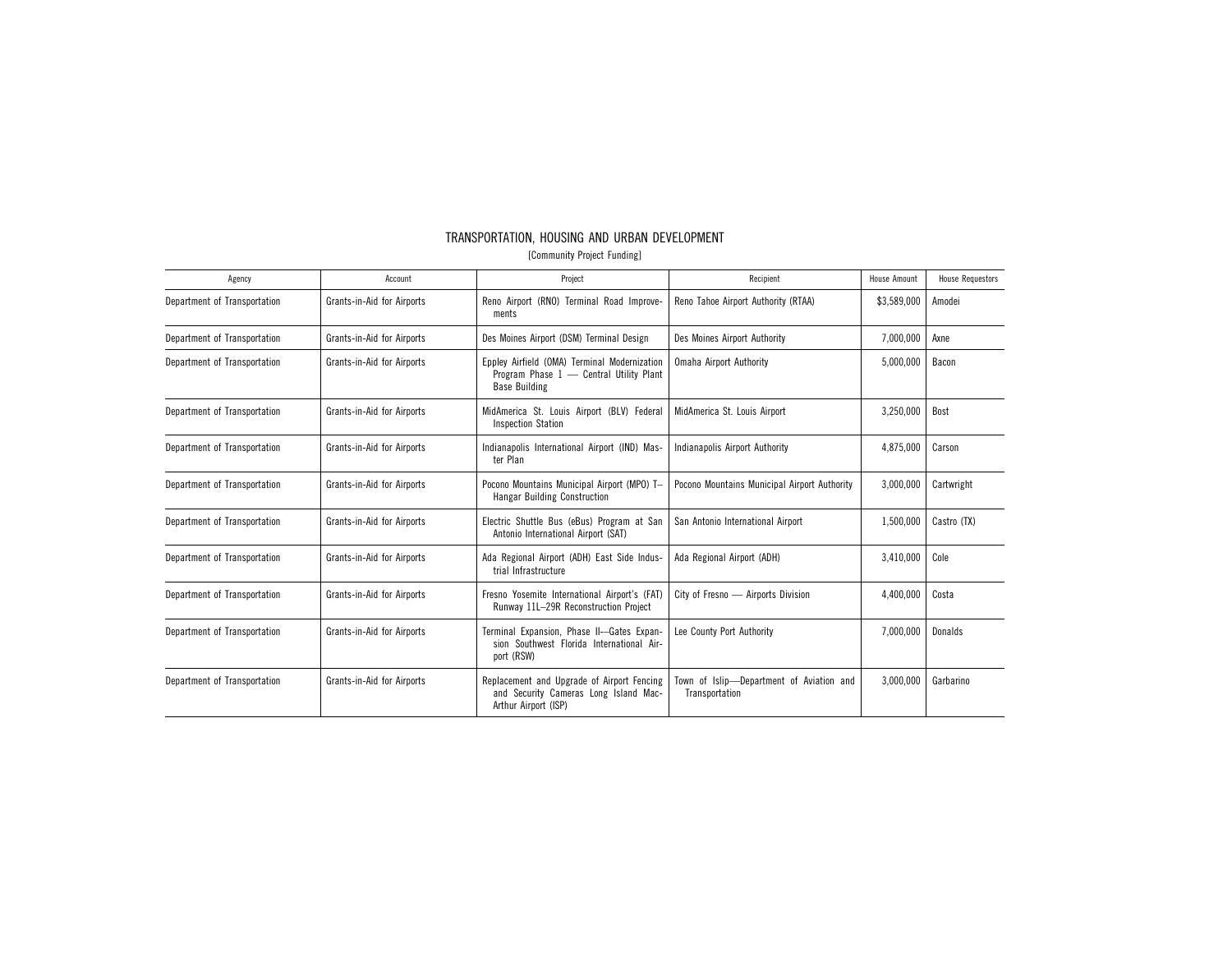| Agency                       | Account                    | Project                                                                                            | Recipient                                    | <b>House Amount</b> | <b>House Requestors</b> |
|------------------------------|----------------------------|----------------------------------------------------------------------------------------------------|----------------------------------------------|---------------------|-------------------------|
| Department of Transportation | Grants-in-Aid for Airports | Aircraft Hangar Auburn-Lewiston Municipa<br>Airport (LEW)                                          | Auburn-Lewiston Municipal Airport            | 1,600,000           | Golden                  |
| Department of Transportation | Grants-in-Aid for Airports | Cleveland Hopkins (CLE) Taxiway Victor Ex-<br>tension Project                                      | City of Cleveland Department of Port Control | 1,190,000           | Gonzalez (OH)           |
| Department of Transportation | Grants-in-Aid for Airports | South Texas International Airport at Edinburg<br>(EBG) Security Fencing                            | City of Edinburg                             | 1,800,000           | Gonzalez, Vicente       |
| Department of Transportation | Grants-in-Aid for Airports | Air Traffic Control Tower and Support Facili-<br>ties at the Rosecrans Memorial Airport<br>(STJ)   | City of St. Joseph                           | 5,000,000           | Graves (MO)             |
| Department of Transportation | Grants-in-Aid for Airports | Kirksville Regional Airport (IRK) Terminal<br>Project                                              | City of Kirksville                           | 3,325,000           | Graves (MO)             |
| Department of Transportation | Grants-in-Aid for Airports | Entrance Road Relocation.<br>Danville-Boyle<br>County Airport (DVK)                                | Danville-Boyle County Airport-DAN            | 1,250,000           | Guthrie                 |
| Department of Transportation | Grants-in-Aid for Airports | St. Landry Parish Airport (OPL) Safety Im-<br>provement Program                                    | St. Landry Parish Government                 | 3,105,000           | Higgins (LA)            |
| Department of Transportation | Grants-in-Aid for Airports | The Eastern Iowa (CID) Airport Taxiway Ex-<br>pansion Project                                      | <b>Cedar Rapids Airport Commission</b>       | 7,000,000           | Hinson                  |
| Department of Transportation | Grants-in-Aid for Airports | Niagara Falls International Airport (IAG) Taxi-<br>way Realignment and Extension, Design           | Niagara Frontier Transportation Authority    | 900,000             | Jacobs (NY)             |
| Department of Transportation | Grants-in-Aid for Airports | Syracuse Airport (SYR) Consolidated Airport<br><b>Operations Command Center Project</b>            | Syracuse Regional Airport Authority (SRAA)   | 2,500,000           | Katko                   |
| Department of Transportation | Grants-in-Aid for Airports | Martha's Vineyard Airport (MVY) Wastewater<br>Treatment Facility & Collection System Up-<br>grades | Martha's Vineyard Airport                    | 1,000,000           | Keating                 |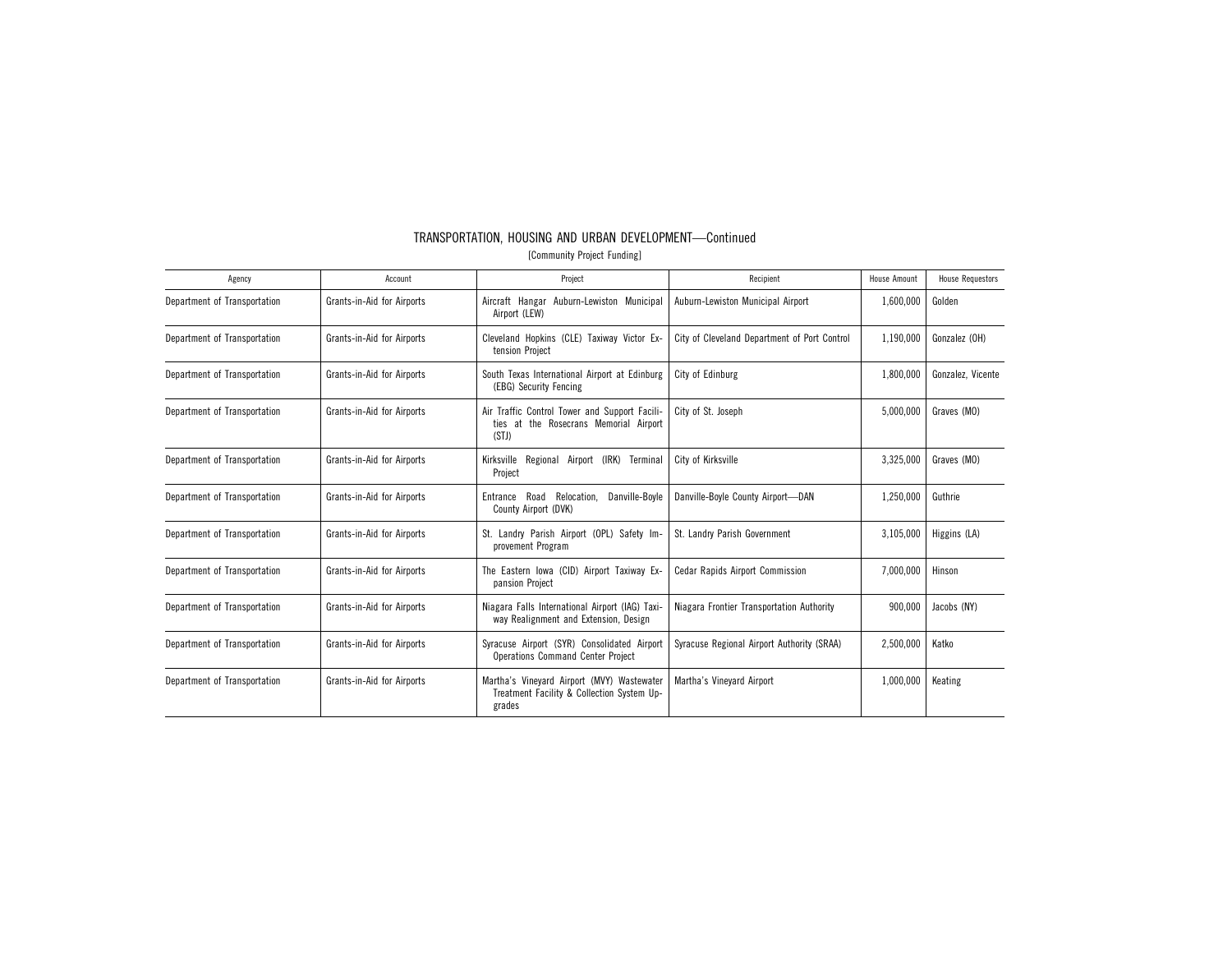| Department of Transportation | Grants-in-Aid for Airports | Washington Regional Airport (8WC) Runway<br>Extension and Expansion                                                                               | City of Washington                          | 3,000,000 | Luetkemeyer |
|------------------------------|----------------------------|---------------------------------------------------------------------------------------------------------------------------------------------------|---------------------------------------------|-----------|-------------|
| Department of Transportation | Grants-in-Aid for Airports | Treasure Coast International Airport (FPR)<br>Runway Extension                                                                                    | Treasure Coast International (FPR) Airport  | 3,000,000 | Mast        |
| Department of Transportation | Grants-in-Aid for Airports | Richmond International Airport (RIC) Aircraft<br>Rescue and Fire Fighting Station                                                                 | Capital Region Airport Commission           | 4,000,000 | McEachin    |
| Department of Transportation | Grants-in-Aid for Airports | Wheeling-Ohio County Airport (HLG) Critical<br>Apron Pavement Rehab Phase I                                                                       | <b>Ohio County Commission</b>               | 1,000,000 | McKinley    |
| Department of Transportation | Grants-in-Aid for Airports | Runway 13 Approach Lighting Reading Re-<br>gional Airport (RDG)                                                                                   | Reading Regional Airport Authority          | 2,000,000 | Meuser      |
| Department of Transportation | Grants-in-Aid for Airports | International<br>(GYY)<br>Gary/Chicago<br>Airport<br>Gary, IN - Cargo Logistics Apron                                                             | Gary/Chicago International Airport          | 4,000,000 | Mrvan       |
| Department of Transportation | Grants-in-Aid for Airports | Yakima Air (YKM) Terminal                                                                                                                         | Yakima Air Terminal (YKM)                   | 5,000,000 | Newhouse    |
| Department of Transportation | Grants-in-Aid for Airports | Bishop Airport (BIH) Commercial Service Ter-<br>minal                                                                                             | County of Invo                              | 2,000,000 | Obernolte   |
| Department of Transportation | Grants-in-Aid for Airports | Installation of Airport Ground Support Equip-<br>ment (GSE) Charging Stations - Phase<br>1a (19 gates) San Diego International Air-<br>port (SAN) | San Diego County Regional Airport Authority | 3,300,000 | Peters      |
| Department of Transportation | Grants-in-Aid for Airports | King Airport (STT) Commuter Wing                                                                                                                  | Virgin Islands Port Authority               | 4,000,000 | Plaskett    |
| Department of Transportation | Grants-in-Aid for Airports | Rohlsen Airport (STX) Runway                                                                                                                      | Virgin Islands Port Authority               | 4,000,000 | Plaskett    |
| Department of Transportation | Grants-in-Aid for Airports | King Airport (STT) Safety Drainage                                                                                                                | Virgin Islands Port Authority               | 4,000,000 | Plaskett    |
| Department of Transportation | Grants-in-Aid for Airports | Rohlsen Airport (STX) Apron Rehabilitation                                                                                                        | Virgin Islands Port Authority               | 4,000,000 | Plaskett    |
| Department of Transportation | Grants-in-Aid for Airports | Raleigh-Durham International Airport (RDU)<br>Runway Replacement                                                                                  | Raleigh-Durham Airport Authority            | 6,000,000 | Price (NC)  |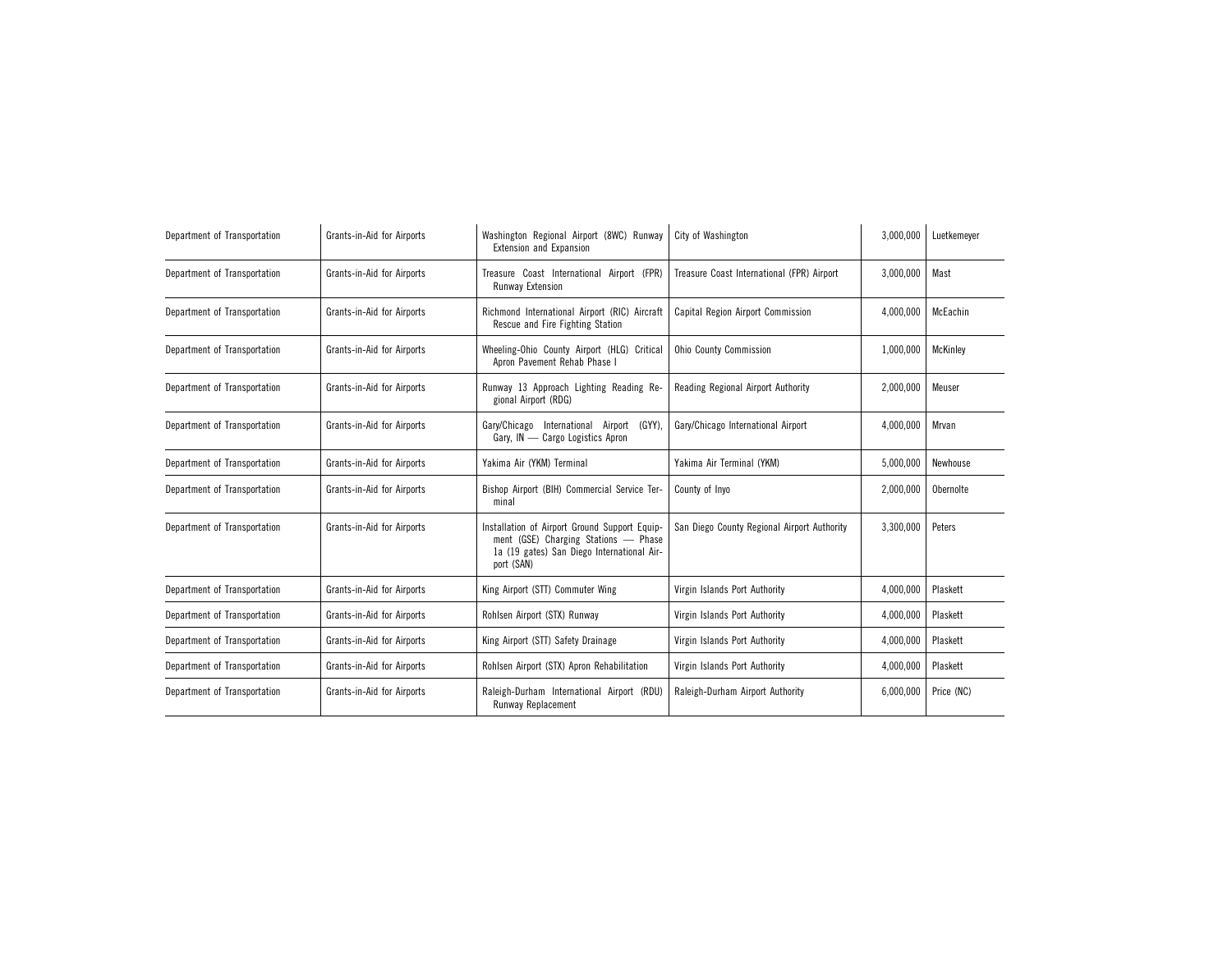| Agency                       | Account                    | Project                                                                                           | Recipient                                                   | <b>House Amount</b> | <b>House Requestors</b> |
|------------------------------|----------------------------|---------------------------------------------------------------------------------------------------|-------------------------------------------------------------|---------------------|-------------------------|
| Department of Transportation | Grants-in-Aid for Airports | Arnold Palmer Regional Airport (LBE) Ter-<br>minal Expansion                                      | Westmoreland County Airport Authority                       | 5,000,000           | Reschenthaler           |
| Department of Transportation | Grants-in-Aid for Airports | Chilton County Airport (02A) Runway Exten-<br>sion                                                | <b>Chilton County Airport Authority</b>                     | 1,785,000           | Rogers (AL)             |
| Department of Transportation | Grants-in-Aid for Airports | Lanett Airport (7A3) Access Road                                                                  | Lanett Regional Airport                                     | 5,000,000           | Rogers (AL)             |
| Department of Transportation | Grants-in-Aid for Airports | Raleigh-Durham International Airport (RDU)<br>North Cargo Taxilane Reconstruction                 | Raleigh-Durham Airport Authority                            | 5,000,000           | Ross                    |
| Department of Transportation | Grants-in-Aid for Airports | Runway #14 Resurfacing (3000' ft) for<br>Youngstown-Warren Regional Airport (YNG)                 | <b>Western Reserve Port Authority</b>                       | 5,000,000           | Ryan                    |
| Department of Transportation | Grants-in-Aid for Airports | DuBois Regional Airport (DUJ) Rehabilitation<br>& Reconstruction of Runway, Taxiway, and<br>Apron | Clearfield-Jefferson Counties Regional Airport<br>Authority | 3,000,000           | Thompson (PA)           |
| Department of Transportation | Grants-in-Aid for Airports | Replace Perimeter Fencing-Phase 1, DeKalb<br>Taylor Municipal Airport (DKB), DeKalb, IL           | City of DeKalb                                              | 1,125,000           | Underwood               |
| Department of Transportation | Grants-in-Aid for Airports | Cape May Airport (WWD) Hangar                                                                     | Delaware River and Bay Authority                            | 2,000,000           | Van Drew                |
| Department of Transportation | Grants-in-Aid for Airports | Zero Carbon Electric Central Utility Plant                                                        | Dallas-Fort Worth Airport (DFW)                             | 3,000,000           | Van Duyne               |
| Department of Transportation | Grants-in-Aid for Airports | Airport Terminal Building Update                                                                  | Jackson County Airport-Reynolds Field (JXN)                 | 2,000,000           | Walberg                 |
| Department of Transportation | Grants-in-Aid for Airports | General Aviation Ramp Reconstruction Project                                                      | Scholes International at Galveston (GLS)                    | 1,800,000           | Weber (TX)              |
| Department of Transportation | Grants-in-Aid for Airports | Airfield Drainage Improvements Project                                                            | Scholes International at Galveston (GLS)                    | 2,000,000           | Weber (TX)              |
| Department of Transportation | Grants-in-Aid for Airports | Taxiway E Relocation and Reconstruction                                                           | Scholes International at Galveston (GLS)                    | 2,000,000           | Weber (TX)              |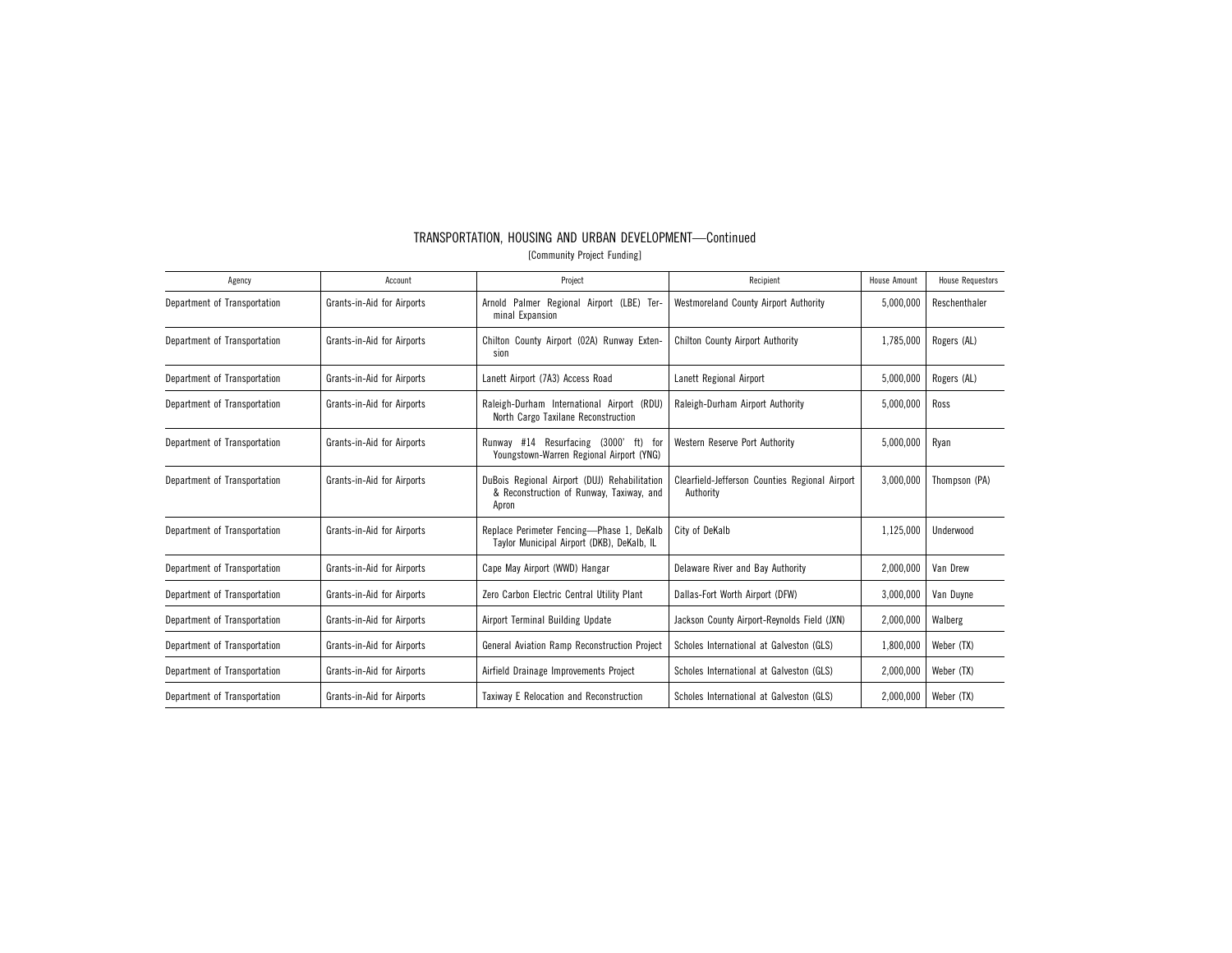| Department of Transportation | Grants-in-Aid for Airports      | Equipment for the Security Checkpoint and<br>Terminal Connector at Lehigh Valley Inter-<br>national Airport                                       | Lehigh Northampton Airport Authority                                         | 600,000   | Wild      |
|------------------------------|---------------------------------|---------------------------------------------------------------------------------------------------------------------------------------------------|------------------------------------------------------------------------------|-----------|-----------|
| Department of Transportation | Grants-in-Aid for Airports      | XNA Temporary Control Tower Replacement                                                                                                           | Northwest Arkansas Regional (XNA)                                            | 5,000,000 | Womack    |
| Department of Transportation | Grants-in-Aid for Airports      | Replacement of Air Traffic Control Tower                                                                                                          | Francis S. Gabreski (FOK)                                                    | 3,000,000 | Zeldin    |
| Department of Transportation | Grants-in-Aid for Airports      | South Perimeter Road Utility Project                                                                                                              | Francis S. Gabreski (FOK)                                                    | 1,300,000 | Zeldin    |
| Department of Transportation | Highway Infrastructure Programs | Lighting Interstate 65 Interchange 305 at<br>County Road 222                                                                                      | City of Good Hope                                                            | 876,000   | Aderholt  |
| Department of Transportation | Highway Infrastructure Programs | Reche Canyon Road Realignment to Hunts<br>Lane                                                                                                    | City of Colton                                                               | 4,166,000 | Aguilar   |
| Department of Transportation | Highway Infrastructure Programs | Little 3rd Street Project                                                                                                                         | San Bernardino County                                                        | 2,560,000 | Aguilar   |
| Department of Transportation | Highway Infrastructure Programs | 3rd Street Corridor Project                                                                                                                       | Inland Valley Development Agency Joint Pow-<br>ers Authority                 | 3,000,000 | Aguilar   |
| Department of Transportation | Highway Infrastructure Programs | Lemmon Drive Reconstruction                                                                                                                       | Transportation<br>Commission<br>0f<br>Regional<br>Washoe County (RTC Washoe) | 4,000,000 | Amodei    |
| Department of Transportation | Highway Infrastructure Programs | Moody Lane/Coleman Road Connector Con-<br>struction                                                                                               | <b>Churchill County</b>                                                      | 4,000,000 | Amodei    |
| Department of Transportation | Highway Infrastructure Programs | Phase I Ports-to-Plains Corridor Interstate<br>Planning                                                                                           | Texas Department of Transportation (TXDOT)                                   | 1,600,000 | Arrington |
| Department of Transportation | Highway Infrastructure Programs | SL 88-Lubbock Outer Loop; From: CR 2240<br>(AVE U) To: 0.5 mi East of US 87 (TxDOT<br>Project Id: 1502-01-031)                                    | Texas Department of Transportation (TXDOT)                                   | 2,000,000 | Arrington |
| Department of Transportation | Highway Infrastructure Programs | SL 88/US 87 Interchange-Lubbock Outer<br>Loop; From: 114th Street (CR 8052) To:<br>146th Street (CR 7500) (TxDOT Project Id:<br>$0068 - 01 - 073$ | Texas Department of Transportation (TXDOT)                                   | 2,000,000 | Arrington |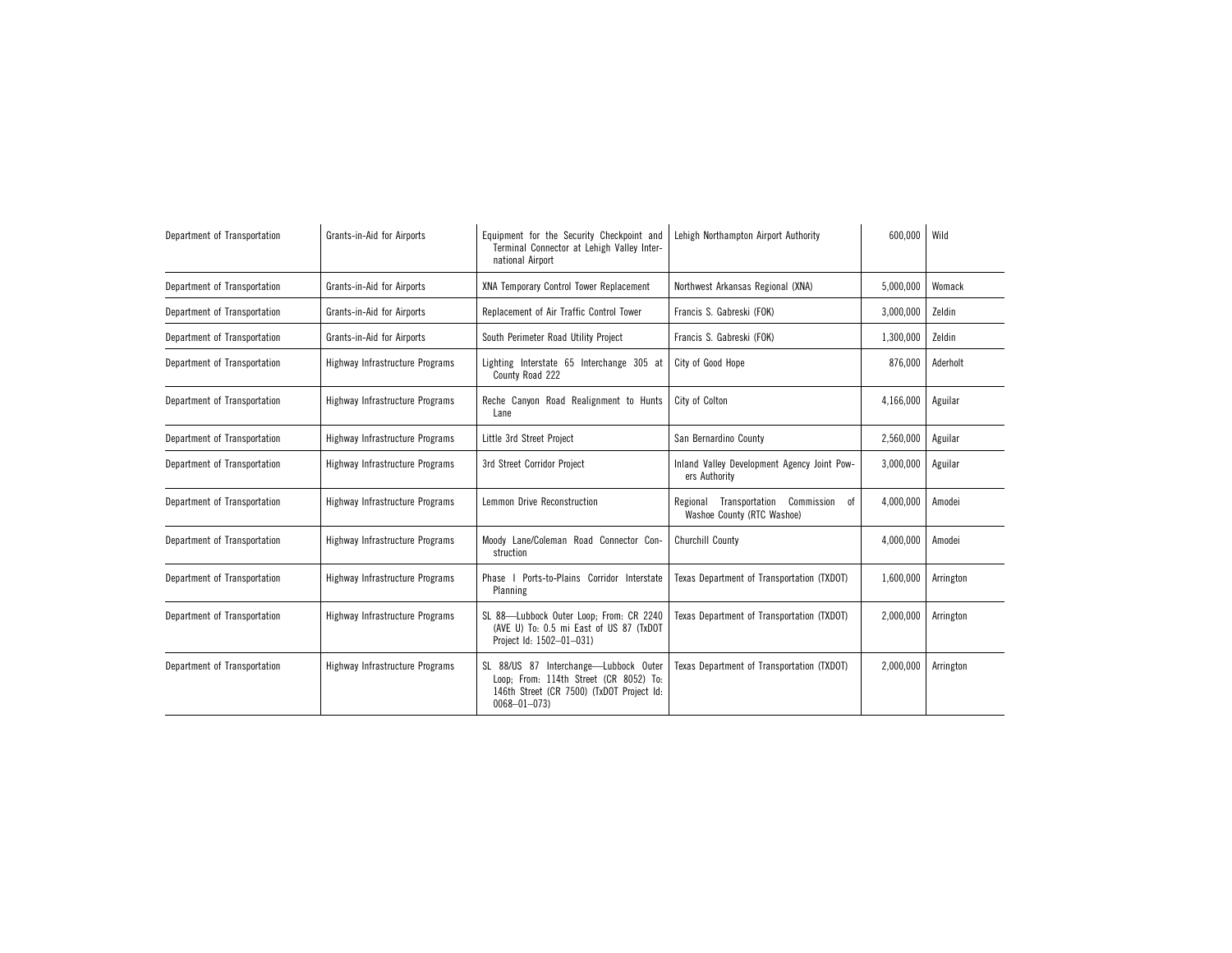| Agency                       | Account                         | Project                                                                      | Recipient                                                | House Amount | <b>House Requestors</b> |
|------------------------------|---------------------------------|------------------------------------------------------------------------------|----------------------------------------------------------|--------------|-------------------------|
| Department of Transportation | Highway Infrastructure Programs | Reconstruction of the West Street / Route 27<br>Intersection                 | Town of Medfield                                         | 1,300,000    | Auchincloss             |
| Department of Transportation | Highway Infrastructure Programs | Beacon Street Bridle Path Project                                            | Town of Brookline                                        | 2,000,000    | Auchincloss             |
| Department of Transportation | Highway Infrastructure Programs | Centre Street / Central Avenue Bridge                                        | Town of Dover                                            | 2,000,000    | Auchincloss             |
| Department of Transportation | Highway Infrastructure Programs | South Street East Bridge Replacement Project                                 | City of Taunton                                          | 5,000,000    | Auchincloss             |
| Department of Transportation | Highway Infrastructure Programs | PLEASANT STREET BRIDGE over MUDDY COVE<br><b>INLET</b>                       | Town of Dighton                                          | 2,750,000    | Auchincloss             |
| Department of Transportation | Highway Infrastructure Programs | Replacement<br>Montgomery<br>County<br><b>Bridge</b><br>Project              | <b>Montgomery County</b>                                 | 2,000,000    | Axne                    |
| Department of Transportation | Highway Infrastructure Programs | Broadway Multimodal Improvements Project                                     | Polk County                                              | 5,000,000    | Axne                    |
| Department of Transportation | Highway Infrastructure Programs | <b>Blackstone Streetscape Improvements</b>                                   | <b>Blackstone Business Improvement District</b>          | 2,000,000    | Bacon                   |
| Department of Transportation | Highway Infrastructure Programs | Phase II of The North 24th Street Streetscape<br><b>Improvements Project</b> | City of Omaha                                            | 4,000,000    | Bacon                   |
| Department of Transportation | Highway Infrastructure Programs | The Point Intersection Improvement Project                                   | City of Delaware                                         | 2,000,000    | Balderson               |
| Department of Transportation | Highway Infrastructure Programs | Gaysport Bridge Replacement Project                                          | Muskingum County Engineer's Office                       | 3,000,000    | Balderson               |
| Department of Transportation | Highway Infrastructure Programs | Thornwood Drive Improvement Project                                          | City of Newark                                           | 4,000,000    | Balderson               |
| Department of Transportation | Highway Infrastructure Programs | Interchange Construction Project on I-71 at<br>Sunbury Parkway               | Delaware County Engineer's Office                        | 2,000,000    | Balderson               |
| Department of Transportation | Highway Infrastructure Programs | LTID Roadway Improvement Project                                             | Licking County<br>Transportation Improvement<br>District | 2,000,000    | Balderson               |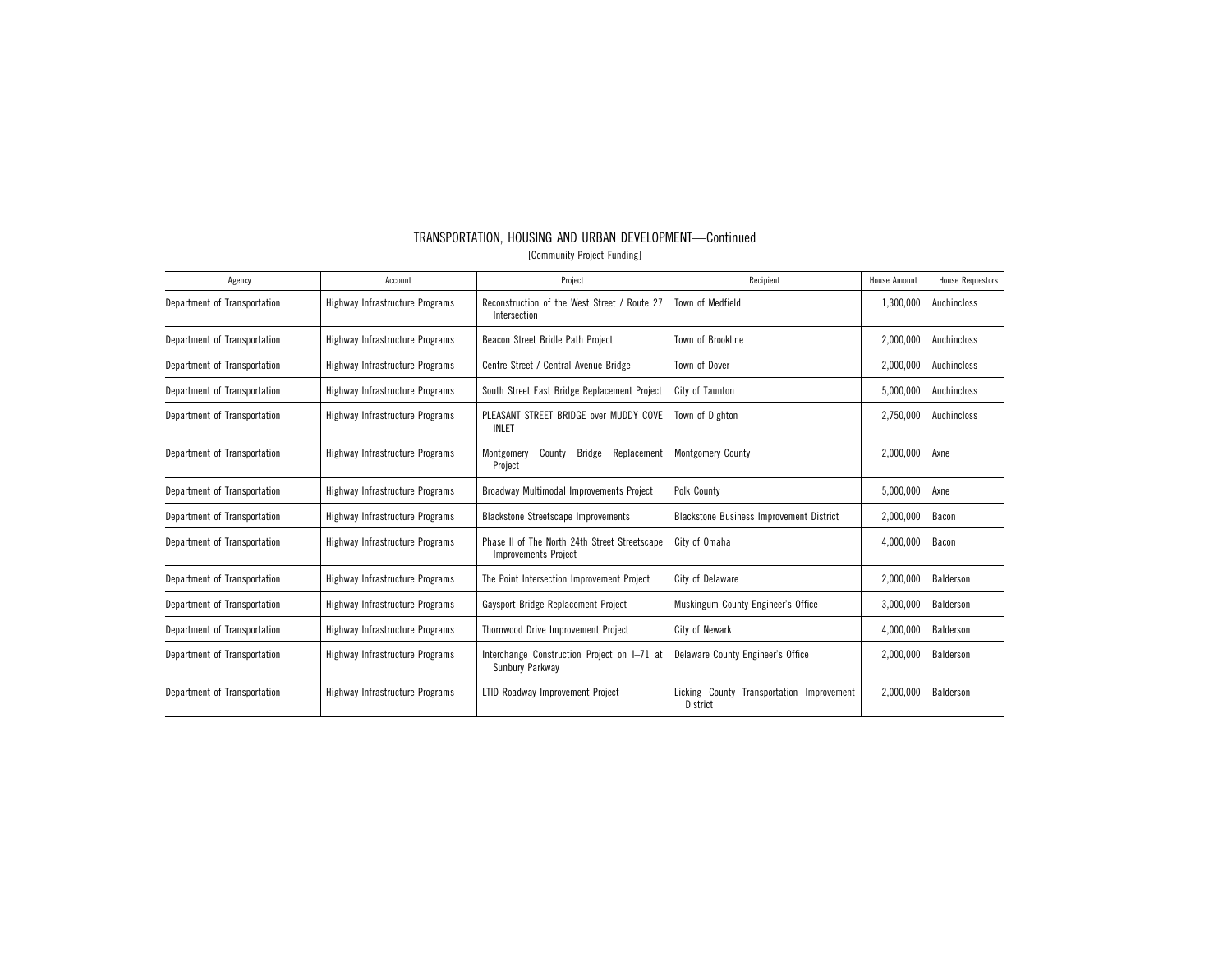| Department of Transportation | Highway Infrastructure Programs | Newtown Pike Extension Project, Phase III<br>Scott Street Connector                 | Lexington Fayette Urban County Government                    | 5,000,000 | Barr         |
|------------------------------|---------------------------------|-------------------------------------------------------------------------------------|--------------------------------------------------------------|-----------|--------------|
| Department of Transportation | Highway Infrastructure Programs | City of Reynoldsburg-East Main Street<br>Phase II                                   | City of Reynoldsburg, OH                                     | 1,585,000 | Beatty       |
| Department of Transportation | Highway Infrastructure Programs | Franklin County-Ferris Road Corridor                                                | <b>Franklin County Engineer</b>                              | 2,000,000 | Beatty       |
| Department of Transportation | Highway Infrastructure Programs | Capital SouthEast Connector-D3a Class<br>Multi-Use Path                             | Elk Grove-Rancho Cordova- El Dorado Con-<br>nector Authority | 4,000,000 | Bera         |
| Department of Transportation | Highway Infrastructure Programs | <b>Riley Street Safety Improvements</b>                                             | City of Folsom                                               | 4,000,000 | Bera         |
| Department of Transportation | Highway Infrastructure Programs | Old Town Streetscape Project Phase 2                                                | City of Elk Grove                                            | 2,000,000 | Bera         |
| Department of Transportation | Highway Infrastructure Programs | White Rock Road - 0.5 Mile East of Rancho<br>Cordova Parkway to Rio Del Oro Parkway | City of Rancho Cordova                                       | 4,000,000 | Bera         |
| Department of Transportation | Highway Infrastructure Programs | Laguna Creek Inter-Regional Trail Crossing at<br>State Route 99 (SR-99)             | City of Elk Grove                                            | 2,000,000 | Bera, Matsui |
| Department of Transportation | Highway Infrastructure Programs | Lake Shore Drive Construction                                                       | Houghton County Road Commission                              | 1,150,000 | Bergman      |
| Department of Transportation | Highway Infrastructure Programs | Skanee Road Improvements (from Jentoft<br>Road to Town Road)                        | Baraga County Road Commission                                | 2,000,000 | Bergman      |
| Department of Transportation | Highway Infrastructure Programs | Brutus Road Reconstruction Project from<br>U.S.31 to the Cheboygan County Line      | <b>Emmet County Road Commission</b>                          | 1,100,000 | Bergman      |
| Department of Transportation | Highway Infrastructure Programs | Skanee Road Improvements (from Town Road<br>to Portice Road)                        | Baraga County Road Commission                                | 4,000,000 | Bergman      |
| Department of Transportation | Highway Infrastructure Programs | Multimodal Transportation Infrastructure Im-<br>provements                          | City of Falls Church                                         | 1,500,000 | Beyer        |
| Department of Transportation | Highway Infrastructure Programs | SH-66 from Edmond to Luther                                                         | Oklahoma Department of Transportation                        | 3,000,000 | Bice (OK)    |
| Department of Transportation | Highway Infrastructure Programs | I-35 Interchange at Waterloo Road                                                   | Oklahoma Department of Transportation                        | 5,000,000 | Bice (OK)    |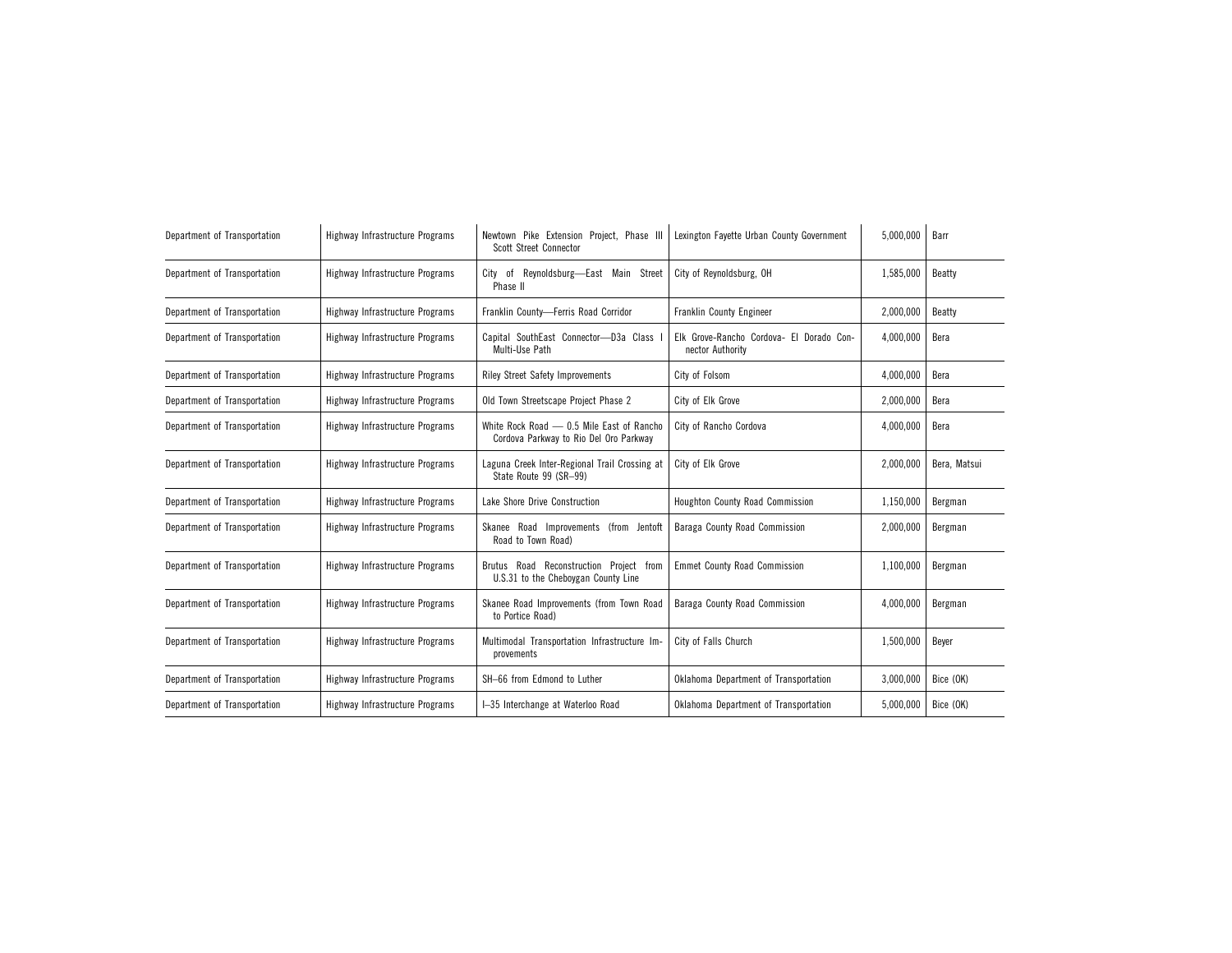| Agency                       | Account                         | Project                                                                                                                   | Recipient                           | <b>House Amount</b> | <b>House Requestors</b> |
|------------------------------|---------------------------------|---------------------------------------------------------------------------------------------------------------------------|-------------------------------------|---------------------|-------------------------|
| Department of Transportation | Highway Infrastructure Programs | Moon Lake ADA Accessibility Bus Stops                                                                                     | Pasco County                        | 2,400,000           | <b>Bilirakis</b>        |
| Department of Transportation | Highway Infrastructure Programs | 181st Safety Improvements Project - Gresh-<br>am, OR                                                                      | City of Gresham                     | 3,178,686           | Blumenauer              |
| Department of Transportation | Highway Infrastructure Programs | Jordan Road to Sandy River Delta Multi-use<br>Path, Columbia River Gorge National Sce-<br>nic Area - Multnomah County, OR | Oregon Department of Transportation | 2,332,000           | Blumenauer              |
| Department of Transportation | Highway Infrastructure Programs | NE Halsey Safety and Access to Transit<br>Project - Portland, OR                                                          | City of Portland                    | 1,000,000           | Blumenauer              |
| Department of Transportation | Highway Infrastructure Programs | Earthquake Ready Burnside Bridge (EQRB)<br>Design Phase - Multnomah County, OR                                            | Multnomah County                    | 2,000,000           | Blumenauer              |
| Department of Transportation | Highway Infrastructure Programs | 82nd Ave MAX Station Improvement Project<br>- Portland, OR                                                                | <b>TriMet</b>                       | 3,000,000           | Blumenauer              |
| Department of Transportation | Highway Infrastructure Programs | Main Avenue/OR 104 Pedestrian Route                                                                                       | City of Warrenton                   | 1,360,000           | Bonamici                |
| Department of Transportation | Highway Infrastructure Programs | Beaverton Downtown Loop                                                                                                   | City of Beaverton                   | 4,000,000           | Bonamici                |
| Department of Transportation | Highway Infrastructure Programs | OR141: Hall Boulevard Pedestrian Safety Im-<br>provements at Hemlock & Spruce                                             | Oregon Department of Transportation | 3,200,000           | Bonamici                |
| Department of Transportation | Highway Infrastructure Programs | OR-18/OR-99W Corridor Safety and Intersec-<br>tion Improvements                                                           | Oregon Department of Transportation | 4,000,000           | Bonamici                |
| Department of Transportation | Highway Infrastructure Programs | Post Creek Cut Off Bridge Replacement                                                                                     | Pulaski County                      | 1,000,000           | Bost                    |
| Department of Transportation | Highway Infrastructure Programs | <b>Pumphouse Road Resurfacing</b>                                                                                         | Mount Vernon Township               | 160,000             | Bost                    |
| Department of Transportation | Highway Infrastructure Programs | Frank Scott Parkway Extension                                                                                             | St. Clair County                    | 4,000,000           | Bost                    |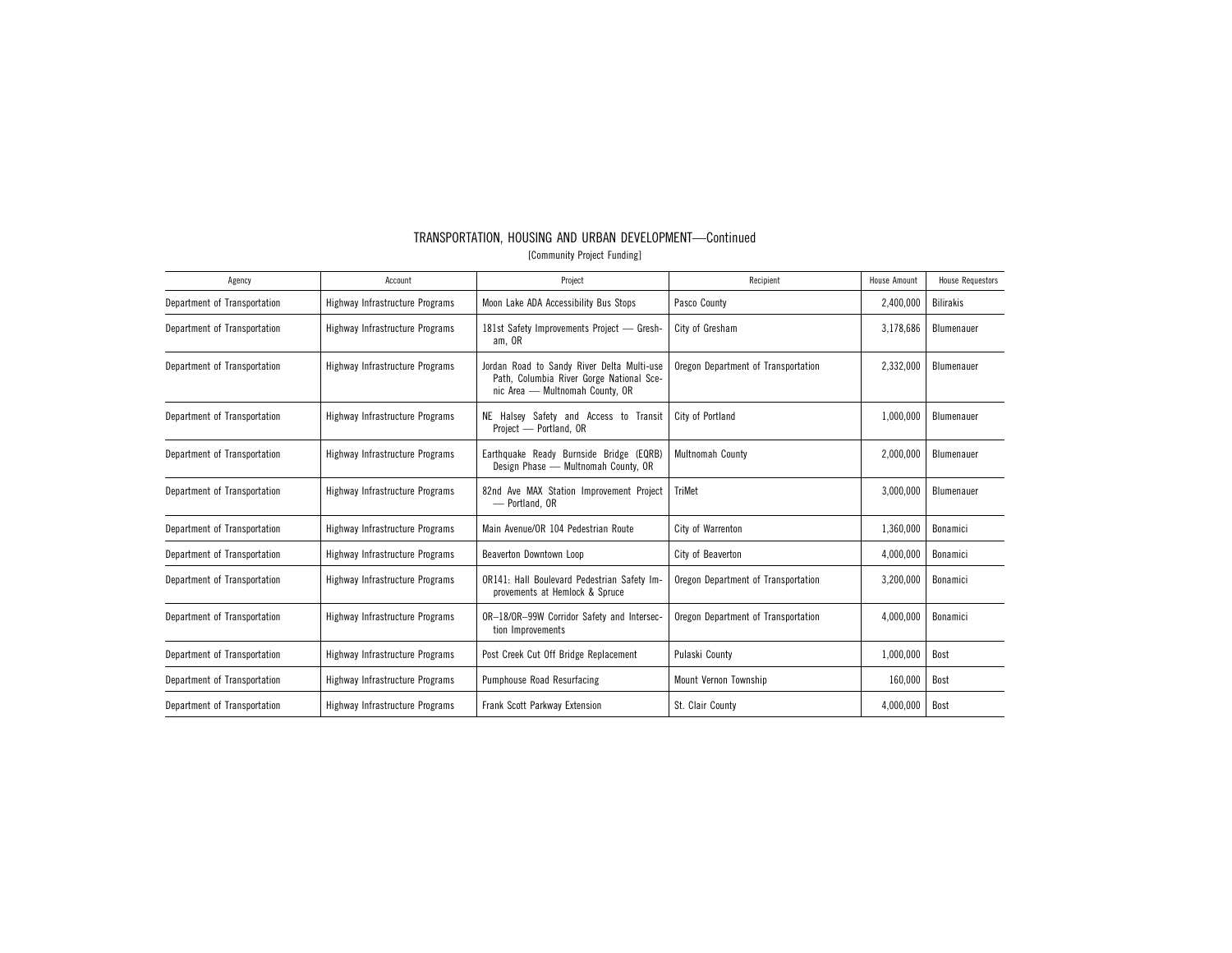| Department of Transportation | Highway Infrastructure Programs | Memorial Bridges Loop Trail                                                | City of Cleveland                                    | 432,000   | Brown (OH)         |
|------------------------------|---------------------------------|----------------------------------------------------------------------------|------------------------------------------------------|-----------|--------------------|
| Department of Transportation | Highway Infrastructure Programs | Center for Rehabilitation of Aging Transpor-<br>tation Infrastructure      | University of Akron                                  | 1,000,000 | Brown (OH)         |
| Department of Transportation | Highway Infrastructure Programs | Bridge Replacement at Las Posas Road (U.S.<br>101) and Ventura Boulevard   | City of Camarillo                                    | 4,000,000 | Brownley           |
| Department of Transportation | Highway Infrastructure Programs | <b>Blount County Greenway</b>                                              | <b>Blount County Highway Department</b>              | 3,000,000 | Burchett           |
| Department of Transportation | Highway Infrastructure Programs | Knoxville South Waterfront Pedestrian/Bicycle<br>Bridge                    | City of Knoxville                                    | 500,000   | <b>Burchett</b>    |
| Department of Transportation | Highway Infrastructure Programs | City of Rocky Mount, NC's Downtown Pedes-<br>trian Bridge                  | City of Rocky Mount                                  | 3,000,000 | Butterfield        |
| Department of Transportation | Highway Infrastructure Programs | City of Greenville, NC Connecting Commu-<br>nities through Greenway Access | City of Greenville                                   | 2,500,000 | <b>Butterfield</b> |
| Department of Transportation | Highway Infrastructure Programs | Magnolia Avenue Improvements                                               | City of Corona                                       | 2,000,000 | Calvert            |
| Department of Transportation | Highway Infrastructure Programs | Limonite Gap Pedestrian Bridge                                             | City of Eastvale                                     | 1,600,000 | Calvert            |
| Department of Transportation | Highway Infrastructure Programs | I-215 and Keller Road Interchange Project                                  | City of Murrieta                                     | 2,600,000 | Calvert            |
| Department of Transportation | Highway Infrastructure Programs | Scott Road/Bundy Canyon Road Improve-<br>ments                             | City of Menifee                                      | 4,000,000 | Calvert            |
| Department of Transportation | Highway Infrastructure Programs | I-15 Express Lanes Southern Extension                                      | Riverside County Transportation Commission           | 3,000,000 | Calvert            |
| Department of Transportation | Highway Infrastructure Programs | Auto Center Drive Bridge Improvements                                      | City of Lake Elsinore                                | 2,000,000 | Calvert            |
| Department of Transportation | Highway Infrastructure Programs | Ontario Avenue/I-15 Multimodal Corridor En-<br>hancements                  | City of Corona                                       | 2,000,000 | Calvert            |
| Department of Transportation | Highway Infrastructure Programs | Arroyo Grande Swinging Bridge Rehabilitation                               | City of Arroyo Grande                                | 500,000   | Carbajal           |
| Department of Transportation | Highway Infrastructure Programs | 101 High Occupancy Vehicle Project Segment<br>4D North                     | Santa Barbara County Association of Govern-<br>ments | 7,000,000 | Carbajal           |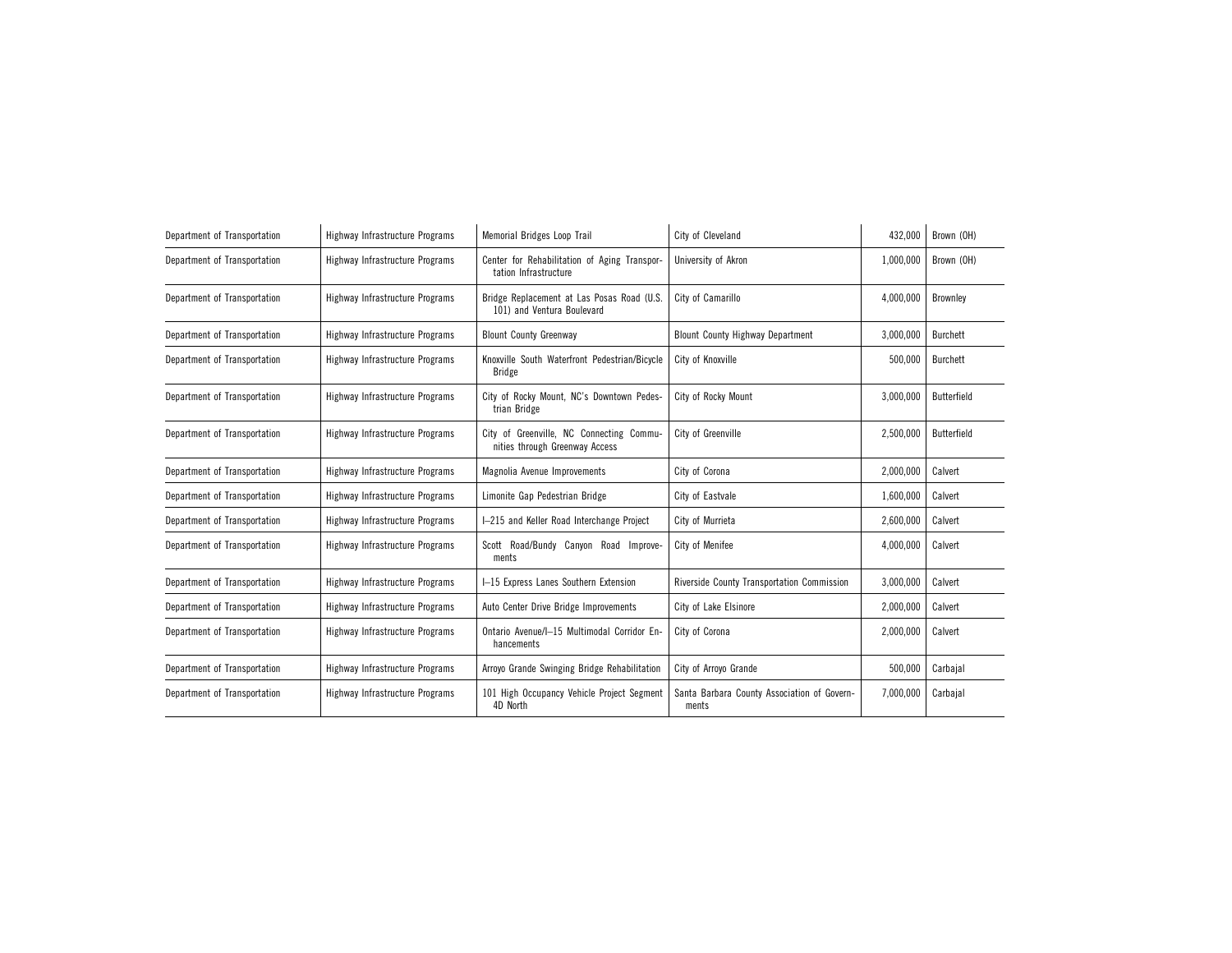| [Community Project Funding]  |                                 |                                                                 |                                                                             |                     |                         |
|------------------------------|---------------------------------|-----------------------------------------------------------------|-----------------------------------------------------------------------------|---------------------|-------------------------|
| Agency                       | Account                         | Project                                                         | Recipient                                                                   | <b>House Amount</b> | <b>House Requestors</b> |
| Department of Transportation | Highway Infrastructure Programs | Prado Road Bridge Replacement project                           | City of San Luis Obispo                                                     | 2,065,000           | Carbajal                |
| Department of Transportation | Highway Infrastructure Programs | City of LA- Cool Pavement and Shade Struc-<br>tures             | City of Los Angeles Mayor's Office                                          | 2,500,000           | Cardenas                |
| Department of Transportation | Highway Infrastructure Programs | Ashville Pike Replacement Bridge                                | Pickaway County Transportation Improvement<br>District                      | 5,000,000           | Carey                   |
| Department of Transportation | Highway Infrastructure Programs | USR 33 Lane Expansion                                           | <b>Fairfield County Engineer</b>                                            | 3,000,000           | Carey                   |
| Department of Transportation | Highway Infrastructure Programs | Road Improvements for the City of Elberta                       | City of Elberta                                                             | 387,000             | Carl                    |
| Department of Transportation | Highway Infrastructure Programs | Road Improvements for the City of Silverhill                    | City of Silverhill                                                          | 450,000             | Carl                    |
| Department of Transportation | Highway Infrastructure Programs | Improvements<br>the<br>City<br>Road<br>for<br>.of<br>Summerdale | City of Summerdale                                                          | 390,000             | Carl                    |
| Department of Transportation | Highway Infrastructure Programs | Traffic Signal for the City of Creola                           | City of Creola                                                              | 1,500,000           | Carl                    |
| Department of Transportation | Highway Infrastructure Programs | I-10 Improvements to the Causeway                               | Alabama Department of Public Transportation                                 | 3,500,000           | Carl                    |
| Department of Transportation | Highway Infrastructure Programs | City of Indianapolis Market Street Recon-<br>struction          | City of Indianapolis                                                        | 5,000,000           | Carson                  |
| Department of Transportation | Highway Infrastructure Programs | RM 2243 Resiliency Project                                      | Williamson County                                                           | 7,000,000           | Carter (TX)             |
| Department of Transportation | Highway Infrastructure Programs | East Central Avenue Bridge Replacement                          | City of Belton                                                              | 5,000,000           | Carter (TX)             |
| Department of Transportation | Highway Infrastructure Programs | SR 590 Paving Project                                           | PennDOT District 4                                                          | 2,400,000           | Cartwright              |
| Department of Transportation | Highway Infrastructure Programs | East to West Oahu Active Transportation Cor-<br>ridor           | City and County of Honolulu Department of<br><b>Transportation Services</b> | 4,800,000           | Case                    |
| Department of Transportation | Highway Infrastructure Programs | DuPage River Trail                                              | DuPage County                                                               | 1,500,000           | Casten                  |
|                              |                                 |                                                                 |                                                                             |                     |                         |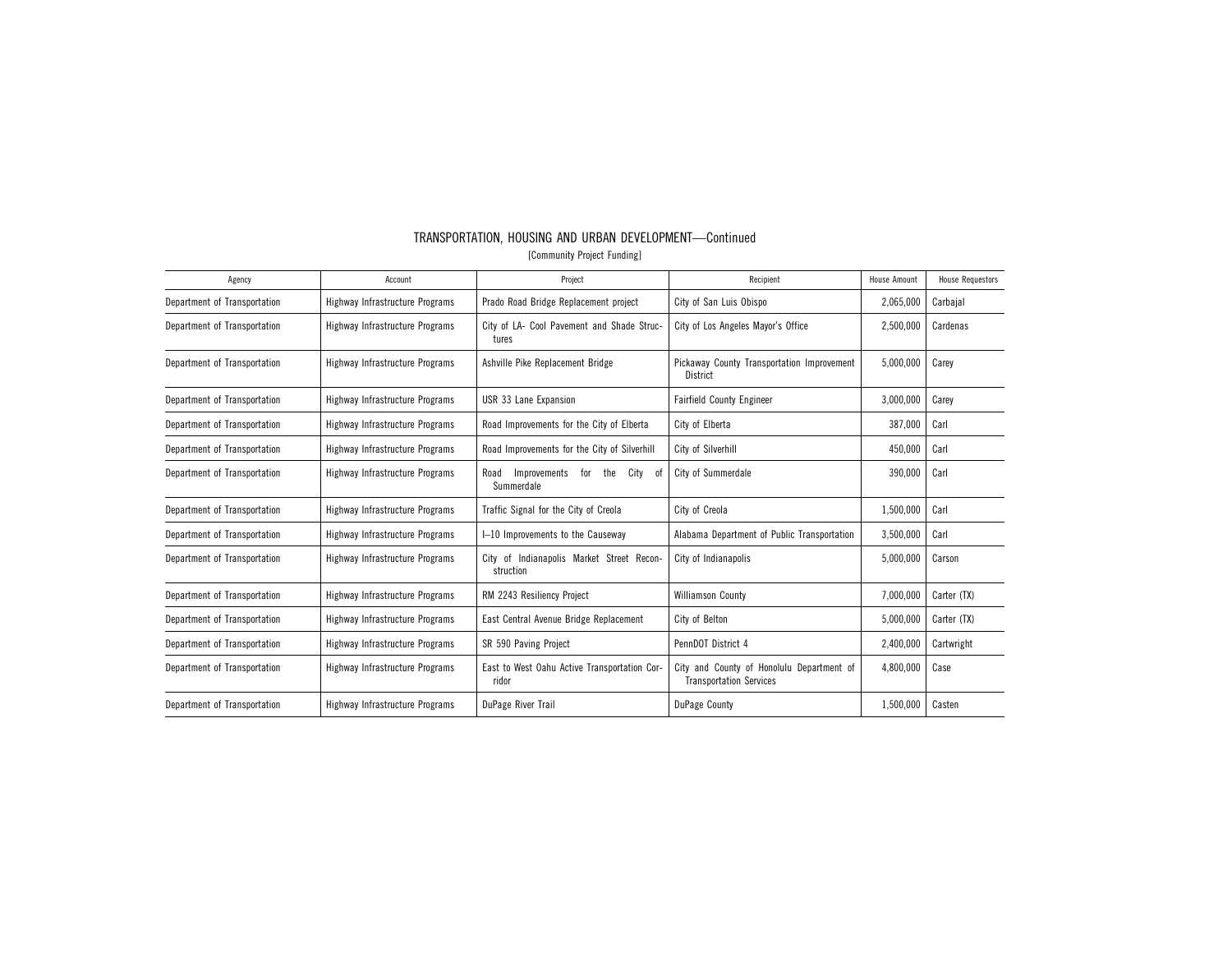| Department of Transportation | Highway Infrastructure Programs | Little Miami River Improvement Project                              | <b>Warren County</b>                  | 3,000,000 | Chabot     |
|------------------------------|---------------------------------|---------------------------------------------------------------------|---------------------------------------|-----------|------------|
| Department of Transportation | Highway Infrastructure Programs | Building Better Neighborhoods Phase 1                               | City of Cincinnati                    | 1,500,000 | Chabot     |
| Department of Transportation | Highway Infrastructure Programs | Senator Mike Enzi Memorial Overpass Re-<br>placement Project        | City of Gillette                      | 3,000,000 | Chenev     |
| Department of Transportation | Highway Infrastructure Programs | Colorado Street/Boulevard Corridor Complete<br>Street in Arcadia CA | City of Arcadia                       | 3,000,000 | Chu        |
| Department of Transportation | Highway Infrastructure Programs | Glendora People Movement Project in Glen-<br>dora CA                | City of Glendora                      | 5,000,000 | Chu        |
| Department of Transportation | Highway Infrastructure Programs | Chris Walsh Memorial Trail                                          | City of Framingham, MA                | 3,000,000 | Clark (MA) |
| Department of Transportation | Highway Infrastructure Programs | Mystic River Path                                                   | Town of Arlington                     | 1,000,000 | Clark (MA) |
| Department of Transportation | Highway Infrastructure Programs | <b>Blue Ridge Boulevard Improvements</b>                            | City of Grandview Missouri            | 4,600,000 | Cleaver    |
| Department of Transportation | Highway Infrastructure Programs | I-35 Widening in Love County and Goldsby<br>Oklahoma                | Oklahoma Department of Transportation | 2,500,000 | Cole       |
| Department of Transportation | Highway Infrastructure Programs | S.E. 29th Street and Douglas Blvd. Intersec-<br>tion Improvements   | City of Midwest City                  | 2,400,000 | Cole       |
| Department of Transportation | Highway Infrastructure Programs | US-81 Realignment in Grady County, Okla-<br>homa                    | Oklahoma Department of Transportation | 2,500,000 | Cole       |
| Department of Transportation | Highway Infrastructure Programs | Oswalt Road Grade, Drain, Bridge, and Sur-<br>face Project          | Oklahoma Department of Transportation | 4,400,000 | Cole       |
| Department of Transportation | Highway Infrastructure Programs | SH-37 Railroad Underpass in Moore, Okla-<br>homa                    | Oklahoma Department of Transportation | 5,000,000 | Cole       |
| Department of Transportation | Highway Infrastructure Programs | Sunrise Valley<br>Cycle Track Innovation to<br>Herndon              | <b>Fairfax County Government</b>      | 4,000,000 | Connolly   |
| Department of Transportation | Highway Infrastructure Programs | North Woodbridge Pedestrian Bridge                                  | Prince William County Government      | 4,000,000 | Connolly   |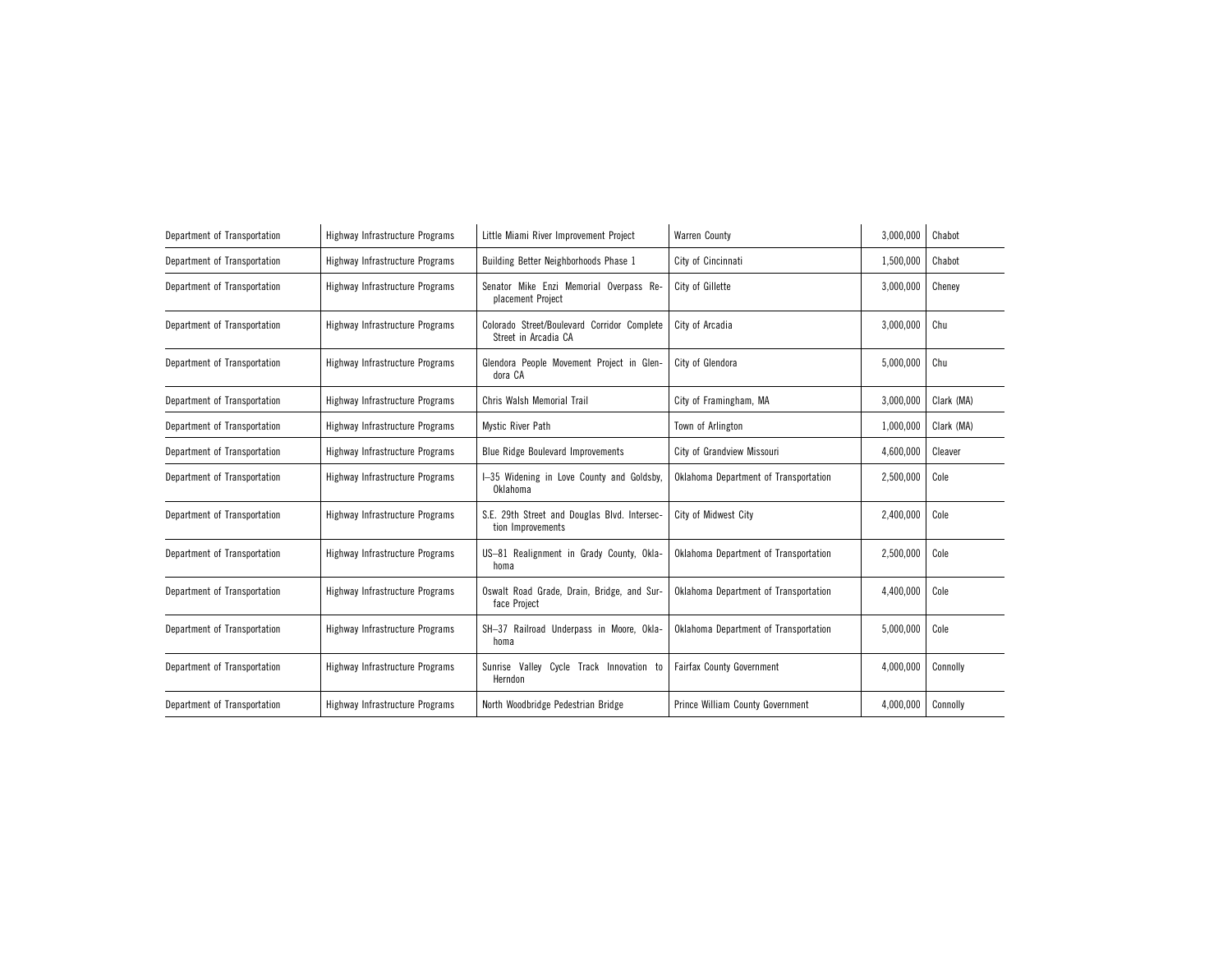| Agency                       | Account                         | Project                                                                                                                 | Recipient                             | <b>House Amount</b> | <b>House Requestors</b> |
|------------------------------|---------------------------------|-------------------------------------------------------------------------------------------------------------------------|---------------------------------------|---------------------|-------------------------|
| Department of Transportation | Highway Infrastructure Programs | I-66 Trail/Vienna Metrorail Station Bicycle<br>and Pedestrian Improvements                                              | <b>Fairfax County Government</b>      | 1,000,000           | Connolly                |
| Department of Transportation | Highway Infrastructure Programs | Calwa Complete Streets Project                                                                                          | <b>Fresno County</b>                  | 4,000,000           | Costa                   |
| Department of Transportation | Highway Infrastructure Programs | Madera County State Route 41 Expressway<br><b>Final Design Project</b>                                                  | Madera County                         | 1,950,000           | Costa                   |
| Department of Transportation | Highway Infrastructure Programs | Air Line Trail Gap Boardwalk                                                                                            | Town of East Hampton                  | 1,400,000           | Courtney                |
| Department of Transportation | Highway Infrastructure Programs | Quinebaug River Trail - SR 205 to Trout<br>Hatchery Rd., Plainfield, CT                                                 | Town of Plainfield                    | 2,179,953           | Courtney                |
| Department of Transportation | Highway Infrastructure Programs | City of Cottage Grove-80th Street Transpor-<br>tation and Infrastructure Project                                        | City of Cottage Grove                 | 5,000,000           | Craig                   |
| Department of Transportation | Highway Infrastructure Programs | City of Burnsville Highway 13 & Nicollet Ave-<br>nue Mobility Improvement                                               | City of Burnsville                    | 3,000,000           | Craig                   |
| Department of Transportation | Highway Infrastructure Programs | Dakota County 135&50 Interchange Recon-<br>struction                                                                    | Dakota County                         | 5,040,000           | Craig                   |
| Department of Transportation | Highway Infrastructure Programs | Dakota County Veterans Memorial Greenway                                                                                | Dakota County                         | 4,995,000           | Craig                   |
| Department of Transportation | Highway Infrastructure Programs | City of West St. Paul Smith/Dodd Intersection<br>Realignment, Public Plaza and Officer<br><b>Scott Patrick Memorial</b> | City of West St. Paul. Minnesota      | 3,100,000           | Craig                   |
| Department of Transportation | Highway Infrastructure Programs | City of Prior Lake Trail Gap Construction                                                                               | City of Prior Lake                    | 632,150             | Craig                   |
| Department of Transportation | Highway Infrastructure Programs | Future I-57-Walnut Ridge, Arkansas to<br>Missouri State Line                                                            | Arkansas Department of Transportation | 5,000,000           | Crawford                |
| Department of Transportation | Highway Infrastructure Programs | U.S. Highway 412 Corridor Improvements                                                                                  | Arkansas Department of Transportation | 5,000,000           | Crawford                |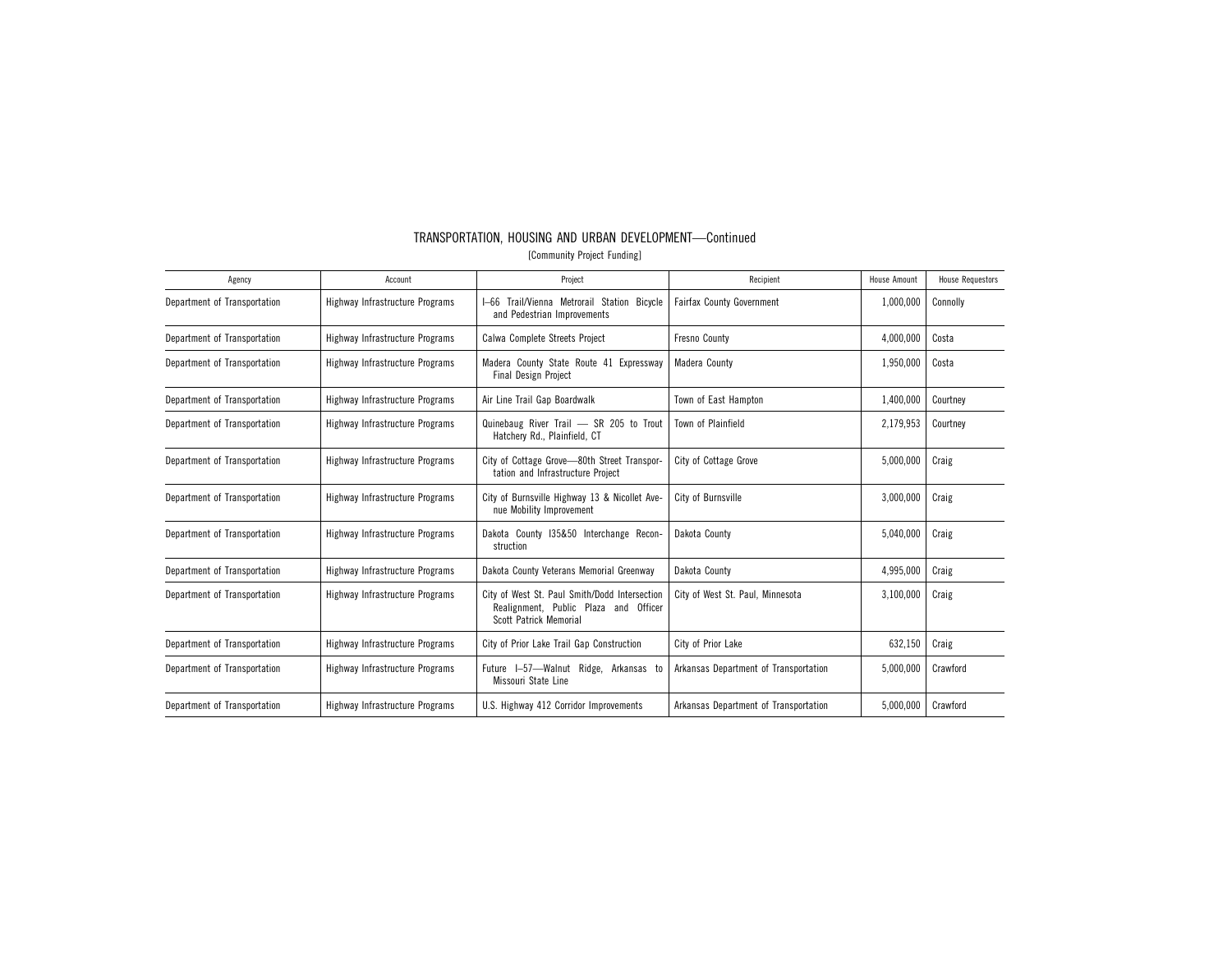| Department of Transportation | Highway Infrastructure Programs | College Boulevard Bridge over Indian Creek<br>Reconstruction, Overland Park, KS | City of Overland Park, KS | 5,432,000 | Davids (KS)   |
|------------------------------|---------------------------------|---------------------------------------------------------------------------------|---------------------------|-----------|---------------|
| Department of Transportation | Highway Infrastructure Programs | 167th Street, Switzer Road to Antioch Road,<br>Overland Park, Kansas            | City of Overland Park, KS | 4,000,000 | Davids (KS)   |
| Department of Transportation | Highway Infrastructure Programs | School Access and Pedestrian Safety Im-<br>provements                           | Village of Worden         | 326,600   | Davis, Rodney |
| Department of Transportation | Highway Infrastructure Programs | West Main Cross Street Improvements, Web-<br>ster to Cheney                     | City of Taylorville       | 2,500,000 | Davis, Rodney |
| Department of Transportation | Highway Infrastructure Programs | Hollow Avenue Roadway Improvements Phase<br>2                                   | City of Jerseyville       | 900,000   | Davis, Rodney |
| Department of Transportation | Highway Infrastructure Programs | Reas Bridge Road Bridges Replacement                                            | County of Macon           | 4,500,000 | Davis, Rodney |
| Department of Transportation | Highway Infrastructure Programs | Cross County Trail (CCT) Bridge & Trail                                         | County of Montgomery, PA  | 2,500,000 | Dean          |
| Department of Transportation | Highway Infrastructure Programs | Coos County Libby Lane Paving Project (MP<br>3.33 to MP 5.62)                   | <b>Coos County</b>        | 608,000   | DeFazio       |
| Department of Transportation | Highway Infrastructure Programs | River Road-Santa Clara Pedestrian and Bi-<br>cycle Bridge                       | City of Eugene            | 6,000,000 | DeFazio       |
| Department of Transportation | Highway Infrastructure Programs | Redmond Central Connector III (RCC 3)                                           | City of Redmond           | 1,100,000 | DelBene       |
| Department of Transportation | Highway Infrastructure Programs | 20th Street NE and Main Street Improve-<br>ments                                | City of Lake Stevens      | 2,500,000 | DelBene       |
| Department of Transportation | Highway Infrastructure Programs | City of Woodinville's Eastrail Crossing and<br>SR 202 Trestle Widening Project  | City of Woodinville       | 2,500,000 | DelBene       |
| Department of Transportation | Highway Infrastructure Programs | Citywide Traffic System Upgrade Phase 2<br>Project                              | City of Concord           | 631,200   | DeSaulnier    |
| Department of Transportation | Highway Infrastructure Programs | Ygnacio Valley Road Fiber Infrastructure                                        | City of Walnut Creek      | 2,520,000 | DeSaulnier    |
| Department of Transportation | Highway Infrastructure Programs | Lamorinda Smart Signal System Project                                           | City of Orinda            | 4,185,000 | DeSaulnier    |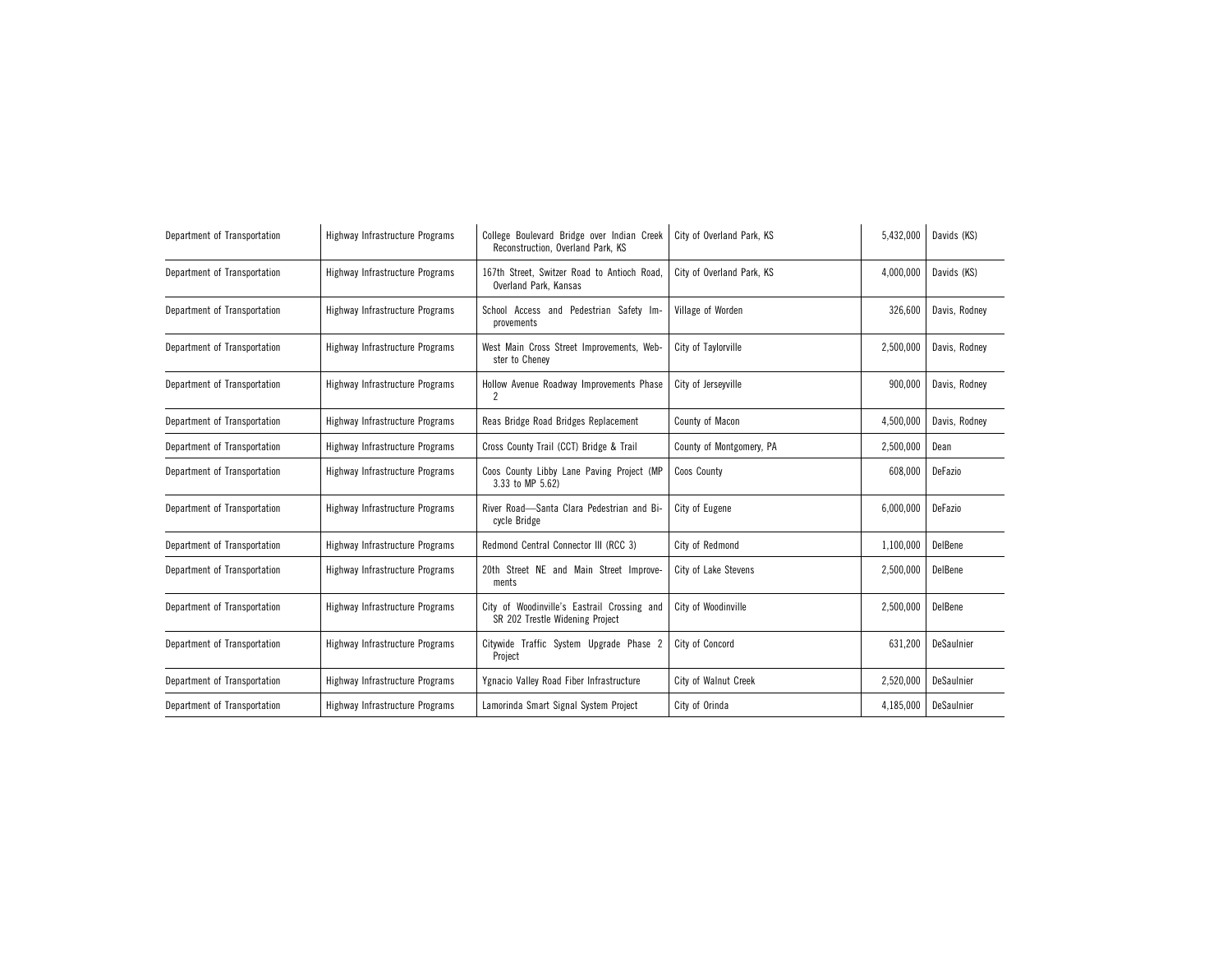| Agency                       | Account                         | Project                                                                                                                        | Recipient                                                | House Amount | <b>House Requestors</b>         |
|------------------------------|---------------------------------|--------------------------------------------------------------------------------------------------------------------------------|----------------------------------------------------------|--------------|---------------------------------|
| Department of Transportation | Highway Infrastructure Programs | School Street Safe Routes to School Project                                                                                    | City of Lafayette                                        | 3,100,000    | DeSaulnier                      |
| Department of Transportation | Highway Infrastructure Programs | Arterial Traffic Management System for Davie<br>Boulevard                                                                      | Broward Metropolitan Planning Organization<br>1,848,761  |              | Deutch                          |
| Department of Transportation | Highway Infrastructure Programs | University Drive Multimodal Improvements                                                                                       | Broward Metropolitan Planning Organization<br>5,000,000  |              | Deutch,<br>Wasserman<br>Schultz |
| Department of Transportation | Highway Infrastructure Programs | Construction Funding for Gap and Intersec-<br>the<br>Improvements<br>Downriver<br>for<br>tion<br>Linked Greenways Trail System | Friends of the Detroit River                             | 4,100,000    | Dingell                         |
| Department of Transportation | Highway Infrastructure Programs | Pennsylvania Road Grade Separation                                                                                             | Detroit Region Aerotropolis Development Cor-<br>poration | 865,775      | Dingell                         |
| Department of Transportation | Highway Infrastructure Programs | City of Austin - Northern Walnut Creek Trail<br>Section 3                                                                      | City of Austin                                           | 5,000,000    | Doggett                         |
| Department of Transportation | Highway Infrastructure Programs | Pittsburgh City Steps                                                                                                          | City of Pittsburgh                                       | 7,000,000    | Doyle, Michael F.               |
| Department of Transportation | Highway Infrastructure Programs | Trunk Highway 25 Reconstruction                                                                                                | City of Buffalo                                          | 5,785,000    | Emmer                           |
| Department of Transportation | Highway Infrastructure Programs | Trunk Highway 65 Improvements at 109th<br>Avenue                                                                               | Anoka County                                             | 5,000,000    | Emmer                           |
| Department of Transportation | Highway Infrastructure Programs | Trunk Highway 65 Improvements at 99th Av-<br>enue Project                                                                      | City of Blaine                                           | 4,000,000    | Emmer                           |
| Department of Transportation | Highway Infrastructure Programs | I-94 Expansion Project                                                                                                         | City of St. Michael                                      | 3,000,000    | Emmer                           |
| Department of Transportation | Highway Infrastructure Programs | US 212 Rural Freight Mobility and Safety<br>Project                                                                            | <b>Carver County</b>                                     | 4,000,000    | Emmer                           |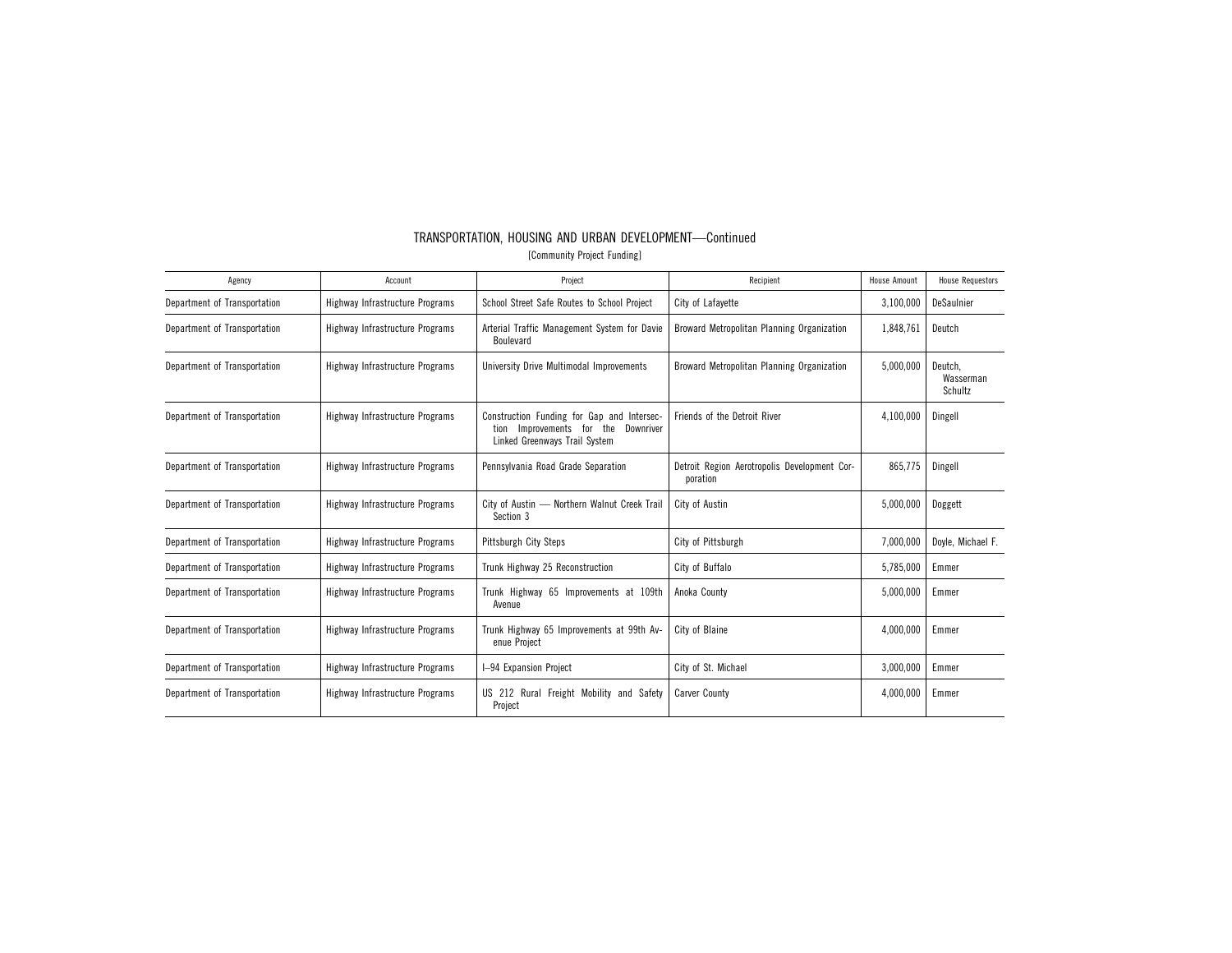| Department of Transportation | Highway Infrastructure Programs | US Highway 169 / CR 4 Rural Safety and<br><b>Mobility Interchange Project</b>              | Sherburne County                                        |           | Emmer              |
|------------------------------|---------------------------------|--------------------------------------------------------------------------------------------|---------------------------------------------------------|-----------|--------------------|
| Department of Transportation | Highway Infrastructure Programs | Middle Avenue Pedestrian/Bicycle Rail Cross-<br>ing                                        | City of Menlo Park                                      | 4,000,000 | Eshoo              |
| Department of Transportation | Highway Infrastructure Programs | Bernardo Avenue Undercrossing                                                              | City of Mountain View                                   | 2,500,000 | <b>Eshoo</b>       |
| Department of Transportation | Highway Infrastructure Programs | Village to Hakone Gardens Walkway Project                                                  | City of Saratoga                                        | 1,520,000 | Eshoo              |
| Department of Transportation | Highway Infrastructure Programs | Spooky Knoll Trail                                                                         | Midpeninsula Regional Open Space District               | 400,000   | Eshoo              |
| Department of Transportation | Highway Infrastructure Programs | Resurfacing Sharp Park Priority Development<br>Area                                        | City of Pacifica                                        | 800,000   | Eshoo              |
| Department of Transportation | Highway Infrastructure Programs | Boulder Creek Complete Streets Improve-<br>ments project                                   | Santa Cruz County Regional Transportation<br>Commission | 1,500,000 | Eshoo              |
| Department of Transportation | Highway Infrastructure Programs | Highway 1/Frenchman's Creek Intersection<br>and Bike/Pedestrian Improvements               | City of Half Moon Bay                                   | 2,000,000 | Eshoo, Speier      |
| Department of Transportation | Highway Infrastructure Programs | Walnut Street Bridge Repair and Restoration                                                | City of Chattanooga                                     | 5,000,000 | Fleischmann        |
| Department of Transportation | Highway Infrastructure Programs | Harwin Drive and Hillcroft Avenue Intersec-<br>tion Improvements                           | Southwest Houston Redevelopment Authority               | 3,000,000 | Fletcher           |
| Department of Transportation | Highway Infrastructure Programs | Montgomery Road and Hill Avenue Intersec-<br>tion Improvement                              | City of Aurora, IL                                      | 1,000,000 | Foster             |
| Department of Transportation | Highway Infrastructure Programs | Forest Preserve of Will County Route 53 Bike<br>& Pedestrian Path                          | Forest Preserve of Will County                          | 1,100,000 | Foster             |
| Department of Transportation | Highway Infrastructure Programs | Reconstruction of State Road 33/Interstate 4<br>Interchange (Exit 38) in Lakeland, Florida | City of Lakeland                                        | 4,000,000 | Franklin, C. Scott |
| Department of Transportation | Highway Infrastructure Programs | Tolleson Pedestrian Bridge System                                                          | City of Tolleson                                        | 3,500,000 | Gallego            |
| Department of Transportation | Highway Infrastructure Programs | I-505 Vaca Valley Parkway Corridor Multi-<br>Modal Improvement Project                     | City of Vacaville                                       | 4,000,000 | Garamendi          |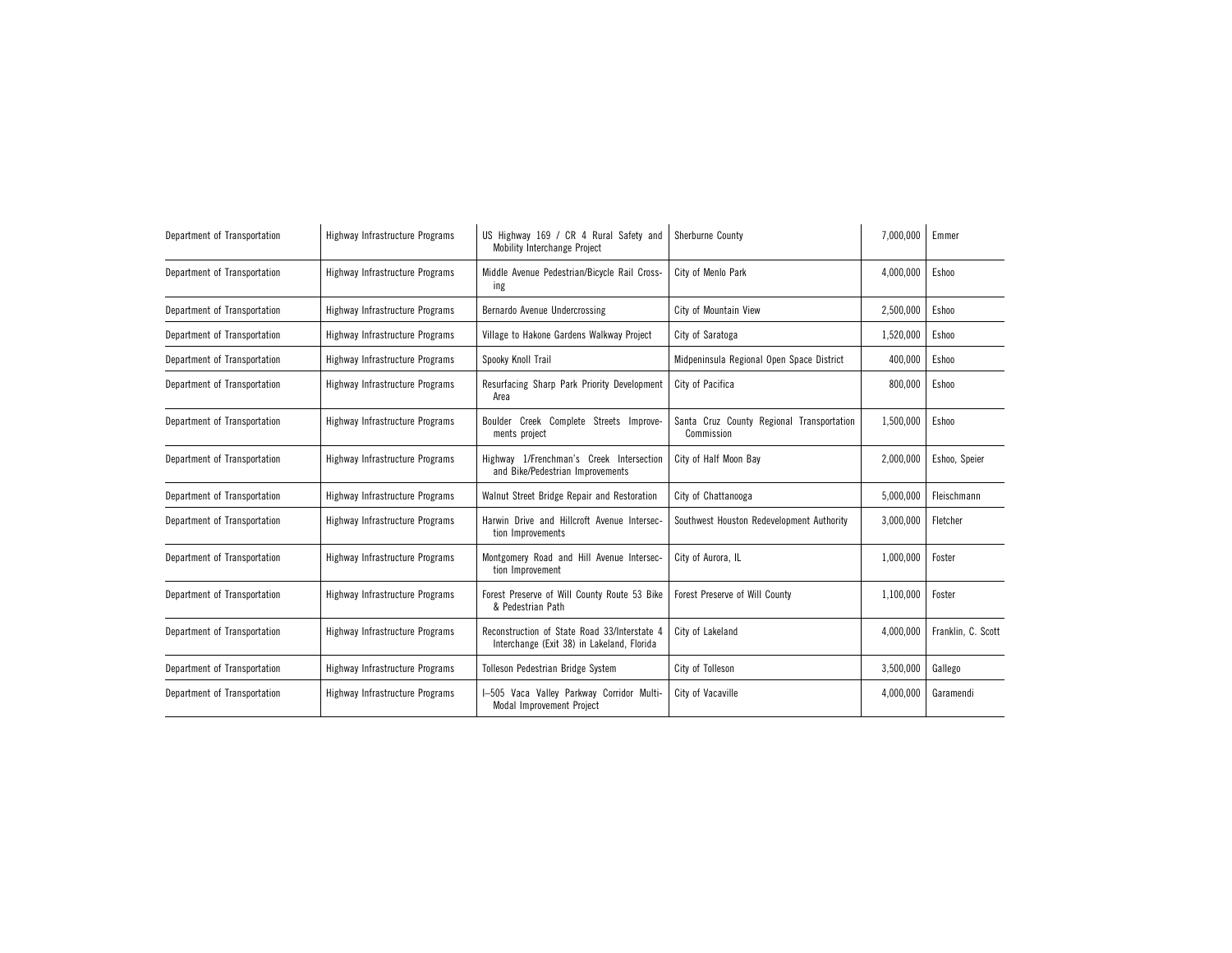| Agency                       | Account                         | Project                                                                                                             | Recipient                                   | House Amount | <b>House Requestors</b> |
|------------------------------|---------------------------------|---------------------------------------------------------------------------------------------------------------------|---------------------------------------------|--------------|-------------------------|
| Department of Transportation | Highway Infrastructure Programs | Jepson Parkway Phase 2B (Access to Travis<br>AFB and Canon Road Safety Improve-<br>ments)                           | City of Fairfield                           | 4,000,000    | Garamendi               |
| Department of Transportation | Highway Infrastructure Programs | City of Winters<br>SR128/I-505 Overcrossing (Br. 22-0110).<br>Russell Blvd Bicycle and Pedestrian Im-<br>provements |                                             | 2,000,000    | Garamendi               |
| Department of Transportation | Highway Infrastructure Programs | Stevenson Bridge Rehabilitation Project                                                                             | Solano County                               | 3,387,619    | Garamendi               |
| Department of Transportation | Highway Infrastructure Programs | Road Raising & Flood Resiliency for Amity<br>Harbor and American Venice Project                                     | Town of Babylon                             |              | Garbarino               |
| Department of Transportation | Highway Infrastructure Programs | Village Lindenhurst Resurface Projects                                                                              | Village of Lindenhurst                      |              | Garbarino               |
| Department of Transportation | Highway Infrastructure Programs | Safe Routes to School Safety Project<br>City of Santa Clarita                                                       |                                             | 1,313,000    | Garcia (CA)             |
| Department of Transportation | Highway Infrastructure Programs | Sequoia Avenue Grade Crossing Safety Im-<br>Southern California Regional Rail Authority<br>provements               |                                             | 4,000,000    | Garcia (CA)             |
| Department of Transportation | Highway Infrastructure Programs | Avenue M Corridor and US Air Force Plant 42<br><b>Access Improvement Project</b>                                    | City of Palmdale                            | 1,500,000    | Garcia (CA)             |
| Department of Transportation | Highway Infrastructure Programs | Avenue M and Sierra Highway Grade Separa-<br>City of Palmdale<br>tion Environmental Review and Planning<br>Project  |                                             | 2,000,000    | Garcia (CA)             |
| Department of Transportation | Highway Infrastructure Programs | Rehabilitation of Cicero Ave Bridge over San-<br>itary and Ship Canal                                               | Chicago Department of Transportation (CDOT) | 2,000,000    | García (IL)             |
| Department of Transportation | Highway Infrastructure Programs | Berwyn -34th<br>Modernization<br>Street<br>and<br>Stormwater<br>Management<br>Improvements<br>Project               | City of Berwyn                              | 5,000,000    | García (IL)             |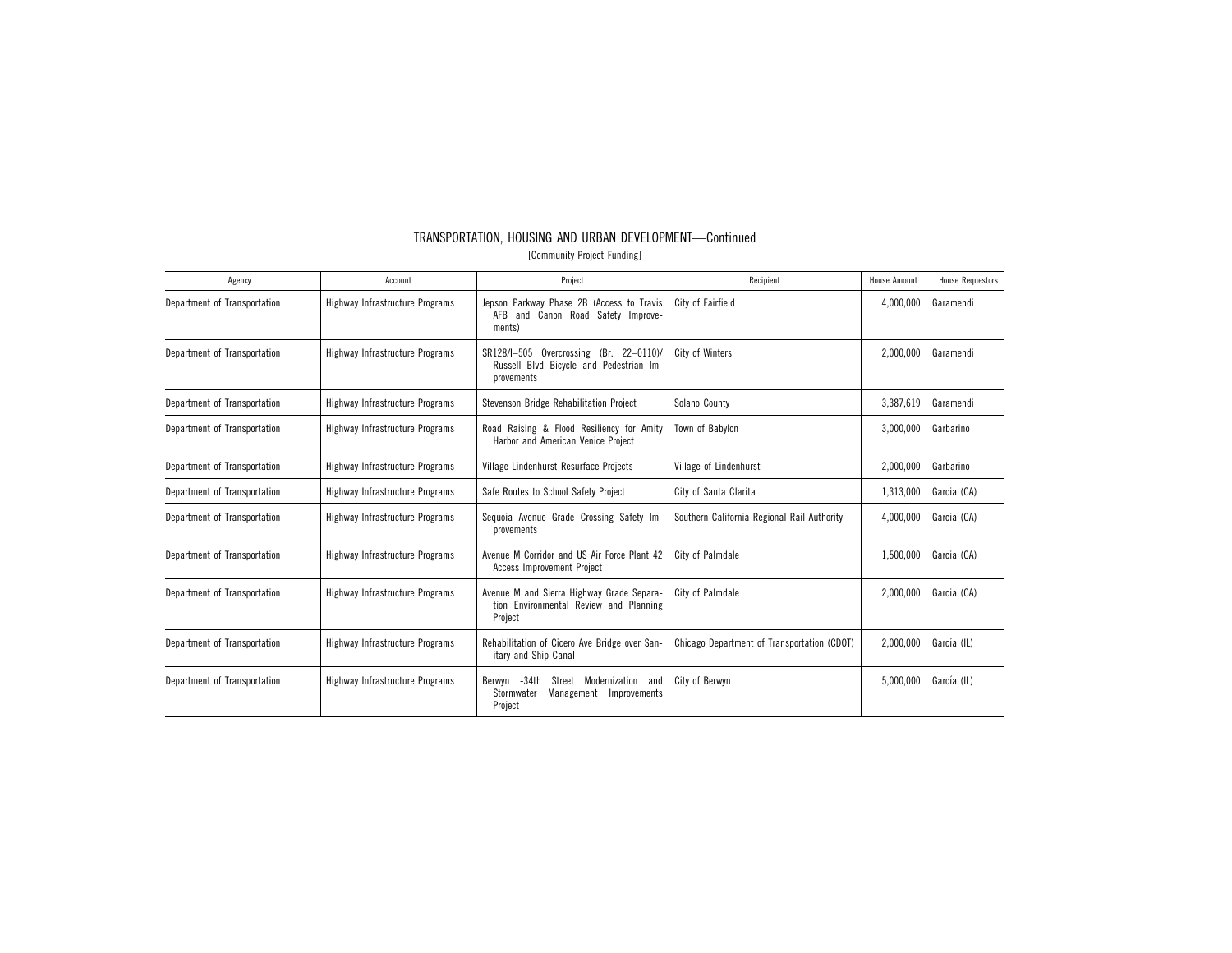| Department of Transportation | Highway Infrastructure Programs | Card Sound Bridge Replacement Planning,<br>Design & Engineering (PD&E) Project       | <b>Monroe County</b>                                      |           | Gimenez           |
|------------------------------|---------------------------------|--------------------------------------------------------------------------------------|-----------------------------------------------------------|-----------|-------------------|
| Department of Transportation | Highway Infrastructure Programs | Camino Real International Bridge Roadway<br>Reconfiguration                          | City of Eagle Pass                                        | 5,000,000 | Gonzales. Tony    |
| Department of Transportation | Highway Infrastructure Programs | Cuyahoga County Ridgewood Drive Bridge<br>Project                                    | Cuyahoga County                                           | 2,000,000 | Gonzalez (OH)     |
| Department of Transportation | Highway Infrastructure Programs | City of Green Arlington Road Project                                                 | City of Green                                             | 2,000,000 | Gonzalez (OH)     |
| Department of Transportation | Highway Infrastructure Programs | Mile 10 North Road Project                                                           | Hidalgo County Precinct 1                                 | 4,000,000 | Gonzalez, Vicente |
| Department of Transportation | Highway Infrastructure Programs | Reconstruction of Highway PR-181, from Km<br>38.6 to Km 55.0, in Gurabo, Puerto Rico | Puerto Rico Highways and Transportation Au-<br>thority    | 3,000,000 | Gonzalez-Colon    |
| Department of Transportation | Highway Infrastructure Programs | Completion of PR-122 Connector, from Lajas<br>to San German, Puerto Rico             | Puerto Rico Highways and Transportation Au-<br>thority    | 3,000,000 | Gonzalez-Colon    |
| Department of Transportation | Highway Infrastructure Programs | Borough of Norwood: Broad Street Bridge                                              | Norwood Borough                                           | 800,000   | Gottheimer        |
| Department of Transportation | Highway Infrastructure Programs | LA-30 Environmental Study                                                            | Louisiana Department of Transportation and<br>Development | 1,100,000 | Graves (LA)       |
| Department of Transportation | Highway Infrastructure Programs | MRB South GBR: LA 1 to LA 30 Connector                                               | Louisiana Department of Transportation and<br>Development | 2,000,000 | Graves (LA)       |
| Department of Transportation | Highway Infrastructure Programs | Riverway Blvd Improvement Project                                                    | City of Riverside                                         | 3,200,000 | Graves (MO)       |
| Department of Transportation | Highway Infrastructure Programs | <b>Excelsior Springs Safe Routes to School</b>                                       | City of Excelsior Springs                                 | 3,600,000 | Graves (MO)       |
| Department of Transportation | Highway Infrastructure Programs | International Management District Intersec-<br>tion Safety Improvements Project      | <b>International Management District</b>                  | 2,500,000 | Green (TX)        |
| Department of Transportation | Highway Infrastructure Programs | Hartman Middle School and Alcott Elementary<br>Safe Routes to School Project         | <b>Gulfgate Redevelopment Authority</b>                   | 1,600,000 | Green (TX)        |
| Department of Transportation | Highway Infrastructure Programs | U.S. 121/U.S. 460 Intersection and Hawk's<br>Nest Paving Project                     | <b>Coalfields Expressway Authority</b>                    | 3,500,000 | Griffith          |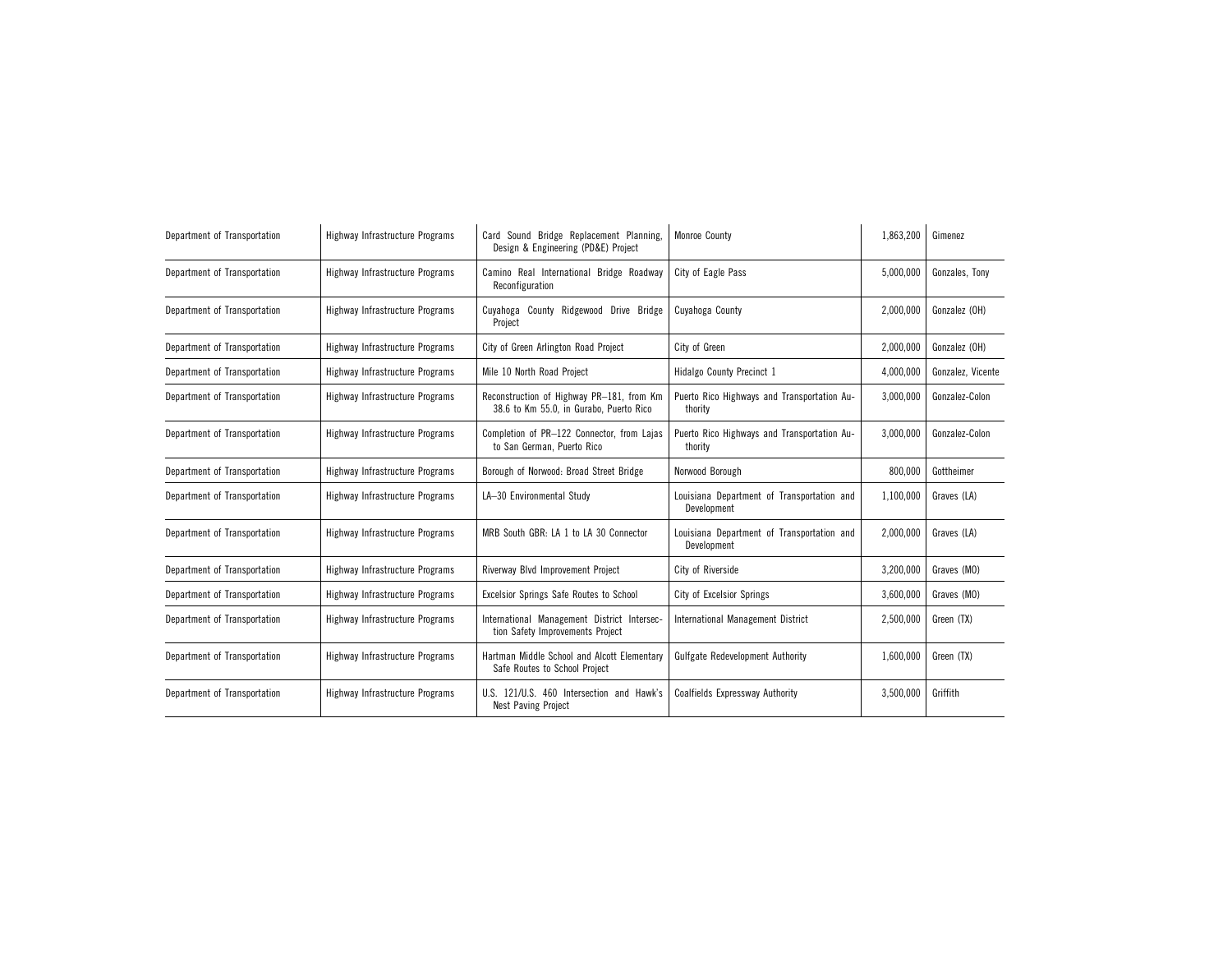| Agency                       | Account                         | Project                                                            | Recipient                                  | <b>House Amount</b> | <b>House Requestors</b>  |
|------------------------------|---------------------------------|--------------------------------------------------------------------|--------------------------------------------|---------------------|--------------------------|
| Department of Transportation | Highway Infrastructure Programs | Reunion Parkway Crossing                                           | <b>Madison County</b>                      | 3,000,000           | Guest                    |
| Department of Transportation | Highway Infrastructure Programs | <b>Bulldog Way Extended Improvements</b>                           | Mississippi State University               | 2,000,000           | Guest                    |
| Department of Transportation | Highway Infrastructure Programs | Trojan Trail/249 Bridge Widening Project                           | Barren County Fiscal Court                 | 2,000,000           | Guthrie                  |
| Department of Transportation | Highway Infrastructure Programs | SR 132 West Project Phase 2                                        | <b>Stanislaus Council of Governments</b>   | 7,000,000           | Harder (CA)              |
| Department of Transportation | Highway Infrastructure Programs | State Route 99/120 Connector Project Phase<br>1B                   | San Joaquin Council of Governments (SJCOG) | 5,000,000           | Harder (CA).<br>McNerney |
| Department of Transportation | Highway Infrastructure Programs | Knob Creek Road Improvements                                       | Tennessee Department of Transportation     | 2,000,000           | Harshbarger              |
| Department of Transportation | Highway Infrastructure Programs | SR-126 Widening                                                    | Tennessee Department of Transportation     | 1,500,000           | Harshbarger              |
| Department of Transportation | Highway Infrastructure Programs | SR-449 Extension of Veterans Boulevard                             | Tennessee Department of Transportation     | 3,000,000           | Harshbarger              |
| Department of Transportation | Highway Infrastructure Programs | SR-35 Construction and Improvements                                | Tennessee Department of Transportation     | 1,500,000           | Harshbarger              |
| Department of Transportation | Highway Infrastructure Programs | Main Street Watertown Road Safety Audit                            | Town of Watertown                          | 3,000,000           | Hayes                    |
| Department of Transportation | Highway Infrastructure Programs | Columbia Heights Road Safety Improvement<br>Project                | City of Longview                           | 5,500,000           | Herrera Beutler          |
| Department of Transportation | Highway Infrastructure Programs | Twin City Memorial Highway Improvements                            | City of North Tonawanda                    | 500,000             | Higgins (NY)             |
| Department of Transportation | Highway Infrastructure Programs | Bailey Avenue Complete Streets Signal Syn-<br>chronization Project | City of Buffalo                            | 1,000,000           | Higgins (NY)             |
| Department of Transportation | Highway Infrastructure Programs | Wall Street Corridor Revitalization Project                        | City of Norwalk, Connecticut               | 5,500,000           | Himes                    |
| Department of Transportation | Highway Infrastructure Programs | Alburnett Road Extension                                           | City of Marion                             | 7,000,000           | Hinson                   |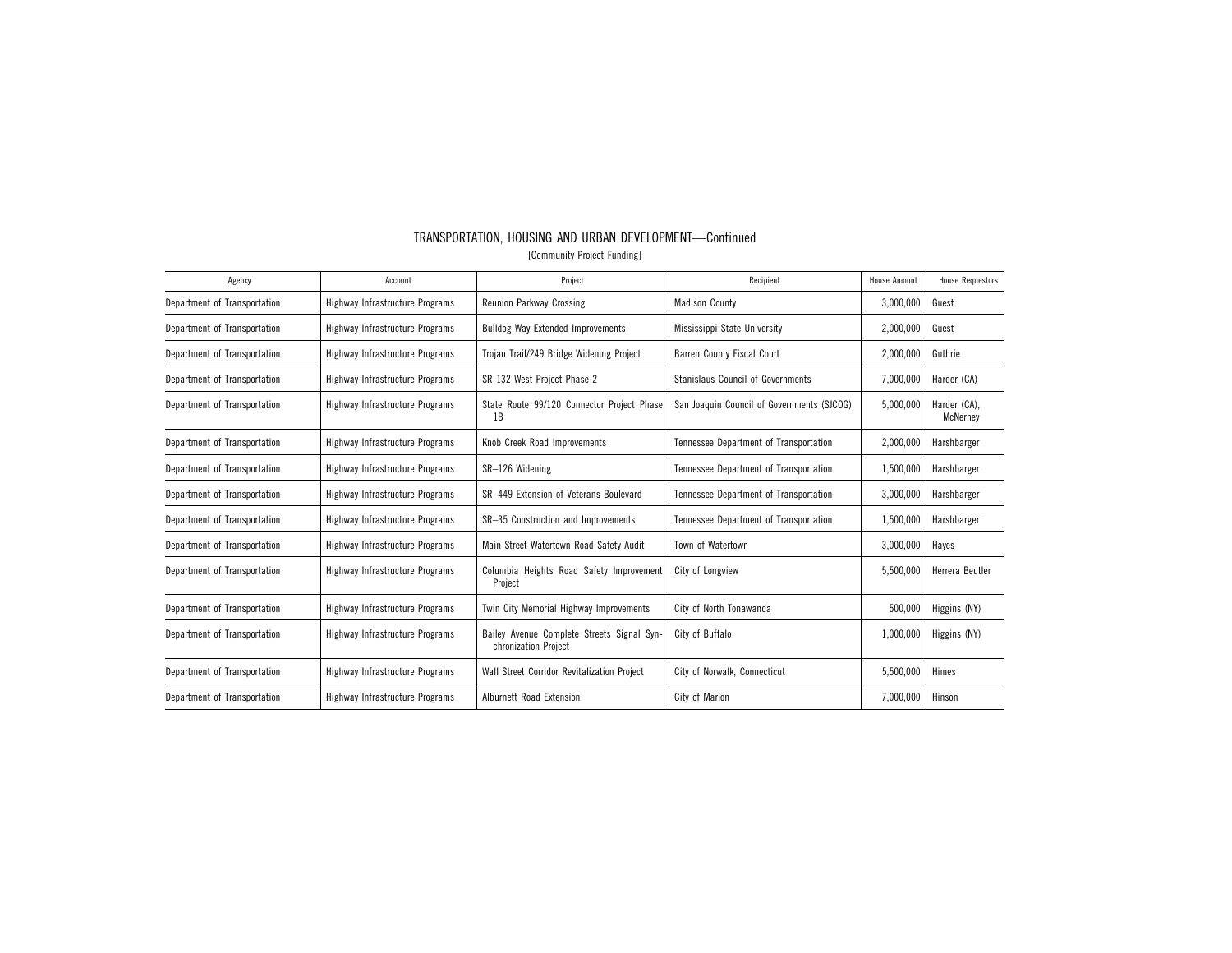| Department of Transportation | Highway Infrastructure Programs | MD 5 Reconstruction at Great Mills - Con-<br>struction Funding | Maryland Department of Transportation |           | Hoyer        |
|------------------------------|---------------------------------|----------------------------------------------------------------|---------------------------------------|-----------|--------------|
| Department of Transportation | Highway Infrastructure Programs | South Escondido Access Improvement Project                     | City of Escondido                     | 1,400,000 | Issa         |
| Department of Transportation | Highway Infrastructure Programs | SR-52 Congestion Improvement Project                           | City of Santee                        | 2,500,000 | Issa         |
| Department of Transportation | Highway Infrastructure Programs | 148th Street Non-Motorized Bridge Project,<br>Shoreline, WA    | City of Shoreline, WA                 | 4,000,000 | Jayapal      |
| Department of Transportation | Highway Infrastructure Programs | Michelle Obama Trail-PATH Trail Project                        | DeKalb County Government              | 3,617,500 | Johnson (GA) |
| Department of Transportation | Highway Infrastructure Programs | East Liverpool Riverfront Trail Construction                   | City of East Liverpool                | 1,000,000 | Johnson (OH) |
| Department of Transportation | Highway Infrastructure Programs | Washington County Ohio SR 7 Logistics Lane                     | Ohio Department of Transportation     | 800,000   | Johnson (OH) |
| Department of Transportation | Highway Infrastructure Programs | Half Moon Bay Bridge Reconstruction Project                    | Village of Croton-on-Hudson           | 1,500,000 | Jones        |
| Department of Transportation | Highway Infrastructure Programs | Route 9W at Oak Tree Road Safety Improve-<br>ments             | Town of Orangetown                    | 4,000,000 | Jones        |
| Department of Transportation | Highway Infrastructure Programs | Route 9 Road Diet                                              | Village of Ossining                   | 4,000,000 | Jones        |
| Department of Transportation | Highway Infrastructure Programs | Cuyahoga I-77 / Miller Road Interchange                        | Ohio Department of Transportation     | 5,000,000 | Joyce (OH)   |
| Department of Transportation | Highway Infrastructure Programs | Auburn Road Resurfacing                                        | Geauga County                         | 1,200,000 | Joyce (OH)   |
| Department of Transportation | Highway Infrastructure Programs | State Route 84 Resurfacing                                     | City of Wickliffe                     | 849,000   | Joyce (OH)   |
| Department of Transportation | Highway Infrastructure Programs | <b>Washington Street Resurfacing</b>                           | Geauga County                         | 1,000,000 | Joyce (OH)   |
| Department of Transportation | Highway Infrastructure Programs | Lake Calumet Trail                                             | Illinois International Port District  | 844,800   | Kelly (IL)   |
| Department of Transportation | Highway Infrastructure Programs | <b>Karns Crossing Bridge</b>                                   | Southwestern Pennsylvania Commission  | 6,000,000 | Kelly (PA)   |
| Department of Transportation | Highway Infrastructure Programs | US 422 Bypass Phase 2                                          | Southwestern Pennsylvania Commission  | 2,500,000 | Kelly (PA)   |
| Department of Transportation | Highway Infrastructure Programs | East Washington Street Bridge                                  | PennDOT Engineering District 11       | 3,000,000 | Kelly (PA)   |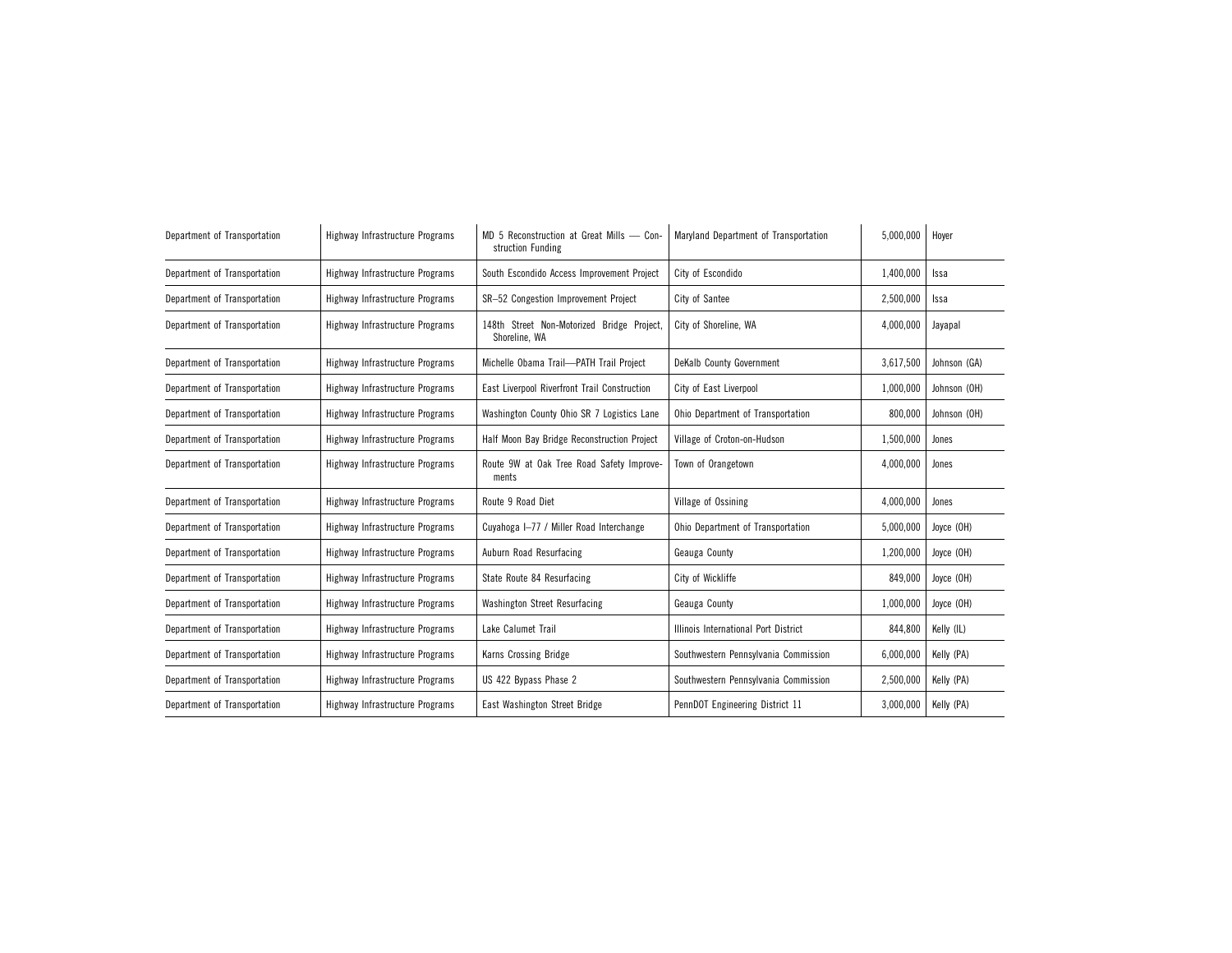| Agency                       | Account                         | Project                                                                       | Recipient                                         | <b>House Amount</b> | <b>House Requestors</b> |
|------------------------------|---------------------------------|-------------------------------------------------------------------------------|---------------------------------------------------|---------------------|-------------------------|
| Department of Transportation | Highway Infrastructure Programs | Drive Neighborhood<br>Flood Protection<br>Anna<br>Project                     | City of Santa Clara                               | 3,000,000           | Khanna                  |
| Department of Transportation | Highway Infrastructure Programs | Thornton Avenue Alternate<br>Route Corridor<br><b>Pavement Rehabilitation</b> | City of Newark                                    | 2,000,000           | Khanna                  |
| Department of Transportation | Highway Infrastructure Programs | City of Sunnyvale Stevens Creek Trail Exten-<br>sion Project                  | City of Sunnyvale                                 | 3,000,000           | Khanna                  |
| Department of Transportation | Highway Infrastructure Programs | State Route 166/Bay Street Reconstruction                                     | City of Port Orchard                              | 1,000,000           | Kilmer                  |
| Department of Transportation | Highway Infrastructure Programs | OC Loop - Segments A and B                                                    | Orange County Transportation Authority            | 3,000,000           | Kim (CA)                |
| Department of Transportation | Highway Infrastructure Programs | SR-91 Improvements                                                            | Orange County Transportation Authority            | 5,000,000           | Kim (CA)                |
| Department of Transportation | Highway Infrastructure Programs | Route 539 Overpass                                                            | County of Ocean                                   | 7,000,000           | Kim (NJ)                |
| Department of Transportation | Highway Infrastructure Programs | Mary Ann Cleveland Way Shared Use Path                                        | City of Tucson                                    | 1,029,897           | Kirkpatrick             |
| Department of Transportation | Highway Infrastructure Programs | City of Bisbee Shared-use Path                                                | City of Bisbee                                    | 4,000,000           | Kirkpatrick             |
| Department of Transportation | Highway Infrastructure Programs | Chino Road Expansion Phase 2                                                  | City of Douglas                                   | 3,000,000           | Kirkpatrick             |
| Department of Transportation | Highway Infrastructure Programs | Western Hills Neighborhood Revitalization                                     | City of Tucson                                    | 2,483,000           | Kirkpatrick             |
| Department of Transportation | Highway Infrastructure Programs | Profile Safe Routes to School Project                                         | Profile School                                    | 419,250             | Kuster                  |
| Department of Transportation | Highway Infrastructure Programs | Concord-Lake Sunapee Rail Trail Exit 9<br>Project                             | Friends of the Concord-Lake Sunapee Rail<br>Trail | 1,203,200           | Kuster                  |
| Department of Transportation | Highway Infrastructure Programs | Veterans Drive Extension Engineering                                          | City of Pekin                                     | 4,000,000           | LaHood                  |
| Department of Transportation | Highway Infrastructure Programs | Nofsinger Road Realignment                                                    | City of Washington                                | 4,000,000           | LaHood                  |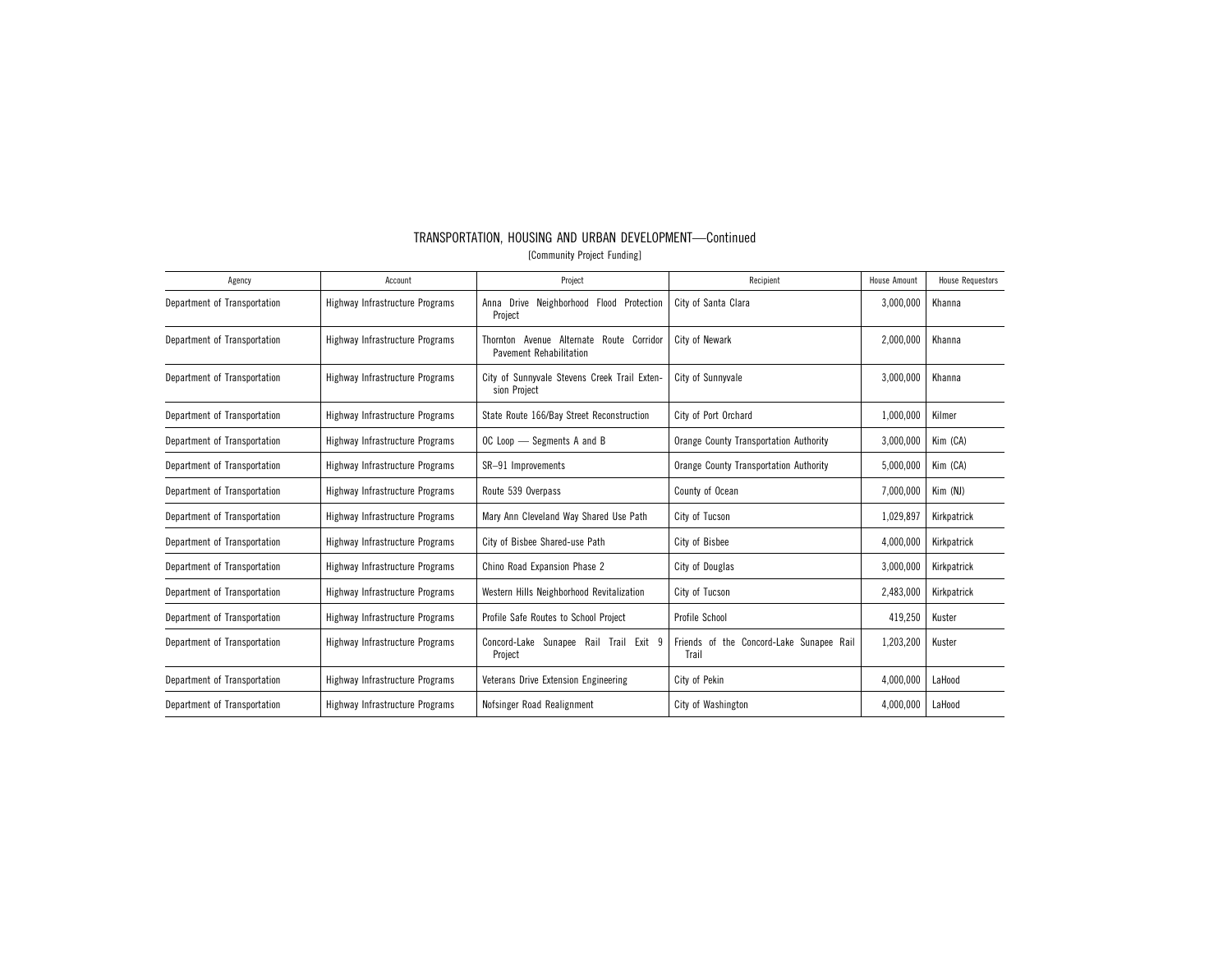| Department of Transportation | Highway Infrastructure Programs | Prospect Road Reconstruction Project                                                                     | Village of Peoria Heights                 | 2,000,000 | LaHood      |
|------------------------------|---------------------------------|----------------------------------------------------------------------------------------------------------|-------------------------------------------|-----------|-------------|
| Department of Transportation | Highway Infrastructure Programs | W. College Avenue Rehabilitation                                                                         | Town of Normal                            | 3,500,000 | LaHood      |
| Department of Transportation | Highway Infrastructure Programs | Cohasset Road Widening and Fire Safety<br>Project                                                        | County of Butte                           | 1,400,000 | LaMalfa     |
| Department of Transportation | Highway Infrastructure Programs | Roe Road Extension Project                                                                               | Town of Paradise                          | 1,800,000 | LaMalfa     |
| Department of Transportation | Highway Infrastructure Programs | Fix 5 Cascade Gateway Project                                                                            | Shasta Regional Transportation Agency     | 3,000,000 | LaMalfa     |
| Department of Transportation | Highway Infrastructure Programs | Market Place District Transportation Improve-<br>ments                                                   | <b>Moon Transportation Authority</b>      | 3,500,000 | Lamb        |
| Department of Transportation | Highway Infrastructure Programs | Rodi Road Streetscape Phase 1                                                                            | Municipality of Penn Hills                | 800,000   | Lamb        |
| Department of Transportation | Highway Infrastructure Programs | Kittanning Pike Flood Control                                                                            | Pennsylvania Department of Transportation |           | Lamb        |
| Department of Transportation | Highway Infrastructure Programs | Port of Friday Harbor Barge and Access<br>Road, Friday Harbor, WA, WA-02                                 | Port of Friday Harbor                     | 650,000   | Larsen (WA) |
| Department of Transportation | Highway Infrastructure Programs | Grove Street Overcrossing, Marysville, Wash-<br>ington, WA-02                                            | City of Marysville                        | 3,000,000 | Larsen (WA) |
| Department of Transportation | Highway Infrastructure Programs | 169th St Connecting Segment, Arlington,<br>Washington, WA-02                                             | City of Arlington                         | 3,654,893 | Larsen (WA) |
| Department of Transportation | Highway Infrastructure Programs | Snohomish County Culverts, Bothell and<br>Stanwood, Washington, WA-02                                    | Snohomish County                          | 3,000,000 | Larsen (WA) |
| Department of Transportation | Highway Infrastructure Programs | Town to Zylstra Lake Multi-Modal Trail, Friday<br>Harbor, WA, WA-02                                      | San Juan County Public Works Department   | 5,280,000 | Larsen (WA) |
| Department of Transportation | Highway Infrastructure Programs | 44th Avenue West Underpass Pedestrian and<br>Bicycle Improvement Project, Lynnwood,<br>Washington, WA-02 | City of Lynnwood                          | 1,744,328 | Larsen (WA) |
| Department of Transportation | Highway Infrastructure Programs | <b>Boad Street Complete Streets</b>                                                                      | Town of Windsor                           | 3,000,000 | Larson (CT) |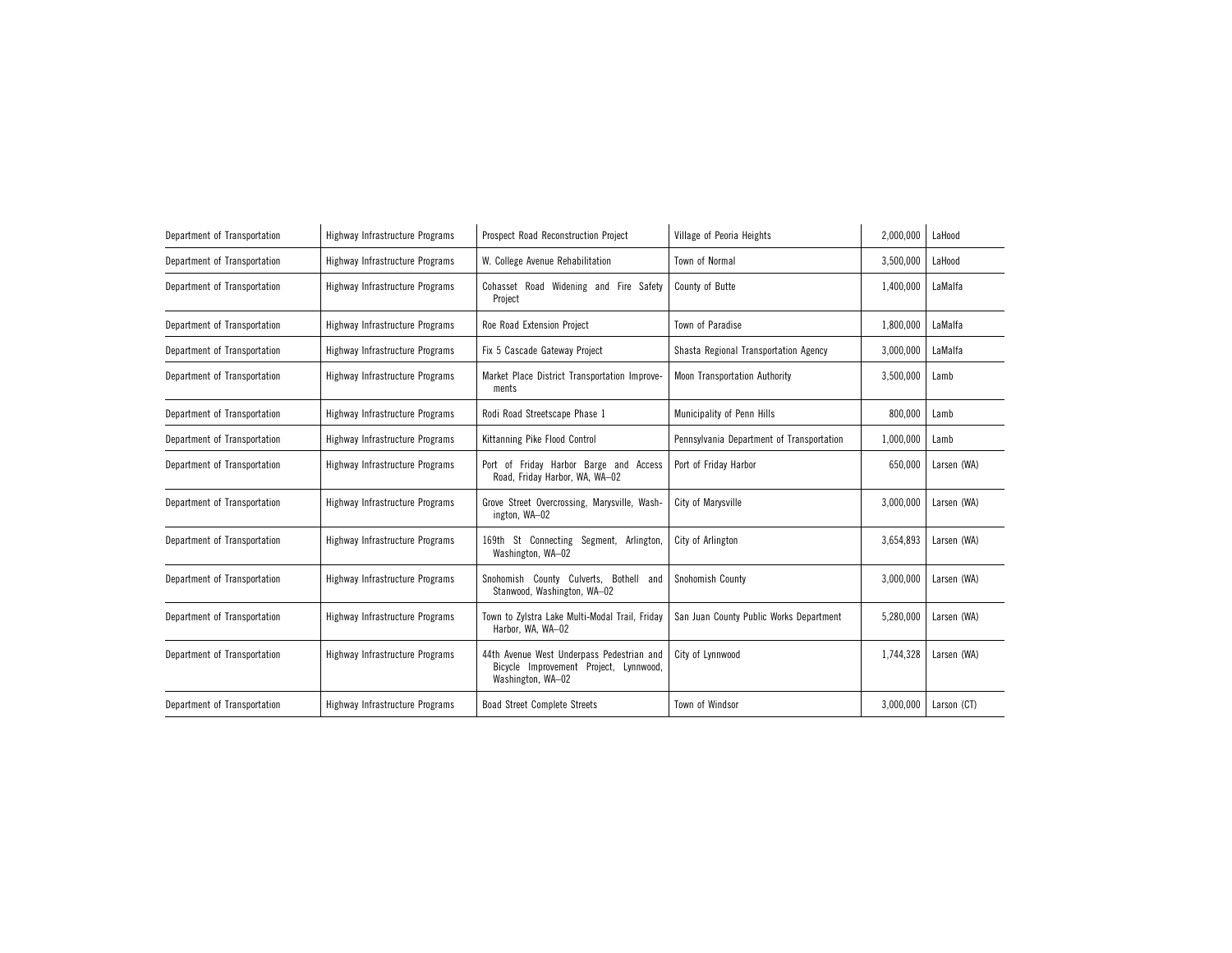| Agency                       | Account                         | Project                                                                    | Recipient                                            | <b>House Amount</b> | <b>House Requestors</b> |
|------------------------------|---------------------------------|----------------------------------------------------------------------------|------------------------------------------------------|---------------------|-------------------------|
| Department of Transportation | Highway Infrastructure Programs | Joe Louis Greenway                                                         | City of Detroit                                      | 3,920,000           | Lawrence                |
| Department of Transportation | Highway Infrastructure Programs | Veterans Memorial Drive (CR 59) Bridge Re-<br>placement                    | Leon County Government                               | 1,600,000           | Lawson (FL)             |
| Department of Transportation | Highway Infrastructure Programs | Vision Zero-Bancroft Avenue and Williams<br><b>Street Bicycle Corridor</b> | City of San Leandro                                  | 4,000,000           | Lee (CA)                |
| Department of Transportation | Highway Infrastructure Programs | Henderson Interchange                                                      | Nevada Department of Transportation                  | 5,000,000           | Lee (NV)                |
| Department of Transportation | Highway Infrastructure Programs | Spider Rock Road Improvement Project                                       | Taos Pueblo                                          | 4,000,000           | Leger Fernandez         |
| Department of Transportation | Highway Infrastructure Programs | Trenton Street Pedestrian Safety Improvement<br>Project                    | <b>City of West Monroe</b>                           | 5,000,000           | Letlow                  |
| Department of Transportation | Highway Infrastructure Programs | Multimodal Freight Interchange Project                                     | City of Ruston                                       | 4,000,000           | Letlow                  |
| Department of Transportation | Highway Infrastructure Programs | SR-74 Improvements, Orange County, Cali-<br>fornia                         | Orange County Transportation Authority               | 4,000,000           | Levin (CA)              |
| Department of Transportation | Highway Infrastructure Programs | Lomas Santa Fe Drive, Solana Beach, Cali-<br>fornia                        | City of Solana Beach                                 | 7,000,000           | Levin (CA)              |
| Department of Transportation | Highway Infrastructure Programs | <b>Golf Drive Reconstruction</b>                                           | City of Pontiac                                      | 3,200,000           | Levin (MI)              |
| Department of Transportation | Highway Infrastructure Programs | 9-Mile Rebuild                                                             | City of Eastpointe                                   | 4,380,000           | Levin (MI)              |
| Department of Transportation | Highway Infrastructure Programs | Freedom Trail Restoration                                                  | Charter Township of Clinton                          | 1,700,000           | Levin (MI)              |
| Department of Transportation | Highway Infrastructure Programs | Manhattan Beach Safe Cycling Project                                       | City of Manhattan Beach                              | 1,000,000           | Lieu                    |
| Department of Transportation | Highway Infrastructure Programs | Wallis Annenberg Wildlife Crossing                                         | Mountains Recreation and Conservation Au-<br>thority | 2,500,000           | Lieu                    |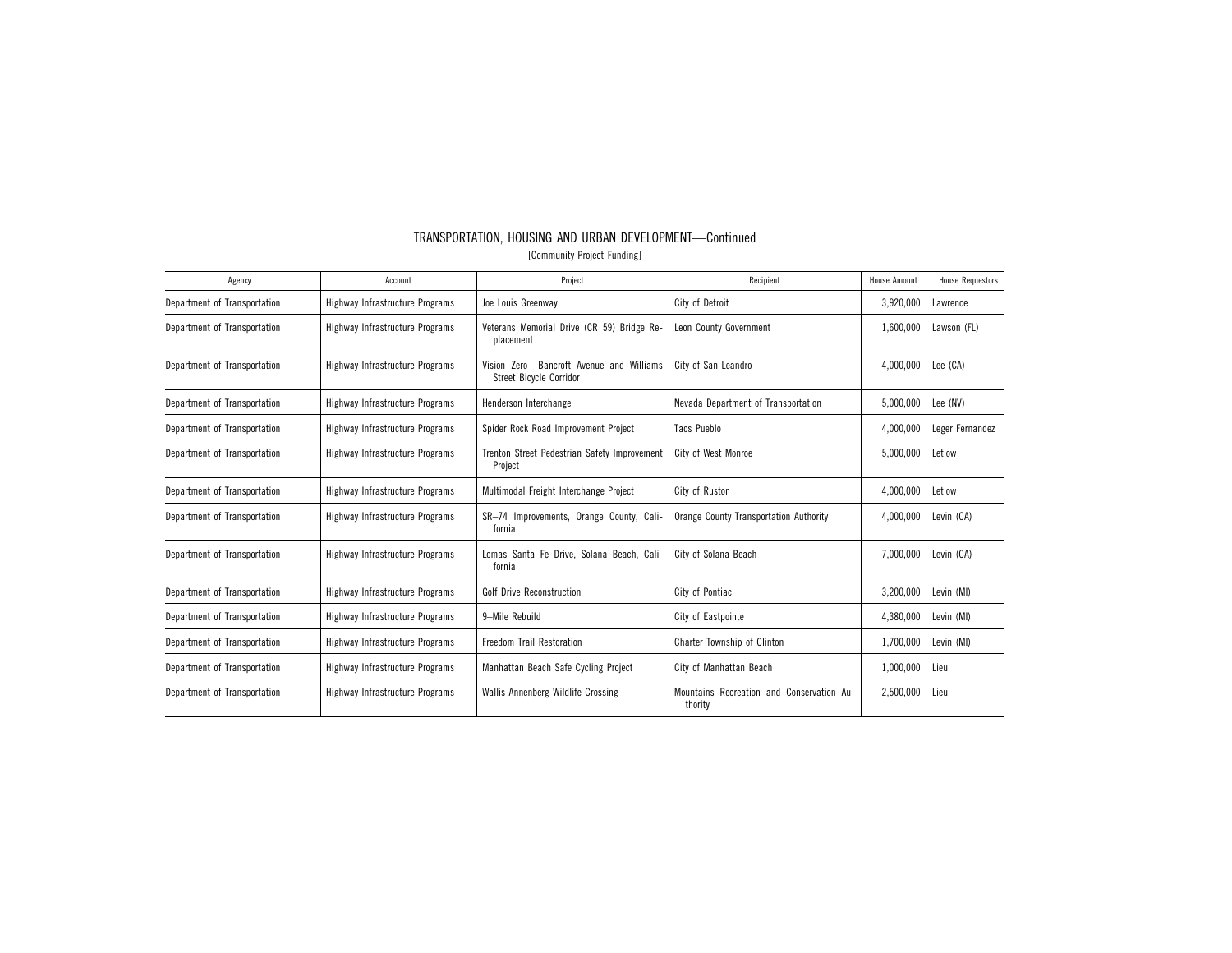| Department of Transportation | Highway Infrastructure Programs | Pacific Palisades Pedestrian Trail                                     | City of Los Angeles                      | 1,150,000 | Lieu        |
|------------------------------|---------------------------------|------------------------------------------------------------------------|------------------------------------------|-----------|-------------|
| Department of Transportation | Highway Infrastructure Programs | Safe Routes to School Initiative, Christopher<br>High School           | City of Gilroy                           | 1,500,000 | Lofgren     |
| Department of Transportation | Highway Infrastructure Programs | South Cobb Drive Traffic Safety Improve-<br>ments                      | Cobb County Department of Transportation | 3,500,000 | Loudermilk  |
| Department of Transportation | Highway Infrastructure Programs | Swift-Cantrell Park Traffic Light Installation                         | City of Kennesaw                         | 350,000   | Loudermilk  |
| Department of Transportation | Highway Infrastructure Programs | US Highway 41 Intersection Improvements                                | Cobb County Department of Transportation | 2,000,000 | Loudermilk  |
| Department of Transportation | Highway Infrastructure Programs | Anaheim Street Corridor Project                                        | City of Long Beach                       | 7,000,000 | Lowenthal   |
| Department of Transportation | Highway Infrastructure Programs | Pebbly Beach Road Revetment Repairs and<br>Structural Improvements     | City of Avalon                           | 2,000,000 | Lowenthal   |
| Department of Transportation | Highway Infrastructure Programs | Roger Mills County US 283 Grade, Drain, and<br>Resurface               | Oklahoma Department of Transportation    | 3,000,000 | Lucas       |
| Department of Transportation | Highway Infrastructure Programs | Pawnee County US 064 Improvements                                      | Oklahoma Department of Transportation    | 3,000,000 | Lucas       |
| Department of Transportation | Highway Infrastructure Programs | Texas County US 054 Grade, Drain, and Re-<br>surface                   | Oklahoma Department of Transportation    | 3,000,000 | Lucas       |
| Department of Transportation | Highway Infrastructure Programs | I-70 Interchange Improvements                                          | Missouri Department of Transportation    | 4,000,000 | Luetkemever |
| Department of Transportation | Highway Infrastructure Programs | Nimmo Parkway Phase VII-B                                              | City of Virginia Beach, VA               | 3,000,000 | Luria       |
| Department of Transportation | Highway Infrastructure Programs | Laskin Road Phase I-B                                                  | City of Virginia Beach, VA               | 2,000,000 | Luria       |
| Department of Transportation | Highway Infrastructure Programs | Allen Street Reconstruction                                            | Town of Braintree                        | 3,150,000 | Lynch       |
| Department of Transportation | Highway Infrastructure Programs | Union County Structurally Deficient Bridge<br>Initiative               | County of Union                          | 2,760,000 | Malinowski  |
| Department of Transportation | Highway Infrastructure Programs | Town of Westfield, NJ North Ave. Corridor Pe-<br>destrian Enhancements | Town of Westfield                        | 399,000   | Malinowski  |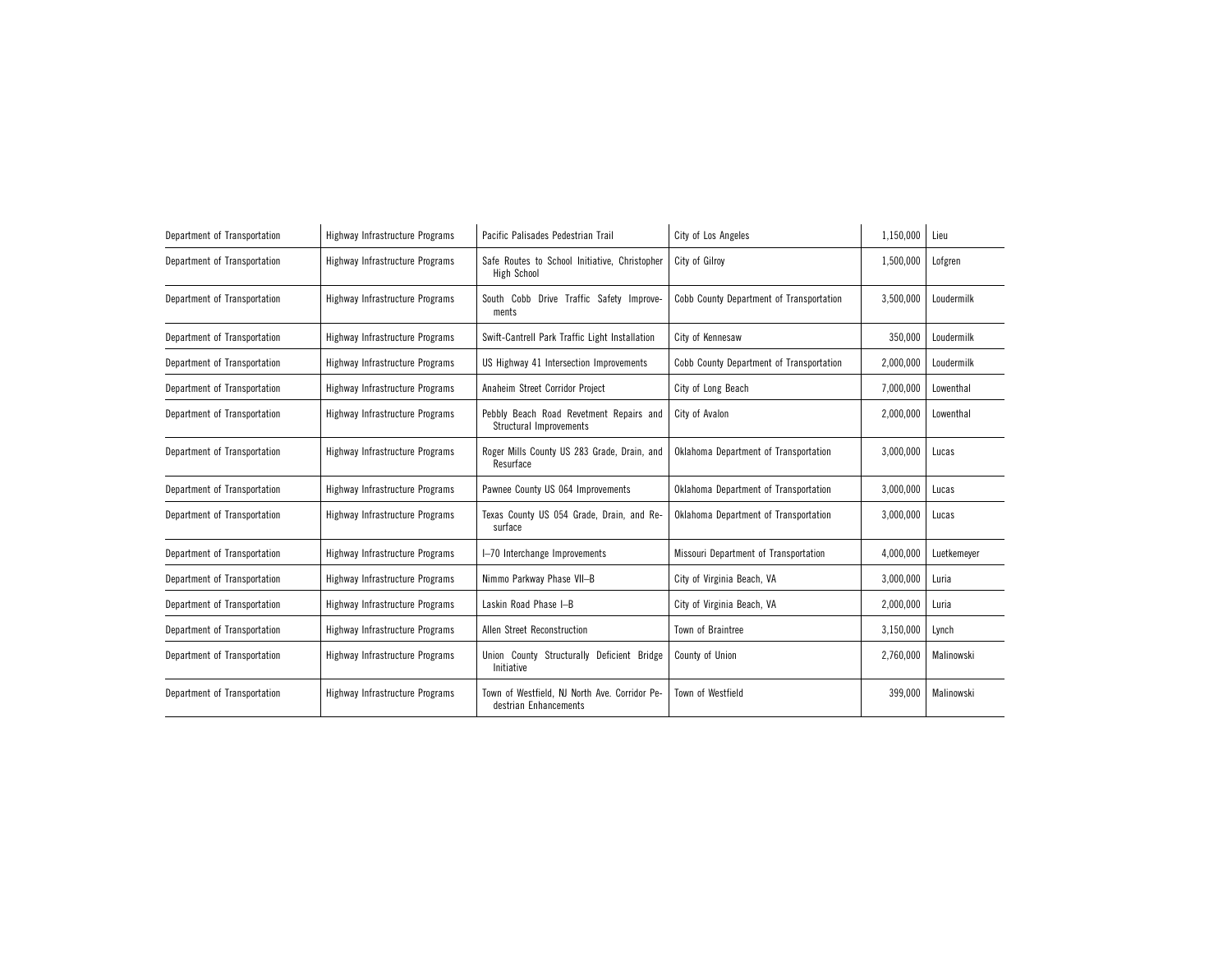| TRANSPORTATION, HOUSING AND URBAN DEVELOPMENT—Continued |                             |  |  |
|---------------------------------------------------------|-----------------------------|--|--|
|                                                         | [Community Project Funding] |  |  |

| Agency                       | Account                         | Project                                                                                                                     | Recipient                        | House Amount | <b>House Requestors</b> |
|------------------------------|---------------------------------|-----------------------------------------------------------------------------------------------------------------------------|----------------------------------|--------------|-------------------------|
| Department of Transportation | Highway Infrastructure Programs | Port St. Lucie Boulevard South Widening and<br>Improvements                                                                 | City of Port St. Lucie           | 2,000,000    | Mast                    |
| Department of Transportation | Highway Infrastructure Programs | City of Sacramento ZEV Fleet Infrastructure<br>Program                                                                      | City of Sacramento               | 4,300,000    | Matsui                  |
| Department of Transportation | Highway Infrastructure Programs | Street Bridge Deck Conversion for Active<br>Transportation                                                                  | City of West Sacramento          | 4,933,861    | Matsui                  |
| Department of Transportation | Highway Infrastructure Programs | Johnson Ferry Road at Shallowford Road<br>Intersection Improvements                                                         | Cobb County DOT                  | 5,000,000    | McBath                  |
| Department of Transportation | Highway Infrastructure Programs | King Road Bridge Replacement                                                                                                | St. Clair County Road Commission | 1,000,000    | McClain                 |
| Department of Transportation | Highway Infrastructure Programs | 21 Mile Bridge Replacement                                                                                                  | Macomb Township                  | 1,617,000    | McClain                 |
| Department of Transportation | Highway Infrastructure Programs | Genesee Avenue Bridge Replacement                                                                                           | City of Lapeer                   | 2,000,000    | McClain                 |
| Department of Transportation | Highway Infrastructure Programs | Pedestrian Accommodation US 58/ Purdy Rd<br>and Sidewalks                                                                   | City of Emporia                  | 1,000,000    | McEachin                |
| Department of Transportation | Highway Infrastructure Programs | Courthouse Road Pedestrian Improvements                                                                                     | City of Hopewell, VA             | 4,000,000    | McEachin                |
| Department of Transportation | Highway Infrastructure Programs | Roundabout at the intersection of Jefferson<br>Park Road (Rt. 630) and Middle Road (Rt.<br>646) in Prince George County, VA | County of Prince George, VA      | 3,540,806    | McEachin                |
| Department of Transportation | Highway Infrastructure Programs | Second Interchange at I-70 Phase I                                                                                          | <b>Ohio County Commission</b>    | 730,000      | <b>McKinley</b>         |
| Department of Transportation | Highway Infrastructure Programs | Grant Line Road Realignment                                                                                                 | San Joaquin County               | 2,500,000    | McNerney                |
| Department of Transportation | Highway Infrastructure Programs | Dickman Road / Business Loop Interstate 94<br>Realignment and Bridge Construction                                           | City of Battle Creek             | 2,000,000    | Meijer                  |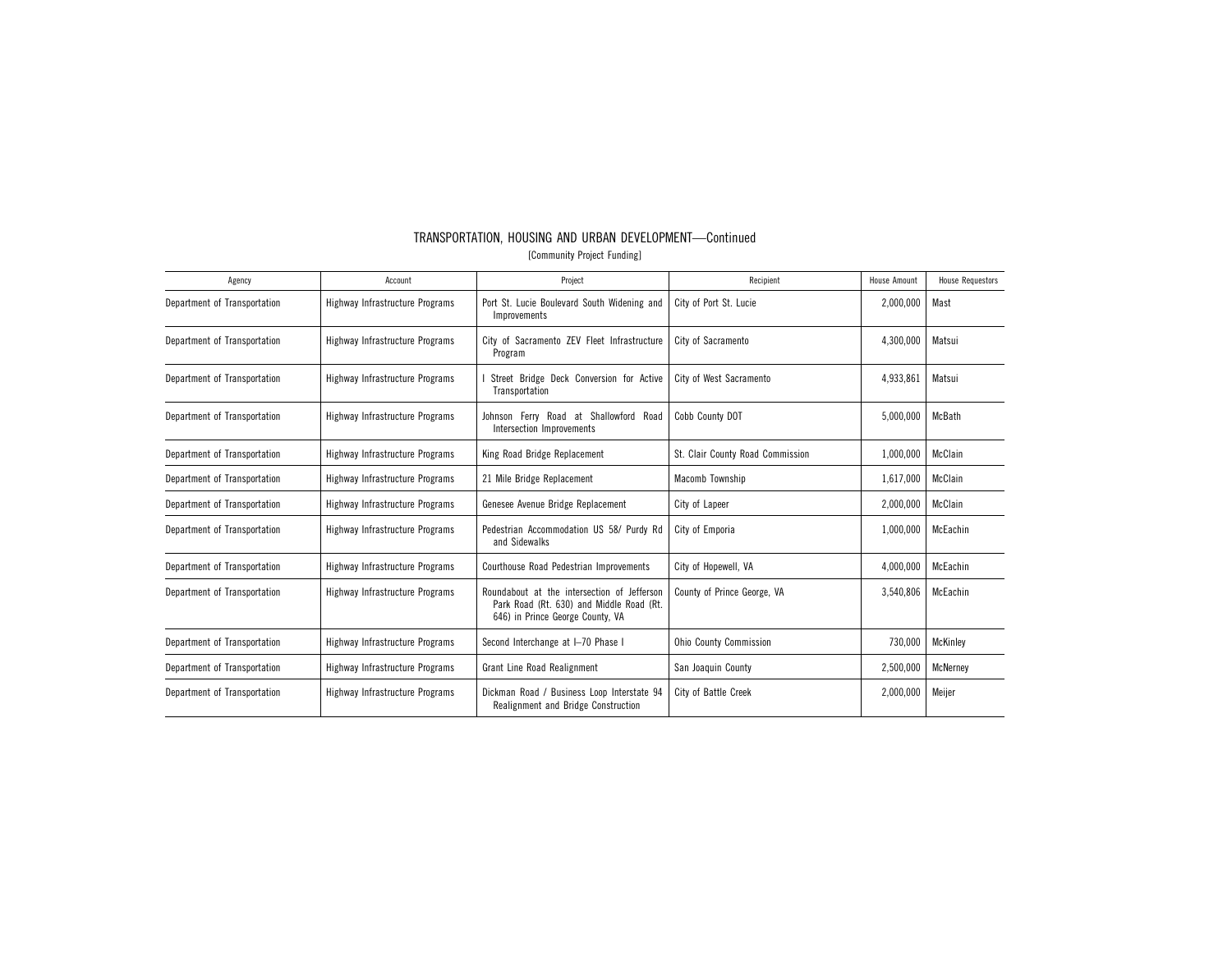| Department of Transportation | Highway Infrastructure Programs | Sweet Valley Road Improvements, Ross Town-<br>ship                                  | Luzerne County                | 1,550,000 | Meuser       |
|------------------------------|---------------------------------|-------------------------------------------------------------------------------------|-------------------------------|-----------|--------------|
| Department of Transportation | Highway Infrastructure Programs | <b>G28 Pavement Rehabilitation</b>                                                  | <b>Marion County</b>          | 2,000,000 | Miller-Meeks |
| Department of Transportation | Highway Infrastructure Programs | Summer Street Corridor Rehabilitation                                               | City of Burlington            | 4,000,000 | Miller-Meeks |
| Department of Transportation | Highway Infrastructure Programs | Middle Road Reconstruction                                                          | City of Bettendorf            | 1,600,000 | Miller-Meeks |
| Department of Transportation | Highway Infrastructure Programs | Route V5G Pavement Improvement                                                      | Keokuk County                 | 4,000,000 | Miller-Meeks |
| Department of Transportation | Highway Infrastructure Programs | <b>Red Rock Prairie Trail</b>                                                       | Jasper County Conservation    | 1,140,000 | Miller-Meeks |
| Department of Transportation | Highway Infrastructure Programs | Forevergreen Road Extension                                                         | City of Coralville            | 2,500,000 | Miller-Meeks |
| Department of Transportation | Highway Infrastructure Programs | Ogden Canyon Shared Use Pathway                                                     | <b>Ogden City Corporation</b> | 2,000,000 | Moore (UT)   |
| Department of Transportation | Highway Infrastructure Programs | Young Street Bridge Project                                                         | Morgan City                   | 2,000,000 | Moore (UT)   |
| Department of Transportation | Highway Infrastructure Programs | Reconstruction of Silver Spring Drive from<br>27th Street to the Milwaukee River    | City of Glendale              | 4,000,000 | Moore (WI)   |
| Department of Transportation | Highway Infrastructure Programs | Central Avenue Roadway Safety Improve-<br>ments Project                             | City of Lynn                  | 800,000   | Moulton      |
| Department of Transportation | Highway Infrastructure Programs | Central Avenue Reconstruction, Portage, Indi-<br>ana, 01                            | City of Portage, Indiana      | 2,360,000 | Mrvan        |
| Department of Transportation | Highway Infrastructure Programs | E.E. Williamson Road Trail Connect Pedes-<br>trian Bridge Project                   | Seminole County Government    | 644,000   | Murphy (FL)  |
| Department of Transportation | Highway Infrastructure Programs | City of Orlando's Corrine Drive Complete<br><b>Streets Project</b>                  | City of Orlando. FL           | 5,000,000 | Murphy (FL)  |
| Department of Transportation | Highway Infrastructure Programs | Arrow Highway Street Improvement Project<br>from West City Limit to East City Limit | City of San Dimas             | 2,400,000 | Napolitano   |
| Department of Transportation | Highway Infrastructure Programs | Covina Metrolink Access and Connectivity<br>Project                                 | City of Covina                | 4,000,000 | Napolitano   |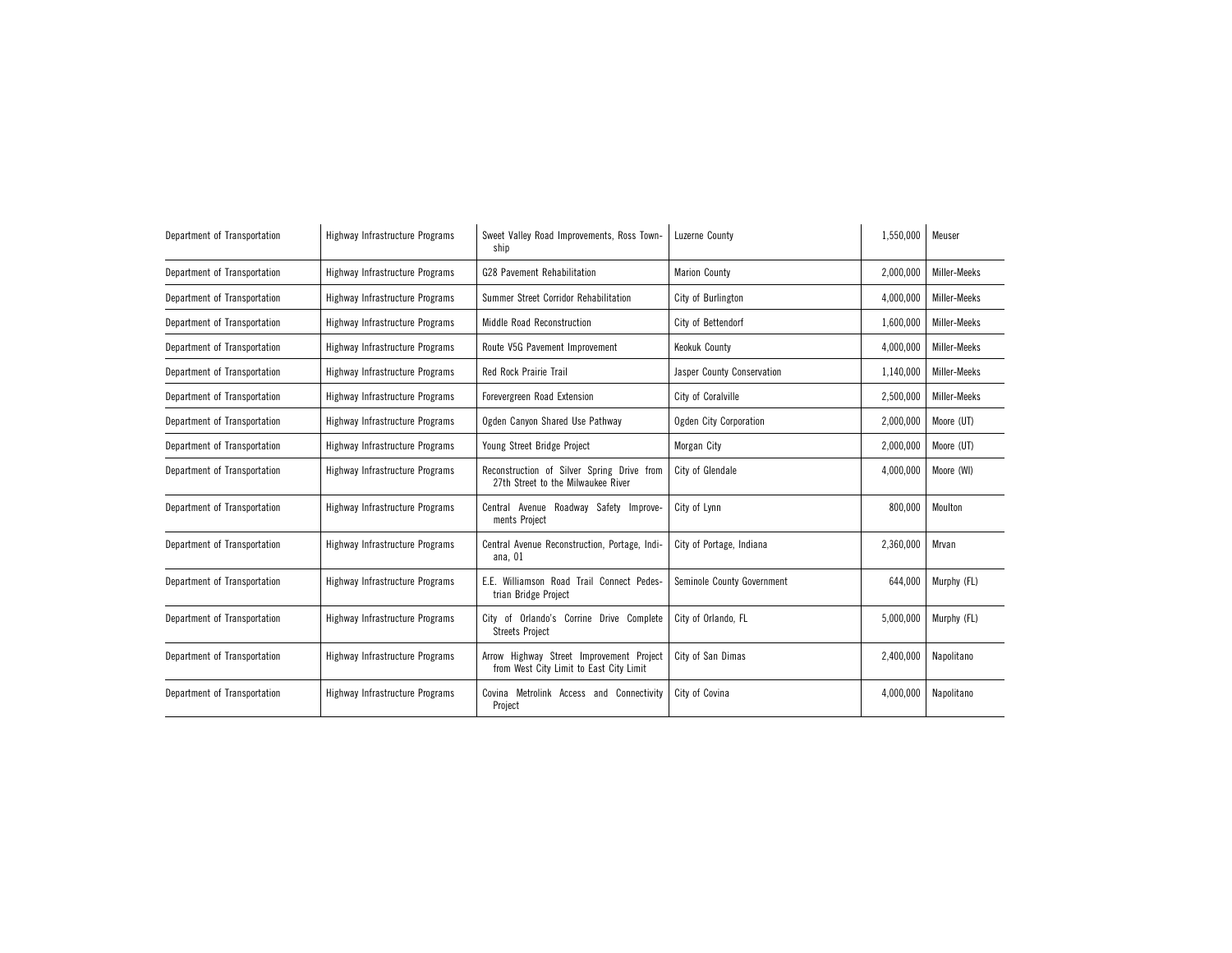| Agency                       | Account                         | Project                                                                                                | Recipient                                           | <b>House Amount</b> | <b>House Requestors</b> |
|------------------------------|---------------------------------|--------------------------------------------------------------------------------------------------------|-----------------------------------------------------|---------------------|-------------------------|
| Department of Transportation | Highway Infrastructure Programs | Parkway-Denholm Traffic Calming and Street<br><b>Improvement Project</b>                               | City of El Monte                                    | 4,000,000           | Napolitano              |
| Department of Transportation | Highway Infrastructure Programs | Donald & Bernice Watson Greenbelt Trail Im-<br>provement Project                                       | City of Duarte                                      | 1,600,000           | Napolitano              |
| Department of Transportation | Highway Infrastructure Programs | Azusa Avenue Pedestrian Handicap Accessi-<br>bility & Signal Synchronization Improve-<br>ments Project | City of West Covina                                 | 7,000,000           | Napolitano              |
| Department of Transportation | Highway Infrastructure Programs | Town of Granby Highway 40 Trail Connection                                                             | Town of Granby                                      | 1,325,000           | Neguse                  |
| Department of Transportation | Highway Infrastructure Programs | Eagle County Government Eagle Valley Trail                                                             | Eagle County Government                             | 2,000,000           | Neguse                  |
| Department of Transportation | Highway Infrastructure Programs | City of Fort Collins Intersection Improvement                                                          | City of Fort Collins                                | 1,870,000           | Neguse                  |
| Department of Transportation | Highway Infrastructure Programs | Mykawa Road Widening Project                                                                           | City of Pearland                                    | 2,000,000           | Nehls                   |
| Department of Transportation | Highway Infrastructure Programs | Port of Warden Road Infrastructure Improve-<br>ment & Expansion Project                                | Port of Warden                                      | 2,500,000           | Newhouse                |
| Department of Transportation | Highway Infrastructure Programs | Yakima East-West Corridor                                                                              | Yakima County                                       | 2,500,000           | Newhouse                |
| Department of Transportation | Highway Infrastructure Programs | <b>Adams County Bridges</b>                                                                            | <b>Adams County</b>                                 | 3,000,000           | Newhouse                |
| Department of Transportation | Highway Infrastructure Programs | Orland Park 143rd Street Widening (West Av-<br>enue to Southwest Highway)                              | Village of Orland Park                              | 7,000,000           | Newman                  |
| Department of Transportation | Highway Infrastructure Programs | First Avenue Bridges Replacement over Mo-<br>jave River and Overflows                                  | San Bernardino County Transportation Au-<br>thority | 2.000.000           | Obernolte               |
| Department of Transportation | Highway Infrastructure Programs | <b>Cedar Street Improvements</b>                                                                       | City of Hesperia                                    | 2,000,000           | Obernolte               |
| Department of Transportation | Highway Infrastructure Programs | Wildwood Canyon Interchange                                                                            | City of Yucaipa                                     | 2,000,000           | Obernolte               |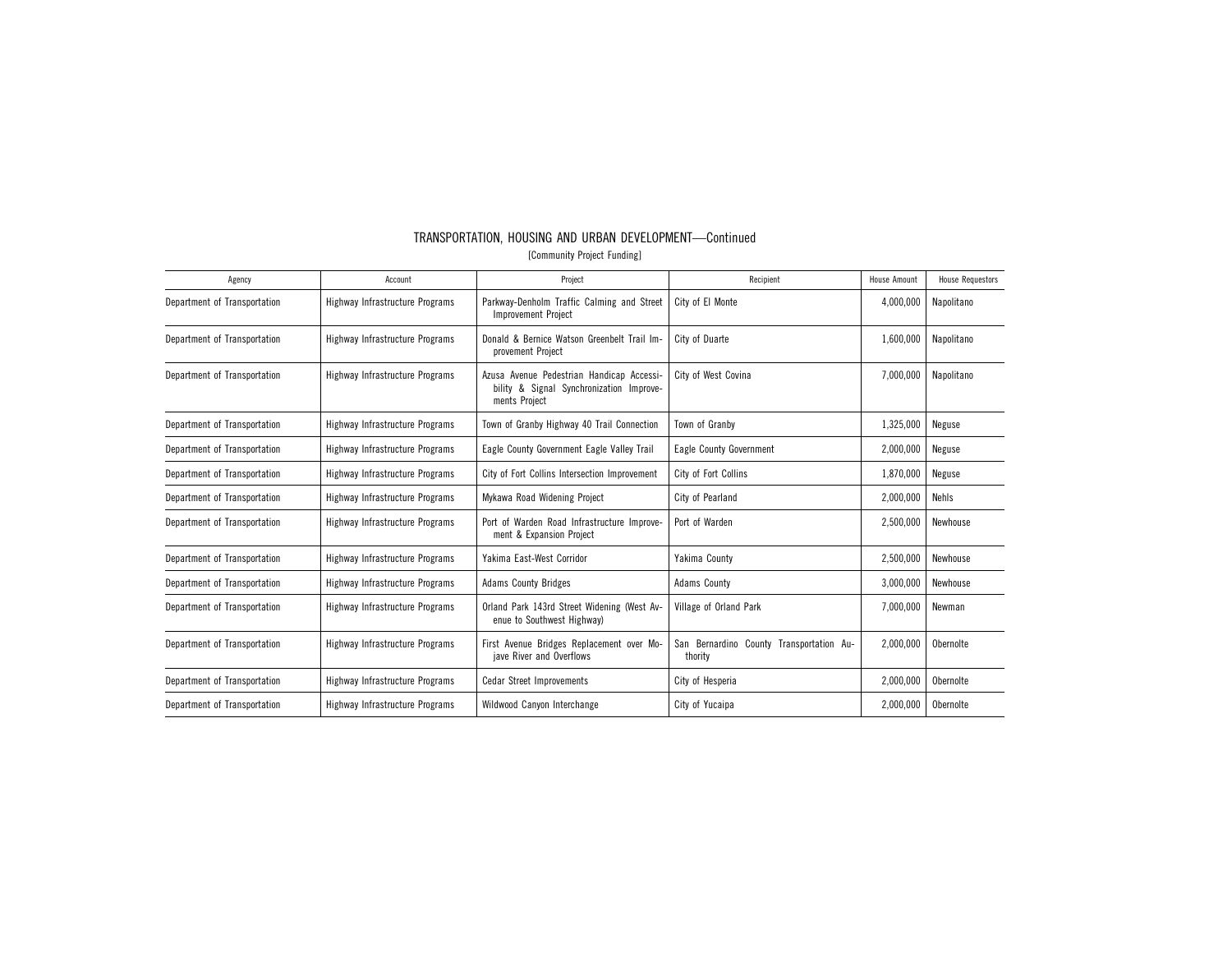| Department of Transportation | Highway Infrastructure Programs | Westchester Square Plaza                                                                | New York City Department of Transportation                     | 1,000,000 | Ocasio-Cortez |
|------------------------------|---------------------------------|-----------------------------------------------------------------------------------------|----------------------------------------------------------------|-----------|---------------|
| Department of Transportation | Highway Infrastructure Programs | Gila River Indian Community Traffic Signal at<br>State Route 87 & Skousen Road          | Gila River Indian Community                                    | 1,000,000 | O'Halleran    |
| Department of Transportation | Highway Infrastructure Programs | THORNTON ROAD WIDENING - PHASE 3                                                        | City of Casa Grande                                            | 3,000,000 | O'Halleran    |
| Department of Transportation | Highway Infrastructure Programs | <b>UPRR Pedestrian Bridge/Crossing</b>                                                  | City of Maricopa                                               | 2,700,000 | O'Halleran    |
| Department of Transportation | Highway Infrastructure Programs | Neffs Canyon Trailhead Improvement Project                                              | Millcreek City                                                 | 800,000   | Owens         |
| Department of Transportation | Highway Infrastructure Programs | 4700 South Reconstruction                                                               | West Valley City                                               | 2,000,000 | Owens         |
| Department of Transportation | Highway Infrastructure Programs | 4700 South Roadway Reconstruction Phase 3                                               | Kearns Metro Township                                          | 2,000,000 | Owens         |
| Department of Transportation | Highway Infrastructure Programs | 12th Street Roadway and Pedestrian Im-<br>provements                                    | City of Laurel                                                 | 3,000,000 | Palazzo       |
| Department of Transportation | Highway Infrastructure Programs | Carteret Ferry Terminal Building                                                        | Borough of Carteret                                            | 6,000,000 | Pallone       |
| Department of Transportation | Highway Infrastructure Programs | US 101 Auxiliary Lane - South of Salinas,<br>Monterey County, California, 20th District | Transportation Agency for Monterey County<br>(TAMC)            | 1,000,000 | Panetta       |
| Department of Transportation | Highway Infrastructure Programs | County Road Milling and Repaving Project                                                | Hudson County, NJ                                              | 1,750,000 | Pascrell      |
| Department of Transportation | Highway Infrastructure Programs | Bayview Community-Based<br>Transportation<br>Implementation                             | San Francisco<br>Municipal<br>Transportation<br>Agency (SFMTA) | 2,500,000 | Pelosi        |
| Department of Transportation | Highway Infrastructure Programs | Peaks to Plains Trail                                                                   | City of Golden                                                 | 400,000   | Perlmutter    |
| Department of Transportation | Highway Infrastructure Programs | Wadsworth Boulevard Phase 2                                                             | City of Wheat Ridge                                            | 4,000,000 | Perlmutter    |
| Department of Transportation | Highway Infrastructure Programs | Federal Parkway Multimodal Improvements                                                 | City of Westminster                                            | 3,000,000 | Perlmutter    |
| Department of Transportation | Highway Infrastructure Programs | 62nd Avenue and Vasquez Intersection                                                    | <b>City of Commerce City</b>                                   | 4,000,000 | Perlmutter    |
| Department of Transportation | Highway Infrastructure Programs | Downtown Mobility Phase 3A                                                              | City of San Diego                                              | 3,144,000 | Peters        |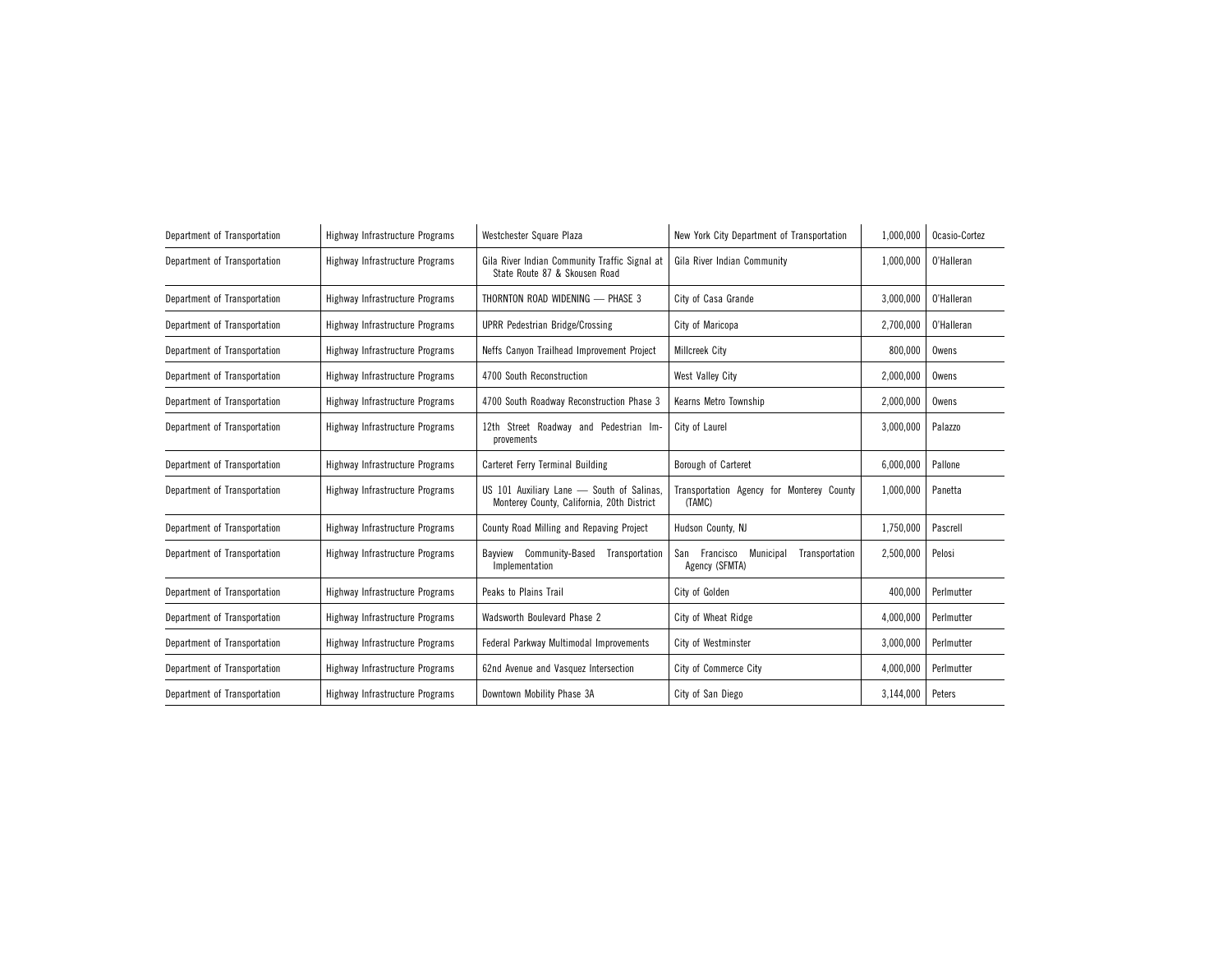| TRANSPORTATION, HOUSING AND URBAN DEVELOPMENT—Continued |                             |  |  |
|---------------------------------------------------------|-----------------------------|--|--|
|                                                         | [Community Project Funding] |  |  |

| Agency                       | Account                         | Project                                                                                                    | Recipient                                                | <b>House Amount</b> | <b>House Requestors</b> |
|------------------------------|---------------------------------|------------------------------------------------------------------------------------------------------------|----------------------------------------------------------|---------------------|-------------------------|
| Department of Transportation | Highway Infrastructure Programs | $US$ 385 $-$<br>Development of<br>$0$ verpass —<br>Intersection at South Loop 338, Ector<br>County         | Texas Department of Transportation (TXDOT)               | 5,000,000           | Pfluger                 |
| Department of Transportation | Highway Infrastructure Programs | Minnesota Valley State Trail-Lyndale to<br>Nine Mile Creek Segment                                         | City of Bloomington                                      | 2,350,000           | Phillips                |
| Department of Transportation | Highway Infrastructure Programs | Construction of a High Priority Off-Street<br>Trail Along Zane Avenue Between 63rd Ave<br>and Brooklyn Blv | City of Brooklyn Park                                    | 874,400             | Phillips                |
| Department of Transportation | Highway Infrastructure Programs | Highway 610 Extension Project                                                                              | City of Maple Grove                                      | 2,750,000           | Phillips                |
| Department of Transportation | Highway Infrastructure Programs | Wisconsin River Recreational Bridge - Dane<br>and Sauk County, WI                                          | County of Dane                                           | 2,000,000           | Pocan                   |
| Department of Transportation | Highway Infrastructure Programs | Neighborhood Electric Vehicle Charging Infra-<br>structure for Cambridge Residents                         | City of Cambridge                                        | 1,000,000           | Presslev                |
| Department of Transportation | Highway Infrastructure Programs | Downtown Streetscape Improvements                                                                          | Town of Chapel Hill                                      | 2,000,000           | Price (NC)              |
| Department of Transportation | Highway Infrastructure Programs | R. Kelly Bryant Bridge Trail                                                                               | City of Durham                                           | 2,320,000           | Price (NC)              |
| Department of Transportation | Highway Infrastructure Programs | 606 Extension-Ashland Ave to Elston Ave                                                                    | Cook County Department of Transportation<br>and Highways | 1,440,000           | Quigley                 |
| Department of Transportation | Highway Infrastructure Programs | California Park Multi-Use Trail Connection                                                                 | Chicago Park District                                    | 2,000,000           | Quigley                 |
| Department of Transportation | Highway Infrastructure Programs | Family E-Cargo Bike Lending Program for<br><b>Montgomery County</b>                                        | Montgomery County Department of Transpor-<br>tation      | 400,000             | Raskin                  |
| Department of Transportation | Highway Infrastructure Programs | Frederick & Pennsylvania Railroad Trai                                                                     | <b>Frederick County Goverment</b>                        | 280,000             | Raskin                  |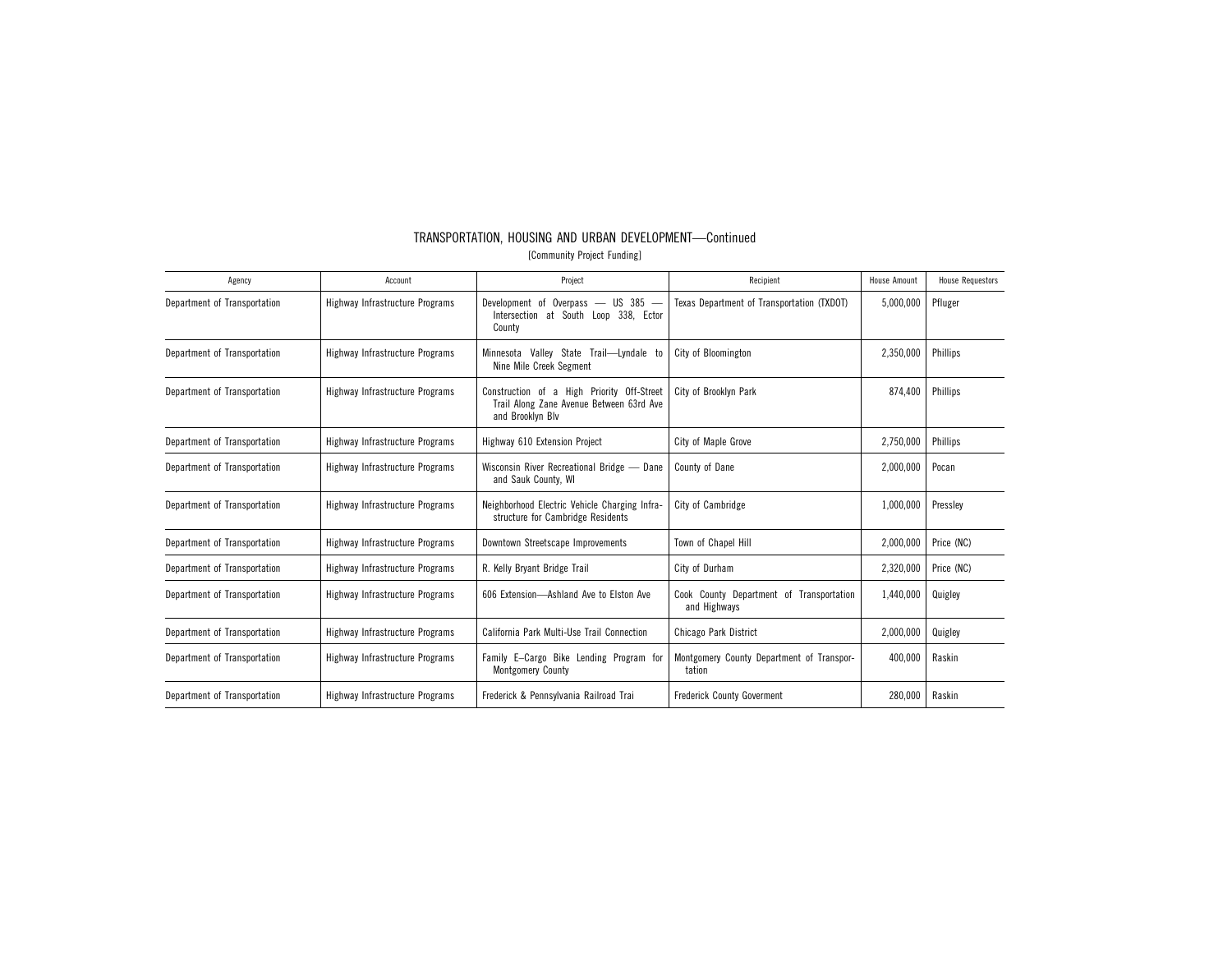| Department of Transportation | Highway Infrastructure Programs | Rostraver Township Pedestrian Bridge Im-<br>provements                               | PennDOT Engineering District 12                                       | 1,800,000 | Reschenthaler |
|------------------------------|---------------------------------|--------------------------------------------------------------------------------------|-----------------------------------------------------------------------|-----------|---------------|
| Department of Transportation | Highway Infrastructure Programs | Waynesburg Betterment-Intersections and<br><b>Intersection Approaches</b>            | PennDOT Engineering District 12                                       | 7,000,000 | Reschenthaler |
| Department of Transportation | Highway Infrastructure Programs | <b>Crawford Avenue Bridge Rehabilitation</b>                                         | PennDOT Engineering District 12                                       | 7,000,000 | Reschenthaler |
| Department of Transportation | Highway Infrastructure Programs | Westmoreland County Bridge Preservation<br>Project                                   | Westmoreland County Department of Public<br>Works, Roads, and Bridges | 1,600,000 | Reschenthaler |
| Department of Transportation | Highway Infrastructure Programs | Pennsylvania Route 21 Improvements Plan                                              | PennDOT Engineering District 12                                       | 2,500,000 | Reschenthaler |
| Department of Transportation | Highway Infrastructure Programs | City of Spokane Valley Bigelow Sullivan Cor-<br>ridor                                | City of Spokane Valley                                                | 2,650,000 | Rodgers (WA)  |
| Department of Transportation | Highway Infrastructure Programs | Spokane County Craig Road                                                            | Spokane County                                                        | 3,000,000 | Rodgers (WA)  |
| Department of Transportation | Highway Infrastructure Programs | I-85 Signage, Traffic Monitoring Equipment                                           | City of Auburn                                                        | 1,000,000 | Rogers (AL)   |
| Department of Transportation | Highway Infrastructure Programs | Pedestrian Walkway                                                                   | Alabama Institute for Deaf and Blind                                  | 1,928,000 | Rogers (AL)   |
| Department of Transportation | Highway Infrastructure Programs | Calhoun County Highway 109 Improvements                                              | Alabama Department of Transportation                                  | 4,000,000 | Rogers (AL)   |
| Department of Transportation | Highway Infrastructure Programs | Pike County KY 1426 Rockfall Mitigation and<br>Roadway Improvements                  | Kentucky Transportation Cabinet                                       | 7,000,000 | Rogers (KY)   |
| Department of Transportation | Highway Infrastructure Programs | Rockcastle County KY 461/US 25 Reconstruc-<br>tion                                   | Kentucky Transportation Cabinet                                       | 7,000,000 | Rogers (KY)   |
| Department of Transportation | Highway Infrastructure Programs | Tingen Road Bicycle and Pedestrian Bridge<br>Design, Environmental, and Right-of-Way | Town of Apex                                                          | 550,000   | Ross          |
| Department of Transportation | Highway Infrastructure Programs | DHS Bridges Over Water Project                                                       | City of Desert Hot Springs                                            | 2,500,000 | Ruiz          |
| Department of Transportation | Highway Infrastructure Programs | Interstate 10 and Monroe Street Interchange                                          | City of Indio                                                         | 1,500,000 | Ruiz          |
| Department of Transportation | Highway Infrastructure Programs | <b>Dillon Road Corridor</b>                                                          | Twenty-Nine Palms Band of Mission Indians                             | 2,700,000 | Ruiz          |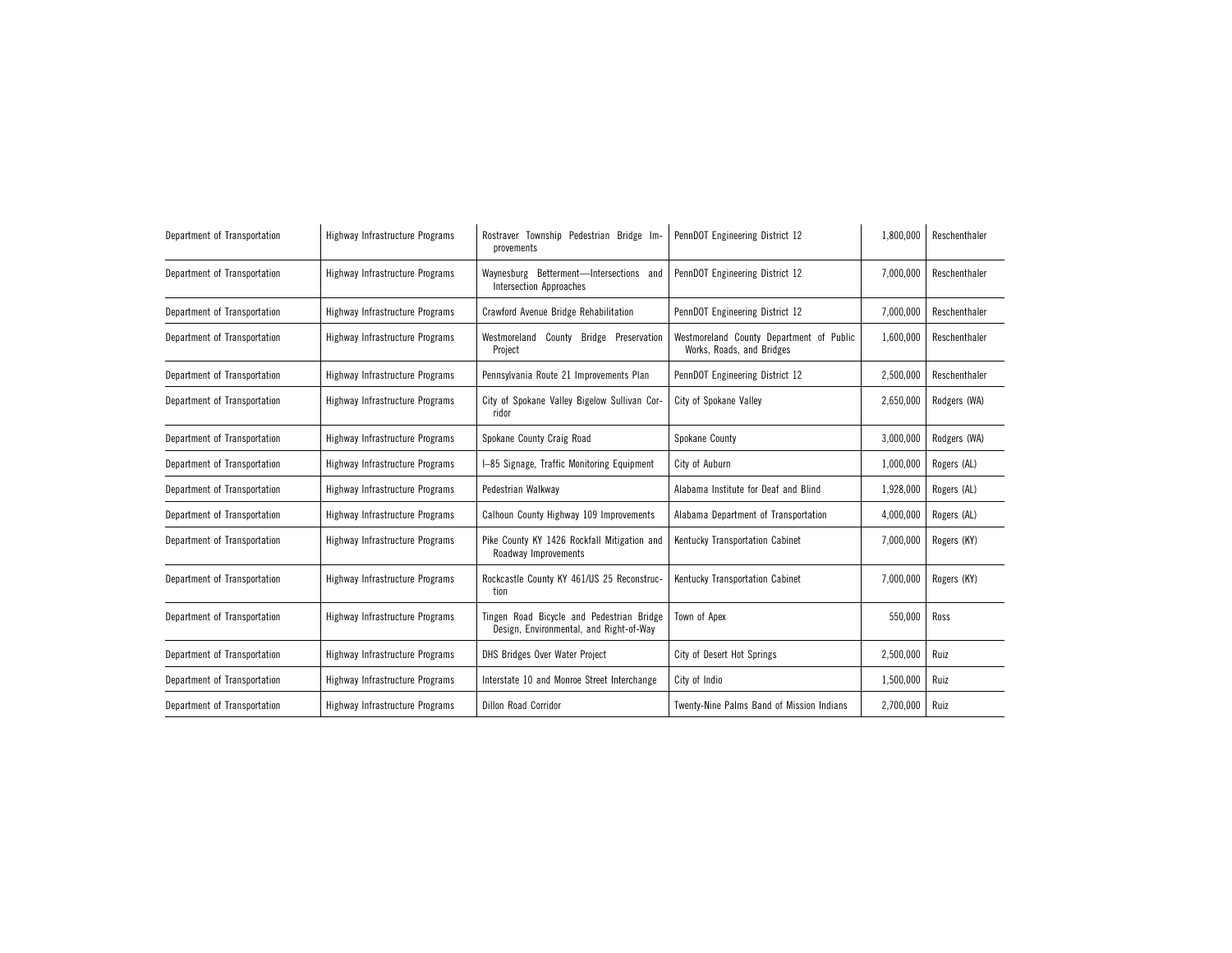| Agency                       | Account                         | Project                                                                                                         | Recipient                             | <b>House Amount</b> | <b>House Requestors</b> |
|------------------------------|---------------------------------|-----------------------------------------------------------------------------------------------------------------|---------------------------------------|---------------------|-------------------------|
| Department of Transportation | Highway Infrastructure Programs | Sparrows Point/Broening Interchange Plan-<br>ning                                                               | <b>Baltimore County Government</b>    | 1,000,000           | Ruppersberger           |
| Department of Transportation | Highway Infrastructure Programs | Laraway Road, Nelson Road to Cedar Road                                                                         | <b>Will County</b>                    | 1,500,000           | Rush                    |
| Department of Transportation | Highway Infrastructure Programs | Mandarin Pedestrian Safety Improvements                                                                         | Jacksonville Transportation Authority | 3,000,000           | Rutherford              |
| Department of Transportation | Highway Infrastructure Programs | Tinian Route 205 Road and Drainage Im-<br>provements                                                            | Department of Public Works            | 2,000,000           | Sablan                  |
| Department of Transportation | Highway Infrastructure Programs | Saipan Route 36 Phase 1 Construction                                                                            | Department of Public Works            | 4,000,000           | Sablan                  |
| Department of Transportation | Highway Infrastructure Programs | Rota Route 10 Drainage Improvements and<br>Road Overlay                                                         | Department of Public Works            | 2,000,000           | Sablan                  |
| Department of Transportation | Highway Infrastructure Programs | Saipan Route 302 Improvements                                                                                   | Department of Public Works            | 2,000,000           | Sablan                  |
| Department of Transportation | Highway Infrastructure Programs | Marlin Road Expansion                                                                                           | Town of Cutler Bay                    | 4,400,000           | Salazar                 |
| Department of Transportation | Highway Infrastructure Programs | South Whittier Communities Bikeways Access<br>Project                                                           | Los Angeles County Public Works       | 2,500,000           | Sanchez                 |
| Department of Transportation | Highway Infrastructure Programs | South Entrance Trail                                                                                            | <b>Howard County</b>                  | 3,000,000           | Sarbanes                |
| Department of Transportation | Highway Infrastructure Programs | West East Express (WEE) and College Creek<br><b>Connector Trails</b>                                            | City of Annapolis                     | 2,750,000           | Sarbanes                |
| Department of Transportation | Highway Infrastructure Programs | <b>Baltimore Greenway Trail Network</b>                                                                         | City of Baltimore                     | 2,500,000           | <b>Sarbanes</b>         |
| Department of Transportation | Highway Infrastructure Programs | <b>Trail Spurs and Connectors</b>                                                                               | Anne Arundel County                   | 1,500,000           | Sarbanes                |
| Department of Transportation | Highway Infrastructure Programs | Rand Road/Kensington Road/Route 83 Inter-<br>section Improvement Project, Mount Pros-<br>pect, Illinois (IL-09) | Village of Mount Prospect             | 7,000,000           | Schakowsky              |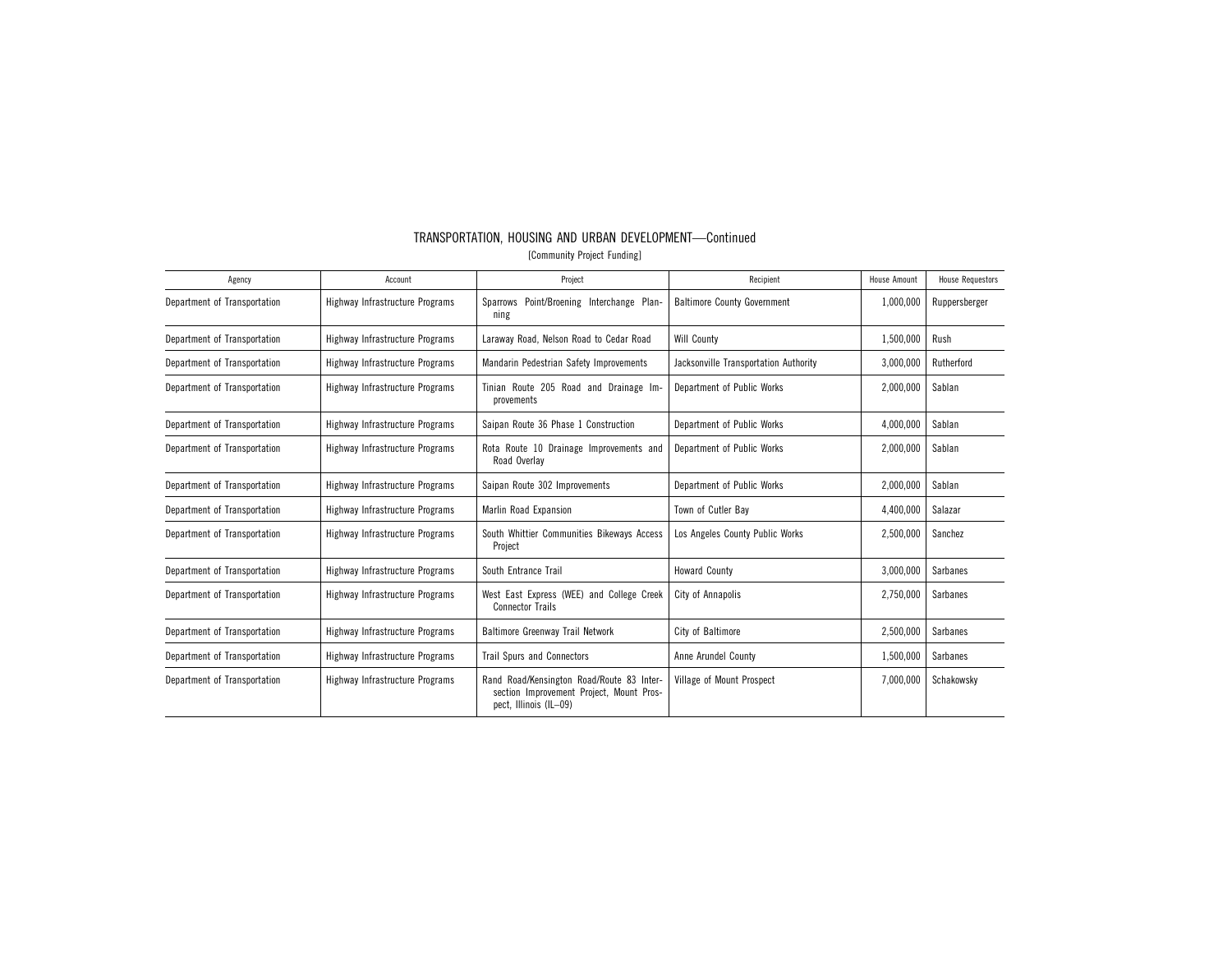| Department of Transportation | Highway Infrastructure Programs | Skokie Valley Trail Project, Skokie, Illinois<br>$(IL - 09)$               | Cook County Department of Transportation<br>and Highways | 1,761,500 | Schakowsky   |
|------------------------------|---------------------------------|----------------------------------------------------------------------------|----------------------------------------------------------|-----------|--------------|
| Department of Transportation | Highway Infrastructure Programs | Cedar Lake Road Realignment and Downtown<br>Round Lake Improvement Project | Lake County Division of Transportation                   | 4,000,000 | Schneider    |
| Department of Transportation | Highway Infrastructure Programs | Beach Park Pedestrian and Bicycle Safety<br>Project                        | Village of Beach Park                                    | 1,720,000 | Schneider    |
| Department of Transportation | Highway Infrastructure Programs | US-101 Sidewalk Infill                                                     | Oregon Department of Transportation                      | 2,800,000 | Schrader     |
| Department of Transportation | Highway Infrastructure Programs | Cobb Parkway Pedestrian Bridge North                                       | <b>Cumberland Community Improvement District</b>         | 1,000,000 | Scott, David |
| Department of Transportation | Highway Infrastructure Programs | South Douglas Loop-Phase I - Lee Road<br>Extension                         | Douglas County Board of Commissioners                    | 5,000,000 | Scott, David |
| Department of Transportation | Highway Infrastructure Programs | Speegleville Road Bridge at Middle Bosque<br>River                         | City of Waco                                             | 1,760,000 | Sessions     |
| Department of Transportation | Highway Infrastructure Programs | McBride Avenue Roundabout Project                                          | County of Passaic                                        | 1,200,000 | Sherrill     |
| Department of Transportation | Highway Infrastructure Programs | Ammon 1st Street Infrastructure Project                                    | City of Ammon                                            | 5,830,000 | Simpson      |
| Department of Transportation | Highway Infrastructure Programs | Center Street Railroad Bridge Underpass                                    | City of Pocatello                                        | 5,700,000 | Simpson      |
| Department of Transportation | Highway Infrastructure Programs | Central Avenue Corridor Improvement Project                                | City of Union City                                       | 1,103,850 | <b>Sires</b> |
| Department of Transportation | Highway Infrastructure Programs | Electric Vehicle Charging Station and Fleet<br><b>Expansion Project</b>    | Town of West New York, Parking Services<br>Utility       | 475,000   | <b>Sires</b> |
| Department of Transportation | Highway Infrastructure Programs | Sinatra Drive Redesign Project                                             | City of Hoboken                                          | 1,800,000 | <b>Sires</b> |
| Department of Transportation | Highway Infrastructure Programs | Holt to Mason Trail Final Connection                                       | Ingham County Parks                                      | 2,750,000 | Slotkin      |
| Department of Transportation | Highway Infrastructure Programs | Oxford Safety Path Construction                                            | Charter Township of Oxford                               | 374,696   | Slotkin      |
| Department of Transportation | Highway Infrastructure Programs | Livingston County Regional Trail Connections                               | Huron-Clinton Metropolitan Authority                     | 900,000   | Slotkin      |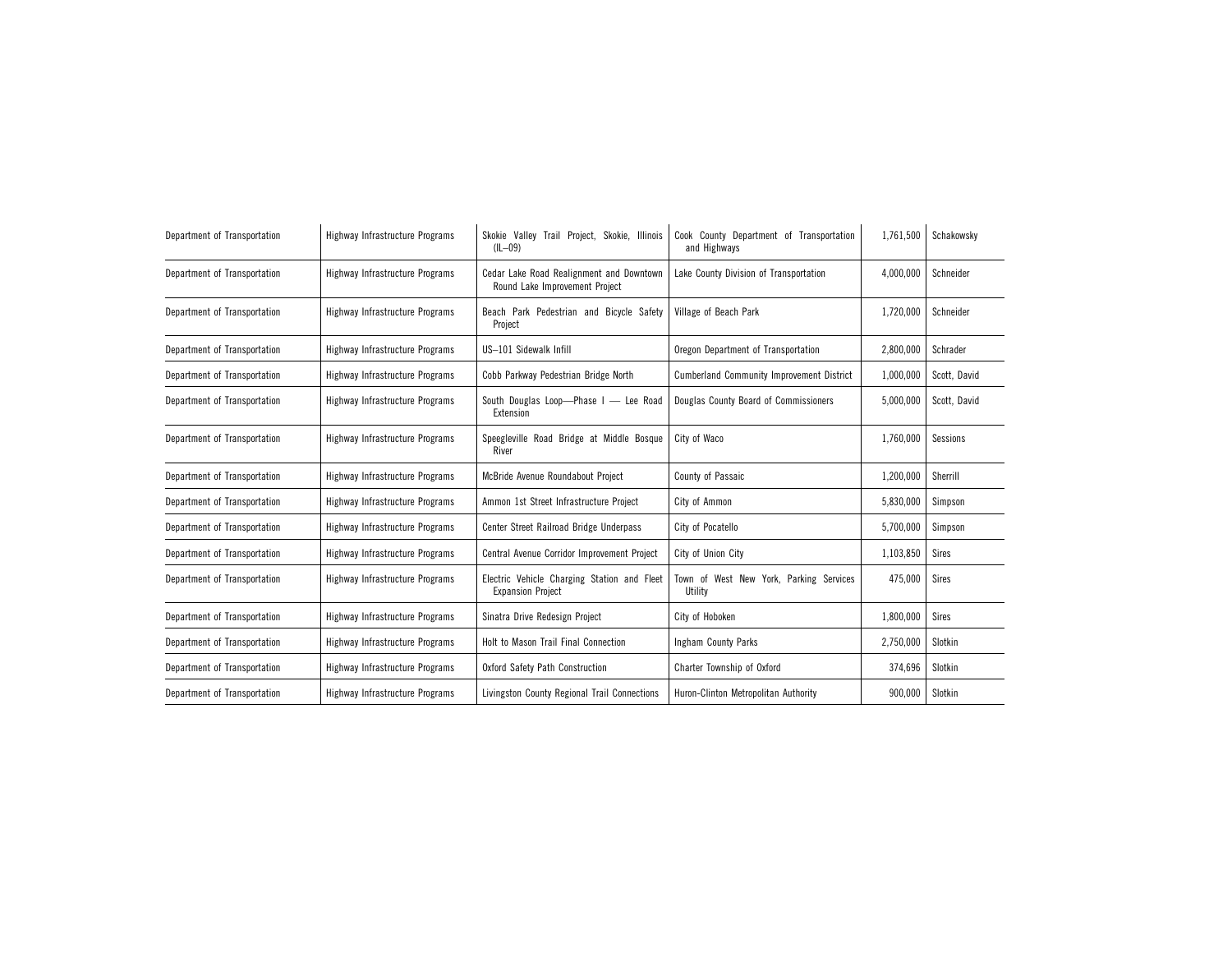| Agency                       | Account                         | Project                                                                           | Recipient                          | <b>House Amount</b> | <b>House Requestors</b> |
|------------------------------|---------------------------------|-----------------------------------------------------------------------------------|------------------------------------|---------------------|-------------------------|
| Department of Transportation | Highway Infrastructure Programs | Giddings/Silverbell/Brown<br>Township<br><b>Orion</b><br>Road Rehabilitation      | Charter Township of Orion          | 7,000,000           | Slotkin                 |
| Department of Transportation | Highway Infrastructure Programs | Kings Highway Pedestrian Safety Improve-<br>ments                                 | Township of Middletown             | 997,500             | Smith (NJ)              |
| Department of Transportation | Highway Infrastructure Programs | County Road 539 Overpass                                                          | County of Ocean                    | 4,000,000           | Smith (NJ)              |
| Department of Transportation | Highway Infrastructure Programs | Lambert Way-Woodman Road Extension                                                | Henrico County, VA                 | 5,000,000           | Spanberger              |
| Department of Transportation | Highway Infrastructure Programs | Oilville Road-l-64 Interchange Roundabout                                         | Goochland County                   | 4,000,000           | Spanberger              |
| Department of Transportation | Highway Infrastructure Programs | College Avenue/University Drive Underpass                                         | City of Tempe                      | 850,000             | Stanton                 |
| Department of Transportation | Highway Infrastructure Programs | US Highway 8 Reconstruction                                                       | <b>Chisago County Public Works</b> | 3,000,000           | Stauber                 |
| Department of Transportation | Highway Infrastructure Programs | Widening of Burnt Store Road                                                      | Lee County                         | 2,000,000           | Steube                  |
| Department of Transportation | Highway Infrastructure Programs | <b>Toledo Blade Road Improvements</b>                                             | City of North Port                 | 2,000,000           | Steube                  |
| Department of Transportation | Highway Infrastructure Programs | Widening of Winchester Blvd. in Sarasota, FL                                      | Sarasota County                    | 1,000,000           | Steube                  |
| Department of Transportation | Highway Infrastructure Programs | Road<br>Safety<br>Rehabilitation<br>Ibapah<br>and<br>Project                      | <b>Tooele County</b>               | 3,500,000           | Stewart                 |
| Department of Transportation | Highway Infrastructure Programs | Old Highway 91 Improvement Project                                                | Ivins City                         | 2,000,000           | Stewart                 |
| Department of Transportation | Highway Infrastructure Programs | Exit 5 Interchange, Southern Hills<br>$SR-7$<br><b>Bridge and Roadway Project</b> | City of St. George                 | 3,500,000           | Stewart                 |
| Department of Transportation | Highway Infrastructure Programs | Ephraim Canyon Road Improvements                                                  | City of Ephraim                    | 2,500,000           | Stewart                 |
| Department of Transportation | Highway Infrastructure Programs | SR-174 Improvements Phase 1                                                       | Juab County Road Department        | 3,000,000           | Stewart                 |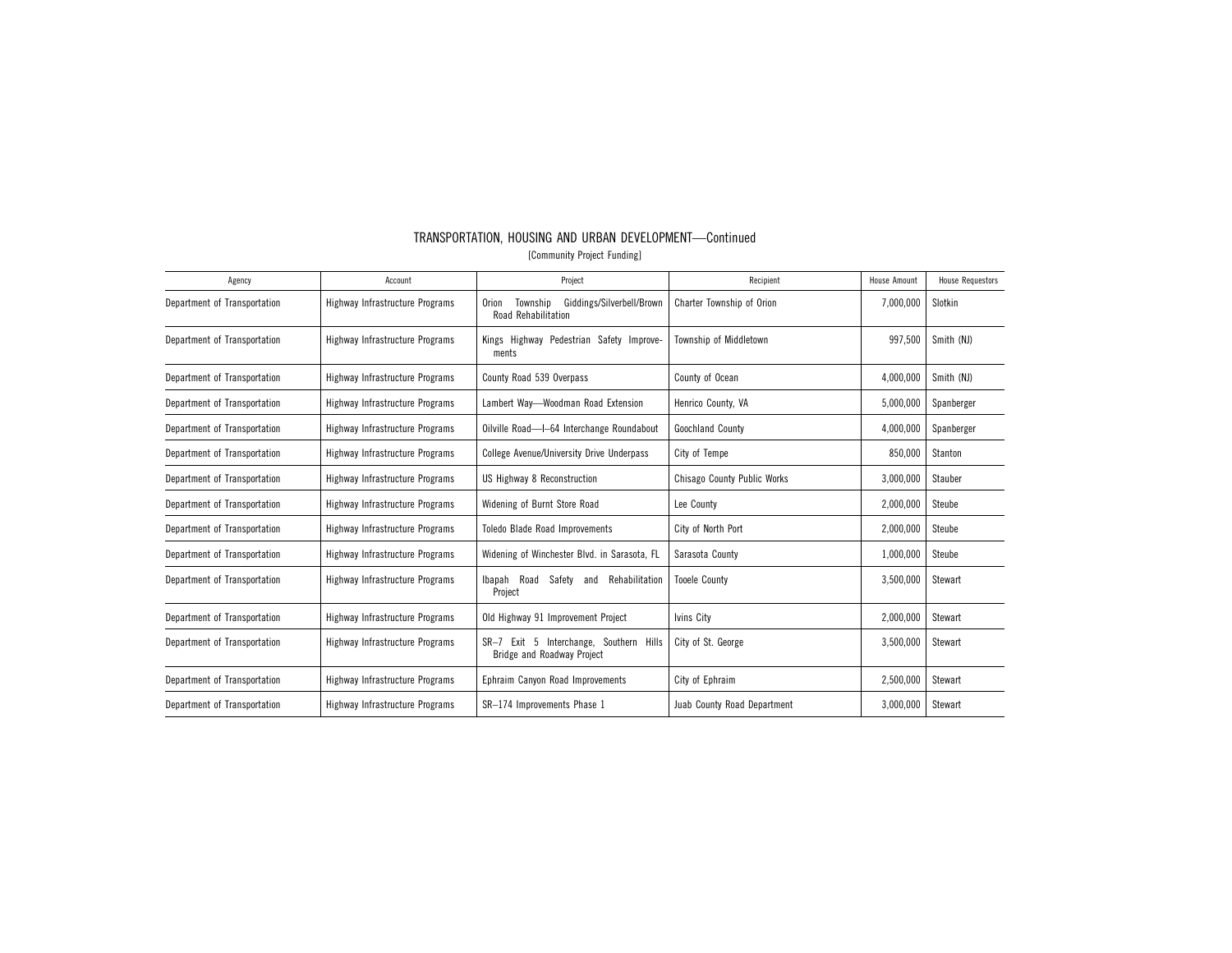| Department of Transportation | Highway Infrastructure Programs | 1450 South Extension-River Road to Dixie<br>Drive Interchange (I-15) Project         | City of St. George                                       | 2,500,000 | Stewart       |
|------------------------------|---------------------------------|--------------------------------------------------------------------------------------|----------------------------------------------------------|-----------|---------------|
| Department of Transportation | Highway Infrastructure Programs | 4700 South Reconstruction Project                                                    | West Valley City                                         | 3,000,000 | Stewart       |
| Department of Transportation | Highway Infrastructure Programs | The City of Lakewood South Tacoma Way<br>Project                                     | City of Lakewood, WA                                     | 2,500,000 | Strickland    |
| Department of Transportation | Highway Infrastructure Programs | Pacific Avenue SR-7, Pedestrian and Transit<br>Access Improvements (168 Street East) | Pierce County Planning and Public Works                  | 3,000,000 | Strickland    |
| Department of Transportation | Highway Infrastructure Programs | Sheffield Trail Widening & Restoration                                               | City of Fife                                             | 800,000   | Strickland    |
| Department of Transportation | Highway Infrastructure Programs | Stewart Road Corridor Completion: White<br><b>River Bridge</b>                       | City of Sumner                                           | 2,800,000 | Strickland    |
| Department of Transportation | Highway Infrastructure Programs | Northport Main Street Flood Mitigation Project                                       | Village of Northport                                     | 1,392,000 | Suozzi        |
| Department of Transportation | Highway Infrastructure Programs | Asharoken Avenue Flood Abatement                                                     | Village of Asharoken                                     | 1,000,000 | Suozzi        |
| Department of Transportation | Highway Infrastructure Programs | Mission Boulevard Pavement Rehabilitation<br>- Phase 3, Ben Nevis to Bellegrave      | City of Jurupa Valley                                    | 2,300,000 | Takano        |
| Department of Transportation | Highway Infrastructure Programs | Third Street Grade Separation Project                                                | Riverside County Transportation Commission               | 3,000,000 | Takano        |
| Department of Transportation | Highway Infrastructure Programs | State Route 121/12 & 8th Street East Inter-<br>section Improvements, Sonoma, CA-05   | Sonoma County Transportation Authority                   | 1,500,000 | Thompson (CA) |
| Department of Transportation | Highway Infrastructure Programs | Napa Valley Vine Trail: Yountville to St. Hel-<br>ena Gap Closure                    | Napa Valley Vine Trail Coalition                         | 4,000,000 | Thompson (CA) |
| Department of Transportation | Highway Infrastructure Programs | Updates to PA State Route 68 from Dolby<br>Street to Trout Run                       | Pennsylvania Department of Transportation<br>District 10 | 3,000,000 | Thompson (PA) |
| Department of Transportation | Highway Infrastructure Programs | <b>Stewart Avenue Complete Streets</b>                                               | City of Las Vegas                                        | 3,000,000 | <b>Titus</b>  |
| Department of Transportation | Highway Infrastructure Programs | Joe Louis Greenway West Chicago Connector                                            | City of Detroit                                          | 1,386,216 | Tlaib         |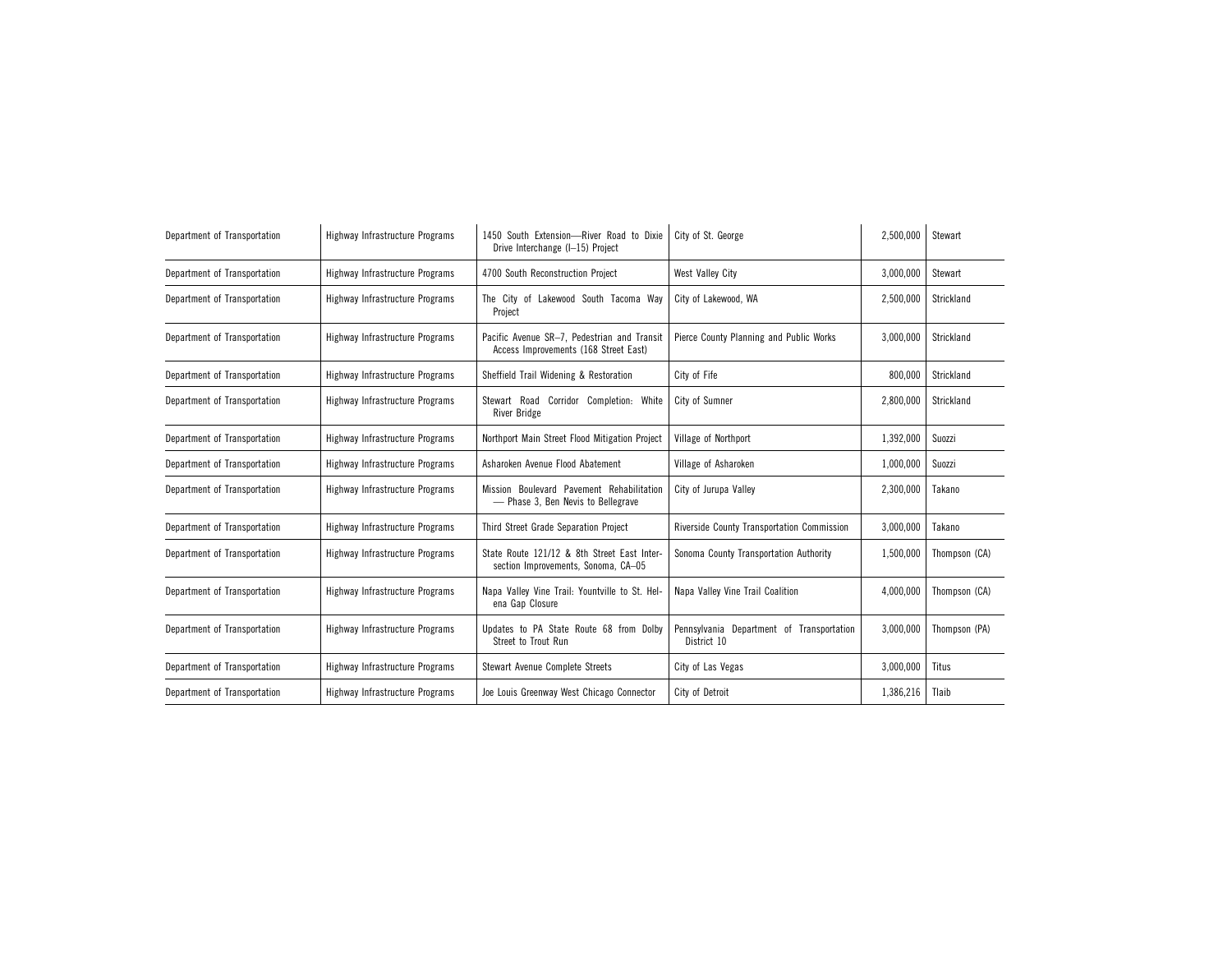| Agency                       | Account                         | Project                                                                                                        | Recipient                                                      | House Amount | <b>House Requestors</b> |
|------------------------------|---------------------------------|----------------------------------------------------------------------------------------------------------------|----------------------------------------------------------------|--------------|-------------------------|
| Department of Transportation | Highway Infrastructure Programs | City of Ecorse Southfield Road Pedestrian Im-<br>provement Project Ecorse, MI 13th Con-<br>gressional District | <b>Wavne County</b>                                            | 600,000      | Tlaib                   |
| Department of Transportation | Highway Infrastructure Programs | Safe<br>Routes<br>Unincorporated<br>Fontana<br>to<br>School                                                    | San Bernardino County                                          | 1,500,000    | Torres (CA)             |
| Department of Transportation | Highway Infrastructure Programs | Fayette Street Bridge Replacement                                                                              | City of Cumberland                                             | 4,800,000    | Trone                   |
| Department of Transportation | Highway Infrastructure Programs | Fisher Avenue Streetscape Project                                                                              | Town of Poolesville                                            | 4,000,000    | Trone                   |
| Department of Transportation | Highway Infrastructure Programs | East Street Trail Liberty Road Bridge Cross-<br>ing Project                                                    | City of Frederick                                              | 4,000,000    | Trone                   |
| Department of Transportation | Highway Infrastructure Programs | I-675/Wilmington Pike Interchange Project                                                                      | The Montgomery County Transportation Im-<br>provement District | 3,000,000    | Turner                  |
| Department of Transportation | Highway Infrastructure Programs | The Mound Connector Highway Project                                                                            | City of Miamisburg                                             | 1,000,000    | Turner                  |
| Department of Transportation | Highway Infrastructure Programs | East Dayton Rails-to-Trails Project                                                                            | City of Dayton                                                 | 1,500,000    | Turner                  |
| Department of Transportation | Highway Infrastructure Programs | Kendall County Extension Environmental Im-<br>pact Statement                                                   | Kendall County, Illinois                                       | 4,800,000    | Underwood               |
| Department of Transportation | Highway Infrastructure Programs | Mt. Vernon Avenue and Potomac Avenue Pe-<br>destrian Improvements                                              | Kern County Public Works Department                            | 4,000,000    | Valadao                 |
| Department of Transportation | Highway Infrastructure Programs | <b>Chestnut Avenue Safety Improvements</b>                                                                     | The City of Vineland                                           | 2,000,000    | Van Drew                |
| Department of Transportation | Highway Infrastructure Programs | Route 72 Transportation & Safety Connector<br>Project                                                          | <b>Stafford Township</b>                                       | 2,000,000    | Van Drew                |
| Department of Transportation | Highway Infrastructure Programs | Little Bear Creek Design and Construction of<br><b>Drainage Facility</b>                                       | City of Collevville                                            | 1,500,000    | Van Duvne               |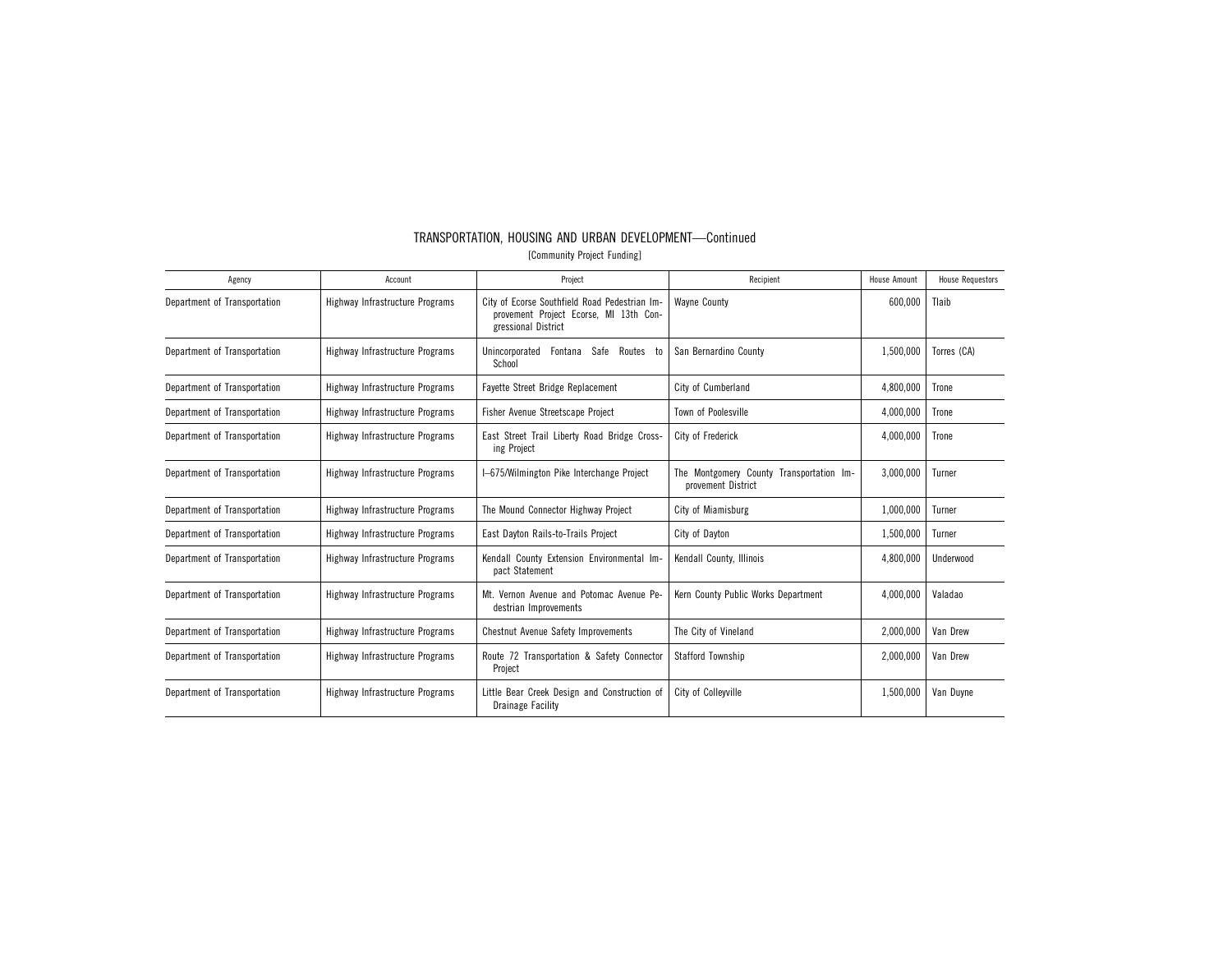| Department of Transportation | Highway Infrastructure Programs | Brandt Road Bridge Replacement Project                               | County of Imperial                                     | 4,000,000 | Vargas               |
|------------------------------|---------------------------------|----------------------------------------------------------------------|--------------------------------------------------------|-----------|----------------------|
| Department of Transportation | Highway Infrastructure Programs | Bayshore Bikeway: Barrio Logan                                       | San Diego Associations of Governments                  | 3,500,000 | Vargas               |
| Department of Transportation | Highway Infrastructure Programs | Shepherd Road Reconstruction, Rome Town-<br>ship and Adrian Township | Lenawee County Road Commission                         | 2,000,000 | Walberg              |
| Department of Transportation | Highway Infrastructure Programs | Airport Road Corridor Project                                        | Jackson County Department of Transportation            | 2,000,000 | Walberg              |
| Department of Transportation | Highway Infrastructure Programs | Rehabilitation<br>River Raisin Heritage Trail<br>Project             | County of Monroe                                       | 2,000,000 | Walberg              |
| Department of Transportation | Highway Infrastructure Programs | <b>Oakville Waltz Road Improvements</b>                              | Monroe County Road Commission                          | 2,000,000 | Walberg              |
| Department of Transportation | Highway Infrastructure Programs | EV Bus Transit and Charging Facility                                 | City of Hallandale Beach                               | 1,461,000 | Wasserman<br>Schultz |
| Department of Transportation | Highway Infrastructure Programs | Lawndale Citywide Traffic Signs Replacement<br>Project               | City of Lawndale                                       | 1,000,000 | Waters               |
| Department of Transportation | Highway Infrastructure Programs | Hawthorne Crenshaw Blvd. Mobility Improve-<br>ment Project           | City of Hawthorne                                      | 4,000,000 | Waters               |
| Department of Transportation | Highway Infrastructure Programs | South Brunswick Signalized Intersection Im-<br>provements            | Township of South Brunswick                            | 2,600,000 | Watson Coleman       |
| Department of Transportation | Highway Infrastructure Programs | CR 466A 4-Laning Final Phase Completion                              | Lake County                                            | 3,612,000 | Webster (FL)         |
| Department of Transportation | Highway Infrastructure Programs | Reed Hartman Highway and Grooms Road<br>Connector                    | City of Blue Ash                                       | 2,000,000 | Wenstrup             |
| Department of Transportation | Highway Infrastructure Programs | <b>CLE CR3-Aicholtz Roundabouts</b>                                  | Clermont County Transportation Improvement<br>District | 2,000,000 | Wenstrup             |
| Department of Transportation | Highway Infrastructure Programs | Improvements to SR 159 (Bridge Street) in<br>the City of Chillicothe | Ohio Department of Transportation                      | 2,000,000 | Wenstrup             |
| Department of Transportation | Highway Infrastructure Programs | SR32 Eastern Corridor Segment IVa                                    | Clermont County Transportation Improvement<br>District | 2,000,000 | Wenstrup             |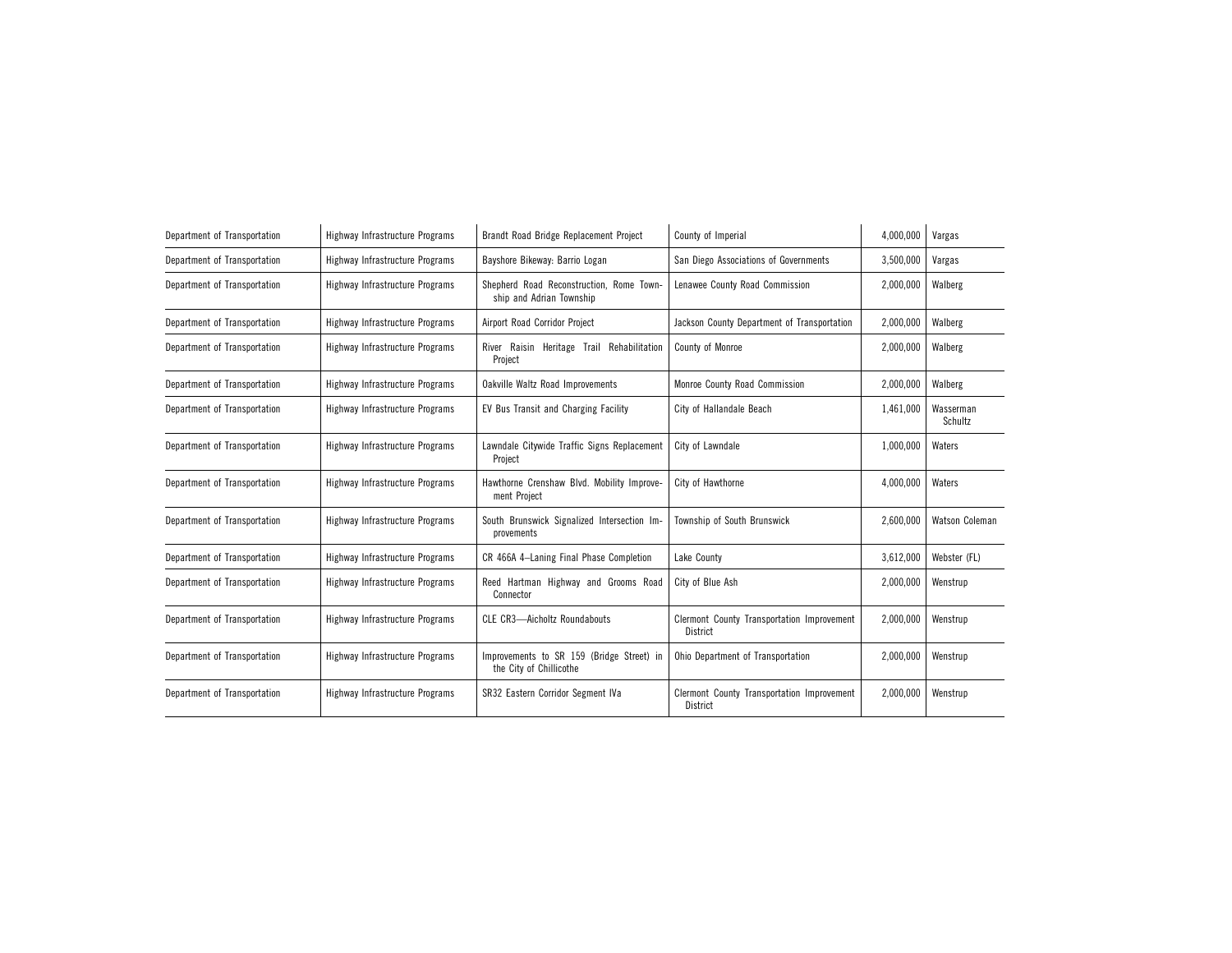| TRANSPORTATION. HOUSING AND URBAN DEVELOPMENT—Continued |  |  |  |  |  |
|---------------------------------------------------------|--|--|--|--|--|
| [Community Project Funding]                             |  |  |  |  |  |

| Agency                       | Account                              | Project                                                                                        | Recipient                                                        | <b>House Amount</b> | <b>House Requestors</b> |
|------------------------------|--------------------------------------|------------------------------------------------------------------------------------------------|------------------------------------------------------------------|---------------------|-------------------------|
| Department of Transportation | Highway Infrastructure Programs      | Construction of Future I-49 from Fort Smith.<br>Arkansas, to Alma, Arkansas                    | Arkansas State Highway Commission                                | 5,000,000           | Westerman               |
| Department of Transportation | Highway Infrastructure Programs      | <b>Ouachita River-Fleetwood Drive Widening</b>                                                 | Arkansas State Highway Commission                                | 5,000,000           | Westerman               |
| Department of Transportation | Highway Infrastructure Programs      | Roundabout at Rollins Ford Road and Estate<br><b>Manor Drive</b>                               | Prince William County, Virginia                                  | 580,000             | Wexton                  |
| Department of Transportation | Highway Infrastructure Programs      | and Route 690 (Hillsboro Road)<br>7<br>Route<br>Interchange                                    | Loudoun County, Virginia                                         | 4,000,000           | Wexton                  |
| Department of Transportation | Highway Infrastructure Programs      | Metro Station Area Pedestrian Improvements                                                     | Loudoun County, Virginia                                         | 2,000,000           | Wexton                  |
| Department of Transportation | Highway Infrastructure Programs      | Franklin Park to Purcellville Trail                                                            | Loudoun County, Virginia                                         | 1,000,000           | Wexton                  |
| Department of Transportation | Highway Infrastructure Programs      | <b>Future XNA Access Road</b>                                                                  | Arkansas Department of Transportation                            | 7,000,000           | Womack                  |
| Department of Transportation | Highway Infrastructure Programs      | Reimagine 9th Street                                                                           | Louisville Metro Government Department of<br><b>Public Works</b> | 3,000,000           | Yarmuth                 |
| Department of Transportation | Highway Infrastructure Programs      | Jefferson County; Traffic Calming measures<br>for Shelby Park and Smoketown neighbor-<br>hoods | Kentucky Transportation Cabinet                                  | 2,400,000           | Yarmuth                 |
| Department of Transportation | Highway Infrastructure Programs      | Buechel Bank Rd Widening and Pedestrian<br>Improvements                                        | Louisville Metro Government                                      | 600,000             | Yarmuth                 |
| Department of Transportation | <b>Transit Infrastructure Grants</b> | Intermodal Transit Hub at UT Dallas Station<br>for DART Silver Line                            | Dallas Area Rapid Transit (DART)                                 | 2,500,000           | Allred                  |
| Department of Transportation | Transit Infrastructure Grants        | Supervisory Control and Data Acquisition Sys-<br>tem Upgrade Project                           | Dallas Area Rapid Transit (DART)                                 | 2,820,800           | Allred                  |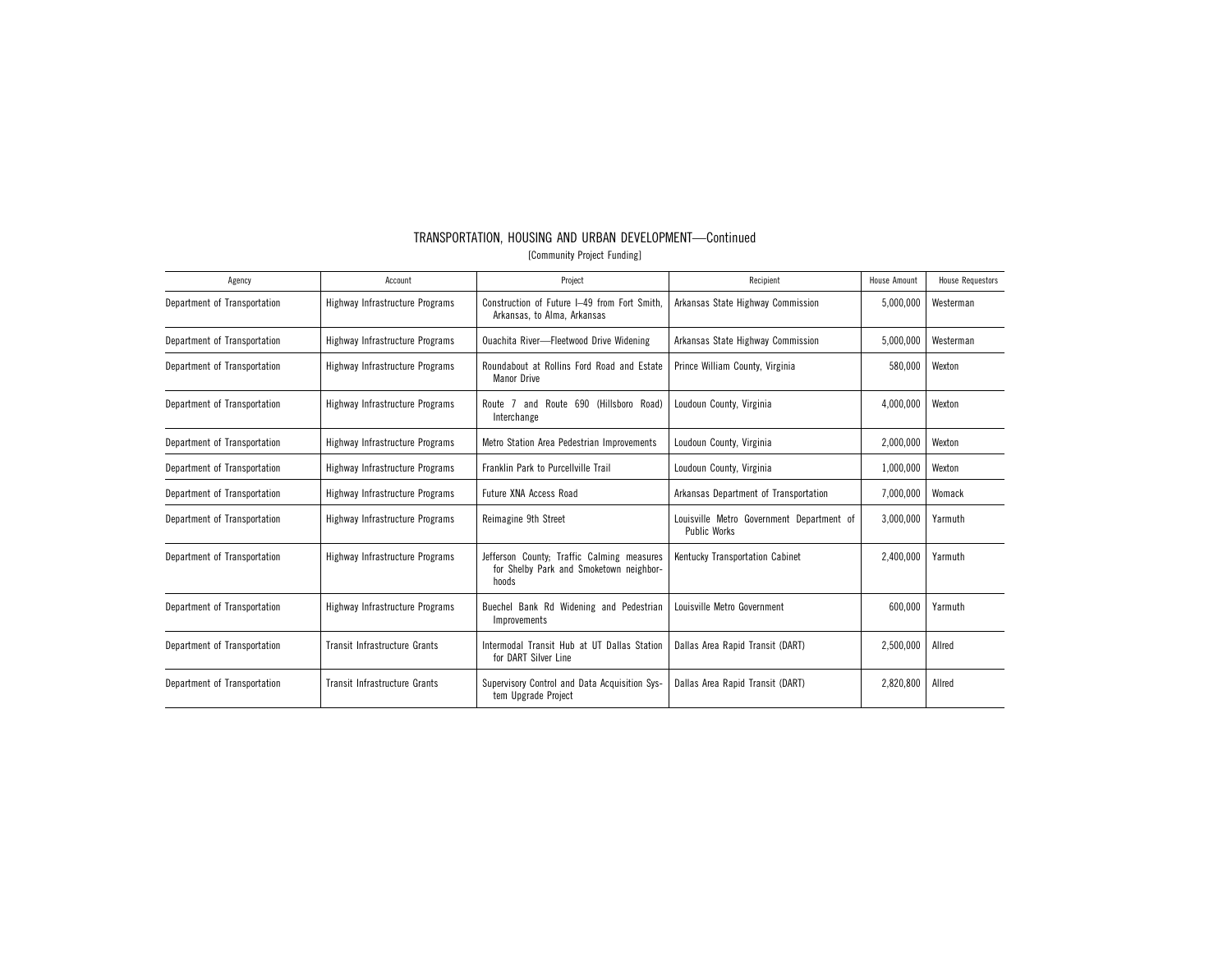| Department of Transportation | Transit Infrastructure Grants        | Newton Commuter Rail Stations Accessibility<br>Improvements                                     | Massachusetts Bay Transportation Authority                     | 7,000,000 | Auchincloss        |
|------------------------------|--------------------------------------|-------------------------------------------------------------------------------------------------|----------------------------------------------------------------|-----------|--------------------|
| Department of Transportation | <b>Transit Infrastructure Grants</b> | Rail to River Active Transportation Corridor<br>Project                                         | Los Angeles County Metropolitan Transpor-<br>tation Authority  | 4,000,000 | Bass               |
| Department of Transportation | Transit Infrastructure Grants        | Transit Plaza at SEED School of Los Angeles<br>County & Metro Training and Innovation<br>Center | Los Angeles County Metropolitan Transpor-<br>tation Authority  | 2,500,000 | Bass               |
| Department of Transportation | Transit Infrastructure Grants        | Rickenbacker Area Mobility Center                                                               | Central Ohio Transit Authority                                 | 3,000,000 | Beatty             |
| Department of Transportation | Transit Infrastructure Grants        | Gold Line Light Rail Station Conversions                                                        | Sacramento Regional Transit District                           | 3,647,591 | Bera               |
| Department of Transportation | <b>Transit Infrastructure Grants</b> | Envision Route 7 Bus Rapid Transit                                                              | Northern Virginia Transportation Commission<br>(NVTC)          | 2,000,000 | Beyer, Connolly    |
| Department of Transportation | <b>Transit Infrastructure Grants</b> | Willamette Shore Line Improvements Phase II<br>- Portland                                       | Tri-County Metropolitan Transportation Dis-<br>trict of Oregon | 2,000,000 | Blumenauer         |
| Department of Transportation | Transit Infrastructure Grants        | Merlo Bus Garage Zero Emission Retrofit                                                         | Tri-County Metropolitan Transportation Dis-<br>trict of Oregon | 5,000,000 | Bonamici           |
| Department of Transportation | Transit Infrastructure Grants        | Gwinnett Transit Route 25 Bus Shelter Con-<br>struction                                         | Gwinnett County Department of Transpor-<br>tation              | 2,000,000 | Bourdeaux          |
| Department of Transportation | <b>Transit Infrastructure Grants</b> | <b>Buford-Suwanee Micro Transit</b>                                                             | Gwinnett County Department of Transpor-<br>tation              | 2,000,000 | Bourdeaux          |
| Department of Transportation | <b>Transit Infrastructure Grants</b> | Rail Car Replacement Program                                                                    | Greater Cleveland Regional Transit Authority                   | 5,000,000 | Brown (OH)         |
| Department of Transportation | Transit Infrastructure Grants        | City of Wilson RIDE Microtransit Expansion                                                      | North Carolina Department of Transportation                    | 2,000,000 | <b>Butterfield</b> |
| Department of Transportation | <b>Transit Infrastructure Grants</b> | New Orleans Union Passenger Terminal (UPT)<br><b>Upgrade Project</b>                            | New Orleans Regional Transit Authority<br>4,000,000            |           | Carter (LA)        |
| Department of Transportation | <b>Transit Infrastructure Grants</b> | Battery-electric Paratransit Pace Bus Fleet                                                     | Pace-Suburban Bus Division                                     | 1,000,000 | Casten             |
| Department of Transportation | Transit Infrastructure Grants        | HART Bus Stops Improvements Project                                                             | <b>Hillsborough Transit Authority</b>                          | 5,000,000 | Castor (FL)        |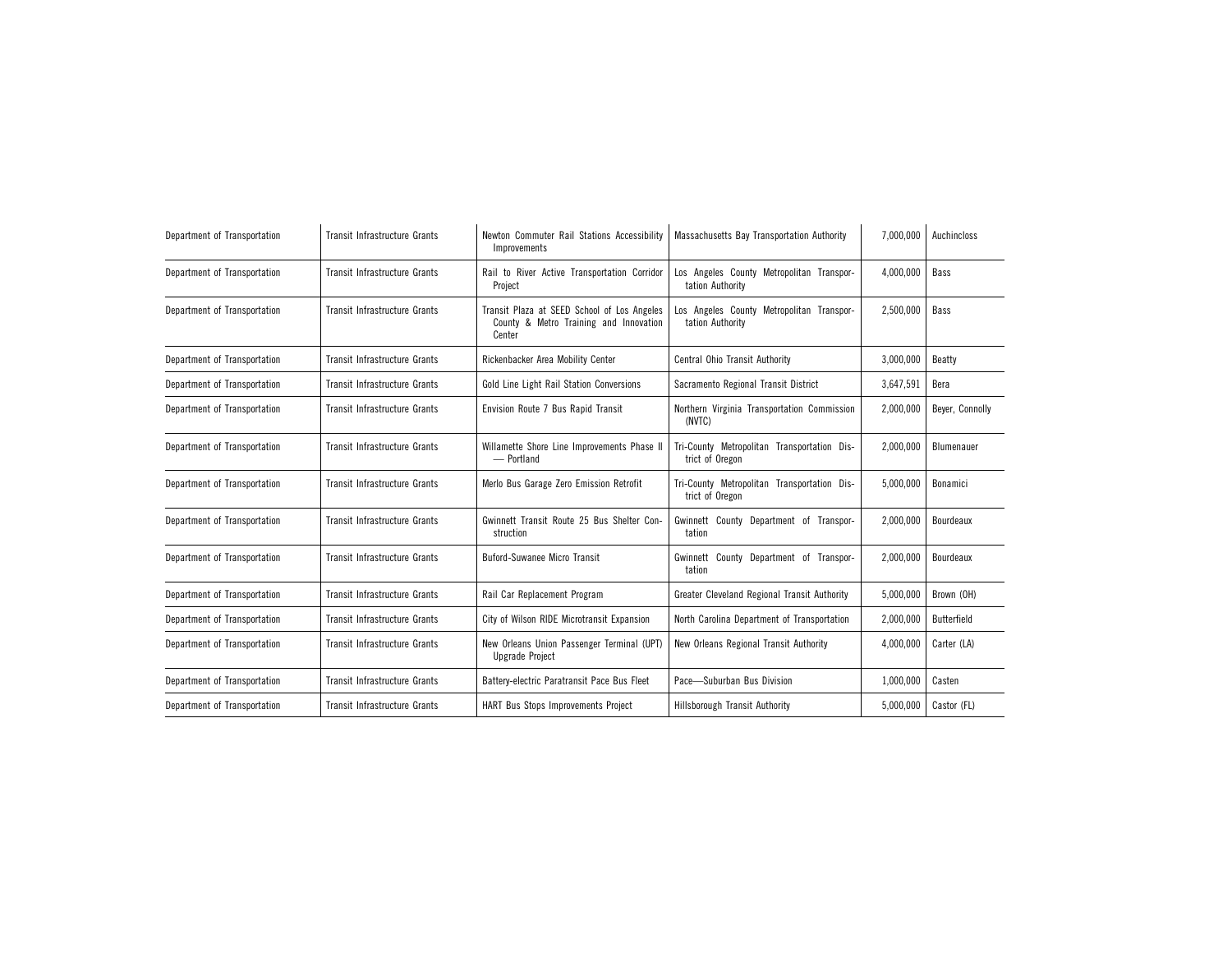| Agency                       | Account                              | Project                                                                                          | Recipient                                                                 | House Amount | <b>House Requestors</b> |
|------------------------------|--------------------------------------|--------------------------------------------------------------------------------------------------|---------------------------------------------------------------------------|--------------|-------------------------|
| Department of Transportation | Transit Infrastructure Grants        | Low and No Emission Bus Replacement and<br>Support Infrastructure                                | Kansas City Area Transportation Authority                                 | 4,000,000    | Cleaver, Davids<br>(KS) |
| Department of Transportation | Transit Infrastructure Grants        | Yosemite Area Regional Transportation Sys-<br>tem (YARTS) Fleet Replacement Project              | Merced County Association of Governments                                  | 3,680,000    | Costa                   |
| Department of Transportation | <b>Transit Infrastructure Grants</b> | Solar Powered Zero-Emission Bus and Facility<br>Charging Infrastructure                          | Pinellas Suncoast Transit Authority                                       | 2,500,000    | Crist                   |
| Department of Transportation | Transit Infrastructure Grants        | Benton Area Transit Fleet Replacement                                                            | Oregon Department of Transportation                                       | 1,512,000    | DeFazio                 |
| Department of Transportation | Transit Infrastructure Grants        | Fleet Fall Protection & Crane Project                                                            | Lane Transit District                                                     | 800,000      | DeFazio                 |
| Department of Transportation | Transit Infrastructure Grants        | Central Corridor Rail Replacement                                                                | Regional Transportation District (RTD)                                    | 4,000,000    | DeGette                 |
| Department of Transportation | Transit Infrastructure Grants        | Pine Hills Bus Transfer Center Orlando                                                           | Central Florida Regional Transportation Au-<br>thority (LYNX)             | 2,805,363    | Demings                 |
| Department of Transportation | <b>Transit Infrastructure Grants</b> | Ypsilanti Transit Center Design and Con-<br>struction                                            | Ann Arbor Area Transportation Authority                                   | 7,000,000    | Dingell                 |
| Department of Transportation | <b>Transit Infrastructure Grants</b> | Charging Infrastructure for the Transition to<br>a Zero-Emissions Public Transportation<br>Fleet | Capital Metropolitan Transportation Authority                             | 4,169,920    | Doggett                 |
| Department of Transportation | Transit Infrastructure Grants        | <b>Station Square Station Improvement Project</b>                                                | Port Authority of Allegheny County                                        | 5,000,000    | Dovle, Michael F.       |
| Department of Transportation | Transit Infrastructure Grants        | Caltrain Grade Separations in Northern Santa<br>Clara County                                     | Santa Clara Valley Transportation Authority<br>2,000,000                  |              | Eshoo                   |
| Department of Transportation | Transit Infrastructure Grants        | Fencing for Caltrain Right of Way                                                                | Peninsula Corridor Joint Powers Board                                     | 800,000      | Eshoo, Speier           |
| Department of Transportation | Transit Infrastructure Grants        | <b>Westheimer BOOST</b>                                                                          | 5.000.000<br>Metropolitan Transit Authority of Harris Coun-<br>ty (METRO) |              | Fletcher                |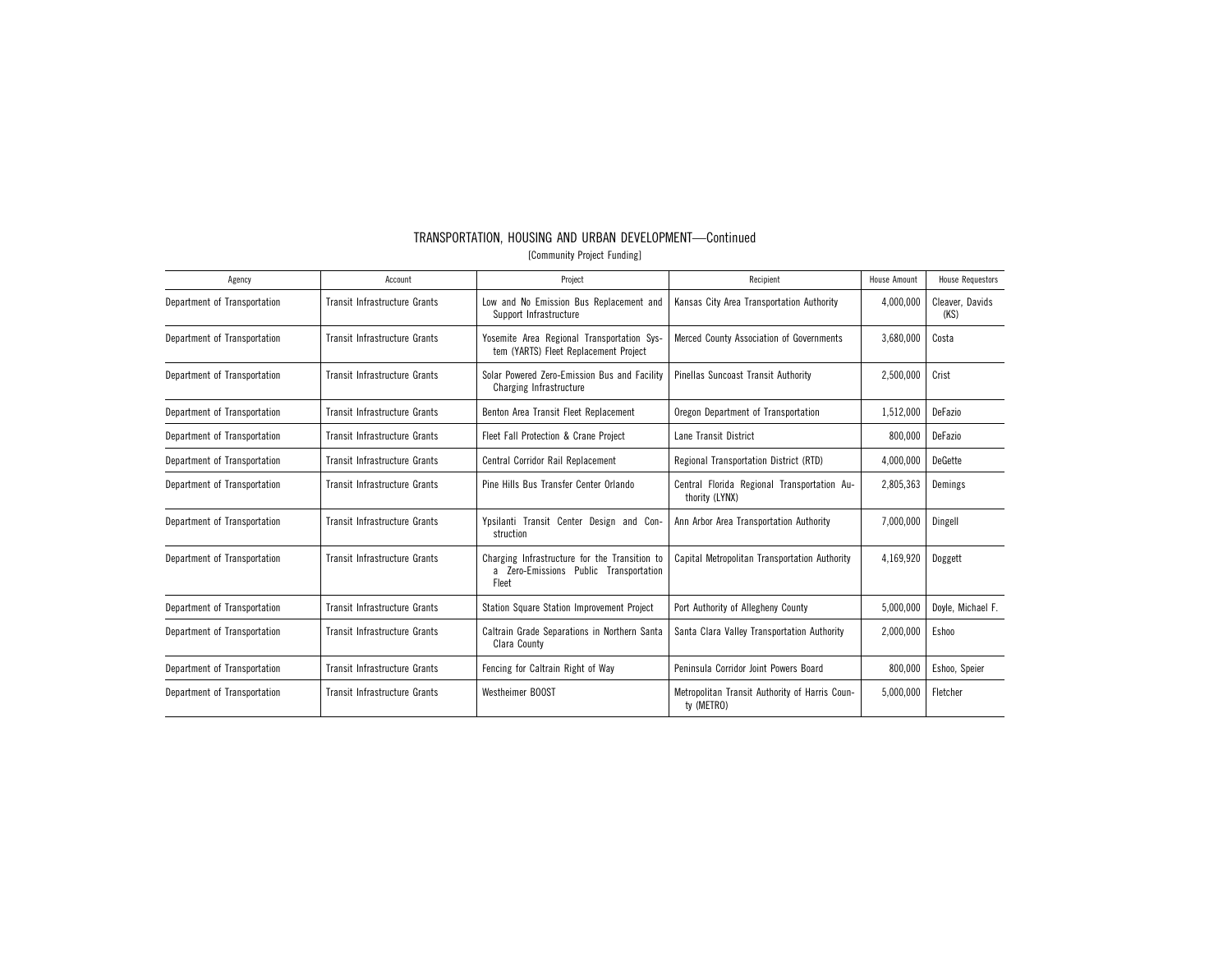| Department of Transportation | <b>Transit Infrastructure Grants</b> | Pace Bolingbrook Park-n-Ride Facility                                          | Pace-Suburban Bus Division                                                | 1,200,000 | Foster                      |
|------------------------------|--------------------------------------|--------------------------------------------------------------------------------|---------------------------------------------------------------------------|-----------|-----------------------------|
| Department of Transportation | Transit Infrastructure Grants        | Diesel Ferry Particulate Filters                                               | San Francisco Bay Area Water Emergency<br><b>Transportation Authority</b> | 1,520,000 | Garamendi                   |
| Department of Transportation | Transit Infrastructure Grants        | SolTrans 100% Battery Electric Buses                                           | Solano County Transit (SolTrans)                                          | 2,000,000 | Garamendi.<br>Thompson (CA) |
| Department of Transportation | Transit Infrastructure Grants        | Pace Bus-Harlem Ave and Cermak Rd Tran-<br>sit Signal Priority Project         | Pace-Suburban Bus Division                                                | 840,000   | García (IL)                 |
| Department of Transportation | <b>Transit Infrastructure Grants</b> | Missouri City Park & Ride                                                      | Metropolitan Transit Authority of Harris Coun-<br>ty (METRO)              | 5,000,000 | Green (TX)                  |
| Department of Transportation | Transit Infrastructure Grants        | Southeast, New York to Danbury, CT Rail Link<br>Environmental Impact Statement | City of Danbury                                                           | 2,000,000 | Haves                       |
| Department of Transportation | Transit Infrastructure Grants        | SMART Rail Extension to Healdsburg-Pre-<br>liminary Design                     | Sonoma-Marin Area<br>Rail Transit District<br>(SMART)                     | 1,800,000 | Huffman                     |
| Department of Transportation | Transit Infrastructure Grants        | Downtown Seattle Transit Tunnel Improve-<br>ments                              | <b>Central Puget Sound Transit Authority</b>                              | 3,000,000 | Jayapal                     |
| Department of Transportation | Transit Infrastructure Grants        | Stonecrest Transit Hub                                                         | Metropolitan Atlanta Rapid Transit Authority                              | 1,000,000 | Johnson (GA)                |
| Department of Transportation | Transit Infrastructure Grants        | Safe Routes to Transit in GA04                                                 | Metropolitan Atlanta Rapid Transit Authority                              | 1,000,000 | Johnson (GA)                |
| Department of Transportation | Transit Infrastructure Grants        | Lawrence County Transit Multimodal Parking<br><b>Facility Construction</b>     | Lawrence County Port Authority                                            | 2,500,000 | Johnson (OH)                |
| Department of Transportation | <b>Transit Infrastructure Grants</b> | East Dallas Bus & Maintenance Facility Ren-<br>ovation                         | Dallas Area Rapid Transit (DART)                                          | 2,927,000 | Johnson (TX)                |
| Department of Transportation | <b>Transit Infrastructure Grants</b> | Route 9-RiverWalk Transit Connector                                            | Westchester County Department of Public<br>Works & Transportation         | 2,797,500 | Jones                       |
| Department of Transportation | <b>Transit Infrastructure Grants</b> | <b>Bus Replacement</b>                                                         | Amtran                                                                    | 900,000   | Joyce (PA)                  |
| Department of Transportation | Transit Infrastructure Grants        | <b>Bus Replacement</b>                                                         | Cambria County Transit Authority (CamTran)                                | 2,284,000 | Joyce (PA)                  |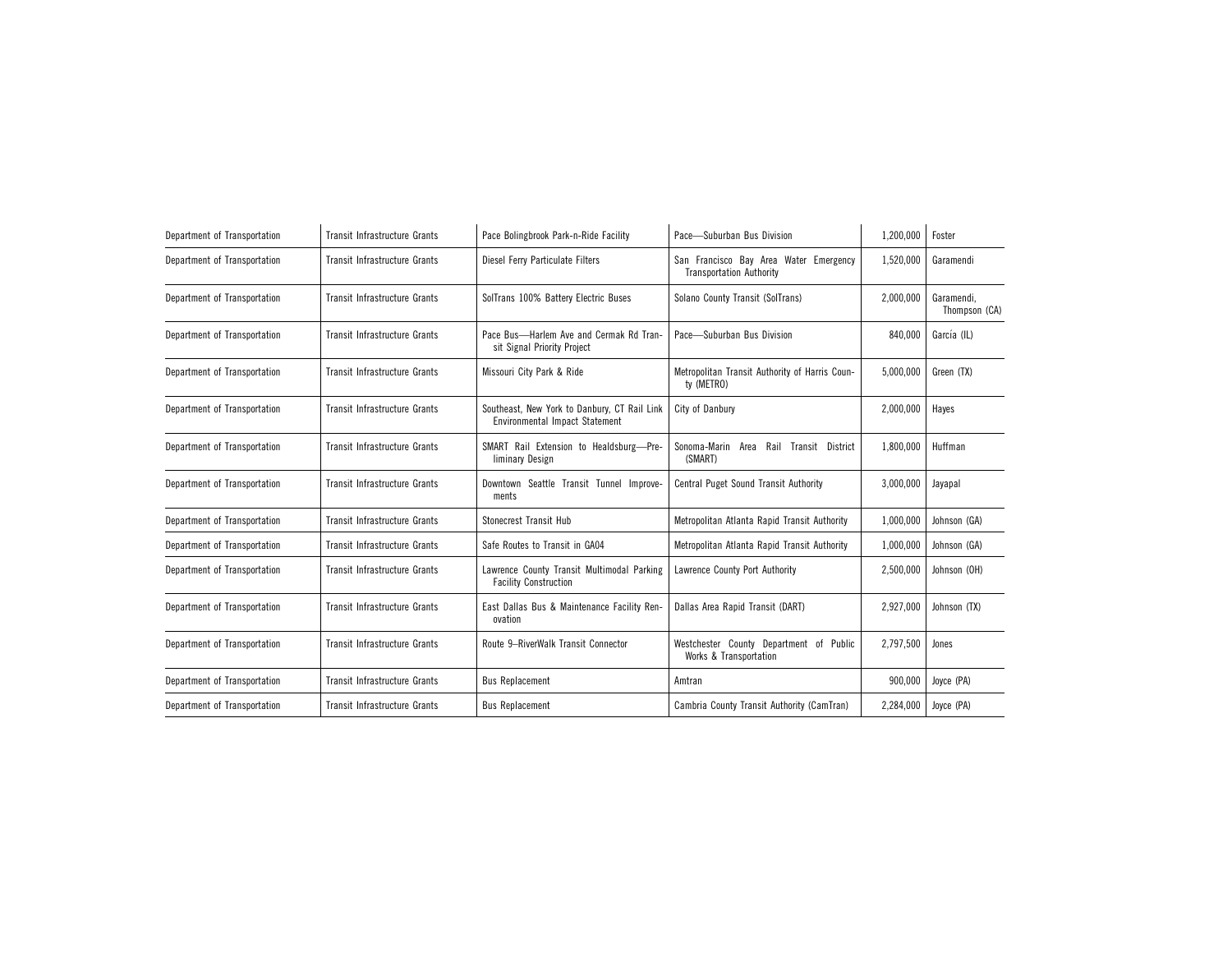| Agency                       | Account                              | Project                                                                              | Recipient                                               | <b>House Amount</b> | <b>House Requestors</b> |
|------------------------------|--------------------------------------|--------------------------------------------------------------------------------------|---------------------------------------------------------|---------------------|-------------------------|
| Department of Transportation | Transit Infrastructure Grants        | <b>Bus Rapid Transit Improvements</b>                                                | Central New York Regional Transportation Au-<br>thority | 3,000,000           | Katko                   |
| Department of Transportation | Transit Infrastructure Grants        | Operational Control Center at Cerone Bus<br>Yard                                     | Santa Clara Valley Transportation Authority             | 2,000,000           | Khanna                  |
| Department of Transportation | <b>Transit Infrastructure Grants</b> | Improving Saginaw County Transportation Re-<br>liability                             | Saginaw Transit Authority Regional Services             | 4,000,000           | Kildee                  |
| Department of Transportation | Transit Infrastructure Grants        | WTA 2011 Fixed Route Diesel to Electric Re-<br>placement Project, Bellingham         | <b>Whatcom Transportation Authority</b>                 | 2,000,000           | Larsen (WA)             |
| Department of Transportation | <b>Transit Infrastructure Grants</b> | Corridor<br>Service<br>SPRINTER<br>Improvement<br>Project, San Diego County          | North County Transit District                           | 7,000,000           | Levin (CA)              |
| Department of Transportation | Transit Infrastructure Grants        | Duffy's Lane Transit Transfer Center Reloca-<br>tion                                 | City of Norfolk                                         | 500,000             | Luria                   |
| Department of Transportation | Transit Infrastructure Grants        | LIRR<br>Hunterspoint<br>Station<br>Rehabilitation<br>Project                         | Metropolitan Transportation Authority                   | 5,000,000           | Maloney, Carolyn<br>В.  |
| Department of Transportation | <b>Transit Infrastructure Grants</b> | Richmond's First North-South. Bus Rapid<br><b>Transit Line</b>                       | City of Richmond                                        | 3,000,000           | McEachin                |
| Department of Transportation | Transit Infrastructure Grants        | Long Island Rail Road (LIRR) Forest Hills<br>Platform Extensions & Elevators Project | Metropolitan Transportation Authority                   | 7,000,000           | Meng                    |
| Department of Transportation | <b>Transit Infrastructure Grants</b> | <b>Cleaner Buses Initiative</b>                                                      | Milwaukee County Department of Transpor-<br>tation      | 3,850,000           | Moore (WI)              |
| Department of Transportation | Transit Infrastructure Grants        | North Shore Workforce and Career Mobility<br>Program                                 | City of Salem                                           | 2,300,000           | Moulton                 |
| Department of Transportation | Transit Infrastructure Grants        | Pace 95th Street Transit Signal Priority                                             | Pace-Suburban Bus Division                              | 840,000             | Newman                  |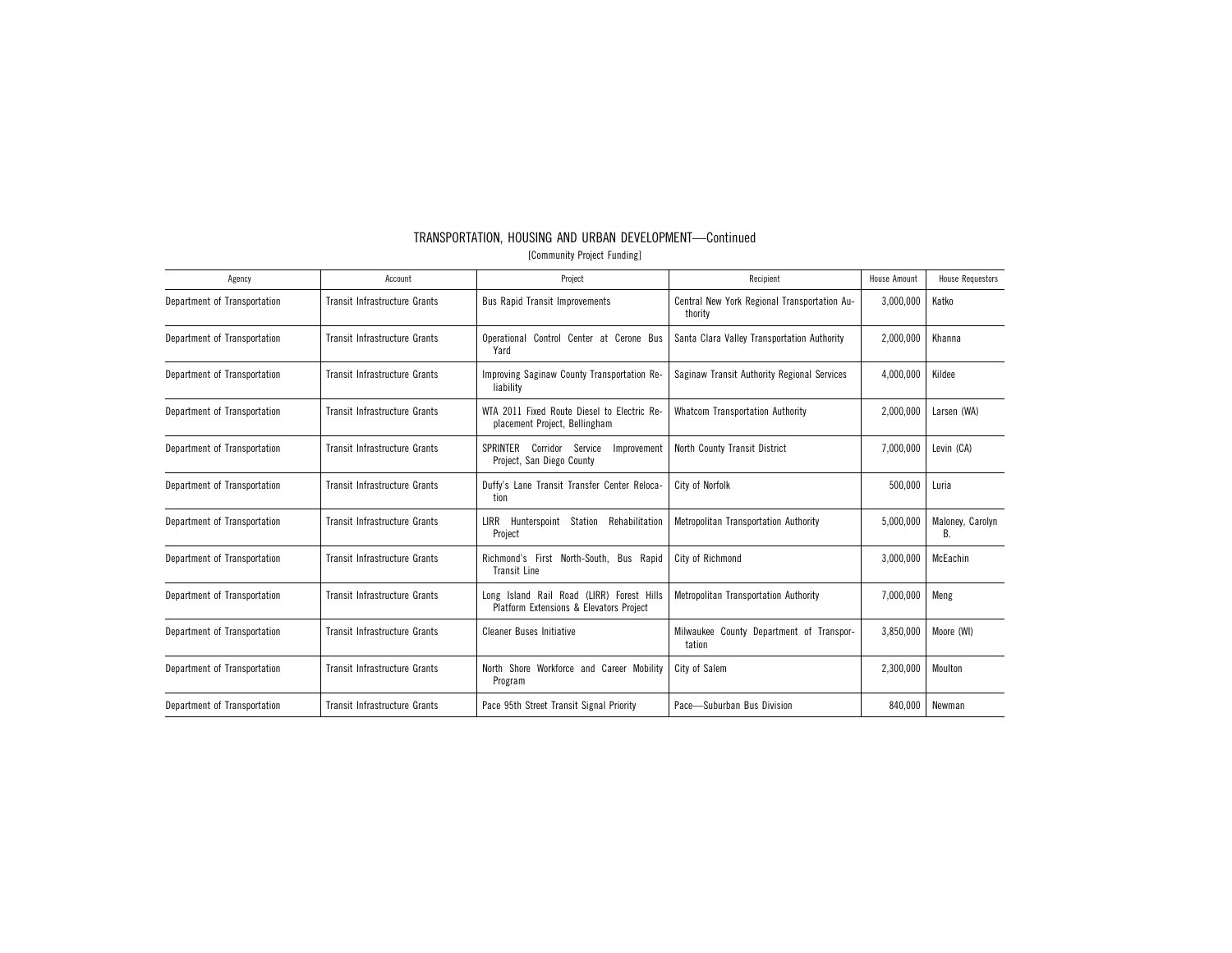| Department of Transportation | Transit Infrastructure Grants        | San Bernardino Mountains Bus Stop Mod-<br>ernization                                                         | Mountain Area Regional Transit Authority                                     | 1,500,000 | Obernolte     |
|------------------------------|--------------------------------------|--------------------------------------------------------------------------------------------------------------|------------------------------------------------------------------------------|-----------|---------------|
| Department of Transportation | Transit Infrastructure Grants        | <b>UTA Westside Express</b>                                                                                  | Utah Transit Authority                                                       | 3,500,000 | Owens         |
| Department of Transportation | Transit Infrastructure Grants        | Zero Emissions Downtown and Community<br>Mobility                                                            | Township of Woodbridge                                                       | 1,500,000 | Pallone       |
| Department of Transportation | <b>Transit Infrastructure Grants</b> | MST Zero Emission Bus and Microgrid Project                                                                  | Monterey-Salinas Transit District (MTS)                                      | 3,000,000 | Panetta       |
| Department of Transportation | <b>Transit Infrastructure Grants</b> | Imperial Avenue Zero-Emission Bus Charging<br>Equipment, San Diego                                           | San Diego Metropolitan Transit System (MTS)                                  | 1.880.000 | Peters        |
| Department of Transportation | <b>Transit Infrastructure Grants</b> | Bus Replacement Funding for Urban Transit<br>Systems                                                         | <b>Chapel Hill Transit</b>                                                   | 8.000.000 | Price (NC)    |
| Department of Transportation | <b>Transit Infrastructure Grants</b> | Secure Bike Parking Facilities in Downtown<br>Bethesda & Downtown Silver Spring                              | Montgomery County Department of Transpor-<br>tation                          | 428.000   | Raskin        |
| Department of Transportation | <b>Transit Infrastructure Grants</b> | Wake County Transit Access and Safety Im-<br>provements                                                      | Research Triangle Regional Public Transpor-<br>tation Authority (GoTriangle) | 900.000   | Ross          |
| Department of Transportation | <b>Transit Infrastructure Grants</b> | Expansion of Public Fueling Station Infra-<br>structure                                                      | SunLine Transit Agency                                                       | 2,500,000 | Ruiz          |
| Department of Transportation | <b>Transit Infrastructure Grants</b> | Aberdeen Station Square                                                                                      | City of Aberdeen                                                             | 4,000,000 | Ruppersberger |
| Department of Transportation | <b>Transit Infrastructure Grants</b> | Bus Stop & Shelter Improvements                                                                              | Jacksonville Transportation Authority                                        | 3,000,000 | Rutherford    |
| Department of Transportation | Transit Infrastructure Grants        | Construction of Bus Transfer Stations at the<br>Northern Marianas College, Paseo De Mari-<br>anas and Kagman | Commonwealth Office of Transit Authority                                     | 900,000   | Sablan        |
| Department of Transportation | <b>Transit Infrastructure Grants</b> | Supply & Installation of 187 Bus Stop Shel-<br>ters on Saipan Public Transit Fixed Route                     | Commonwealth Office of Transit Authority<br>4,500,000                        |           | Sablan        |
| Department of Transportation | Transit Infrastructure Grants        | <b>Covered Bus Parking Facility</b>                                                                          | Commonwealth Office of Transit Authority                                     | 3,000,000 | Sablan        |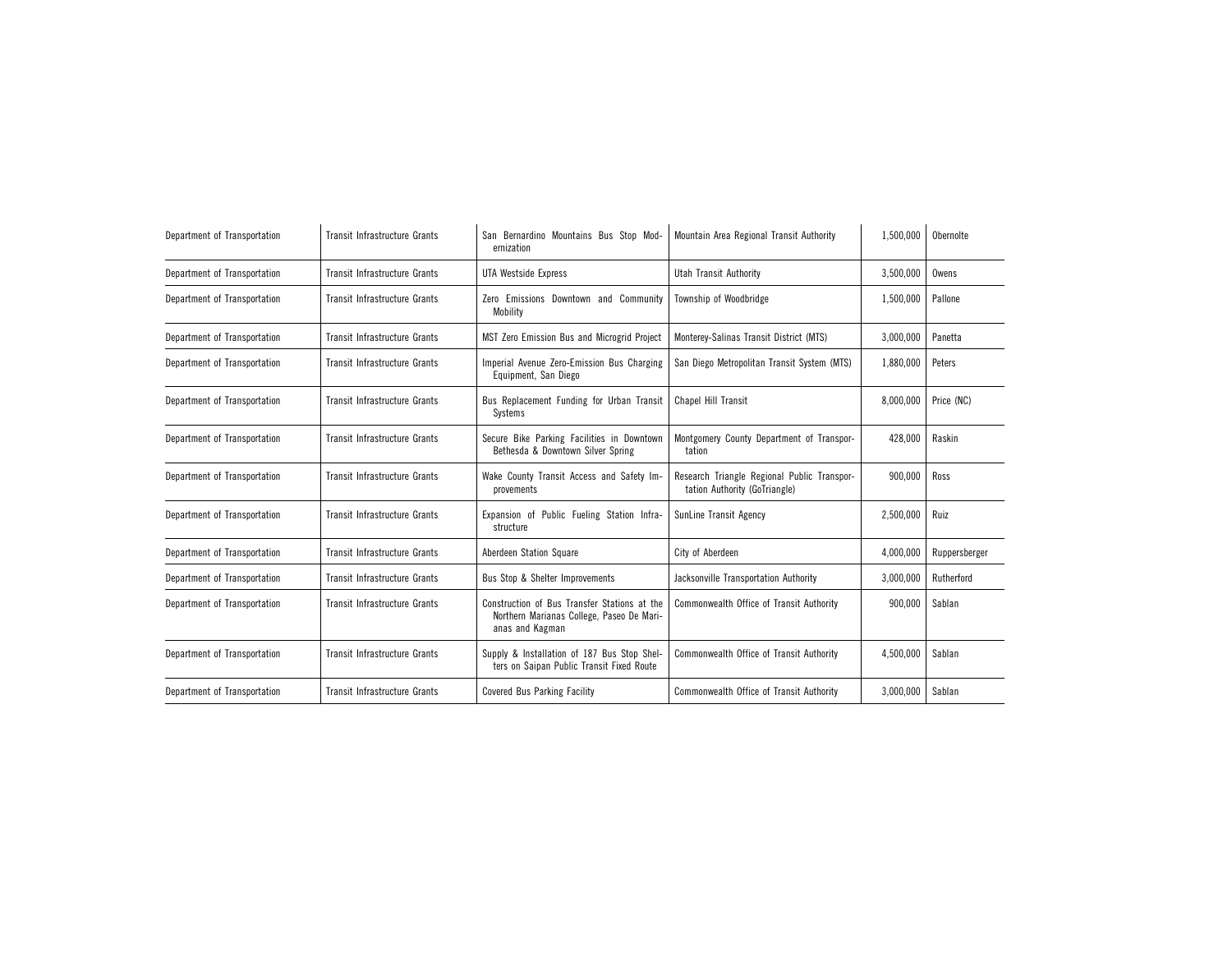| Agency                       | Account                              | Project                                                                              | Recipient                                                      | House Amount | <b>House Requestors</b> |
|------------------------------|--------------------------------------|--------------------------------------------------------------------------------------|----------------------------------------------------------------|--------------|-------------------------|
| Department of Transportation | Transit Infrastructure Grants        | Sunshine Shuttle Route C Electric Buses and<br>Charging Infrastructure               | County of Los Angeles Department of Public<br>Works            | 620,000      | Sanchez                 |
| Department of Transportation | Transit Infrastructure Grants        | Zero Emissions Bus Program                                                           | <b>Foothill Transit</b>                                        | 4,000,000    | Sanchez                 |
| Department of Transportation | Transit Infrastructure Grants        | Parole Transportation Center                                                         | Anne Arundel County                                            | 3,000,000    | <b>Sarbanes</b>         |
| Department of Transportation | Transit Infrastructure Grants        | Flash Bus Rapid Transit (BRT) Expansion to<br>Howard County, Maryland                | Montgomery County Department of Transpor-<br>tation            | 3,350,000    | <b>Sarbanes</b>         |
| Department of Transportation | Transit Infrastructure Grants        | Zero-Emissions Pace Bus Fleet                                                        | Pace-Suburban Bus Division                                     | 1,920,000    | Schneider               |
| Department of Transportation | Transit Infrastructure Grants        | Oregon City Transit Center                                                           | Tri-County Metropolitan Transportation Dis-<br>trict of Oregon | 5,000,000    | Schrader                |
| Department of Transportation | <b>Transit Infrastructure Grants</b> | South Salem Mobility as a Service (MaaS)<br><b>Transit Facility</b>                  | Salem Area Mass Transit District                               | 2,560,000    | Schrader                |
| Department of Transportation | Transit Infrastructure Grants        | Safe Routes to Transit in GA-13                                                      | Metropolitan Atlanta Rapid Transit Authority                   | 1,000,000    | Scott, David            |
| Department of Transportation | Transit Infrastructure Grants        | Clayton Justice Center Transit Hub                                                   | Metropolitan Atlanta Rapid Transit Authority                   | 1,000,000    | Scott, David            |
| Department of Transportation | Transit Infrastructure Grants        | Austell-South Cobb Transfer Center                                                   | Cobb County DOT                                                | 2,000,000    | Scott, David            |
| Department of Transportation | <b>Transit Infrastructure Grants</b> | Connecting Communities Through Bus Stop<br>Infrastructure                            | <b>Brazos Transit District</b>                                 | 865,000      | Sessions                |
| Department of Transportation | Transit Infrastructure Grants        | Metro North Austin ADA Paratransit<br>Capital<br>Base-Wheelchair Accessible Vehicles | Capital Metropolitan Transportation Authority                  | 3,300,000    | Sessions                |
| Department of Transportation | Transit Infrastructure Grants        | <b>Henrico County Bus Shelters</b>                                                   | Greater Richmond Transit Company                               | 1,275,000    | Spanberger              |
| Department of Transportation | Transit Infrastructure Grants        | <b>Valley Metro Electric Buses</b>                                                   | City of Phoenix                                                | 4,000,000    | Stanton                 |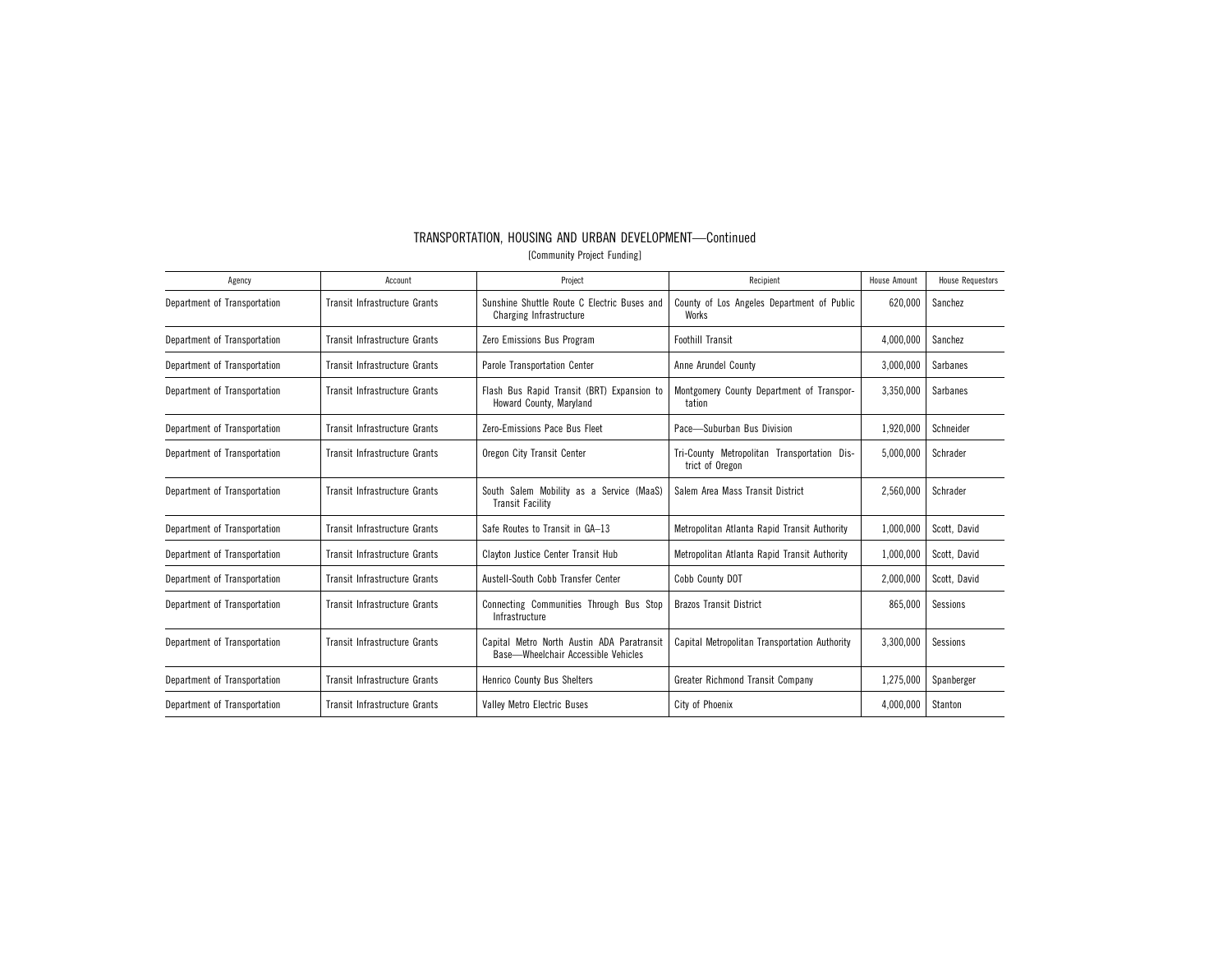| Department of Transportation                   | Transit Infrastructure Grants        | <b>Bus Shelters</b>                                                                          | City of Mesa                                                                       | 800,000   | Stanton              |
|------------------------------------------------|--------------------------------------|----------------------------------------------------------------------------------------------|------------------------------------------------------------------------------------|-----------|----------------------|
| Department of Transportation                   | <b>Transit Infrastructure Grants</b> | 200 South Transit Corridor Phase 3-Transit<br>Lane Compliance and Capacity Optimiza-<br>tion | Salt Lake City Corporation                                                         | 2,000,000 | Stewart              |
| Department of Transportation                   | <b>Transit Infrastructure Grants</b> | Zero Fare Bus Stop Access Improvements                                                       | Thurston County Public Transportation Benefit<br>Area (PTBA) DBA Intercity Transit | 1,825,950 | Strickland           |
| Department of Transportation                   | Transit Infrastructure Grants        | Union Station Transit Hub Project                                                            | Jackson Redevelopment Authority                                                    | 2,100,000 | Thompson (MS)        |
| Department of Transportation                   | Transit Infrastructure Grants        | Pedestrian Collision Avoidance System                                                        | Regional Transportation<br>Commission<br>0f<br>Southern Nevada                     | 3,575,200 | Titus                |
| Department of Transportation                   | Transit Infrastructure Grants        | Standalone Solar Lighting for 500 Transit<br>Stops                                           | Regional Transportation<br>Commission<br>0f<br>Southern Nevada                     | 1,960,000 | Titus                |
| Department of Transportation                   | <b>Transit Infrastructure Grants</b> | Kings County Regional Multi-Modal Transit<br>Center                                          | Kings County Area Public Transit Agency                                            | 5.000.000 | Valadao              |
| Department of Transportation                   | Transit Infrastructure Grants        | New Zero Emission Bus Division Project -<br><b>Planning Phase</b>                            | San Diego Metropolitan Transit System (MTS)                                        | 1,000,000 | Vargas               |
| Department of Transportation                   | <b>Transit Infrastructure Grants</b> | DART Fuel System Modernization Project                                                       | Dallas Area Rapid Transit (DART)                                                   | 2,000,000 | Veasey               |
| Department of Transportation                   | <b>Transit Infrastructure Grants</b> | Intermodal Public Transfer Station                                                           | City of Sunrise                                                                    | 2,500,000 | Wasserman<br>Schultz |
| Department of Transportation                   | <b>Transit Infrastructure Grants</b> | Maintenance and Joint Development Facility<br>— Design Phase                                 | <b>Gulf Coast Transit District</b>                                                 | 1,175,000 | Weber (TX)           |
| Department of Transportation                   | Transit Infrastructure Grants        | Safe Routes to Transit in GA-05                                                              | Metropolitan Atlanta Rapid Transit Authority                                       | 1,000,000 | Williams (GA)        |
| Department of Housing and Urban<br>Development | <b>Community Development Fund</b>    | WeBuild Concord Collective Impact for Afford-<br>able Housing                                | <b>WeBuild Concord</b>                                                             | 2,000,000 | Adams                |
| Department of Housing and Urban<br>Development | <b>Community Development Fund</b>    | Carolina Theatre Restoration and Construc-<br>tion                                           | <b>Foundation For The Carolinas</b>                                                | 750,000   | Adams                |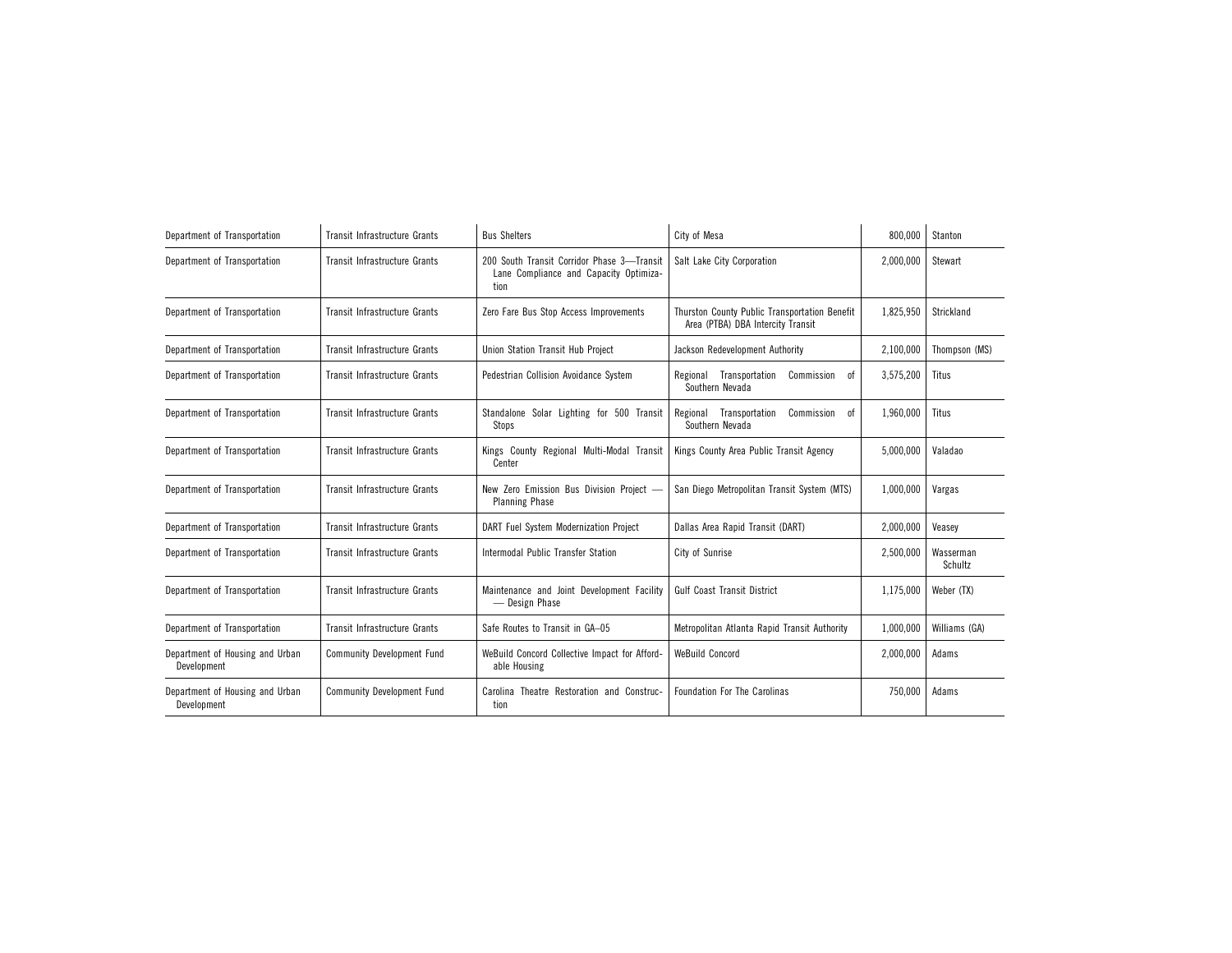| TRANSPORTATION, HOUSING AND URBAN DEVELOPMENT-Continued |
|---------------------------------------------------------|
| [Community Project Funding]                             |
|                                                         |

| Agency                                         | Account                           | Project                                                       | Recipient                                                  | <b>House Amount</b> | <b>House Requestors</b> |
|------------------------------------------------|-----------------------------------|---------------------------------------------------------------|------------------------------------------------------------|---------------------|-------------------------|
| Department of Housing and Urban<br>Development | <b>Community Development Fund</b> | North Mecklenburg County Housing Preserva-<br>tion Initiative | Centralina Regional Council                                | 1,000,000           | Adams                   |
| Department of Housing and Urban<br>Development | <b>Community Development Fund</b> | <b>Charlotte Center for Newcomers</b>                         | ourBRIDGE, Inc.                                            | 1,300,000           | Adams                   |
| Department of Housing and Urban<br>Development | <b>Community Development Fund</b> | Local Foods Production & Distribution Center                  | Carolina Farm Trust                                        | 4,000,000           | Adams                   |
| Department of Housing and Urban<br>Development | <b>Community Development Fund</b> | Preservation of Affordable Housing in Druid<br><b>Hills</b>   | DreamKey Partners, Inc.                                    | 1,400,000           | Adams                   |
| Department of Housing and Urban<br>Development | <b>Community Development Fund</b> | Huntersville Lot Acquisition for Affordable<br>Housing        | Town of Huntersville                                       | 2,000,000           | Adams                   |
| Department of Housing and Urban<br>Development | <b>Community Development Fund</b> | <b>STEM Learning Laboratory Construction</b>                  | Atrium Health, Inc.                                        | 750,000             | Adams                   |
| Department of Housing and Urban<br>Development | <b>Community Development Fund</b> | Historic West End Critical Home Repair Pro-<br>gram           | Local Initiatives Support Corporation- Char-<br>lotte      | 1,500,000           | Adams                   |
| Department of Housing and Urban<br>Development | <b>Community Development Fund</b> | Sulligent Humbers Subdivision Sanitary Sewer<br>Extension     | City of Sulligent                                          | 2,122,000           | Aderholt                |
| Department of Housing and Urban<br>Development | <b>Community Development Fund</b> | Community STEM Facility Design and Con-<br>struction          | University of North Alabama                                | 3,000,000           | Aderholt                |
| Department of Housing and Urban<br>Development | <b>Community Development Fund</b> | Construction and Extension of an Existing<br>Turn Lane        | City of Rainsville                                         | 135,000             | Aderholt                |
| Department of Housing and Urban<br>Development | <b>Community Development Fund</b> | Arrowhead Grove Community Resource Center                     | Housing Authority of<br>the County of<br>San<br>Bernardino | 3,000,000           | Aguilar                 |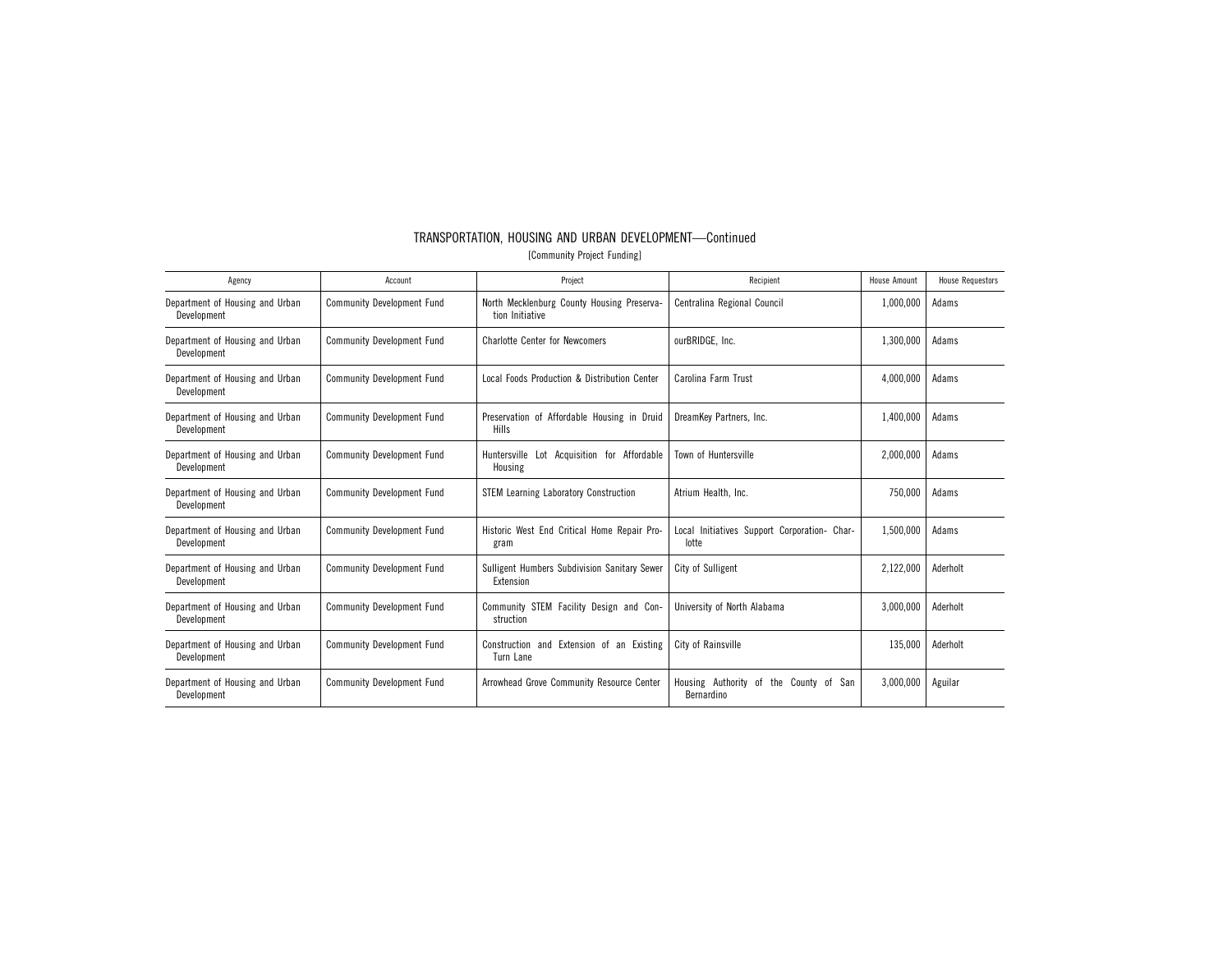| Department of Housing and Urban<br>Development | <b>Community Development Fund</b> | NPHS Sustainable Communities<br>Catalyst<br>Project                    | Neighborhood Partnership Housing Services,<br>Inc. | 1,000,000 | Aguilar |
|------------------------------------------------|-----------------------------------|------------------------------------------------------------------------|----------------------------------------------------|-----------|---------|
| Department of Housing and Urban<br>Development | <b>Community Development Fund</b> | Cucamonga Canyon Trailhead                                             | City of Rancho Cucamonga                           | 1,000,000 | Aguilar |
| Department of Housing and Urban<br>Development | <b>Community Development Fund</b> | University Village Development Project                                 | University of Redlands                             | 750,000   | Aguilar |
| Department of Housing and Urban<br>Development | <b>Community Development Fund</b> | Fontana Homelessness Prevention Resource<br>and Care Center (Phase 1)  | City of Fontana                                    | 750,000   | Aguilar |
| Department of Housing and Urban<br>Development | <b>Community Development Fund</b> | Restoration of San Bernardino's Historic Roo-<br>sevelt Bowl           | City of San Bernardino                             | 1,400,000 | Aguilar |
| Department of Housing and Urban<br>Development | <b>Community Development Fund</b> | Southern Gateway Park                                                  | Southern Gateway Public Green Foundation           | 750.000   | Allred  |
| Department of Housing and Urban<br>Development | <b>Community Development Fund</b> | Dallas Digital Divide - Traffic Signals &<br>Streetlights              | City of Dallas                                     | 750,000   | Allred  |
| Department of Housing and Urban<br>Development | <b>Community Development Fund</b> | Kahle Drive Complete Streets                                           | Douglas County                                     | 1,385,000 | Amodei  |
| Department of Housing and Urban<br>Development | <b>Community Development Fund</b> | Appion Way Improvements                                                | Carson City Public Works                           | 1,100,000 | Amodei  |
| Department of Housing and Urban<br>Development | <b>Community Development Fund</b> | Mount Ayr Downtown Revitalization Project                              |                                                    | 750,000   | Axne    |
| Department of Housing and Urban<br>Development | <b>Community Development Fund</b> | Adams County Entrepreneur and Business In-<br>cubator Center           | Adams County Economic Development Cor-<br>poration | 779,025   | Axne    |
| Department of Housing and Urban<br>Development | <b>Community Development Fund</b> | Food Bank of Iowa Warehouse Expansion for<br>a Hunger Free Iowa        | Food Bank of Iowa                                  | 750,000   | Axne    |
| Department of Housing and Urban<br>Development | <b>Community Development Fund</b> | Neighborhood Finance Corporation's Workforce<br>Housing in Polk County | Neighborhood Finance Corporation                   | 360,000   | Axne    |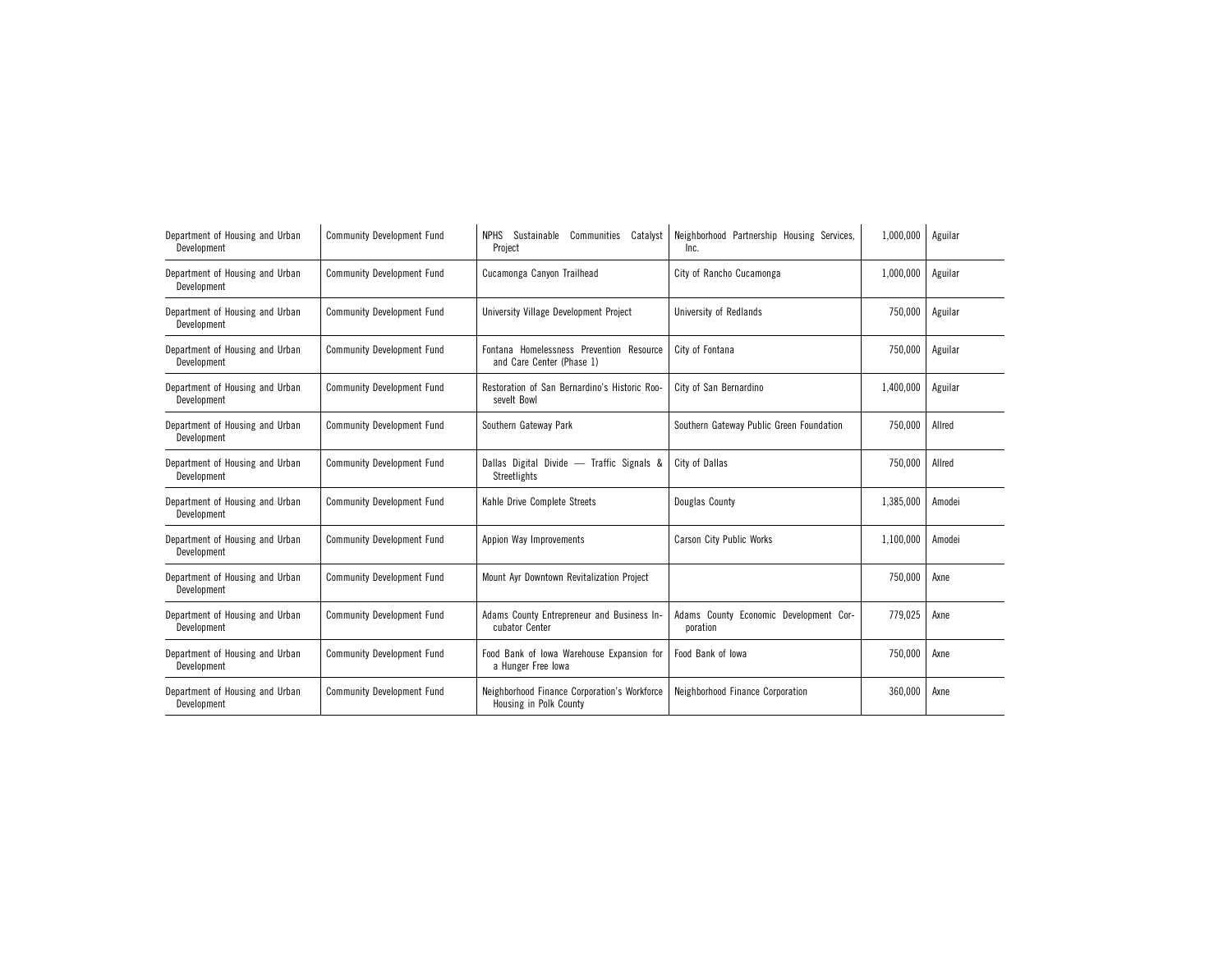| Agency                                         | Account                           | Project                                                                                                                  | Recipient                                    | <b>House Amount</b> | <b>House Requestors</b> |
|------------------------------------------------|-----------------------------------|--------------------------------------------------------------------------------------------------------------------------|----------------------------------------------|---------------------|-------------------------|
| Department of Housing and Urban<br>Development | <b>Community Development Fund</b> | Building Their Futures Through the lowa<br>Homeless Youth Center Employment Skill<br><b>Building Initiative Facility</b> | <b>Iowa Homeless Youth Center</b>            | 750,000             | Axne                    |
| Department of Housing and Urban<br>Development | <b>Community Development Fund</b> | Perry Downtown Improvements Phase 1                                                                                      | City of Perry, Iowa                          | 1,919,082           | Axne                    |
| Department of Housing and Urban<br>Development | <b>Community Development Fund</b> | Burlington Avenue Extension and Bridge                                                                                   | City of Ralson                               | 2,000,000           | Bacon                   |
| Department of Housing and Urban<br>Development | <b>Community Development Fund</b> | Myott Park Renovation and Expansion                                                                                      | Habitat for Humanity of Omaha, Inc.          | 1,100,000           | Bacon                   |
| Department of Housing and Urban<br>Development | <b>Community Development Fund</b> | Jessamine Co / City of Nicholasville-Jenette<br>Industrial Park Phase 3                                                  | Jessamine County Fiscal Court                | 2.000.000           | Barr                    |
| Department of Housing and Urban<br>Development | <b>Community Development Fund</b> | KY 36 Widening Project                                                                                                   | <b>Bath County Fiscal Court</b>              | 2,000,000           | Barr                    |
| Department of Housing and Urban<br>Development | <b>Community Development Fund</b> | San Pedro Family Shelter Upgrades                                                                                        | <b>Harbor Interfaith Services</b>            | 375,000             | Barragan                |
| Department of Housing and Urban<br>Development | <b>Community Development Fund</b> | New Boys & Girls Club for Harbor Gateway                                                                                 | Boys & Girls Clubs of the Los Angeles Harbor | 4,000,000           | Barragan                |
| Department of Housing and Urban<br>Development | <b>Community Development Fund</b> | Resiliency<br>Veterans Park and<br>at<br>Energy<br>Sports Complex                                                        | City of Carson                               | 2,000,000           | Barragan                |
| Department of Housing and Urban<br>Development | <b>Community Development Fund</b> | 51st Street Greenbelt on the Los Angeles<br>River                                                                        | City of Long Beach                           | 2,000,000           | Barragan                |
| Department of Housing and Urban<br>Development | <b>Community Development Fund</b> | Charging Infrastructure for Battery<br>Public<br>Electric Drayage Trucks                                                 | Los Angeles Cleantech Incubator              | 1,500,000           | Barragan                |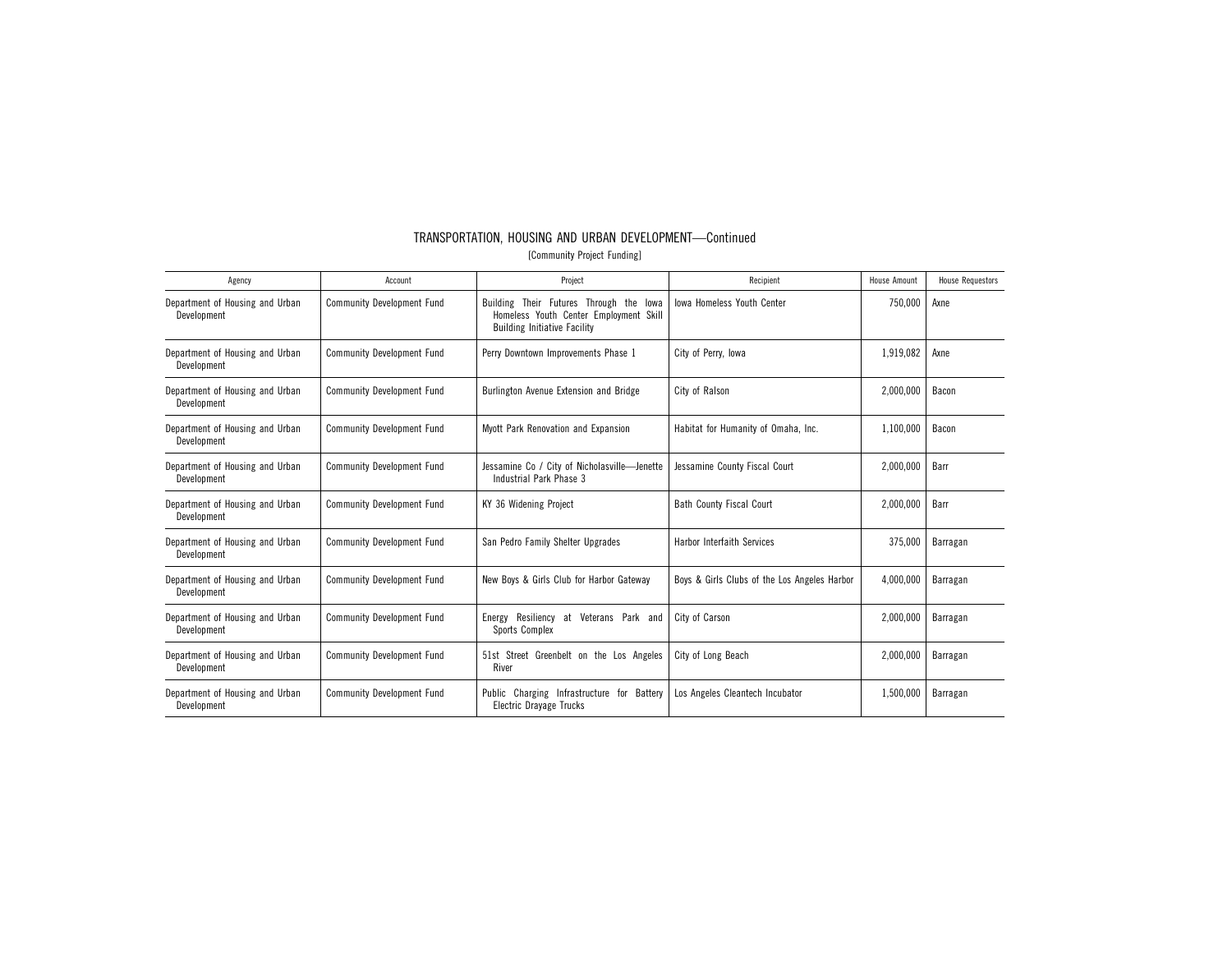| Department of Housing and Urban<br>Development | <b>Community Development Fund</b> | Harbor Community New Technology Career<br>Development Center                       | United Harbor Area Association              | 4,000,000 | Barragan    |
|------------------------------------------------|-----------------------------------|------------------------------------------------------------------------------------|---------------------------------------------|-----------|-------------|
| Department of Housing and Urban<br>Development | <b>Community Development Fund</b> | Ethiopian Community Los Angeles Community<br>Center (ECLA)                         | African Communities Mental Health Coalition | 750,000   | <b>Bass</b> |
| Department of Housing and Urban<br>Development | <b>Community Development Fund</b> | Destination Little Ethiopia                                                        | <b>Community Partners</b>                   | 2,150,000 | Bass        |
| Department of Housing and Urban<br>Development | <b>Community Development Fund</b> | King Solomon Village (Phase 2)                                                     | Ward Economic Development Corporation       | 750,000   | <b>Bass</b> |
| Department of Housing and Urban<br>Development | <b>Community Development Fund</b> | Jenesse Center Legal Assistance for Victims<br>Center                              | Jenessee Center, Inc.                       | 3,000,000 | <b>Bass</b> |
| Department of Housing and Urban<br>Development | <b>Community Development Fund</b> | Mollie Maison Permanent Supportive Housing<br>Conversion                           | The People Concern                          | 2,000,000 | <b>Bass</b> |
| Department of Housing and Urban<br>Development | <b>Community Development Fund</b> | Community Spaces for Additional Park Access<br>in South Los Angeles                | <b>Destination Crenshaw</b>                 | 3,416,674 | <b>Bass</b> |
| Department of Housing and Urban<br>Development | <b>Community Development Fund</b> | Boys & Girls Clubs of Central Ohio-J.<br>Ashburn Jr. Boys & Girls Club Renovations | Boys & Girls Clubs of Columbus, Inc.        | 750,000   | Beatty      |
| Department of Housing and Urban<br>Development | <b>Community Development Fund</b> | Directions for Youth & Families-Crittenton<br><b>Community Center</b>              | Directions for Youth & Families             | 1,000,000 | Beatty      |
| Department of Housing and Urban<br>Development | <b>Community Development Fund</b> | Meals on Wheels Sacramento Kitchen                                                 | Meals on Wheels by ACC                      | 750,000   | Bera        |
| Department of Housing and Urban<br>Development | <b>Community Development Fund</b> | Mather Community Campus Human Assist-<br>ance Facility Renovation Project          | County of Sacramento                        | 1,500,000 | Bera        |
| Department of Housing and Urban<br>Development | <b>Community Development Fund</b> | Alexandria Community Food Resource Center                                          | ALIVE!, Inc.                                | 1,500,000 | Beyer       |
| Department of Housing and Urban<br>Development | <b>Community Development Fund</b> | Alexandria City AHDC Arlandria Housing +<br>Project                                | City of Alexandria                          | 1,500,000 | Beyer       |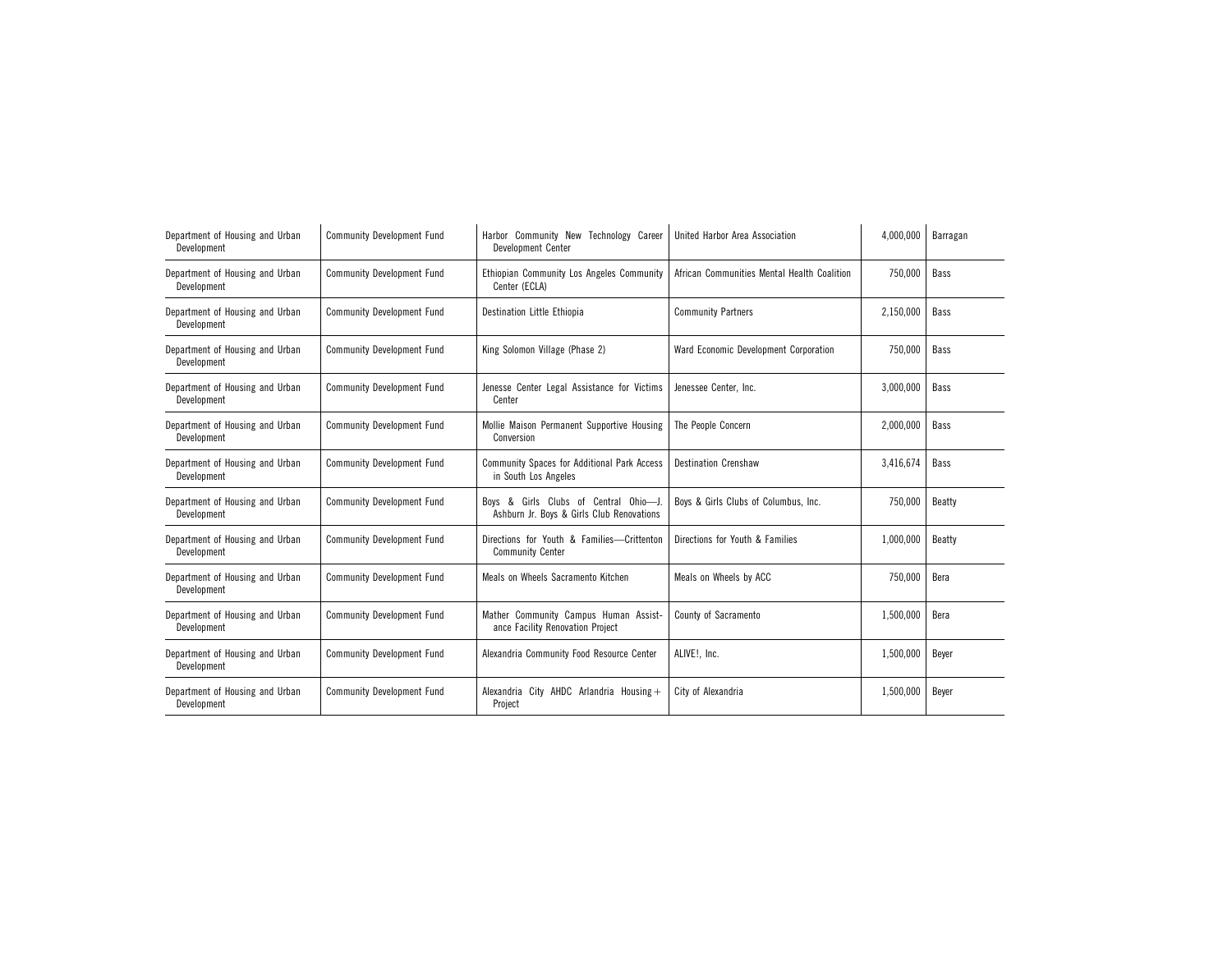| TRANSPORTATION, HOUSING AND URBAN DEVELOPMENT-Continued |
|---------------------------------------------------------|
| [Community Project Funding]                             |

| Agency                                         | Account                           | Project                                                                                                                     | Recipient                                              | House Amount | <b>House Requestors</b> |
|------------------------------------------------|-----------------------------------|-----------------------------------------------------------------------------------------------------------------------------|--------------------------------------------------------|--------------|-------------------------|
| Department of Housing and Urban<br>Development | <b>Community Development Fund</b> | <b>Oakwood Senior Residences</b>                                                                                            | Arlington Partnership for Affordable Housing<br>(APAH) | 750,000      | Beyer                   |
| Department of Housing and Urban<br>Development | <b>Community Development Fund</b> | Northern Virginia Afghan Asylee Support Cen-<br>ter                                                                         | <b>Tahirih Justice Center</b>                          | 1,225,439    | Bever                   |
| Department of Housing and Urban<br>Development | <b>Community Development Fund</b> | Sanitary Sewer Interceptor Pipe Rehabilitation<br>- Columbia Pike/ Sparrow Pond section<br>of the Four Mile Run Interceptor | <b>Arlington County</b>                                | 750,000      | Beyer                   |
| Department of Housing and Urban<br>Development | <b>Community Development Fund</b> | Arlington County Integrated Gray/Green Infra-<br>structure for Public Streets                                               | <b>Arlington County</b>                                | 750.000      | Bever                   |
| Department of Housing and Urban<br>Development | <b>Community Development Fund</b> | Notabene Drive, Four Mile Rd., and Old Do-<br>minion Blvd. Flood Mitigation Project,<br>Arlandria                           | City of Alexandria                                     | 750,000      | Beyer                   |
| Department of Housing and Urban<br>Development | <b>Community Development Fund</b> | Green Vehicle Fleet Upgrade and Replace-<br>ment                                                                            | City of Falls Church                                   | 600,000      | Beyer                   |
| Department of Housing and Urban<br>Development | <b>Community Development Fund</b> | Sanitary Sewer Interceptor Pipe Rehabilita-<br>tion-Rosslyn Area of Potomac Interceptor                                     | <b>Arlington County</b>                                | 750,000      | Beyer                   |
| Department of Housing and Urban<br>Development | <b>Community Development Fund</b> | Lee District Community Center Facility Ren-<br>ovations                                                                     | <b>Fairfax County</b>                                  | 1,930,000    | Bever                   |
| Department of Housing and Urban<br>Development | <b>Community Development Fund</b> | CARES One Stop Senior Center Acquisition<br>and Construction                                                                | Community Aging & Retirement Services, Inc.            | 2.500.000    | <b>Bilirakis</b>        |
| Department of Housing and Urban<br>Development | <b>Community Development Fund</b> | Vincent House 10 New Units of Housing                                                                                       | Vincent Academy Adventure Coast, Inc.                  | 1,250,000    | <b>Bilirakis</b>        |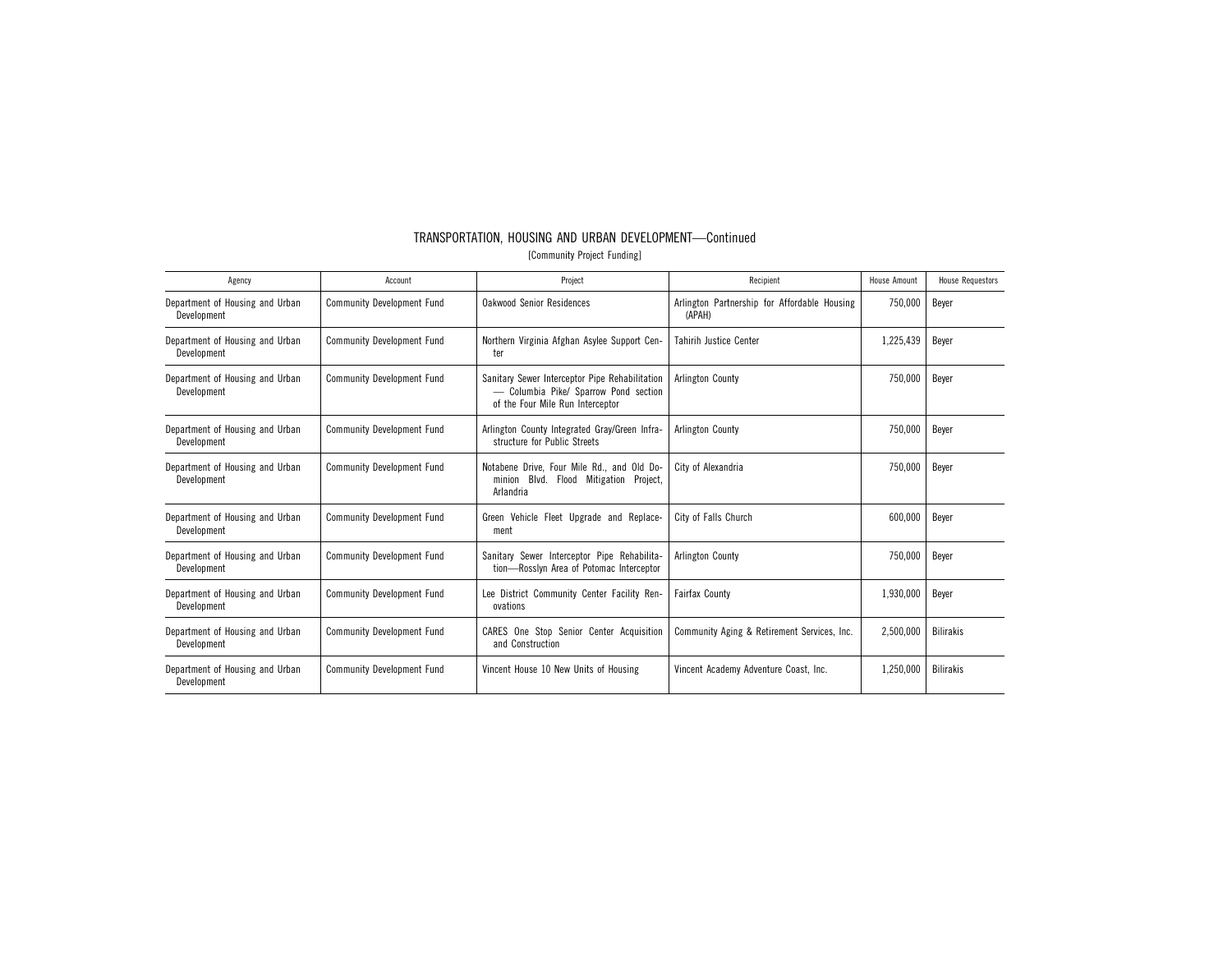| Department of Housing and Urban<br>Development | <b>Community Development Fund</b> | Craig Park/Spring Bayou Seawall and Side-<br>City of Tarpon Springs<br>and Resiliency Upgrade<br>walk Repair<br>Project |                                           | 2,000,000 | <b>Bilirakis</b>       |
|------------------------------------------------|-----------------------------------|-------------------------------------------------------------------------------------------------------------------------|-------------------------------------------|-----------|------------------------|
| Department of Housing and Urban<br>Development | <b>Community Development Fund</b> | Mt. Olive Affordable Housing Rehabilitation                                                                             | Mt. Olive Community Outreach Center. Inc. | 750,000   | Bishop (GA)            |
| Department of Housing and Urban<br>Development | <b>Community Development Fund</b> | Boys & Girls Clubs of Albany Clubhouse<br><b>Building Renovations</b>                                                   | Boys & Girls Clubs of Albany, Inc.        | 1,850,000 | Bishop (GA)            |
| Department of Housing and Urban<br>Development | <b>Community Development Fund</b> | Columbus State University STEAM Collabora-<br>tion Center                                                               | <b>Columbus State University</b>          | 4,000,000 | Bishop (GA)            |
| Department of Housing and Urban<br>Development | <b>Community Development Fund</b> | Bainbridge, GA-Phase 2 of Downrange In-<br>Park Water and Wastewater<br>dustrial<br>Project                             | City of Bainbridge                        |           | Bishop (GA)            |
| Department of Housing and Urban<br>Development | <b>Community Development Fund</b> | Portland State University Low Cost Student<br>Housing Project - Portland, OR                                            | Portland State University                 | 750,000   | Blumenauer             |
| Department of Housing and Urban<br>Development | <b>Community Development Fund</b> | Restoration and Reconstruction of the 1924<br>Historic Brooklyn Railroad Turntable -<br>Portland, OR                    | Oregon Rail Heritage Foundation           | 650,000   | Blumenauer             |
| Department of Housing and Urban<br>Development | <b>Community Development Fund</b> | <b>Building United Futures Complex Construction</b><br>- Portland, OR                                                   | Black United Fund of Oregon, Inc.         | 750,000   | Blumenauer             |
| Department of Housing and Urban<br>Development | <b>Community Development Fund</b> | Albina Land Bank-Portland, OR                                                                                           | Albina Vision Trust, Inc.                 |           | Blumenauer             |
| Department of Housing and Urban<br>Development | <b>Community Development Fund</b> | Sussex County Habitat for Humanity Strategic<br><b>Land Acquisition Project</b>                                         | Sussex County Habitat for Humanity Inc    | 600,000   | <b>Blunt Rochester</b> |
| Department of Housing and Urban<br>Development | <b>Community Development Fund</b> | The Choir School of Delaware's New Building<br>at 8th and West Street in Wilmington's<br>Historic Quaker Hill District  | The Choir School of Delaware Inc          |           | <b>Blunt Rochester</b> |
| Department of Housing and Urban<br>Development | <b>Community Development Fund</b> | New Castle County Hope Center Roof Re-<br>placement and Transportation Support                                          | New Castle County                         | 750,000   | <b>Blunt Rochester</b> |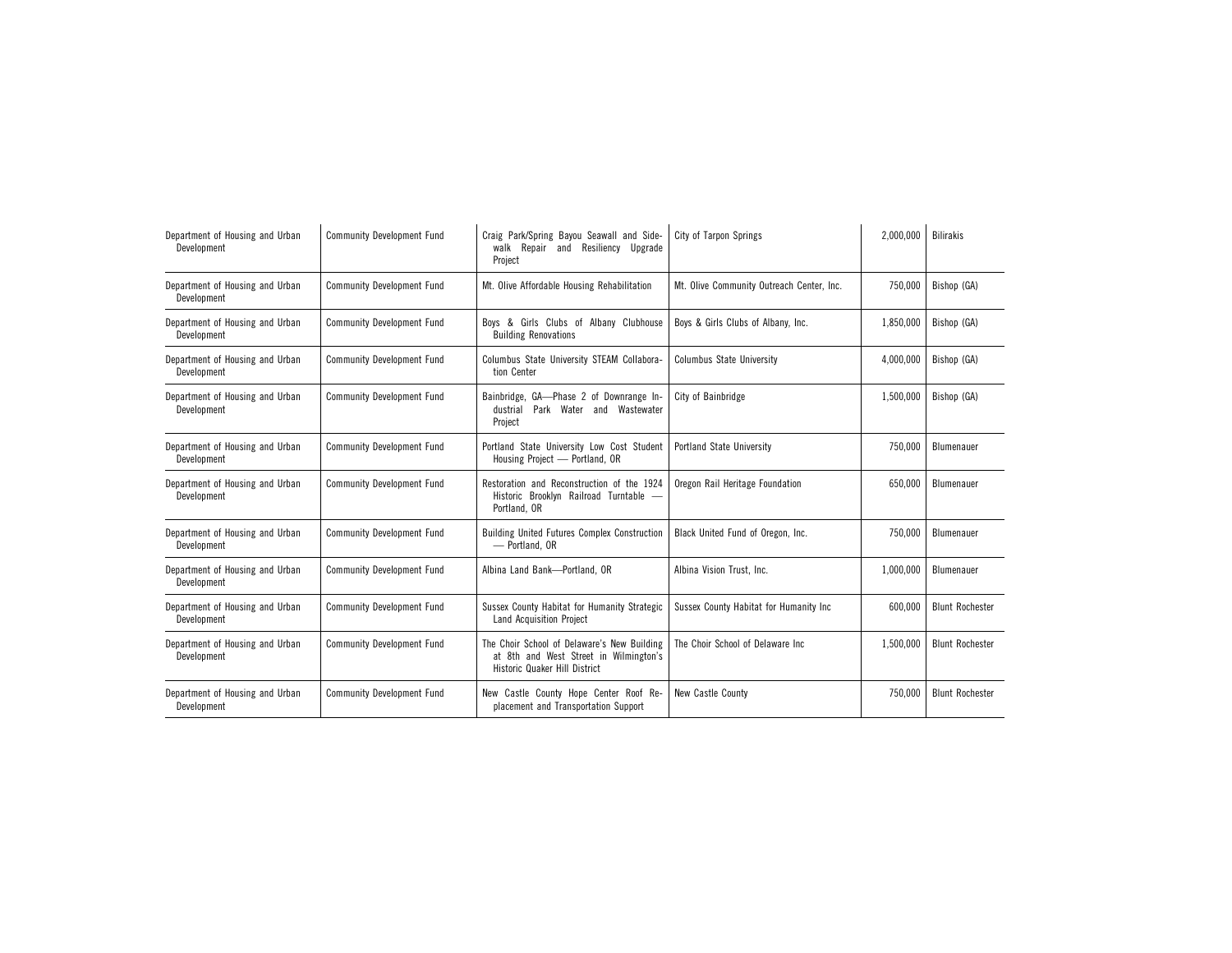| Agency                                         | Account                           | Project                                                                               | Recipient                                              | <b>House Amount</b> | <b>House Requestors</b> |
|------------------------------------------------|-----------------------------------|---------------------------------------------------------------------------------------|--------------------------------------------------------|---------------------|-------------------------|
| Department of Housing and Urban<br>Development | <b>Community Development Fund</b> | <b>Education Expansion Projects</b>                                                   | Latin American Community Center Inc                    | 3,500,000           | <b>Blunt Rochester</b>  |
| Department of Housing and Urban<br>Development | <b>Community Development Fund</b> | Lombard Street Redevelopment Project                                                  | Central Baptist Community Development Cor-<br>poration | 750,000             | <b>Blunt Rochester</b>  |
| Department of Housing and Urban<br>Development | <b>Community Development Fund</b> | CHEER Administrative Building Site Plan In-<br>frastructure II                        | CHEER, Inc.                                            | 500,000             | <b>Blunt Rochester</b>  |
| Department of Housing and Urban<br>Development | <b>Community Development Fund</b> | <b>Fairfield Apartments</b>                                                           | City of Portland                                       |                     | Bonamici                |
| Department of Housing and Urban<br>Development | <b>Community Development Fund</b> | Dartmouth Crossing South-Tigard Triangle                                              | <b>REACH Community Development Corporation</b>         | 1,500,000           | Bonamici                |
| Department of Housing and Urban<br>Development | <b>Community Development Fund</b> | <b>Capacity Building</b>                                                              | West Tuality Habitat for Humanity                      | 750,000             | Bonamici                |
| Department of Housing and Urban<br>Development | <b>Community Development Fund</b> | Special Collection on African American His-<br>tory                                   | <b>Gwinnett County Public Library Foundation</b>       | 500,000             | Bourdeaux               |
| Department of Housing and Urban<br>Development | <b>Community Development Fund</b> | <b>Transportation for Low-Income Students</b>                                         | Corners Outreach                                       | 250,000             | Bourdeaux               |
| Department of Housing and Urban<br>Development | <b>Community Development Fund</b> | Wraparound Services for Latino Families and<br>Youth                                  | Ser Familia                                            | 462,000             | Bourdeaux               |
| Department of Housing and Urban<br>Development | <b>Community Development Fund</b> | Expansion of Behavioral Health Clinics in<br><b>Westchester County Public Schools</b> | <b>Montefiore Medical Center</b>                       | 3,000,000           | Bowman                  |
| Department of Housing and Urban<br>Development | <b>Community Development Fund</b> | Climate and Resilience Upgrades to Village<br>of Hastings-on-Hudson Buildings         | Village of Hastings-on-Hudson                          | 750,000             | Bowman                  |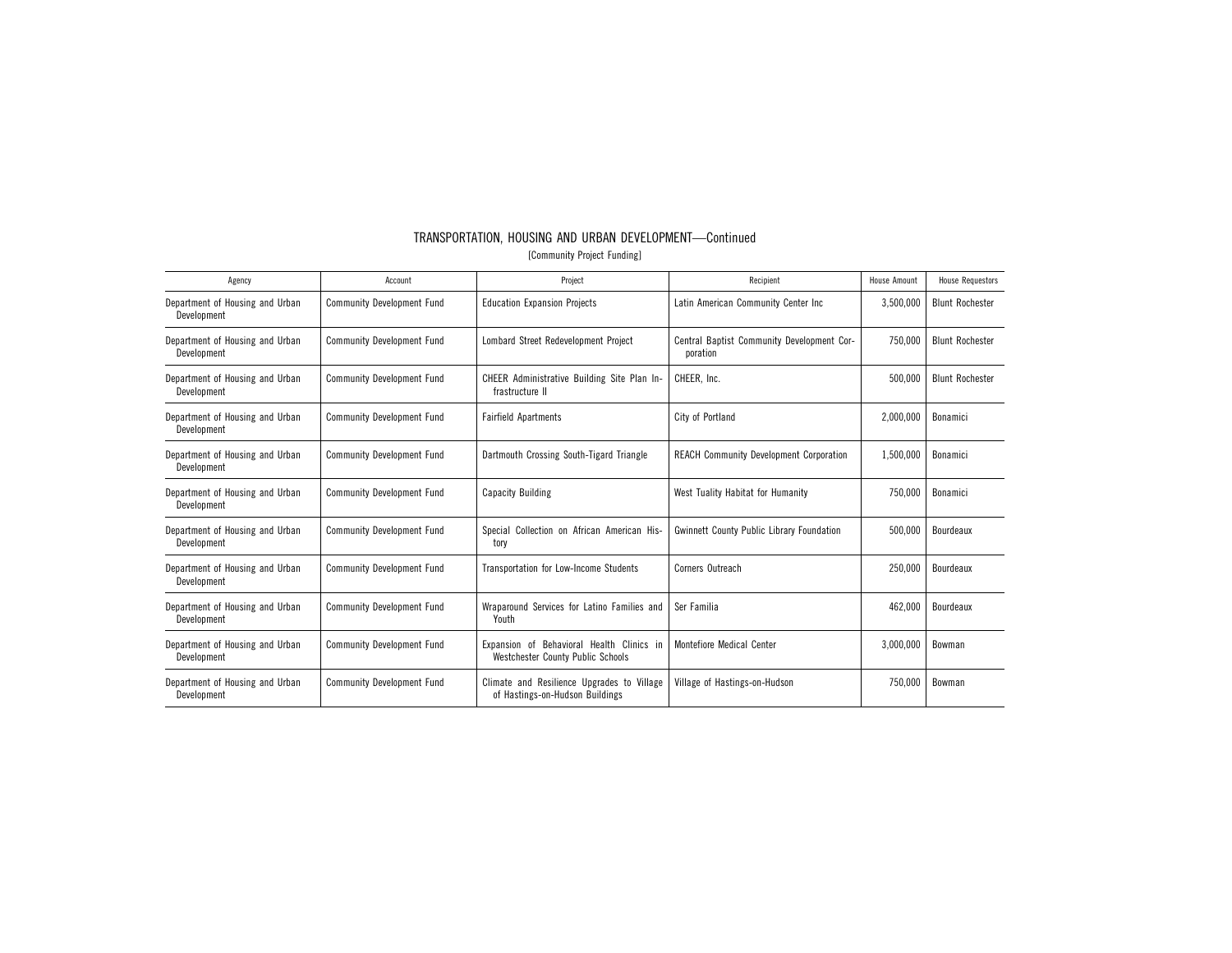| Department of Housing and Urban<br>Development | <b>Community Development Fund</b> | Rehabilitation of the Yonkers Sewage Treat-<br>ment Plant to Promote the Health and<br>Wellbeing of Residents             | County of Westchester, NY                                          |           | Bowman            |
|------------------------------------------------|-----------------------------------|---------------------------------------------------------------------------------------------------------------------------|--------------------------------------------------------------------|-----------|-------------------|
| Department of Housing and Urban<br>Development | <b>Community Development Fund</b> | Study of the Lake Isle Dam to Promote Safe-<br>ty, Flood Mitigation, and Environmental<br>Justice in Southern Westchester | County of Westchester, NY                                          | 2,560,000 | Bowman            |
| Department of Housing and Urban<br>Development | <b>Community Development Fund</b> | Katonah Avenue Community Facility Renova-<br>tion and Expansion to Better Serve Immi-<br>grant Neighbors                  | Emerald Isle Immigration Center                                    | 330.055   | Bowman            |
| Department of Housing and Urban<br>Development | <b>Community Development Fund</b> | Corridor Revitalization Initiative for China-<br>town (CRIC)                                                              | Philadelphia Chinatown Development Cor-<br>poration Community Park | 606,300   | Boyle, Brendan F. |
| Department of Housing and Urban<br>Development | <b>Community Development Fund</b> | Graffiti Pier Improvement Project                                                                                         | Delaware River Waterfront Corporation                              | 2,000,000 | Boyle, Brendan F. |
| Department of Housing and Urban<br>Development | <b>Community Development Fund</b> | Delaware<br>River<br>Trail-Battery<br>Segment<br>Project                                                                  | Delaware River Waterfront Corporation                              | 1,000,000 | Boyle, Brendan F. |
| Department of Housing and Urban<br>Development | <b>Community Development Fund</b> | <b>Frankford Avenue Connector Project</b>                                                                                 | Fishtown Kensington Area Business Improve-<br>ment District        | 750.000   | Boyle, Brendan F. |
| Department of Housing and Urban<br>Development | <b>Community Development Fund</b> | 6th Street Lighting, Center City                                                                                          | <b>Center City District</b>                                        | 500.000   | Boyle, Brendan F. |
| Department of Housing and Urban<br>Development | <b>Community Development Fund</b> | Hammond Avenue Baseball Fields Astroturf<br>and Sports Lighting Renovation                                                | Feliz Filadelfia                                                   | 500.000   | Boyle, Brendan F. |
| Department of Housing and Urban<br>Development | <b>Community Development Fund</b> | Kensington Transitional Housing Facility Cap-<br>ital Improvements Project                                                | Covenant House PA                                                  | 225,000   | Boyle, Brendan F. |
| Department of Housing and Urban<br>Development | <b>Community Development Fund</b> | <b>Congreso Accessibility Project</b>                                                                                     | Congreso de Latinos Unidos                                         | 1,100,000 | Boyle, Brendan F. |
| Department of Housing and Urban<br>Development | <b>Community Development Fund</b> | 2nd Congressional District Satellite Location<br>of The Urban League of Philadelphia                                      | The Urban League of Philadelphia                                   | 750,000   | Boyle, Brendan F. |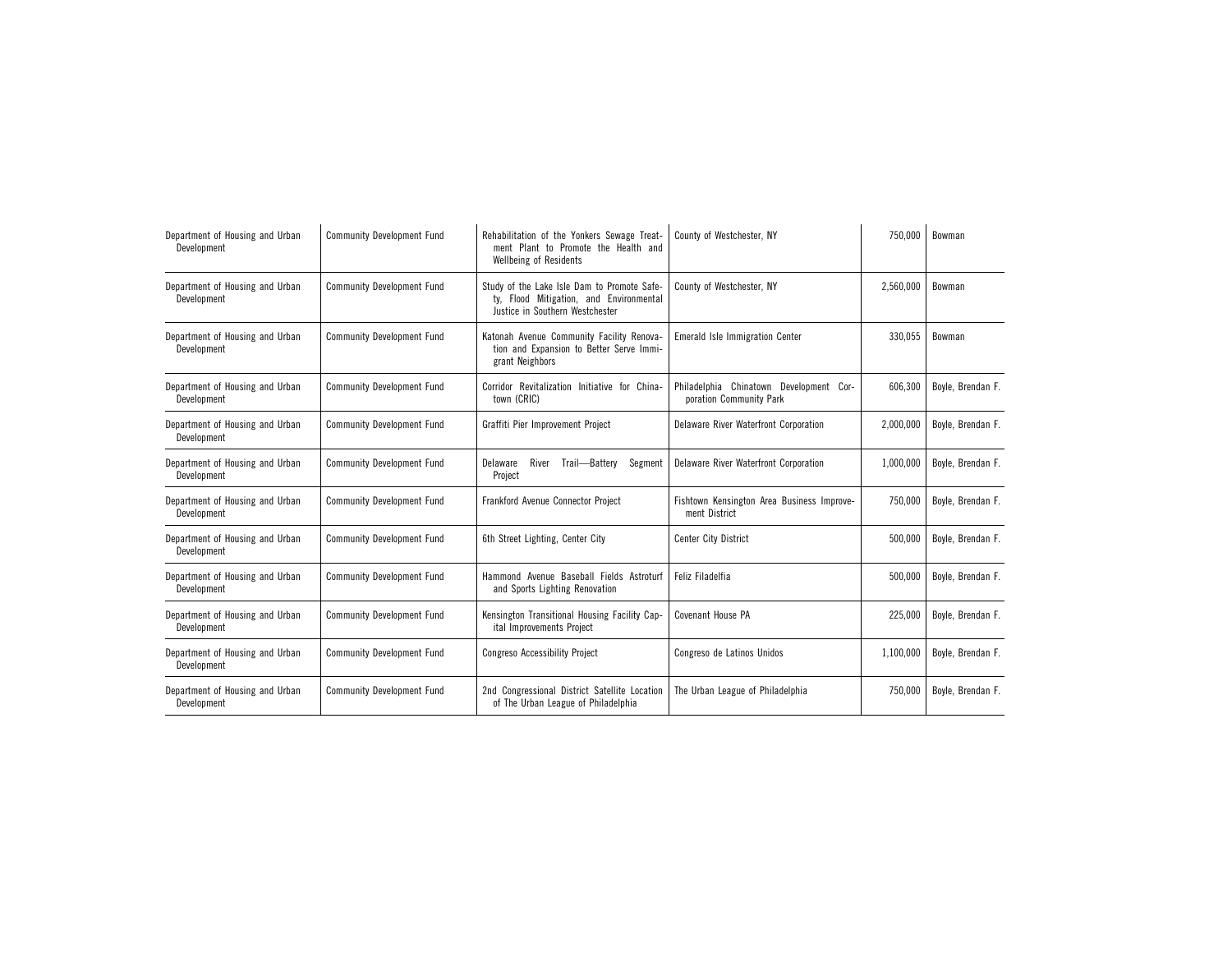| TRANSPORTATION. HOUSING AND URBAN DEVELOPMENT-Continued |  |
|---------------------------------------------------------|--|
| [Community Project Funding]                             |  |

| Agency                                         | Account                           | Project<br>Recipient                                                                                                         |                                 | <b>House Amount</b> | <b>House Requestors</b> |
|------------------------------------------------|-----------------------------------|------------------------------------------------------------------------------------------------------------------------------|---------------------------------|---------------------|-------------------------|
| Department of Housing and Urban<br>Development | <b>Community Development Fund</b> | Long-Term Recovery Residence<br>Kensington<br>Project                                                                        | Project HOME                    | 2,000,000           | Boyle, Brendan F.       |
| Department of Housing and Urban<br>Development | <b>Community Development Fund</b> | <b>Tamanend Plaza Construction</b>                                                                                           | Independence Historical Trust   | 1.890.000           | Boyle, Brendan F.       |
| Department of Housing and Urban<br>Development | <b>Community Development Fund</b> | The Salvation Army Red Shield Family Resi-<br>dence Revitalization Project                                                   | The Salvation Army              | 1,000,000           | Boyle, Brendan F.       |
| Department of Housing and Urban<br>Development | <b>Community Development Fund</b> | Crownsville Nonprofit Incubator and Commu-<br>nity Center                                                                    | Anne Arundel County             |                     | Brown (MD)              |
| Department of Housing and Urban<br>Development | <b>Community Development Fund</b> | CASA: Prince George's County Workforce De-<br>CASA<br>velopment & Training Center                                            |                                 | 750.000             | Brown (MD)              |
| Department of Housing and Urban<br>Development | <b>Community Development Fund</b> | HOPE: Improving the Safety and Well-Being<br>Housing Options & Planning Enterprises, Inc.<br>of Seniors and Disabled Persons |                                 | 750.000             | Brown (MD)              |
| Department of Housing and Urban<br>Development | <b>Community Development Fund</b> | <b>Transit Facility Feasibility Study</b><br>Prince George's County Government                                               |                                 | 1,500,000           | Brown (MD)              |
| Department of Housing and Urban<br>Development | <b>Community Development Fund</b> | <b>Odenton MARC Station Development</b>                                                                                      | Anne Arundel County             |                     | Brown (MD)              |
| Department of Housing and Urban<br>Development | <b>Community Development Fund</b> | The Power of Waste: Catalyzing Local Eco-<br>nomic Development through Building Ma-<br>terial Reuse                          | <b>Community Forklift</b>       |                     | Brown (MD)              |
| Department of Housing and Urban<br>Development | <b>Community Development Fund</b> | Love Charities: Renovation of<br>nf<br>Mission<br>Former School Building for New Facility                                    | Mission of Love Charities. Inc. | 2,500,000           | Brown (MD)              |
| Department of Housing and Urban<br>Development | <b>Community Development Fund</b> | <b>Cleveland Early Learning Spaces</b>                                                                                       | PRE4CLE                         | 1,287,000           | Brown (OH)              |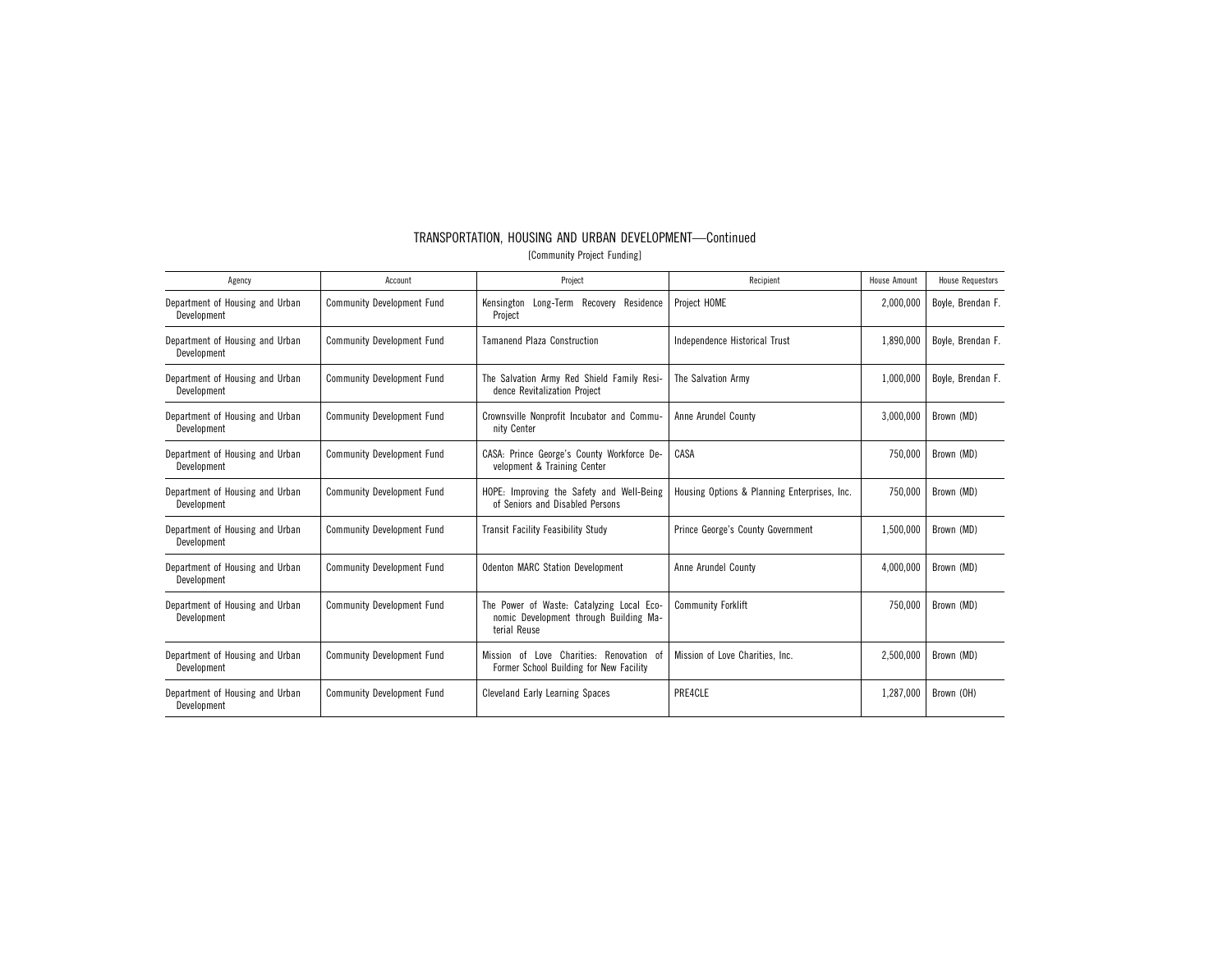| Department of Housing and Urban<br>Development | <b>Community Development Fund</b> | Broadband Services for Underserved Commu-<br>nities of Cleveland                                | DigitalC                                              | 3,000,000 | Brown (OH)      |
|------------------------------------------------|-----------------------------------|-------------------------------------------------------------------------------------------------|-------------------------------------------------------|-----------|-----------------|
| Department of Housing and Urban<br>Development | <b>Community Development Fund</b> | Greater Cleveland Food Bank Capital Expan-<br>sion and Capacity Building Project                | Greater Cleveland Food Bank Inc.                      | 4,000,000 | Brown (OH)      |
| Department of Housing and Urban<br>Development | <b>Community Development Fund</b> | New Moorpark City Library                                                                       | City of Moorpark                                      | 750,000   | Brownley        |
| Department of Housing and Urban<br>Development | <b>Community Development Fund</b> | Simi Valley Senior Center Patio Shelter                                                         | City of Simi Valley                                   | 1,000,000 | <b>Brownley</b> |
| Department of Housing and Urban<br>Development | <b>Community Development Fund</b> | <b>Food Share Facility Construction</b>                                                         | Food Share                                            | 2,000,000 | <b>Brownley</b> |
| Department of Housing and Urban<br>Development | <b>Community Development Fund</b> | 15th Street East at 57th Avenue East Round-<br>about Intersection                               | Manatee County                                        | 2,500,000 | Buchanan        |
| Department of Housing and Urban<br>Development | <b>Community Development Fund</b> | Lincoln Park Pedestrian Bridge Design and<br>Construction                                       | <b>Manatee County</b>                                 | 950.000   | Buchanan        |
| Department of Housing and Urban<br>Development | <b>Community Development Fund</b> | Legacy Trail Pedestrian Overpass Construc-<br>tion                                              | Sarasota County                                       | 1,000,000 | Buchanan        |
| Department of Housing and Urban<br>Development | <b>Community Development Fund</b> | Wimauma Community Center Design and<br>Build                                                    | Hillsborough County                                   | 750,000   | Buchanan        |
| Department of Housing and Urban<br>Development | <b>Community Development Fund</b> | Jenny Boyd Keys of Hope Women's Program<br>Building Expansion, Renovation and Pres-<br>ervation | Young Women's Christian Association<br>Knoxville YWCA | 2,000,000 | <b>Burchett</b> |
| Department of Housing and Urban<br>Development | <b>Community Development Fund</b> | Veterans' Permanent Supportive Housing                                                          | Knoxville's Community Development Corpora-<br>tion    | 2.000.000 | <b>Burchett</b> |
| Department of Housing and Urban<br>Development | <b>Community Development Fund</b> | Circle-North County Community<br>A Red<br>Nexus                                                 | A Red Circle                                          | 1,498,853 | <b>Bush</b>     |
| Department of Housing and Urban<br>Development | <b>Community Development Fund</b> | Public Wi-Fi for Housing Authority Residents                                                    | St. Louis Housing Authority (SLHA)                    | 990,000   | Bush            |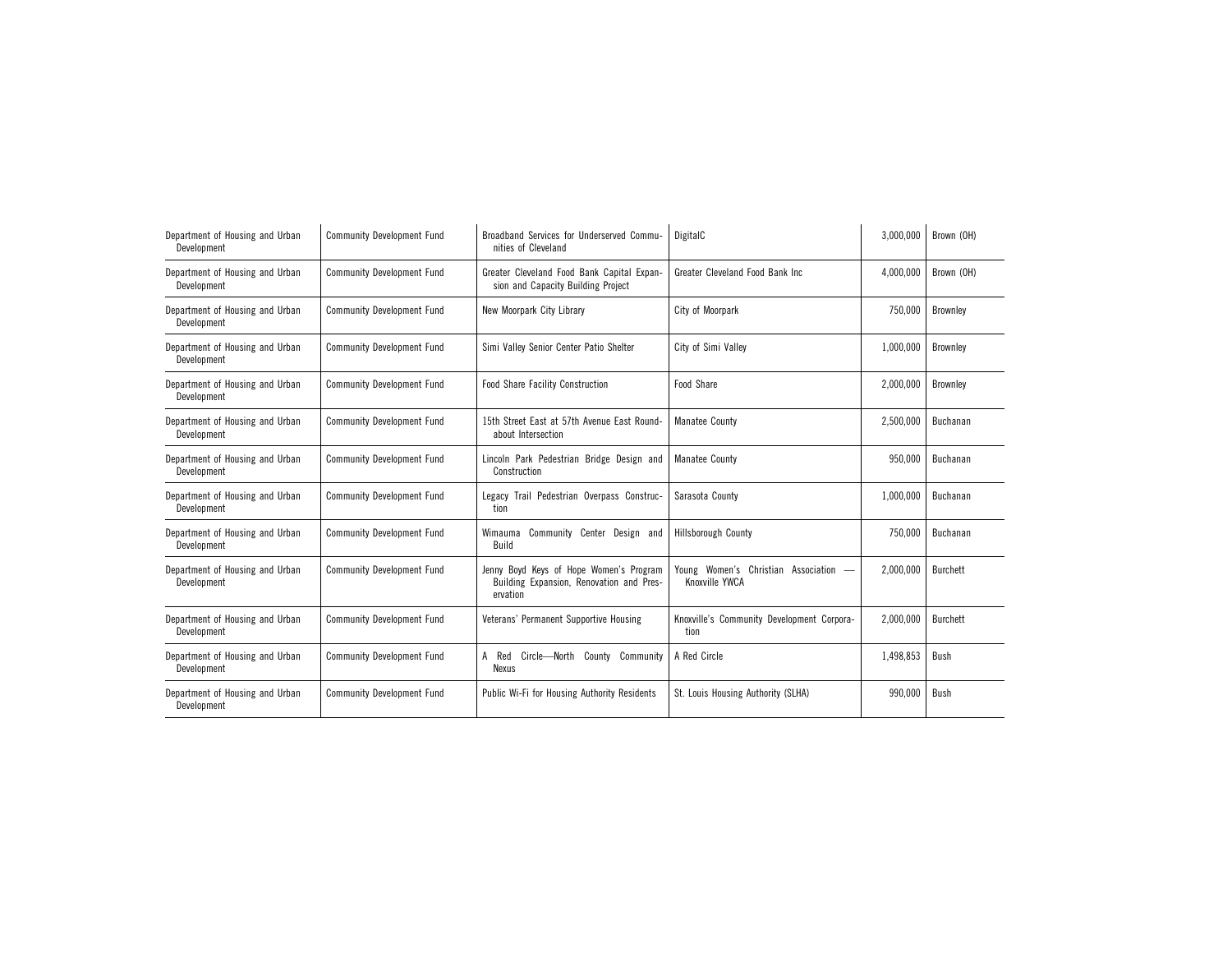| Agency                                         | Account                           | Project                                                         | Recipient                               | House Amount | <b>House Requestors</b> |
|------------------------------------------------|-----------------------------------|-----------------------------------------------------------------|-----------------------------------------|--------------|-------------------------|
| Department of Housing and Urban<br>Development | <b>Community Development Fund</b> | Urban League Plaza Property Improvements                        | Urban League of Metropolitan St. Louis  | 750,000      | Bush                    |
| Department of Housing and Urban<br>Development | <b>Community Development Fund</b> | Center for Economic Advancement at Cov-<br>enant House Missouri | Covenant House Missouri                 | 2,423,000    | Bush                    |
| Department of Housing and Urban<br>Development | <b>Community Development Fund</b> | Boys & Girls Clubs Capital Projects                             | Boys & Girls Clubs of Greater St. Louis | 750,000      | Bush                    |
| Department of Housing and Urban<br>Development | <b>Community Development Fund</b> | LifeHouse Phase I of the Page Revitalization<br>Initiative      | Better Family Life, Inc.                |              | Bush                    |
| Department of Housing and Urban<br>Development | <b>Community Development Fund</b> | <b>LIFE Housing Project</b>                                     | Child and Family Empowerment Center     | 1,812,891    | Bush                    |
| Department of Housing and Urban<br>Development | <b>Community Development Fund</b> | City of Kinloch<br>City of Kinloch Dunbar Gardens Renovations   |                                         | 750,000      | Bush                    |
| Department of Housing and Urban<br>Development | <b>Community Development Fund</b> | <b>Martin Park Upgrades</b><br>Village of East Galesburg        |                                         | 1,100,000    | <b>Bustos</b>           |
| Department of Housing and Urban<br>Development | <b>Community Development Fund</b> | Downtown Building Demolitions<br>Town of Astoria                |                                         | 500,000      | <b>Bustos</b>           |
| Department of Housing and Urban<br>Development | <b>Community Development Fund</b> | East Bluff Community Center Capital Im-<br>provements           | East Bluff Community Center, NFP        | 350,000      | <b>Bustos</b>           |
| Department of Housing and Urban<br>Development | <b>Community Development Fund</b> | Skip-A-Long Rock Island Campus                                  | SAL Family and Community Services       | 4.000.000    | <b>Bustos</b>           |
| Department of Housing and Urban<br>Development | <b>Community Development Fund</b> | 61605 Sidewalk Upgrades                                         | City of Peoria, IL                      | 2,000,000    | <b>Bustos</b>           |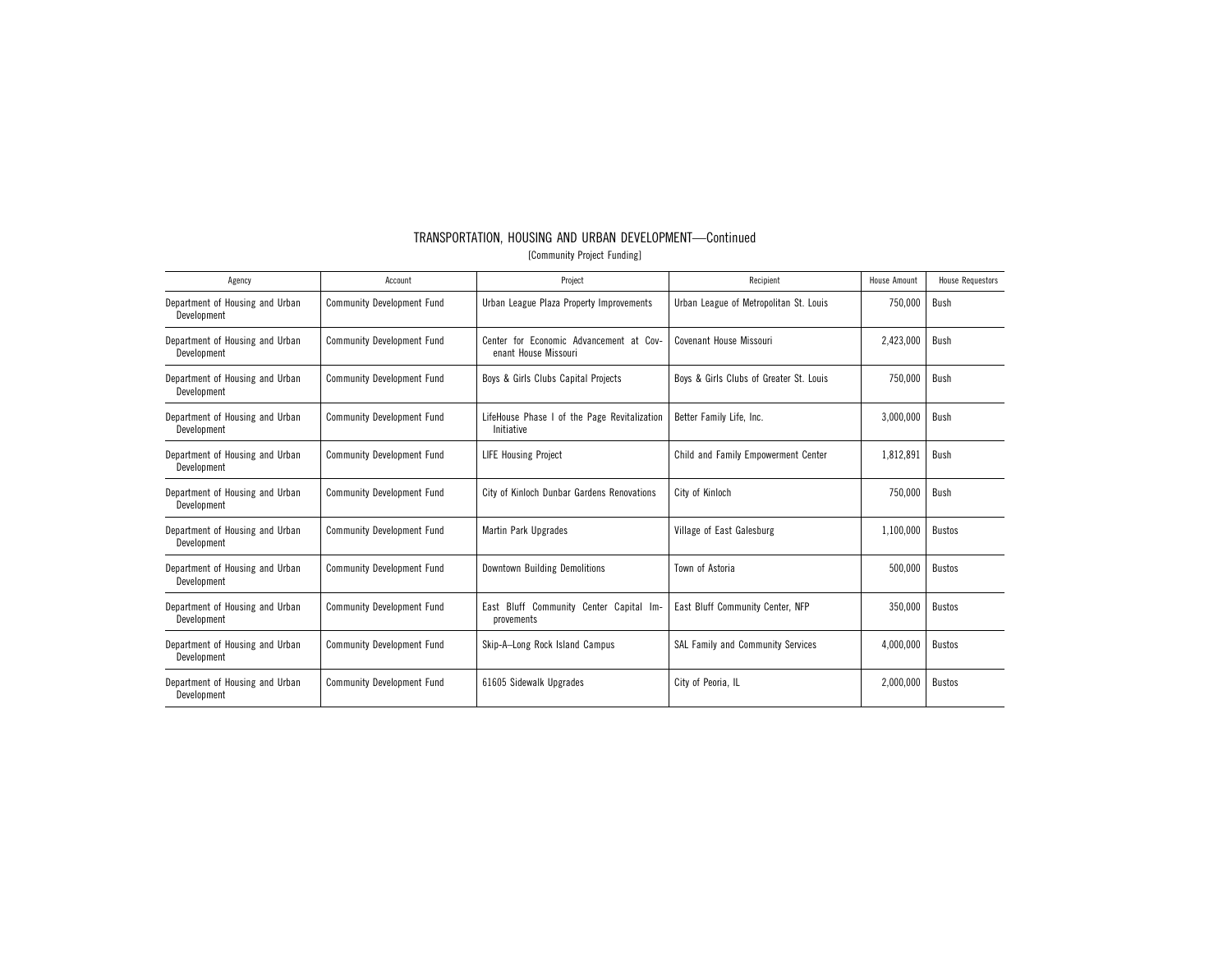| Department of Housing and Urban<br>Development | <b>Community Development Fund</b> | The Excel Center Rockford                          | Goodwill Industries of Northern Illinois and<br>Wisconsin Stateline Area, Inc. | 1,000,000 | <b>Bustos</b> |
|------------------------------------------------|-----------------------------------|----------------------------------------------------|--------------------------------------------------------------------------------|-----------|---------------|
| Department of Housing and Urban<br>Development | <b>Community Development Fund</b> | Mt. Carroll STEAAM Hub                             | The Board of Trustees of the University of II-<br>linois                       | 438,000   | <b>Bustos</b> |
| Department of Housing and Urban<br>Development | <b>Community Development Fund</b> | The Revitalization of Williamston, NC              | Williamston                                                                    | 750,000   | Butterfield   |
| Department of Housing and Urban<br>Development | <b>Community Development Fund</b> | Robersonville, NC Street Improvements              | Town of Robersonville                                                          | 750,000   | Butterfield   |
| Department of Housing and Urban<br>Development | <b>Community Development Fund</b> | City of Wilson Neighborhood Park Improve-<br>ments | City of Wilson                                                                 | 4,000,000 | Butterfield   |
| Department of Housing and Urban<br>Development | <b>Community Development Fund</b> | Santa Maria Japanese Community Center              |                                                                                | 500,000   | Carbajal      |
| Department of Housing and Urban<br>Development | <b>Community Development Fund</b> | <b>Pioneer Park</b>                                | Dean Albro                                                                     | 1,267,500 | Carbajal      |
| Department of Housing and Urban<br>Development | <b>Community Development Fund</b> | E.P. Foster Library Upgrades                       | City of Ventura                                                                | 750,000   | Carbajal      |
| Department of Housing and Urban<br>Development | <b>Community Development Fund</b> | Dwight Murphy Field Renovation                     |                                                                                | 1,500,000 | Carbajal      |
| Department of Housing and Urban<br>Development | <b>Community Development Fund</b> | Orcutt Library                                     |                                                                                | 2,000,000 | Carbajal      |
| Department of Housing and Urban<br>Development | <b>Community Development Fund</b> | Santa Barbara Food Bank                            | Erik Talkin                                                                    | 1,500,000 | Carbajal      |
| Department of Housing and Urban<br>Development | <b>Community Development Fund</b> | Morro Bay North T-Pier                             | <b>Scott Collins</b>                                                           | 1,500,000 | Carbaial      |
| Department of Housing and Urban<br>Development | <b>Community Development Fund</b> | Mondo's Cove Beach Stairway Access                 |                                                                                | 1,000,000 | Carbajal      |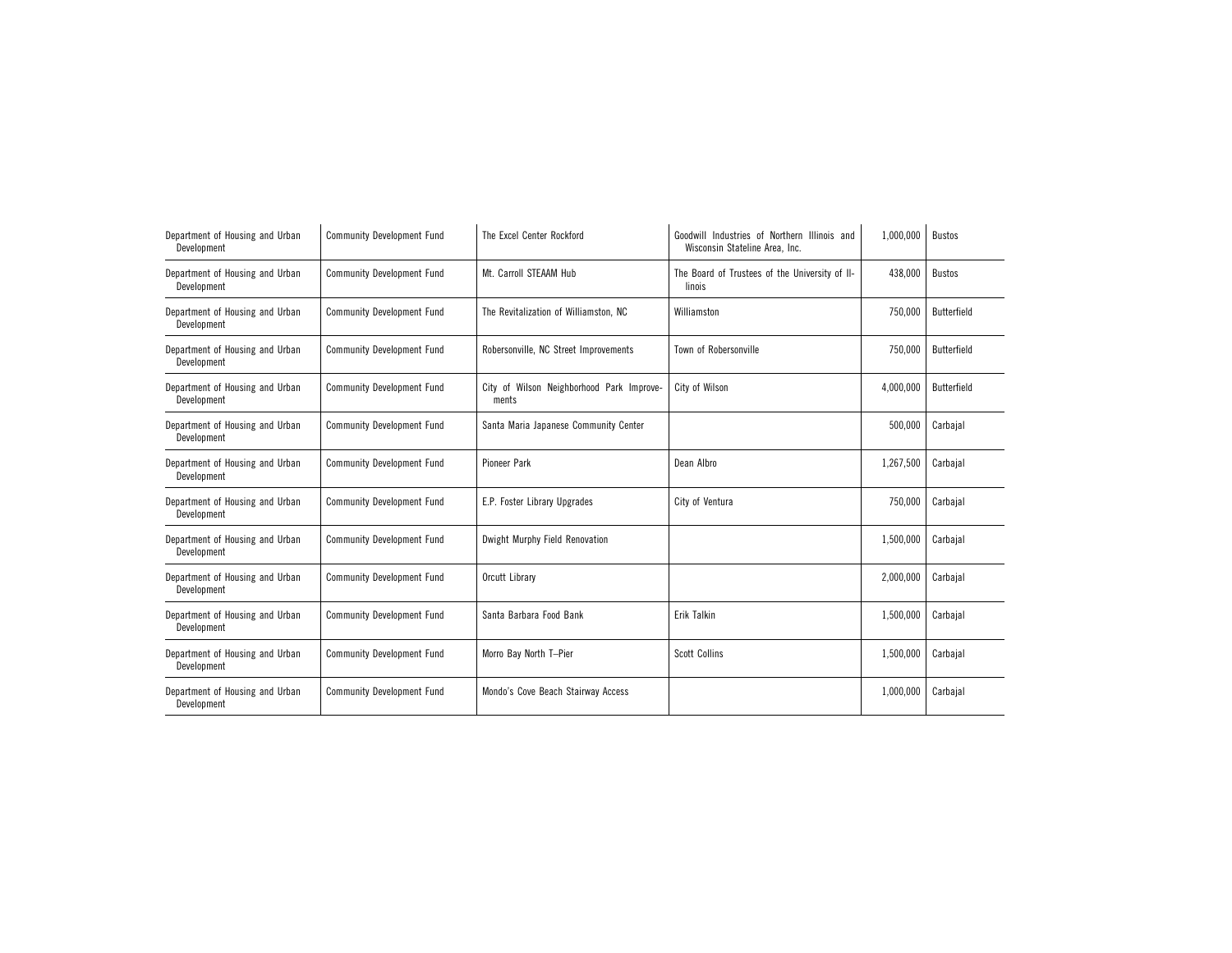| TRANSPORTATION, HOUSING AND URBAN DEVELOPMENT-Continued |  |                             |  |
|---------------------------------------------------------|--|-----------------------------|--|
|                                                         |  | [Community Project Funding] |  |

| Agency                                         | Account                           | Project                                                   | Recipient                                    | House Amount | <b>House Requestors</b> |
|------------------------------------------------|-----------------------------------|-----------------------------------------------------------|----------------------------------------------|--------------|-------------------------|
| Department of Housing and Urban<br>Development | <b>Community Development Fund</b> | San Fernando Gardens -<br>Adapting To Cli-<br>mate Change | Housing Authority of the City of Los Angeles | 3,573,240    | Cardenas                |
| Department of Housing and Urban<br>Development | <b>Community Development Fund</b> | City of Foley Public Library Construction                 | City of Folev                                | 2,000,000    | Carl                    |
| Department of Housing and Urban<br>Development | <b>Community Development Fund</b> | Graham Edward Martin Park Improvement<br>Project          | City of Indianapolis                         | 1,000,000    | Carson                  |
| Department of Housing and Urban<br>Development | <b>Community Development Fund</b> | Pooler Wastewater Treatment Plant Expansion               | City of Pooler<br>2,000,000                  |              | Carter (GA)             |
| Department of Housing and Urban<br>Development | <b>Community Development Fund</b> | Jimmy DeLoach Parkway Improvements                        | City of Pooler                               | 2,000,000    | Carter (GA)             |
| Department of Housing and Urban<br>Development | <b>Community Development Fund</b> | Quacco Road Corridor Improvements<br>City of Pooler       |                                              | 2,000,000    | Carter (GA)             |
| Department of Housing and Urban<br>Development | <b>Community Development Fund</b> | Pine Barren Road Improvement Project<br>City of Pooler    |                                              | 2.000.000    | Carter (GA)             |
| Department of Housing and Urban<br>Development | <b>Community Development Fund</b> | Cut Off Natatorium<br>Algiers Development District        |                                              | 4,000,000    | Carter (LA)             |
| Department of Housing and Urban<br>Development | <b>Community Development Fund</b> | Wetland Park & Nature Trail                               | Sankofa Community Development Corporation    | 2,000,000    | Carter (LA)             |
| Department of Housing and Urban<br>Development | <b>Community Development Fund</b> | Dodwell House Community Resource Center                   | Anna's Place NOLA                            | 750.000      | Carter (LA)             |
| Department of Housing and Urban<br>Development | <b>Community Development Fund</b> | City of Donaldsonville Natural Gas System<br>Improvements | <b>City of Donaldsonville</b>                | 4,000,000    | Carter (LA)             |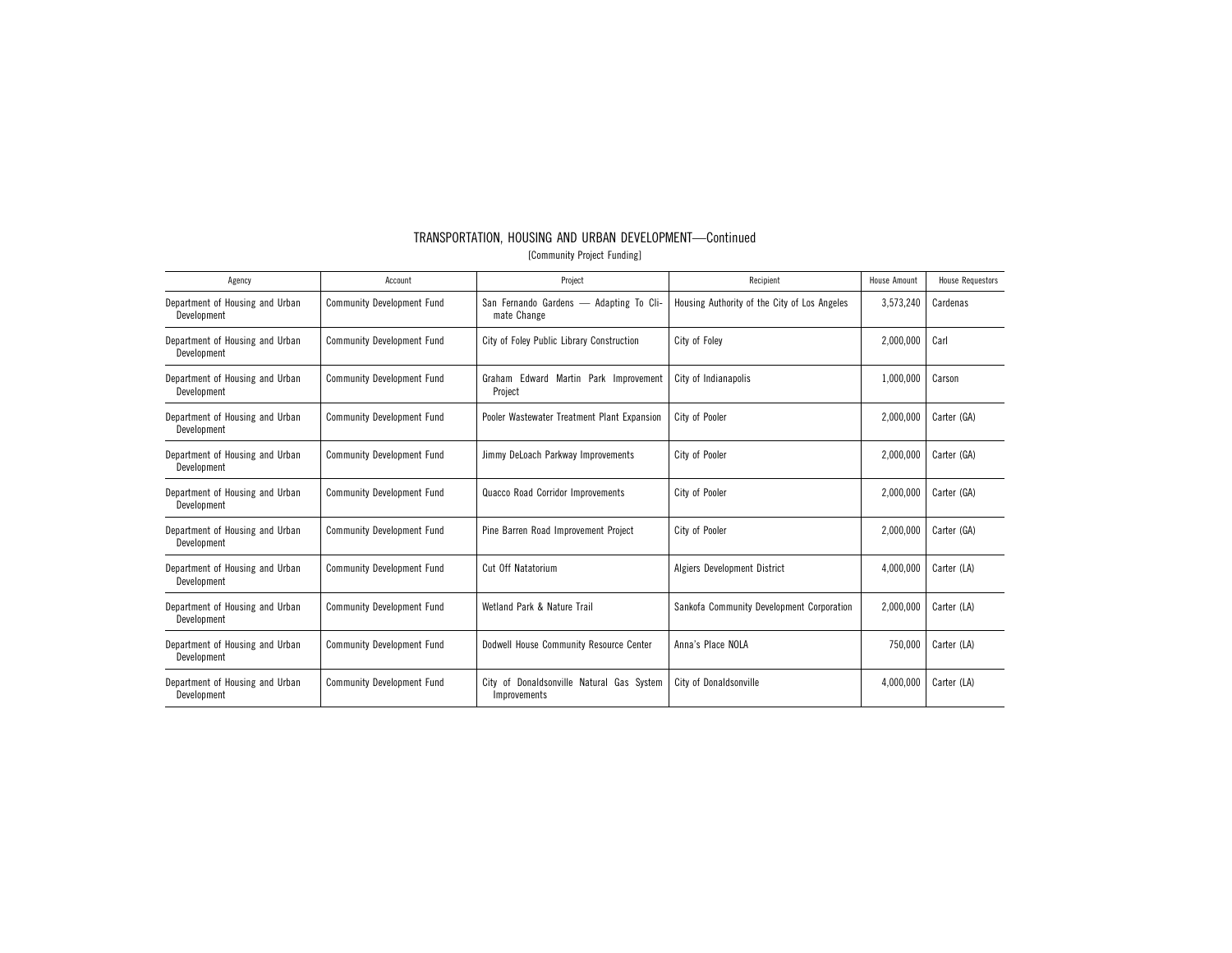| Department of Housing and Urban<br>Development | <b>Community Development Fund</b> | FM 971 Expansion Project                                         | City of Georgetown                                                       |           | Carter (TX) |
|------------------------------------------------|-----------------------------------|------------------------------------------------------------------|--------------------------------------------------------------------------|-----------|-------------|
| Department of Housing and Urban<br>Development | <b>Community Development Fund</b> | New American Theater & Project Share                             | Redevelopment Authority of<br>the<br>City of<br>Pittston                 | 3,000,000 | Cartwright  |
| Department of Housing and Urban<br>Development | <b>Community Development Fund</b> | Village of Redemption                                            | The Institute for Human Services                                         | 500,000   | Case        |
| Department of Housing and Urban<br>Development | <b>Community Development Fund</b> | B.R. Ryall YMCA of Northwestern DuPage<br>County                 | B.R. Ryall YMCA of Northwestern DuPage<br>County                         | 2,000,000 | Casten      |
| Department of Housing and Urban<br>Development | <b>Community Development Fund</b> | Kerr-McGee Superfund Remediation                                 | City of West Chicago                                                     | 2,000,000 | Casten      |
| Department of Housing and Urban<br>Development | <b>Community Development Fund</b> | Village of Hawthorn Woods                                        | Village of Hawthorn Woods                                                | 1,500,000 | Casten      |
| Department of Housing and Urban<br>Development | <b>Community Development Fund</b> | Prairie Food Co-Op                                               | Cooperative Development Fund of CDS / Prai-<br>rie Food Coop             | 750,000   | Casten      |
| Department of Housing and Urban<br>Development | <b>Community Development Fund</b> | City of Wheaton Public Library Rehabilitation                    | <b>Wheaton Public Library</b>                                            | 750,000   | Casten      |
| Department of Housing and Urban<br>Development | <b>Community Development Fund</b> | Hillsborough County African American Arts<br>and Cultural Center | <b>Hillsborough County</b>                                               | 1,000,000 | Castor (FL) |
| Department of Housing and Urban<br>Development | <b>Community Development Fund</b> | The Skills Center Collaborative                                  | Skills Center, Inc.                                                      | 3,000,000 | Castor (FL) |
| Department of Housing and Urban<br>Development | <b>Community Development Fund</b> | Casa Bella Project                                               | City of San Antonio Westside Development<br>Corporation dba Prosper West | 1,000,000 | Castro (TX) |
| Department of Housing and Urban<br>Development | <b>Community Development Fund</b> | The High Impact Housing Project (HIPP)                           | Our Casas Resident Council, Inc.                                         | 1,057,257 | Castro (TX) |
| Department of Housing and Urban<br>Development | <b>Community Development Fund</b> | Clear Creek Bike Path Connector                                  | City of Franklin                                                         | 782,000   | Chabot      |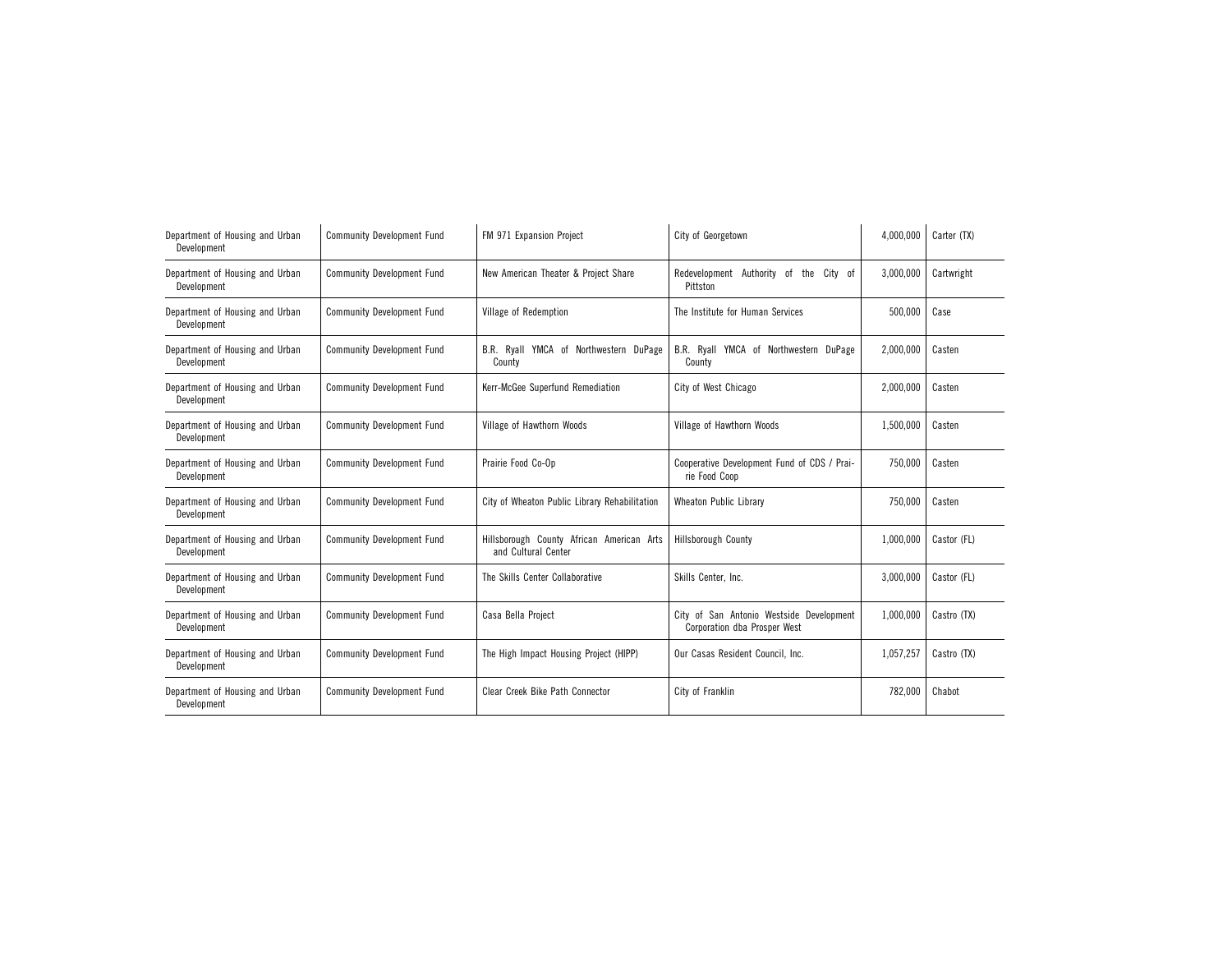| Agency                                         | Account                           | Project                                                                                                                | Recipient                                                     | House Amount | <b>House Requestors</b>  |
|------------------------------------------------|-----------------------------------|------------------------------------------------------------------------------------------------------------------------|---------------------------------------------------------------|--------------|--------------------------|
| Department of Housing and Urban<br>Development | <b>Community Development Fund</b> | North Broadway Corridor Improvements                                                                                   | City of Lebanon                                               | 500,000      | Chabot                   |
| Department of Housing and Urban<br>Development | <b>Community Development Fund</b> | Village of Corwin Stormwater Improvements<br>Project                                                                   | Village of Corwin                                             | 1,119,000    | Chabot                   |
| Department of Housing and Urban<br>Development | <b>Community Development Fund</b> | Food Bank of Wyoming Truck Package                                                                                     | Food Bank of Wyoming                                          | 531,000      | Cheney                   |
| Department of Housing and Urban<br>Development | <b>Community Development Fund</b> | Housing Stability and Homelessness Preven-<br>tion                                                                     | Catholic Charities<br>the Archdiocese of<br>of<br>Miami, Inc. |              | Cherfilus-McCor-<br>mick |
| Department of Housing and Urban<br>Development | <b>Community Development Fund</b> | Salvation Army Building Expansion and Ren-<br>ovation for Persons Experiencing Home-<br>lessness                       |                                                               | 750,000      | Cherfilus-McCor-<br>mick |
| Department of Housing and Urban<br>Development | <b>Community Development Fund</b> | 1st Time Homebuyers Assistance Program<br>City of Tamarac, Florida                                                     |                                                               | 350.000      | Cherfilus-McCor-<br>mick |
| Department of Housing and Urban<br>Development | <b>Community Development Fund</b> | Scholars' Village                                                                                                      |                                                               | 250,000      | Cherfilus-McCor-<br>mick |
| Department of Housing and Urban<br>Development | <b>Community Development Fund</b> | Transitional Housing Units for Reducing<br>Daniel S. Maydeck<br>Homelessness Among Foster Youth in CA-<br>27 (project) |                                                               | 750,000      | Chu                      |
| Department of Housing and Urban<br>Development | <b>Community Development Fund</b> | Claremont Wildlands Conservancy Clara Oaks<br>Acquisition                                                              | <b>Claremont Wildlands Conservancy</b>                        | 3,000,000    | Chu                      |
| Department of Housing and Urban<br>Development | <b>Community Development Fund</b> | San Gabriel Valley Affordable Housing Project<br>Pipeline                                                              | San Gabriel Valley Regional Housing Trust                     | 4.000.000    | Chu                      |
| Department of Housing and Urban<br>Development | <b>Community Development Fund</b> | LA-San Gabriel<br>Mountains Urban Shuttle<br>System                                                                    | Nature for All                                                | 750.000      | Chu                      |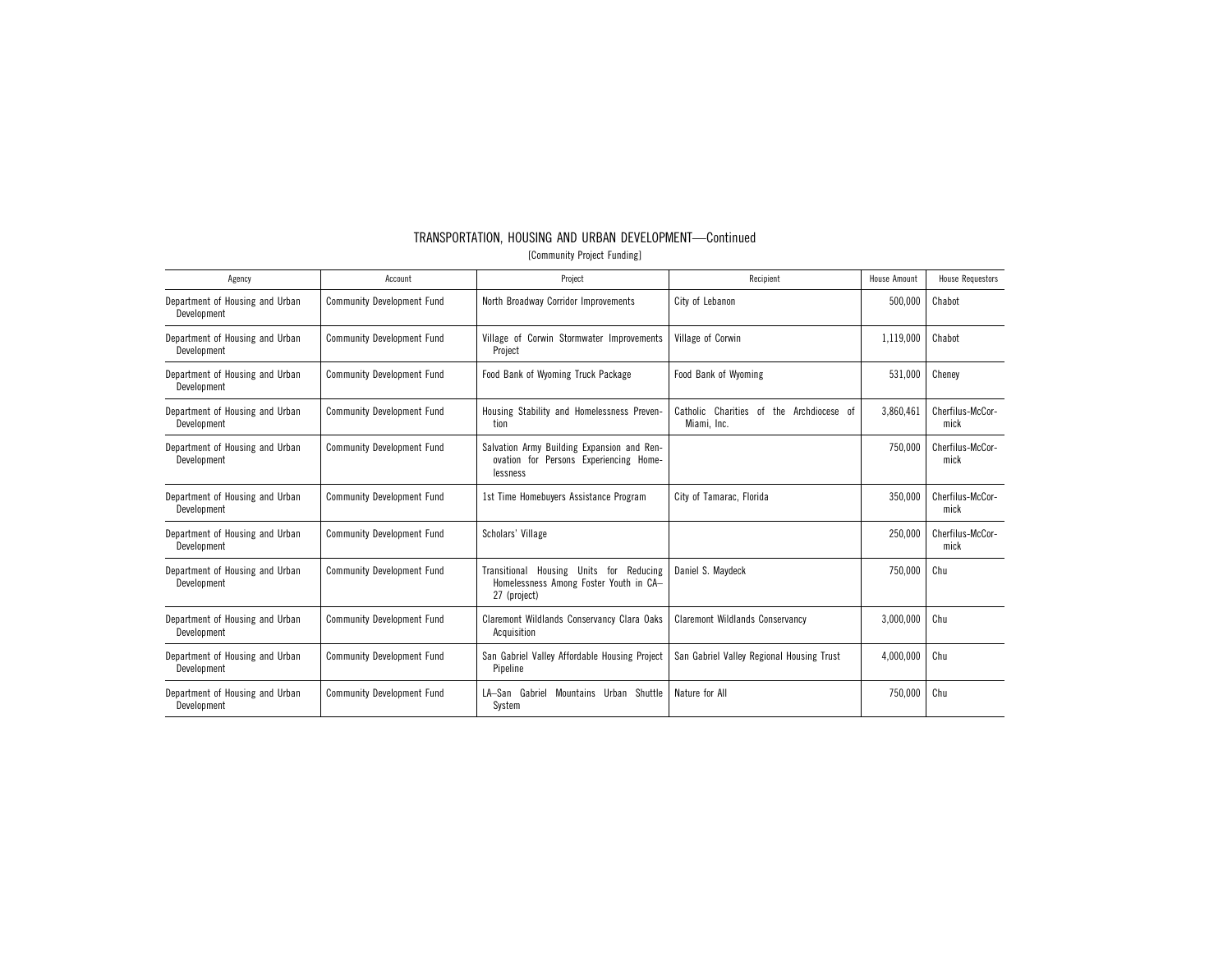| Department of Housing and Urban<br>Development | <b>Community Development Fund</b> | Multimodal Improvement Project at Valley<br>Boulevard in Alhambra, CA           | City of Alhambra                                            | 1,200,000 | Chu         |
|------------------------------------------------|-----------------------------------|---------------------------------------------------------------------------------|-------------------------------------------------------------|-----------|-------------|
| Department of Housing and Urban<br>Development | <b>Community Development Fund</b> | Charles White Park Renovation in Altadena.<br>CA                                | County of Los Angeles Department of Parks<br>and Recreation | 750,000   | Chu         |
| Department of Housing and Urban<br>Development | <b>Community Development Fund</b> | <b>East Providence Community Center</b>                                         | City of East Providence                                     | 3,000,000 | Cicilline   |
| Department of Housing and Urban<br>Development | <b>Community Development Fund</b> | Renovation of the Boys & Girls Clubs of New-<br>port County's Clubhouse         | Boys & Girls Clubs of Newport County<br>(BGCNC)             | 750,000   | Cicilline   |
| Department of Housing and Urban<br>Development | <b>Community Development Fund</b> | Progreso Latino, Inc. Facility Purchase &<br>Renovation                         | Progreso Latino, Inc.                                       | 3,000,000 | Cicilline   |
| Department of Housing and Urban<br>Development | <b>Community Development Fund</b> | MacColl YMCA Nature Studies Center & Out-<br>door Pavilion                      | YMCA of Pawtucket, Inc.-MacColl Y                           | 750.000   | Cicilline   |
| Department of Housing and Urban<br>Development | <b>Community Development Fund</b> | North Smithfield Senior/Multigenerational Fa-<br>cility Construction            | Town of North Smithfield                                    | 4,000,000 | Cicilline   |
| Department of Housing and Urban<br>Development | <b>Community Development Fund</b> | City of Pawtucket Land Acquisition for the<br>Development of Affordable Housing | City of Pawtucket                                           | 2,000,000 | Cicilline   |
| Department of Housing and Urban<br>Development | <b>Community Development Fund</b> | Repurposing Osram-Sylvania to Meet Centra<br>Falls' Economic and Housing Needs  | The City of Central Falls                                   | 2,600,000 | Cicilline   |
| Department of Housing and Urban<br>Development | <b>Community Development Fund</b> | Grow in Revere Food Hub                                                         | City of Revere                                              | 2,000,000 | Clark (MA)  |
| Department of Housing and Urban<br>Development | <b>Community Development Fund</b> | Boy & Girls Club of Stoneham Child Care Fa-<br>cility                           | Boys & Girls Club of Stoneham and Wake-<br>field            | 3,000,000 | Clark (MA)  |
| Department of Housing and Urban<br>Development | <b>Community Development Fund</b> | ENF Community Development and Housing<br>Initiative Program                     | Erasmus Neighborhood Federation                             | 795,000   | Clarke (NY) |
| Department of Housing and Urban<br>Development | <b>Community Development Fund</b> | Capital Improvements for CAMBA Head-<br>quarters                                | CAMBA, Inc.                                                 | 3,000,000 | Clarke (NY) |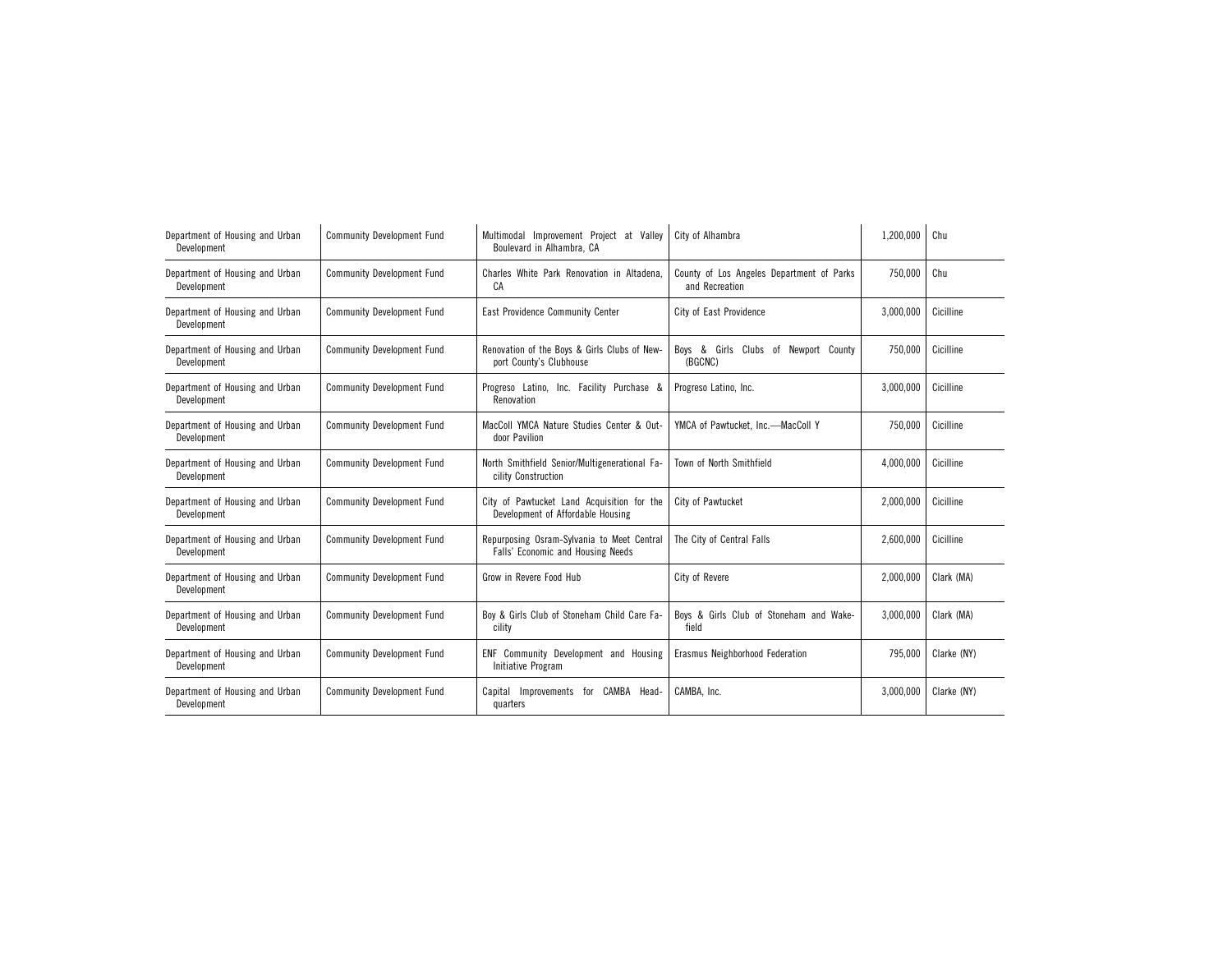| TRANSPORTATION, HOUSING AND URBAN DEVELOPMENT-Continued |                             |  |  |
|---------------------------------------------------------|-----------------------------|--|--|
|                                                         | [Community Project Funding] |  |  |

| Agency                                         | Account                           | Project                                                                                                                              | Recipient                                                 |           | <b>House Requestors</b> |
|------------------------------------------------|-----------------------------------|--------------------------------------------------------------------------------------------------------------------------------------|-----------------------------------------------------------|-----------|-------------------------|
| Department of Housing and Urban<br>Development | <b>Community Development Fund</b> | Construction of Community Food Pantry                                                                                                | Hope Center Development Corporation                       | 445,000   | Clarke (NY)             |
| Department of Housing and Urban<br>Development | <b>Community Development Fund</b> | <b>Renovation of Cultural Center</b>                                                                                                 | Sesame Flyers Internationa Inc.                           | 750,000   | Clarke (NY)             |
| Department of Housing and Urban<br>Development | <b>Community Development Fund</b> | Council of Peoples Organization - Commu-<br>nity Service Center                                                                      | Council of Peoples Organization Inc.                      |           | Clarke (NY)             |
| Department of Housing and Urban<br>Development | <b>Community Development Fund</b> | COJO Adult Education Classes                                                                                                         | Council of Jewish Organizations of Flatbush,<br>Inc.      |           | Clarke (NY)             |
| Department of Housing and Urban<br>Development | <b>Community Development Fund</b> | Brooklyn Children's Museum-Upgrades to<br>Brooklyn Children's Museum Corp.<br>Interior Exhibit Spaces' HVAC System                   |                                                           | 1.250.000 | Clarke (NY)             |
| Department of Housing and Urban<br>Development | <b>Community Development Fund</b> | Ohel Children's Home and Family Services-<br>Ohel Children's Home and Family Services.<br>Headquarters Expansion and Upgrade<br>Inc. |                                                           | 2,000,000 | Clarke (NY)             |
| Department of Housing and Urban<br>Development | <b>Community Development Fund</b> | Independence Historic Square Streetscape                                                                                             | Sam Morris                                                |           | Cleaver                 |
| Department of Housing and Urban<br>Development | <b>Community Development Fund</b> | The BEACON Project Building Equitable Ac-<br>cess to Community Opportunities Now                                                     | Alphapointe                                               |           | Cleaver                 |
| Department of Housing and Urban<br>Development | <b>Community Development Fund</b> | Ravtown Parks Renovation and Redevelop-<br>ment                                                                                      | City of Raytown Parks Department                          |           | Cleaver                 |
| Department of Housing and Urban<br>Development | <b>Community Development Fund</b> | 18th Street Pedestrian Mall                                                                                                          | Kansas City, Missouri, Public Works Depart-<br>ment       | 4,000,000 | Cleaver                 |
| Department of Housing and Urban<br>Development | <b>Community Development Fund</b> | Bruce R Watkins Connector Community Park<br>Project                                                                                  | City of Kansas City MO Parks and Recreation<br>Department | 4.000.000 | Cleaver                 |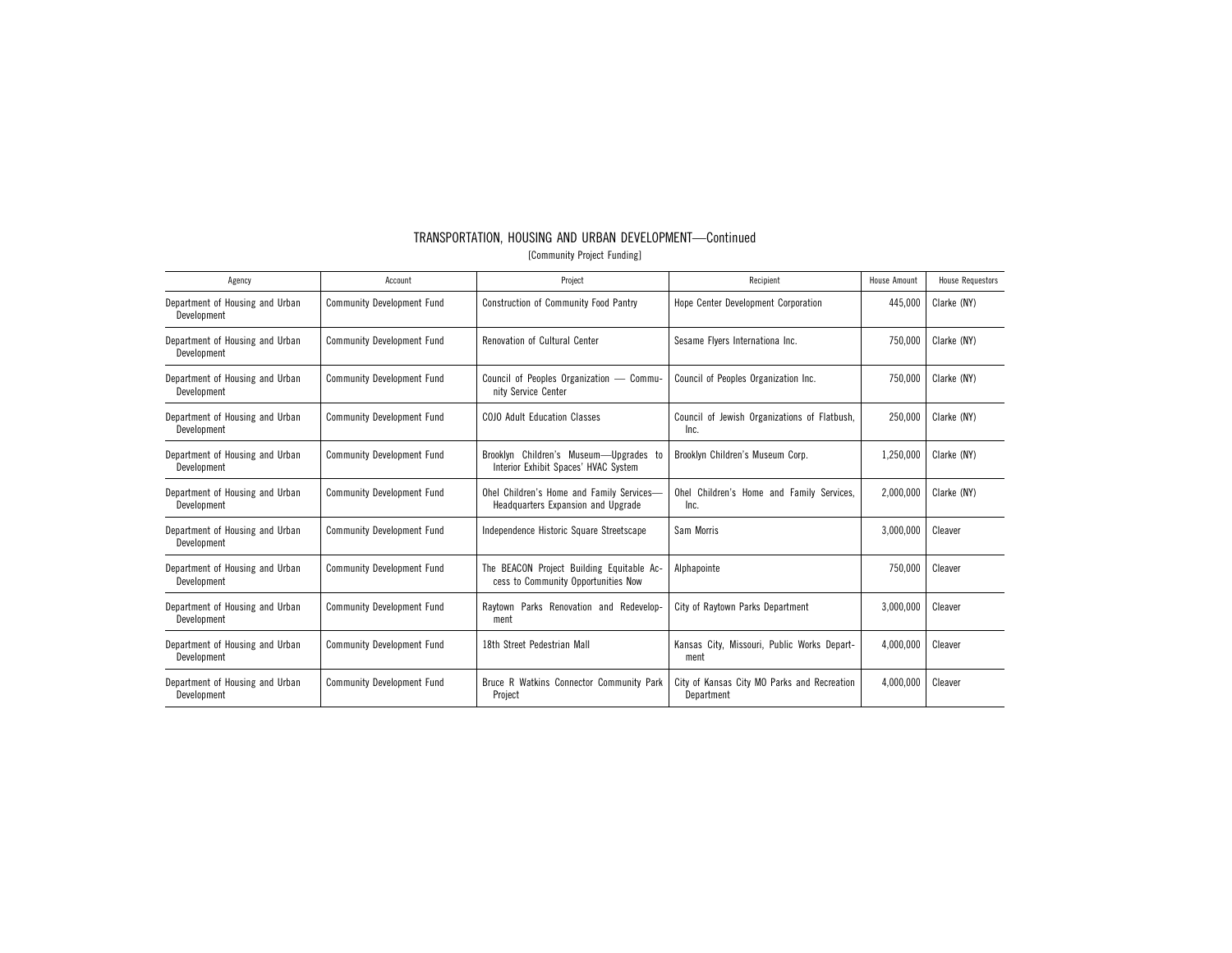| Department of Housing and Urban<br>Development | <b>Community Development Fund</b> | Minority Chamber of Commerce Development<br>Heartland Black Chamber of Commerce and<br>Center<br>The Hispanic Chamber of Commerce of<br>Greater KC |                                                 | 4,000,000 | Cleaver |
|------------------------------------------------|-----------------------------------|----------------------------------------------------------------------------------------------------------------------------------------------------|-------------------------------------------------|-----------|---------|
| Department of Housing and Urban<br>Development | <b>Community Development Fund</b> | Community<br>Center/Natatorium<br>Gladstone<br><b>HVAC Replacement</b>                                                                             | City of Gladstone                               | 3,000,000 | Cleaver |
| Department of Housing and Urban<br>Development | <b>Community Development Fund</b> | Thriving Neighborhoods thru Cottage Commu-<br>nities                                                                                               | reStart Inc.                                    | 750,000   | Cleaver |
| Department of Housing and Urban<br>Development | <b>Community Development Fund</b> | Pride Haven                                                                                                                                        | SAVE. Inc.                                      | 400,000   | Cleaver |
| Department of Housing and Urban<br>Development | <b>Community Development Fund</b> | Career Technology Academy                                                                                                                          | <b>Full Employment Council</b>                  |           | Cleaver |
| Department of Housing and Urban<br>Development | <b>Community Development Fund</b> | Housing Initiative, Building Community and<br>Urban Neighborhood Initiative<br>unlocking the path to home ownership                                |                                                 | 4,000,000 | Cleaver |
| Department of Housing and Urban<br>Development | <b>Community Development Fund</b> | KC IMAGINE (KC Institute for Media Anima-<br>Thank You Walt Disney, Inc.<br>tion Graphic INnovation & Education)                                   |                                                 | 2,000,000 | Cleaver |
| Department of Housing and Urban<br>Development | <b>Community Development Fund</b> | Haven at Palmer Pointe                                                                                                                             | Housing Authority of the City of Columbia, SC   | 3,000,000 | Clyburn |
| Department of Housing and Urban<br>Development | <b>Community Development Fund</b> | The Second Chance Project                                                                                                                          | Community Foundation of the Lowcountry,<br>Inc. | 500,000   | Clyburn |
| Department of Housing and Urban<br>Development | <b>Community Development Fund</b> | Hampton County Recreation Complex                                                                                                                  | Hampton, County of                              | 3,000,000 | Clyburn |
| Department of Housing and Urban<br>Development | <b>Community Development Fund</b> | Benedict College Music Academic Complex                                                                                                            | <b>Benedict College</b>                         | 3,000,000 | Clyburn |
| Department of Housing and Urban<br>Development | <b>Community Development Fund</b> | South Carolina State University ROTC Multi-<br>purpose Complex (MPC)                                                                               | South Carolina State University                 | 4.000.000 | Clyburn |
| Department of Housing and Urban<br>Development | <b>Community Development Fund</b> | University of South Carolina Center for Civil<br>Rights History and Research                                                                       | University of South Carolina                    | 1,500,000 | Clyburn |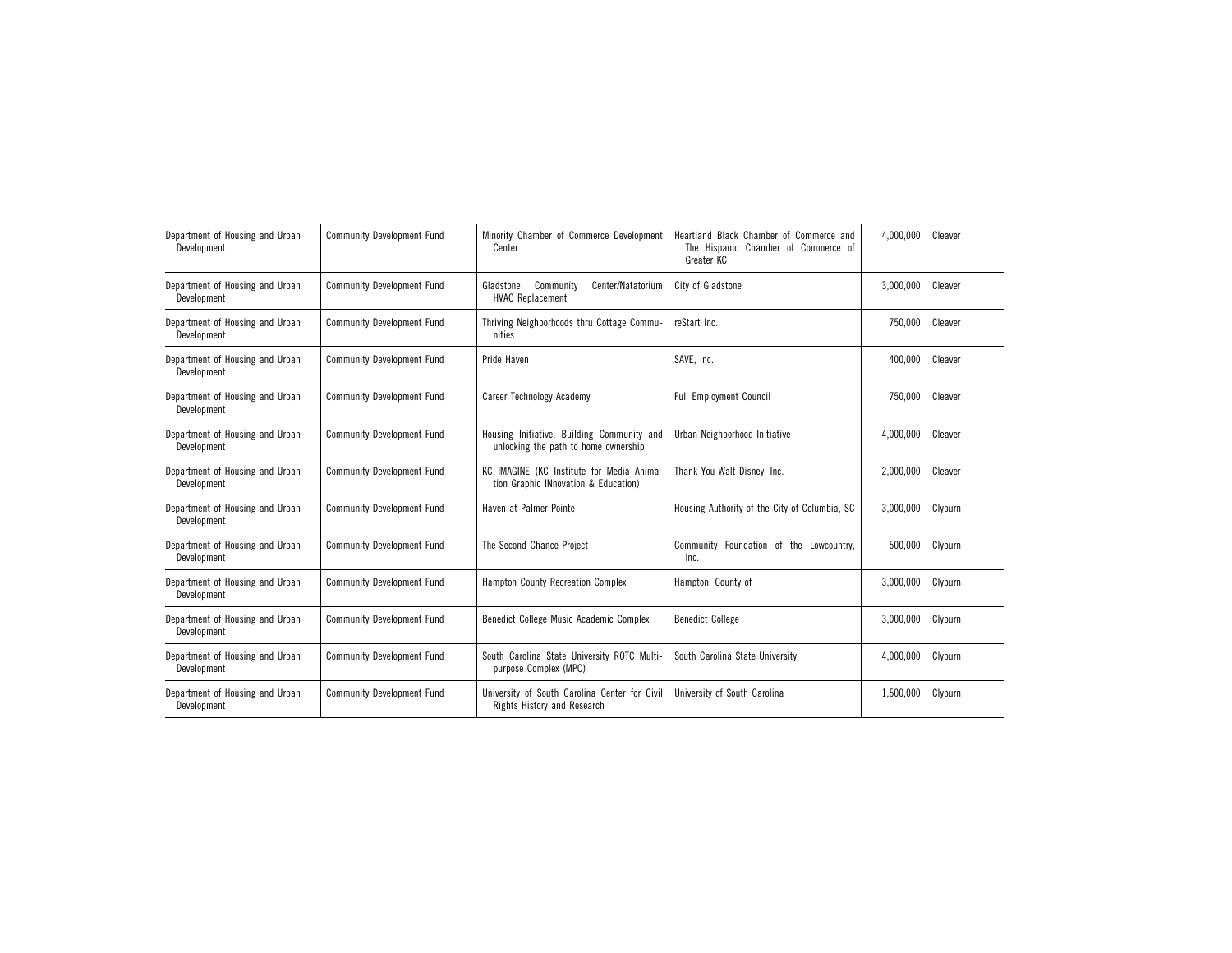| Agency                                         | Account                           | Project                                                                                                                   | Recipient                                                                    | <b>House Amount</b> | <b>House Requestors</b> |
|------------------------------------------------|-----------------------------------|---------------------------------------------------------------------------------------------------------------------------|------------------------------------------------------------------------------|---------------------|-------------------------|
| Department of Housing and Urban<br>Development | <b>Community Development Fund</b> | Porter Jr. Hi. - MLK Transition Academy Re-<br>development                                                                | Urban Renaissance Partners                                                   | 3,000,000           | Cohen                   |
| Department of Housing and Urban<br>Development | <b>Community Development Fund</b> | Memphis Cobblestone Landing Recreational<br>Center                                                                        | City of Memphis                                                              | 4,000,000           | Cohen                   |
| Department of Housing and Urban<br>Development | <b>Community Development Fund</b> | Collins Chapel Connectional Hospital/Room at<br>the Inn                                                                   | <b>Collins Chapel Connectional Hospital</b>                                  | 1,250,000           | Cohen                   |
| Department of Housing and Urban<br>Development | <b>Community Development Fund</b> | South City VI                                                                                                             | <b>Memphis Housing Authority</b>                                             |                     | Cohen                   |
| Department of Housing and Urban<br>Development | <b>Community Development Fund</b> | Memphis Home Repair Program<br>Initiatives Support Corporation (LISC)<br>Local<br>Memphis                                 |                                                                              | 2,000,000           | Cohen                   |
| Department of Housing and Urban<br>Development | <b>Community Development Fund</b> | Hospitality Hub Studio Village<br>The Hospitality Hub of Memphis                                                          |                                                                              | 1,275,000           | Cohen                   |
| Department of Housing and Urban<br>Development | <b>Community Development Fund</b> | Promoting and Preserving Homeownership in<br>United Housing, Inc.<br>Memphis                                              |                                                                              | 1,200,000           | Cohen                   |
| Department of Housing and Urban<br>Development | <b>Community Development Fund</b> | Overton Park/Memphis Zoo Parking Solution<br>Overton Park Conservancy<br>Initiative                                       |                                                                              | 3,000,000           | Cohen                   |
| Department of Housing and Urban<br>Development | <b>Community Development Fund</b> | Fires Innovation Science and Technology Ac-<br>City of Lawton<br>celerator (FISTA), Campus Modernization<br>and Expansion |                                                                              | 2,203,000           | Cole                    |
| Department of Housing and Urban<br>Development | <b>Community Development Fund</b> | Water Cluster Development and Innovation<br>Center                                                                        | City of Ada                                                                  | 2,000,000           | Cole                    |
| Department of Housing and Urban<br>Development | <b>Community Development Fund</b> | Sidewalk Construction along<br>Berger<br>Road<br>(Hwy 1310) in Paducah, KY                                                | Kentucky Transportation Cabinet, Department<br>of Highways District 1 Office | 300,000             | Comer                   |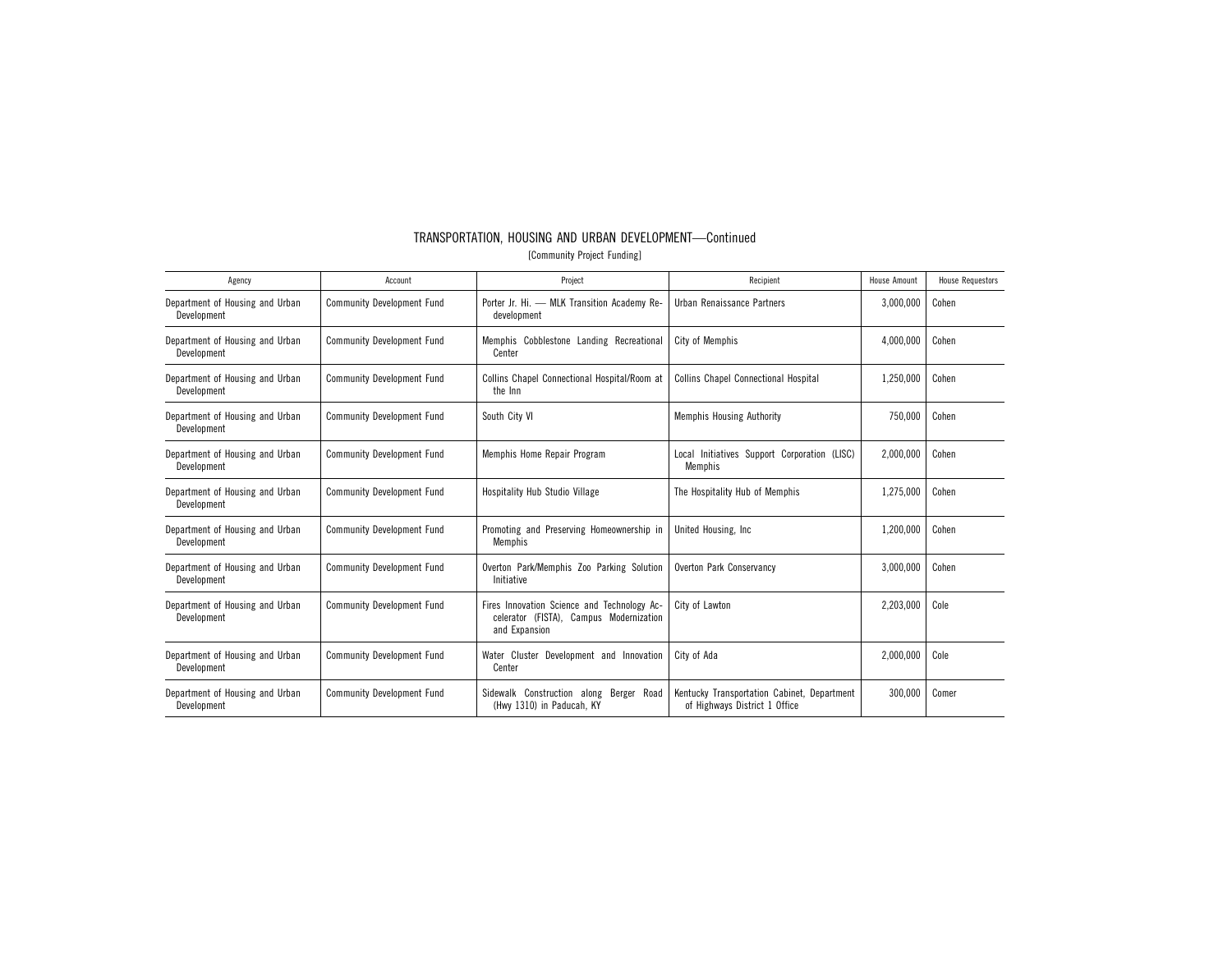| Department of Housing and Urban<br>Development | <b>Community Development Fund</b> | Murray-Calloway County Training Center Con-<br>Murray-Calloway Industrial Authority<br>struction                   |                                               | 1,100,000 | Comer    |
|------------------------------------------------|-----------------------------------|--------------------------------------------------------------------------------------------------------------------|-----------------------------------------------|-----------|----------|
| Department of Housing and Urban<br>Development | <b>Community Development Fund</b> | Webster County Hwy 670 Economic Develop-<br>ment Project                                                           | Webster County Fiscal Court                   | 2.143.000 | Comer    |
| Department of Housing and Urban<br>Development | <b>Community Development Fund</b> | United Way of the Coalfield Economic Recov-<br>ery Project                                                         | United Way of the Coalfield                   | 2,000,000 | Comer    |
| Department of Housing and Urban<br>Development | <b>Community Development Fund</b> | The Lamb Center Permanent Supportive<br>Housing Initiative                                                         | City of Fairfax                               | 1,900,000 | Connolly |
| Department of Housing and Urban<br>Development | <b>Community Development Fund</b> | Renovations/Improvements to<br>Little<br>River<br><b>Glen Senior Center</b>                                        | <b>Fairfax County Government</b>              | 1,500,000 | Connolly |
| Department of Housing and Urban<br>Development | <b>Community Development Fund</b> | Homeless Navigation Center - Eastern<br>Prince William County                                                      | Prince William County Government              | 2,000,000 | Connolly |
| Department of Housing and Urban<br>Development | <b>Community Development Fund</b> | Housing Program Participant Information<br>Digitization/Imaging                                                    | <b>Fairfax County Government</b>              | 200,000   | Connolly |
| Department of Housing and Urban<br>Development | <b>Community Development Fund</b> | Fisk University John R. Lewis Center for So-<br>cial Justice-Race Relations Building,<br>Nashville, TN 37208, TN05 | <b>Fisk University</b>                        | 4,000,000 | Cooper   |
| Department of Housing and Urban<br>Development | <b>Community Development Fund</b> | Moves & Grooves Center for Art & Innovation.<br>Antioch, TN 37013, TN05                                            | Moves and Grooves, Inc.                       | 2,500,000 | Cooper   |
| Department of Housing and Urban<br>Development | <b>Community Development Fund</b> | Operation Stand Down Building Better Facility<br>to Eliminate Veteran Homelessness, Nash-<br>ville, TN 37203, TN05 | <b>Operation Stand Down Tennessee</b>         | 2,000,000 | Cooper   |
| Department of Housing and Urban<br>Development | <b>Community Development Fund</b> | Santa Ana-Garden Grove Rails to Trails                                                                             | <b>Orange County Transportation Authority</b> | 750,000   | Correa   |
| Department of Housing and Urban<br>Development | <b>Community Development Fund</b> | Downtown Business Improvements Initiative                                                                          | City of Santa Ana                             | 2,500,000 | Correa   |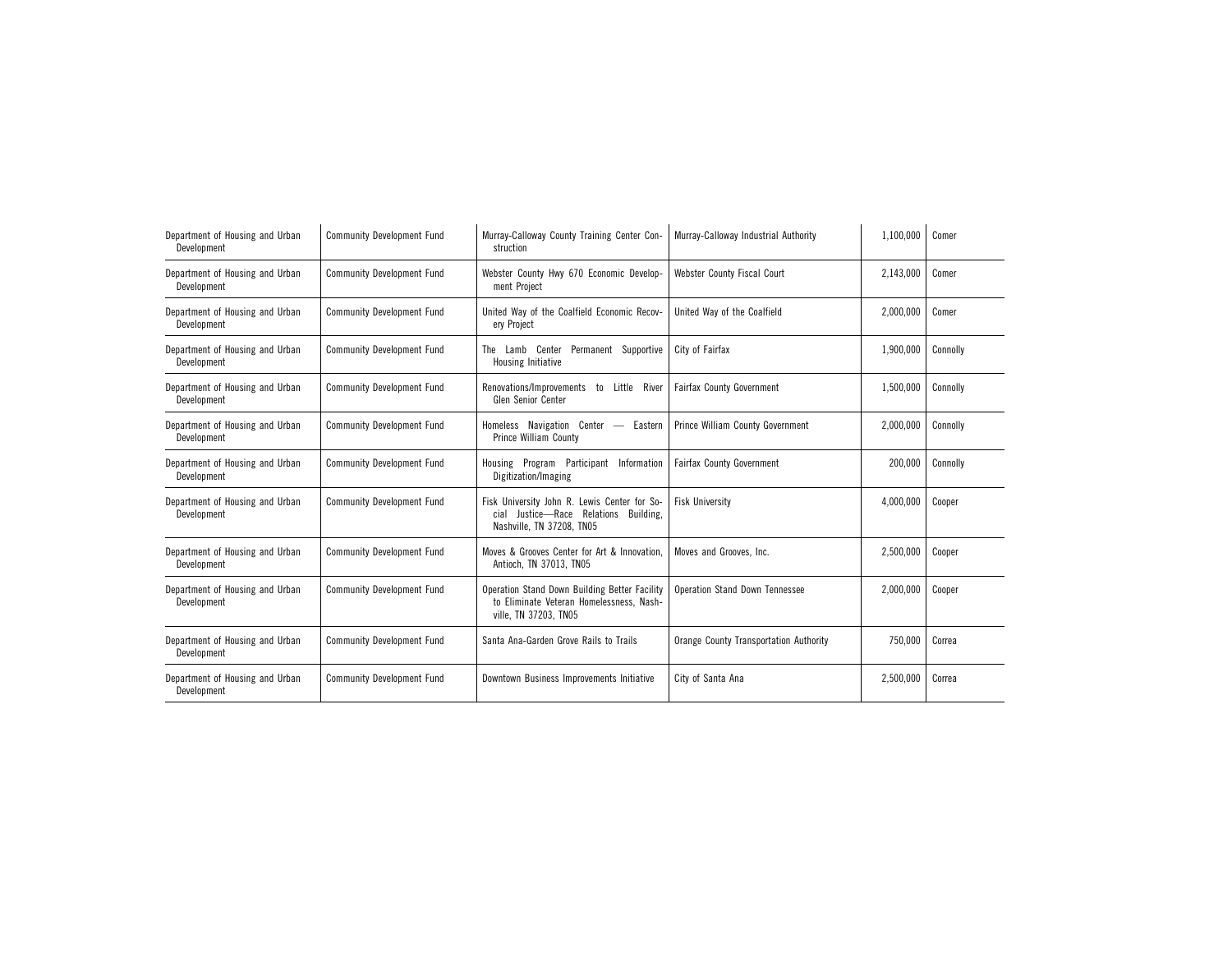| TRANSPORTATION. HOUSING AND URBAN DEVELOPMENT-Continued |  |
|---------------------------------------------------------|--|
| [Community Project Funding]                             |  |

| Agency                                         | Account                           | Project<br>Recipient                                                                                             |                                                                         | <b>House Amount</b> | <b>House Requestors</b> |
|------------------------------------------------|-----------------------------------|------------------------------------------------------------------------------------------------------------------|-------------------------------------------------------------------------|---------------------|-------------------------|
| Department of Housing and Urban<br>Development | <b>Community Development Fund</b> | Veteran Housing Assistance Program                                                                               | American Veterans Assistance Group                                      | 1,000,000           | Correa                  |
| Department of Housing and Urban<br>Development | <b>Community Development Fund</b> | Orange County Housing Finance Trust                                                                              | Orange County Housing Finance Trust                                     | 3,000,000           | Correa                  |
| Department of Housing and Urban<br>Development | <b>Community Development Fund</b> | Santiago Creek Festival Grounds                                                                                  | Discovery Cube Orange County                                            | 2,000,000           | Correa                  |
| Department of Housing and Urban<br>Development | <b>Community Development Fund</b> | Fresno Veterans Home Memorial Project                                                                            | Glenn McGhie                                                            |                     | Costa                   |
| Department of Housing and Urban<br>Development | <b>Community Development Fund</b> | Philip Skei<br>Fresno's Tiny<br>Homes<br>Housing Solutions<br>Project                                            |                                                                         | 1,000,000           | Costa                   |
| Department of Housing and Urban<br>Development | <b>Community Development Fund</b> | Canterbury Public Library Children's Learning<br>Center                                                          | Canterbury Public Library                                               |                     | Courtney                |
| Department of Housing and Urban<br>Development | <b>Community Development Fund</b> | Killingly Domestic Violence Shelter Renovation<br>Project                                                        | United Services, Inc.                                                   |                     | Courtney                |
| Department of Housing and Urban<br>Development | <b>Community Development Fund</b> | <b>TVCCA Groton Childcare Center</b>                                                                             | Thames Valley Council for Community Action<br>(TVCCA)                   | 3,000,000           | Courtney                |
| Department of Housing and Urban<br>Development | <b>Community Development Fund</b> | Nonprofit Housing<br>Development<br>Mansfield<br>Corporation Eagleville Green Affordable<br><b>Housing Rehab</b> | Mansfield Nonprofit Housing<br>Development<br><b>Corporation (MNHDC</b> |                     | Courtney                |
| Department of Housing and Urban<br>Development | <b>Community Development Fund</b> | City of Farmington Rambling River Center<br>and Exterior Plaza                                                   | City of Farmington                                                      | 750,000             | Craig                   |
| Department of Housing and Urban<br>Development | <b>Community Development Fund</b> | Indian Community's Tribal<br>Prairie<br>Island<br>Homes Carbon Reduction and Safety Ini-<br>tiative              | Prairie Island Indian Community                                         | 1,169,000           | Craig                   |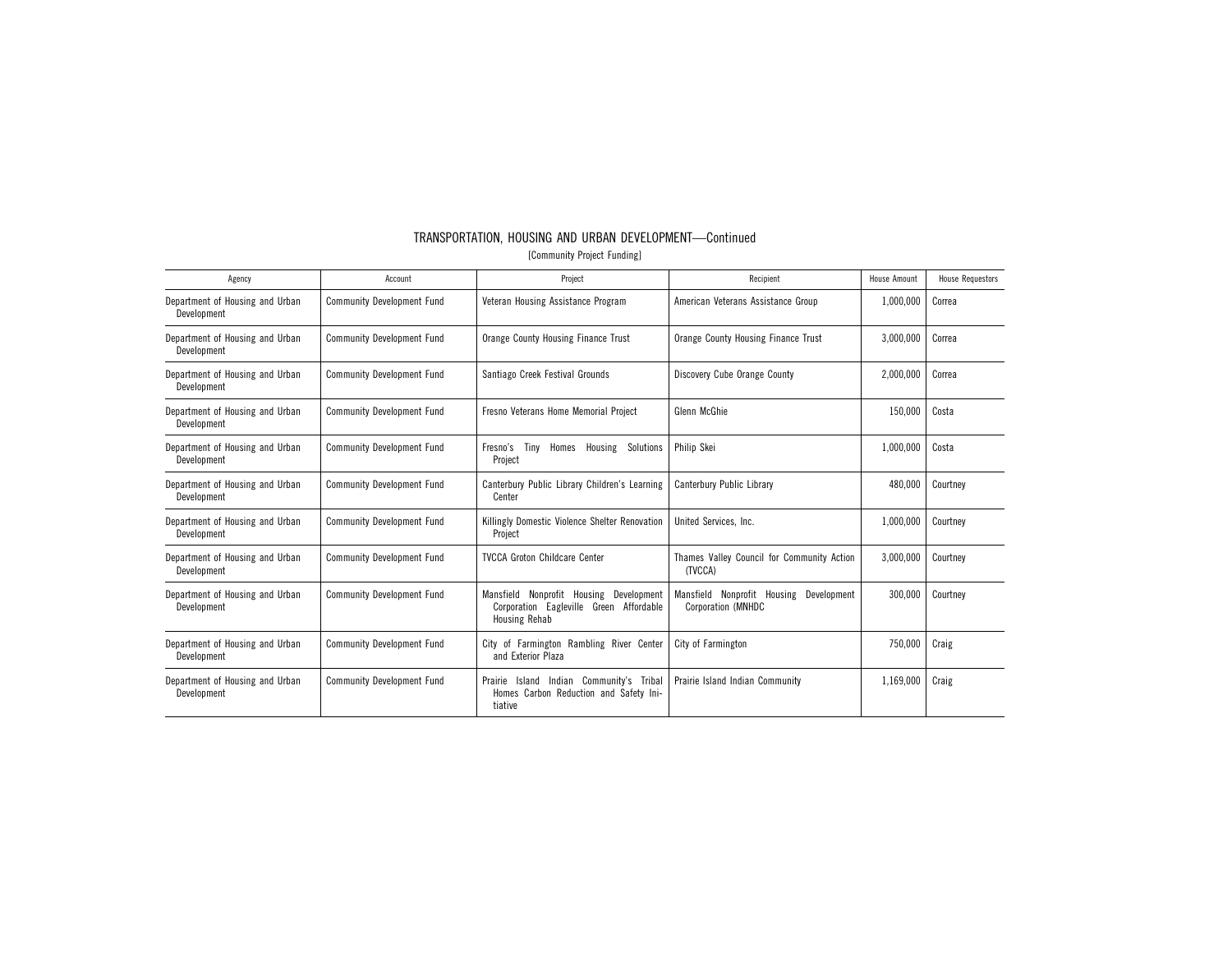| Department of Housing and Urban<br>Development | <b>Community Development Fund</b> | Scott County Merriam Junction Regional Trail<br>Improvements        | Scott County                    | 750,000   | Craig |
|------------------------------------------------|-----------------------------------|---------------------------------------------------------------------|---------------------------------|-----------|-------|
| Department of Housing and Urban<br>Development | <b>Community Development Fund</b> | Lakeville Freight Rail Car Storage and<br><b>Transload Facility</b> |                                 | 750,000   | Craig |
| Department of Housing and Urban<br>Development | <b>Community Development Fund</b> | Regional Innovation Hub, Shakopee, MN                               |                                 | 1,500,000 | Craig |
| Department of Housing and Urban<br>Development | <b>Community Development Fund</b> | City of Shakopee Riverfront Cultural Corridor<br>(SRCC)-Phase II    | City of Shakopee                | 750,000   | Craig |
| Department of Housing and Urban<br>Development | <b>Community Development Fund</b> | Southside St. Petersburg Community Center<br>Upgrades               | City of St. Petersburg, Florida | 901,000   | Crist |
| Department of Housing and Urban<br>Development | <b>Community Development Fund</b> | Gulfport Multipurpose Senior Center                                 | City of Gulfport                | 1,500,000 | Crist |
| Department of Housing and Urban<br>Development | <b>Community Development Fund</b> | Financial Stability Legal Services 2022-2023                        | Gulfcoast Legal Services, Inc.  | 139,461   | Crist |
| Department of Housing and Urban<br>Development | <b>Community Development Fund</b> | The Roots- A Community Hub for Newcomers<br>in Colorado             | Erika Bodor                     | 4,000,000 | Crow  |
| Department of Housing and Urban<br>Development | <b>Community Development Fund</b> | <b>Food Bank Vehicles Project</b>                                   | Steve Kullberg                  | 650,000   | Crow  |
| Department of Housing and Urban<br>Development | <b>Community Development Fund</b> | Martin Luther King Jr. Library Improvements<br>Project              | Roberto Venegas                 | 2,500,000 | Crow  |
| Department of Housing and Urban<br>Development | <b>Community Development Fund</b> | Colorado Freedom Memorial Center                                    | <b>Rick Crandall</b>            | 1,500,000 | Crow  |
| Department of Housing and Urban<br>Development | <b>Community Development Fund</b> | Providence at the Heights (PATH) Project                            |                                 | 340,000   | Crow  |
| Department of Housing and Urban<br>Development | <b>Community Development Fund</b> | Tri-Cities Ready to Work Program                                    |                                 | 1,500,000 | Crow  |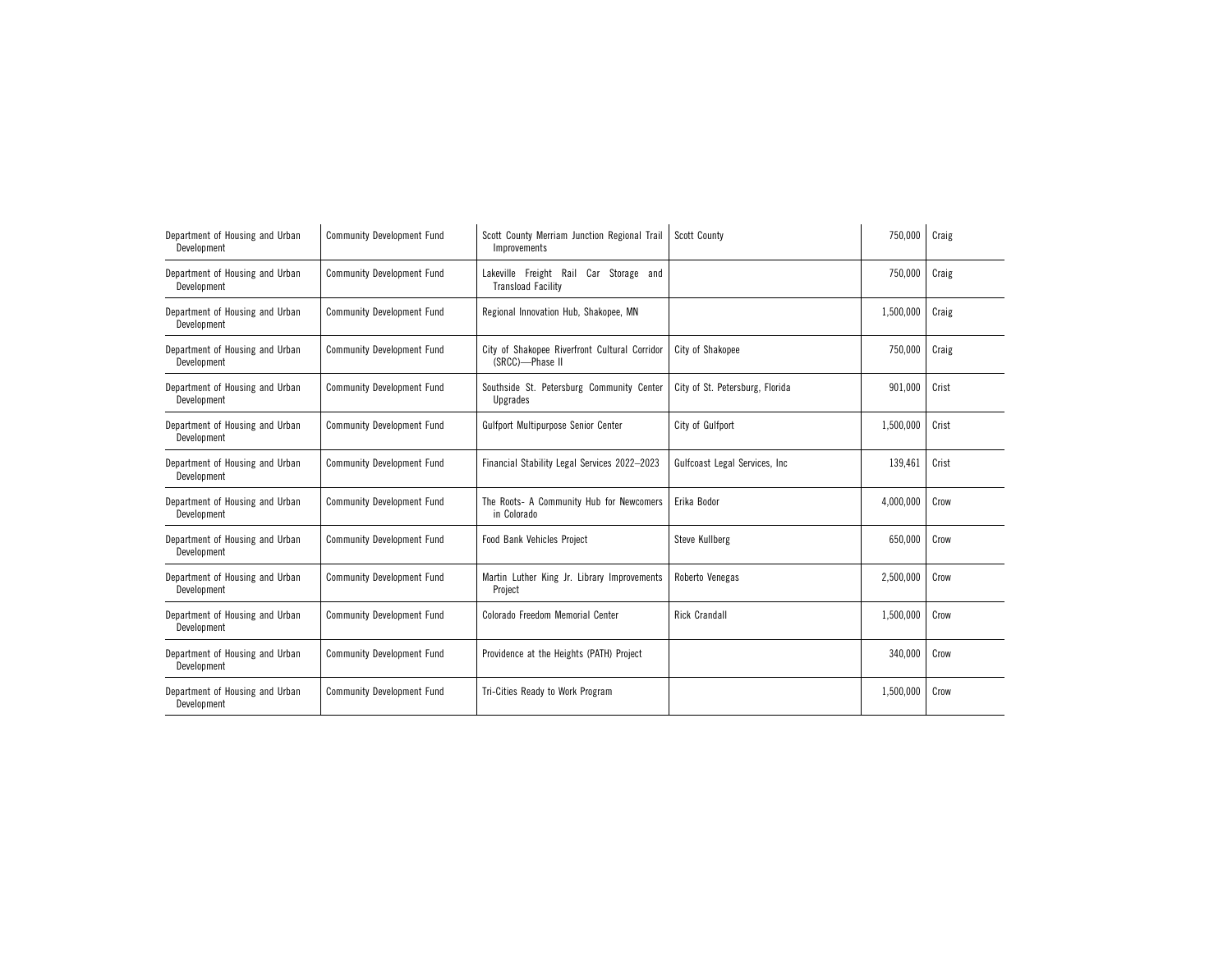| TRANSPORTATION. HOUSING AND URBAN DEVELOPMENT—Continued |                             |  |  |
|---------------------------------------------------------|-----------------------------|--|--|
|                                                         | [Community Proiect Funding] |  |  |

| Agency                                         | Account                           | Project                                                                                                                               | Recipient                                                         | <b>House Amount</b> | <b>House Requestors</b> |
|------------------------------------------------|-----------------------------------|---------------------------------------------------------------------------------------------------------------------------------------|-------------------------------------------------------------------|---------------------|-------------------------|
| Department of Housing and Urban<br>Development | <b>Community Development Fund</b> | Veterans Memorial Amphitheater                                                                                                        | Julie Goerge                                                      | 750,000             | Crow, Perlmutter        |
| Department of Housing and Urban<br>Development | <b>Community Development Fund</b> | Jim Hogg County Park Repairs and Enhance-<br>ments                                                                                    | Jim Hogg County                                                   | 1,285,000           | Cuellar                 |
| Department of Housing and Urban<br>Development | <b>Community Development Fund</b> | City of Laredo's Plaza Theatre Renovation<br>and Restoration Project                                                                  | City of Laredo                                                    | 750,000             | Cuellar                 |
| Department of Housing and Urban<br>Development | <b>Community Development Fund</b> | Apartment Rehabilitation<br>Emergency<br>and<br>Generator Installation                                                                | San Antonio Housing Authority                                     | 2,160,000           | Cuellar                 |
| Department of Housing and Urban<br>Development | <b>Community Development Fund</b> | Vallecillo Road Project                                                                                                               | Webb County-City of Laredo Regional Mobility<br>Authority         | 3,000,000           | Cuellar                 |
| Department of Housing and Urban<br>Development | <b>Community Development Fund</b> | East Water Loop Project                                                                                                               | City of Rio Grande City                                           | 2,500,000           | Cuellar                 |
| Department of Housing and Urban<br>Development | <b>Community Development Fund</b> | Cedar Lake Dam Restoration                                                                                                            | City of Olathe, Kansas                                            | 750,000             | Davids (KS)             |
| Department of Housing and Urban<br>Development | <b>Community Development Fund</b> | Unified Government Park Infrastructure Im-<br>provements                                                                              | Unified Government of<br>Wyandotte County/<br>Kansas City, Kansas | 1,000,000           | Davids (KS)             |
| Department of Housing and Urban<br>Development | <b>Community Development Fund</b> | Gardner Wastewater Infrastructure Project                                                                                             | City of Gardner                                                   | 3,000,000           | Davids (KS)             |
| Department of Housing and Urban<br>Development | <b>Community Development Fund</b> | Supportive Living, Community Day Services,<br>and Housing Site Project for Adults with<br>Intellectual and Developmental Disabilities | United Cerebral Palsy Seguin of Greater Chi-<br>cago              | 750,000             | Davis, Danny K.         |
| Department of Housing and Urban<br>Development | <b>Community Development Fund</b> | Mount Vernon Affordable Housing and Com-<br>munity Services Expansion                                                                 | Mount Vernon Community Foundation                                 | 2.000.000           | Davis, Danny K.         |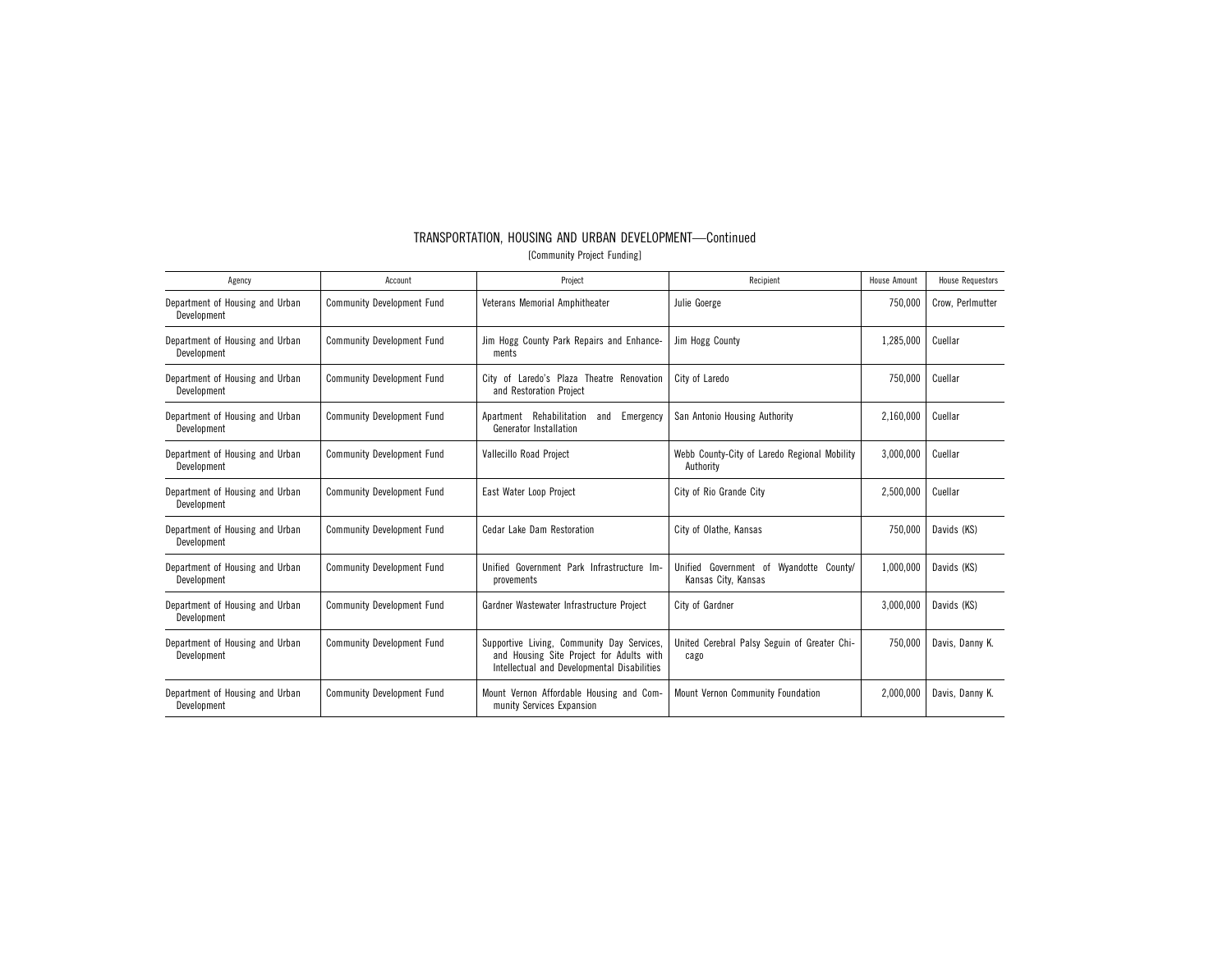| Department of Housing and Urban<br>Development | <b>Community Development Fund</b> | <b>Field Museum Facilities Upgrades</b>                                                                                      | Field Museum of Natural History                            | 2,000,000 | Davis, Danny K. |
|------------------------------------------------|-----------------------------------|------------------------------------------------------------------------------------------------------------------------------|------------------------------------------------------------|-----------|-----------------|
| Department of Housing and Urban<br>Development | <b>Community Development Fund</b> | Mildred Wiley Wellness Hub                                                                                                   | Bethel New Life, Inc.                                      | 750,000   | Davis, Danny K. |
| Department of Housing and Urban<br>Development | <b>Community Development Fund</b> | Ensuring & Empowering Homeless Youth in<br>IL07: Independence, Life Skills & Workforce<br>Development                        | Youth Outreach Services                                    | 750,000   | Davis, Danny K. |
| Department of Housing and Urban<br>Development | <b>Community Development Fund</b> | Prairie District Affordable Housing                                                                                          | City of Chicago                                            | 2,000,000 | Davis, Danny K. |
| Department of Housing and Urban<br>Development | <b>Community Development Fund</b> | Ashunti Campus Expansion                                                                                                     | Ashunti Residential Management System Inc.                 | 2,000,000 | Davis, Danny K. |
| Department of Housing and Urban<br>Development | <b>Community Development Fund</b> | <b>Truck Driver Training Expansion</b>                                                                                       | Lincoln Land Community College                             | 1,118,000 | Davis, Rodney   |
| Department of Housing and Urban<br>Development | <b>Community Development Fund</b> | Hatfield II                                                                                                                  | Habitat for Humanity Montgomery and Dela-<br>ware Counties | 1,000,000 | Dean            |
| Department of Housing and Urban<br>Development | <b>Community Development Fund</b> | Keystone Boulevard Extension Project                                                                                         | Borough of Pottstown                                       | 3,000,000 | Dean            |
| Department of Housing and Urban<br>Development | <b>Community Development Fund</b> | Big Brothers Big Sisters Independence Norris-<br>town Renovation & Expansion                                                 | Big Brothers Big Sisters Independence Region               | 500,000   | Dean            |
| Department of Housing and Urban<br>Development | <b>Community Development Fund</b> | Dorris Ranch Orchard Replacement                                                                                             | Willamlane Park and Recreation District                    | 232,000   | DeFazio         |
| Department of Housing and Urban<br>Development | <b>Community Development Fund</b> | Immediate Occupancy Standard for the Lane<br>County Multi-Purpose Facility at the Lane<br>Events Center, Lane County, Oregon | Lane County                                                | 1,500,000 | DeFazio         |
| Department of Housing and Urban<br>Development | <b>Community Development Fund</b> | Childcare Facilities at the new Eugene YMCA                                                                                  | Eugene Family YMCA                                         | 2,000,000 | DeFazio         |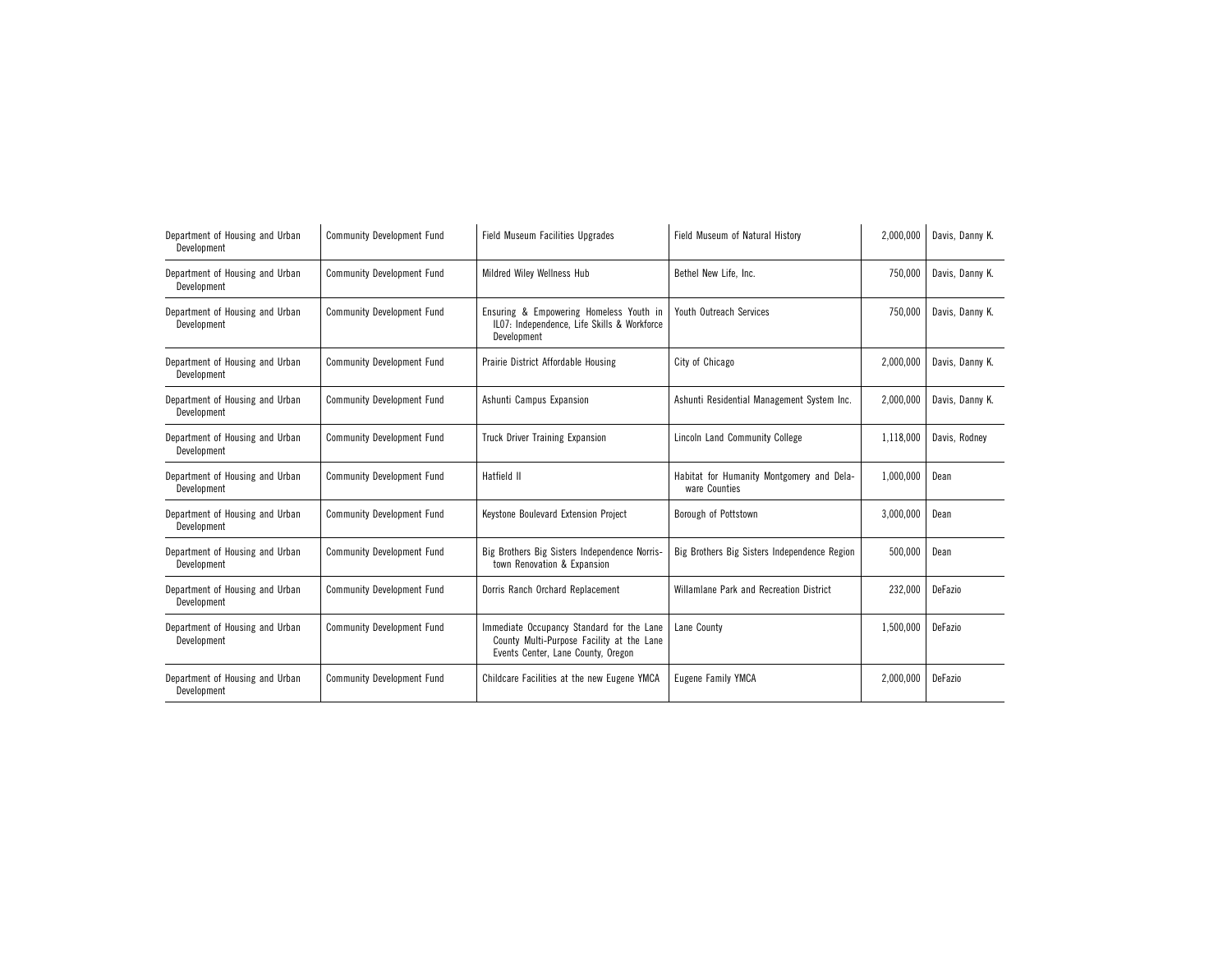| Agency                                         | Account                           | Project                     | Recipient                                          | <b>House Amount</b> | <b>House Requestors</b> |
|------------------------------------------------|-----------------------------------|-----------------------------|----------------------------------------------------|---------------------|-------------------------|
| Department of Housing and Urban<br>Development | <b>Community Development Fund</b> | Servicios de La Raza        | La Raza Services, Inc. dba Servicios de La<br>Raza | 2,000,000           | <b>DeGette</b>          |
| Department of Housing and Urban<br>Development | <b>Community Development Fund</b> | Mothership                  | Urban Peak                                         | 413,940             | <b>DeGette</b>          |
| Department of Housing and Urban<br>Development | <b>Community Development Fund</b> | Clarion Inn Hotel           | Colorado Coalition for the Homeless                | 4,000,000           | <b>DeGette</b>          |
| Department of Housing and Urban<br>Development | <b>Community Development Fund</b> | Alameda Avenue              | Warren Village INC.                                | 4,000,000           | <b>DeGette</b>          |
| Department of Housing and Urban<br>Development | <b>Community Development Fund</b> | Denver Public Library       | The City and County of Denver                      | 750,000             | <b>DeGette</b>          |
| Department of Housing and Urban<br>Development | <b>Community Development Fund</b> | 16th St Mall Reconstruction | The City and County of Denver                      | 750,000             | <b>DeGette</b>          |
| Department of Housing and Urban<br>Development | <b>Community Development Fund</b> | Villa Park                  | Habitat for Humanity of Metro Denver, Inc.         | 1,000,000           | <b>DeGette</b>          |
| Department of Housing and Urban<br>Development | <b>Community Development Fund</b> | Food Bank of the Rockies    | Food Bank of the Rockies                           | 1,200,000           | <b>DeGette</b>          |
| Department of Housing and Urban<br>Development | <b>Community Development Fund</b> | We Don't Waste              | Wedontwaste, Inc. dba We Don't Waste               | 750.000             | <b>DeGette</b>          |
| Department of Housing and Urban<br>Development | <b>Community Development Fund</b> | Nest Neighborhoods          | The City and County of Denver                      | 2,000,000           | <b>DeGette</b>          |
| Department of Housing and Urban<br>Development | <b>Community Development Fund</b> | Naugatuck YMCA              | Naugatuck YMCA                                     | 1,900,000           | DeLauro                 |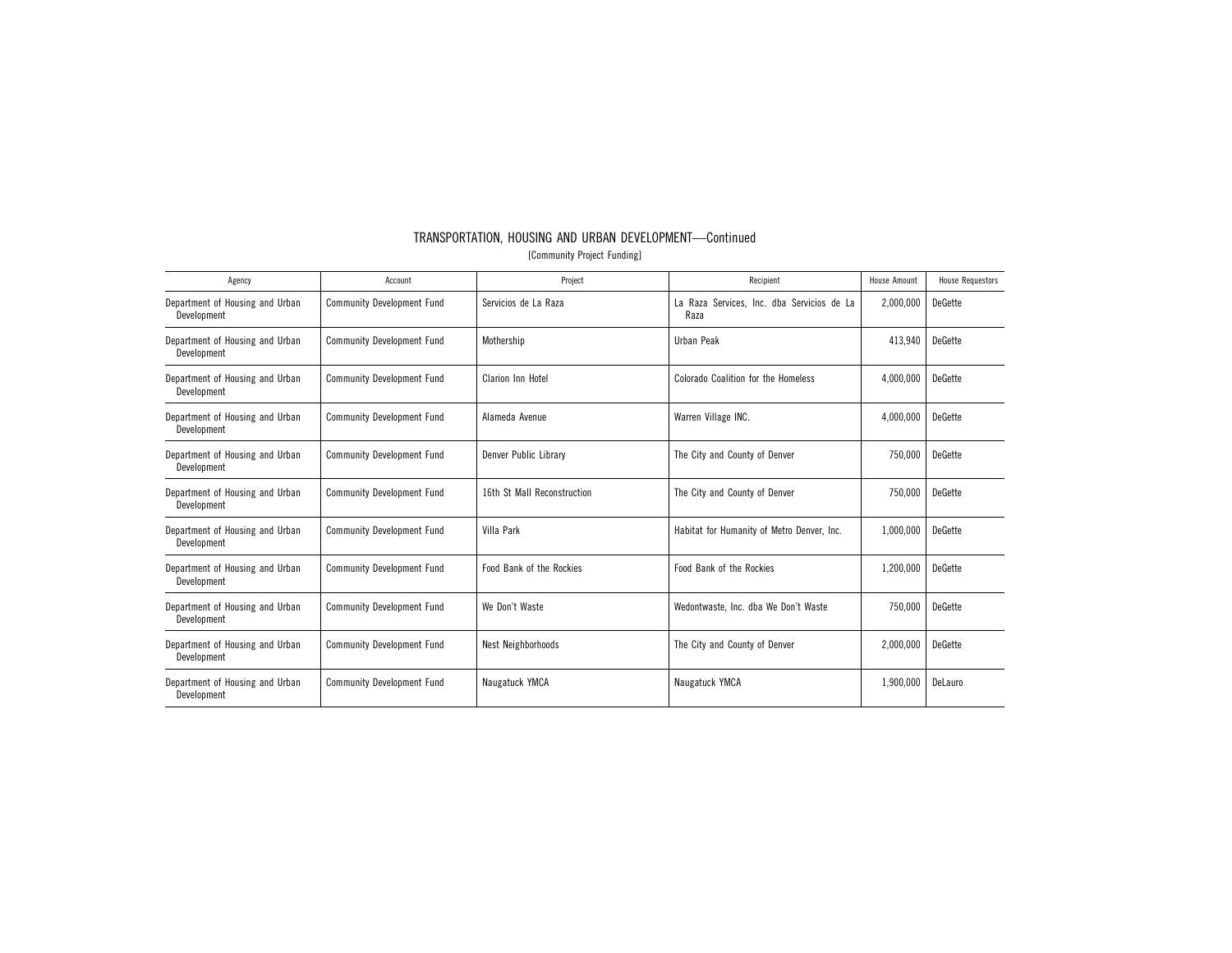| Department of Housing and Urban<br>Development | <b>Community Development Fund</b> | City of New Haven- Wilbur Cross High School                                | City of New Haven                                             | 750,000   | DeLauro |
|------------------------------------------------|-----------------------------------|----------------------------------------------------------------------------|---------------------------------------------------------------|-----------|---------|
| Department of Housing and Urban<br>Development | <b>Community Development Fund</b> | Town of Seymour- economic development                                      | Town of Seymour                                               | 3,000,000 | DeLauro |
| Department of Housing and Urban<br>Development | <b>Community Development Fund</b> | City of Ansonia- SHW Casting Company                                       | City of Ansonia                                               | 2,900,000 | DeLauro |
| Department of Housing and Urban<br>Development | <b>Community Development Fund</b> | Wallingford Family YMCA- West Side Branch                                  | Young Mens Christian Association of Walling-<br>ford, Inc.    | 750,000   | DeLauro |
| Department of Housing and Urban<br>Development | <b>Community Development Fund</b> | Connecticut Audubon Society (CAS) Coastal<br>Center at Milford Point       | Connecticut Audubon Society, Inc., The                        | 750,000   | DeLauro |
| Department of Housing and Urban<br>Development | <b>Community Development Fund</b> | <b>LEAP Community Center Renewal Project</b>                               | Leadership, Education and Athletics in Part-<br>nership, Inc. | 1,952,032 | DeLauro |
| Department of Housing and Urban<br>Development | <b>Community Development Fund</b> | Downtown Evening Soup Kitchen, Inc.                                        | Downtown Evening Soup Kitchen, Inc.                           | 1,438,399 | DeLauro |
| Department of Housing and Urban<br>Development | <b>Community Development Fund</b> | Town of Bethany- Town Hall Renovations                                     | Town of Bethany                                               | 1,000,000 | DeLauro |
| Department of Housing and Urban<br>Development | <b>Community Development Fund</b> | Town of North Haven- Martha Culver House                                   | Town of North Haven                                           | 600,000   | DeLauro |
| Department of Housing and Urban<br>Development | <b>Community Development Fund</b> | Ferndale Civic Campus                                                      | City of Ferndale                                              | 750,000   | DelBene |
| Department of Housing and Urban<br>Development | <b>Community Development Fund</b> | North Sewer Trunkline Extension                                            | City of Snohomish                                             | 3,000,000 | DelBene |
| Department of Housing and Urban<br>Development | <b>Community Development Fund</b> | Snohomish County Food and Farming Center                                   | Snohomish County                                              | 750,000   | DelBene |
| Department of Housing and Urban<br>Development | <b>Community Development Fund</b> | Replacement of asbestos cement and galva-<br>nized drinking water supplies | City of Apopka                                                | 2,500,000 | Demings |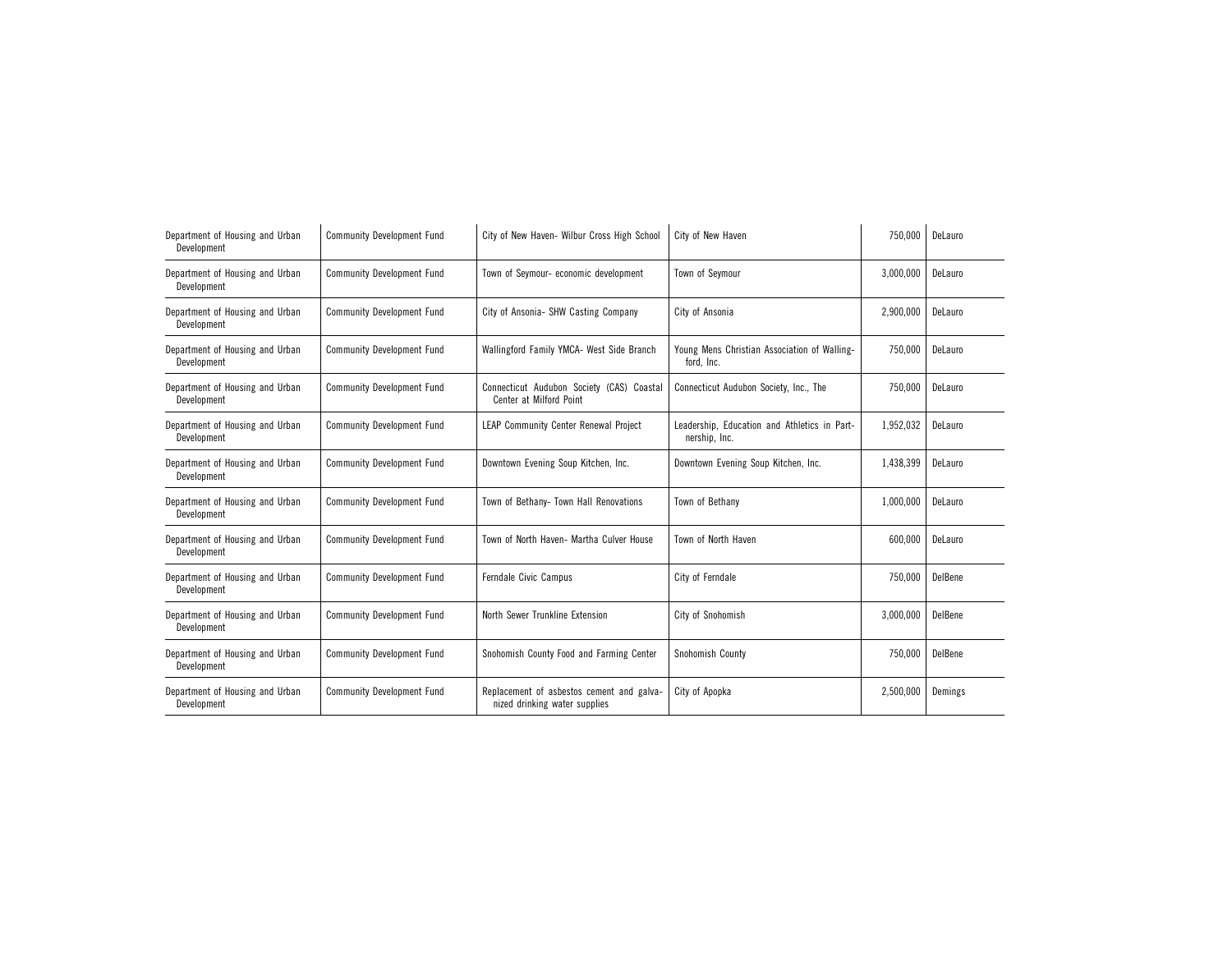| Agency                                         | Account                           | Project                                                                                                                                                             | Recipient                                  |           | <b>House Requestors</b> |
|------------------------------------------------|-----------------------------------|---------------------------------------------------------------------------------------------------------------------------------------------------------------------|--------------------------------------------|-----------|-------------------------|
| Department of Housing and Urban<br>Development | <b>Community Development Fund</b> | Town Shoppe Eatonville Affordable Housing<br>Initiative                                                                                                             | Town of Eatonville, Florida                | 2,000,000 | Demings                 |
| Department of Housing and Urban<br>Development | <b>Community Development Fund</b> | Judson's Community Music Room                                                                                                                                       | Dr Phillips Center for the Performing Arts | 750,000   | Demings                 |
| Department of Housing and Urban<br>Development | <b>Community Development Fund</b> | Concord-Port Chicago Building Restoration<br>Project                                                                                                                | East Bay Regional Park District            | 3,000,000 | DeSaulnier              |
| Department of Housing and Urban<br>Development | <b>Community Development Fund</b> | 100 38th Street Supportive and Family Af-<br>fordable Apartments for Formerly Home-<br>less, Veterans, and Large Families Project                                   | Eden Housing Inc.                          | 3,000,000 | DeSaulnier              |
| Department of Housing and Urban<br>Development | <b>Community Development Fund</b> | Lyons Road Pedestrian Mobility Safety Project                                                                                                                       | Broward Metropolitan Planning Organization | 3,900,000 | Deutch                  |
| Department of Housing and Urban<br>Development | <b>Community Development Fund</b> | Creation of a Nature Trail                                                                                                                                          | <b>City of Coral Springs</b>               | 750,000   | Deutch                  |
| Department of Housing and Urban<br>Development | <b>Community Development Fund</b> | Expansion of Early Learning Center & En-<br>hancement of the Special Population Cen-<br>ter to include Safety & Accessibility Up-<br>dates to the Youth Locker Room | YMCA of South Palm Beach County            | 812.000   | Deutch                  |
| Department of Housing and Urban<br>Development | <b>Community Development Fund</b> | City of Deerfield Beach FEC Railroad Track<br>Fencing                                                                                                               | City of Deerfield Beach                    | 750,000   | Deutch                  |
| Department of Housing and Urban<br>Development | <b>Community Development Fund</b> | Wahoo Bay Park Resiliency Expansion                                                                                                                                 | Wahoo Bay Park                             | 750,000   | Deutch                  |
| Department of Housing and Urban<br>Development | <b>Community Development Fund</b> | North Andrews Avenue Bridge Repair Project                                                                                                                          | <b>Broward County</b>                      | 3.000.000 | Deutch                  |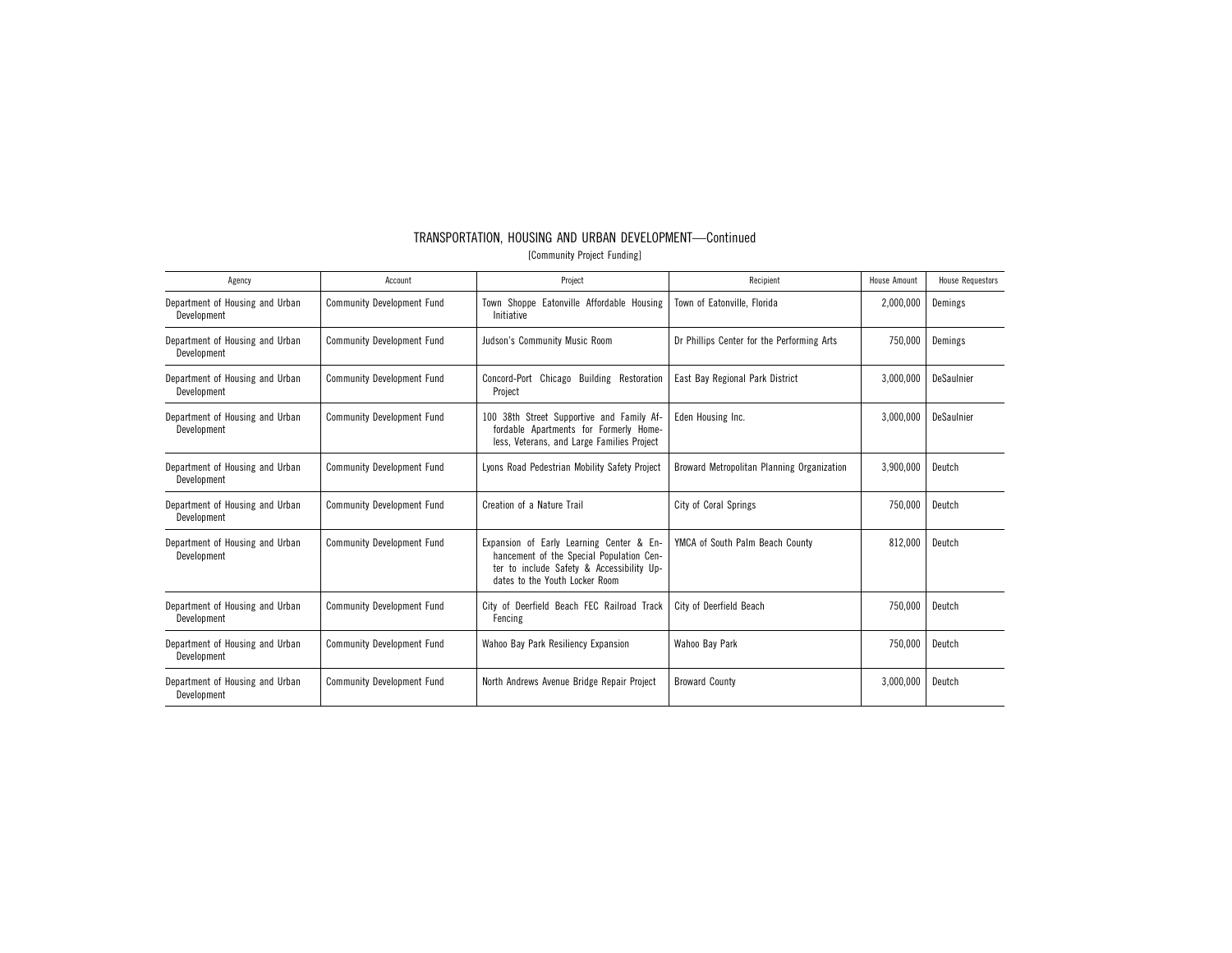| Department of Housing and Urban<br>Development | <b>Community Development Fund</b> | Everglades Greenway Loop                                                    | City of Coral Springs                                           | 750,000   | Deutch      |
|------------------------------------------------|-----------------------------------|-----------------------------------------------------------------------------|-----------------------------------------------------------------|-----------|-------------|
| Department of Housing and Urban<br>Development | <b>Community Development Fund</b> | Wastewater Treatment Plant Improvements &<br><b>Expansion Project</b>       | City of Clewiston                                               | 3,000,000 | Diaz-Balart |
| Department of Housing and Urban<br>Development | <b>Community Development Fund</b> | Rehabilitation of National Register of Historic<br><b>Places Building</b>   | Everglades Society for Historic Preservation,<br>Inc.           | 3,000,000 | Diaz-Balart |
| Department of Housing and Urban<br>Development | <b>Community Development Fund</b> | Golden Gate Affordable and Workforce Hous-<br>ing Project                   | Rural Neighborhoods, Incorporated                               | 2,000,000 | Diaz-Balart |
| Department of Housing and Urban<br>Development | <b>Community Development Fund</b> | Sweetwater Infrastructure and Drainage Im-<br>provements                    | City of Sweetwater                                              | 3,000,000 | Diaz-Balart |
| Department of Housing and Urban<br>Development | <b>Community Development Fund</b> | Sweetwater Street Improvements                                              | City of Sweetwater                                              | 4.000.000 | Diaz-Balart |
| Department of Housing and Urban<br>Development | <b>Community Development Fund</b> | City of Hialeah Roadway Revitalization                                      | City of Hialeah                                                 | 3,000,000 | Diaz-Balart |
| Department of Housing and Urban<br>Development | <b>Community Development Fund</b> | Sweetwater Water and Sewer Improvements                                     | City of Sweetwater                                              | 4,000,000 | Diaz-Balart |
| Department of Housing and Urban<br>Development | <b>Community Development Fund</b> | Sweetwater Affordable Housing                                               | Miami-Dade County Public Housing and Com-<br>munity Development | 4,000,000 | Diaz-Balart |
| Department of Housing and Urban<br>Development | <b>Community Development Fund</b> | Tobie Wilson Municipal Complex Canal Bulk-<br>head Wall                     | Town of Medley                                                  | 3,251,000 | Diaz-Balart |
| Department of Housing and Urban<br>Development | <b>Community Development Fund</b> | Miami Lakes NW 59th Avenue Roadway Ex-<br>tension and Redevelopment Project | Town of Miami Lakes                                             | 3,000,000 | Diaz-Balart |
| Department of Housing and Urban<br>Development | <b>Community Development Fund</b> | Miami-Dade County Septic to Sewer Project                                   | Miami-Dade County Water and Sewer Depart-<br>ment               | 3,000,000 | Diaz-Balart |
| Department of Housing and Urban<br>Development | <b>Community Development Fund</b> | Carbon Neutral Ann Arbor                                                    | City of Ann Arbor                                               | 2,500,000 | Dingell     |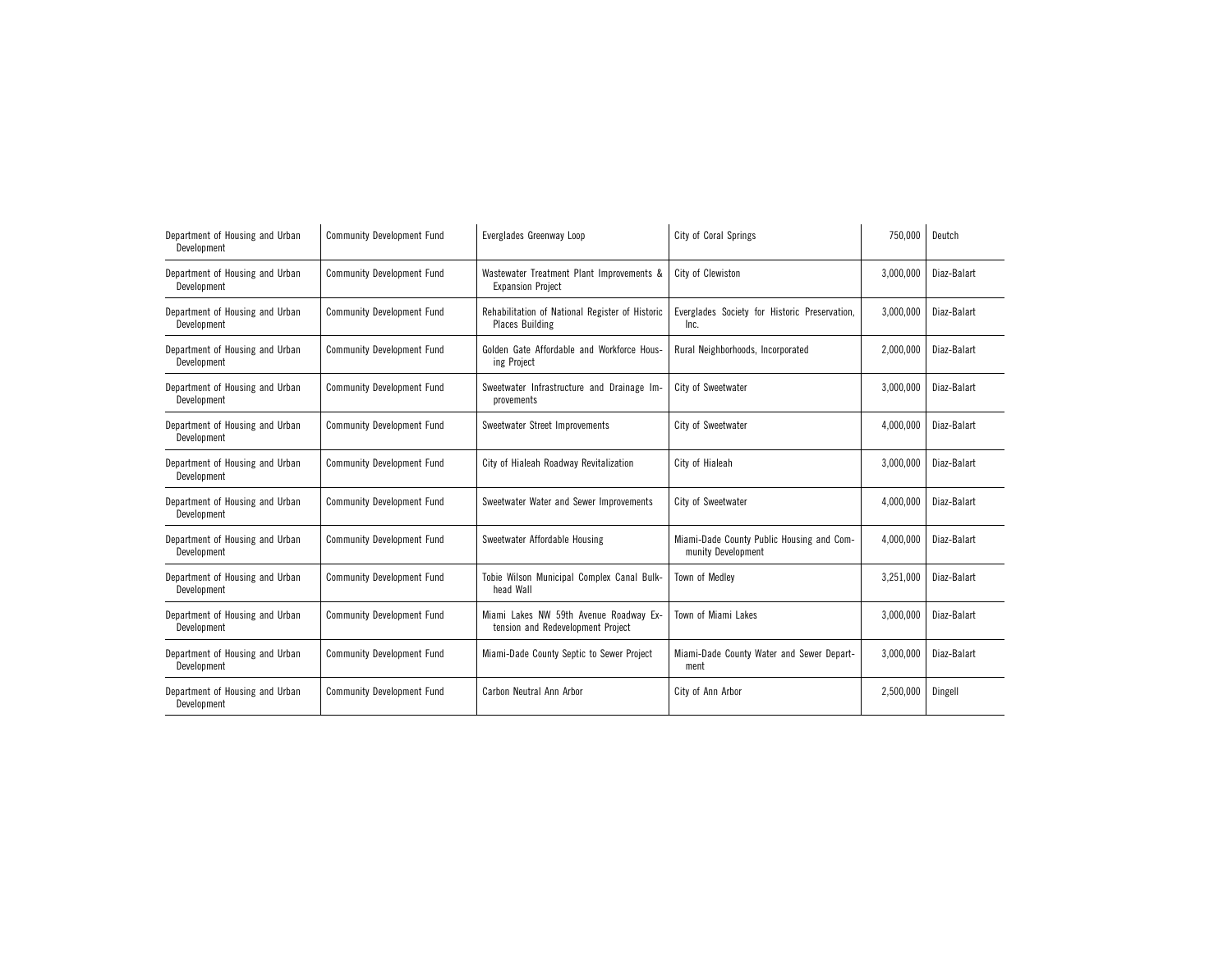| TRANSPORTATION, HOUSING AND URBAN DEVELOPMENT-Continued |  |                             |  |  |
|---------------------------------------------------------|--|-----------------------------|--|--|
|                                                         |  | [Community Project Funding] |  |  |

| Agency                                         | Account                           | Project                                                                      | Recipient                                   | <b>House Amount</b> | <b>House Requestors</b> |
|------------------------------------------------|-----------------------------------|------------------------------------------------------------------------------|---------------------------------------------|---------------------|-------------------------|
| Department of Housing and Urban<br>Development | <b>Community Development Fund</b> | <b>Public Streets Rehabilitation Project</b>                                 | City of Rockwood                            | 750,000             | Dingell                 |
| Department of Housing and Urban<br>Development | <b>Community Development Fund</b> | Homeless Shelter System in Out-Wayne Coun-<br>ty                             | Wayne Metropolitan Community Action Agency  | 1.850.000           | Dingell                 |
| Department of Housing and Urban<br>Development | <b>Community Development Fund</b> | Water Street Site Remediation                                                | <b>Washtenaw County Government</b>          | 3.000.000           | Dingell                 |
| Department of Housing and Urban<br>Development | <b>Community Development Fund</b> | Garrett's Space Residential Center ("Center")                                | Garrett's Space                             | 4,000,000           | Dingell                 |
| Department of Housing and Urban<br>Development | <b>Community Development Fund</b> | <b>Foundation Communities Solar Sustainability</b>                           | <b>Foundation Communities</b>               | 1,550,000           | Doggett                 |
| Department of Housing and Urban<br>Development | <b>Community Development Fund</b> | The Great Dunbar Initiative-Phase 1 Cleve-<br>land Avenue                    | Housing Authority of the City of Fort Myers | 3,000,000           | Donalds                 |
| Department of Housing and Urban<br>Development | <b>Community Development Fund</b> | Carrie Film Furnace                                                          | Pittsburgh Film Office                      | 3,000,000           | Doyle, Michael F.       |
| Department of Housing and Urban<br>Development | <b>Community Development Fund</b> | Braddock Carnegie Library Renovation Project                                 | Braddock Carnegie Library                   | 4,000,000           | Doyle, Michael F.       |
| Department of Housing and Urban<br>Development | <b>Community Development Fund</b> | Forest Hills<br>Chalfant Atom Smasher<br>$\overline{\phantom{m}}$<br>Housing | ACTION-Housing                              | 750.000             | Dovle, Michael F.       |
| Department of Housing and Urban<br>Development | <b>Community Development Fund</b> | Homewood Avenue Mainstreet Revitalization                                    | City of Pittsburgh                          | 750.000             | Doyle, Michael F.       |
| Department of Housing and Urban<br>Development | <b>Community Development Fund</b> | Veterans Place Construction Project                                          | <b>Veterans Place</b>                       | 2.000.000           | Doyle, Michael F.       |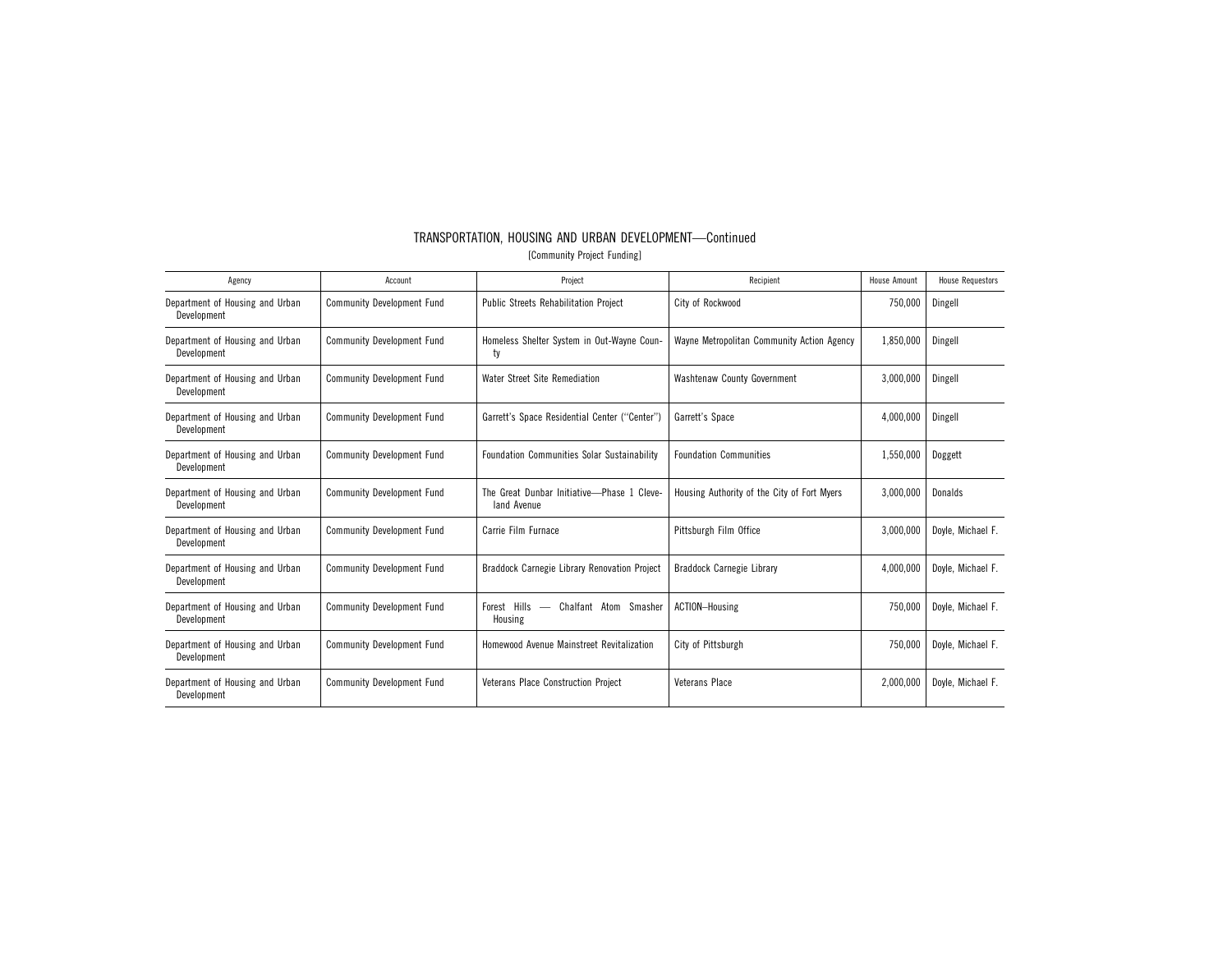| Department of Housing and Urban<br>Development | <b>Community Development Fund</b> | City of Clairton Community Center Develop-<br>ment                                                                                                                                                            | City of Clairton                     | 750,000   | Doyle, Michael F. |
|------------------------------------------------|-----------------------------------|---------------------------------------------------------------------------------------------------------------------------------------------------------------------------------------------------------------|--------------------------------------|-----------|-------------------|
| Department of Housing and Urban<br>Development | <b>Community Development Fund</b> | Carnegie of Homestead Music Hall Rehabili-<br>tation                                                                                                                                                          | Carnegie Library of Homestead        | 750.000   | Dovle, Michael F. |
| Department of Housing and Urban<br>Development | <b>Community Development Fund</b> | Boys & Girls Clubs of Bay County Community<br>Centers Repairs and Reconstruction                                                                                                                              | The Boys & Girls Clubs of Bay County | 2,000,000 | Dunn              |
| Department of Housing and Urban<br>Development | <b>Community Development Fund</b> | Gulf County Washington Recreational Center<br>Repair and Rehabilitation                                                                                                                                       | <b>Gulf County</b>                   | 500,000   | Dunn              |
| Department of Housing and Urban<br>Development | <b>Community Development Fund</b> | Ryans Way Improvements and Construction                                                                                                                                                                       | City of Buffalo                      | 2,400,000 | Emmer             |
| Department of Housing and Urban<br>Development | <b>Community Development Fund</b> | El Paso County Senior Meal and Community<br>Kitchen                                                                                                                                                           | El Paso County                       | 4,000,000 | Escobar           |
| Department of Housing and Urban<br>Development | <b>Community Development Fund</b> | Vinton Water and Wastewater Phase III                                                                                                                                                                         | Village of Vinton                    | 4,000,000 | Escobar           |
| Department of Housing and Urban<br>Development | <b>Community Development Fund</b> | Planning Study to Improve Land Border<br>Pedestrian<br>Crossing<br>Transit<br>and<br>Connectivity to Business Districts in the El<br>Paso Region for Equity, Accessibility and<br><b>Economic Development</b> | Texas A&M Transportation Institute   | 750,000   | Escobar           |
| Department of Housing and Urban<br>Development | <b>Community Development Fund</b> | El Paso County Animal Welfare Pet Wellness<br>Clinic                                                                                                                                                          | El Paso County                       | 1,300,000 | Escobar           |
| Department of Housing and Urban<br>Development | <b>Community Development Fund</b> | La Casa de los Abuelitos                                                                                                                                                                                      | Opportunity Center for the Homeless  | 2,442,706 | Escobar           |
| Department of Housing and Urban<br>Development | <b>Community Development Fund</b> | Horizon City<br>Transit-Oriented Development<br>Phase 1                                                                                                                                                       | Town of Horizon City, Texas          | 1,735,000 | Escobar           |
| Department of Housing and Urban<br>Development | <b>Community Development Fund</b> | Crestview Hotel<br>Conversion to Permanent<br>Housing                                                                                                                                                         | City of Mountain View                | 750,000   | Eshoo             |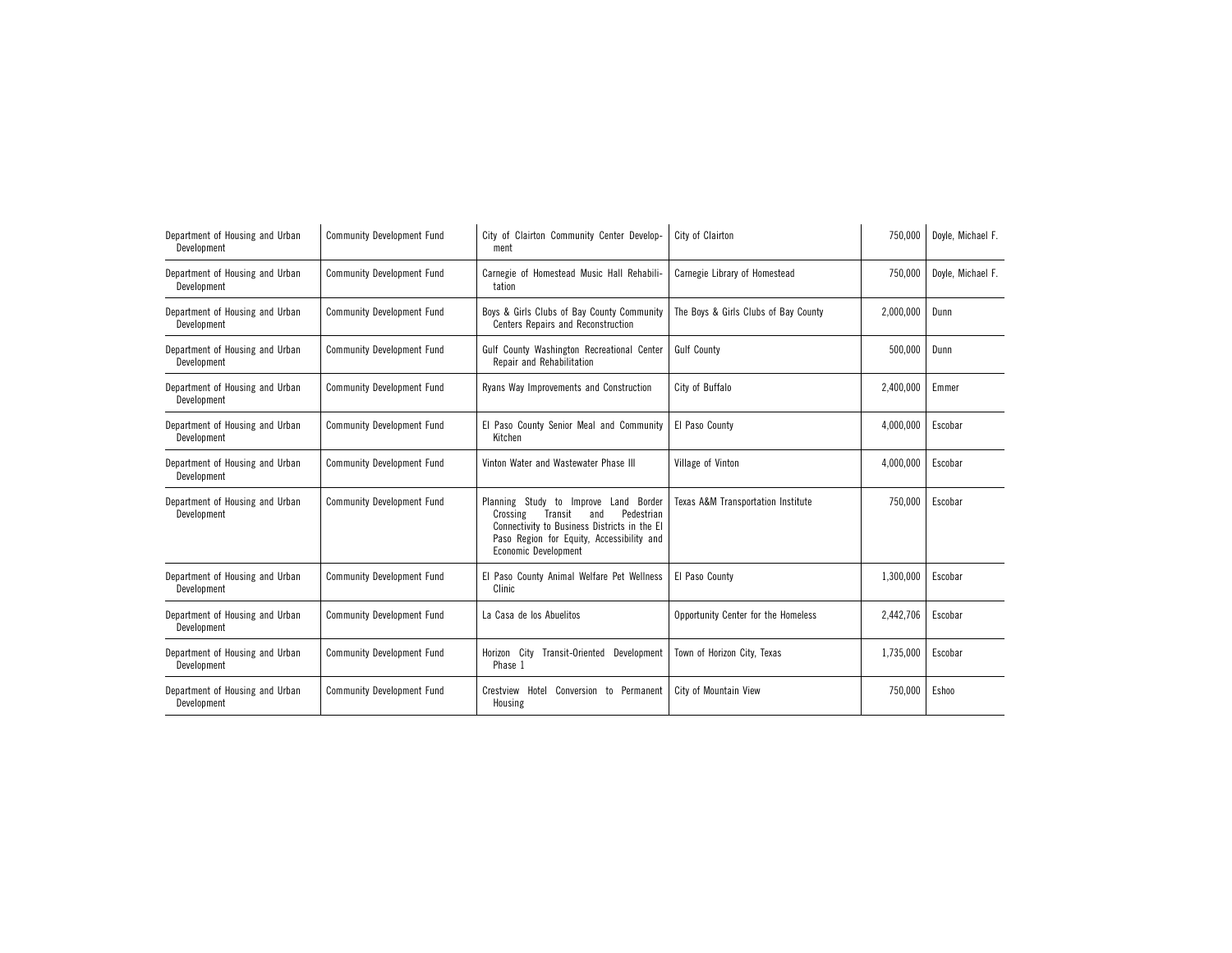| TRANSPORTATION, HOUSING AND URBAN DEVELOPMENT—Continued |                             |  |  |
|---------------------------------------------------------|-----------------------------|--|--|
|                                                         | [Community Project Funding] |  |  |

| Agency                                         | Account                           | Project                                                                             | Recipient                                              | <b>House Amount</b> | <b>House Requestors</b> |
|------------------------------------------------|-----------------------------------|-------------------------------------------------------------------------------------|--------------------------------------------------------|---------------------|-------------------------|
| Department of Housing and Urban<br>Development | <b>Community Development Fund</b> | Gap year Funding for the SureStay Emergency<br>Interim Housing Site                 | City of San Jose                                       | 750,000             | Eshoo                   |
| Department of Housing and Urban<br>Development | <b>Community Development Fund</b> | City of Scotts Valley Skypark Playground<br>Equipment Replacement                   | City of Scotts Valley                                  | 750,000             | Eshoo                   |
| Department of Housing and Urban<br>Development | <b>Community Development Fund</b> | Expansion of Behavioral Health Clinics in<br>Montefiore School Based Health Centers | <b>Montefiore Medical Center</b>                       | 750,000             | Espaillat               |
| Department of Housing and Urban<br>Development | <b>Community Development Fund</b> | Salvation Army Westside Building Repair Ini-<br>tiative                             | Philadelphia<br>The Salvation Army.<br>Greater<br>Area | 750.000             | Evans                   |
| Department of Housing and Urban<br>Development | <b>Community Development Fund</b> | Philadelphia Housing & Homeownership Ac-<br>quisition Fund                          | Local Initiatives Support Corporation                  | 2,000,000           | Evans                   |
| Department of Housing and Urban<br>Development | <b>Community Development Fund</b> | Tamanend Plaza contruction                                                          | Independence Historical Trust                          | 750.000             | Evans                   |
| Department of Housing and Urban<br>Development | <b>Community Development Fund</b> | Philadelphia Satellite<br>Location for<br>West<br>Urban League of Philadelphia      | The Urban League of Philadelphia                       | 1,200,000           | Evans                   |
| Department of Housing and Urban<br>Development | <b>Community Development Fund</b> | Clearfield Apts-Grocery & Food Distribution                                         | The Allegheny West Foundation                          | 1,000,000           | Evans                   |
| Department of Housing and Urban<br>Development | <b>Community Development Fund</b> | Engagement Center Accessibility and Facili-<br>ties Improvement                     | <b>BROAD STREET MINISTRY</b>                           | 1,000,000           | Evans                   |
| Department of Housing and Urban<br>Development | <b>Community Development Fund</b> | Cecil B Moore Marketplace                                                           | Beech Interplex, Inc.                                  | 1,000,000           | Evans                   |
| Department of Housing and Urban<br>Development | <b>Community Development Fund</b> | Weavers Way Co-op Germantown                                                        | Weaver's Way Community Fund, Inc.                      | 1,500,000           | Evans                   |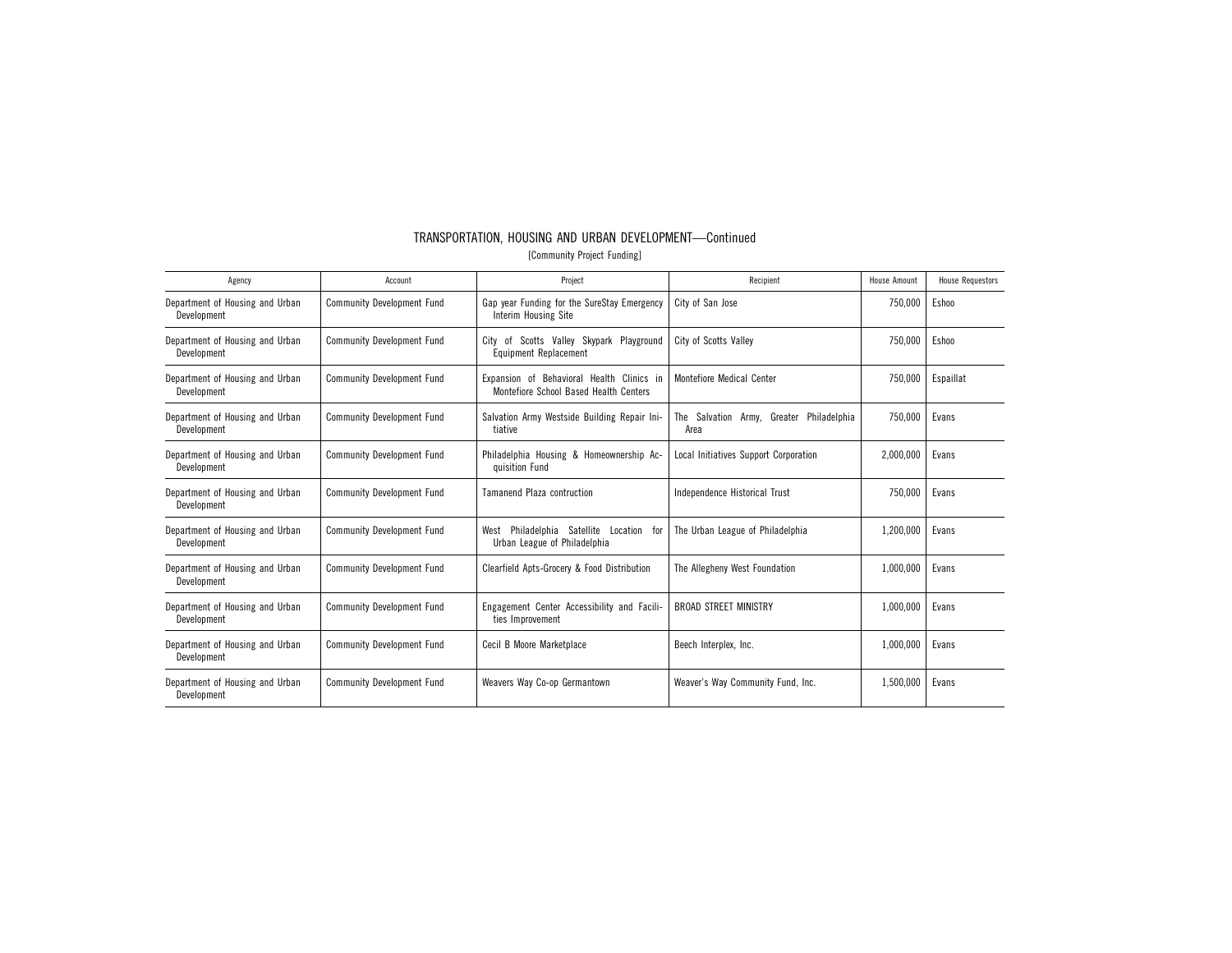| Department of Housing and Urban<br>Development | <b>Community Development Fund</b> | Sullivan Community Impact Center                                            | Called To Serve CDC                                          | 750,000   | Evans       |
|------------------------------------------------|-----------------------------------|-----------------------------------------------------------------------------|--------------------------------------------------------------|-----------|-------------|
| Department of Housing and Urban<br>Development | <b>Community Development Fund</b> | The Commons: 24 S. 52nd St, Philadelphia,<br>PA 19139                       | The Enterprise Center Community Develop-<br>ment Corporation | 2,500,000 | Evans       |
| Department of Housing and Urban<br>Development | <b>Community Development Fund</b> | Liberty53 Estelle B. Richman Place                                          | Liberty Housing Development Corp                             | 2,000,000 | Evans       |
| Department of Housing and Urban<br>Development | <b>Community Development Fund</b> | YMCA<br>Morrisville<br>Revitalization<br>Branch<br>Project                  | YMCA of Bucks & Hunterdon Counties                           | 4,000,000 | Fitzpatrick |
| Department of Housing and Urban<br>Development | <b>Community Development Fund</b> | Morrisville Municipal Authority Wastewater<br><b>Treatment Facility</b>     | The Municipal Authority of the Borough of<br>Morrisville     | 4,000,000 | Fitzpatrick |
| Department of Housing and Urban<br>Development | <b>Community Development Fund</b> | Upper Bucks Rail Trail                                                      | Appalachian Mountain Club                                    | 1,770,000 | Fitzpatrick |
| Department of Housing and Urban<br>Development | <b>Community Development Fund</b> | Shenandoah Woods Improvement and Revital-<br>ization Project                | Redevelopment Authority of the County of<br>Bucks            | 1,500,000 | Fitzpatrick |
| Department of Housing and Urban<br>Development | <b>Community Development Fund</b> | Early Learning Childcare Center Construction                                | Athens-McMinn Family YMCA                                    | 2,500,000 | Fleischmann |
| Department of Housing and Urban<br>Development | <b>Community Development Fund</b> | Early Learning Childcare Center Construction                                | The Caring Place                                             | 1,500,000 | Fleischmann |
| Department of Housing and Urban<br>Development | <b>Community Development Fund</b> | Westside Evolves Transformation Plan                                        | Chattanooga Housing Authority                                | 3,000,000 | Fleischmann |
| Department of Housing and Urban<br>Development | <b>Community Development Fund</b> | East and West Greenridge Intersection Safety<br><b>Improvements Project</b> | St. George Place Redevelopment Authority                     | 750,000   | Fletcher    |
| Department of Housing and Urban<br>Development | <b>Community Development Fund</b> | Accessible and<br>Inclusive Play-<br>Evergreen<br>ground                    | City of Bellaire, TX                                         | 600,000   | Fletcher    |
| Department of Housing and Urban<br>Development | <b>Community Development Fund</b> | Marie Wilkinson Holistic Response to Food In-<br>security                   | Marie Wilkinson Food Pantry Inc                              | 1.800.000 | Foster      |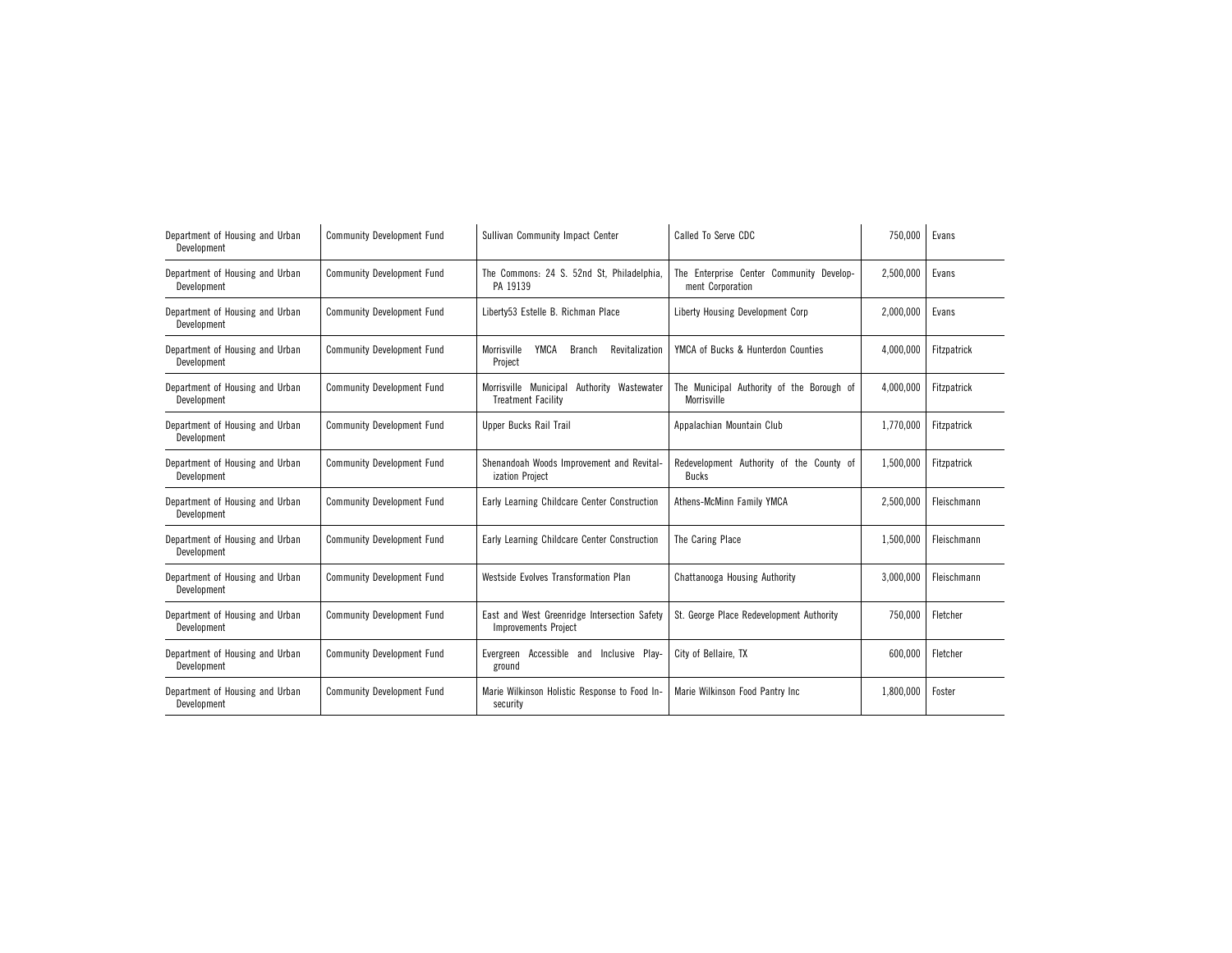| Agency                                         | Account                           | Project                                                                                                                                             | Recipient                                          | <b>House Amount</b> | <b>House Requestors</b> |
|------------------------------------------------|-----------------------------------|-----------------------------------------------------------------------------------------------------------------------------------------------------|----------------------------------------------------|---------------------|-------------------------|
| Department of Housing and Urban<br>Development | <b>Community Development Fund</b> | Lippold Park Bicycle & Pedestrian Bridge                                                                                                            | <b>Fox Valley Park District</b>                    | 4,000,000           | Foster                  |
| Department of Housing and Urban<br>Development | <b>Community Development Fund</b> | Habitat Green Freedom Install infrastructure<br>for an affordable home energy smart com-<br>munity for low to moderate income work-<br>ing families | Fox Valley Habitat For Humanity                    | 1,250,000           | Foster                  |
| Department of Housing and Urban<br>Development | <b>Community Development Fund</b> | DuPage Township Food Pantry & Resource<br>Center                                                                                                    | DuPage Township Government                         | 3,000,000           | Foster                  |
| Department of Housing and Urban<br>Development | <b>Community Development Fund</b> | Permanent Supportive Housing (PSH) Partner-<br>ship                                                                                                 | Association for Individual Development             | 3,000,000           | Foster                  |
| Department of Housing and Urban<br>Development | <b>Community Development Fund</b> | Naperville Riverwalk Eagle Street Gateway<br>and Accessibility Improvements                                                                         | City of Naperville, IL                             | 900,000             | Foster                  |
| Department of Housing and Urban<br>Development | <b>Community Development Fund</b> | Art Museum Improvement Project                                                                                                                      | Norton Museum of Art                               | 750,000             | Frankel. Lois           |
| Department of Housing and Urban<br>Development | <b>Community Development Fund</b> | Affordable Housing in Lake Worth Beach                                                                                                              | Lake Worth Beach Community Redevelopment<br>Agency | 750,000             | Frankel, Lois           |
| Department of Housing and Urban<br>Development | <b>Community Development Fund</b> | Affordable Housing for Low-Income Youth                                                                                                             | Vita Nova, Inc.                                    | 750,000             | Frankel, Lois           |
| Department of Housing and Urban<br>Development | <b>Community Development Fund</b> | FDC Grove Road/North Ridge Trail Flyover                                                                                                            | Polk County                                        | 4,000,000           | Franklin, C. Scott      |
| Department of Housing and Urban<br>Development | <b>Community Development Fund</b> | Tanner Thomas Tiny Homes for Homeless Vet-<br>erans                                                                                                 | <b>Tanner Community Development Corporation</b>    | 2,883,950           | Gallego                 |
| Department of Housing and Urban<br>Development | <b>Community Development Fund</b> | St. Mary's Food Bank Community Services<br><b>Center Renovation</b>                                                                                 | St. Mary's Food Bank Alliance                      | 4,000,000           | Gallego                 |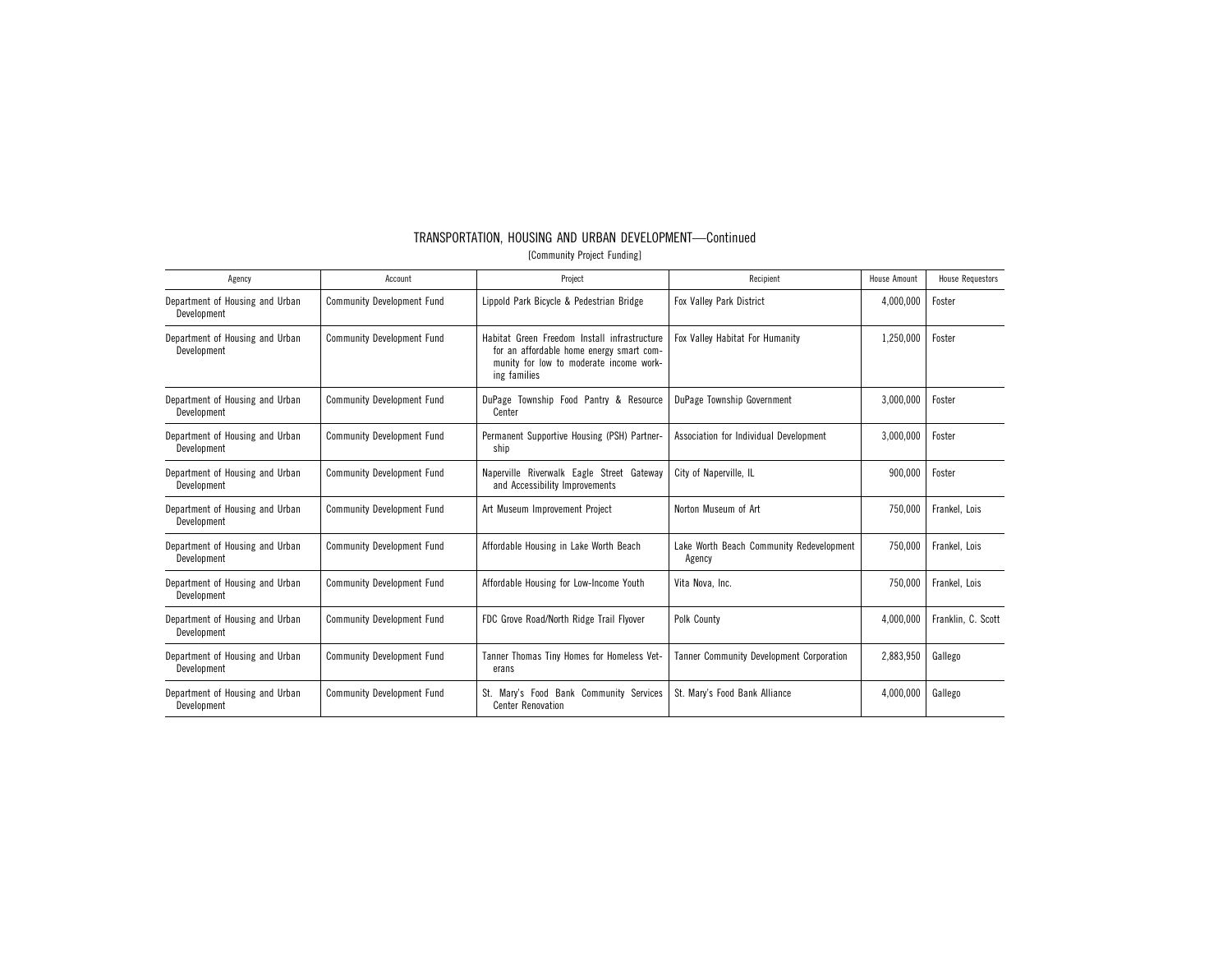| Department of Housing and Urban<br>Development | <b>Community Development Fund</b> | Glendale Community Centers Digital Equity<br>Initiative                           | City of Glendale                                                            | 1,338,919 | Gallego     |
|------------------------------------------------|-----------------------------------|-----------------------------------------------------------------------------------|-----------------------------------------------------------------------------|-----------|-------------|
| Department of Housing and Urban<br>Development | <b>Community Development Fund</b> | 100-Bed Transitional Community for People<br><b>Experiencing Homelessness</b>     | Diocesan Council for the Society of St Vin-<br>cent de Paul Diocese Phoenix | 750,000   | Gallego     |
| Department of Housing and Urban<br>Development | <b>Community Development Fund</b> | Phoenix Homelessness Support Initiative                                           | City of Phoenix                                                             | 1,963,927 | Gallego     |
| Department of Housing and Urban<br>Development | <b>Community Development Fund</b> | Osborn Pointe Homes                                                               | Native American Connections, Inc.                                           | 2,904,213 | Gallego     |
| Department of Housing and Urban<br>Development | <b>Community Development Fund</b> | Greater Phoenix Urban League Building Re-<br>placement                            | Greater Phoenix Urban League                                                | 4,000,000 | Gallego     |
| Department of Housing and Urban<br>Development | <b>Community Development Fund</b> | of Guadalupe Wastewater Collection<br>Town<br>System Rehabilitation               | Town of Guadalupe                                                           | 872,520   | Gallego     |
| Department of Housing and Urban<br>Development | <b>Community Development Fund</b> | Scoggins Court Affordable Housing Project                                         | Napa-Solano Habitat for Hummanity                                           | 750,000   | Garamendi   |
| Department of Housing and Urban<br>Development | <b>Community Development Fund</b> | Marin Clean Energy Healthy Homes                                                  | Marin Clean Energy                                                          | 750.000   | Garamendi   |
| Department of Housing and Urban<br>Development | <b>Community Development Fund</b> | Holbrook Sewer Construction Project                                               | Suffolk County                                                              | 3,000,000 | Garbarino   |
| Department of Housing and Urban<br>Development | <b>Community Development Fund</b> | Interim Housing and Homeless Services Facil-<br>ity                               | Bridge to Home Santa Clarita Valley                                         | 2,000,000 | Garcia (CA) |
| Department of Housing and Urban<br>Development | <b>Community Development Fund</b> | The LeClaire Hearst Advisory Council Project                                      | Chicago Parks District                                                      | 350,000   | García (IL) |
| Department of Housing and Urban<br>Development | <b>Community Development Fund</b> | <b>PODER Headquarters</b>                                                         | <b>PODER Learning Center</b>                                                | 500,000   | García (IL) |
| Department of Housing and Urban<br>Development | <b>Community Development Fund</b> | Expanding Community-Owned Co-op Housing<br>for the Pilsen Neighborhood in Chicago | <b>Resurrection Project</b>                                                 | 2,000,000 | García (IL) |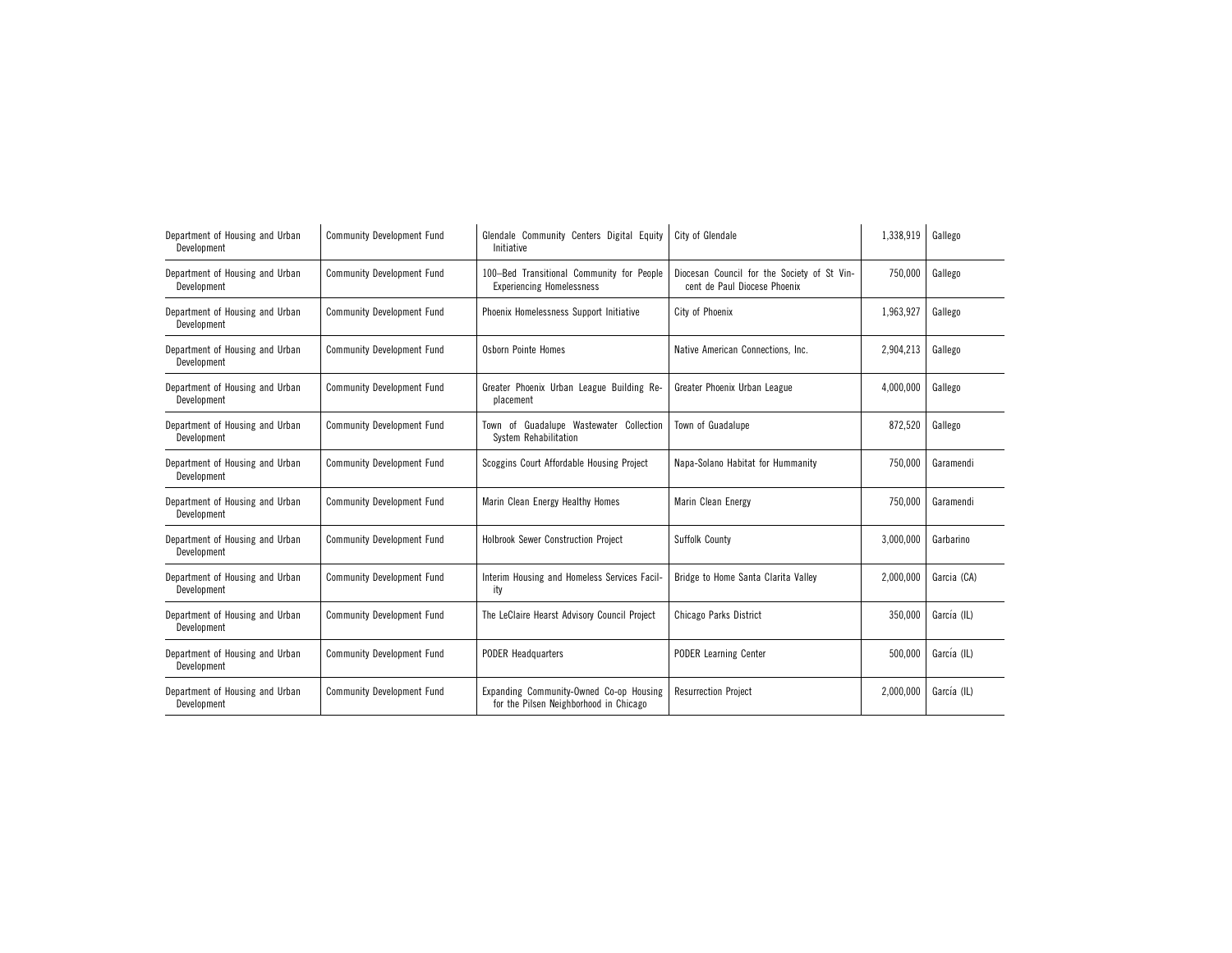| Agency                                         | Account                           | Project                                                                                       | Recipient                                                  | <b>House Amount</b> | <b>House Requestors</b> |
|------------------------------------------------|-----------------------------------|-----------------------------------------------------------------------------------------------|------------------------------------------------------------|---------------------|-------------------------|
| Department of Housing and Urban<br>Development | <b>Community Development Fund</b> | Chicago Puerto Rican Cultural Center-Busi-<br>Incubation and Support Hub (BIS<br>ness<br>Hub) | Puerto Rico Cultural Center                                | 3,000,000           | García (IL)             |
| Department of Housing and Urban<br>Development | <b>Community Development Fund</b> | Maximizing Year-Round Use of the Rauner<br><b>Family YMCA</b>                                 | YMCA of Metro Chicago                                      | 500,000             | García (IL)             |
| Department of Housing and Urban<br>Development | <b>Community Development Fund</b> | Rudy Lozano Branch Library Renovation                                                         | Chicago Public Library                                     | 2,000,000           | García (IL)             |
| Department of Housing and Urban<br>Development | <b>Community Development Fund</b> | Navigation Boulevard Reconfiguration Project                                                  | Buffalo Bayou Partnership                                  | 750,000             | Garcia (TX)             |
| Department of Housing and Urban<br>Development | <b>Community Development Fund</b> | The Magnolia Park-Manchester Services Hub                                                     | City of Houston- Mayor's Office of Complete<br>Communities | 750,000             | Garcia (TX)             |
| Department of Housing and Urban<br>Development | <b>Community Development Fund</b> | Target Hunger Campus and Education Center                                                     | <b>Target Hunger</b>                                       | 4,000,000           | Garcia (TX)             |
| Department of Housing and Urban<br>Development | <b>Community Development Fund</b> | Expanding Affordable Housing Opportuni-<br>ties-Las Brisas Redevelopment, Houston             | Avenue Community Development Corporation                   | 3,000,000           | Garcia (TX)             |
| Department of Housing and Urban<br>Development | <b>Community Development Fund</b> | UH Technology Bridge Infrastructure Develop-<br>ment                                          | The University of Houston Technology Bridge                | 2,875,000           | Garcia (TX)             |
| Department of Housing and Urban<br>Development | <b>Community Development Fund</b> | Restoration of the Historic LULAC Chapter 60<br>Clubhouse, a National Treasure                | C60. Inc.                                                  | 750,000             | Garcia (TX)             |
| Department of Housing and Urban<br>Development | <b>Community Development Fund</b> | Big Pine Key Prison to Workforce Training<br>Center                                           | College of the Florida Keys                                | 2,000,000           | Gimenez                 |
| Department of Housing and Urban<br>Development | <b>Community Development Fund</b> | Downtown Revitalization and Resilient Elec-<br>trical Infrastructure                          | City of Homestead                                          | 1,000,000           | Gimenez                 |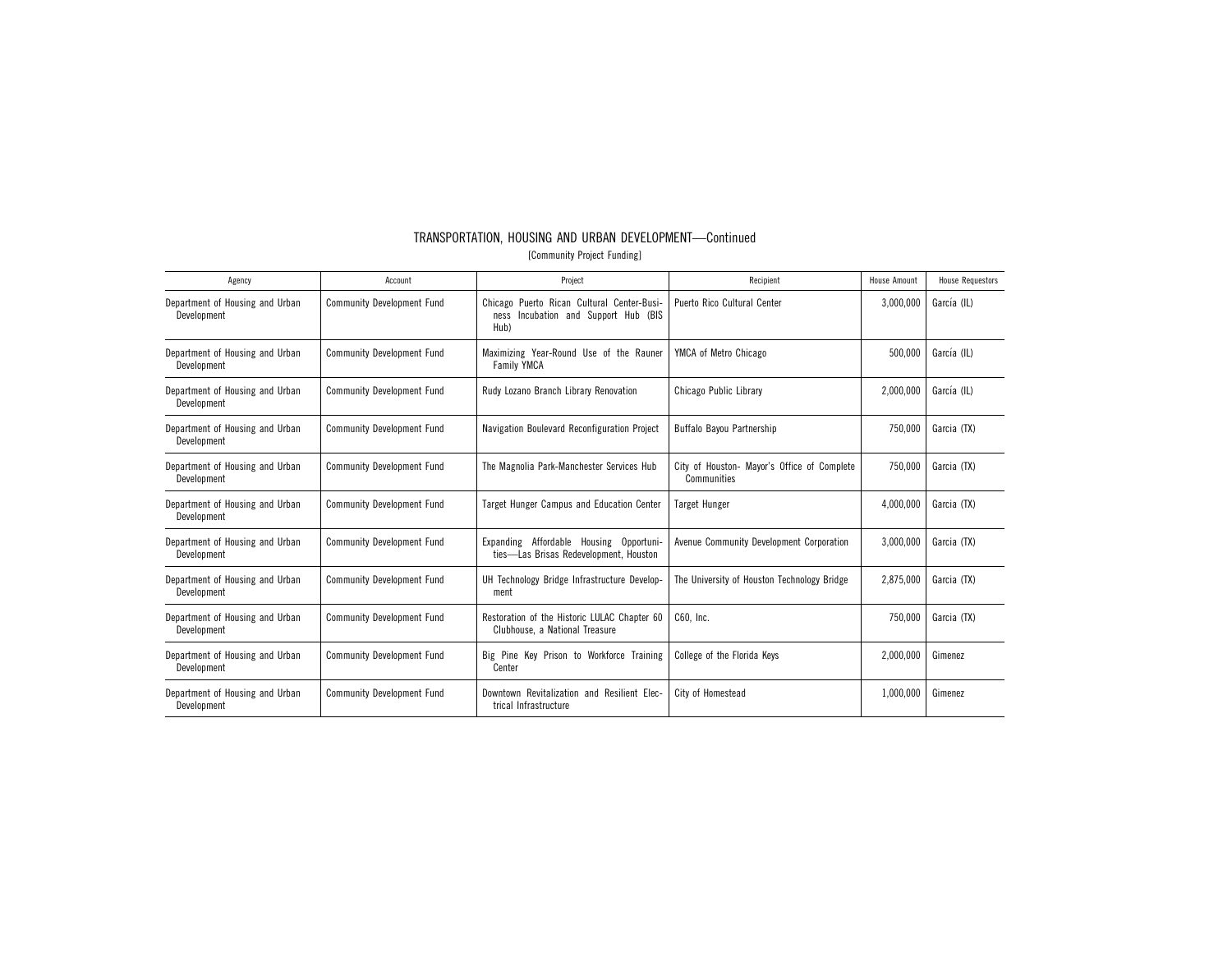| Department of Housing and Urban<br>Development | <b>Community Development Fund</b> | Agape Village Health Center                                                                                  | Agape Network, Inc.               | 3,000,000 | Gimenez |
|------------------------------------------------|-----------------------------------|--------------------------------------------------------------------------------------------------------------|-----------------------------------|-----------|---------|
| Department of Housing and Urban<br>Development | <b>Community Development Fund</b> | Connect to Protect — Assisting Property<br>Owners to Convert from Septic Tank Sys-<br>tems to Sanitary Sewer | Miami-Dade County                 | 1,500,000 | Gimenez |
| Department of Housing and Urban<br>Development | <b>Community Development Fund</b> | The Heron Assisted Living Facility construc-<br>tion and capital improvements                                | WestCare Florida, Inc.            | 1,500,000 | Gimenez |
| Department of Housing and Urban<br>Development | <b>Community Development Fund</b> | Indian Township Housing Renovation                                                                           | Indian Township Tribal Government | 1,000,000 | Golden  |
| Department of Housing and Urban<br>Development | <b>Community Development Fund</b> | University of Maine Sawing Operations Train-<br>ing Facility                                                 | University of Maine               | 750,000   | Golden  |
| Department of Housing and Urban<br>Development | <b>Community Development Fund</b> | Sandy River Bridge                                                                                           | <b>High Peaks Alliance</b>        | 2,041,160 | Golden  |
| Department of Housing and Urban<br>Development | <b>Community Development Fund</b> | Mountain Valley Wellness/Fitness Center                                                                      | Regional School Unit No. 10       | 1,167,036 | Golden  |
| Department of Housing and Urban<br>Development | <b>Community Development Fund</b> | Jackman-Moose River Region Paramedicine<br>Program and Garage                                                | Town of Jackman                   | 750,000   | Golden  |
| Department of Housing and Urban<br>Development | <b>Community Development Fund</b> | Wayne & East Machias Historic Preservation                                                                   | <b>Maine Preservation</b>         | 3,031,769 | Golden  |
| Department of Housing and Urban<br>Development | <b>Community Development Fund</b> | Korean American National Museum                                                                              | Korean American National Museum   | 7,000,000 | Gomez   |
| Department of Housing and Urban<br>Development | <b>Community Development Fund</b> | The SE1 Rehab                                                                                                | The Skid Row Housing Trust        | 750,000   | Gomez   |
| Department of Housing and Urban<br>Development | <b>Community Development Fund</b> | Downtown Women's Center Campus Renova-<br>tion and Expansion                                                 | Downtown Women's Center           | 750,000   | Gomez   |
| Department of Housing and Urban<br>Development | <b>Community Development Fund</b> | Dignity by Design Emergency and Transitional<br>Housing Renovation                                           | Los Angeles Mission               | 1,000,000 | Gomez   |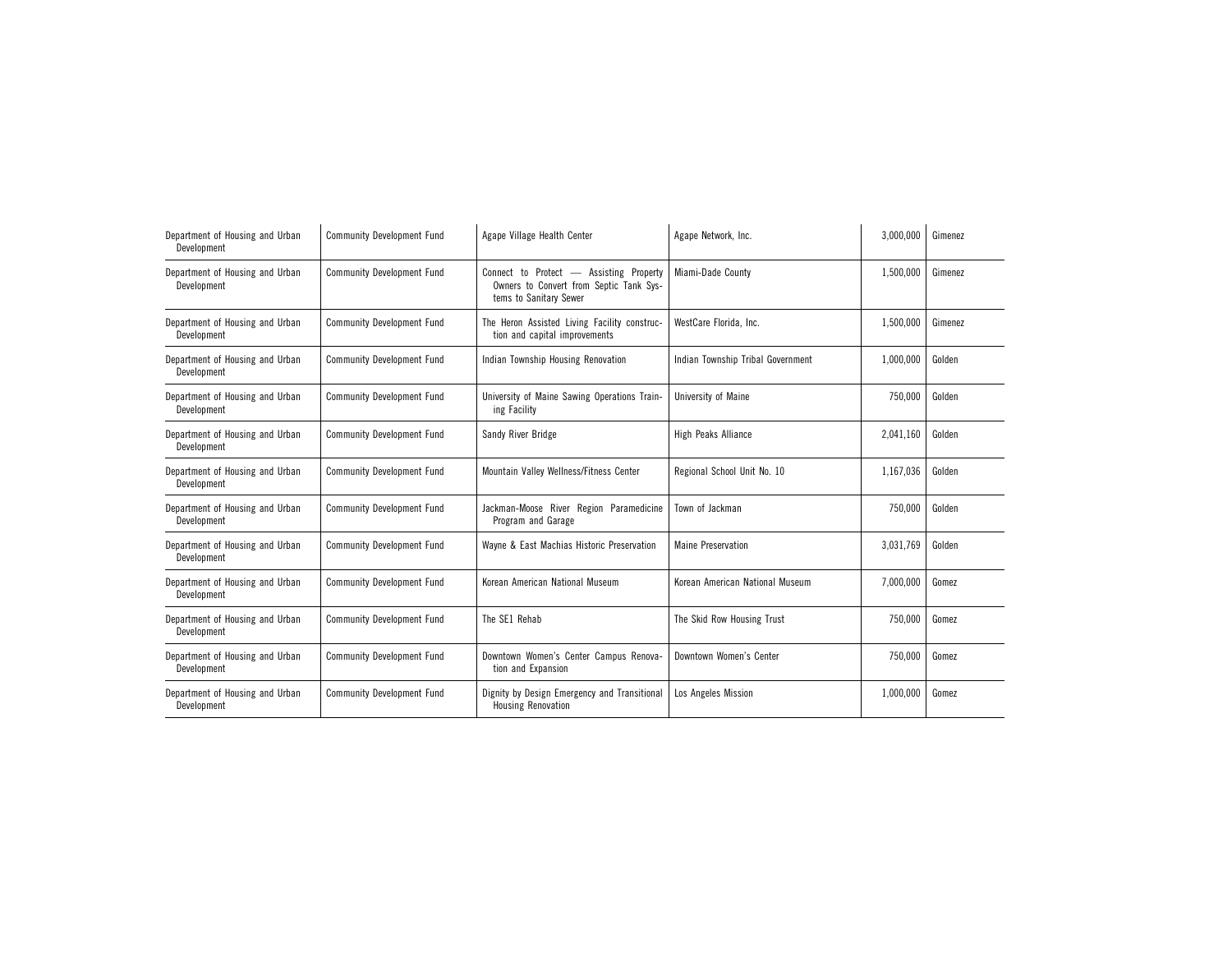| TRANSPORTATION, HOUSING AND URBAN DEVELOPMENT-Continued |                             |  |
|---------------------------------------------------------|-----------------------------|--|
|                                                         | [Community Project Funding] |  |

| Agency                                         | Account                           | Project                                                                                          | Recipient                                                          | <b>House Amount</b> | <b>House Requestors</b> |
|------------------------------------------------|-----------------------------------|--------------------------------------------------------------------------------------------------|--------------------------------------------------------------------|---------------------|-------------------------|
| Department of Housing and Urban<br>Development | <b>Community Development Fund</b> | <b>First Street North Apartments</b>                                                             | Little Tokyo Service Center Community Devel-<br>opment Corporation | 1,500,000           | Gomez                   |
| Department of Housing and Urban<br>Development | <b>Community Development Fund</b> | City of Los Angeles- El Sereno Properties Pur-<br>chase & Construction                           | City of Los Angeles Mayor's Office                                 | 4,000,000           | Gomez                   |
| Department of Housing and Urban<br>Development | <b>Community Development Fund</b> | Preserving Estrada Courts as Affordable<br>Housing with Exterior Painting and Related<br>Repairs | Housing Authority of the City of Los Angeles                       | 999,500             | Gomez                   |
| Department of Housing and Urban<br>Development | <b>Community Development Fund</b> | Rose Hill Courts Community Center                                                                | Housing Authority of the City of Los Angeles                       | 1,500,000           | Gomez                   |
| Department of Housing and Urban<br>Development | <b>Community Development Fund</b> | Self Help Graphics & Art Renovation                                                              | Self Help Graphics and Art                                         | 1.500.000           | Gomez                   |
| Department of Housing and Urban<br>Development | <b>Community Development Fund</b> | Shavano Park Street Projects Phase I                                                             | City of Shavano Park                                               | 4,000,000           | Gonzales, Tony          |
| Department of Housing and Urban<br>Development | <b>Community Development Fund</b> | Capital Funding for Critical Needs Infrastruc-<br>ture                                           | San Antonio Housing Authority                                      | 2,000,000           | Gonzales, Tony          |
| Department of Housing and Urban<br>Development | <b>Community Development Fund</b> | York Beta<br>Drive Industrial Park Expansion<br>Project                                          | City of North Royalton                                             | 2,000,000           | Gonzalez (OH)           |
| Department of Housing and Urban<br>Development | <b>Community Development Fund</b> | Boys & Girls Club of McAllen Community<br>Center                                                 | Boys & Girls Club of McAllen, Inc.                                 | 2,000,000           | Gonzalez, Vicente       |
| Department of Housing and Urban<br>Development | <b>Community Development Fund</b> | New VFW Post 8788                                                                                | Veterans of Foreign Wars Post 8788                                 | 750.000             | Gonzalez, Vicente       |
| Department of Housing and Urban<br>Development | <b>Community Development Fund</b> | STJDA Inclusive Camp Facility Project                                                            | South Texas Juvenile Diabetes Association                          | 1,500,000           | Gonzalez, Vicente       |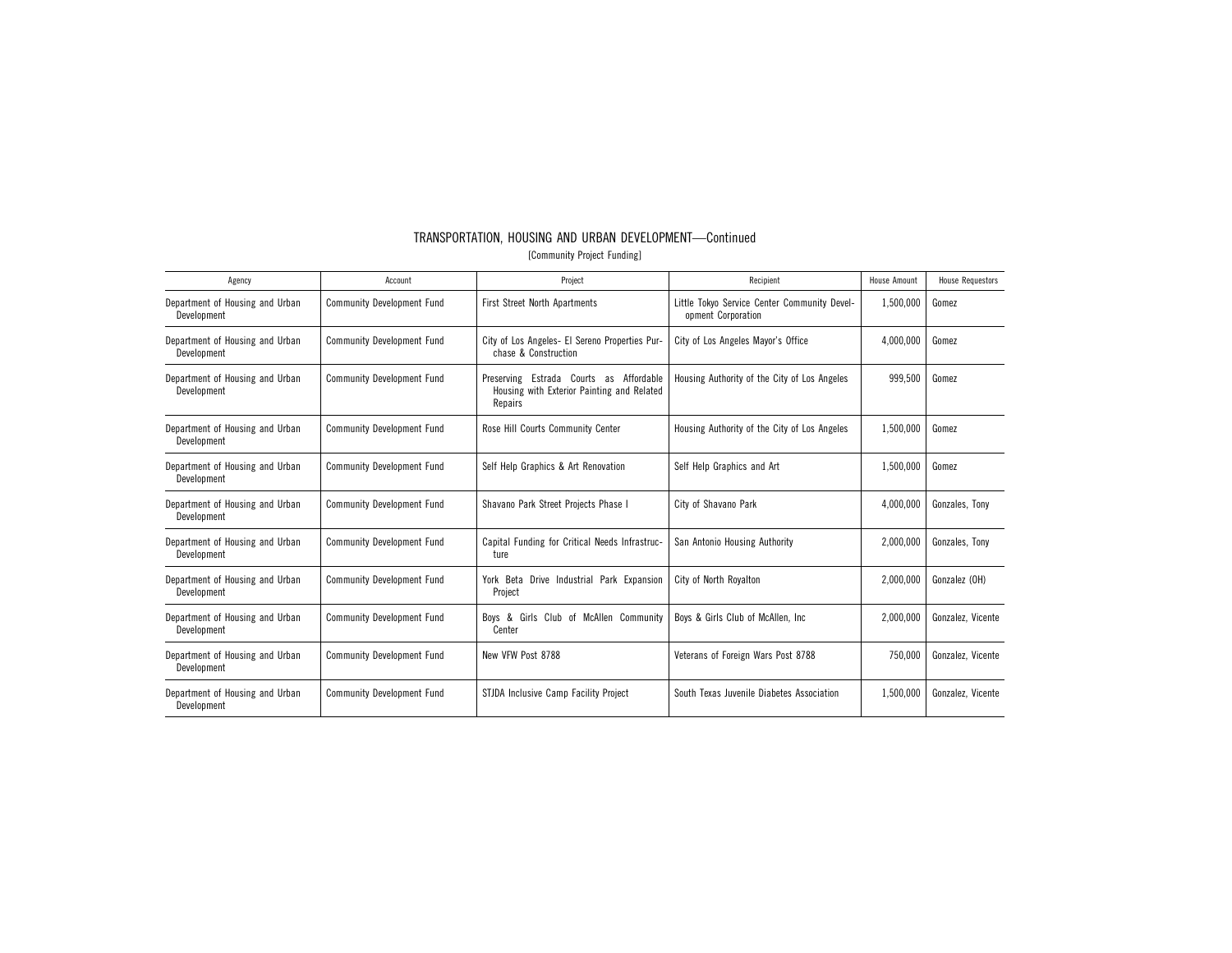| Department of Housing and Urban<br>Development | <b>Community Development Fund</b> | Boys & Girls Club of Weslaco Capacity Ex-<br>pansion Project                                                       | Boys & Girls Club of Weslaco Inc.             | 1,700,000 | Gonzalez, Vicente |
|------------------------------------------------|-----------------------------------|--------------------------------------------------------------------------------------------------------------------|-----------------------------------------------|-----------|-------------------|
| Department of Housing and Urban<br>Development | <b>Community Development Fund</b> | <b>Elsa Getting Connected</b>                                                                                      | City of Elsa. Texas                           | 1,265,550 | Gonzalez, Vicente |
| Department of Housing and Urban<br>Development | <b>Community Development Fund</b> | Camuy Resilient Municipal Community Center<br>Reconstruction and Repair                                            | Municipality of Camuy                         | 2,000,000 | Gonzalez-Colon    |
| Department of Housing and Urban<br>Development | <b>Community Development Fund</b> | Soraya's Shelter and Transitional Housing<br>Construction                                                          | <b>Waves Ahead Corporation</b>                | 250,000   | Gonzalez-Colon    |
| Department of Housing and Urban<br>Development | <b>Community Development Fund</b> | Hogar Ruth Community Services Center Con-<br>struction                                                             | Hogar Ruth Para Mujeres Maltratadas, Inc.     | 2,000,000 | Gonzalez-Colon    |
| Department of Housing and Urban<br>Development | <b>Community Development Fund</b> | Borough of Allendale: Construction of Com-<br>munity Center                                                        | The Borough of Allendale                      | 750,000   | Gottheimer        |
| Department of Housing and Urban<br>Development | <b>Community Development Fund</b> | Borough of Bergenfield: Cooper's Pond Im-<br>provements                                                            | The Borough of Bergenfield                    | 750.000   | Gottheimer        |
| Department of Housing and Urban<br>Development | <b>Community Development Fund</b> | Life House Vocational Training Facility Expan-<br>sion                                                             | Church United For Community Development       | 1,000,000 | Graves (LA)       |
| Department of Housing and Urban<br>Development | <b>Community Development Fund</b> | Johnson Road Bridge Replacement                                                                                    | City of Glenaire                              | 500,000   | Graves (MO)       |
| Department of Housing and Urban<br>Development | <b>Community Development Fund</b> | Brunswick Infrastructure Resiliency Project                                                                        | City of Brunswick                             | 500,000   | Graves (MO)       |
| Department of Housing and Urban<br>Development | <b>Community Development Fund</b> | Sunnyside Park Capital Improvements, Hous-<br>ton, Texas, Harris County, 9th Congres-<br>sional District of Texas. | City of Houston                               | 1,550,000 | Green (TX)        |
| Department of Housing and Urban<br>Development | <b>Community Development Fund</b> | Crime Prevention Through Environmental De-<br>sign (CPTED)                                                         | <b>Harris County</b>                          | 750,000   | Green (TX)        |
| Department of Housing and Urban<br>Development | <b>Community Development Fund</b> | Project R.A.I.S.E. (Rebuilding Alliance to In-<br>spire Sustainability in our Environment)                         | Alliance for Multicultural Community Services | 1,500,000 | Green (TX)        |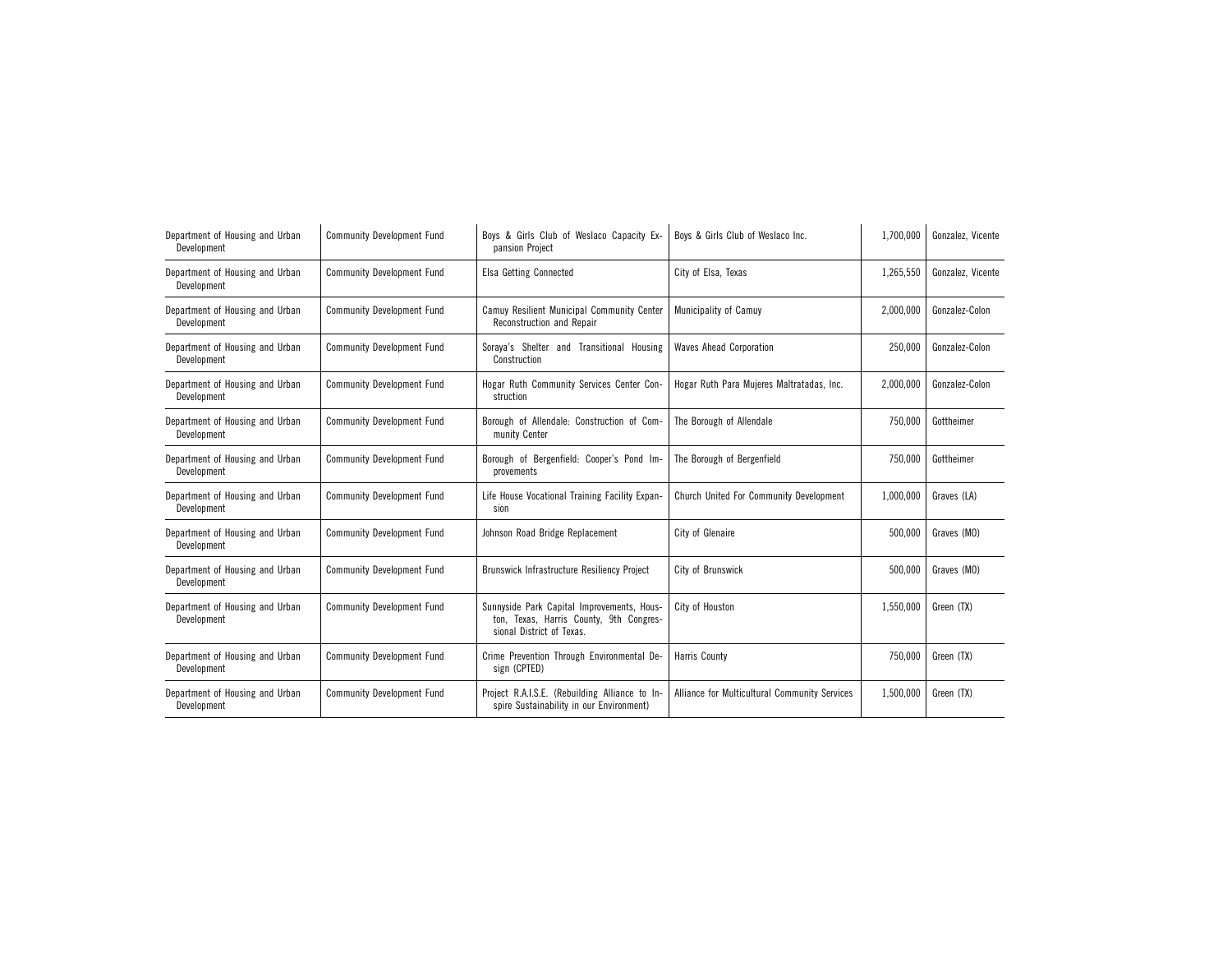| Agency                                         | Account                           | Project                                                                          | Recipient                 | <b>House Amount</b> | <b>House Requestors</b> |
|------------------------------------------------|-----------------------------------|----------------------------------------------------------------------------------|---------------------------|---------------------|-------------------------|
| Department of Housing and Urban<br>Development | <b>Community Development Fund</b> | Odyssey House adolescent services facility<br>improvements                       | <b>Cenikor Foundation</b> | 292,000             | Green (TX)              |
| Department of Housing and Urban<br>Development | <b>Community Development Fund</b> | Three Rivers Pedestrian Bridge                                                   | <b>Russell County</b>     | 870,000             | Griffith                |
| Department of Housing and Urban<br>Development | <b>Community Development Fund</b> | Paving of Shumate Falls Road                                                     | Giles County              | 475,200             | Griffith                |
| Department of Housing and Urban<br>Development | <b>Community Development Fund</b> | Wood Haven Technology Park Water Service<br>Extension                            | Roanoke County            | 820,000             | Griffith                |
| Department of Housing and Urban<br>Development | <b>Community Development Fund</b> | Elam Farm Property Site Development                                              | County of Wise            | 1,000,000           | Griffith                |
| Department of Housing and Urban<br>Development | <b>Community Development Fund</b> | Repair of 1,000,000 Gallon Steel Water Stor-<br>age Tank, Somerton, AZ           | City of Somerton          | 380,000             | Griialva                |
| Department of Housing and Urban<br>Development | <b>Community Development Fund</b> | El Pueblo Center Revitalization Project. Tuc-<br>son, AZ                         | City of Tucson            | 2.747.000           | Griialva                |
| Department of Housing and Urban<br>Development | <b>Community Development Fund</b> | Baboquivari High School Turning Lane/BIA<br>Route 19                             | Tohono O'odham Nation     | 1,016,458           | Grijalva                |
| Department of Housing and Urban<br>Development | <b>Community Development Fund</b> | Community<br>Reinvestment<br>Sunnyside<br>as<br>Cultura & Traditions: Tucson, AZ | Sunnyside Foundation      | 423,670             | Grijalva                |
| Department of Housing and Urban<br>Development | <b>Community Development Fund</b> | YMCA Southern AZ Childcare Transportation,<br>Tucson, AZ                         | YMCA of Southern Arizona  | 810,000             | Grijalva                |
| Department of Housing and Urban<br>Development | <b>Community Development Fund</b> | Mission Manor Aquatic Complex, Tucson, AZ                                        | City of Tucson            | 2,947,000           | Griialva                |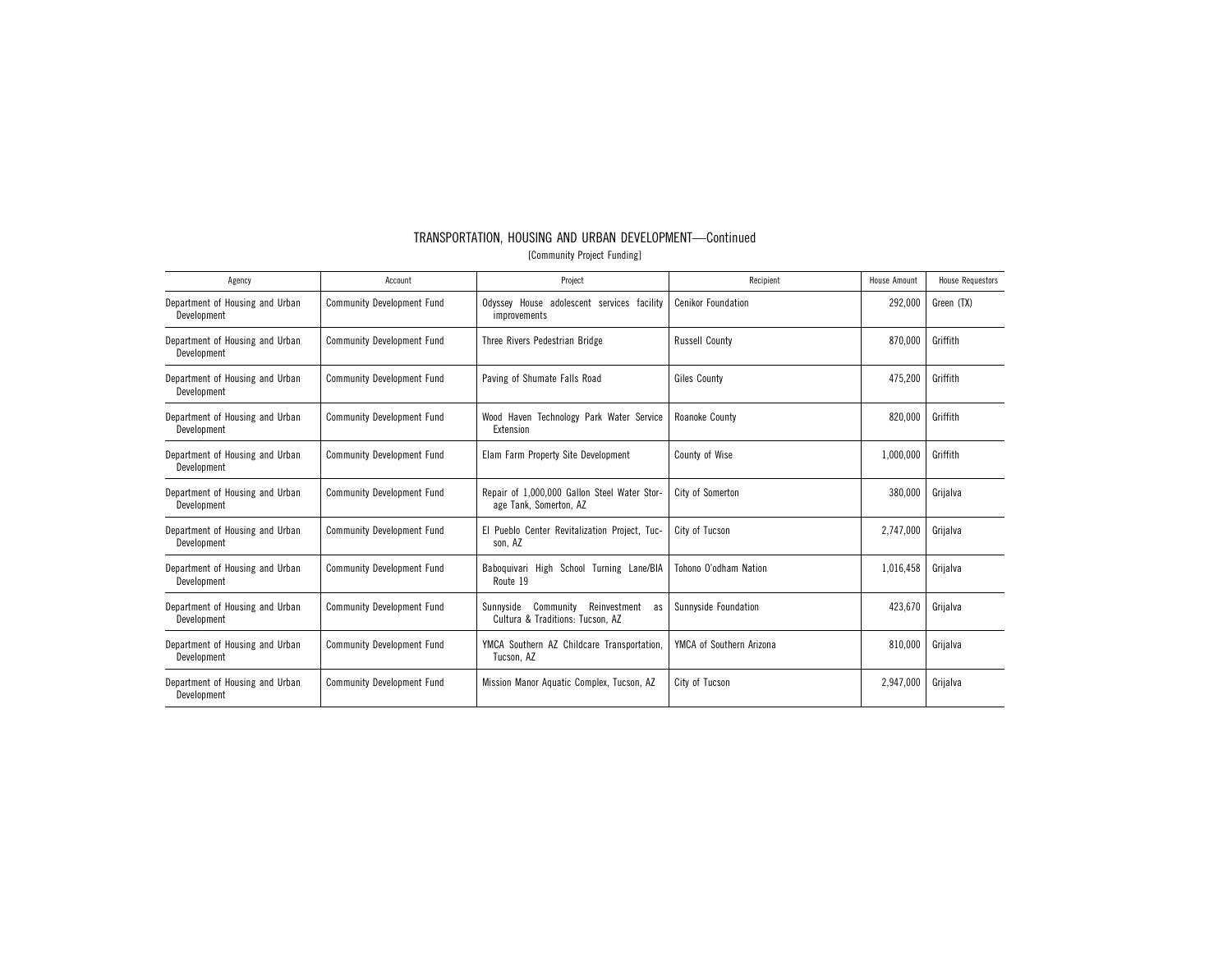| Department of Housing and Urban<br>Development | <b>Community Development Fund</b> | Main Street Redesign and Redevelopment                                         | City of Starkville                                             | 2,000,000 | Guest           |
|------------------------------------------------|-----------------------------------|--------------------------------------------------------------------------------|----------------------------------------------------------------|-----------|-----------------|
| Department of Housing and Urban<br>Development | <b>Community Development Fund</b> | Bonnieville Industrial Site<br>Hart County $-$<br>Development                  | Hart County Fiscal Court                                       | 1,000,000 | Guthrie         |
| Department of Housing and Urban<br>Development | <b>Community Development Fund</b> | South Cooper Industrial Park Infrastructure<br><b>Extension Project</b>        | <b>Barren County Fiscal Court</b>                              | 1,000,000 | Guthrie         |
| Department of Housing and Urban<br>Development | <b>Community Development Fund</b> | <b>Manteca Navigation Center</b>                                               | City of Manteca                                                | 750,000   | Harder (CA)     |
| Department of Housing and Urban<br>Development | <b>Community Development Fund</b> | Tracy Temporary Emergency Housing Facility                                     | City of Tracy                                                  | 3,000,000 | Harder (CA)     |
| Department of Housing and Urban<br>Development | <b>Community Development Fund</b> | River Road Homes Affordable Housing Infra-<br>structure                        | Town of Canaan                                                 | 750,000   | Hayes           |
| Department of Housing and Urban<br>Development | <b>Community Development Fund</b> | Demolition and Replacement of Fulton Park<br>Pool and Renovation of Pool House | City of Waterbury                                              | 4,000,000 | Hayes           |
| Department of Housing and Urban<br>Development | <b>Community Development Fund</b> | Recreation Park Phase Three Parking Addition                                   | City of Chehalis                                               | 570,000   | Herrera Beutler |
| Department of Housing and Urban<br>Development | <b>Community Development Fund</b> | Hispanic Heritage Cultural Institute                                           | Hispanic Heritage Council of Western New<br>York. Inc.         | 1,000,000 | Higgins (NY)    |
| Department of Housing and Urban<br>Development | <b>Community Development Fund</b> | Buffalo and Erie County Botanical Gardens<br><b>Expansion Project</b>          | Buffalo and Erie County Botanical Gardens<br>Society Inc       | 750,000   | Higgins (NY)    |
| Department of Housing and Urban<br>Development | <b>Community Development Fund</b> | Grand Island Senior Center Improvement<br>Project                              | Town of Grand Island                                           | 750,000   | Higgins (NY)    |
| Department of Housing and Urban<br>Development | <b>Community Development Fund</b> | Norwalk YMCA Community Center                                                  | Riverbrook Regional Young Men's Christian<br>Association, Inc. | 2.000.000 | Himes           |
| Department of Housing and Urban<br>Development | <b>Community Development Fund</b> | Homes for the Brave                                                            | Applied Behavioral Rehabilitation Institute                    | 750,000   | Himes           |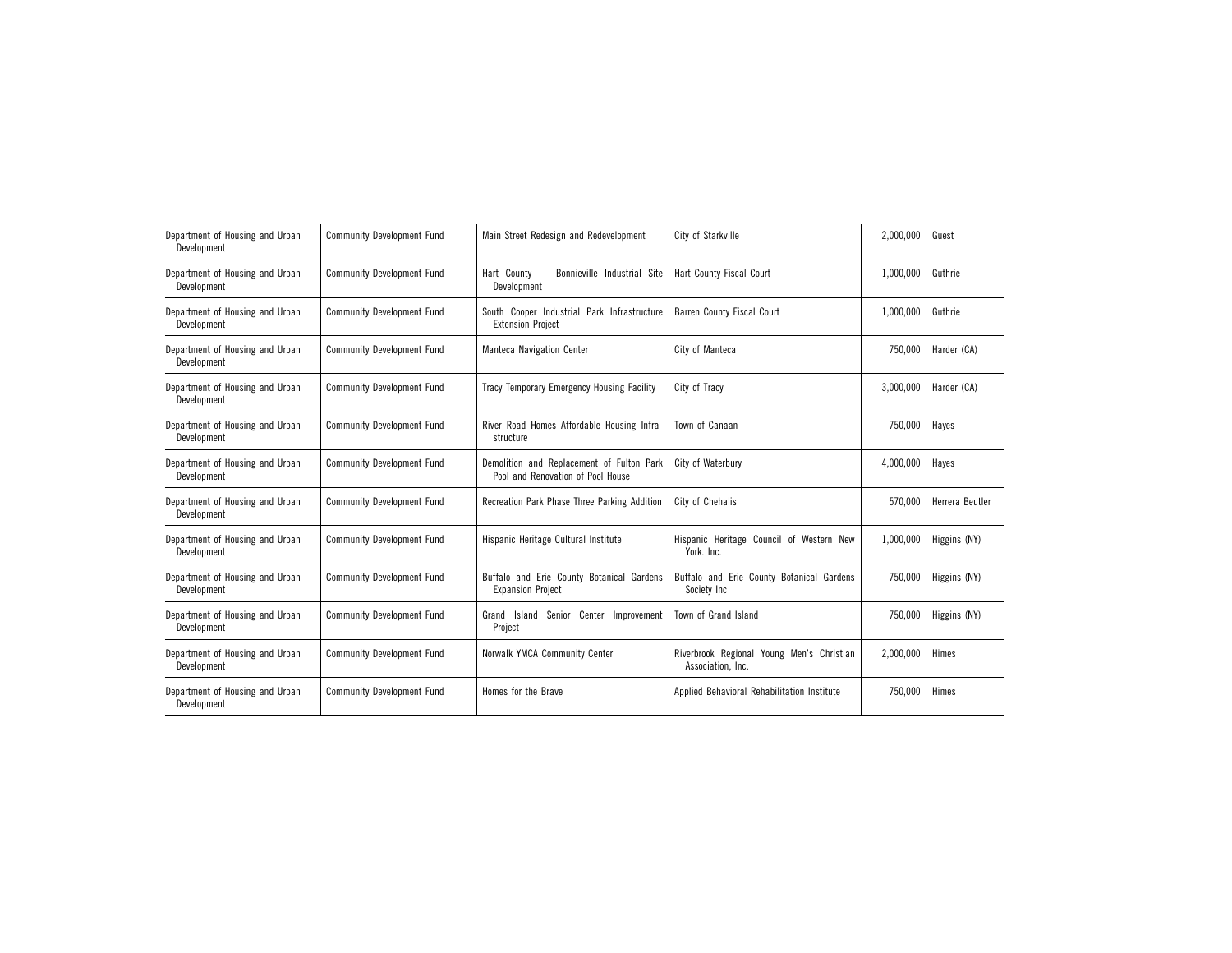| TRANSPORTATION. HOUSING AND URBAN DEVELOPMENT-Continued |  |                             |  |
|---------------------------------------------------------|--|-----------------------------|--|
|                                                         |  | [Community Project Funding] |  |

| Agency                                         | Account                           | Project                                                                          | Recipient                                  | House Amount | <b>House Requestors</b> |
|------------------------------------------------|-----------------------------------|----------------------------------------------------------------------------------|--------------------------------------------|--------------|-------------------------|
| Department of Housing and Urban<br>Development | <b>Community Development Fund</b> | Wilton High School Sports Complex Resiliency<br>Project                          | Town of Wilton                             | 1,425,000    | Himes                   |
| Department of Housing and Urban<br>Development | <b>Community Development Fund</b> | Stamford East Side Library Branch                                                | City of Stamford                           | 3,000,000    | Himes                   |
| Department of Housing and Urban<br>Development | <b>Community Development Fund</b> | Trumbull Veterans and First Responder Cen-<br>ter                                | Town of Trumbull                           | 750,000      | Himes                   |
| Department of Housing and Urban<br>Development | <b>Community Development Fund</b> | Hanover Street Housing Construction                                              | Baldwin Holdings, LLC                      | 1,976,691    | Himes                   |
| Department of Housing and Urban<br>Development | <b>Community Development Fund</b> | lowa Heartland Habitat for Humanity's Tar-<br>geted Neighborhood Revitalization  | <b>Iowa Heartland Habitat for Humanity</b> | 1,000,000    | Hinson                  |
| Department of Housing and Urban<br>Development | <b>Community Development Fund</b> | Soy-Enabled Rural Road Reconstruction                                            | <b>Fayette County</b>                      | 4,000,000    | Hinson                  |
| Department of Housing and Urban<br>Development | <b>Community Development Fund</b> | Tonopah Child Development Center                                                 | Nve County                                 | 1,000,000    | Horsford                |
| Department of Housing and Urban<br>Development | <b>Community Development Fund</b> | <b>Beautify The Block</b>                                                        | <b>Housing Assistance Corporation</b>      | 200,000      | Horsford                |
| Department of Housing and Urban<br>Development | <b>Community Development Fund</b> | Transitional Living in The Village at the<br>Women's and Children's Campus       | WestCare Nevada, Inc.                      | 2,500,000    | Horsford                |
| Department of Housing and Urban<br>Development | <b>Community Development Fund</b> | Reading Housing Authority Oakbrook Homes<br><b>Center for Community Services</b> | <b>Reading Housing Authority</b>           | 750,000      | Houlahan                |
| Department of Housing and Urban<br>Development | <b>Community Development Fund</b> | New Kennett Library Furniture. Fixtures &<br>Equipment                           | Kennett Library                            | 750,000      | Houlahan                |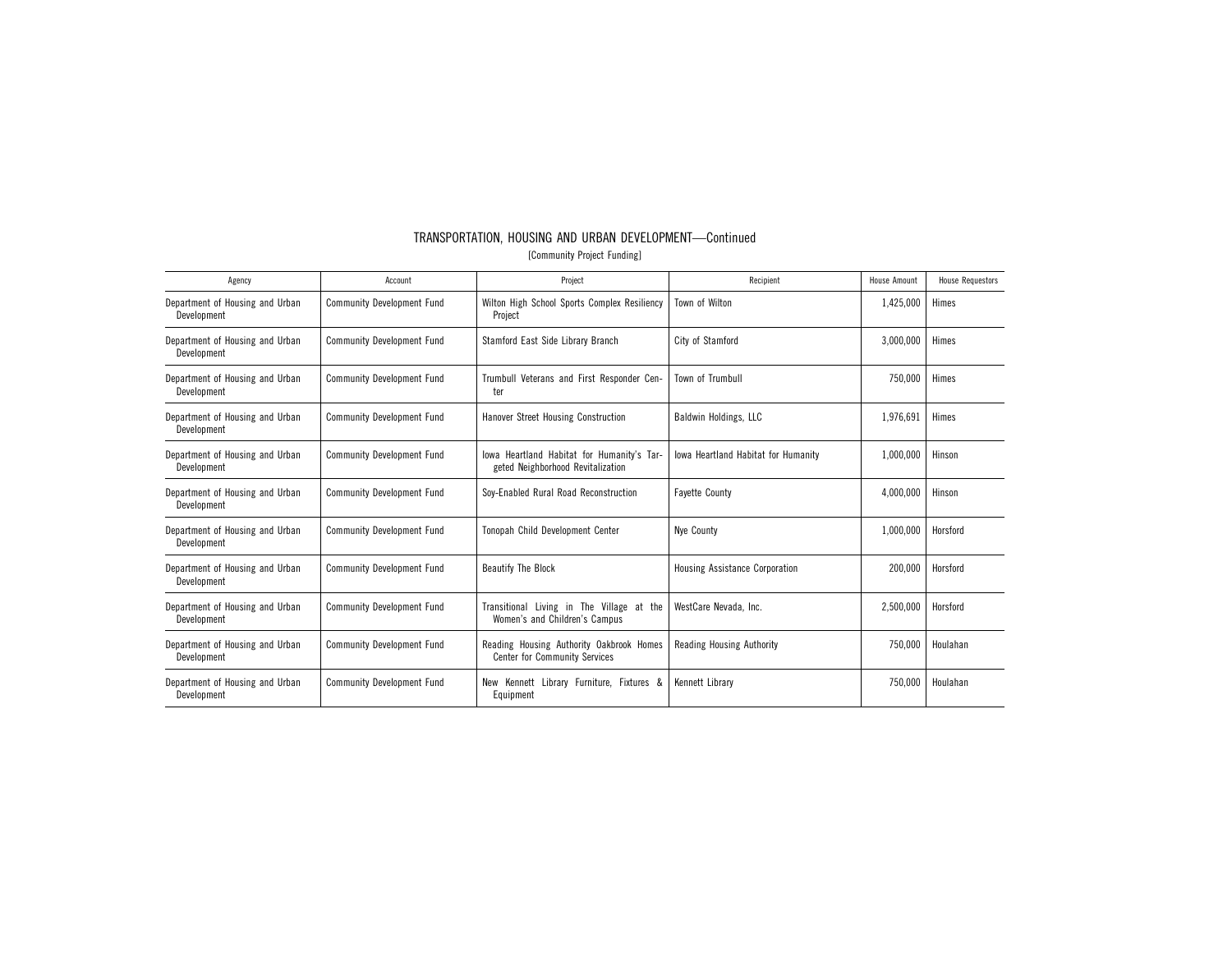| Department of Housing and Urban<br>Development | <b>Community Development Fund</b> | Phoenixville Area Community Services (PACS)<br>Infrastructure Upgrades                         | Phoenixville Area Community Services (PACS)       | 1,056,000 | Houlahan |
|------------------------------------------------|-----------------------------------|------------------------------------------------------------------------------------------------|---------------------------------------------------|-----------|----------|
| Department of Housing and Urban<br>Development | <b>Community Development Fund</b> | Borough of West Grove-Oakland Avenue Re-<br>vitalization                                       | Borough of West Grove                             | 216,656   | Houlahan |
| Department of Housing and Urban<br>Development | <b>Community Development Fund</b> | <b>Preserving Historic Sotterley</b>                                                           | Historic Sotterley, Inc.                          | 1,000,000 | Hover    |
| Department of Housing and Urban<br>Development | <b>Community Development Fund</b> | Southern Crossing Phase III                                                                    | LifeStyles of Maryland Foundation, Inc.           | 500,000   | Hoyer    |
| Department of Housing and Urban<br>Development | <b>Community Development Fund</b> | Marine Science Aquatic Lab Renovation, St.<br>Mary's College of Maryland                       | St. Mary's College of Maryland                    | 1,000,000 | Hoyer    |
| Department of Housing and Urban<br>Development | <b>Community Development Fund</b> | Ralph Bunche Restoration, Anne Arundel<br>County                                               | Anne Arundel County                               | 750,000   | Hoyer    |
| Department of Housing and Urban<br>Development | <b>Community Development Fund</b> | Front Street Complete Street and Cultural In-<br>clusion                                       | City of Crescent City                             | 750,000   | Huffman  |
| Department of Housing and Urban<br>Development | <b>Community Development Fund</b> | Electric Vehicle Charger Program Expansion                                                     | Marin Clean Energy                                | 2,000,000 | Huffman  |
| Department of Housing and Urban<br>Development | <b>Community Development Fund</b> | Trinity Headwaters Forest Conservation for<br><b>Community Benefit Project</b>                 | Pacific Forest Trust, Inc.                        | 2,000,000 | Huffman  |
| Department of Housing and Urban<br>Development | <b>Community Development Fund</b> | Housing Mendocino Coast-Hazelwood                                                              | City of Fort Bragg                                | 820,000   | Huffman  |
| Department of Housing and Urban<br>Development | <b>Community Development Fund</b> | Marin City Public Housing-Lighting Energy<br><b>Efficiency Upgrades</b>                        | Marin Housing Authority of the County of<br>Marin | 650,000   | Huffman  |
| Department of Housing and Urban<br>Development | <b>Community Development Fund</b> | Ending Veteran Homelessness and Creating<br>Workforce Housing in Marin County, Cali-<br>fornia | Homeward Bound of Marin                           | 750,000   | Huffman  |
| Department of Housing and Urban<br>Development | <b>Community Development Fund</b> | Equitable Energy Resilience and EV Infra-<br>structure                                         | County of Sonoma                                  | 791,200   | Huffman  |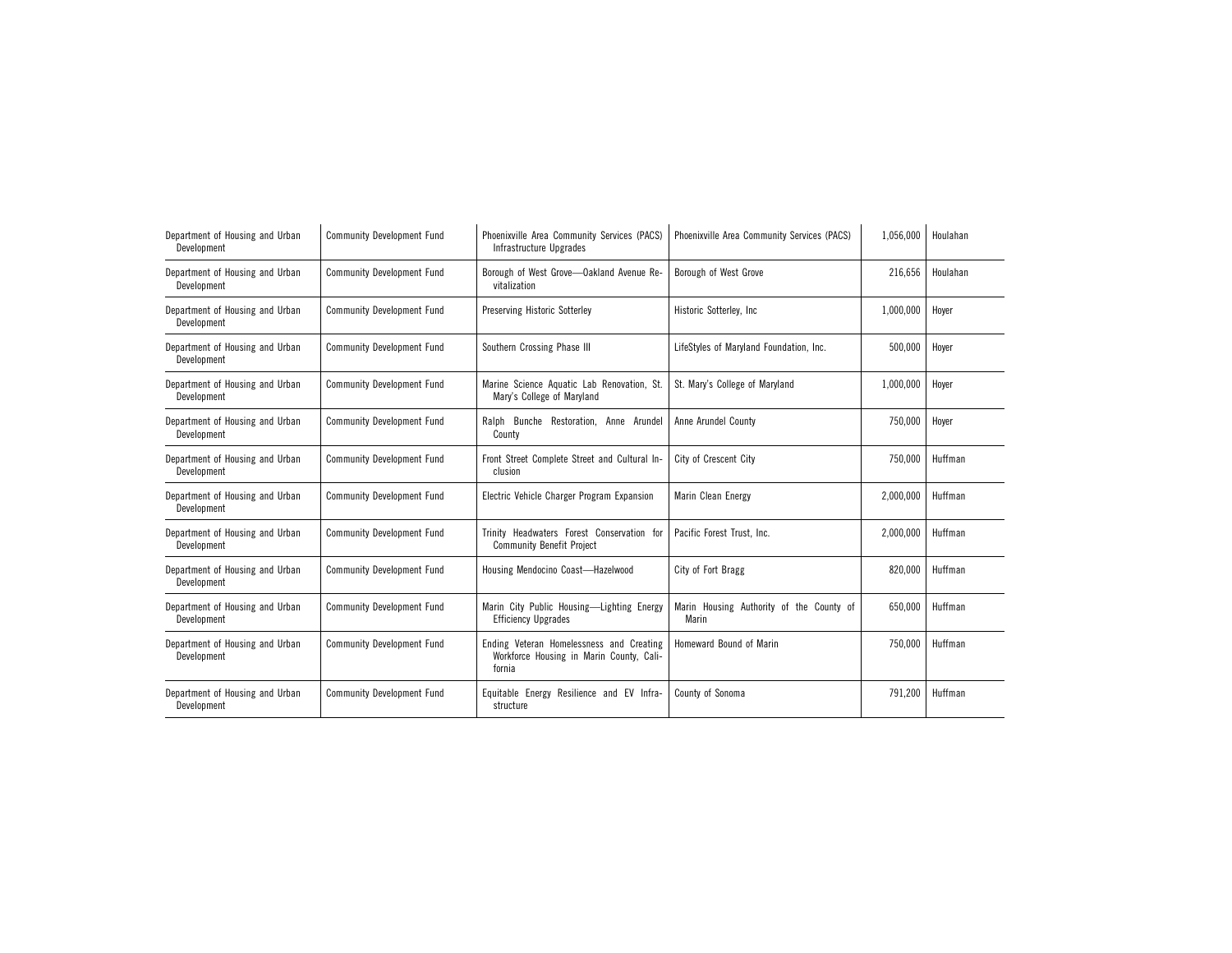| Agency                                         | Account                           | Project                                                                                                   | Recipient                                             | <b>House Amount</b> | <b>House Requestors</b> |
|------------------------------------------------|-----------------------------------|-----------------------------------------------------------------------------------------------------------|-------------------------------------------------------|---------------------|-------------------------|
| Department of Housing and Urban<br>Development | <b>Community Development Fund</b> | City of Temecula DePortola Road/Jedehiah<br>Smith Road Roundabout Project                                 | City of Temecula                                      | 800,000             | Issa                    |
| Department of Housing and Urban<br>Development | <b>Community Development Fund</b> | Barona Band of Mission Indians Water Infra-<br>structure Improvement Project                              | Barona Band of Mission Indians                        | 2,000,000           | Issa                    |
| Department of Housing and Urban<br>Development | <b>Community Development Fund</b> | The Buffalo Bavou Partnership                                                                             | Buffalo Bavou Partnership                             | 750.000             | Jackson Lee             |
| Department of Housing and Urban<br>Development | <b>Community Development Fund</b> | Park and Community Redevelopment                                                                          | City of Houston                                       | 4.000.000           | Jackson Lee             |
| Department of Housing and Urban<br>Development | <b>Community Development Fund</b> | Riverside Planning for Restoration, Renova-<br>tion and Additions-Project                                 | <b>Harris County</b>                                  | 750.000             | Jackson Lee             |
| Department of Housing and Urban<br>Development | <b>Community Development Fund</b> | Community Field at Jack Yates High School                                                                 | Jack Yates High School                                | 10.000              | Jackson Lee             |
| Department of Housing and Urban<br>Development | <b>Community Development Fund</b> | Transportation and Infrastructure Safety Im-<br>provement Project                                         | The OST/Almeda Corridors Redevelopment Au-<br>thority | 4,000,000           | Jackson Lee             |
| Department of Housing and Urban<br>Development | <b>Community Development Fund</b> | San Diego's Community Information Exchange<br>(C E)                                                       | INFO LINE of San Diego County dba 211 San<br>Diego    | 250.000             | Jacobs (CA)             |
| Department of Housing and Urban<br>Development | <b>Community Development Fund</b> | San Diego Armed Services YMCA Center for<br>Military Families Infrastructure Improve-<br>ment Project     | Armed Services YMCA of San Diego                      | 2,024,846           | Jacobs (CA)             |
| Department of Housing and Urban<br>Development | <b>Community Development Fund</b> | Adulting for Higher Schoolers: Engaging Stu-<br>dents in Career Exploration and Prepara-<br>tion for Life | Sweetwater Union High School District                 | 100.000             | Jacobs (CA)             |
| Department of Housing and Urban<br>Development | <b>Community Development Fund</b> | Summer for All of Us-Come Play Outside<br>Expansion                                                       | City of San Diego                                     | 800.000             | Jacobs (CA)             |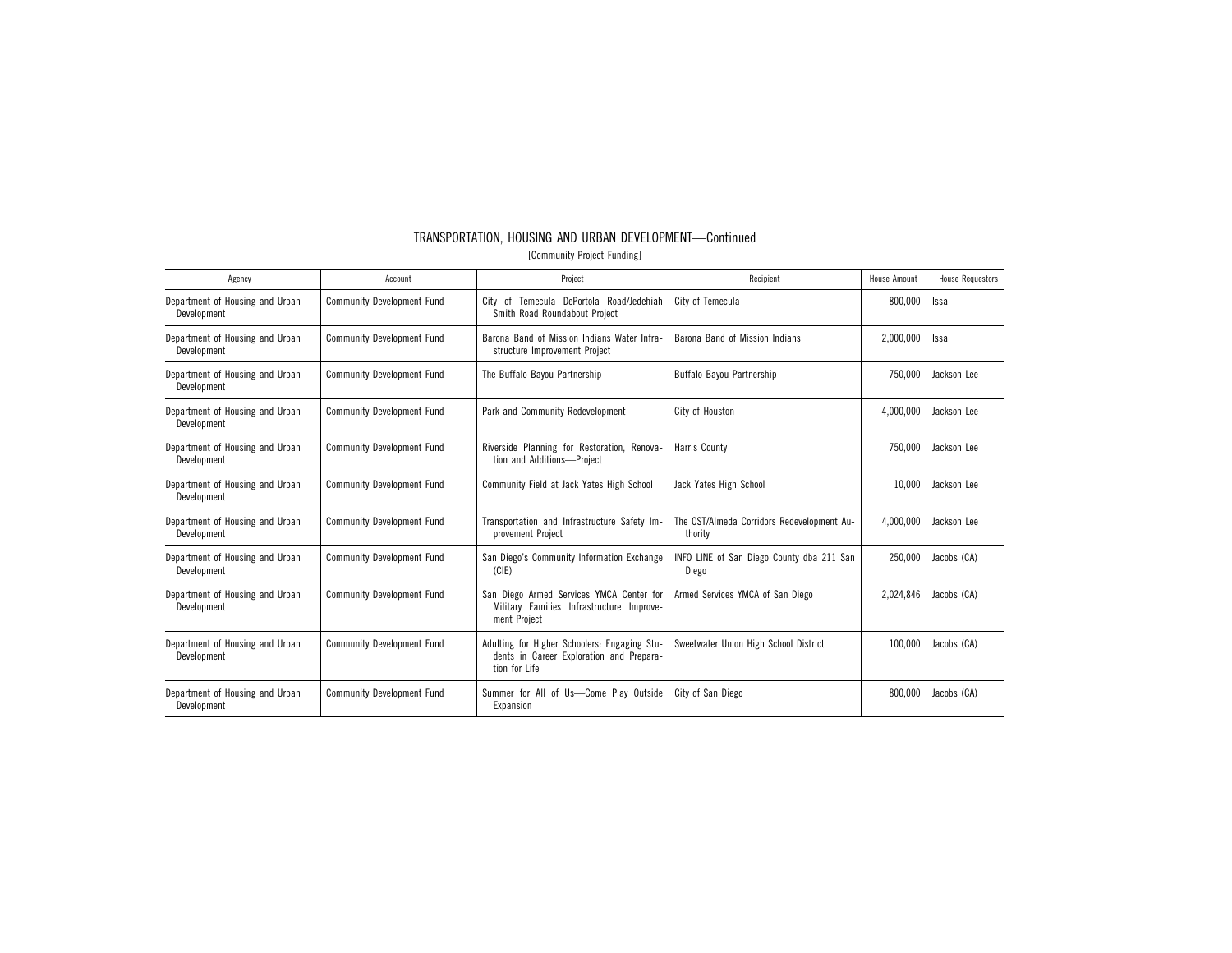| Department of Housing and Urban<br>Development | <b>Community Development Fund</b> | Municipal Workforce Child Care Pilot Program                                                      | City of San Diego                                                   | 2,000,000 | Jacobs (CA)     |
|------------------------------------------------|-----------------------------------|---------------------------------------------------------------------------------------------------|---------------------------------------------------------------------|-----------|-----------------|
| Department of Housing and Urban<br>Development | <b>Community Development Fund</b> | Lancaster Senior Center Rehabilitation Project                                                    | Town of Lancaster                                                   | 375,000   | Jacobs (NY)     |
| Department of Housing and Urban<br>Development | <b>Community Development Fund</b> | FeedMore WNY Consolidated Facility                                                                | FeedMore WNY                                                        | 2,000,000 | Jacobs (NY)     |
| Department of Housing and Urban<br>Development | <b>Community Development Fund</b> | Construction of a Community Services Facility<br>in Canandaigua                                   | YMCA of Greater Rochester                                           | 1,000,000 | Jacobs (NY)     |
| Department of Housing and Urban<br>Development | <b>Community Development Fund</b> | White Center Community Hub Construction                                                           | White Center Community Development Asso-<br>ciation                 | 4,000,000 | Jayapal         |
| Department of Housing and Urban<br>Development | <b>Community Development Fund</b> | Refugee Artisan Initiative Capital Improve-<br>ments                                              | Refugee Artisan Initiative                                          | 650,000   | Jayapal         |
| Department of Housing and Urban<br>Development | <b>Community Development Fund</b> | ROOTS Young Adult Shelter Acquisition and<br>Facility Improvements, Seattle, WA                   | ROOTS Young Adult Shelter                                           | 4,000,000 | Jayapal         |
| Department of Housing and Urban<br>Development | <b>Community Development Fund</b> | UHeights Community Center Capital Improve-<br>ments, Seattle, WA                                  | University Heights Center for the Community<br>Association          | 4,000,000 | Jayapal         |
| Department of Housing and Urban<br>Development | <b>Community Development Fund</b> | Construction of the Seattle Aquarium Ocean<br><b>Pavilion Project</b>                             | Seattle Aquarium                                                    | 750,000   | Jayapal         |
| Department of Housing and Urban<br>Development | <b>Community Development Fund</b> | Athletic Field for P.S. 298 Dr. Betty Shabazz<br>Junior High School, Brooklyn, NY 11212<br>(NY08) | NYC Department of Education                                         | 607,150   | <b>Jeffries</b> |
| Department of Housing and Urban<br>Development | <b>Community Development Fund</b> | Habitat for Humanity's Project Constellation,<br>Brooklyn, NY (NY08, NY09)                        | Habitat for Humanity New York City and<br><b>Westchester County</b> | 3,000,000 | <b>Jeffries</b> |
| Department of Housing and Urban<br>Development | <b>Community Development Fund</b> | <b>Westside Youth Facility</b>                                                                    | Newton County Governments, Commissioner<br>Alana Sanders            | 4,000,000 | Johnson (GA)    |
| Department of Housing and Urban<br>Development | <b>Community Development Fund</b> | Village at Legacy Affordable Housing Devel-<br>opment                                             | City of Decatur                                                     | 750,000   | Johnson (GA)    |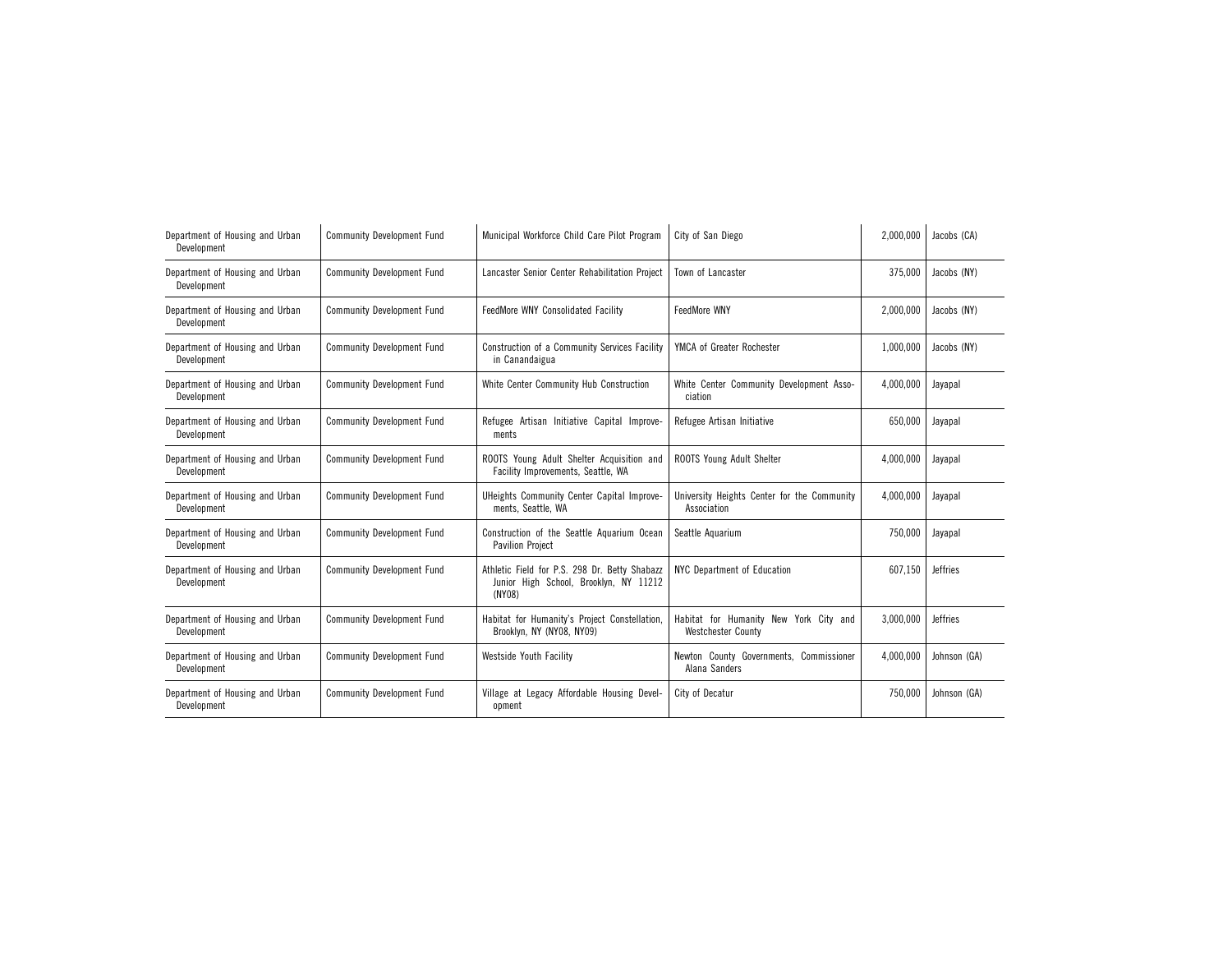| Agency                                         | Account                           | Project                                                                  | Recipient                                                       | House Amount | <b>House Requestors</b> |
|------------------------------------------------|-----------------------------------|--------------------------------------------------------------------------|-----------------------------------------------------------------|--------------|-------------------------|
| Department of Housing and Urban<br>Development | <b>Community Development Fund</b> | Safe Housing for Domestic Violence Survivors<br>in DeKalb County, GA     | Women Moving On, Inc.                                           | 585,000      | Johnson (GA)            |
| Department of Housing and Urban<br>Development | <b>Community Development Fund</b> | <b>Memorial Drive Gateways Project</b>                                   | DeKalb County Government                                        | 1,500,000    | Johnson (GA)            |
| Department of Housing and Urban<br>Development | <b>Community Development Fund</b> | Atlanta Legal Aid                                                        | Atlanta Legal Aid Society, Inc.                                 | 250,000      | Johnson (GA)            |
| Department of Housing and Urban<br>Development | <b>Community Development Fund</b> | Safe and Stable Housing for Youth Aging out<br>of Care                   | <b>Wellroot Family Services</b>                                 | 913,500      | Johnson (GA)            |
| Department of Housing and Urban<br>Development | <b>Community Development Fund</b> | Southern Gateway Park                                                    | Southern Gateway Public Green Foundation                        | 4,000,000    | Johnson (TX)            |
| Department of Housing and Urban<br>Development | <b>Community Development Fund</b> | Love Field Airport Alternate Entry                                       | Love Field Airport                                              | 750.000      | Johnson (TX)            |
| Department of Housing and Urban<br>Development | <b>Community Development Fund</b> | Greater Downtown Dallas Master Plan Plan-<br>ning                        | City of Dallas                                                  | 2.000.000    | Johnson (TX)            |
| Department of Housing and Urban<br>Development | <b>Community Development Fund</b> | Forest Theater Restoration & Expansion                                   | <b>Forest Forward</b>                                           | 4,000,000    | Johnson (TX)            |
| Department of Housing and Urban<br>Development | <b>Community Development Fund</b> | Ossining Community of Garden Dreams Leg-<br>acy Center                   | Ossining Community of Garden Dreams Leg-<br>acy Center          | 2,000,000    | Jones                   |
| Department of Housing and Urban<br>Development | <b>Community Development Fund</b> | The LOFT $LGBTO +$<br><b>Community Center New</b><br><b>Home Project</b> | The LOFT-The Lesbian and Gay Community<br>Services Center, Inc. | 1,500,000    | Jones                   |
| Department of Housing and Urban<br>Development | <b>Community Development Fund</b> | Girl Scouts of Hawai'i Camp Kilohana Im-<br>provements                   | Camp Kilohana                                                   | 400,000      | Kahele                  |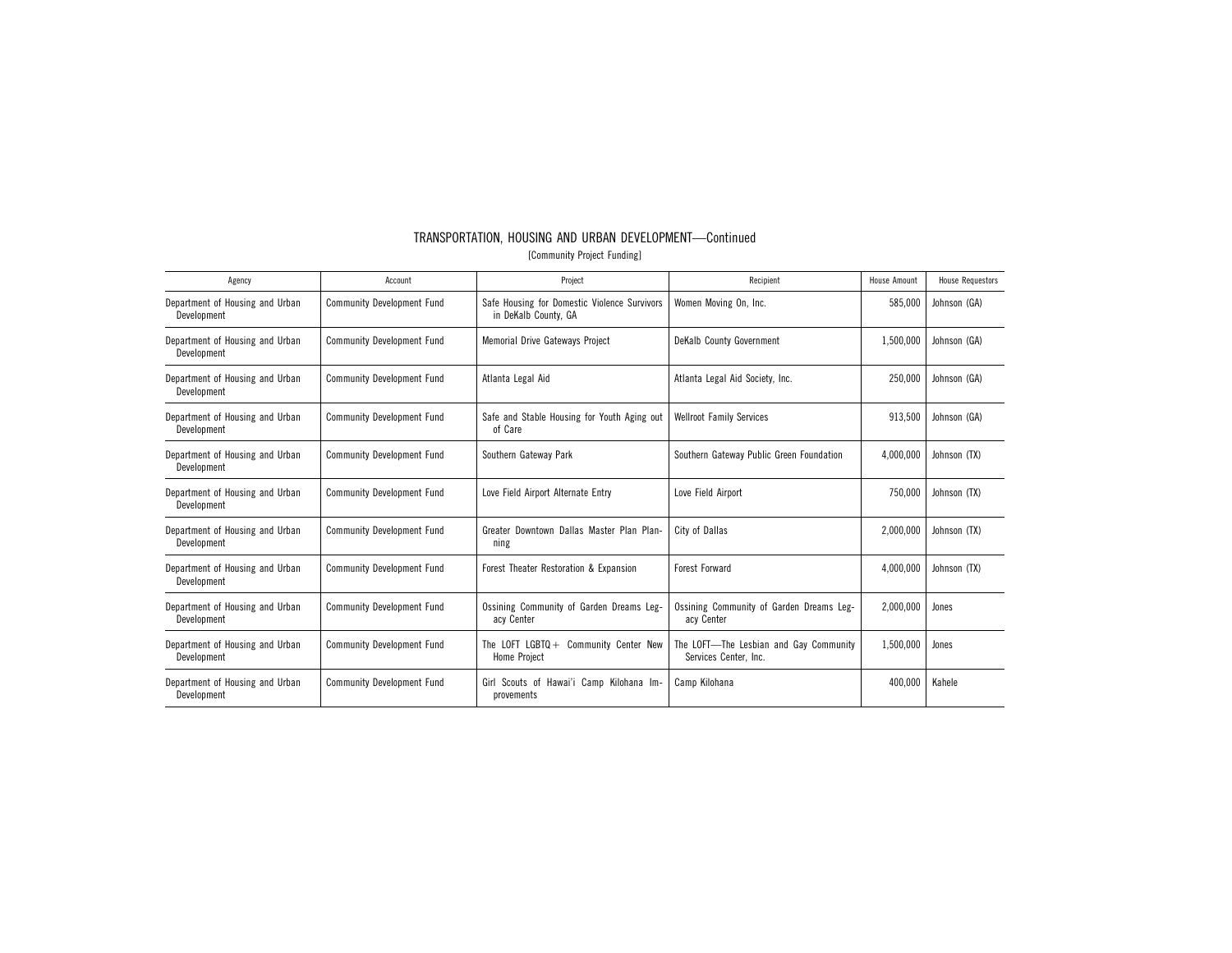| Department of Housing and Urban<br>Development | <b>Community Development Fund</b> | Hui Malama O Ke Kai Youth Development<br><b>Community Center</b>                                 | Hui Malama O Ke Kai Foundation              | 745,000   | Kahele |
|------------------------------------------------|-----------------------------------|--------------------------------------------------------------------------------------------------|---------------------------------------------|-----------|--------|
| Department of Housing and Urban<br>Development | <b>Community Development Fund</b> | Ke'alaokamaile Cultural Resource Center                                                          | Ke'alaokamaile Cultural Resource Center     | 3,254,981 | Kahele |
| Department of Housing and Urban<br>Development | <b>Community Development Fund</b> | The Kanakea Project                                                                              | Malama ?Aina                                | 750,000   | Kahele |
| Department of Housing and Urban<br>Development | <b>Community Development Fund</b> | Historic Sandusky State Theatre Redevelop-<br>ment                                               | Sandusky State Theatre Inc.                 | 3,000,000 | Kaptur |
| Department of Housing and Urban<br>Development | <b>Community Development Fund</b> | St. Anthony's Revitalization                                                                     | Lucas County Land Reutilization Corporation | 4,000,000 | Kaptur |
| Department of Housing and Urban<br>Development | <b>Community Development Fund</b> | Smart Kitchen Entrepreneurial<br>Training &<br><b>Production Facility</b>                        | Center for Innovative Food Technology       | 1,100,000 | Kaptur |
| Department of Housing and Urban<br>Development | <b>Community Development Fund</b> | Junction and East Toledo Neighborhood Revi-<br>talization                                        | Maumee Valley Habitat for Humanity          | 2,544,559 | Kaptur |
| Department of Housing and Urban<br>Development | <b>Community Development Fund</b> | Englewood-Junction Workforce Development.<br>Training Center, & Neighborhood Revital-<br>ization | City of Toledo                              | 4,000,000 | Kaptur |
| Department of Housing and Urban<br>Development | <b>Community Development Fund</b> | Community Center and Consumer Financial<br><b>Counseling HUB</b>                                 | Toledo Urban Foundation. Inc.               | 3,000,000 | Kaptur |
| Department of Housing and Urban<br>Development | <b>Community Development Fund</b> | Mission Alliance West Onondaga<br>Rescue<br><b>Street Development Project</b>                    | Rescue Mission Alliance of Syracuse         | 1,000,000 | Katko  |
| Department of Housing and Urban<br>Development | <b>Community Development Fund</b> | Food Bank of Central New York's Capacity<br><b>Expansion Project</b>                             | Food Bank of Central New York               | 2,000,000 | Katko  |
| Department of Housing and Urban<br>Development | <b>Community Development Fund</b> | InterFaith Works Transition Home for New<br>Americans Project                                    | InterFaith Works of Central New York        | 248,000   | Katko  |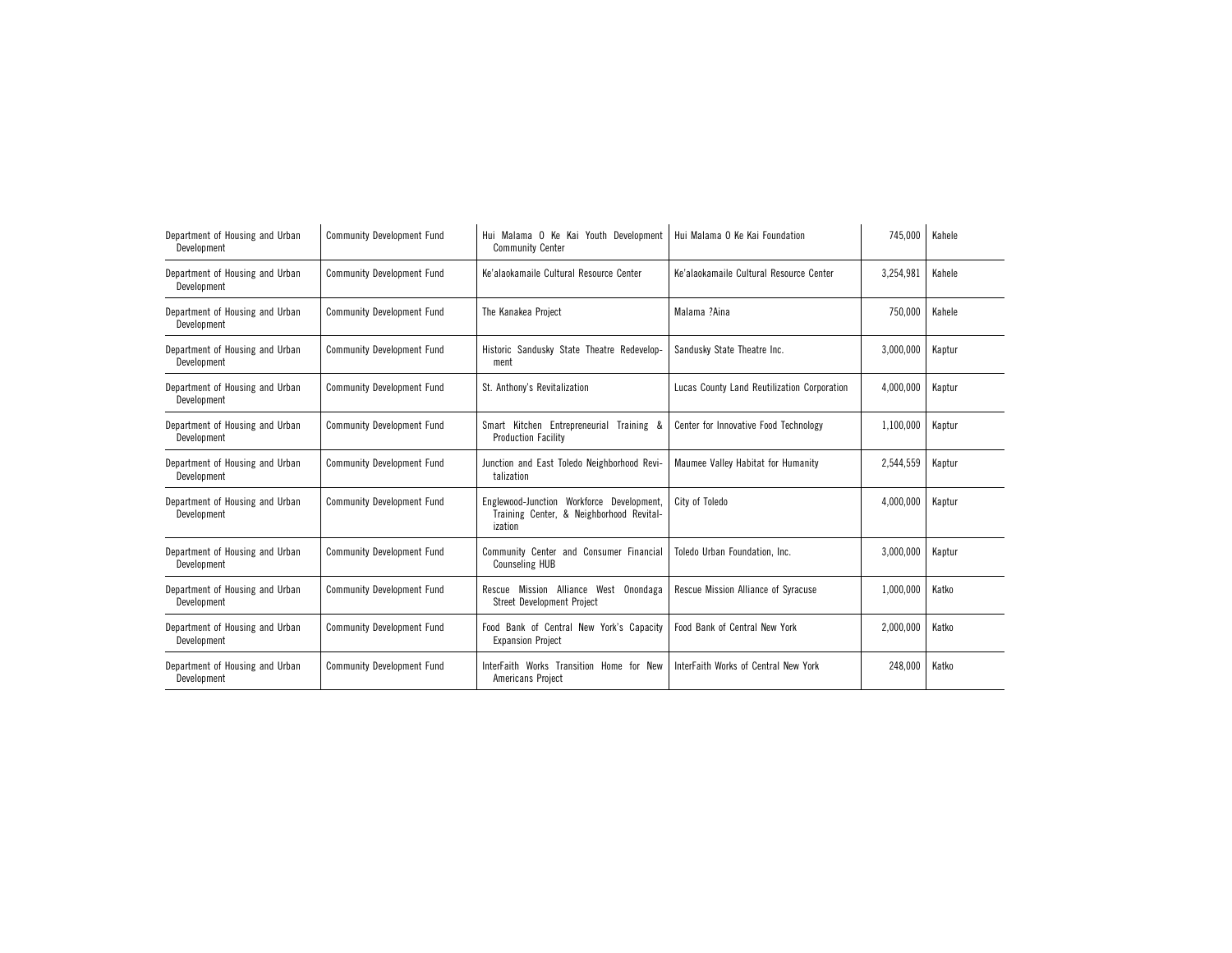| Agency                                         | Account                           | Project                                                                                                                   | Recipient                                    | <b>House Amount</b> | <b>House Requestors</b> |
|------------------------------------------------|-----------------------------------|---------------------------------------------------------------------------------------------------------------------------|----------------------------------------------|---------------------|-------------------------|
| Department of Housing and Urban<br>Development | <b>Community Development Fund</b> | City of Syracuse Resurgent Neighborhoods<br>Initiative (RNI) Blight Remediation and<br><b>Emergency Abatement Project</b> | City of Syracuse                             | 1,000,000           | Katko                   |
| Department of Housing and Urban<br>Development | <b>Community Development Fund</b> | YMCA South Coast Expansion                                                                                                | <b>YMCA Southcoast</b>                       | 750,000             | Keating                 |
| Department of Housing and Urban<br>Development | <b>Community Development Fund</b> | Childcare Center Expansion: YMCA Old Colony                                                                               | Old Colony YMCA                              | 2,000,000           | Keating                 |
| Department of Housing and Urban<br>Development | <b>Community Development Fund</b> | Independence House                                                                                                        | Indepndence House, Inc.                      | 750,000             | Keating                 |
| Department of Housing and Urban<br>Development | <b>Community Development Fund</b> | <b>Pembroke Community Center</b>                                                                                          | Town of Pembroke                             | 3,000,000           | Keating                 |
| Department of Housing and Urban<br>Development | <b>Community Development Fund</b> | Plymouth Wastewater Treatment Plant                                                                                       | Town of Plymouth                             | 2,500,000           | Keating                 |
| Department of Housing and Urban<br>Development | <b>Community Development Fund</b> | Cape Abilities Farm Vocational and Food Se-<br>curity Project                                                             | <b>Cape Abilities</b>                        | 959,040             | Keating                 |
| Department of Housing and Urban<br>Development | <b>Community Development Fund</b> | Mashpee Wampanoag Tribe Parsonage Res-<br>toration                                                                        | Mashpee Wampanoag Tribe                      | 1,629,197           | Keating                 |
| Department of Housing and Urban<br>Development | <b>Community Development Fund</b> | Museum Expansion and Community Economic<br>Development Empowerment Project                                                | Philip Randolph Pullman Porter Museum<br>Inc | 1,500,000           | Kelly (IL)              |
| Department of Housing and Urban<br>Development | <b>Community Development Fund</b> | Acquisition and Demolition of Blighted and<br>Vacant buildings                                                            | City of Harvey                               | 750.000             | Kelly (IL)              |
| Department of Housing and Urban<br>Development | <b>Community Development Fund</b> | South Shore Homeownership Preservation                                                                                    | City of Chicago                              | 2,000,000           | Kelly (IL)              |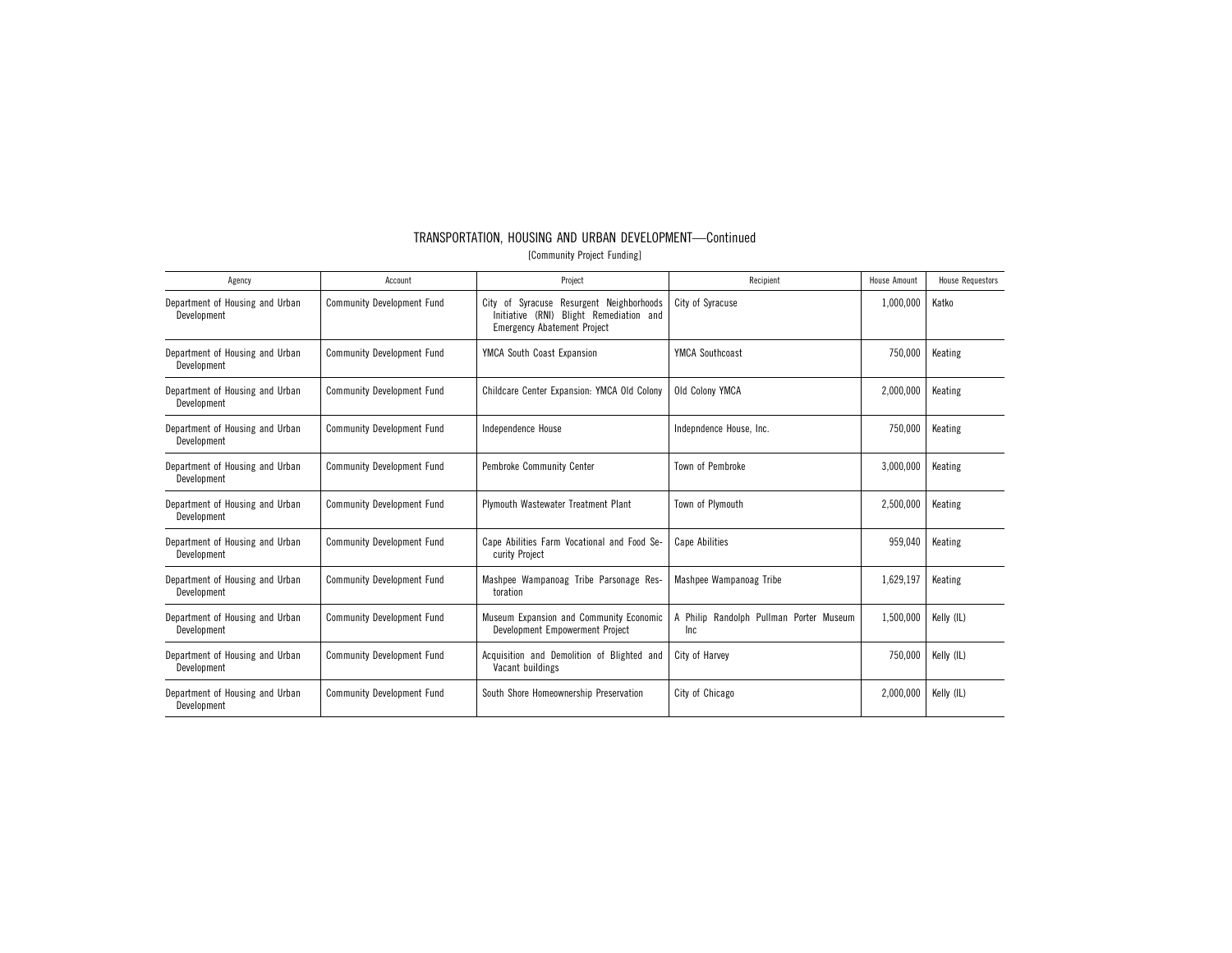| Department of Housing and Urban<br>Development | <b>Community Development Fund</b> | Sand Creek Wastewater Project Expansion                                      | Sand Creek Wastewater Authority            | 4,000,000 | Kelly (MS) |
|------------------------------------------------|-----------------------------------|------------------------------------------------------------------------------|--------------------------------------------|-----------|------------|
| Department of Housing and Urban<br>Development | <b>Community Development Fund</b> | Former Erie Malleable Iron Site Redevelop-<br>ment                           | Erie County Redevelopment Authority        | 3,000,000 | Kelly (PA) |
| Department of Housing and Urban<br>Development | <b>Community Development Fund</b> | U.S. Route 62 Railroad Tunnel                                                | <b>Mercer County</b>                       | 3,000,000 | Kelly (PA) |
| Department of Housing and Urban<br>Development | <b>Community Development Fund</b> | Gap Year Funding for the SureStay Emer-<br>gency Interim Housing Site        | City of San Jose                           | 2,500,000 | Khanna     |
| Department of Housing and Urban<br>Development | <b>Community Development Fund</b> | Second Harvest of Silicon Valley Consolidated<br><b>Operational Facility</b> | Second Harvest of Silicon Valley           | 750,000   | Khanna     |
| Department of Housing and Urban<br>Development | <b>Community Development Fund</b> | City of Fremont Commercial District Wi-Fi Ac-<br>cess Expansion              | City of Fremont                            | 1,500,000 | Khanna     |
| Department of Housing and Urban<br>Development | <b>Community Development Fund</b> | New Roof and Solar Energy System                                             | <b>Sunnyvale Community Services</b>        | 750,000   | Khanna     |
| Department of Housing and Urban<br>Development | <b>Community Development Fund</b> | Home Improvements and Repairs for Mid-<br>Michigan Households                | Saginaw-Shiawassee Habitat for Humanity    | 2,800,000 | Kildee     |
| Department of Housing and Urban<br>Development | <b>Community Development Fund</b> | Economic Development for Downtown Sagi-<br>naw                               | City of Saginaw                            | 3,000,000 | Kildee     |
| Department of Housing and Urban<br>Development | <b>Community Development Fund</b> | Supporting Mid-Michigan Community Centers                                    | Young Men's Christian Association of Flint | 3,000,000 | Kildee     |
| Department of Housing and Urban<br>Development | <b>Community Development Fund</b> | Saginaw Blight Removal and Land Restora<br>tion Initiative                   | Saginaw County Land Bank Authority         | 2,416,664 | Kildee     |
| Department of Housing and Urban<br>Development | <b>Community Development Fund</b> | Genesee County Blight Removal and Land<br>Restoration Initiative             | Genesee County Land Bank Authority         | 4,000,000 | Kildee     |
| Department of Housing and Urban<br>Development | <b>Community Development Fund</b> | Updating Road Infrastructure and Safety Im-<br>provements in Genesee County  | Genesee County Road Commission             | 750,000   | Kildee     |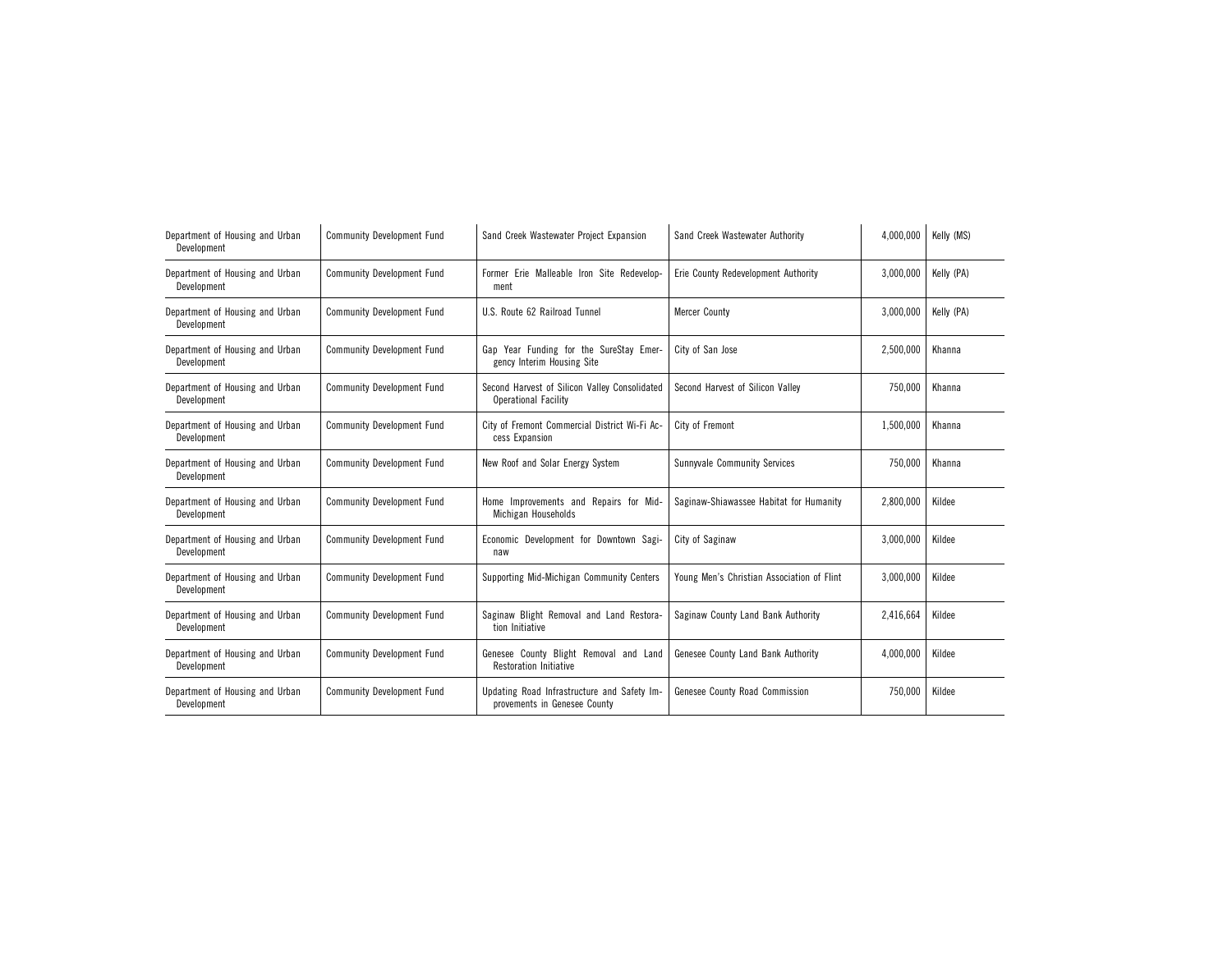| Agency                                         | Account                           | Project                                                    | Recipient                                                  | House Amount | <b>House Requestors</b> |
|------------------------------------------------|-----------------------------------|------------------------------------------------------------|------------------------------------------------------------|--------------|-------------------------|
| Department of Housing and Urban<br>Development | <b>Community Development Fund</b> | Suguamish Shores Enetai Project                            | Suguamish Tribe                                            | 1,619,500    | Kilmer                  |
| Department of Housing and Urban<br>Development | <b>Community Development Fund</b> | Tacoma Rescue Mission Shelter Expansion                    | City of Tacoma                                             | 3,000,000    | Kilmer                  |
| Department of Housing and Urban<br>Development | <b>Community Development Fund</b> | <b>Westport Marina Modernization Project</b>               | Port of Grays Harbor                                       | 750,000      | Kilmer                  |
| Department of Housing and Urban<br>Development | <b>Community Development Fund</b> | T3ba'das Infrastructure Project                            | Skokomish Indian Tribe                                     | 2,200,000    | Kilmer                  |
| Department of Housing and Urban<br>Development | <b>Community Development Fund</b> | Asia Pacific Cultural Center Building Project              | Asia Pacific Cultural Center                               | 750,000      | Kilmer                  |
| Department of Housing and Urban<br>Development | <b>Community Development Fund</b> | American Legion Post 509 Building Repairs                  | American Legion 509 Westhampton Memorial<br>Inc.           | 20.000       | Kim (NJ)                |
| Department of Housing and Urban<br>Development | <b>Community Development Fund</b> | <b>Burlington County Emergency Shelter</b>                 | Government of Burlington County                            | 3,000,000    | Kim (NJ)                |
| Department of Housing and Urban<br>Development | <b>Community Development Fund</b> | Southwestern Wisconsin Community Action<br>Program (SWCAP) | Southwestern Wisconsin Community Action<br>Program (SWCAP) | 750,000      | Kind                    |
| Department of Housing and Urban<br>Development | <b>Community Development Fund</b> | Viola Economic Recovery Implementation                     | Village of Viola                                           | 1,751,115    | Kind                    |
| Department of Housing and Urban<br>Development | <b>Community Development Fund</b> | Boys & Girls Clubs of the Greater Chippewa<br>Valley       | Boys & Girls Clubs of the Greater Chippewa<br>Valley       | 1.000.000    | Kind                    |
| Department of Housing and Urban<br>Development | <b>Community Development Fund</b> | Menomonie Street Corridor Pedestrian Under-<br>passes      | Visit Eau Claire                                           | 750,000      | Kind                    |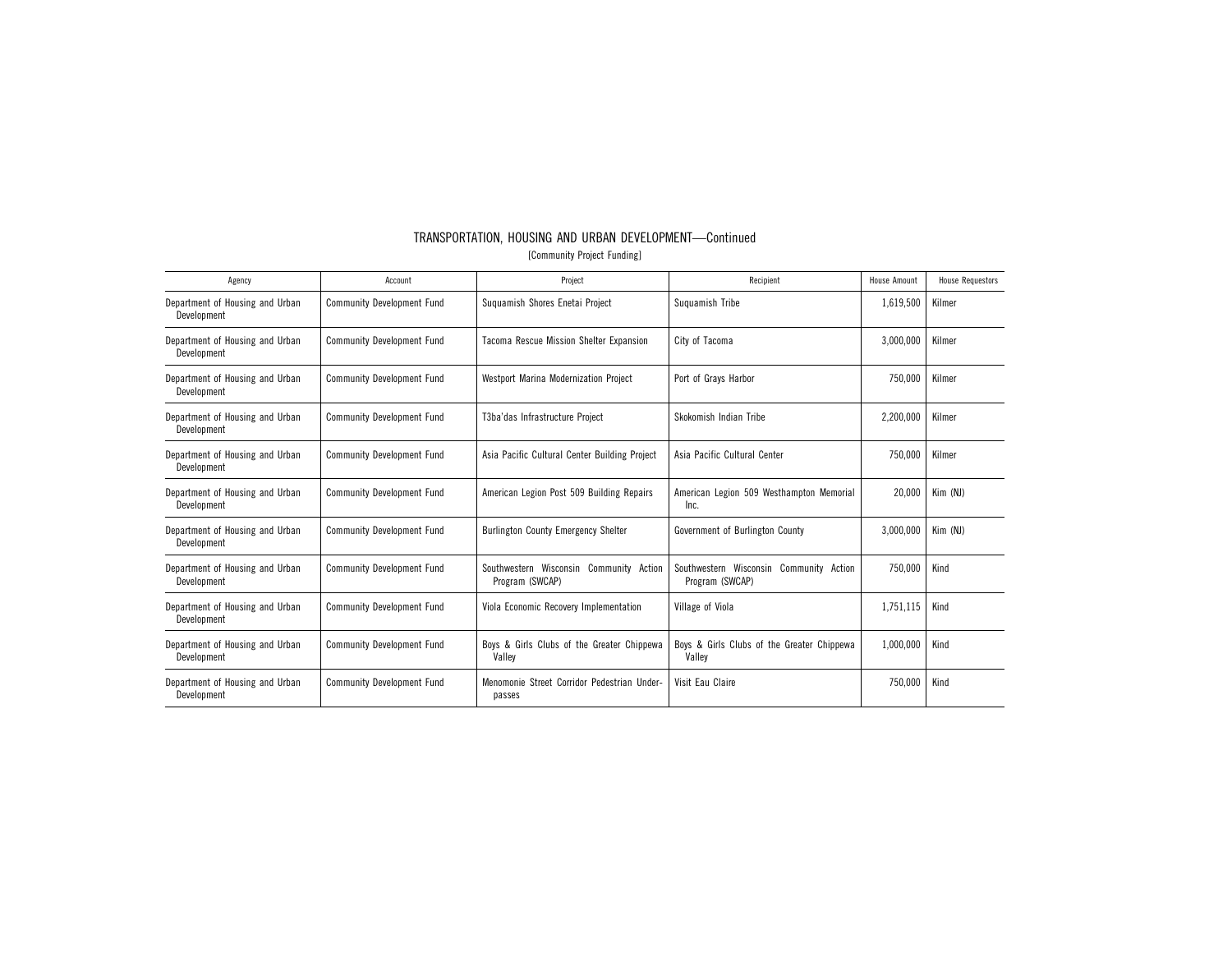| Department of Housing and Urban<br>Development | <b>Community Development Fund</b> | Boys & Girls Clubs of Greater La Crosse                                     | Boys & Girls Clubs of Greater La Crosse | 1,500,000 | Kind           |
|------------------------------------------------|-----------------------------------|-----------------------------------------------------------------------------|-----------------------------------------|-----------|----------------|
| Department of Housing and Urban<br>Development | <b>Community Development Fund</b> | East Side Water Treatment Plant and Wells<br>Project                        | City of Morris                          | 2,000,000 | Kinzinger      |
| Department of Housing and Urban<br>Development | <b>Community Development Fund</b> | Waste Water Treatment Plant Dike Raising                                    | Village of DePue                        | 2,000,000 | Kinzinger      |
| Department of Housing and Urban<br>Development | <b>Community Development Fund</b> | Housing First Resource Center at Amphi                                      | City of Tucson                          | 957,000   | Kirkpatrick    |
| Department of Housing and Urban<br>Development | <b>Community Development Fund</b> | County Collaborative One-Stop Center<br>Pima<br>at Pima Community College   | Pima County                             | 2,700,000 | Kirkpatrick    |
| Department of Housing and Urban<br>Development | <b>Community Development Fund</b> | El Pueblo Center Revitalization Project-<br>Phase 1                         | City of Tucson                          | 2,747,000 | Kirkpatrick    |
| Department of Housing and Urban<br>Development | <b>Community Development Fund</b> | Village of Streamwood, Madison Drive Bike &<br>Pedestrian Trail             | Village of Streamwood                   | 330.400   | Krishnamoorthi |
| Department of Housing and Urban<br>Development | <b>Community Development Fund</b> | Wood Dale Park District Central Park, Phase<br>$\overline{c}$               | Wood Dale Park District                 | 324,476   | Krishnamoorthi |
| Department of Housing and Urban<br>Development | <b>Community Development Fund</b> | Boys & Girls Clubs of Dundee Township.<br>Woodlands Community Impact Center | Boys & Girls Clubs of Dundee Township   | 2,000,000 | Krishnamoorthi |
| Department of Housing and Urban<br>Development | <b>Community Development Fund</b> | Village of Addison, College Blvd Street Pro-<br>gram                        | Village of Addison                      | 600,000   | Krishnamoorthi |
| Department of Housing and Urban<br>Development | <b>Community Development Fund</b> | Village of Roselle, Seasons 4 & Devlin Drain-<br>age Basin Improvements     | Village of Roselle                      | 750,000   | Krishnamoorthi |
| Department of Housing and Urban<br>Development | <b>Community Development Fund</b> | Gail Borden Public Library District, South<br>Elgin Branch Expansion        | Gail Borden Public Library              | 2,391,407 | Krishnamoorthi |
| Department of Housing and Urban<br>Development | <b>Community Development Fund</b> | Village of Schaumburg, Electric Vehicle Pilot<br>Program                    | Village of Schaumburg                   | 166,000   | Krishnamoorthi |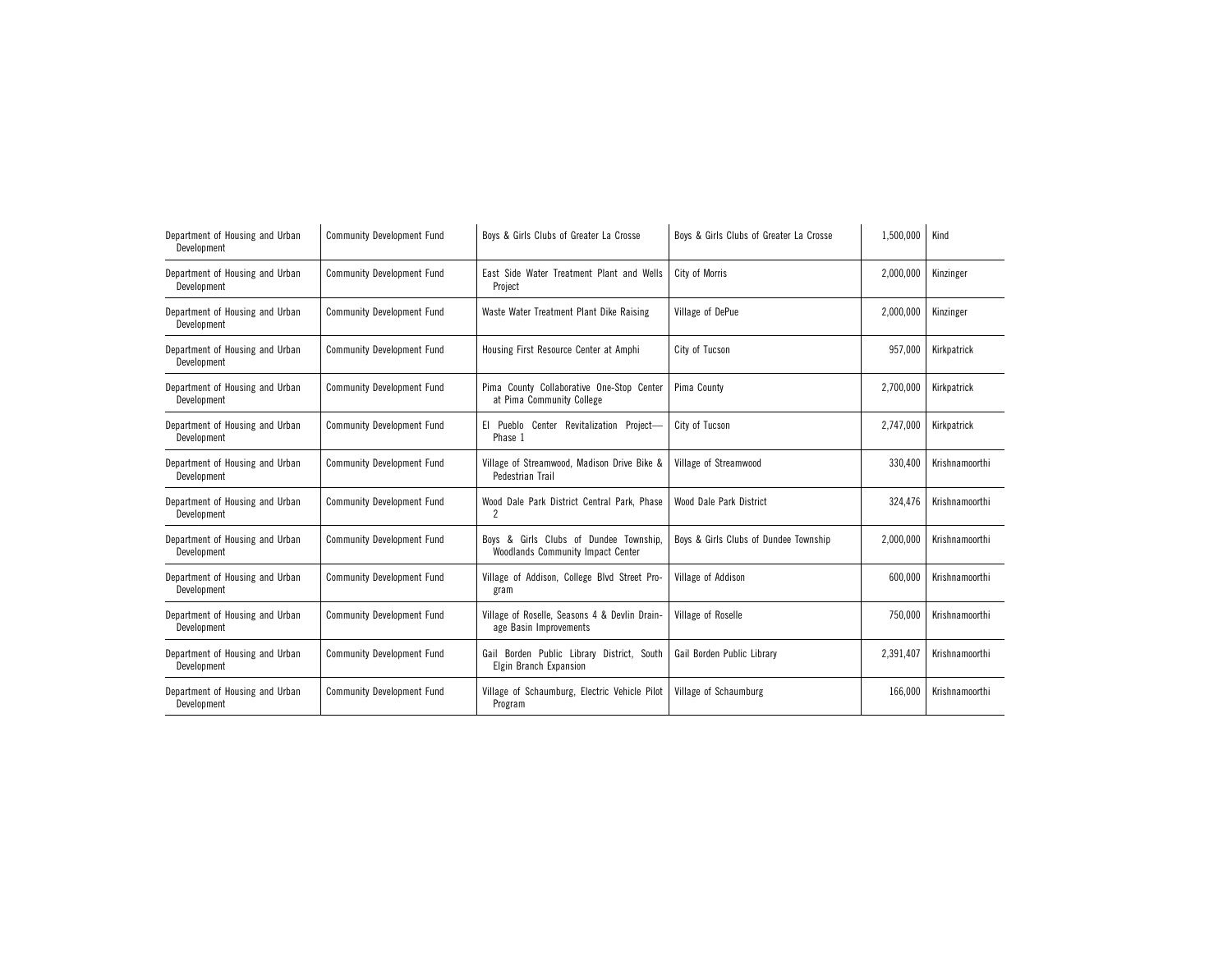| TRANSPORTATION, HOUSING AND URBAN DEVELOPMENT-Continued |
|---------------------------------------------------------|
| [Community Project Funding]                             |
|                                                         |

| Agency                                         | Account                           | Project                                                                              | Recipient                                           | House Amount | <b>House Requestors</b> |
|------------------------------------------------|-----------------------------------|--------------------------------------------------------------------------------------|-----------------------------------------------------|--------------|-------------------------|
| Department of Housing and Urban<br>Development | <b>Community Development Fund</b> | Apartments-Affordable<br>Eastern<br>Avenue<br><b>Housing Renovation</b>              | Thomas Furtado                                      | 250,000      | Kuster                  |
| Department of Housing and Urban<br>Development | <b>Community Development Fund</b> | Nashua Public Library Plaza                                                          | <b>Matthew Sullivan</b>                             | 3,000,000    | Kuster                  |
| Department of Housing and Urban<br>Development | <b>Community Development Fund</b> | Lebanon Main Street Sidewalk and<br>West<br><b>Intersection Construction Project</b> | City of Lebanon                                     | 2,329,000    | Kuster                  |
| Department of Housing and Urban<br>Development | <b>Community Development Fund</b> | Downtown Streetscape Improvements Phase I                                            | Village of Downs                                    | 2,128,000    | LaHood                  |
| Department of Housing and Urban<br>Development | <b>Community Development Fund</b> | Somerset Drive Multi-Use Path                                                        | Village of Germantown Hills                         | 670,000      | LaHood                  |
| Department of Housing and Urban<br>Development | <b>Community Development Fund</b> | Western Road (CH 6) Realignment                                                      | <b>Marshall County</b>                              | 3,000,000    | LaHood                  |
| Department of Housing and Urban<br>Development | <b>Community Development Fund</b> | Paskenta Water District Operational Invest-<br>ments                                 | Paskenta Community Services District                | 85,000       | LaMalfa                 |
| Department of Housing and Urban<br>Development | <b>Community Development Fund</b> | Corning Veterans Memorial Hall Rehabilita-<br>tion                                   | County of Tehama                                    | 2,000,000    | LaMalfa                 |
| Department of Housing and Urban<br>Development | <b>Community Development Fund</b> | Student Athletic and Educational Flexible<br>Field House                             | Aliquippa School District                           | 500,000      | Lamb                    |
| Department of Housing and Urban<br>Development | <b>Community Development Fund</b> | Beaver County CTC Welding Lab Expansion<br>and Upgrade                               | Beaver County Career & Technology Center            | 995,000      | Lamb                    |
| Department of Housing and Urban<br>Development | <b>Community Development Fund</b> | Critical Parking for Downtown McKees Rocks<br>Developments                           | McKees Rocks Community Development Cor-<br>poration | 750.000      | Lamb                    |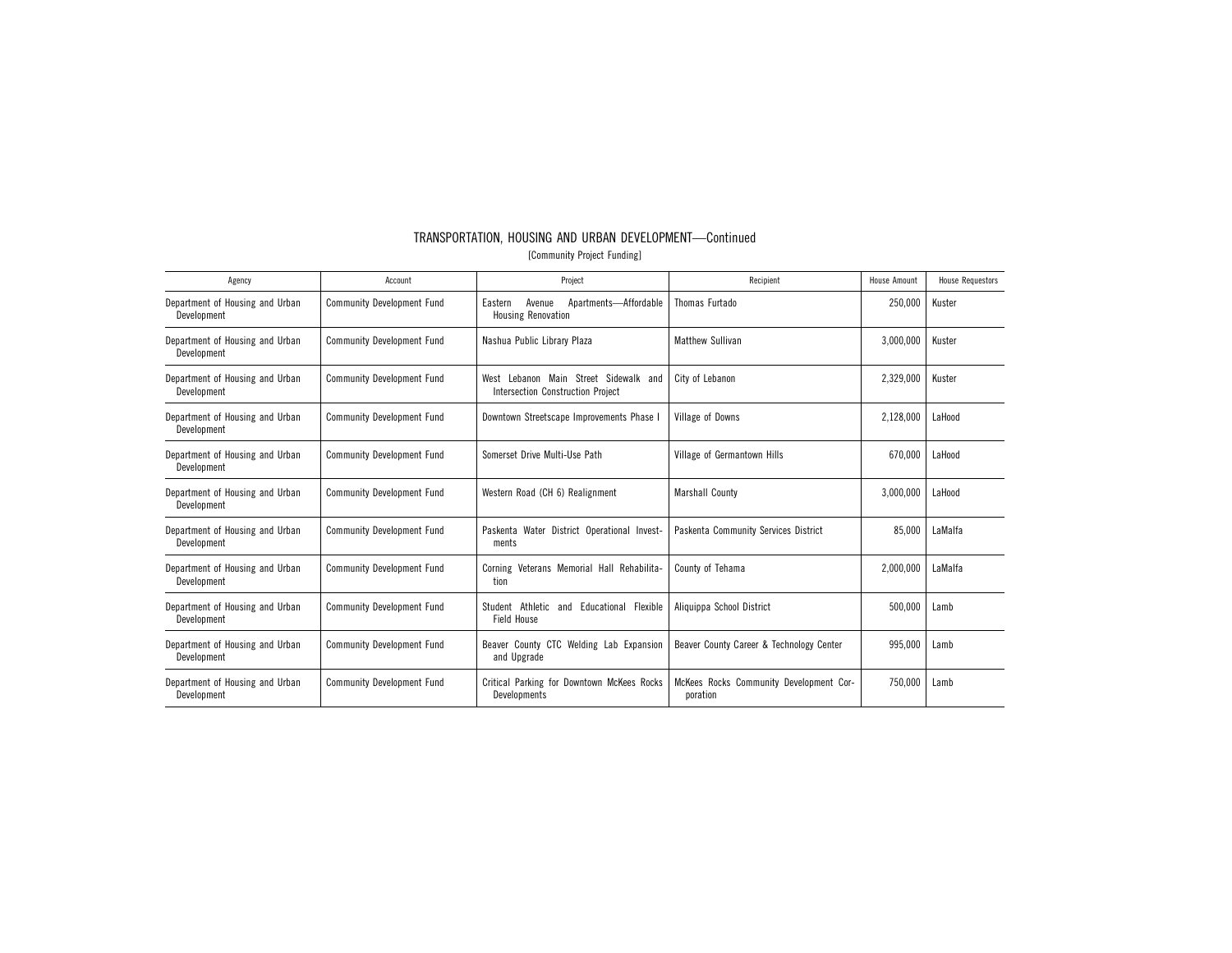| Department of Housing and Urban<br>Development | <b>Community Development Fund</b> | The Brodhead Road Corridor Upgrade                                                                                             | Beaver County Office of Planning and Rede-<br>velopment  | 1,800,000 | Lamb        |
|------------------------------------------------|-----------------------------------|--------------------------------------------------------------------------------------------------------------------------------|----------------------------------------------------------|-----------|-------------|
| Department of Housing and Urban<br>Development | <b>Community Development Fund</b> | Burrillville Skate Park Renovation and Expan-<br>sion Project                                                                  | Town of Burrillville                                     | 500,000   | Langevin    |
| Department of Housing and Urban<br>Development | <b>Community Development Fund</b> | <b>Community Preservation of Atlantic Mills</b>                                                                                | Providence Redevelopment Agency                          | 2.000.000 | Langevin    |
| Department of Housing and Urban<br>Development | <b>Community Development Fund</b> | Cross Mills Volunteer Firefighters Memorial<br>Park                                                                            | <b>Charlestown Fire District</b>                         | 610.000   | Langevin    |
| Department of Housing and Urban<br>Development | <b>Community Development Fund</b> | Lederer Theater Center: Access for All                                                                                         | <b>Trinity Repertory Company</b>                         | 750,000   | Langevin    |
| Department of Housing and Urban<br>Development | <b>Community Development Fund</b> | <b>Education Center Expansion</b>                                                                                              | Rhode Island Office of the Postsecondary<br>Commissioner | 1,500,000 | Langevin    |
| Department of Housing and Urban<br>Development | <b>Community Development Fund</b> | Accessibility Improvements: Warwick Public<br>Library's Apponaug and Norwood Branches                                          | City of Warwick, Rhode Island                            | 920,280   | Langevin    |
| Department of Housing and Urban<br>Development | <b>Community Development Fund</b> | Rehabilitation of the Budlong Pool Campus                                                                                      | City of Cranston (Rhode Island)                          | 750.000   | Langevin    |
| Department of Housing and Urban<br>Development | <b>Community Development Fund</b> | Johnston War Memorial Park Baseball Com-<br>plex Improvement Project                                                           | Town of Johnston                                         | 500,000   | Langevin    |
| Department of Housing and Urban<br>Development | <b>Community Development Fund</b> | West Greenwich Senior Center                                                                                                   | Town of West Greenwich                                   | 150,000   | Langevin    |
| Department of Housing and Urban<br>Development | <b>Community Development Fund</b> | Habitat for Humanity of Island County Retail<br>Store, Warehouse and Admin Office Pur-<br>chase, Oak Harbor, Washington, WA-02 | Habitat for Humanity of Island County                    | 2,000,000 | Larsen (WA) |
| Department of Housing and Urban<br>Development | <b>Community Development Fund</b> | Tommy Thompson Trail Trestle and Causeway<br>Replacement Design, Samish Indian Na-<br>tion, Washington, WA-02                  | Samish Indian Nation                                     | 750,000   | Larsen (WA) |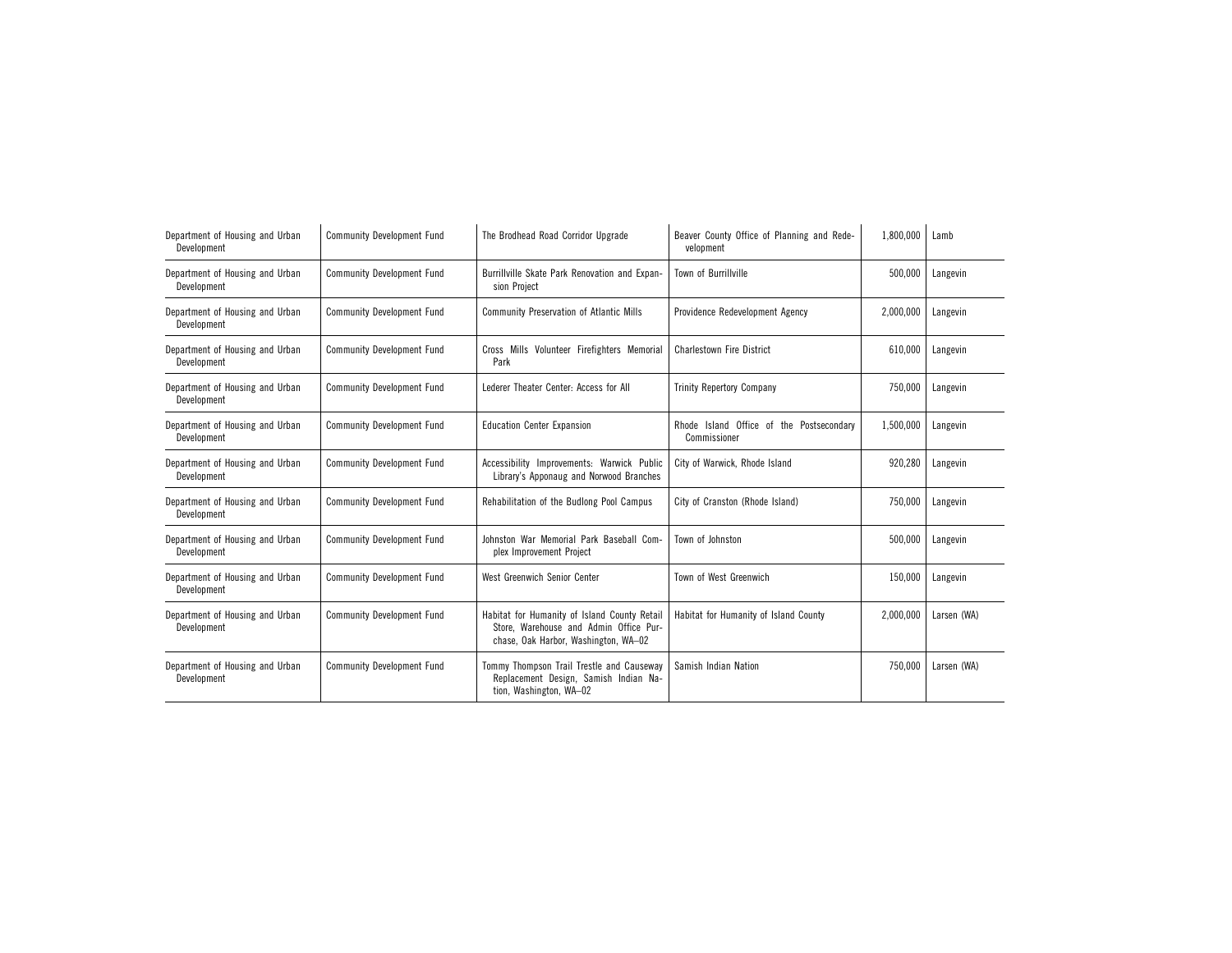| TRANSPORTATION, HOUSING AND URBAN DEVELOPMENT-Continued |
|---------------------------------------------------------|
| [Community Project Funding]                             |

| Agency                                         | Account                           | Project                                                                                                                 | Recipient                                                                        | House Amount | <b>House Requestors</b> |
|------------------------------------------------|-----------------------------------|-------------------------------------------------------------------------------------------------------------------------|----------------------------------------------------------------------------------|--------------|-------------------------|
| Department of Housing and Urban<br>Development | <b>Community Development Fund</b> | VOA Neighborhood Center, Lynnwood, Wash-<br>ington, WA-02                                                               | Volunteers of America Western Washington                                         | 3,000,000    | Larsen (WA)             |
| Department of Housing and Urban<br>Development | <b>Community Development Fund</b> | Nature's<br>Park<br>Project,<br>Window<br>Mother<br>Marysville, Washington, WA-02                                       | City of Marysville                                                               | 750,000      | Larsen (WA)             |
| Department of Housing and Urban<br>Development | <b>Community Development Fund</b> | Church Corners Rehabiltation                                                                                            | Town of East Hartford                                                            | 750.000      | Larson (CT)             |
| Department of Housing and Urban<br>Development | <b>Community Development Fund</b> | Charter Oak Landing Park Infrastructure                                                                                 | City of Hartford                                                                 | 1,010,000    | Larson (CT)             |
| Department of Housing and Urban<br>Development | <b>Community Development Fund</b> | <b>Connecticut Trolley Museum Facility Upgrades</b><br>& Visitor Enhancements                                           | Connecticut Electric Railway Association, Inc.<br>dba Connecticut Trolley Museum | 750.000      | Larson (CT)             |
| Department of Housing and Urban<br>Development | <b>Community Development Fund</b> | Laurel Marsh/Hockanum River Linear Park<br>Improvements                                                                 | Town of Manchester                                                               | 3,000,000    | Larson (CT)             |
| Department of Housing and Urban<br>Development | <b>Community Development Fund</b> | East Hartford Post Office Renovation                                                                                    | Town of East Hartford                                                            | 4,000,000    | Larson (CT)             |
| Department of Housing and Urban<br>Development | <b>Community Development Fund</b> | Victim Impact Project                                                                                                   | Mothers United Against Violence                                                  | 500.000      | Larson (CT)             |
| Department of Housing and Urban<br>Development | <b>Community Development Fund</b> | <b>East-West River Links</b>                                                                                            | iQuilt Partnership                                                               | 2,400,000    | Larson (CT)             |
| Department of Housing and Urban<br>Development | <b>Community Development Fund</b> | Manufacturing Re-shoring<br>Initiative and<br>Prove Out Facility for the National Institute<br>of Materials Advancement | Pittsburg State University                                                       | 4,000,000    | LaTurner                |
| Department of Housing and Urban<br>Development | <b>Community Development Fund</b> | <b>Webster Community Center</b>                                                                                         | Micah 6 Community                                                                | 546,152      | Lawrence                |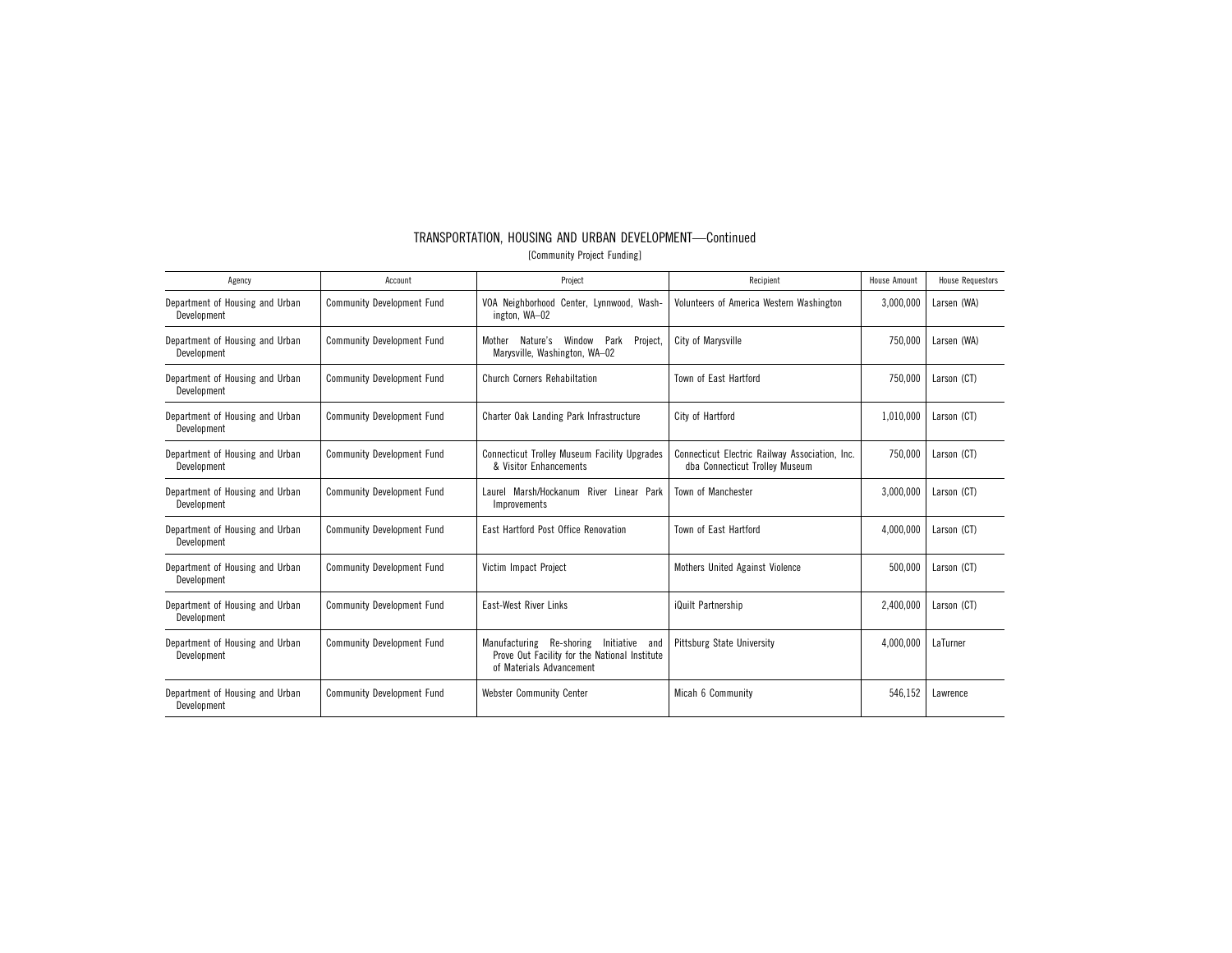| Department of Housing and Urban<br>Development | <b>Community Development Fund</b> | Sanctum House Facility Acquisition                                                | Sanctum House                                                       | 1,400,000 | Lawrence    |
|------------------------------------------------|-----------------------------------|-----------------------------------------------------------------------------------|---------------------------------------------------------------------|-----------|-------------|
| Department of Housing and Urban<br>Development | <b>Community Development Fund</b> | Southfield Home Improvement Program                                               | City of Southfield                                                  | 750,000   | Lawrence    |
| Department of Housing and Urban<br>Development | <b>Community Development Fund</b> | Midway Septic To Sewer Project                                                    | City of Midway                                                      | 3,943,971 | Lawson (FL) |
| Department of Housing and Urban<br>Development | <b>Community Development Fund</b> | TCC Commercial Vehicle Driving (CDL) Pro-<br>gram Expansion                       | <b>Tallahassee Community College</b>                                | 750,000   | Lawson (FL) |
| Department of Housing and Urban<br>Development | <b>Community Development Fund</b> | Teen Multipurpose Center                                                          | One Gadsden Foundation, Inc.                                        | 1,200,000 | Lawson (FL) |
| Department of Housing and Urban<br>Development | <b>Community Development Fund</b> | SHBB Impact Center and Capacity Project                                           | America Second Harvest of the Big Bend                              | 3,000,000 | Lawson (FL) |
| Department of Housing and Urban<br>Development | <b>Community Development Fund</b> | 8th Street Complete Streets Improvements                                          | Jacksonville Transportation Authority                               | 750.000   | Lawson (FL) |
| Department of Housing and Urban<br>Development | <b>Community Development Fund</b> | Emergency Repair to a Segment of Waste-<br>water Equipment in the City of Madison | City of Madison                                                     | 110,000   | Lawson (FL) |
| Department of Housing and Urban<br>Development | <b>Community Development Fund</b> | Gretna Sewer Expansion                                                            | City of Gretna                                                      | 4,000,000 | Lawson (FL) |
| Department of Housing and Urban<br>Development | <b>Community Development Fund</b> | Covenant House California Homeless Youth<br>Services Center                       | Covenant House California                                           | 550,000   | Lee (CA)    |
| Department of Housing and Urban<br>Development | <b>Community Development Fund</b> | Coliseum Gardens Affordable Housing                                               | City of Oakland                                                     | 750,000   | Lee (CA)    |
| Department of Housing and Urban<br>Development | <b>Community Development Fund</b> | Martin Luther King Junior Youth Services<br><b>Center Renovation</b>              | City of Berkelev                                                    | 750.000   | Lee (CA)    |
| Department of Housing and Urban<br>Development | <b>Community Development Fund</b> | Intergenerational Affordable Housing Project<br>on San Pablo Avenue               | Intergenerational Affordable Housing Project<br>on San Pablo Avenue | 500,000   | Lee (CA)    |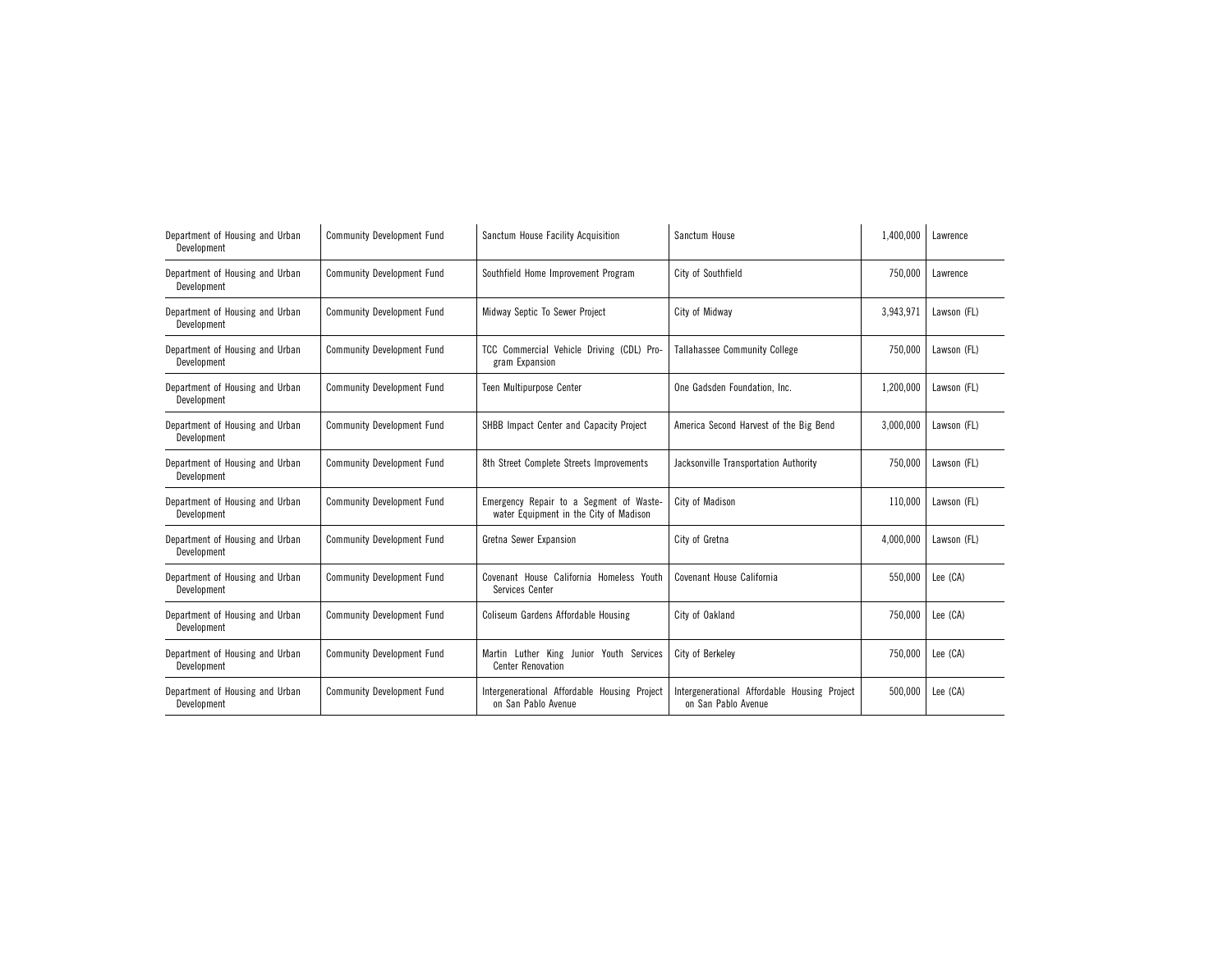| TRANSPORTATION. HOUSING AND URBAN DEVELOPMENT-Continued |  |                             |  |  |
|---------------------------------------------------------|--|-----------------------------|--|--|
|                                                         |  | [Community Project Funding] |  |  |

| Agency                                         | Account                           | Project                                                                         | Recipient                     | <b>House Amount</b> | <b>House Requestors</b> |
|------------------------------------------------|-----------------------------------|---------------------------------------------------------------------------------|-------------------------------|---------------------|-------------------------|
| Department of Housing and Urban<br>Development | <b>Community Development Fund</b> | Raton Film Studio and Education Center                                          | The City of Raton             | 3,000,000           | Leger Fernandez         |
| Department of Housing and Urban<br>Development | <b>Community Development Fund</b> | Chama Water Treatment Plant Improvements                                        | Village of Chama              | 550,000             | Leger Fernandez         |
| Department of Housing and Urban<br>Development | <b>Community Development Fund</b> | Homeownership Assistance Voucher Program                                        | Homewise, Inc.                | 750,000             | Leger Fernandez         |
| Department of Housing and Urban<br>Development | <b>Community Development Fund</b> | Indigenous Farm Hub                                                             | <b>Tides Center</b>           | 960,000             | Leger Fernandez         |
| Department of Housing and Urban<br>Development | <b>Community Development Fund</b> | Cuba Health Center Workforce Housing                                            | Presbyterian Medical Services | 1,635,000           | Leger Fernandez         |
| Department of Housing and Urban<br>Development | <b>Community Development Fund</b> | Reservoir<br>Water<br>Main<br>Improvement<br>and<br>Project                     | City of Alexandria            | 4,000,000           | Letlow                  |
| Department of Housing and Urban<br>Development | <b>Community Development Fund</b> | Streetscape<br>Drainage<br>Leucadia<br>Improve-<br>ments, Encinitas, California | City of Encinitas             | 4,000,000           | Levin (CA)              |
| Department of Housing and Urban<br>Development | <b>Community Development Fund</b> | Del Mar Climate Resiliency and Access Im-<br>provement Project                  | City of Del Mar               | 750,000             | Levin (CA)              |
| Department of Housing and Urban<br>Development | <b>Community Development Fund</b> | Stonehill Drive Utility Undergrounding Project,<br>Dana Point, California       | City of Dana Point            | 750,000             | Levin (CA)              |
| Department of Housing and Urban<br>Development | <b>Community Development Fund</b> | Carlsbad Veteran Memorial Park Project                                          | City of Carlsbad              | 3,000,000           | Levin (CA)              |
| Department of Housing and Urban<br>Development | <b>Community Development Fund</b> | Sidewalk Improvement and Enhanced Street<br>Lighting Project, Vista, California | City of Vista                 | 2,231,000           | Levin (CA)              |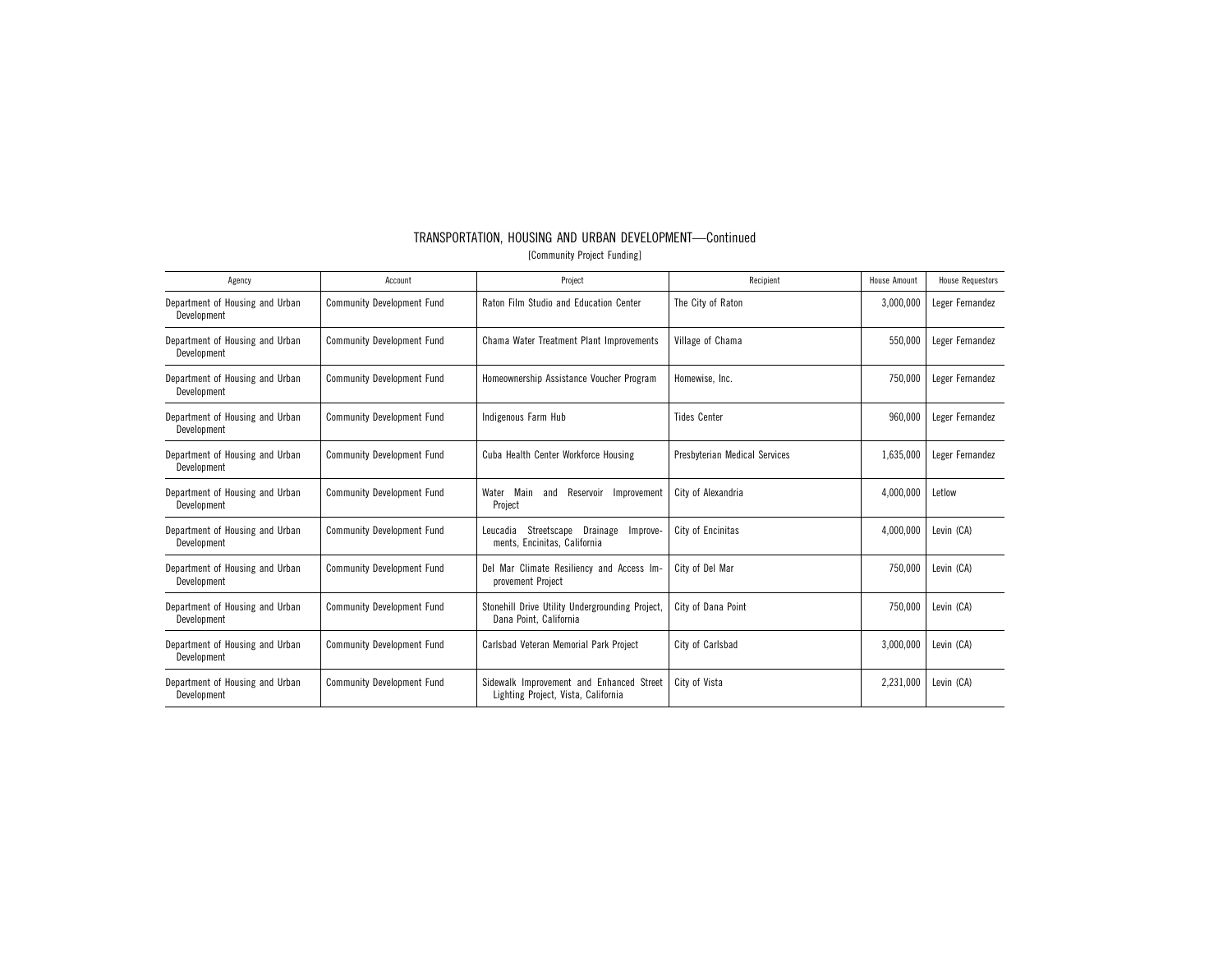| Department of Housing and Urban<br>Development | <b>Community Development Fund</b> | Road Reconstruction on Redruth Ave.                                          | City of Clawson                         | 424,000   | Levin (MI) |
|------------------------------------------------|-----------------------------------|------------------------------------------------------------------------------|-----------------------------------------|-----------|------------|
| Department of Housing and Urban<br>Development | <b>Community Development Fund</b> | Martin Park Storage Building Conversion to<br><b>Public Facility</b>         | City of Ferndale                        | 704,669   | Levin (MI) |
| Department of Housing and Urban<br>Development | <b>Community Development Fund</b> | Pop Up Hazel                                                                 | City of Hazel Park                      | 470,000   | Levin (MI) |
| Department of Housing and Urban<br>Development | <b>Community Development Fund</b> | <b>Public Library Addition</b>                                               | City of St. Clair Shores                | 1,500,000 | Levin (MI) |
| Department of Housing and Urban<br>Development | <b>Community Development Fund</b> | New Royal Oak Animal Shelter                                                 | City Of Royal Oak                       | 1,100,000 | Levin (MI) |
| Department of Housing and Urban<br>Development | <b>Community Development Fund</b> | Home Upgrades program with Habitat for Hu-<br>manity                         | City of Madison Heights                 | 850,000   | Levin (MI) |
| Department of Housing and Urban<br>Development | <b>Community Development Fund</b> | Memorial Park Splash Pad                                                     | City of Center Line                     | 919.930   | Levin (MI) |
| Department of Housing and Urban<br>Development | <b>Community Development Fund</b> | <b>HVAC Replacement</b>                                                      | City of Berkley                         | 1,049,260 | Levin (MI) |
| Department of Housing and Urban<br>Development | <b>Community Development Fund</b> | <b>Torrance Temporary Housing Program</b>                                    | City of Torrance                        | 1,000,000 | Lieu       |
| Department of Housing and Urban<br>Development | <b>Community Development Fund</b> | PATH Permanent Supportive Housing Marina<br>Del Rey                          | <b>PATH Ventures</b>                    | 3,000,000 | Lieu       |
| Department of Housing and Urban<br>Development | <b>Community Development Fund</b> | San Ysidro Park, Healthy Living Enhancement<br>Project                       | City of Gilrov                          | 3,000,000 | Lofgren    |
| Department of Housing and Urban<br>Development | <b>Community Development Fund</b> | Second Harvest of Silicon Valley Consolidated<br><b>Operational Facility</b> | Second Harvest of Silicon Valley        | 750,000   | Lofgren    |
| Department of Housing and Urban<br>Development | <b>Community Development Fund</b> | Urban Agriculture Gardens                                                    | <b>Guadalupe River Park Conservancy</b> | 1,700,000 | Lofgren    |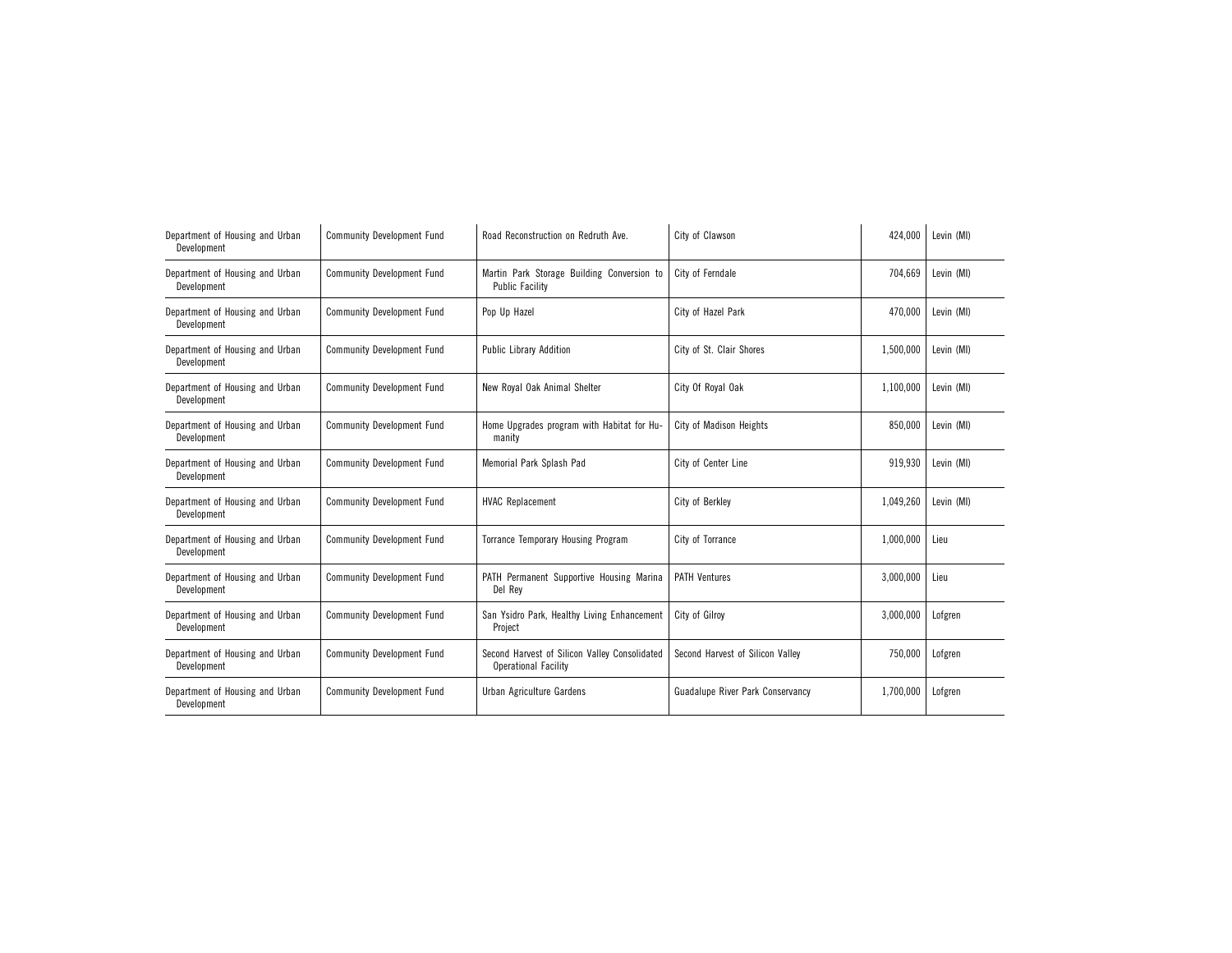| Agency                                         | Account                           | Project                                                                                         | Recipient                                   | <b>House Amount</b> | <b>House Requestors</b> |
|------------------------------------------------|-----------------------------------|-------------------------------------------------------------------------------------------------|---------------------------------------------|---------------------|-------------------------|
| Department of Housing and Urban<br>Development | <b>Community Development Fund</b> | Mabury Bridge Housing Site                                                                      | City of San Jose, Department of Housing     | 750,000             | Lofgren                 |
| Department of Housing and Urban<br>Development | <b>Community Development Fund</b> | <b>Turkey Creek Bridge</b>                                                                      | <b>Taney County</b>                         | 3,000,000           | Long                    |
| Department of Housing and Urban<br>Development | <b>Community Development Fund</b> | Route D Buffalo Road Connector                                                                  | City of Bolivar                             | 2,500,000           | Long                    |
| Department of Housing and Urban<br>Development | <b>Community Development Fund</b> | Jordan Valley Innovation Center Improvements                                                    | Missouri State University                   | 2,000,000           | Long                    |
| Department of Housing and Urban<br>Development | <b>Community Development Fund</b> | Main Street Improvements                                                                        | City of Nixa                                | 206,000             | Long                    |
| Department of Housing and Urban<br>Development | <b>Community Development Fund</b> | <b>Pedestrian Bridges</b>                                                                       | City of Kennesaw                            | 250,000             | Loudermilk              |
| Department of Housing and Urban<br>Development | <b>Community Development Fund</b> | Street Resurfacing, Sidewalk Installation, and<br>Drainage Systems Improvements                 | City of Kennesaw                            | 2.000.000           | Loudermilk              |
| Department of Housing and Urban<br>Development | <b>Community Development Fund</b> | Books & Buckets-Youth Academy & Youth<br><b>Action Program</b>                                  | SEE (Books & Buckets)                       | 50,000              | Lowenthal               |
| Department of Housing and Urban<br>Development | <b>Community Development Fund</b> | Learning Hubs Project                                                                           | City of Long Beach                          | 750,000             | Lowenthal               |
| Department of Housing and Urban<br>Development | <b>Community Development Fund</b> | Ben Em Dang Co Ta ("Stand by You") Foun-<br>dation Community Cultural Outreach Pro-<br>gramming | BEN EM DANG CO TA                           | 750,000             | Lowenthal               |
| Department of Housing and Urban<br>Development | <b>Community Development Fund</b> | Locust Development in Washington Neighbor-<br>hood of Long Beach                                | Habitat for Humanity of Greater Los Angeles | 750,000             | Lowenthal               |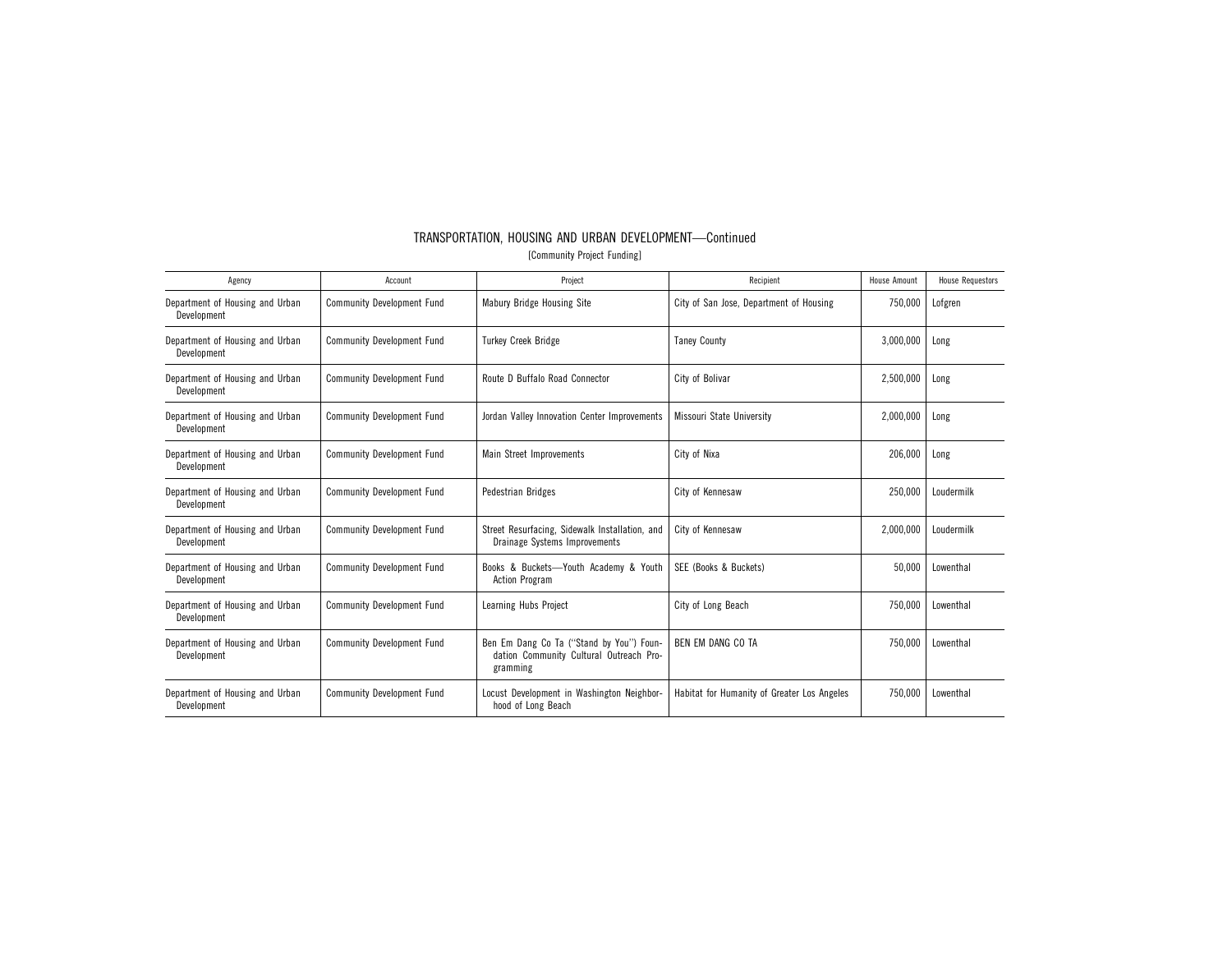| Department of Housing and Urban<br>Development | <b>Community Development Fund</b> | Ames Waterline Project                                                                       | City of Enid                                               | 4,000,000 | Lucas       |
|------------------------------------------------|-----------------------------------|----------------------------------------------------------------------------------------------|------------------------------------------------------------|-----------|-------------|
| Department of Housing and Urban<br>Development | <b>Community Development Fund</b> | Kaw Lake Water Supply Improvements                                                           | City of Enid                                               | 4,000,000 | Lucas       |
| Department of Housing and Urban<br>Development | <b>Community Development Fund</b> | Centertown Wastewater System                                                                 | Village of Centertown                                      | 2,000,000 | Luetkemever |
| Department of Housing and Urban<br>Development | <b>Community Development Fund</b> | <b>Exmore Sewage Collection System</b>                                                       | Northampton County, Virginia                               | 750,000   | Luria       |
| Department of Housing and Urban<br>Development | <b>Community Development Fund</b> | Williamsburg African American Heritage Trail                                                 | The City of Williamsburg, Virginia                         | 327,000   | Luria       |
| Department of Housing and Urban<br>Development | <b>Community Development Fund</b> | Wachapreague Sewer Line & Pump Station                                                       | Accomack-Northampton<br>Planning<br>District<br>Commission | 750,000   | Luria       |
| Department of Housing and Urban<br>Development | <b>Community Development Fund</b> | The Virginia Beach Trail                                                                     | City of Virginia Beach, VA                                 | 750.000   | Luria       |
| Department of Housing and Urban<br>Development | <b>Community Development Fund</b> | Mayor Hannon Parkway/Gen McConville Way<br>New Intersection                                  | City of Quincy                                             | 750,000   | Lynch       |
| Department of Housing and Urban<br>Development | <b>Community Development Fund</b> | Lawrence R. Cosgrove Memorial Pool Up-<br>grades                                             | City of Brockton                                           | 3,000,000 | Lynch       |
| Department of Housing and Urban<br>Development | <b>Community Development Fund</b> | Ausonia Apartments Modernization                                                             | Ausonia Apartments                                         | 750,000   | Lynch       |
| Department of Housing and Urban<br>Development | <b>Community Development Fund</b> | 1,500 Space Parking Garage                                                                   | City of Quincy                                             | 750,000   | Lynch       |
| Department of Housing and Urban<br>Development | <b>Community Development Fund</b> | Bucks and Hunterdon Counties<br>YMCA<br>of<br>Flemington-Raritan Community Pool              | YMCA of Bucks & Hunterdon Counties                         | 750,000   | Malinowski  |
| Department of Housing and Urban<br>Development | <b>Community Development Fund</b> | Township of Scotch Plains' Restoration of<br>Covered Bridge at Frazee House<br>Tempe<br>Park | Township of Scotch Plains                                  | 626,010   | Malinowski  |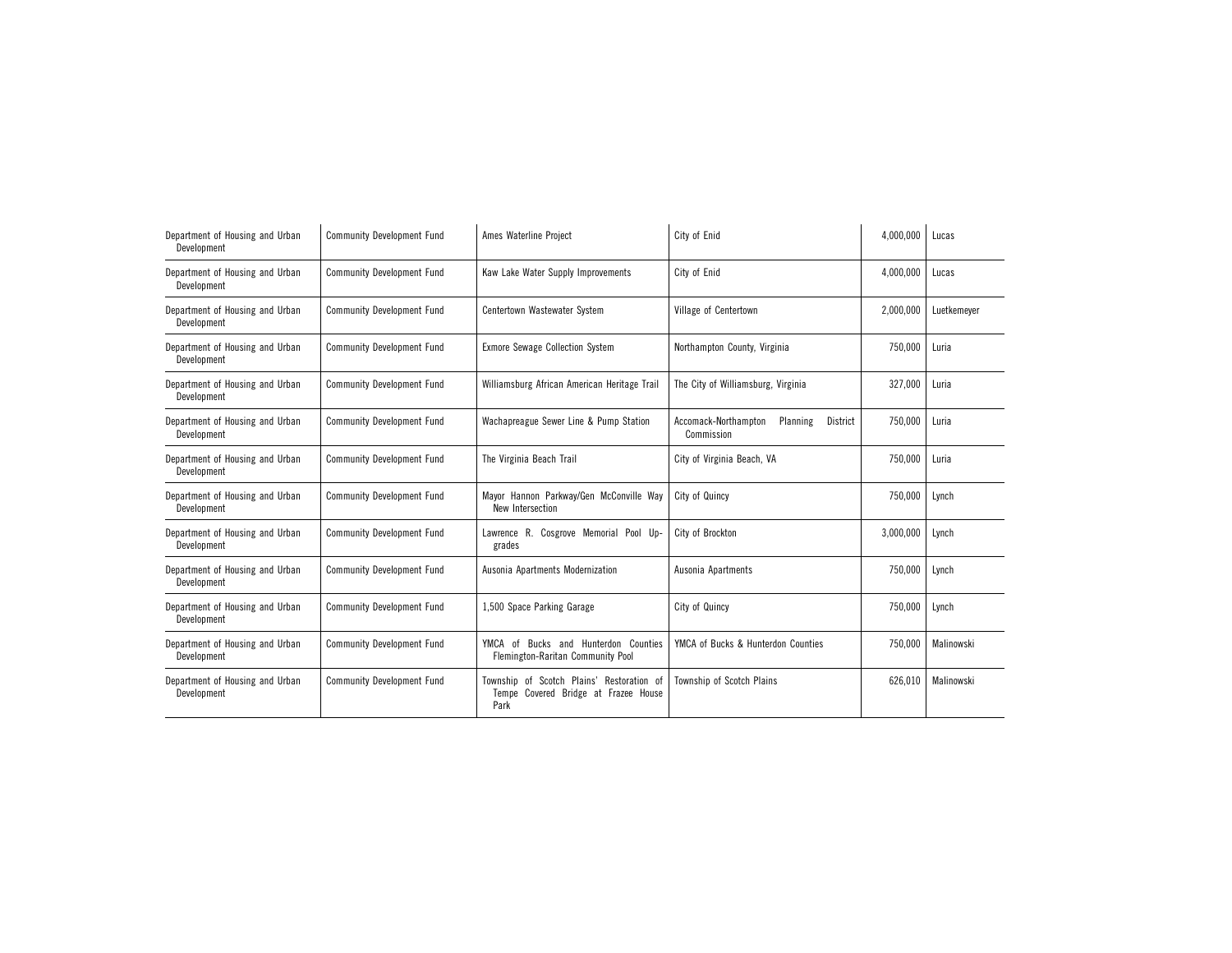| TRANSPORTATION, HOUSING AND URBAN DEVELOPMENT—Continued |  |
|---------------------------------------------------------|--|
| [Community Project Funding]                             |  |

| Agency                                         | Account                           | Project                                                       | Recipient                                                           | House Amount | <b>House Requestors</b> |
|------------------------------------------------|-----------------------------------|---------------------------------------------------------------|---------------------------------------------------------------------|--------------|-------------------------|
| Department of Housing and Urban<br>Development | <b>Community Development Fund</b> | Hillsborough YMCA Facility Renovations                        | Greater Somerset County YMCA                                        | 750,000      | Malinowski              |
| Department of Housing and Urban<br>Development | <b>Community Development Fund</b> | Summit Park Line Project                                      | City of Summit                                                      | 250.000      | Malinowski              |
| Department of Housing and Urban<br>Development | <b>Community Development Fund</b> | Lebanon Street Improvements Project                           | Township of Lebanon                                                 | 750,000      | Malinowski              |
| Department of Housing and Urban<br>Development | <b>Community Development Fund</b> | Senior Center Facility Buildout                               | <b>Bay Ridge Center</b>                                             | 2,000,000    | <b>Malliotakis</b>      |
| Department of Housing and Urban<br>Development | <b>Community Development Fund</b> | Client Choice Food Pantry and Mobile Food<br>Pantry Equipment | Catholic Charities of Staten Island                                 | 1,500,000    | <b>Malliotakis</b>      |
| Department of Housing and Urban<br>Development | <b>Community Development Fund</b> | Seniors with Autism Facility Renovation and<br>Expansion      | <b>Eden II Programs</b>                                             | 500,000      | <b>Malliotakis</b>      |
| Department of Housing and Urban<br>Development | <b>Community Development Fund</b> | Jewish Community Center Improvements                          | & Alan Bernikow Jewish Community<br>Joan<br>Center of Staten Island | 1.493.000    | <b>Malliotakis</b>      |
| Department of Housing and Urban<br>Development | <b>Community Development Fund</b> | Staten Island YMCA Project                                    | YMCA of Greater New York                                            | 1,000,000    | <b>Malliotakis</b>      |
| Department of Housing and Urban<br>Development | <b>Community Development Fund</b> | A Permanent Home for Wild Project                             | WILD PROJECT PRODUCTIONS INC                                        | 1,000,000    | Maloney, Carolyn<br>B   |
| Department of Housing and Urban<br>Development | <b>Community Development Fund</b> | Polish and Slavic Center Facility Improvement                 | Polish and Slavic Center Inc.                                       | 750,000      | Maloney, Carolyn<br>В.  |
| Department of Housing and Urban<br>Development | <b>Community Development Fund</b> | Lifeline Grocery                                              | The Connected Chef Foundation, Inc.                                 | 350,000      | Maloney, Carolyn<br>В.  |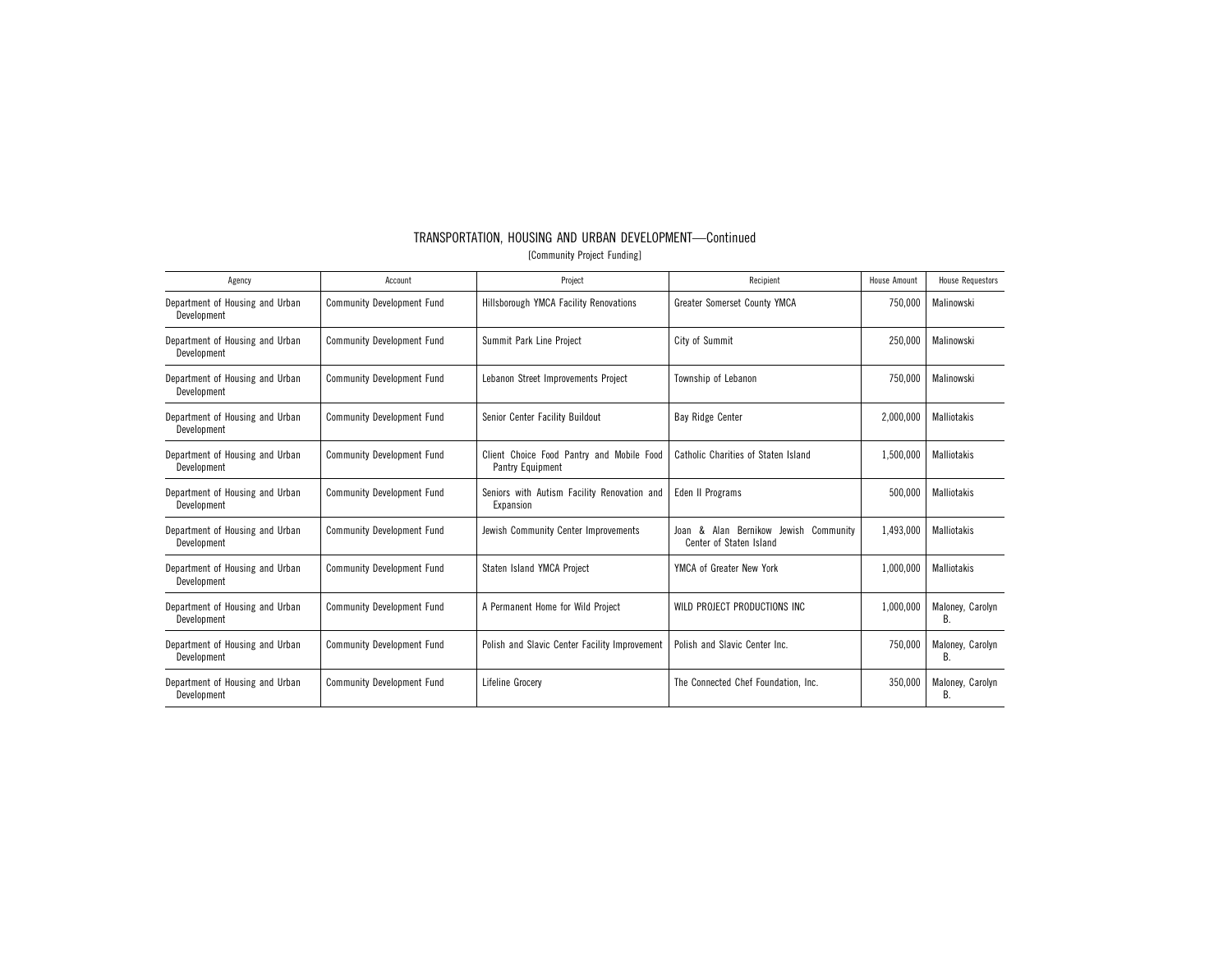| Department of Housing and Urban<br>Development | <b>Community Development Fund</b> | Storm King Welcome Center & Conservation<br><b>Facility Renovation</b>        | Storm King Art Center                                     | 1,600,000 | Maloney, Sean<br>Patrick |
|------------------------------------------------|-----------------------------------|-------------------------------------------------------------------------------|-----------------------------------------------------------|-----------|--------------------------|
| Department of Housing and Urban<br>Development | <b>Community Development Fund</b> | Youth Opportunity Union Infrastructure En-<br>hancement Project               | City of Poughkeepsie                                      | 2.150.000 | Malonev. Sean<br>Patrick |
| Department of Housing and Urban<br>Development | <b>Community Development Fund</b> | Newburgh Landing Pier Project                                                 | County of Orange                                          | 4,000,000 | Maloney, Sean<br>Patrick |
| Department of Housing and Urban<br>Development | <b>Community Development Fund</b> | Orange & Dutchess Transportation Access &<br><b>Mobility Study Project</b>    | County of Orange                                          | 500,000   | Maloney, Sean<br>Patrick |
| Department of Housing and Urban<br>Development | <b>Community Development Fund</b> | Small-Scale Manufacturing for Equitable Op-<br>portunity                      | City of High Point, North Carolina                        | 4,000,000 | Manning                  |
| Department of Housing and Urban<br>Development | <b>Community Development Fund</b> | Elm-Eugene Street Gateway Complete Streets<br>Project                         | City of Greensboro, North Carolina                        | 4,000,000 | Manning                  |
| Department of Housing and Urban<br>Development | <b>Community Development Fund</b> | Accelerating Food Assistance and Job Train-<br>ing for 6th District Residents | Second Harvest Food Bank of Northwest<br>North Carolina   | 1,000,000 | Manning                  |
| Department of Housing and Urban<br>Development | <b>Community Development Fund</b> | Hayes-Taylor Memorial YMCA Childcare Ex-<br>pansion                           | Young Men's Christian Association of Greens-<br>boro. INC | 1,500,000 | Manning                  |
| Department of Housing and Urban<br>Development | <b>Community Development Fund</b> | The Opportunity Center                                                        | La Familia Counseling Center, Inc.                        | 750,000   | Matsui                   |
| Department of Housing and Urban<br>Development | <b>Community Development Fund</b> | Cornerstone - Habitat for Humanity                                            | Habitat for Humanity of Greater Sacramento,<br>Inc.       | 750,000   | Matsui                   |
| Department of Housing and Urban<br>Development | <b>Community Development Fund</b> | The Bryte Park All-Weather Field                                              | City of West Sacramento                                   | 750,000   | Matsui                   |
| Department of Housing and Urban<br>Development | <b>Community Development Fund</b> | <b>Corners Community Center</b>                                               | Corners Outreach                                          | 1,050,000 | McBath                   |
| Department of Housing and Urban<br>Development | <b>Community Development Fund</b> | Peachtree Creek Greenway (PCG) Extension<br>(Model Project)                   | City of Doraville                                         | 1,573,204 | McBath                   |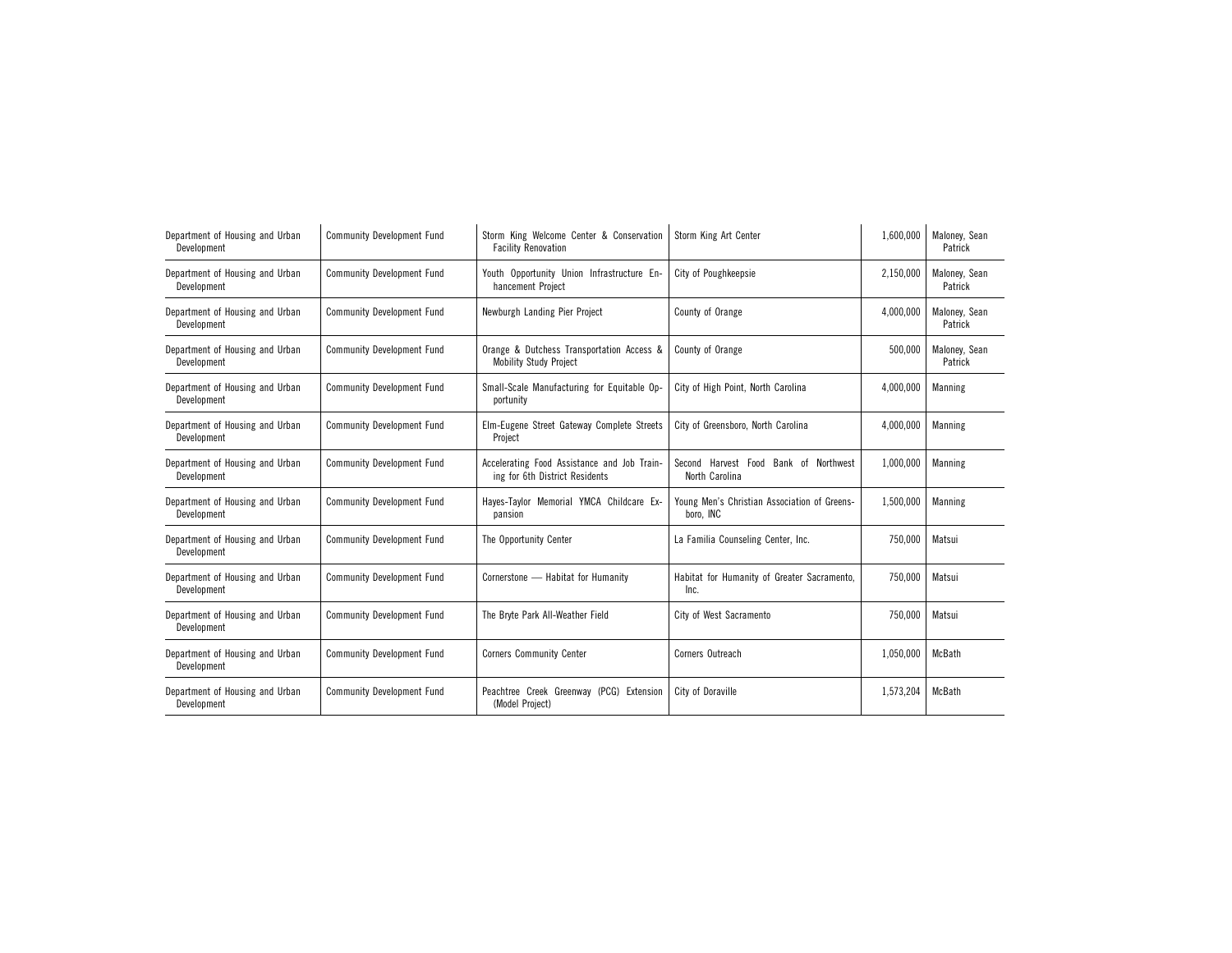| Agency                                         | Account                           | Project                                                               | Recipient                                           | <b>House Amount</b> | <b>House Requestors</b> |
|------------------------------------------------|-----------------------------------|-----------------------------------------------------------------------|-----------------------------------------------------|---------------------|-------------------------|
| Department of Housing and Urban<br>Development | <b>Community Development Fund</b> | <b>Broad Street Downtown Revitalization</b>                           | City of Chamblee                                    | 2,000,000           | <b>McBath</b>           |
| Department of Housing and Urban<br>Development | <b>Community Development Fund</b> | Path 400 Trail Extension                                              | City of Sandy Springs                               | 750,000             | McBath                  |
| Department of Housing and Urban<br>Development | <b>Community Development Fund</b> | Cobb Parkway Pedestrian Bridge North                                  | Cumberland Community Improvement District<br>(CCID) | 1,000,000           | McBath                  |
| Department of Housing and Urban<br>Development | <b>Community Development Fund</b> | The Playwrights' Center                                               | Playwrights Center Inc.                             | 4,000,000           | McCollum                |
| Department of Housing and Urban<br>Development | <b>Community Development Fund</b> | Ordway Center for Performing Arts Facility<br>Improvements            | Ordway Center for the Performing Arts               | 3,930,000           | McCollum                |
| Department of Housing and Urban<br>Development | <b>Community Development Fund</b> | North End Community Center                                            | The City of Saint Paul                              | 4,000,000           | McCollum                |
| Department of Housing and Urban<br>Development | <b>Community Development Fund</b> | Mid-Atlantic Advance Manufacturing Center<br><b>Collection System</b> | County of Greensville                               | 3,424,379           | McEachin                |
| Department of Housing and Urban<br>Development | <b>Community Development Fund</b> | Roxbury Road/State Route 106 Water/ Sewer<br>Infrastructure           | <b>Charles City County</b>                          | 3,000,000           | McEachin                |
| Department of Housing and Urban<br>Development | <b>Community Development Fund</b> | Lock's Watermain Replacement                                          | City of Petersburg                                  | 3,581,531           | McEachin                |
| Department of Housing and Urban<br>Development | <b>Community Development Fund</b> | <b>Central Gardens Rehabilitation</b>                                 | County of Henrico                                   | 2,000,000           | McEachin                |
| Department of Housing and Urban<br>Development | <b>Community Development Fund</b> | Veterans Inc. National Guard Armory Renova-<br>tion                   | Veterans Inc.                                       | 3,000,000           | McGovern                |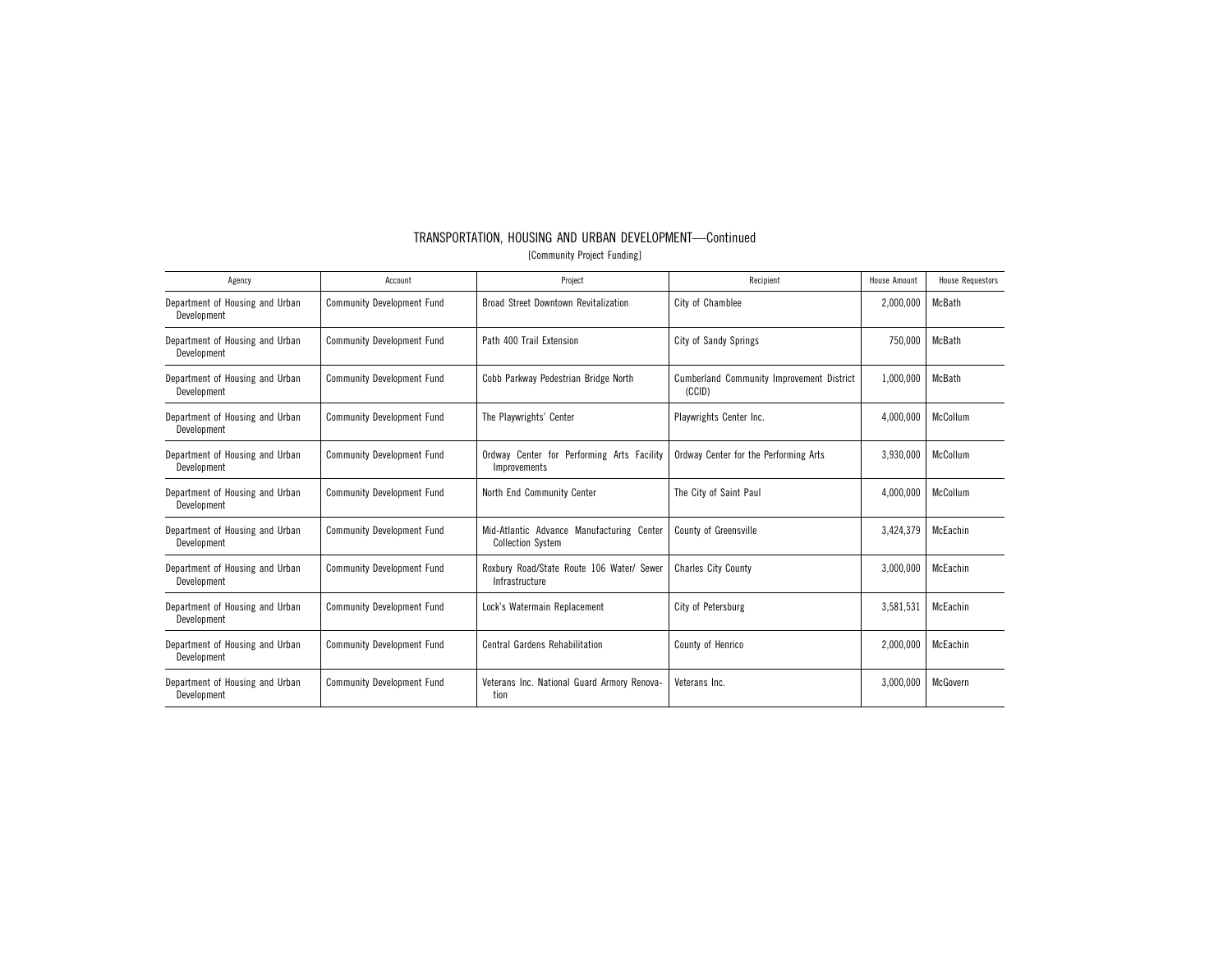| Department of Housing and Urban<br>Development | <b>Community Development Fund</b> | African Community Education Center Building<br>Renovation                                                                                                 | African Community Education                                | 2,000,000 | McGovern |
|------------------------------------------------|-----------------------------------|-----------------------------------------------------------------------------------------------------------------------------------------------------------|------------------------------------------------------------|-----------|----------|
| Department of Housing and Urban<br>Development | <b>Community Development Fund</b> | Avenue A Streetscape Improvement Project                                                                                                                  | Town of Montague, Massachusetts                            | 975,000   | McGovern |
| Department of Housing and Urban<br>Development | <b>Community Development Fund</b> | NewVue<br>Communities<br>Riverbend-Bigelow<br><b>Schools Project</b>                                                                                      | NewVue Communities                                         | 1,000,000 | McGovern |
| Department of Housing and Urban<br>Development | <b>Community Development Fund</b> | North Star Journey Home Affordable Housing<br>Project                                                                                                     | North Star Family Services, Inc.                           | 1,000,000 | McGovern |
| Department of Housing and Urban<br>Development | <b>Community Development Fund</b> | Grow Food Northampton Community Farm Re-<br>design                                                                                                        | Grow Food Northampton, Incorporated                        | 413,000   | McGovern |
| Department of Housing and Urban<br>Development | <b>Community Development Fund</b> | Library Renovation and Expansion<br>Jones<br>Project, Amherst, Massachusetts, Hamp-<br>shire County, 2d Congressional District of<br><b>Massachusetts</b> | Jones Library, Inc.                                        | 1,110,661 | McGovern |
| Department of Housing and Urban<br>Development | <b>Community Development Fund</b> | Wood County Industrial Site Readiness and<br>Redevelopment                                                                                                | Wood County Development Authority                          | 500,000   | McKinley |
| Department of Housing and Urban<br>Development | <b>Community Development Fund</b> | The Rail Academy of Central California-<br>Rail/Transit Workforce Development Pro-<br>gram                                                                | San Joaquin Regional Rail Commission                       | 1,500,000 | McNerney |
| Department of Housing and Urban<br>Development | <b>Community Development Fund</b> | Lodi Access Center Emergency Shelter                                                                                                                      | City of Lodi                                               | 1,048,500 | McNerney |
| Department of Housing and Urban<br>Development | <b>Community Development Fund</b> | Sonora Square-Housing for the Homeless                                                                                                                    | Delta Community Developers Corp.                           | 1,000,000 | McNernev |
| Department of Housing and Urban<br>Development | <b>Community Development Fund</b> | Lyon Square Urban Park Renovation and Im-<br>provement                                                                                                    | Grand Rapids-Kent County Convention and<br>Arena Authority | 1,000,000 | Meijer   |
| Department of Housing and Urban<br>Development | <b>Community Development Fund</b> | YMCA & Albion College Initiative of the<br>Washington Gardner Center Building Ren-<br>ovation and Expansion                                               | <b>Albion College</b>                                      | 2,800,000 | Meijer   |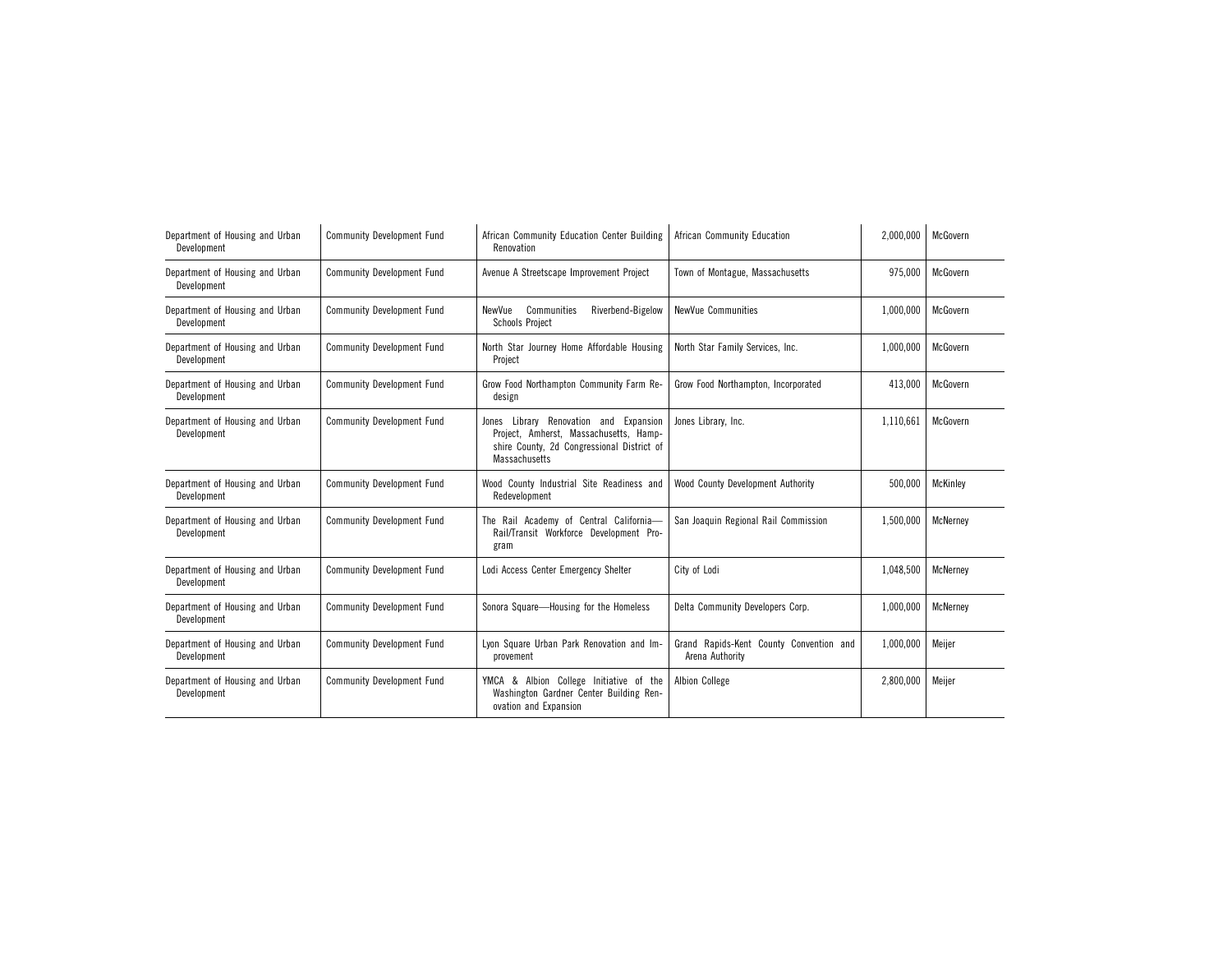| Agency                                         | Account                           | Project                                                                                             | Recipient                                             | <b>House Amount</b> | <b>House Requestors</b> |
|------------------------------------------------|-----------------------------------|-----------------------------------------------------------------------------------------------------|-------------------------------------------------------|---------------------|-------------------------|
| Department of Housing and Urban<br>Development | <b>Community Development Fund</b> | <b>Affordable Housing Services</b>                                                                  | Churches United For Fair Housing, Inc.                | 750,000             | Meng                    |
| Department of Housing and Urban<br>Development | <b>Community Development Fund</b> | <b>Colden for Queens</b>                                                                            | QUEENS COLLEGE AUXILIARY ENTERPRISES<br>CORPORATION   | 750,000             | Meng                    |
| Department of Housing and Urban<br>Development | <b>Community Development Fund</b> | Working to Empower People for Advancement<br>(WEPA) Empowerment Center Inc. Facility<br>Renovations | WEPA Empowerment Center Inc.                          | 1,000,000           | Meuser                  |
| Department of Housing and Urban<br>Development | <b>Community Development Fund</b> | Richland Borough Water System Upgrade                                                               | Borough of Richland                                   | 1,000,000           | Meuser                  |
| Department of Housing and Urban<br>Development | <b>Community Development Fund</b> | Arena Players Incorporated Capital Improve-<br>ments 2022-2023                                      | Arena Players Inc.                                    | 4,000,000           | Mfume                   |
| Department of Housing and Urban<br>Development | <b>Community Development Fund</b> | The Star Community Family Life Center                                                               | The Star Community Family Life Center                 | 2,300,000           | Mfume                   |
| Department of Housing and Urban<br>Development | <b>Community Development Fund</b> | Helping Up Mission Permanent Housing on<br>East Baltimore Street                                    | <b>Helping Up Mission</b>                             | 750,000             | Mfume                   |
| Department of Housing and Urban<br>Development | <b>Community Development Fund</b> | Sanaa Center Project                                                                                | <b>Brion Gill</b>                                     | 750,000             | Mfume                   |
| Department of Housing and Urban<br>Development | <b>Community Development Fund</b> | Gwynns Falls Mighty Park                                                                            | Gwynns Falls Business and Homeowners As-<br>sociation | 535,000             | Mfume                   |
| Department of Housing and Urban<br>Development | <b>Community Development Fund</b> | <b>Historic Upton Mansion</b>                                                                       | Afro Charities Inc.                                   | 2.000.000           | Mfume                   |
| Department of Housing and Urban<br>Development | <b>Community Development Fund</b> | Druid Heights Maggie Quille Center                                                                  | Druid Heights Community Development Cor-<br>poration  | 1,500,000           | Mfume                   |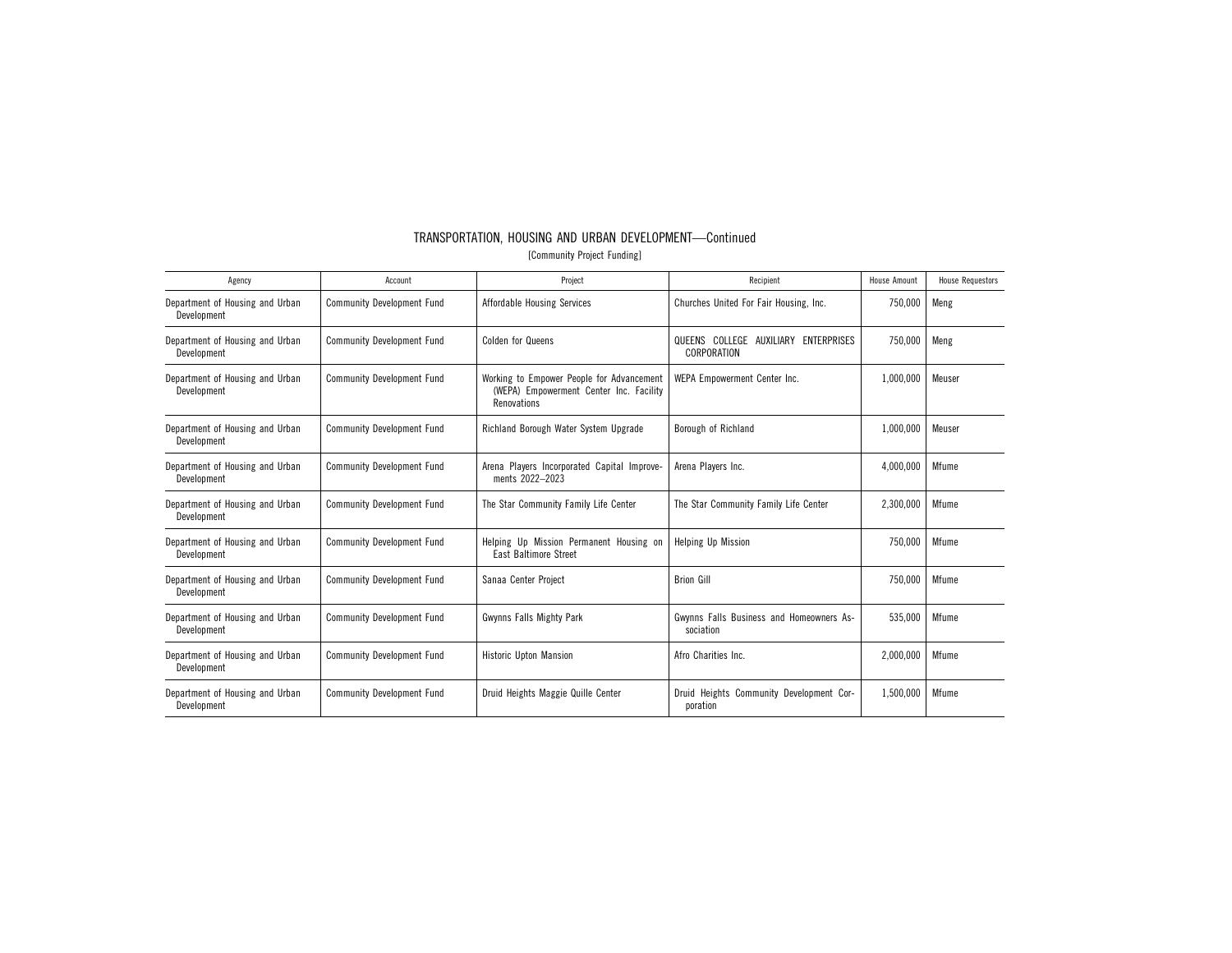| Department of Housing and Urban<br>Development | <b>Community Development Fund</b> | Maryland Center for Veterans Education and<br><b>Training Community Expansion Project</b>        | Maryland Center for Veterans Education and<br><b>Training</b> | 3,000,000 | Mfume        |
|------------------------------------------------|-----------------------------------|--------------------------------------------------------------------------------------------------|---------------------------------------------------------------|-----------|--------------|
| Department of Housing and Urban<br>Development | <b>Community Development Fund</b> | East Baltimore Development, Inc. Phase 2B<br>Infrastructure Project                              | East Baltimore Development, Inc.                              | 2,300,000 | Mfume        |
| Department of Housing and Urban<br>Development | <b>Community Development Fund</b> | Green & Healthy Homes Baltimore Initiative                                                       | Green & Health Homes Initiative, Inc.                         | 750,000   | Mfume        |
| Department of Housing and Urban<br>Development | <b>Community Development Fund</b> | National Great Blacks in Wax Museum Cap-<br>ital Renovation and Facility Infrastructure<br>Upgra | The National Great Blacks In Wax Museum.<br>Inc.              | 2,008,580 | Mfume        |
| Department of Housing and Urban<br>Development | <b>Community Development Fund</b> | The Juanita Jackson Mitchell Law Center                                                          | <b>Beloved Community Services Corporation</b>                 | 1,750,000 | Mfume        |
| Department of Housing and Urban<br>Development | <b>Community Development Fund</b> | Mercer County Multipurpose Center Land Ac-<br>quisition                                          | Development Authority of Mercer County                        | 2,000,000 | Miller (WV)  |
| Department of Housing and Urban<br>Development | <b>Community Development Fund</b> | Sidewalk Repair                                                                                  | City of Hinton                                                | 190,000   | Miller (WV)  |
| Department of Housing and Urban<br>Development | <b>Community Development Fund</b> | Mason County Farmers Market Construction                                                         | Main Street Point Pleasant, Inc.                              | 470,000   | Miller (WV)  |
| Department of Housing and Urban<br>Development | <b>Community Development Fund</b> | 18th Street Resurfacing to National Cemetery                                                     | City of Keokuk                                                | 960,000   | Miller-Meeks |
| Department of Housing and Urban<br>Development | <b>Community Development Fund</b> | Heritage Park Riverwalk Extension                                                                | City of Frankenmuth                                           | 1,000,000 | Moolenaar    |
| Department of Housing and Urban<br>Development | <b>Community Development Fund</b> | Hooper City Roadway Improvement Project                                                          | Hooper City                                                   | 624,000   | Moore (UT)   |
| Department of Housing and Urban<br>Development | <b>Community Development Fund</b> | Town of Mantua Road Improvement Project                                                          | Town of Mantua                                                | 1,354,000 | Moore (UT)   |
| Department of Housing and Urban<br>Development | <b>Community Development Fund</b> | Weber Housing Authority Land Acquisition                                                         | Weber Housing Authority                                       | 1,500,000 | Moore (UT)   |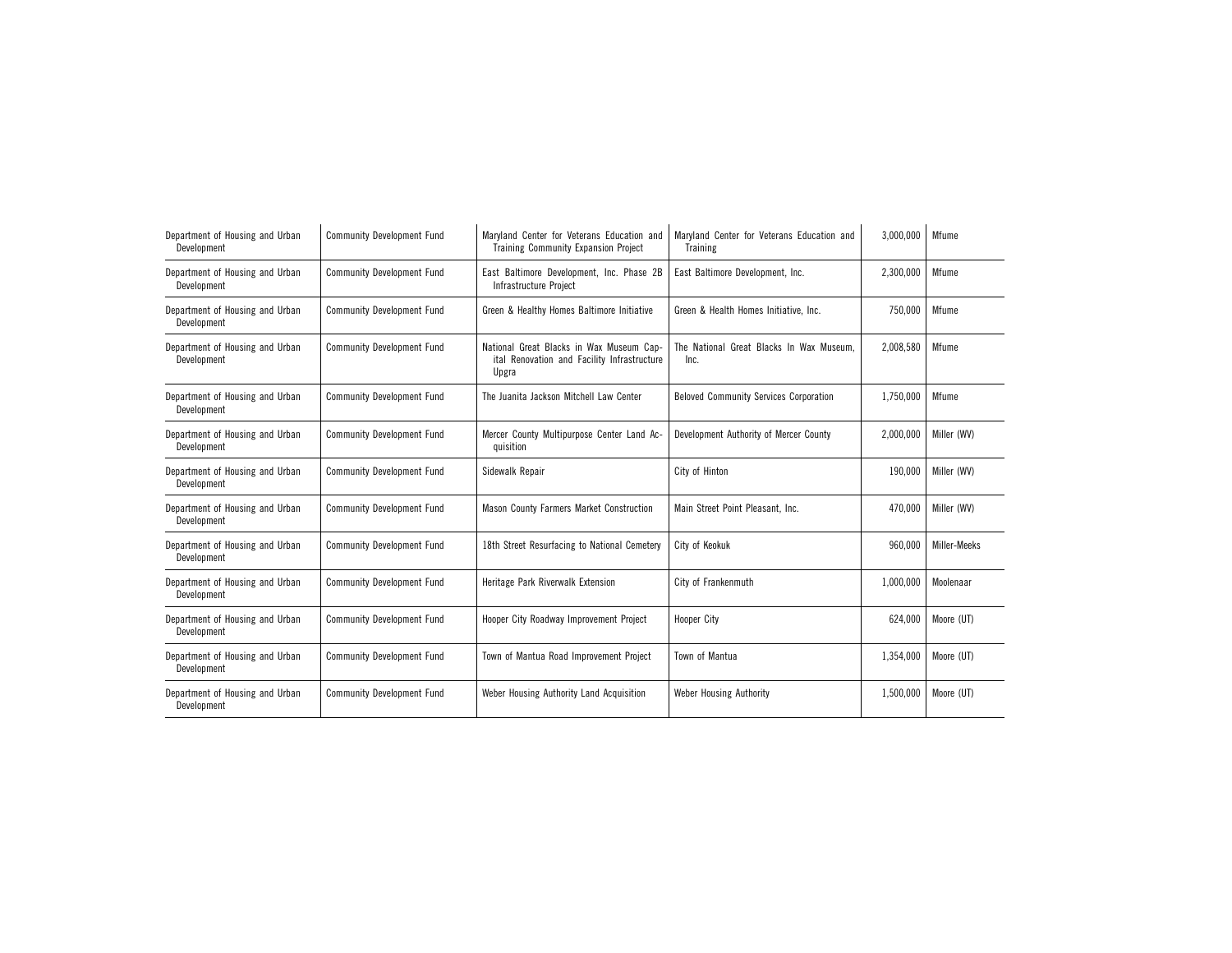| TRANSPORTATION, HOUSING AND URBAN DEVELOPMENT—Continued |  |  |  |  |  |  |
|---------------------------------------------------------|--|--|--|--|--|--|
| [Community Project Funding]                             |  |  |  |  |  |  |

| Agency                                         | Account                           | Project                                                                                                    | Recipient                                                                   | <b>House Amount</b> | <b>House Requestors</b> |
|------------------------------------------------|-----------------------------------|------------------------------------------------------------------------------------------------------------|-----------------------------------------------------------------------------|---------------------|-------------------------|
| Department of Housing and Urban<br>Development | <b>Community Development Fund</b> | Ten Mile Park Village of Brown Deer                                                                        | Village of Brown Deer                                                       | 2,496,630           | Moore (WI)              |
| Department of Housing and Urban<br>Development | <b>Community Development Fund</b> | Community Wellness Center at the City of<br>Milwaukee's Westlawn<br>Gardens Choice<br>Neighborhood Project | Housing Authority of the City of Milwaukee                                  | 750,000             | Moore (WI)              |
| Department of Housing and Urban<br>Development | <b>Community Development Fund</b> | Emergency Home Repair and Improving Ac-<br>cessibility Initiative                                          | <b>Revitalize Milwaukee</b>                                                 | 1,000,000           | Moore (WI)              |
| Department of Housing and Urban<br>Development | <b>Community Development Fund</b> | North Shore Library                                                                                        | Village of Bayside                                                          | 500,000             | Moore (WI)              |
| Department of Housing and Urban<br>Development | <b>Community Development Fund</b> | Arts Outreach and Engagement Initiative                                                                    | <b>Capita Productions Inc.</b>                                              | 150,000             | Moore (WI)              |
| Department of Housing and Urban<br>Development | <b>Community Development Fund</b> | Concordia 27 Consortium Initiative                                                                         | Near West Side Partners                                                     | 2,350,000           | Moore (WI)              |
| Department of Housing and Urban<br>Development | <b>Community Development Fund</b> | LISC-Milwaukee's Predevelopment Loans for<br>Affordable Housing Program                                    | Local Initiatives Support Corporation (Mil-<br>waukee Office)               | 750.000             | Moore (WI)              |
| Department of Housing and Urban<br>Development | <b>Community Development Fund</b> | Connected Communities, Inc. (Neighborhood<br>Hub)                                                          | Connected Communities, Inc.                                                 | 500.000             | Morelle                 |
| Department of Housing and Urban<br>Development | <b>Community Development Fund</b> | County of Monroe (Applied Technology Center)                                                               | County of Monroe, New York                                                  | 3,500,000           | Morelle                 |
| Department of Housing and Urban<br>Development | <b>Community Development Fund</b> | Charles Settlement House, Inc.                                                                             | Settlement House<br>&<br>Community<br>Charles<br>Place of Greater Rochester | 619.784             | Morelle                 |
| Department of Housing and Urban<br>Development | <b>Community Development Fund</b> | National Susan B. Anthony Museum & House                                                                   | National Susan B. Anthony Museum & House                                    | 750,000             | Morelle                 |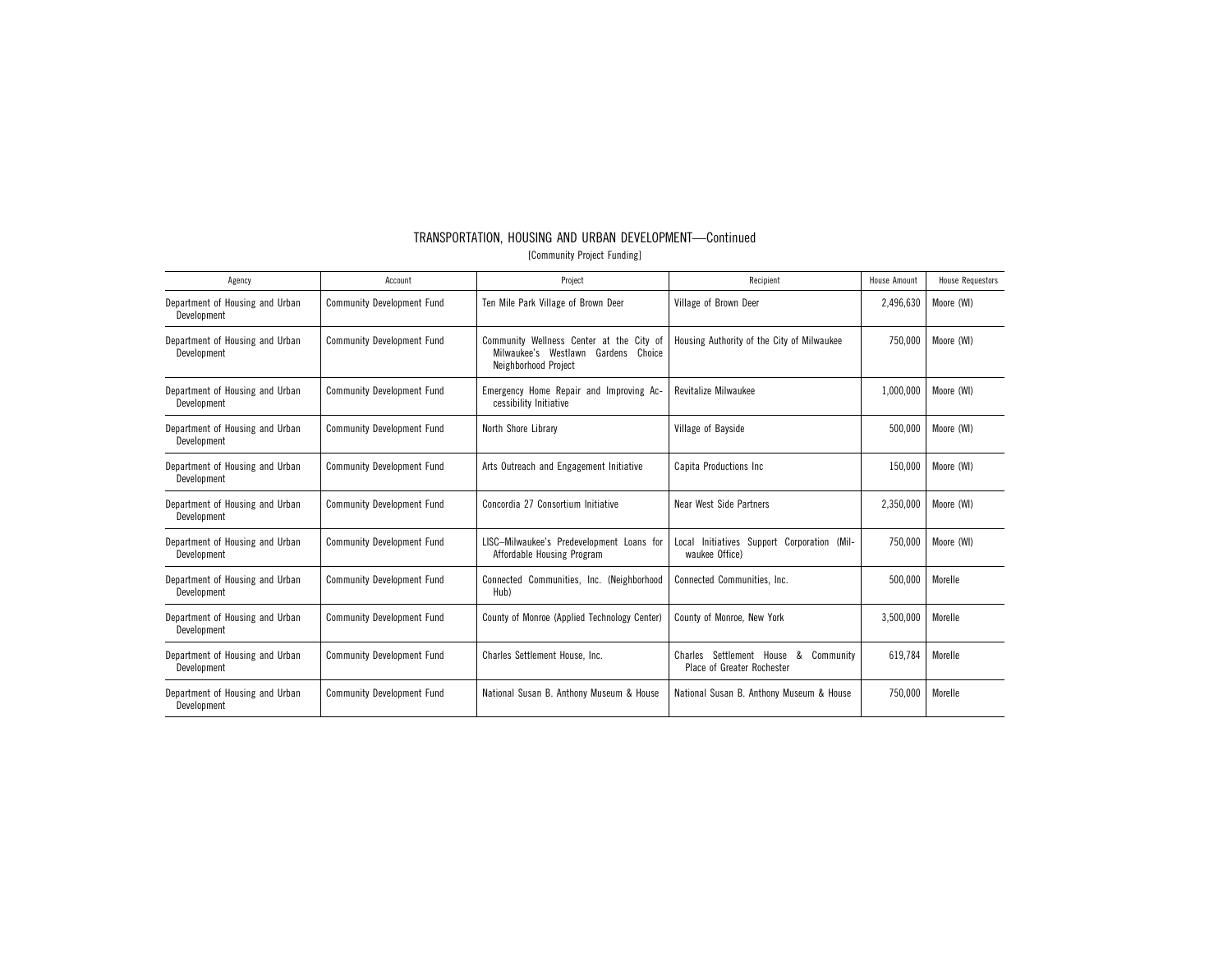| Department of Housing and Urban<br>Development | <b>Community Development Fund</b> | Rochester Energy Efficiency and Weatheriza-<br>tion (RENEW)                                                                 | Rochester Area Community Foundation Initia-<br>tives INC.           | 300,000   | Morelle     |
|------------------------------------------------|-----------------------------------|-----------------------------------------------------------------------------------------------------------------------------|---------------------------------------------------------------------|-----------|-------------|
| Department of Housing and Urban<br>Development | <b>Community Development Fund</b> | Lynn Senior Center                                                                                                          | City of Lynn                                                        | 1,000,000 | Moulton     |
| Department of Housing and Urban<br>Development | <b>Community Development Fund</b> | Career Lab & Cafe at the Boys and Girls<br>Club of Wakefield and Expansion of Job<br>Prep/Vocational Program(s) into Saugus | Boys and Girls Club of Stoneham and Wake-<br>field                  | 900,000   | Moulton     |
| Department of Housing and Urban<br>Development | <b>Community Development Fund</b> | North River Canal Resilient Wall, Riverwalk,<br>and Park                                                                    | City of Peabody                                                     | 1,000,000 | Moulton     |
| Department of Housing and Urban<br>Development | <b>Community Development Fund</b> | Middlesex Community College Bedford Cam-<br>pus Life Sciences and BioTech Center                                            | <b>Middlesex Community College</b>                                  | 363,400   | Moulton     |
| Department of Housing and Urban<br>Development | <b>Community Development Fund</b> | Haven Project Catalyst Housing Program                                                                                      | Haven Project                                                       | 1,000,000 | Moulton     |
| Department of Housing and Urban<br>Development | <b>Community Development Fund</b> | City of Beverly-Main Library HVAC System<br>Replacement                                                                     | City of Beverly                                                     | 1,000,000 | Moulton     |
| Department of Housing and Urban<br>Development | <b>Community Development Fund</b> | Lifebridge Campus Redevelopment Project                                                                                     | Salem Mission Incorporated                                          | 1,000,000 | Moulton     |
| Department of Housing and Urban<br>Development | <b>Community Development Fund</b> | Fair Haven Rape Crisis Center - Acquisition<br>and Renovation                                                               | Fair Haven, Inc.                                                    | 750,000   | Mrvan       |
| Department of Housing and Urban<br>Development | <b>Community Development Fund</b> | Equipment/Technology for Lakeside Respite<br>Center                                                                         | Opportunity Enterprises, Inc.                                       | 310,000   | Mrvan       |
| Department of Housing and Urban<br>Development | <b>Community Development Fund</b> | Paladin<br>Rehabilitation<br>Repurposing<br>and<br>Project                                                                  | Paladin Inc.                                                        | 1,525,000 | Mrvan       |
| Department of Housing and Urban<br>Development | <b>Community Development Fund</b> | Habitat for Humanity's Sanford Affordable<br>Housing Community Infrastructure Project                                       | Habitat for Humanity of Seminole County and<br>Greater Apopka, Inc. | 1,139,440 | Murphy (FL) |
| Department of Housing and Urban<br>Development | <b>Community Development Fund</b> | Winter Park Traffic Control Project                                                                                         | City of Winter Park, FL                                             | 101,175   | Murphy (FL) |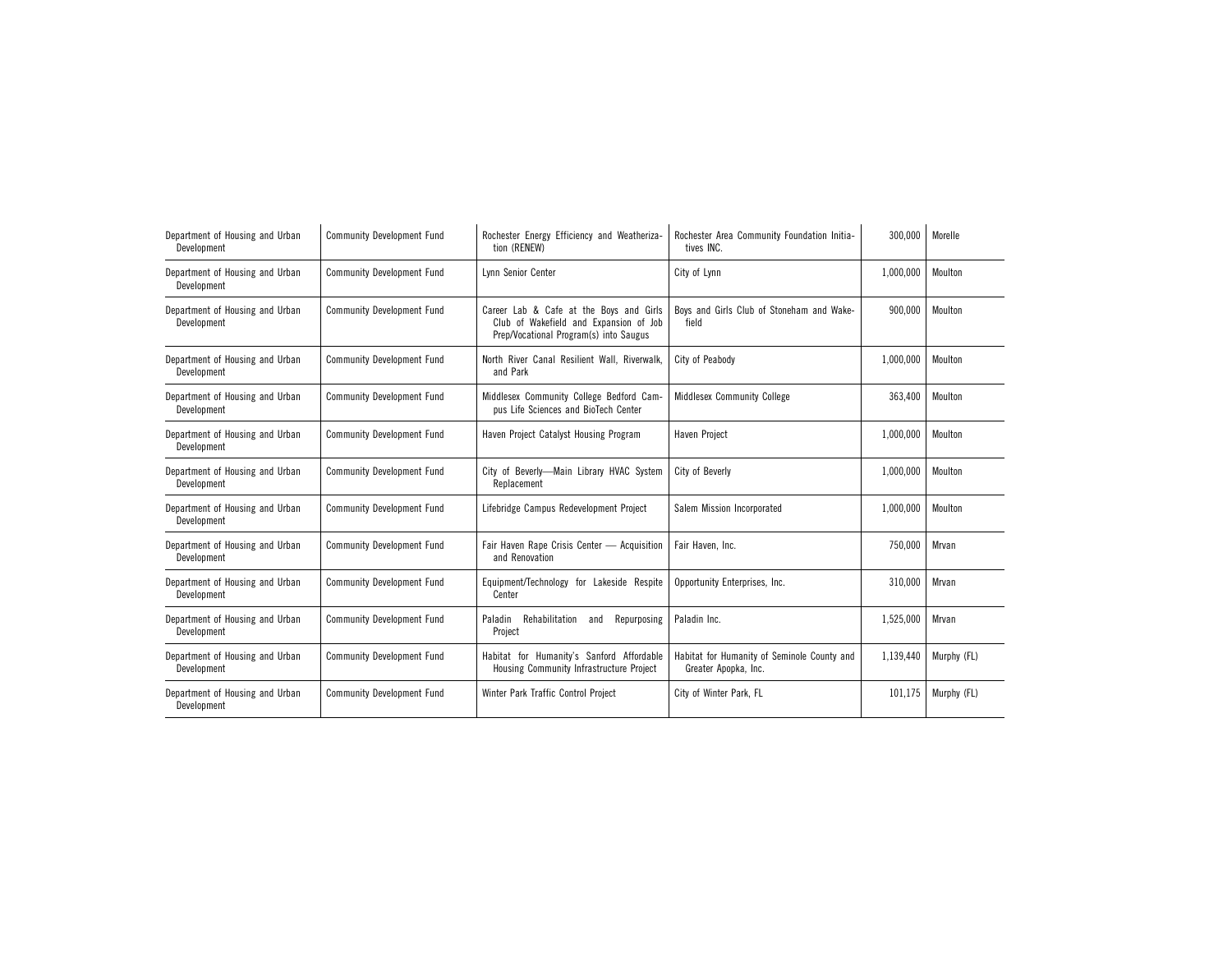| TRANSPORTATION, HOUSING AND URBAN DEVELOPMENT—Continued |                             |  |  |
|---------------------------------------------------------|-----------------------------|--|--|
|                                                         | [Community Project Funding] |  |  |

| Agency                                         | Account                           | Project                                                                                                                    | Recipient                                                               | <b>House Amount</b> | <b>House Requestors</b> |
|------------------------------------------------|-----------------------------------|----------------------------------------------------------------------------------------------------------------------------|-------------------------------------------------------------------------|---------------------|-------------------------|
| Department of Housing and Urban<br>Development | <b>Community Development Fund</b> | Italian American Experience Permanent Exhi-<br>bition                                                                      | Italian American Museum                                                 | 1,680,000           | Nadler                  |
| Department of Housing and Urban<br>Development | <b>Community Development Fund</b> | PIER 86: REPLACEMENT OF FINAL SEGMENT                                                                                      | Intrepid Museum Foundation (a.k.a. Intrepid<br>Sea, Air & Space Museum) | 750,000             | Nadler                  |
| Department of Housing and Urban<br>Development | <b>Community Development Fund</b> | Fire Suppression/Alarm Systems Moderniza-<br>tion at the Metropolitan Opera                                                | Metropolitan Opera Association, Inc.                                    | 750,000             | Nadler                  |
| Department of Housing and Urban<br>Development | <b>Community Development Fund</b> | Safety Improvement Project at NYCHA Devel-<br><b>(WSUR</b><br><b>Brownstones</b><br>opments<br>and<br>DeHostos Apartments) | New York City Housing Authority                                         | 3,800,000           | Nadler                  |
| Department of Housing and Urban<br>Development | <b>Community Development Fund</b> | <b>COPO Senior Center</b>                                                                                                  | Council of Peoples Organization Inc.                                    | 3,000,000           | Nadler                  |
| Department of Housing and Urban<br>Development | <b>Community Development Fund</b> | New-York<br>Historical<br>Society/American<br>LGBTQ + Museum Partnership Project                                           | New-York Historical Society (N-YHS)                                     | 3,000,000           | Nadler                  |
| Department of Housing and Urban<br>Development | <b>Community Development Fund</b> | Covina High School Pool                                                                                                    | Covina-Valley Unified School District                                   | 4,000,000           | Napolitano              |
| Department of Housing and Urban<br>Development | <b>Community Development Fund</b> | Center for the Performing Arts                                                                                             | Hacienda La Puente Unified School District                              | 4,000,000           | Napolitano              |
| Department of Housing and Urban<br>Development | <b>Community Development Fund</b> | Monrovia Canyon Park Repair Project                                                                                        | City of Monrovia                                                        | 3.000.000           | Napolitano              |
| Department of Housing and Urban<br>Development | <b>Community Development Fund</b> | La Puente Activity Center                                                                                                  | City of La Puente                                                       | 750,000             | Napolitano              |
| Department of Housing and Urban<br>Development | <b>Community Development Fund</b> | Baldwin Park Family Services Center                                                                                        | City of Baldwin Park                                                    | 750,000             | Napolitano              |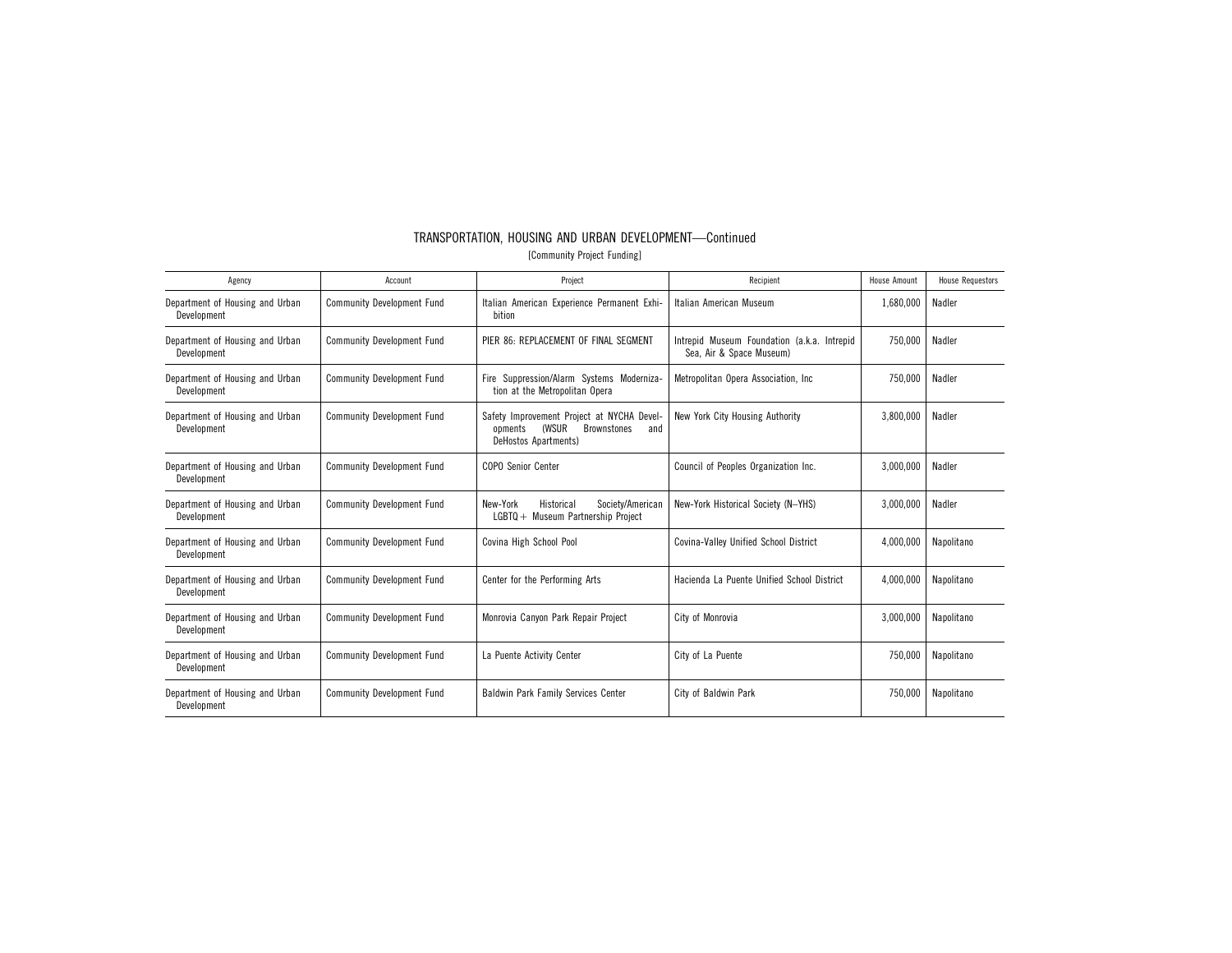| Department of Housing and Urban<br>Development | <b>Community Development Fund</b> | Historic Wahconah Park Grandstand Improve-<br>ment Project                         | City of Pittsfield                         | 3,000,000 | Neal     |
|------------------------------------------------|-----------------------------------|------------------------------------------------------------------------------------|--------------------------------------------|-----------|----------|
| Department of Housing and Urban<br>Development | <b>Community Development Fund</b> | Renovation of the Girls Inc of the Valley<br>Headquarters and Program Center       | Girls Inc of the Valley                    | 2,000,000 | Neal     |
| Department of Housing and Urban<br>Development | <b>Community Development Fund</b> | 429 Morgan Road West Springfield Capital<br><b>Improvement Project</b>             | Town of West Springfield                   | 750,000   | Neal     |
| Department of Housing and Urban<br>Development | <b>Community Development Fund</b> | Worthington Senior Center                                                          | Hilltown Community Development Corporation | 2,000,000 | Neal     |
| Department of Housing and Urban<br>Development | <b>Community Development Fund</b> | Historic Lenox Town Hall Roof and Rotunda<br><b>Restoration Project</b>            | Town of Lenox                              | 750,000   | Neal     |
| Department of Housing and Urban<br>Development | <b>Community Development Fund</b> | Town of Empire Water Infrastructure                                                | Town of Empire                             | 4,000,000 | Neguse   |
| Department of Housing and Urban<br>Development | <b>Community Development Fund</b> | Veterans Community<br>Project<br>Transitional<br>Housing                           | <b>Veterans Community Project</b>          | 650,000   | Neguse   |
| Department of Housing and Urban<br>Development | <b>Community Development Fund</b> | Lyons Emergency & Assistance Fund                                                  | Lyons Emergency & Assistance Fund, LEAF    | 575,000   | Neguse   |
| Department of Housing and Urban<br>Development | <b>Community Development Fund</b> | Summit County Child Care Center                                                    | Summit County Government                   | 750,000   | Neguse   |
| Department of Housing and Urban<br>Development | <b>Community Development Fund</b> | Benton City Rail Trail                                                             | <b>Benton City</b>                         | 2,000,000 | Newhouse |
| Department of Housing and Urban<br>Development | <b>Community Development Fund</b> | Heritage Heights Facility Renovation                                               | Heritage Heights at Lake Chelan            | 800,000   | Newhouse |
| Department of Housing and Urban<br>Development | <b>Community Development Fund</b> | Cultivate Collective Southwest Chicago Sus-<br>tainability Hub                     | The Academy for Global Citizenship         | 250,000   | Newman   |
| Department of Housing and Urban<br>Development | <b>Community Development Fund</b> | Mosque Foundation Community Center Facil-<br>ity Improvement and Expansion Project | The Mosque Foundation                      | 1,500,000 | Newman   |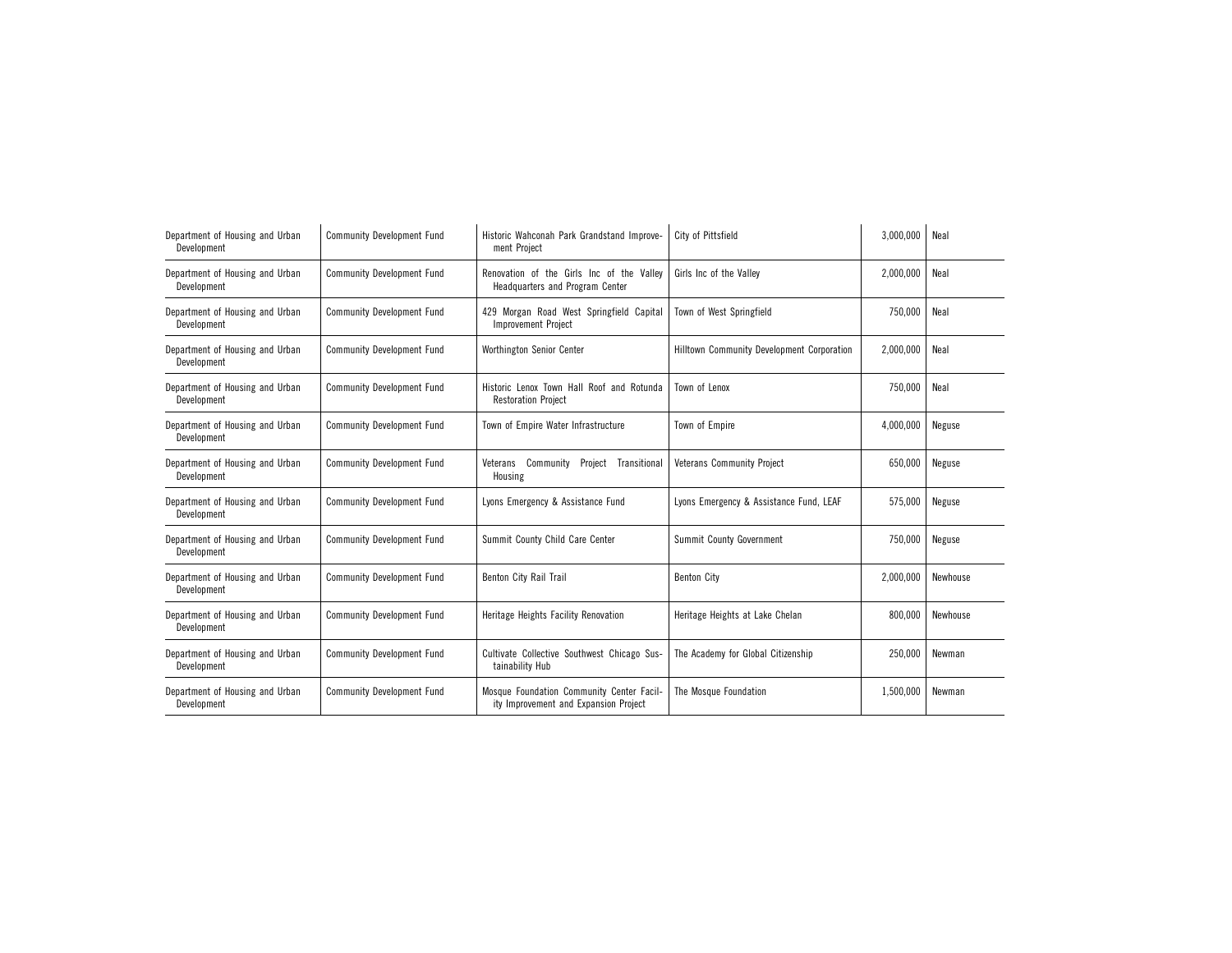|                             | TRANSPORTATION, HOUSING AND URBAN DEVELOPMENT-Continued |  |  |  |  |  |
|-----------------------------|---------------------------------------------------------|--|--|--|--|--|
| [Community Project Funding] |                                                         |  |  |  |  |  |

| Agency                                         | Account                           | Project                                                                          | Recipient                                          | <b>House Amount</b> | <b>House Requestors</b> |
|------------------------------------------------|-----------------------------------|----------------------------------------------------------------------------------|----------------------------------------------------|---------------------|-------------------------|
| Department of Housing and Urban<br>Development | <b>Community Development Fund</b> | Permanent Structure on the Battleship New<br>Jersey Fantail                      | Home Port Alliance for the USS New Jersey.<br>Inc. | 500,000             | <b>Norcross</b>         |
| Department of Housing and Urban<br>Development | <b>Community Development Fund</b> | Sadler's Poynt Waterfront Park                                                   | Camden Community Partnership, Inc.                 | 1,000,000           | <b>Norcross</b>         |
| Department of Housing and Urban<br>Development | <b>Community Development Fund</b> | <b>Camden County Nutrition Hub</b>                                               | <b>County of Camden</b>                            | 475,000             | <b>Norcross</b>         |
| Department of Housing and Urban<br>Development | <b>Community Development Fund</b> | Inclusive Playground                                                             | City of Gloucester                                 | 385,000             | <b>Norcross</b>         |
| Department of Housing and Urban<br>Development | <b>Community Development Fund</b> | <b>Park Revitalization</b>                                                       | County of Gloucester                               | 750.000             | <b>Norcross</b>         |
| Department of Housing and Urban<br>Development | <b>Community Development Fund</b> | <b>Glassboro VFW Renovations</b>                                                 | Glassboro VFW Post 679                             | 150,000             | <b>Norcross</b>         |
| Department of Housing and Urban<br>Development | <b>Community Development Fund</b> | Building Food Bank Capacity Through Sus-<br>tainability & Eco-friendly Logistics | The Food Bank of South Jersey                      | 970,000             | <b>Norcross</b>         |
| Department of Housing and Urban<br>Development | <b>Community Development Fund</b> | Berth 1 Shoreline Stabilization                                                  | South Jersey Port Corporation                      | 750,000             | <b>Norcross</b>         |
| Department of Housing and Urban<br>Development | <b>Community Development Fund</b> | Black Box Theatre for the Arts                                                   | Gloucester Township                                | 300,000             | <b>Norcross</b>         |
| Department of Housing and Urban<br>Development | <b>Community Development Fund</b> | The L'Enfant Trust's Historic Properties Rede-<br>velopment Program              | The L'Enfant Trust                                 | 2,000,000           | Norton                  |
| Department of Housing and Urban<br>Development | <b>Community Development Fund</b> | House of Ruth                                                                    | House of Ruth                                      | 7,160,828           | Norton                  |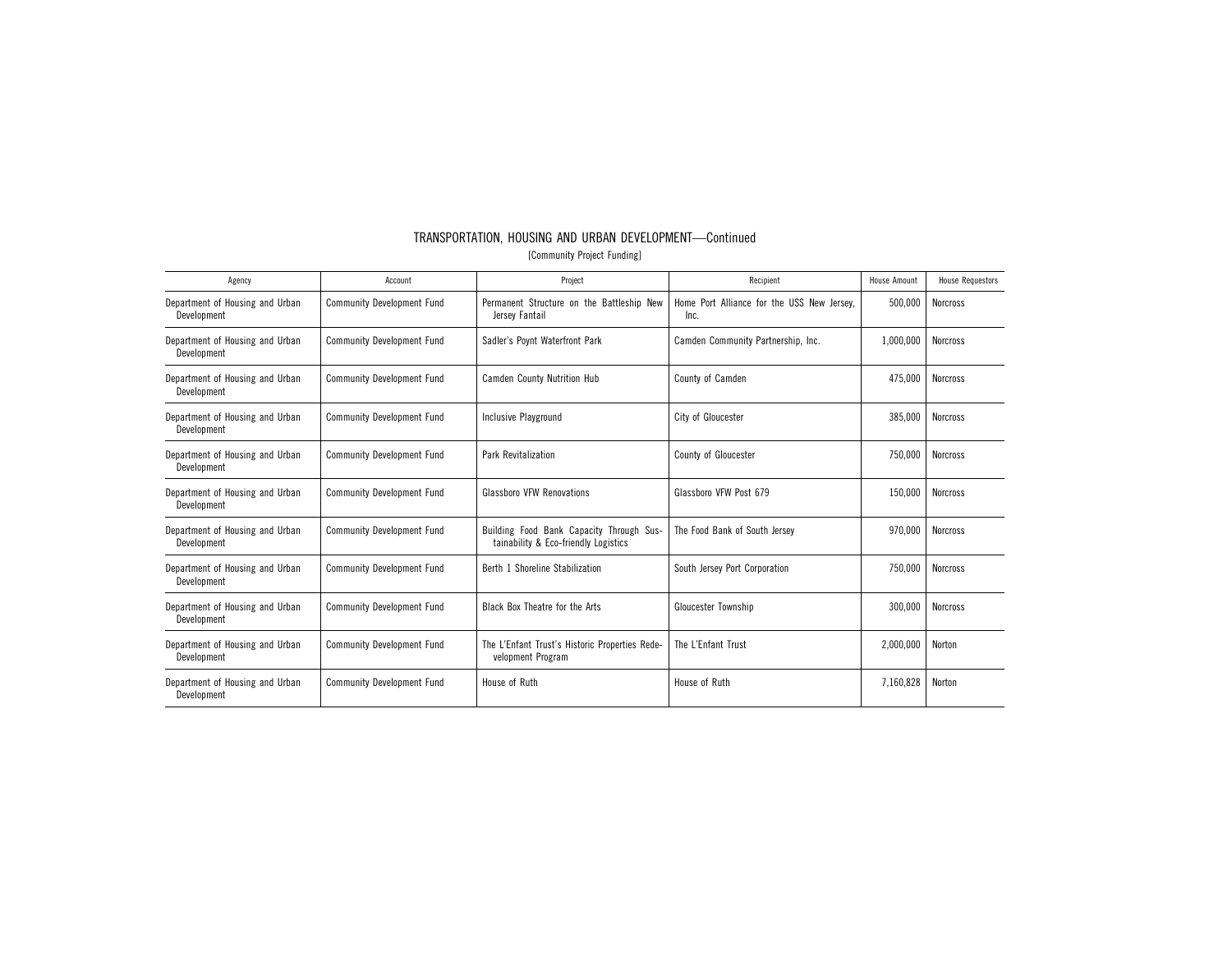| Department of Housing and Urban<br>Development | <b>Community Development Fund</b> | Horton's Kids                                                                                                                                        | Horton's Kids                                           | 500,000   | Norton        |
|------------------------------------------------|-----------------------------------|------------------------------------------------------------------------------------------------------------------------------------------------------|---------------------------------------------------------|-----------|---------------|
| Department of Housing and Urban<br>Development | <b>Community Development Fund</b> | Anacostia Arts Center Redevelopment Project                                                                                                          | Washington Area Community Investment Fund               | 3,000,000 | Norton        |
| Department of Housing and Urban<br>Development | <b>Community Development Fund</b> | My Sister's Place: Emergency Shelter, Transi-<br>tional Housing, and Supportive Services<br>for Survivors of Domestic Violence and<br>Their Children | My Sister's Place                                       | 500,000   | Norton        |
| Department of Housing and Urban<br>Development | <b>Community Development Fund</b> | Perennial Transitional House for Homeless<br>Pregnant Teenagers Rehabilitation Project                                                               | <b>Healthy Babies Project Inc.</b>                      | 340,000   | Norton        |
| Department of Housing and Urban<br>Development | <b>Community Development Fund</b> | CASA NHSQ                                                                                                                                            | Neighborhood<br>Housing Services of Queens<br>CDC, Inc. | 2.400.000 | Ocasio-Cortez |
| Department of Housing and Urban<br>Development | <b>Community Development Fund</b> | Worker's Operation Center                                                                                                                            | New York Botanical Garden                               | 1,000,000 | Ocasio-Cortez |
| Department of Housing and Urban<br>Development | <b>Community Development Fund</b> | <b>Elmcor Housing Project</b>                                                                                                                        | ELMCOR YOUTH & ADULT ACTIVITIES INC                     | 663,250   | Ocasio-Cortez |
| Department of Housing and Urban<br>Development | <b>Community Development Fund</b> | Astoria Boulevard Safety Improvements                                                                                                                | New York City Department of Transportation              | 1,000,000 | Ocasio-Cortez |
| Department of Housing and Urban<br>Development | <b>Community Development Fund</b> | Wenima Bridge Project                                                                                                                                | Town of Springerville                                   | 750,000   | 0'Halleran    |
| Department of Housing and Urban<br>Development | <b>Community Development Fund</b> | Northside Youth Greenhouse                                                                                                                           | Youth Farm and Market Project                           | 750,000   | Omar          |
| Department of Housing and Urban<br>Development | <b>Community Development Fund</b> | Renovation of Snelling Motel to Affordable<br>Housing for Veterans                                                                                   | Minnesota Assistance Council for Veterans               | 750,000   | Omar          |
| Department of Housing and Urban<br>Development | <b>Community Development Fund</b> | Multifamily Land Trust for Affordable Housing                                                                                                        | City of St. Louis Park                                  | 3,000,000 | Omar          |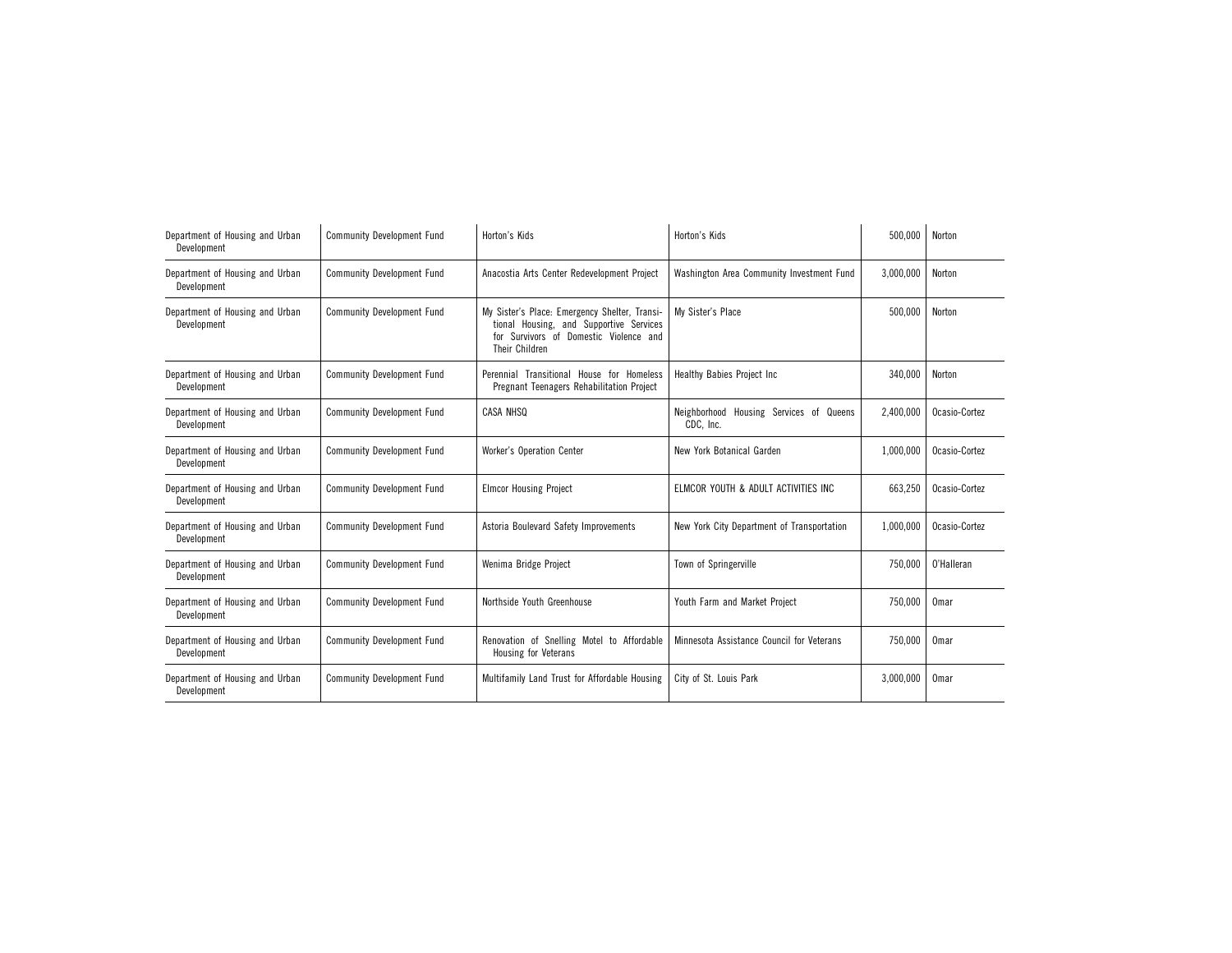| TRANSPORTATION. HOUSING AND URBAN DEVELOPMENT-Continued |                             |  |
|---------------------------------------------------------|-----------------------------|--|
|                                                         | [Community Project Funding] |  |

| Agency                                         | Account                           | Project                                                                                                                | Recipient                                   | <b>House Amount</b> | <b>House Requestors</b> |
|------------------------------------------------|-----------------------------------|------------------------------------------------------------------------------------------------------------------------|---------------------------------------------|---------------------|-------------------------|
| Department of Housing and Urban<br>Development | <b>Community Development Fund</b> | Avenues for Youth Housing and Headquarters                                                                             | Avenues for Youth                           | 3,000,000           | Omar                    |
| Department of Housing and Urban<br>Development | <b>Community Development Fund</b> | Southside Village Boys & Girls Club Expan-<br>sion                                                                     | Boys and Girls Clubs of the Twin Cities     | 750,000             | Omar                    |
| Department of Housing and Urban<br>Development | <b>Community Development Fund</b> | Low Income Housing Improvements for Per-<br>with Disabilities in Minneapolis.<br>sons<br>Golden Valley and St. Anthony | Accessible Space Inc.                       | 514,000             | Omar                    |
| Department of Housing and Urban<br>Development | <b>Community Development Fund</b> | Wood Lake Nature Center Building Project                                                                               | City of Richfield                           | 3,000,000           | Omar                    |
| Department of Housing and Urban<br>Development | <b>Community Development Fund</b> | Establishing Safe Refuge to South-Asian<br>Diasporic Communities in Minnesota                                          | SEWA Asian Indian Family Wellness           | 2,856,224           | Omar                    |
| Department of Housing and Urban<br>Development | <b>Community Development Fund</b> | Simpson Community Shelter and Apartments                                                                               | Simpson Housing Services, Inc.              | 2,500,000           | Omar                    |
| Department of Housing and Urban<br>Development | <b>Community Development Fund</b> | Distribution<br>Northside<br>Food<br>Access<br>and<br>Project                                                          | <b>Change Starts With Community</b>         | 1,000,000           | Omar                    |
| Department of Housing and Urban<br>Development | <b>Community Development Fund</b> | A New Facility for Southern Anoka Community<br>Assistance (SACA)                                                       | SACA Food Shelf and Thrift Store            | 1,000,000           | Omar                    |
| Department of Housing and Urban<br>Development | <b>Community Development Fund</b> | <b>Birth Center Improvement</b>                                                                                        | WomenVenture                                | 600,000             | Omar                    |
| Department of Housing and Urban<br>Development | <b>Community Development Fund</b> | Net Zero HVAC Replacement                                                                                              | Housing Authority of Salt Lake City (HASLC) | 1,000,000           | Owens                   |
| Department of Housing and Urban<br>Development | <b>Community Development Fund</b> | Greene County Demolition & Rehabilitation<br>Project                                                                   | <b>Greene County</b>                        | 600,000             | Palazzo                 |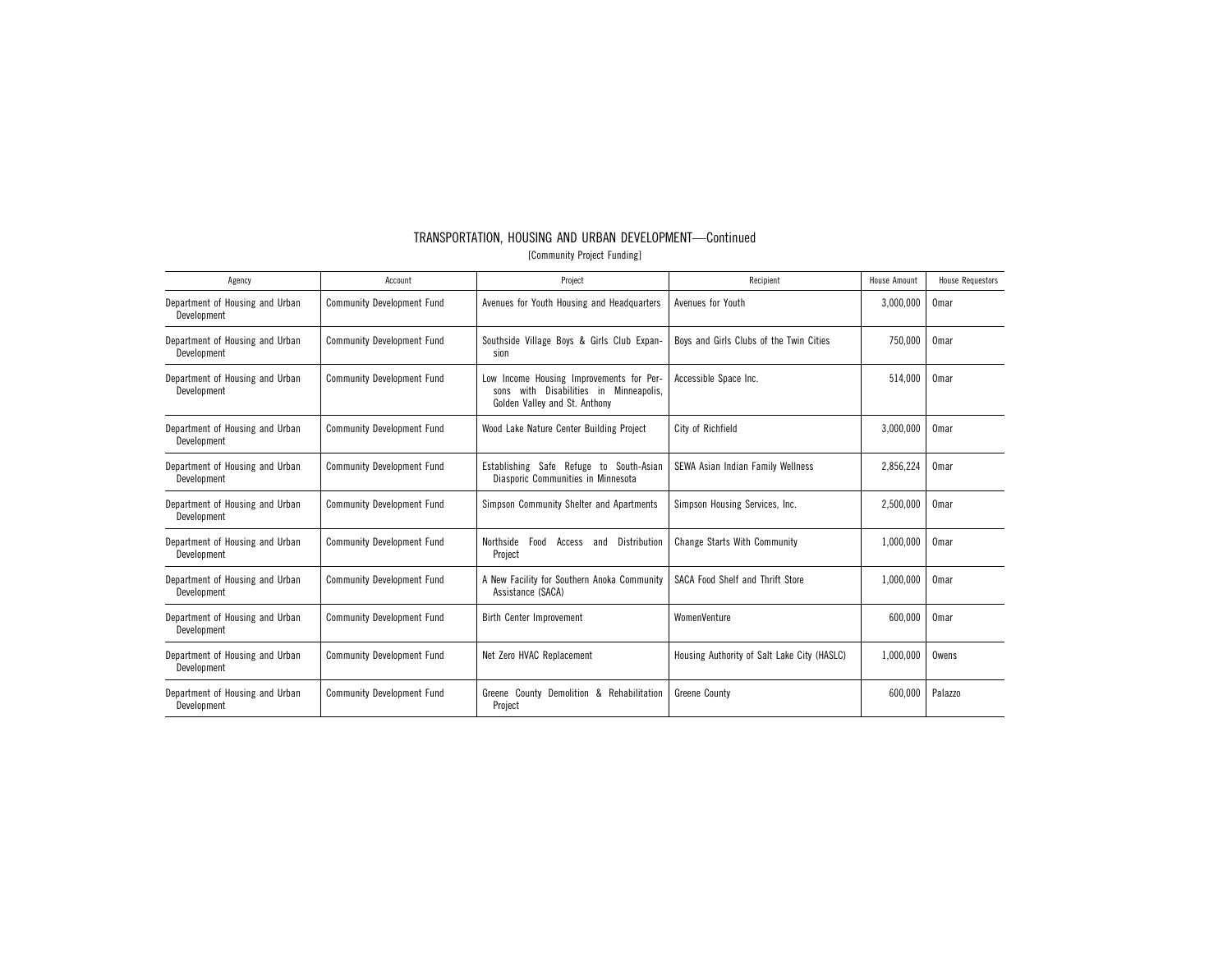| Department of Housing and Urban<br>Development | <b>Community Development Fund</b> | Eagle One Mega Site Acquisition and Im-<br>provements                                                  | <b>Forrest County</b>                     | 2,000,000 | Palazzo |
|------------------------------------------------|-----------------------------------|--------------------------------------------------------------------------------------------------------|-------------------------------------------|-----------|---------|
| Department of Housing and Urban<br>Development | <b>Community Development Fund</b> | Business, Recreation, and Community Devel-<br>opment Project-Property Acquisition and<br>Redevelopment | <b>Town of Sumrall</b>                    | 1.815.000 | Palazzo |
| Department of Housing and Urban<br>Development | <b>Community Development Fund</b> | Laurence Harbor Community Building                                                                     | Old Bridge Township                       | 2,250,000 | Pallone |
| Department of Housing and Urban<br>Development | <b>Community Development Fund</b> | South Amboy Waterfront Park                                                                            | City of South Ambov                       | 2,250,000 | Pallone |
| Department of Housing and Urban<br>Development | <b>Community Development Fund</b> | Veterans Memorial Youth League Complex<br>Park Improvements                                            | City of Perth Ambov                       | 1,500,000 | Pallone |
| Department of Housing and Urban<br>Development | <b>Community Development Fund</b> | Church of the Presidents Restoration                                                                   | Long Branch Historical Museum Association | 1,250,000 | Pallone |
| Department of Housing and Urban<br>Development | <b>Community Development Fund</b> | Capitola Wharf Renovations                                                                             | City of Capitola                          | 3,500,000 | Panetta |
| Department of Housing and Urban<br>Development | <b>Community Development Fund</b> | Santa Cruz Downtown Library Mixed Use<br>Project                                                       | City of Santa Cruz                        | 2,000,000 | Panetta |
| Department of Housing and Urban<br>Development | <b>Community Development Fund</b> | Western Flyer Coast Guard Pier Repair and<br>Classroom Design                                          | <b>Western Flyer Foundation</b>           | 1,640,000 | Panetta |
| Department of Housing and Urban<br>Development | <b>Community Development Fund</b> | Pacific North Redevelopment                                                                            | City of Santa Cruz                        | 2,000,000 | Panetta |
| Department of Housing and Urban<br>Development | <b>Community Development Fund</b> | Harvey West Studios                                                                                    | <b>Housing Matters</b>                    | 3,000,000 | Panetta |
| Department of Housing and Urban<br>Development | <b>Community Development Fund</b> | Wastewater Treatment Facility Upgrades                                                                 | <b>Town of Seabrook</b>                   | 750,000   | Pappas  |
| Department of Housing and Urban<br>Development | <b>Community Development Fund</b> | South Londonderry Sewer Pump Station                                                                   | Town of Londonderry                       | 4,000,000 | Pappas  |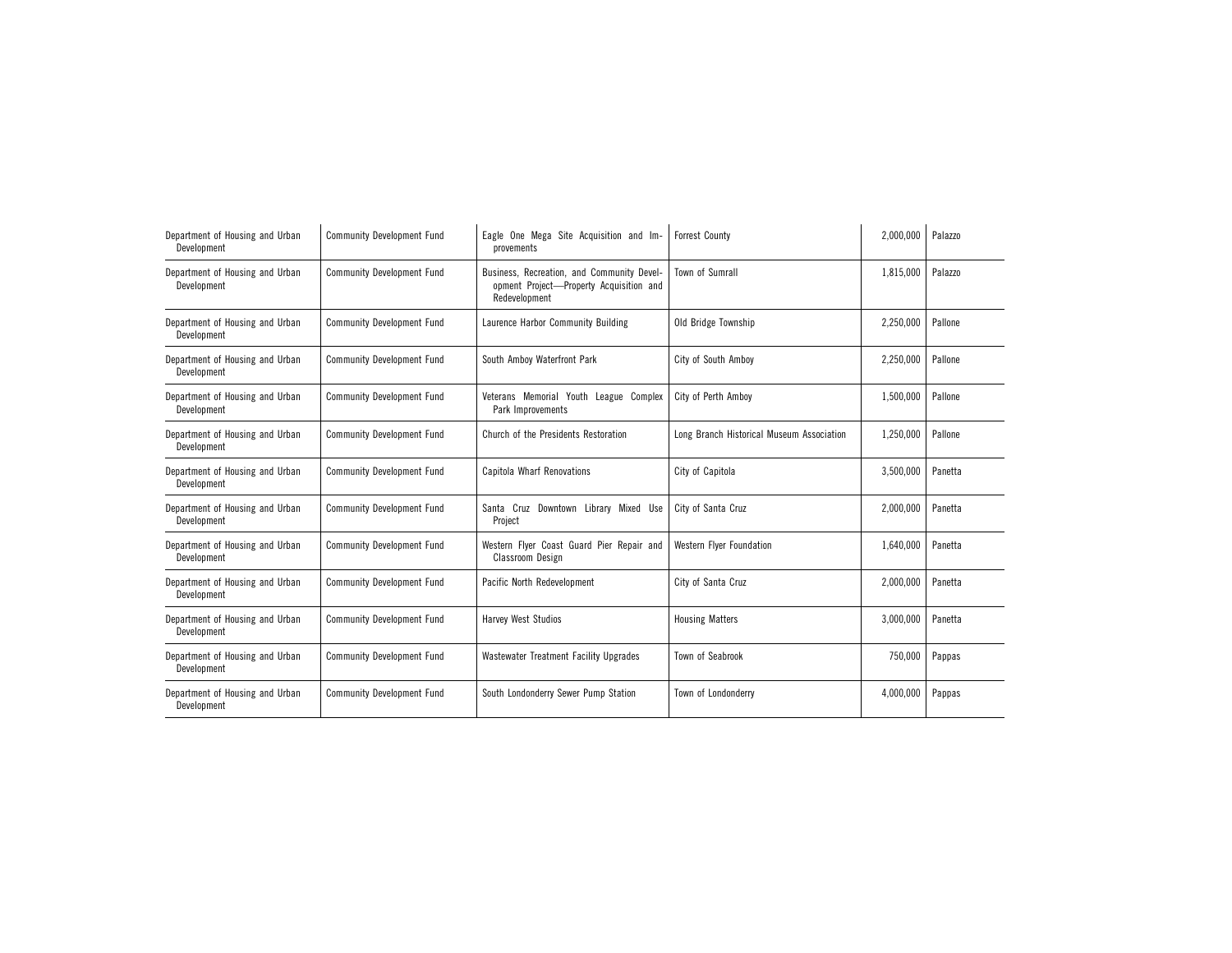| TRANSPORTATION, HOUSING AND URBAN DEVELOPMENT-Continued |
|---------------------------------------------------------|
| [Community Project Funding]                             |

| Agency                                         | Account                           | Project                                                                                                  | Recipient                         | <b>House Amount</b> | <b>House Requestors</b> |
|------------------------------------------------|-----------------------------------|----------------------------------------------------------------------------------------------------------|-----------------------------------|---------------------|-------------------------|
| Department of Housing and Urban<br>Development | <b>Community Development Fund</b> | Great Falls Gateway Phase II Project                                                                     | County of Passaic                 | 1,215,000           | Pascrell                |
| Department of Housing and Urban<br>Development | <b>Community Development Fund</b> | Secaucus Senior Center Construction Project                                                              | The Town of Secaucus              | 950,000             | Pascrell                |
| Department of Housing and Urban<br>Development | <b>Community Development Fund</b> | The Alexander Hamilton Visitor Center at the<br>Paterson Great Falls National Historical<br>Park Project | Hamilton Partnership for Paterson | 3,000,000           | Pascrell                |
| Department of Housing and Urban<br>Development | <b>Community Development Fund</b> | Johnny Briggs Baseball Field at Westside<br>Park Project                                                 | City of Paterson                  | 1,000,000           | Pascrell                |
| Department of Housing and Urban<br>Development | <b>Community Development Fund</b> | City of Passaic Main Avenue Parking Deck<br>Project                                                      | City of Passaic                   | 4,000,000           | Pascrell                |
| Department of Housing and Urban<br>Development | <b>Community Development Fund</b> | Borough of Ridgefield Resurfacing Improve-<br>ments Project                                              | Borough of Ridgefield             | 500,000             | Pascrell                |
| Department of Housing and Urban<br>Development | <b>Community Development Fund</b> | River Road Soil Stabilization Project                                                                    | County of Bergen                  | 250,000             | Pascrell                |
| Department of Housing and Urban<br>Development | <b>Community Development Fund</b> | Capital Repairs to Newark Public Radio Of-<br>fices                                                      | Newark Public Radio, Inc.         | 500,000             | Payne                   |
| Department of Housing and Urban<br>Development | <b>Community Development Fund</b> | The O'Connor Park Reconstruction Project                                                                 | Township of West Orange           | 1,158,810           | Payne                   |
| Department of Housing and Urban<br>Development | <b>Community Development Fund</b> | United Way Service Center                                                                                | United Way of Hudson County       | 1,500,000           | Payne                   |
| Department of Housing and Urban<br>Development | <b>Community Development Fund</b> | YMCA HVAC and Exhaust System Upgrade                                                                     | YMCA of Newark and Vicinity       | 750,000             | Payne                   |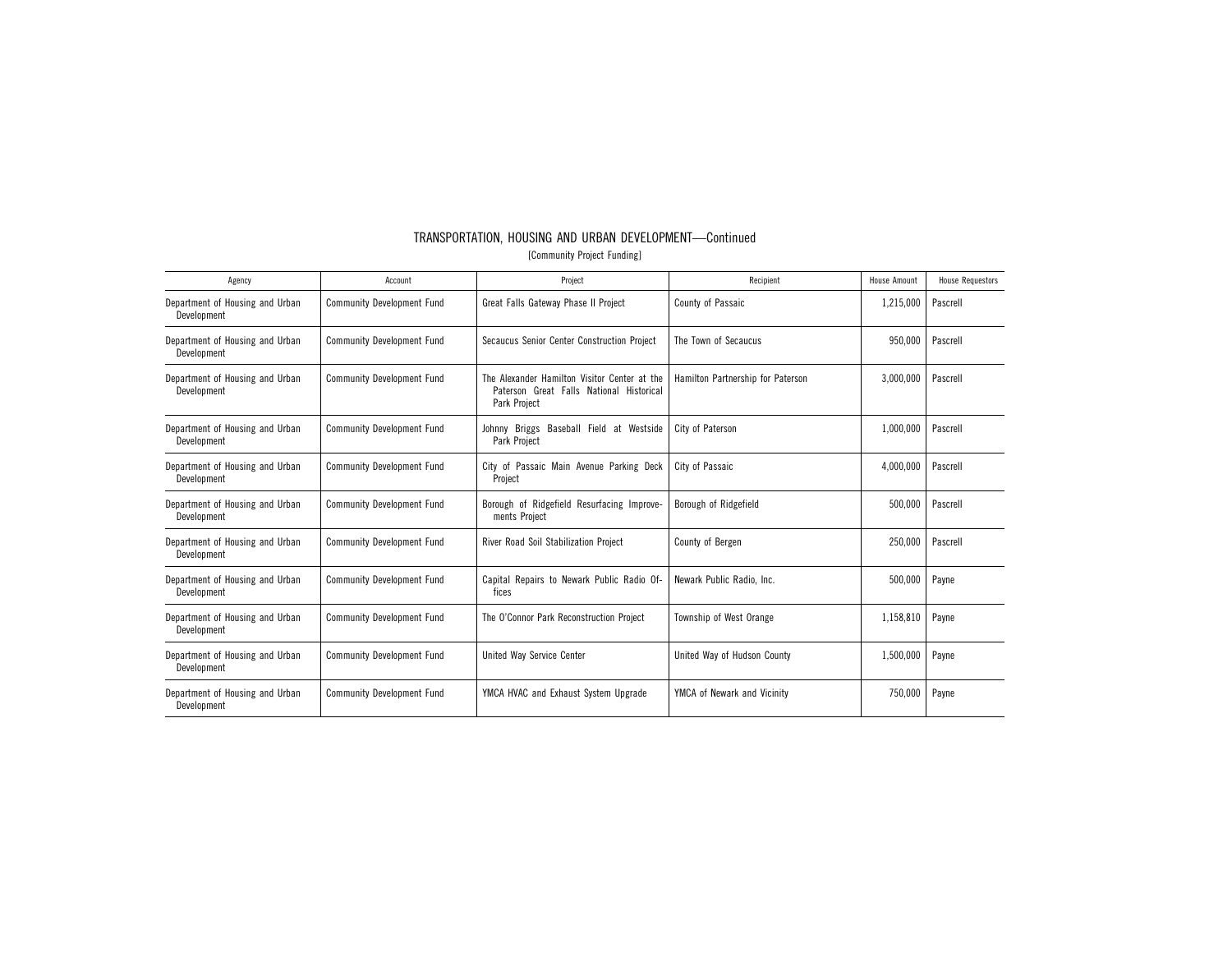| Department of Housing and Urban<br>Development | <b>Community Development Fund</b> | Roadway Improvement and Pedestrian Safety<br>Project - Chestnut Street Corridor  | Borough of Roselle                                                | 2,000,000 | Payne      |
|------------------------------------------------|-----------------------------------|----------------------------------------------------------------------------------|-------------------------------------------------------------------|-----------|------------|
| Department of Housing and Urban<br>Development | <b>Community Development Fund</b> | Nassan's Place Community Center for Autism                                       | Nassan's Place, Inc.                                              | 750,000   | Payne      |
| Department of Housing and Urban<br>Development | <b>Community Development Fund</b> | 1044 Howard Building Purchase and Im-<br>provements                              | United Plavaz. Inc.                                               | 4,000,000 | Pelosi     |
| Department of Housing and Urban<br>Development | <b>Community Development Fund</b> | <b>Youth Center Renovation</b>                                                   | Lavender Youth Recreation and Information<br>Center, Inc. (LYRIC) | 2,000,000 | Pelosi     |
| Department of Housing and Urban<br>Development | <b>Community Development Fund</b> | Friends of the Children Bayview Youth Center                                     | FOTC - SF Bav Area                                                | 750,000   | Pelosi     |
| Department of Housing and Urban<br>Development | <b>Community Development Fund</b> | Japantown Peace Plaza Renovation                                                 | San Francisco Recreation and Park Depart-<br>ment                 | 3,000,000 | Pelosi     |
| Department of Housing and Urban<br>Development | <b>Community Development Fund</b> | The Village SF Urban Indian Project                                              | The Friendship House Association of Amer-<br>ican Indians         | 750,000   | Pelosi     |
| Department of Housing and Urban<br>Development | <b>Community Development Fund</b> | <b>Child Care Facilities Expansions</b>                                          | Mission Neighborhood Centers Inc.                                 | 2,000,000 | Pelosi     |
| Department of Housing and Urban<br>Development | <b>Community Development Fund</b> | <b>Community Nutrition and Wellness Expansion</b>                                | Project Open Hand                                                 | 1,451,000 | Pelosi     |
| Department of Housing and Urban<br>Development | <b>Community Development Fund</b> | Center for Health and Social Justice                                             | The National AIDS Memorial                                        | 750,000   | Pelosi     |
| Department of Housing and Urban<br>Development | <b>Community Development Fund</b> | Edge on the Square Chinatown Media and<br>Arts Collaborative Building Renovation | Chinatown Media and Arts Collaborative                            | 2,500,000 | Pelosi     |
| Department of Housing and Urban<br>Development | <b>Community Development Fund</b> | <b>Food Bank Donation Facilities</b>                                             | Food Bank of the Rockies                                          | 600,000   | Perlmutter |
| Department of Housing and Urban<br>Development | <b>Community Development Fund</b> | Global Energy Park Educational Walkways                                          | State of Colorado                                                 | 4,000,000 | Perlmutter |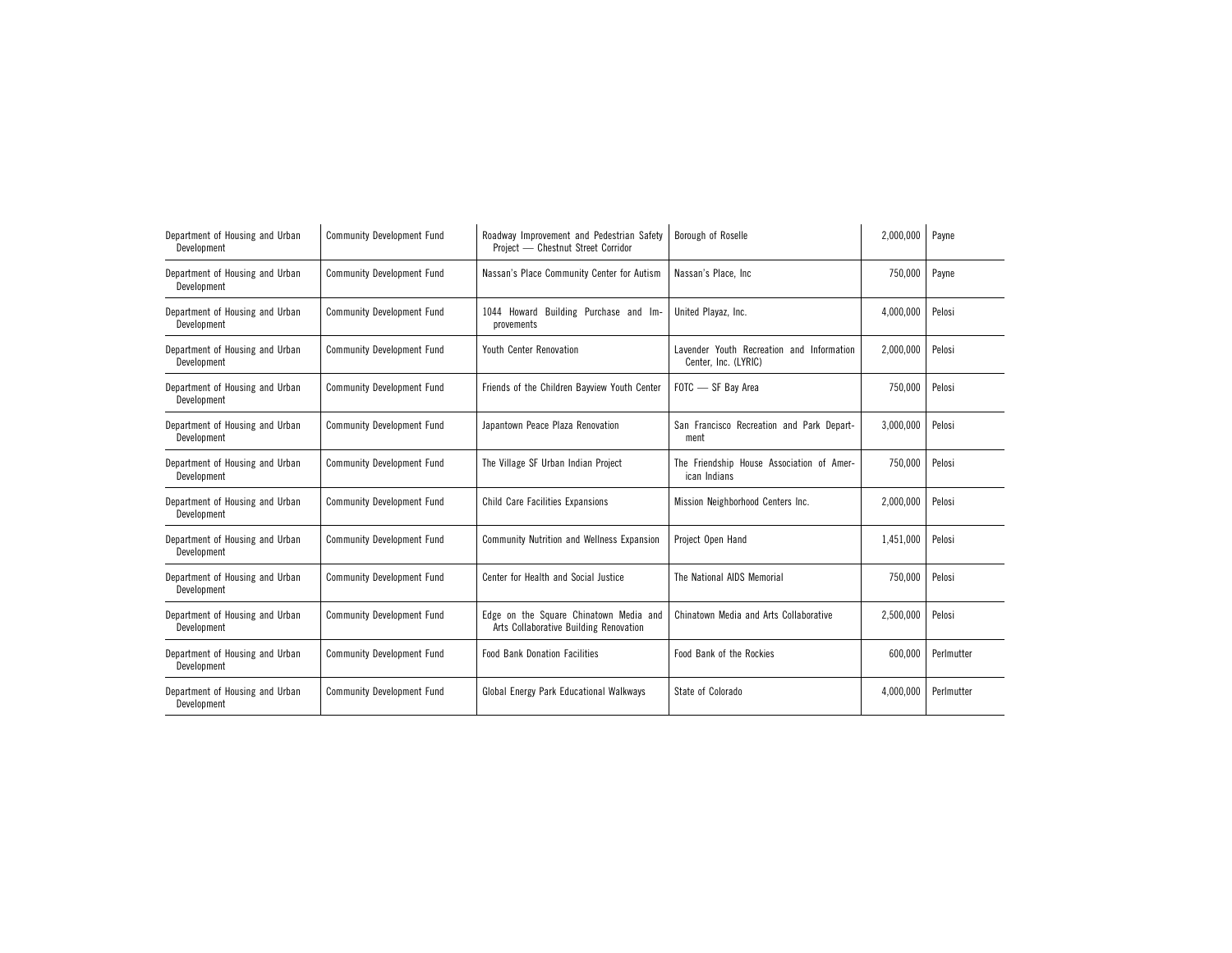| Agency                                         | Account                           | Project                                                                                                          | Recipient                                                                         | House Amount | <b>House Requestors</b> |
|------------------------------------------------|-----------------------------------|------------------------------------------------------------------------------------------------------------------|-----------------------------------------------------------------------------------|--------------|-------------------------|
| Department of Housing and Urban<br>Development | <b>Community Development Fund</b> | Light Up San Diego Streetlight Improvement<br>Program - Beach Communities                                        | City of San Diego                                                                 | 2,000,000    | Peters                  |
| Department of Housing and Urban<br>Development | <b>Community Development Fund</b> | Ocean Beach Library Expansion                                                                                    | City of San Diego                                                                 | 4,000,000    | Peters                  |
| Department of Housing and Urban<br>Development | <b>Community Development Fund</b> | Mobile Solar Powered Electric Vehicle Char-<br>gers                                                              | City of San Diego                                                                 | 750,000      | Peters                  |
| Department of Housing and Urban<br>Development | <b>Community Development Fund</b> | Freedom Park at Navy Pier                                                                                        | Port of San Diego                                                                 | 2,000,000    | Peters                  |
| Department of Housing and Urban<br>Development | <b>Community Development Fund</b> | Boys & Girls Clubs of the Twin Cities Voya-<br>geur Environmental Center Renovation/Ex-<br>pansion               | Boys and Girls Clubs of the Twin Cities                                           | 750.000      | <b>Phillips</b>         |
| Department of Housing and Urban<br>Development | <b>Community Development Fund</b> | Cities<br>Habitat<br>Humanity-<br>for<br>Twin<br>Minnetonka Townhome 2022                                        | Twin Cities Habitat for Humanity                                                  | 400,000      | Phillips                |
| Department of Housing and Urban<br>Development | <b>Community Development Fund</b> | Revitalization and Transformation of Hun-<br>tington Place, a Low-Income, Affordable<br><b>Housing Community</b> | Aeon                                                                              | 4,000,000    | Phillips                |
| Department of Housing and Urban<br>Development | <b>Community Development Fund</b> | Corcoran Water Supply Construction Project                                                                       | City of Corcoran                                                                  | 3,000,000    | <b>Phillips</b>         |
| Department of Housing and Urban<br>Development | <b>Community Development Fund</b> | Apex Youth Connection's Future Focus Job<br><b>Readiness Center</b>                                              | Apex Youth Connection                                                             | 750,000      | Pingree                 |
| Department of Housing and Urban<br>Development | <b>Community Development Fund</b> | Louis B. Goodall Memorial Library Renovation                                                                     | Sanford Library Association Inc., dba Louis B.<br><b>Goodall Memorial Library</b> | 3,000,000    | Pingree                 |
| Department of Housing and Urban<br>Development | <b>Community Development Fund</b> | Central Lincoln County YMCA Child Care Cen-<br>ter                                                               | <b>Central Lincoln County YMCA</b>                                                | 750.000      | Pingree                 |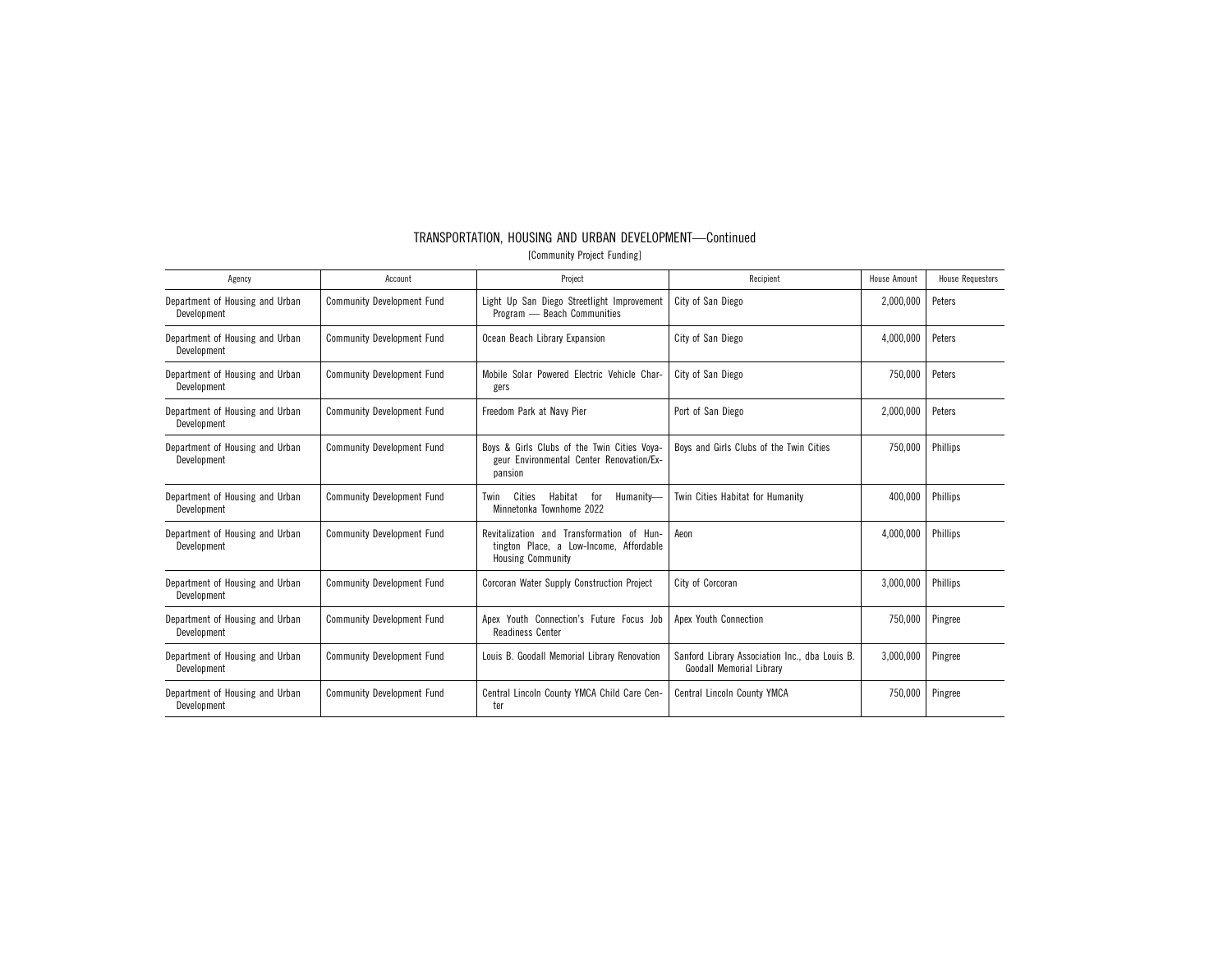| Department of Housing and Urban<br>Development | <b>Community Development Fund</b> | Maine Irish Heritage Center - Restore the<br><b>Building Envelope</b>                                                          | Maine Irish Heritage Center           | 3,000,000 | Pingree  |
|------------------------------------------------|-----------------------------------|--------------------------------------------------------------------------------------------------------------------------------|---------------------------------------|-----------|----------|
| Department of Housing and Urban<br>Development | <b>Community Development Fund</b> | Preble Street Food Security Hub                                                                                                | <b>Preble Street</b>                  | 1.000.000 | Pingree  |
| Department of Housing and Urban<br>Development | <b>Community Development Fund</b> | <b>Bright Path Hollistic Wellness</b>                                                                                          | Virgin Islands Housing Authority      | 900,000   | Plaskett |
| Department of Housing and Urban<br>Development | <b>Community Development Fund</b> | Community First Tiny Homes Build Out Phase<br>Ш                                                                                | Liberty Place, Inc.                   | 1,964,210 | Plaskett |
| Department of Housing and Urban<br>Development | <b>Community Development Fund</b> | Christiansted Sunday Market Square Revital-<br>ization                                                                         | St. Croix Foundation                  | 1,059,152 | Plaskett |
| Department of Housing and Urban<br>Development | <b>Community Development Fund</b> | Jewish Social Services of Madison Refugee<br><b>Resettlement Acitivities</b>                                                   | Jewish Social Services of Madison Inc | 250,000   | Pocan    |
| Department of Housing and Urban<br>Development | <b>Community Development Fund</b> | Salvation Army of Dane County Shelter Facil-<br>ity                                                                            | The Salvation Army of Dane County     | 4,000,000 | Pocan    |
| Department of Housing and Urban<br>Development | <b>Community Development Fund</b> | City of Reedsburg, WI Fieldhouse                                                                                               | City of Reedsburg                     | 560,000   | Pocan    |
| Department of Housing and Urban<br>Development | <b>Community Development Fund</b> | City of Baraboo. WI Riverwalk and Oak Street<br>Overlook                                                                       | City of Baraboo                       | 500,000   | Pocan    |
| Department of Housing and Urban<br>Development | <b>Community Development Fund</b> | 210 W. Fulton St. Rehab Project for Low-In-<br>come Housing, Community Meeting Space,<br>and Senior Programming - Edgerton, WI | Edgerton Community Outreach, Inc.     | 700,000   | Pocan    |
| Department of Housing and Urban<br>Development | <b>Community Development Fund</b> | & Girls Club of Dane County, WI<br>Bovs<br>McKenzie Regional Workforce Center                                                  | Boys & Girls Clubs of Dane County     | 1,200,000 | Pocan    |
| Department of Housing and Urban<br>Development | <b>Community Development Fund</b> | Clarendon Hill Housing and Transportation<br><b>Equity Project</b>                                                             | City of Somerville                    | 2,400,000 | Pressley |
| Department of Housing and Urban<br>Development | <b>Community Development Fund</b> | Downtown Broadway Infrastructure Improve-<br>ment Project                                                                      | City of Chelsea, MA                   | 2,000,000 | Pressley |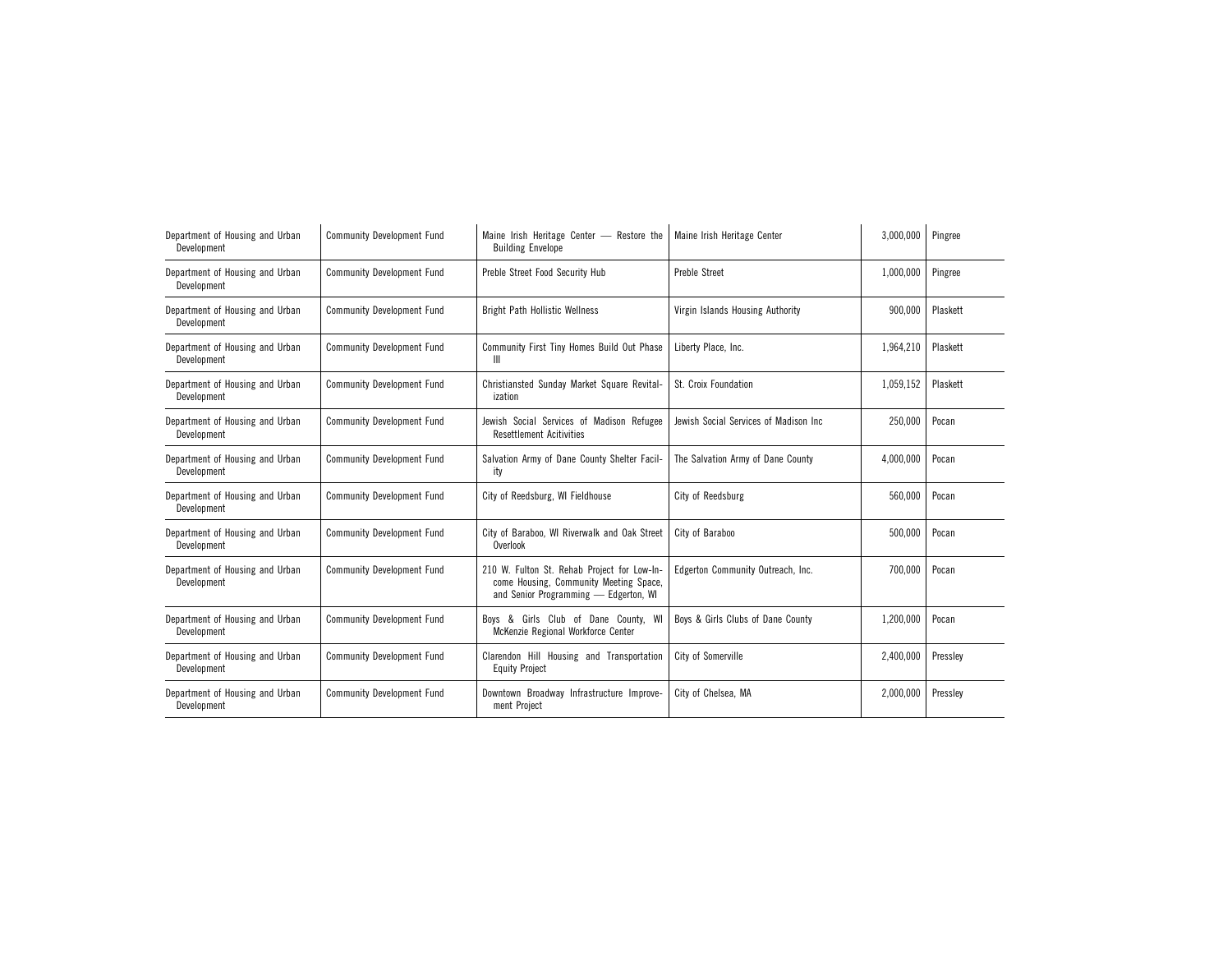| Agency                                         | Account                           | Project                                                                                       | Recipient                                           | House Amount | <b>House Requestors</b> |
|------------------------------------------------|-----------------------------------|-----------------------------------------------------------------------------------------------|-----------------------------------------------------|--------------|-------------------------|
| Department of Housing and Urban<br>Development | <b>Community Development Fund</b> | Pine Knolls EMPOWERment Affordable Com-<br>munity Housing (P.E.A.C.H)                         | <b>EMPOWER</b> ment                                 | 1,000,000    | Price (NC)              |
| Department of Housing and Urban<br>Development | <b>Community Development Fund</b> | Ross Road Apartments                                                                          | Joel Skillern                                       | 750.000      | Price (NC)              |
| Department of Housing and Urban<br>Development | <b>Community Development Fund</b> | <b>Field Museum Facilities Upgrade</b>                                                        | Field Museum of Natural History                     | 1,500,000    | Quigley                 |
| Department of Housing and Urban<br>Development | <b>Community Development Fund</b> | Capital Improvements for the Carole Robert-<br>son Center for Learning at Albany Park         | Carole Robertson Center for Learning                | 750,000      | Quigley                 |
| Department of Housing and Urban<br>Development | <b>Community Development Fund</b> | Lake View YMCA Aquatics Expansion                                                             | Lake View YMCA                                      | 1,500,000    | Quigley                 |
| Department of Housing and Urban<br>Development | <b>Community Development Fund</b> | Cultural Center<br>Ensemble Theater<br>Black<br><b>Building Improvements and Enhancements</b> | <b>Black Ensemble Theater</b>                       | 1,000,000    | Quigley                 |
| Department of Housing and Urban<br>Development | <b>Community Development Fund</b> | Lincoln Park Conservatory Renovations                                                         | Chicago Park District                               | 750.000      | Quigley                 |
| Department of Housing and Urban<br>Development | <b>Community Development Fund</b> | Oak View Community Connector Bridge                                                           | Montgomery Parks Capital Improvement Pro-<br>gram   | 800,000      | Raskin                  |
| Department of Housing and Urban<br>Development | <b>Community Development Fund</b> | Sandy Spring Museum Folklife Hub Expansion                                                    | <b>Sandy Spring Museum</b>                          | 500,000      | Raskin                  |
| Department of Housing and Urban<br>Development | <b>Community Development Fund</b> | Bunky Reid Park Upgrade at the Yes We Can<br><b>Community Center</b>                          | Town of North Hempstead, NY                         | 900.000      | Rice (NY)               |
| Department of Housing and Urban<br>Development | <b>Community Development Fund</b> | <b>Expand Homeless Safety Net Services</b>                                                    | The Interfaith Nutrition Network, Inc. (The<br>INN) | 2.000.000    | Rice (NY)               |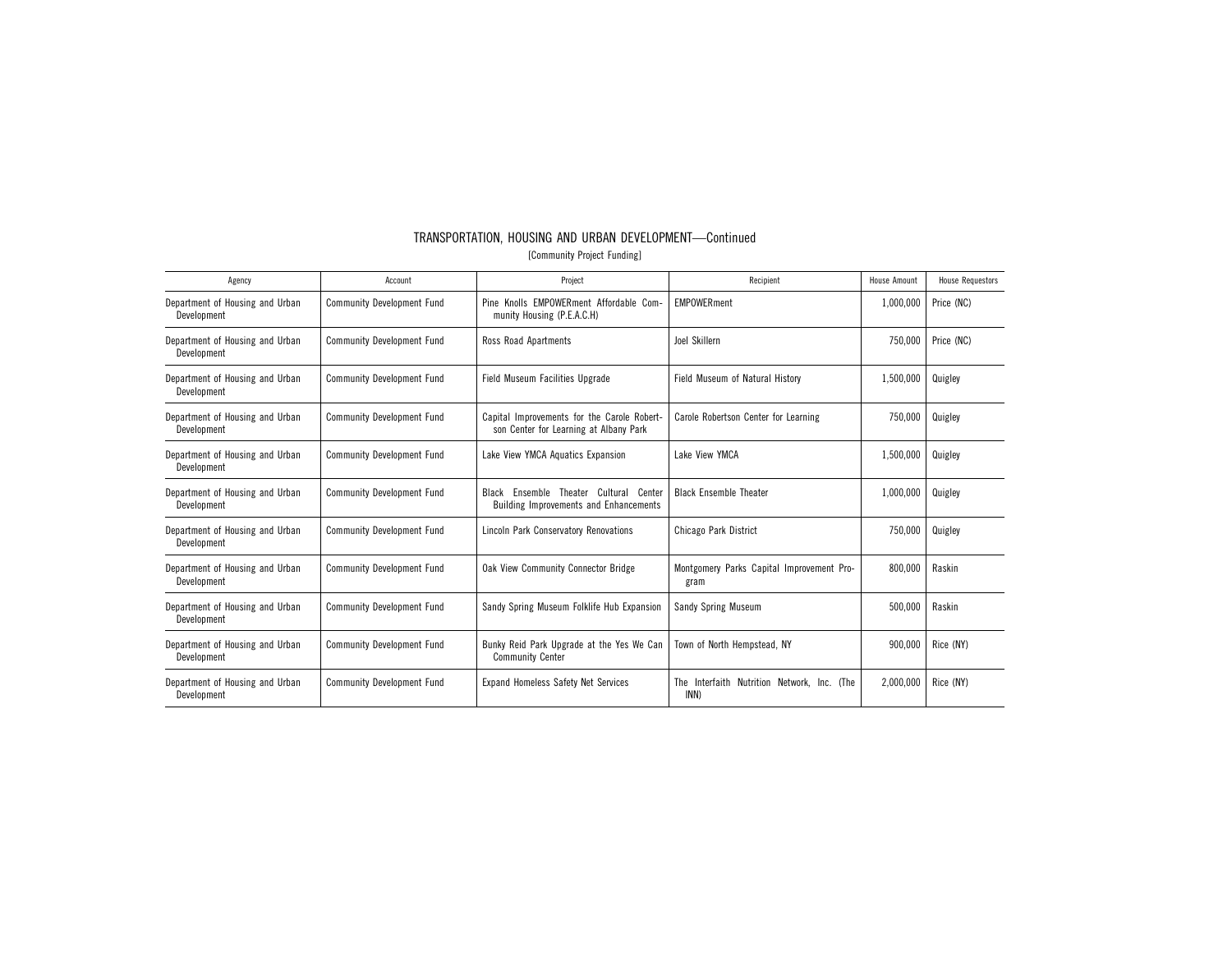| Department of Housing and Urban<br>Development | <b>Community Development Fund</b> | <b>Adams County Bridge Replacement</b><br><b>Adams County</b>                      |                                    | 2,000,000 | Rodgers (WA) |
|------------------------------------------------|-----------------------------------|------------------------------------------------------------------------------------|------------------------------------|-----------|--------------|
| Department of Housing and Urban<br>Development | <b>Community Development Fund</b> | Stevens County Road Upgrades to Support<br>Chewelah A-Z Forest Restoration Project | <b>Stevens County Public Works</b> | 3,500,000 | Rodgers (WA) |
| Department of Housing and Urban<br>Development | <b>Community Development Fund</b> | Pioneer Human Services Housing, Carlyle<br>Hotel Low-Income Housing Renovation     | <b>Pioneer Human Services</b>      | 838,000   | Rodgers (WA) |
| Department of Housing and Urban<br>Development | <b>Community Development Fund</b> | Eastern Kentucky PRIDE Septic System Pro-<br>gram                                  | Eastern Kentucky Pride             | 2,500,000 | Rogers (KY)  |
| Department of Housing and Urban<br>Development | <b>Community Development Fund</b> | Williamsburg Water Improvements                                                    | City of Williamsburg               | 4,000,000 | Rogers (KY)  |
| Department of Housing and Urban<br>Development | <b>Community Development Fund</b> | Prestonsburg Water System Improvements                                             | City of Prestonsburg               | 4,000,000 | Rogers (KY)  |
| Department of Housing and Urban<br>Development | <b>Community Development Fund</b> | Martin County Sewer Improvements                                                   | Martin County Fiscal Court         | 3,107,000 | Rogers (KY)  |
| Department of Housing and Urban<br>Development | <b>Community Development Fund</b> | Jackson County Business Incubator                                                  | Jackson County Fiscal Court        | 1,538,000 | Rogers (KY)  |
| Department of Housing and Urban<br>Development | <b>Community Development Fund</b> | Raven Rock Trails Development                                                      | EKY Heritage Foundation, Inc.      | 2,500,000 | Rogers (KY)  |
| Department of Housing and Urban<br>Development | <b>Community Development Fund</b> | Knox County Water Improvements                                                     | Knox County Fiscal Court           | 2,224,000 | Rogers (KY)  |
| Department of Housing and Urban<br>Development | <b>Community Development Fund</b> | Peyton Road Expansion                                                              | City of Lebanon                    | 2,000,000 | Rose         |
| Department of Housing and Urban<br>Development | <b>Community Development Fund</b> | Main Street and Downtown Business District<br>Improvements                         | City of Watertown                  | 1,000,000 | Rose         |
| Department of Housing and Urban<br>Development | <b>Community Development Fund</b> | <b>Pleasant Grove Community Center Project</b>                                     | Town of Wendell                    | 2,000,000 | Ross         |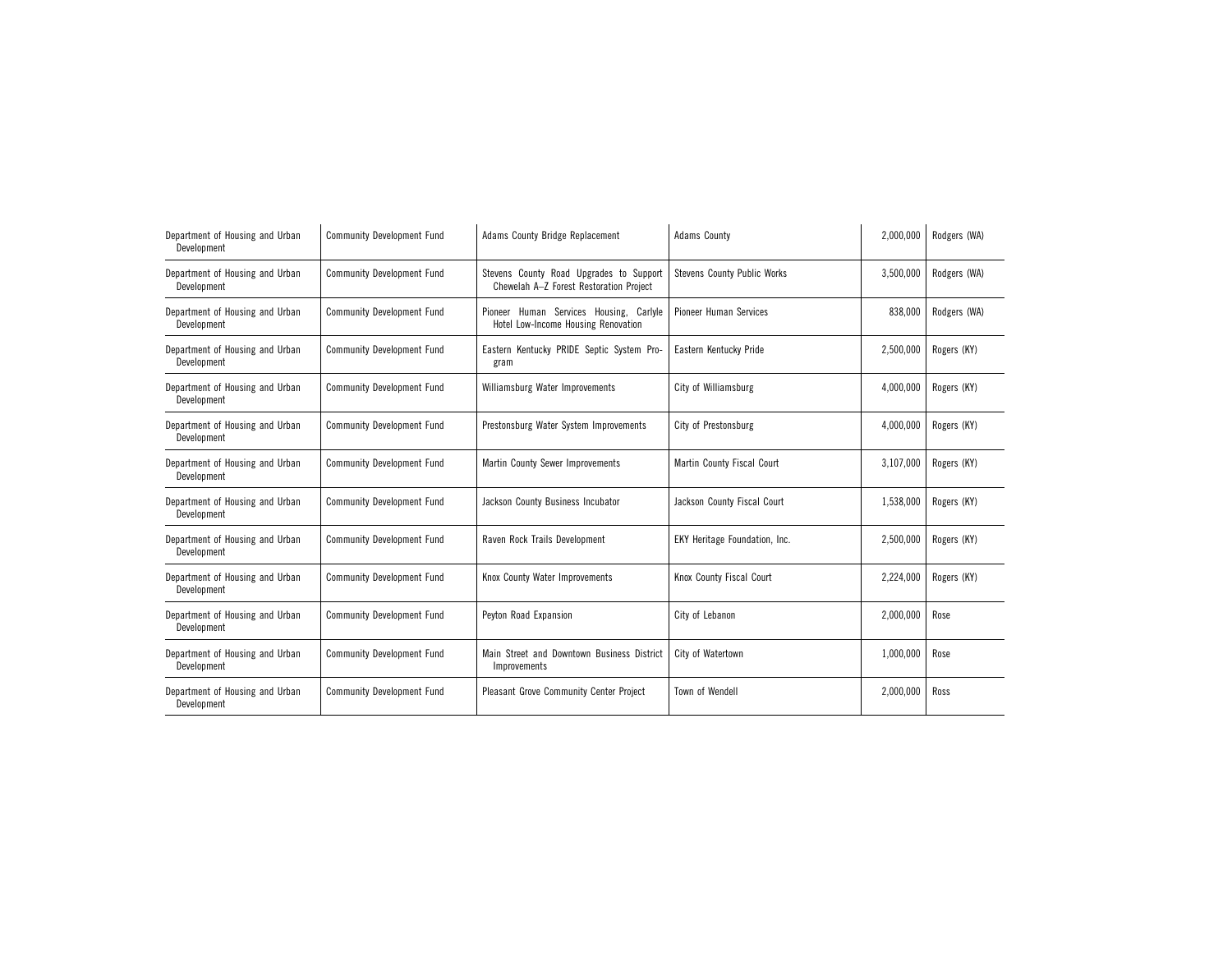| TRANSPORTATION, HOUSING AND URBAN DEVELOPMENT-Continued |
|---------------------------------------------------------|
| [Community Project Funding]                             |

| Agency                                         | Account                           | Project                                                                                                        | Recipient                                                          | <b>House Amount</b> | <b>House Requestors</b> |
|------------------------------------------------|-----------------------------------|----------------------------------------------------------------------------------------------------------------|--------------------------------------------------------------------|---------------------|-------------------------|
| Department of Housing and Urban<br>Development | <b>Community Development Fund</b> | Maynard Road Multifamily Housing                                                                               | Town of Carv                                                       | 1,000,000           | Ross                    |
| Department of Housing and Urban<br>Development | <b>Community Development Fund</b> | Garner Senior Center Facility Improvements                                                                     | Town of Garner                                                     | 505,200             | Ross                    |
| Department of Housing and Urban<br>Development | <b>Community Development Fund</b> | Education Center at Prairie Ridge Ecostation                                                                   | Friends of the North Carolina Museum of<br><b>Natural Sciences</b> | 750,000             | Ross                    |
| Department of Housing and Urban<br>Development | <b>Community Development Fund</b> | Whiteville Road Force Main Project Design<br>and Engineering                                                   | <b>Brunswick County</b>                                            | 1,052,500           | Rouzer                  |
| Department of Housing and Urban<br>Development | <b>Community Development Fund</b> | <b>Gateway District Utility Resiliency</b>                                                                     | Town of Leland                                                     | 750,000             | Rouzer                  |
| Department of Housing and Urban<br>Development | <b>Community Development Fund</b> | Maywood Riverfront Park Renovation Project                                                                     | Los Angeles Neighborhood Land Trust                                | 650,000             | Rovbal-Allard           |
| Department of Housing and Urban<br>Development | <b>Community Development Fund</b> | Building Expansion for the Columbia Memo-<br>rial Space Center                                                 | City of Downey                                                     | 1.000.000           | Rovbal-Allard           |
| Department of Housing and Urban<br>Development | <b>Community Development Fund</b> | Aquatic Center Outdoor Pool Improvements                                                                       | City of Bellflower                                                 | 300,000             | Roybal-Allard           |
| Department of Housing and Urban<br>Development | <b>Community Development Fund</b> | Bell Gardens Regional Aquatic Center                                                                           | City of Bell Gardens                                               | 1,500,000           | Roybal-Allard           |
| Department of Housing and Urban<br>Development | <b>Community Development Fund</b> | Increasing Public Transportation Access to<br>Healthcare to the Eastern Riverside County<br>City of Blythe, CA | <b>SAC Health</b>                                                  | 150,000             | Ruiz                    |
| Department of Housing and Urban<br>Development | <b>Community Development Fund</b> | <b>Triple Bridges Study</b>                                                                                    | Maryland Department of Transportation                              | 750,000             | Ruppersberger           |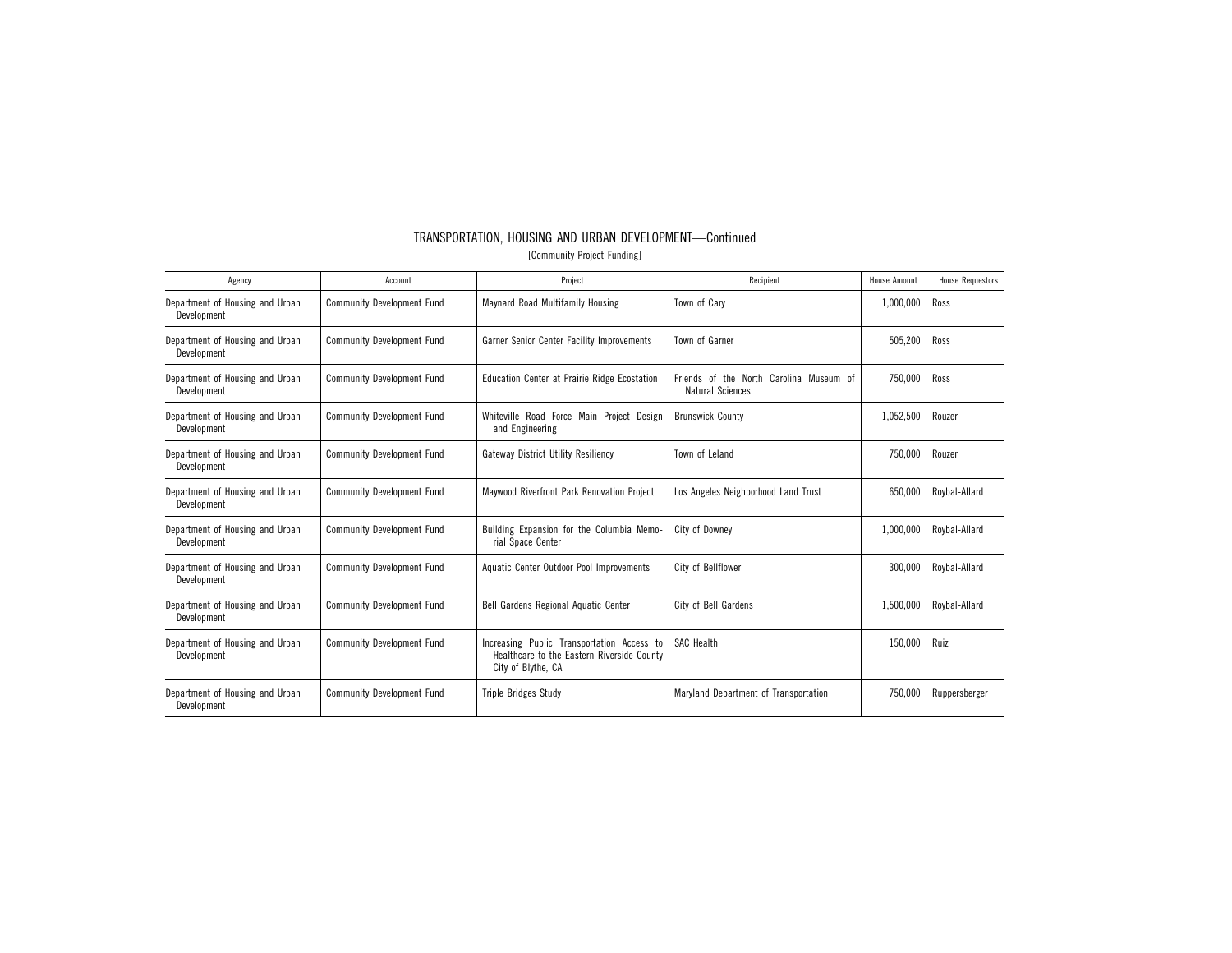| Department of Housing and Urban<br>Development | <b>Community Development Fund</b> | Rosedale Veterans Initiative<br>Sheppard Pratt Health System, Inc. |                                              | 1,500,000 | Ruppersberger |
|------------------------------------------------|-----------------------------------|--------------------------------------------------------------------|----------------------------------------------|-----------|---------------|
| Department of Housing and Urban<br>Development | <b>Community Development Fund</b> | Raising the Roof-The National Museum of<br><b>Gospel Music</b>     | The National Museum of Gospel Music          | 500,000   | Rush          |
| Department of Housing and Urban<br>Development | <b>Community Development Fund</b> | <b>Build Antioch</b>                                               | Antioch Haven Homes Foundation Ltd           | 4,000,000 | Rush          |
| Department of Housing and Urban<br>Development | <b>Community Development Fund</b> | Englewood Racine Green Line Station Feasi-<br>bility Study         | Chicago Transit Authority (CTA)              | 2,000,000 | Rush          |
| Department of Housing and Urban<br>Development | <b>Community Development Fund</b> | <b>Bronzeville Opportunity Engine</b>                              | Illinois Institute of Technology             | 2,000,000 | Rush          |
| Department of Housing and Urban<br>Development | <b>Community Development Fund</b> | Northeast Florida Regional Food Bank Equip-<br>ment Upgrades       | Regional Food Bank of Northeast Florida Inc. | 981,000   | Rutherford    |
| Department of Housing and Urban<br>Development | <b>Community Development Fund</b> | Hope Community Center At-Risk Youth Project                        | The Mother A.M. Smith Community Center       | 750,000   | Ryan          |
| Department of Housing and Urban<br>Development | <b>Community Development Fund</b> | Waddell Park Improvements Project                                  | The City of Niles                            | 2,500,000 | Ryan          |
| Department of Housing and Urban<br>Development | <b>Community Development Fund</b> | Bounce Innovation Hub-Minority Business<br>Support Programs        | <b>Bounce Innovation Hub</b>                 | 1,200,000 | Ryan          |
| Department of Housing and Urban<br>Development | <b>Community Development Fund</b> | 8th Street Neighborhood Flood Mitigation                           | City of Miami                                | 4,000,000 | Salazar       |
| Department of Housing and Urban<br>Development | <b>Community Development Fund</b> | Jose Marti Park and Neighborhood Flood Miti-<br>gation             | City of Miami                                | 4,000,000 | Salazar       |
| Department of Housing and Urban<br>Development | <b>Community Development Fund</b> | Park and Field Renovations                                         | City of Hawaiian Gardens                     | 1,420,000 | Sanchez       |
| Department of Housing and Urban<br>Development | <b>Community Development Fund</b> | The PAD Park-Passons Active Depot                                  | The City of Pico Rivera                      | 1,050,000 | Sanchez       |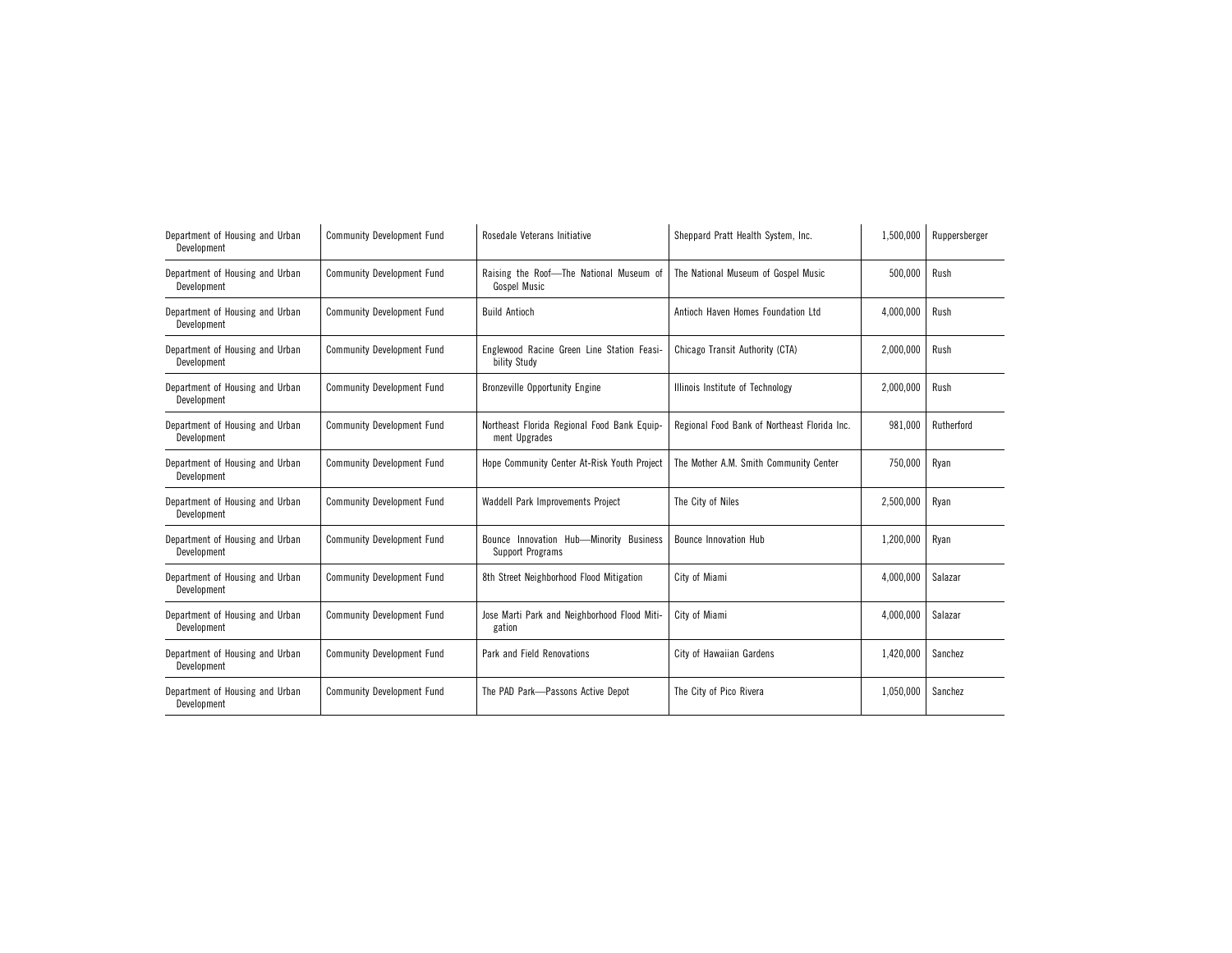|                             | TRANSPORTATION, HOUSING AND URBAN DEVELOPMENT-Continued |  |
|-----------------------------|---------------------------------------------------------|--|
| [Community Project Funding] |                                                         |  |

| Agency                                         | Account                           | Project                                                             | Recipient                                           | <b>House Amount</b> | <b>House Requestors</b> |
|------------------------------------------------|-----------------------------------|---------------------------------------------------------------------|-----------------------------------------------------|---------------------|-------------------------|
| Department of Housing and Urban<br>Development | <b>Community Development Fund</b> | Santa Fe Springs Homeownership Develop-<br>ment                     | Habitat for Humanity of Greater Los Angeles         | 500,000             | Sanchez                 |
| Department of Housing and Urban<br>Development | <b>Community Development Fund</b> | Artesia Botanical Gardens                                           | City of Artesia                                     | 3,000,000           | Sanchez                 |
| Department of Housing and Urban<br>Development | <b>Community Development Fund</b> | Sierra Athletic Field Restoration                                   | City of Whittier                                    | 750,000             | Sanchez                 |
| Department of Housing and Urban<br>Development | <b>Community Development Fund</b> | Leffingwell Road Landscape Median Improve-<br>ments                 | City of La Mirada                                   | 2.500.000           | Sanchez                 |
| Department of Housing and Urban<br>Development | <b>Community Development Fund</b> | Outdoor/Environmental Preschool-Annapolis<br>Maritime Museum & Park | Annapolis Maritime Museum & Park                    | 375,000             | Sarbanes                |
| Department of Housing and Urban<br>Development | <b>Community Development Fund</b> | Lansdowne Y Swimming Pool Rehabilitation                            | YMCA of Eastern Delaware County                     | 1,500,000           | Scanlon                 |
| Department of Housing and Urban<br>Development | <b>Community Development Fund</b> | The Africa Center                                                   | African Cultural Alliance of North America.<br>Inc. | 2,000,000           | Scanlon                 |
| Department of Housing and Urban<br>Development | <b>Community Development Fund</b> | Navy Yard - Quay Wall Reconstruction                                | City of Philadelphia                                | 2,000,000           | Scanlon                 |
| Department of Housing and Urban<br>Development | <b>Community Development Fund</b> | Media VFW Post 3460 Rehabilitation                                  | Veterans of Foreign Wars Post 3460                  | 50,000              | Scanlon                 |
| Department of Housing and Urban<br>Development | <b>Community Development Fund</b> | Township Free Library Redevelop-<br>Haverford<br>ment               | <b>Haverford Township</b>                           | 2,000,000           | Scanlon                 |
| Department of Housing and Urban<br>Development | <b>Community Development Fund</b> | SCS Schoolhouse Center<br>Capital Improve-<br>ments                 | Senior Community Services Inc.                      | 2,000,000           | Scanlon                 |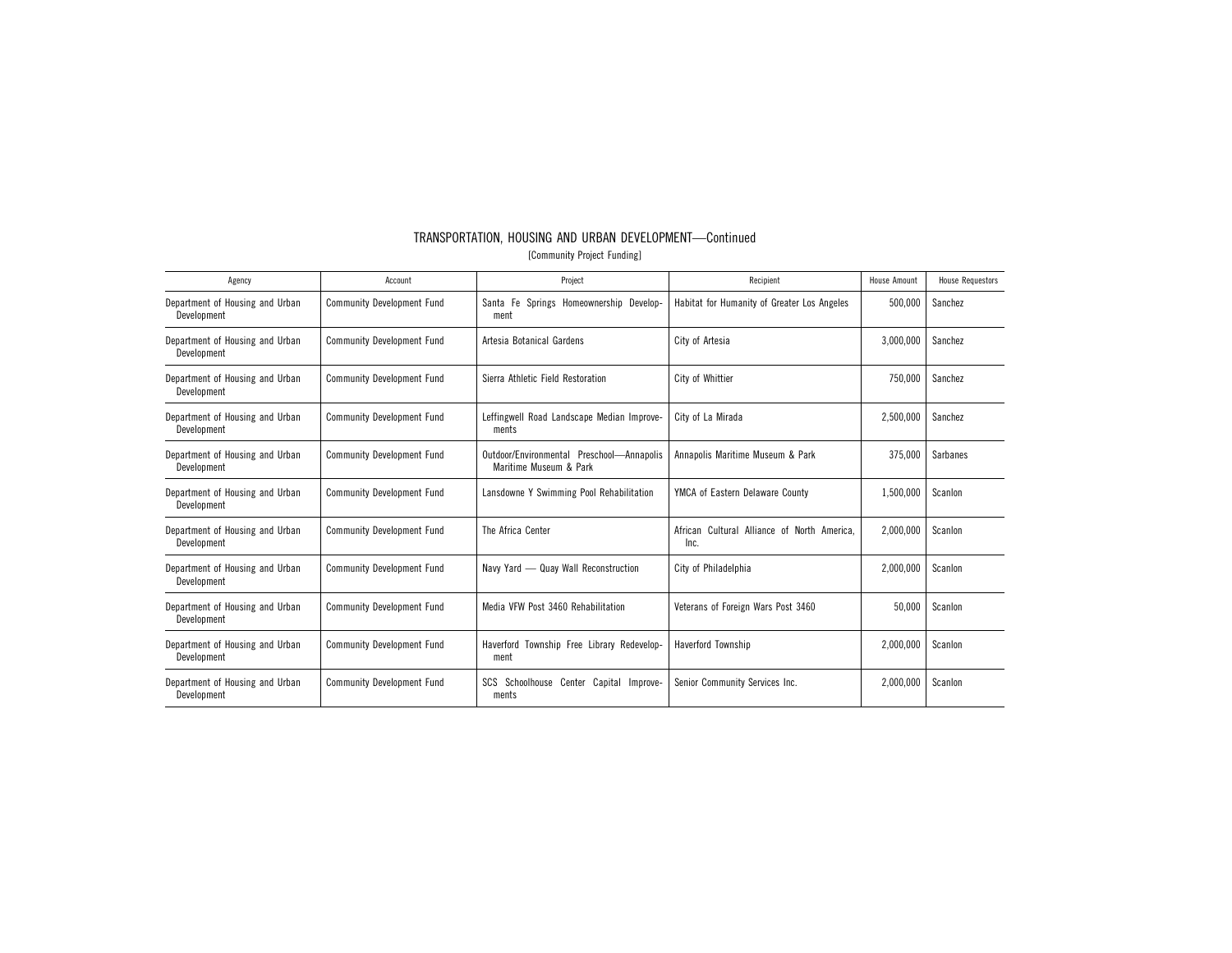| Department of Housing and Urban<br>Development | <b>Community Development Fund</b> | <b>ACCESS Community Center</b>                                                                  | ACCESS-A Community Center Established<br>by the Surgent Family for Society |           | Scanlon    |
|------------------------------------------------|-----------------------------------|-------------------------------------------------------------------------------------------------|----------------------------------------------------------------------------|-----------|------------|
| Department of Housing and Urban<br>Development | <b>Community Development Fund</b> | Schuylkill River Trail: Bartram's to Passyunk<br><b>Phase II Land Acquisition</b>               | Schuylkill River Development Corporation                                   | 2,000,000 | Scanlon    |
| Department of Housing and Urban<br>Development | <b>Community Development Fund</b> | Share Food Program's Delaware County Food<br>Bank Acquisition and Renovation Project            | Share Food Program                                                         | 2,000,000 | Scanlon    |
| Department of Housing and Urban<br>Development | <b>Community Development Fund</b> | Black Ensemble Educational Outreach Studio<br>Theater, Chicago, Illinois (IL-05)                | <b>Black Ensemble Theater</b>                                              | 1,200,000 | Schakowsky |
| Department of Housing and Urban<br>Development | <b>Community Development Fund</b> | Broadway Armory Natatorium Swimming Pool,<br>Chicago, Illinois (IL-09)                          | Chicago Park District                                                      | 2,000,000 | Schakowsky |
| Department of Housing and Urban<br>Development | <b>Community Development Fund</b> | Renovation of the High Ridge YMCA Facility,<br>Chicago, Illinois (IL-09)                        | YMCA of Metropolitan Chicago                                               | 3,750,000 | Schakowsky |
| Department of Housing and Urban<br>Development | <b>Community Development Fund</b> | Family Focus "Our Place" Building Renova-<br>tion, Evanston, Illinois (IL-09)                   | <b>Family Focus</b>                                                        | 1,130,845 | Schakowsky |
| Department of Housing and Urban<br>Development | <b>Community Development Fund</b> | Connections for the Homeless Hilda's Place<br>Renovations, Evanston, Illinois (IL-09)           | Connections for the Homeless                                               | 2,000,000 | Schakowsky |
| Department of Housing and Urban<br>Development | <b>Community Development Fund</b> | Food Equity and Community Resilience Hub                                                        | <b>Hollywood Food Coalition</b>                                            | 750,000   | Schiff     |
| Department of Housing and Urban<br>Development | <b>Community Development Fund</b> | Day Center Expansion for Low-Income and<br><b>Unhoused Community Members</b>                    | The Center in Hollywood                                                    | 750,000   | Schiff     |
| Department of Housing and Urban<br>Development | <b>Community Development Fund</b> | YWCA Historical Building Preservation and<br>Domestic Violence Emergency Shelter Ex-<br>pansion | YWCA of Glendale and Pasadena                                              | 2,200,000 | Schiff     |
| Department of Housing and Urban<br>Development | <b>Community Development Fund</b> | CPAH Lake County Affordable Housing Devel-<br>opment in Libertyville                            | Community Partners for Affordable Housing<br>(CPAH)                        | 1,500,000 | Schneider  |
| Department of Housing and Urban<br>Development | <b>Community Development Fund</b> | Chain O'Lakes Economic Development in Fox<br>Lake                                               | Village of Fox Lake                                                        | 750,000   | Schneider  |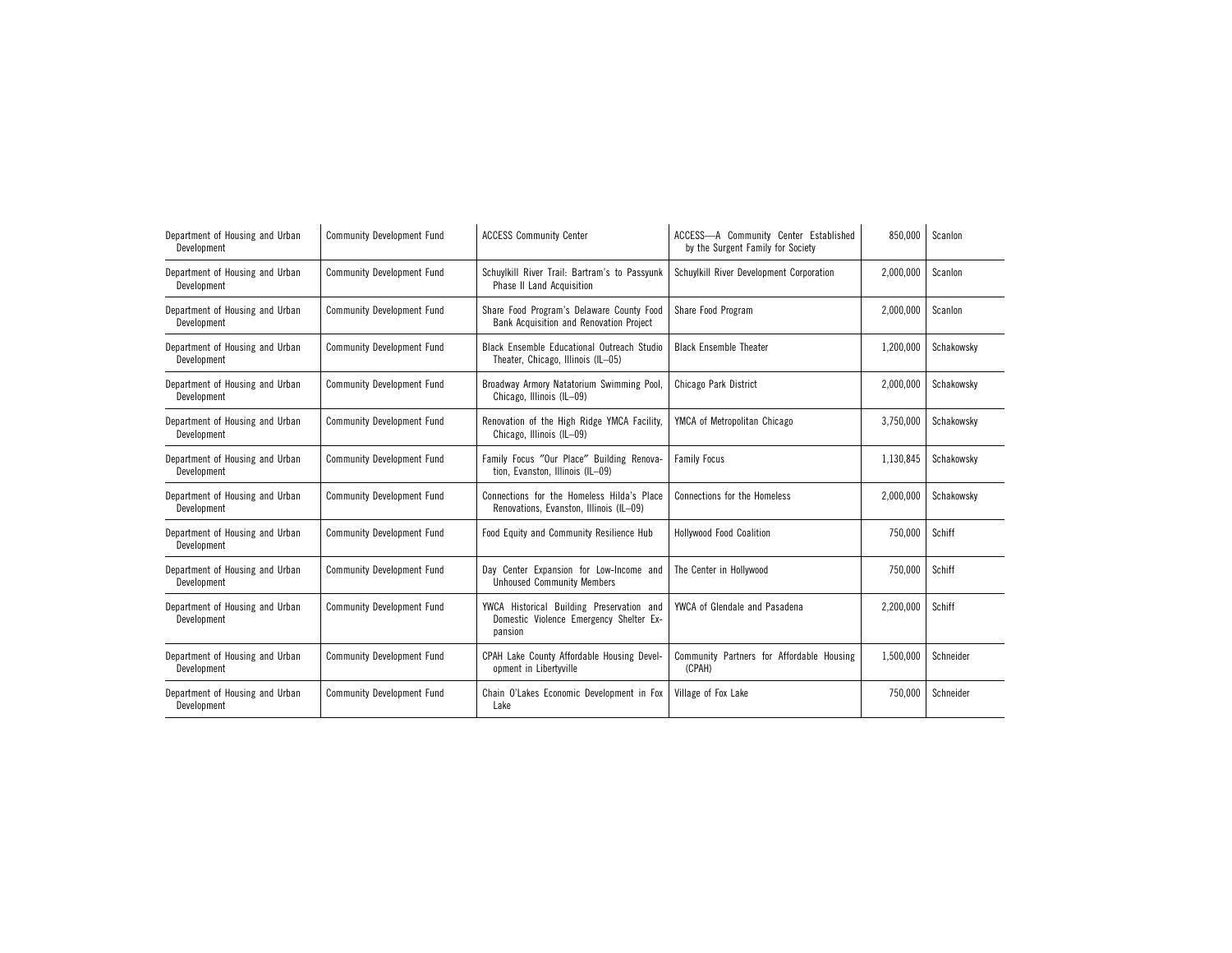| TRANSPORTATION, HOUSING AND URBAN DEVELOPMENT-Continued |
|---------------------------------------------------------|
| [Community Project Funding]                             |

| Agency                                         | Account                           | Project                                                                                              | Recipient                                                             | House Amount | <b>House Requestors</b> |
|------------------------------------------------|-----------------------------------|------------------------------------------------------------------------------------------------------|-----------------------------------------------------------------------|--------------|-------------------------|
| Department of Housing and Urban<br>Development | <b>Community Development Fund</b> | Lake County Early Learning Center in North<br>Chicago                                                | North Chicago Community Unit School Dis-<br>trict 187                 | 1,228,493    | Schneider               |
| Department of Housing and Urban<br>Development | <b>Community Development Fund</b> | North Chicago Economic Redevelopment at<br>Sheridan Crossing                                         | Lake County                                                           | 4,000,000    | Schneider               |
| Department of Housing and Urban<br>Development | <b>Community Development Fund</b> | Lake Bluff Downtown Flooding Mitigation<br>Project                                                   | Lake County Stormwater Management Com-<br>mission                     | 750,000      | Schneider               |
| Department of Housing and Urban<br>Development | <b>Community Development Fund</b> | PADS Lake County Homeless Shelter                                                                    | PADS Lake County                                                      | 3,000,000    | Schneider               |
| Department of Housing and Urban<br>Development | <b>Community Development Fund</b> | Hillside Redevelopment Project                                                                       | Housing Authority of Clackamas County                                 | 4.000.000    | Schrader                |
| Department of Housing and Urban<br>Development | <b>Community Development Fund</b> | Detroit Lake Marina Excavation and Resil-<br>iency Project                                           | <b>Marion County</b>                                                  | 2,000,000    | Schrader                |
| Department of Housing and Urban<br>Development | <b>Community Development Fund</b> | Snoqualmie Indian Tribe - Child Develop-<br>ment Center Expansion                                    | The Snogualmie Tribe                                                  | 1,500,000    | Schrier                 |
| Department of Housing and Urban<br>Development | <b>Community Development Fund</b> | Bethel Schools Graham Community Center<br>Project                                                    | Bethel Washington School District                                     | 750,000      | Schrier                 |
| Department of Housing and Urban<br>Development | <b>Community Development Fund</b> | The Market Farm to Fork and Smart Locker<br>Program                                                  | Bonney Lake Food Bank (aka Bonney Lake<br><b>Community Resources)</b> | 2,000,000    | Schrier                 |
| Department of Housing and Urban<br>Development | <b>Community Development Fund</b> | North Central Washington Permanent<br>YWCA<br>Supportive Housing (PSH) Updating and<br>Modernization | <b>YWCA North Central Washington</b>                                  | 200.000      | Schrier                 |
| Department of Housing and Urban<br>Development | <b>Community Development Fund</b> | HopeSource Teanaway Multi-Service Center                                                             | HopeSource                                                            | 2.030.000    | Schrier                 |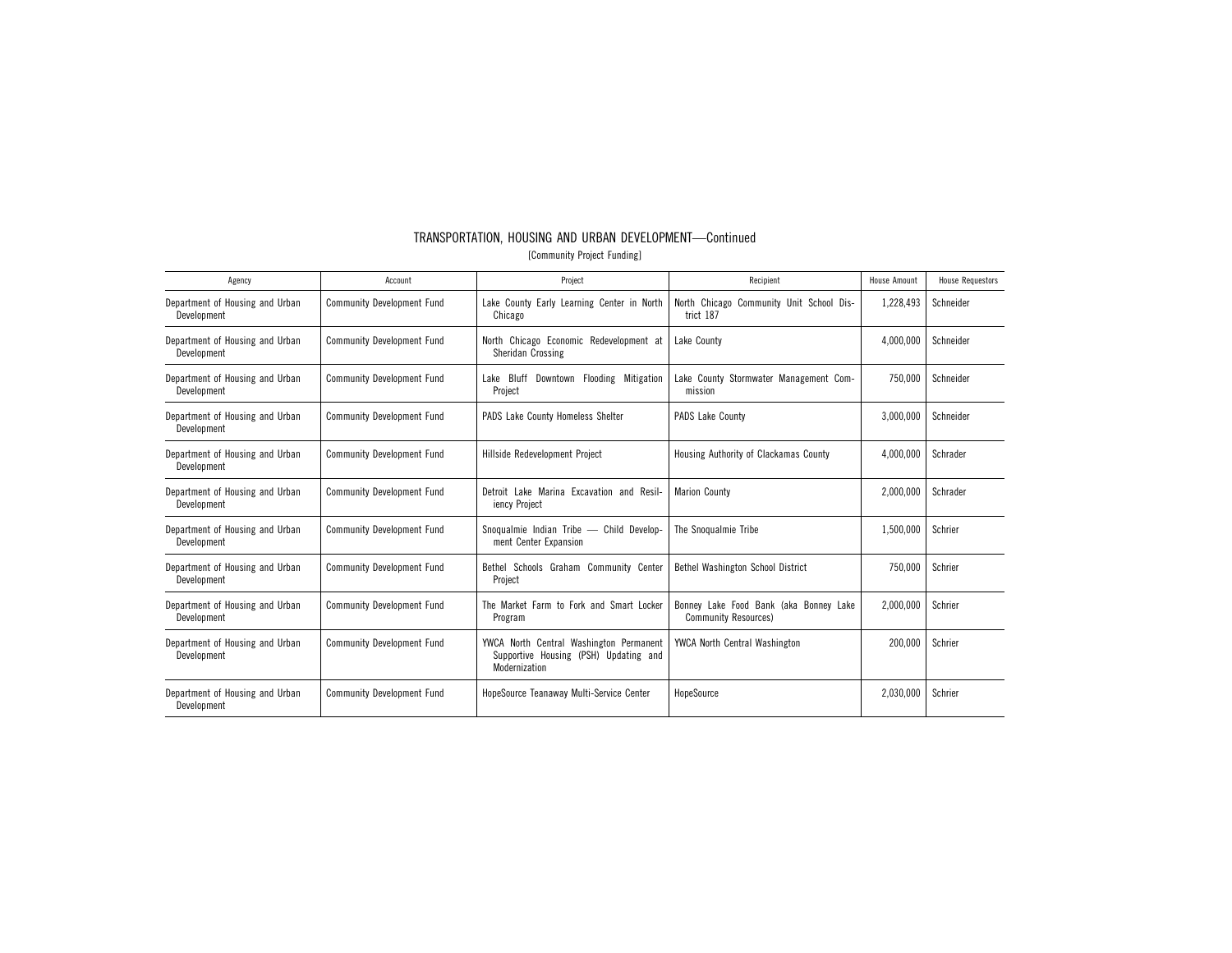| Department of Housing and Urban<br>Development | <b>Community Development Fund</b> | Tyler's Beach Harbor/Marina Facility Improve-<br>ments                        | Isle of Wight County            |           | Scott (VA)   |
|------------------------------------------------|-----------------------------------|-------------------------------------------------------------------------------|---------------------------------|-----------|--------------|
| Department of Housing and Urban<br>Development | <b>Community Development Fund</b> | Franklin Armory/Community Center                                              | City of Franklin                | 2,500,000 | Scott (VA)   |
| Department of Housing and Urban<br>Development | <b>Community Development Fund</b> | Dr. Clarence V. Cuffee Community Center<br>Aquatic Facility                   | City of Chesapeake              | 3,000,000 | Scott (VA)   |
| Department of Housing and Urban<br>Development | <b>Community Development Fund</b> | YMCA of the Virginia Peninsulas                                               | YMCA of the Virginia Peninsulas | 2,000,000 | Scott (VA)   |
| Department of Housing and Urban<br>Development | <b>Community Development Fund</b> | of Norfolk Neighborhood Safety LED<br>City<br><b>Streetlight Upgrades</b>     | City of Norfolk                 | 3,000,000 | Scott (VA)   |
| Department of Housing and Urban<br>Development | <b>Community Development Fund</b> | Atlanta Legal Aid Clayton County Office                                       | Atlanta Legal Aid Society       | 260,000   | Scott, David |
| Department of Housing and Urban<br>Development | <b>Community Development Fund</b> | Chattahoochee Riverlands - Bike/Pedestrian<br><b>Bridge Feasibility Study</b> | City of Smyrna                  | 900,000   | Scott, David |
| Department of Housing and Urban<br>Development | <b>Community Development Fund</b> | Water Supply and Water Distribution Project                                   | City of Thorndale               | 3,000,000 | Sessions     |
| Department of Housing and Urban<br>Development | <b>Community Development Fund</b> | City of Montgomery Blight Project                                             | City of Montgomery              | 4,000,000 | Sewell       |
| Department of Housing and Urban<br>Development | <b>Community Development Fund</b> | Orrville Public Library                                                       | Town of Orrville                | 500,000   | Sewell       |
| Department of Housing and Urban<br>Development | <b>Community Development Fund</b> | Bethel Family & Child Care Center                                             | Bethel Baptist Church           | 750,000   | Sewell       |
| Department of Housing and Urban<br>Development | <b>Community Development Fund</b> | Selma Riverfront Multi-plex                                                   | City of Selma                   | 4,000,000 | Sewell       |
| Department of Housing and Urban<br>Development | <b>Community Development Fund</b> | Valley Creek Rails to Trails                                                  | City of Birmingham              | 4,000,000 | Sewell       |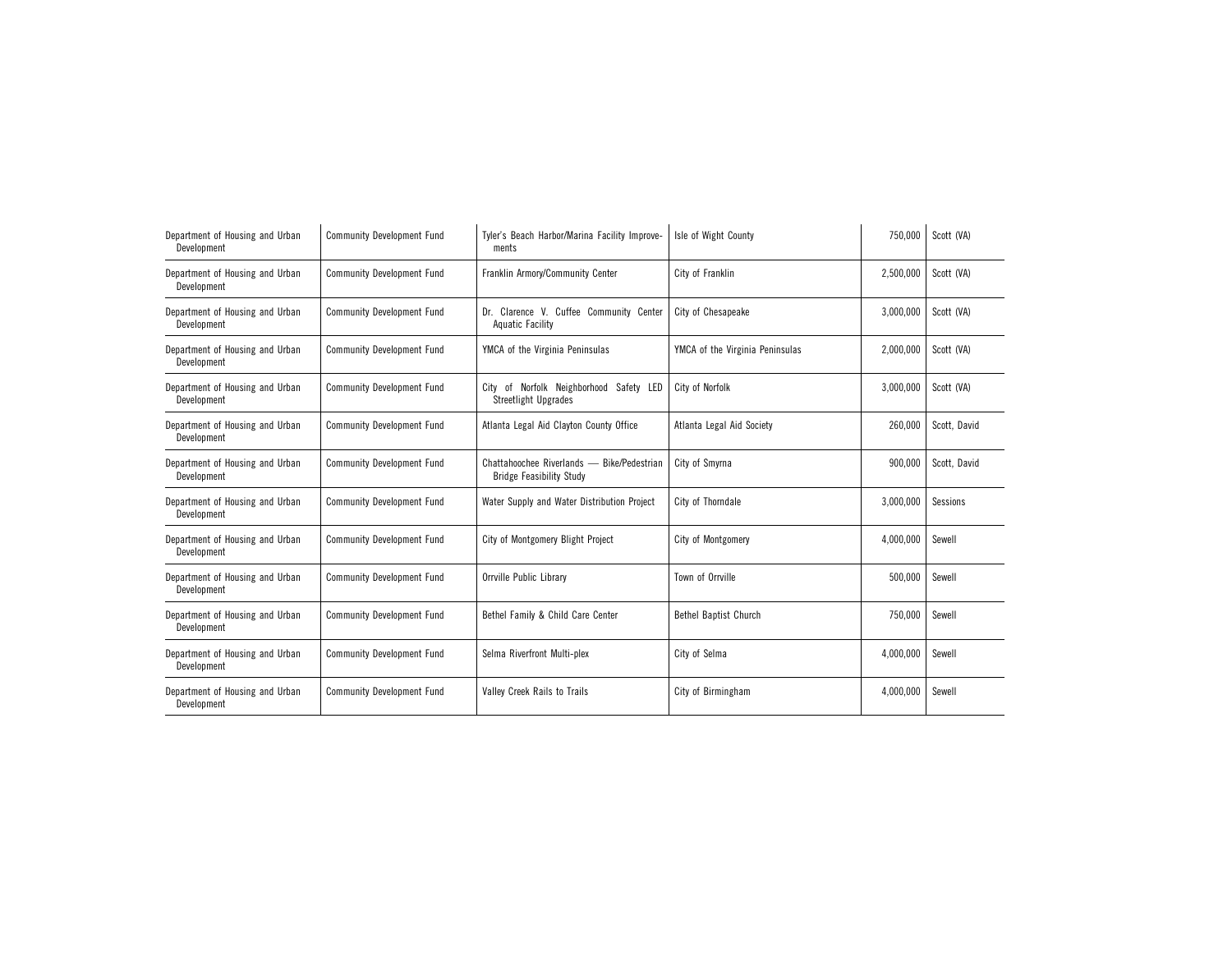| TRANSPORTATION, HOUSING AND URBAN DEVELOPMENT-Continued |
|---------------------------------------------------------|
| [Community Project Funding]                             |

| Agency                                         | Account                           | Project                                                                                                    | Recipient                                | <b>House Amount</b> | <b>House Requestors</b> |
|------------------------------------------------|-----------------------------------|------------------------------------------------------------------------------------------------------------|------------------------------------------|---------------------|-------------------------|
| Department of Housing and Urban<br>Development | <b>Community Development Fund</b> | Studio City/Beeman Recreational Center Cap-<br>ital Improvement Project                                    | City of Los Angeles - Council District 4 | 3,000,000           | Sherman                 |
| Department of Housing and Urban<br>Development | <b>Community Development Fund</b> | West Valley Community Greening Project                                                                     | <b>TreePeople</b>                        | 1,149,662           | Sherman                 |
| Department of Housing and Urban<br>Development | <b>Community Development Fund</b> | <b>Encino Community Center</b>                                                                             | Armenian Cultural Foundation             | 1,200,000           | Sherman                 |
| Department of Housing and Urban<br>Development | <b>Community Development Fund</b> | Essential Service Relief for Underserved/Un-<br>employed Families                                          | Labor Community Services of Los Angeles  |                     | Sherman                 |
| Department of Housing and Urban<br>Development | <b>Community Development Fund</b> | Connecting Canoga Park project                                                                             | City of Los Angeles - Council District 3 | 1,500,000           | Sherman                 |
| Department of Housing and Urban<br>Development | <b>Community Development Fund</b> | Los Angeles Accessory Dwelling Units (ADU)<br><b>Accelerator Program</b>                                   | Los Angeles City Council District 12     | 750.000             | Sherman                 |
| Department of Housing and Urban<br>Development | <b>Community Development Fund</b> | South Valley Transportation & Infrastructure<br>Improvements                                               | City of Los Angeles-Council District 4   | 750,000             | Sherman                 |
| Department of Housing and Urban<br>Development | <b>Community Development Fund</b> | City of Los Angeles - Park Ballfield Im-<br>provements and Upgrades at Various LA<br>City Parks Facilities | City of Los Angeles Mayor's Office       | 4,000,000           | Sherman                 |
| Department of Housing and Urban<br>Development | <b>Community Development Fund</b> | Domestic Violence Shelter & Services Facili-<br>ties Renovations                                           | Haven Hills Inc.                         | 500,000             | Sherman                 |
| Department of Housing and Urban<br>Development | <b>Community Development Fund</b> | Borough of Madison Affordable Housing De-<br>velopment                                                     | Borough of Madison                       | 2,086,269           | Sherrill                |
| Department of Housing and Urban<br>Development | <b>Community Development Fund</b> | Housing is Healthcare for Economic Develop-<br>ment Project                                                | <b>Family Promise of Morris County</b>   | 1.761.700           | Sherrill                |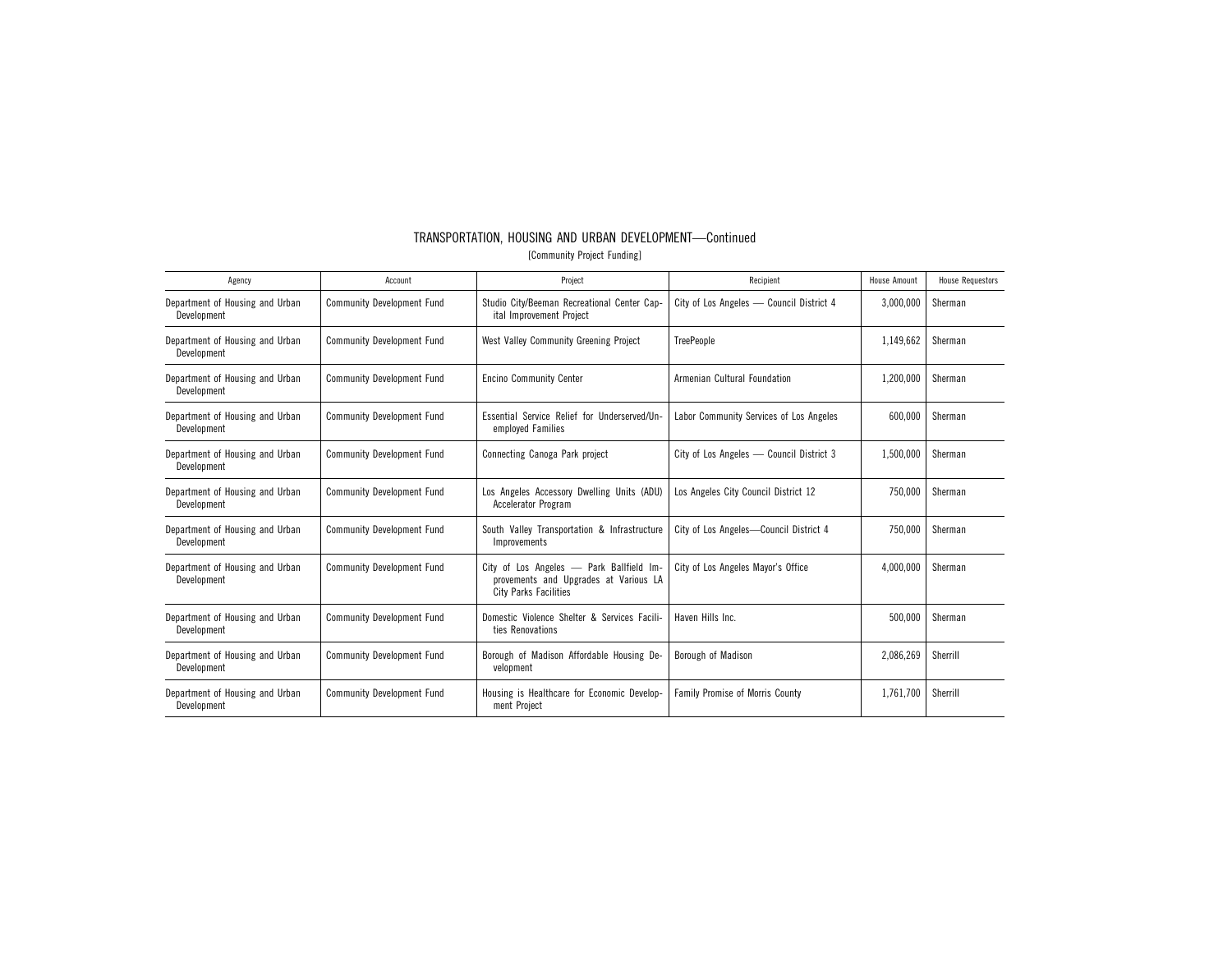| Department of Housing and Urban<br>Development | <b>Community Development Fund</b> | Collinsville-Tucker Park Improvement Project<br>Township of Morris         |                                     | 500,000   | Sherrill     |
|------------------------------------------------|-----------------------------------|----------------------------------------------------------------------------|-------------------------------------|-----------|--------------|
| Department of Housing and Urban<br>Development | <b>Community Development Fund</b> | Idaho Workforce and Public Safety Training<br><b>Facility Improvements</b> | Idaho Rural Water Association, Inc. | 750.000   | Simpson      |
| Department of Housing and Urban<br>Development | <b>Community Development Fund</b> | Downtown Boise YMCA Catalytic Redevelop-<br>ment Project                   | <b>Treasure Valley Family YMCA</b>  | 4,000,000 | Simpson      |
| Department of Housing and Urban<br>Development | <b>Community Development Fund</b> | Healing<br>Idaho<br>Community<br>Development<br>Project                    | Camp Rainbow Gold, Inc.             | 2,400,000 | Simpson      |
| Department of Housing and Urban<br>Development | <b>Community Development Fund</b> | Pier 93 Park                                                               | Town of West New York               | 2,750,000 | <b>Sires</b> |
| Department of Housing and Urban<br>Development | <b>Community Development Fund</b> | <b>River Road Overpass</b>                                                 | Town of West New York               | 2,000,000 | <b>Sires</b> |
| Department of Housing and Urban<br>Development | <b>Community Development Fund</b> | Pedestrian Safety Improvement Project                                      | Township of Weehawken               | 4,000,000 | <b>Sires</b> |
| Department of Housing and Urban<br>Development | <b>Community Development Fund</b> | James Braddock Park Roadway Safety Initia-<br>tive                         | Hudson County New Jersey            | 500,000   | <b>Sires</b> |
| Department of Housing and Urban<br>Development | <b>Community Development Fund</b> | West New York Housing Authority Building<br>Security Improvements          | West New York Housing Authority     | 888,000   | <b>Sires</b> |
| Department of Housing and Urban<br>Development | <b>Community Development Fund</b> | Howell Depot Lot Reconstruction                                            | The City of Howell, Michigan        | 750,000   | Slotkin      |
| Department of Housing and Urban<br>Development | <b>Community Development Fund</b> | Lansing Ovation Center for Music & Arts                                    | City of Lansing                     | 750,000   | Slotkin      |
| Department of Housing and Urban<br>Development | <b>Community Development Fund</b> | Green Oak Aerial Ladder Truck                                              | Green Oak Charter Township          | 750,000   | Slotkin      |
| Department of Housing and Urban<br>Development | <b>Community Development Fund</b> | Ingham County, Fairgrounds Grandstand                                      | Ingham County Fairgrounds           | 2,500,000 | Slotkin      |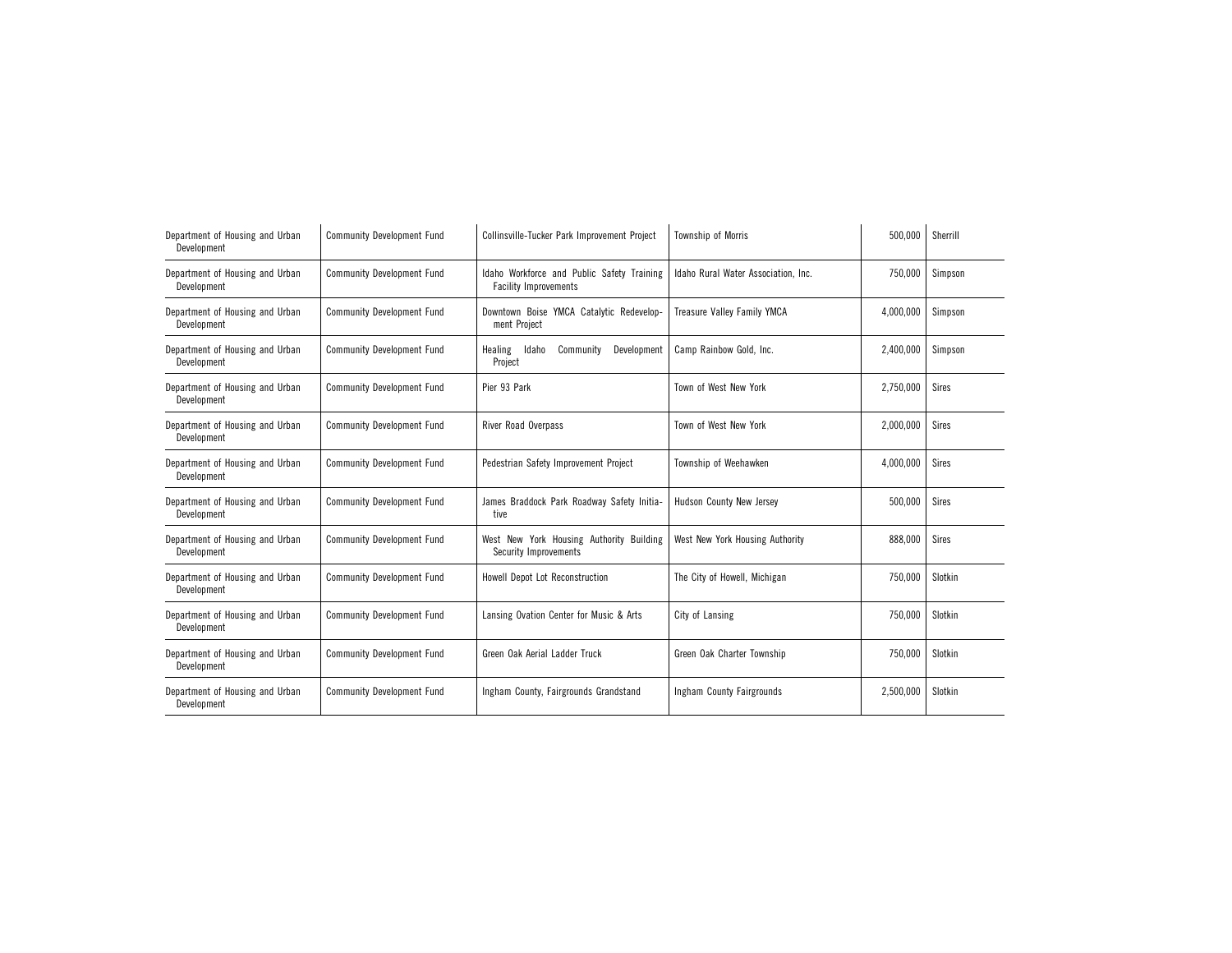| TRANSPORTATION. HOUSING AND URBAN DEVELOPMENT-Continued |  |                             |  |
|---------------------------------------------------------|--|-----------------------------|--|
|                                                         |  | [Community Project Funding] |  |

| Agency                                         | Account                           | Project                                                                         | Recipient                                                             | House Amount | <b>House Requestors</b> |
|------------------------------------------------|-----------------------------------|---------------------------------------------------------------------------------|-----------------------------------------------------------------------|--------------|-------------------------|
| Department of Housing and Urban<br>Development | <b>Community Development Fund</b> | Flood<br>Mitigation<br>Community<br>Eatontown<br>Project                        | Borough of Eatontown                                                  | 2,000,000    | Smith (NJ)              |
| Department of Housing and Urban<br>Development | <b>Community Development Fund</b> | Improvements to Local Roads, Sidewalks, and<br><b>Water Systems</b>             | Township of Lakewood                                                  | 2,000,000    | Smith (NJ)              |
| Department of Housing and Urban<br>Development | <b>Community Development Fund</b> | Providence House Ocean County Safe House<br>Improvements                        | Catholic Charities Diocese of Trenton- Provi-<br>dence House          | 750.000      | Smith (NJ)              |
| Department of Housing and Urban<br>Development | <b>Community Development Fund</b> | Somali Community Cultural Innovation Hub                                        | Somali Health Board                                                   | 4,000,000    | Smith (WA)              |
| Department of Housing and Urban<br>Development | <b>Community Development Fund</b> | El Centro de la Raza-Pattison's West Com-<br>munity Campus Property Acquisition | El Centro de la Raza                                                  | 4,000,000    | Smith (WA)              |
| Department of Housing and Urban<br>Development | <b>Community Development Fund</b> | Skyway Affordable Housing and Early Learn-<br>ing Center                        | Low Income Housing Institute                                          | 750.000      | Smith (WA)              |
| Department of Housing and Urban<br>Development | <b>Community Development Fund</b> | African Business Innovation Center                                              | African Chamber of Commerce of the Pacific<br>Northwest               | 750.000      | Smith (WA)              |
| Department of Housing and Urban<br>Development | <b>Community Development Fund</b> | Washington Refugee Healing Center                                               | <b>Congolese Integration Network</b>                                  | 500,000      | Smith (WA)              |
| Department of Housing and Urban<br>Development | <b>Community Development Fund</b> | Little Saigon Landmark                                                          | Friends of Little Saigon                                              | 4,000,000    | Smith (WA)              |
| Department of Housing and Urban<br>Development | <b>Community Development Fund</b> | McKinney Center Capital Project                                                 | District Community Preservation &<br>Central<br>Development Authority | 1,000,000    | Smith (WA)              |
| Department of Housing and Urban<br>Development | <b>Community Development Fund</b> | Southeast Seattle Affordable Housing and<br>Home Ownership                      | Southeast Seattle Senior Foundation                                   | 750.000      | Smith (WA)              |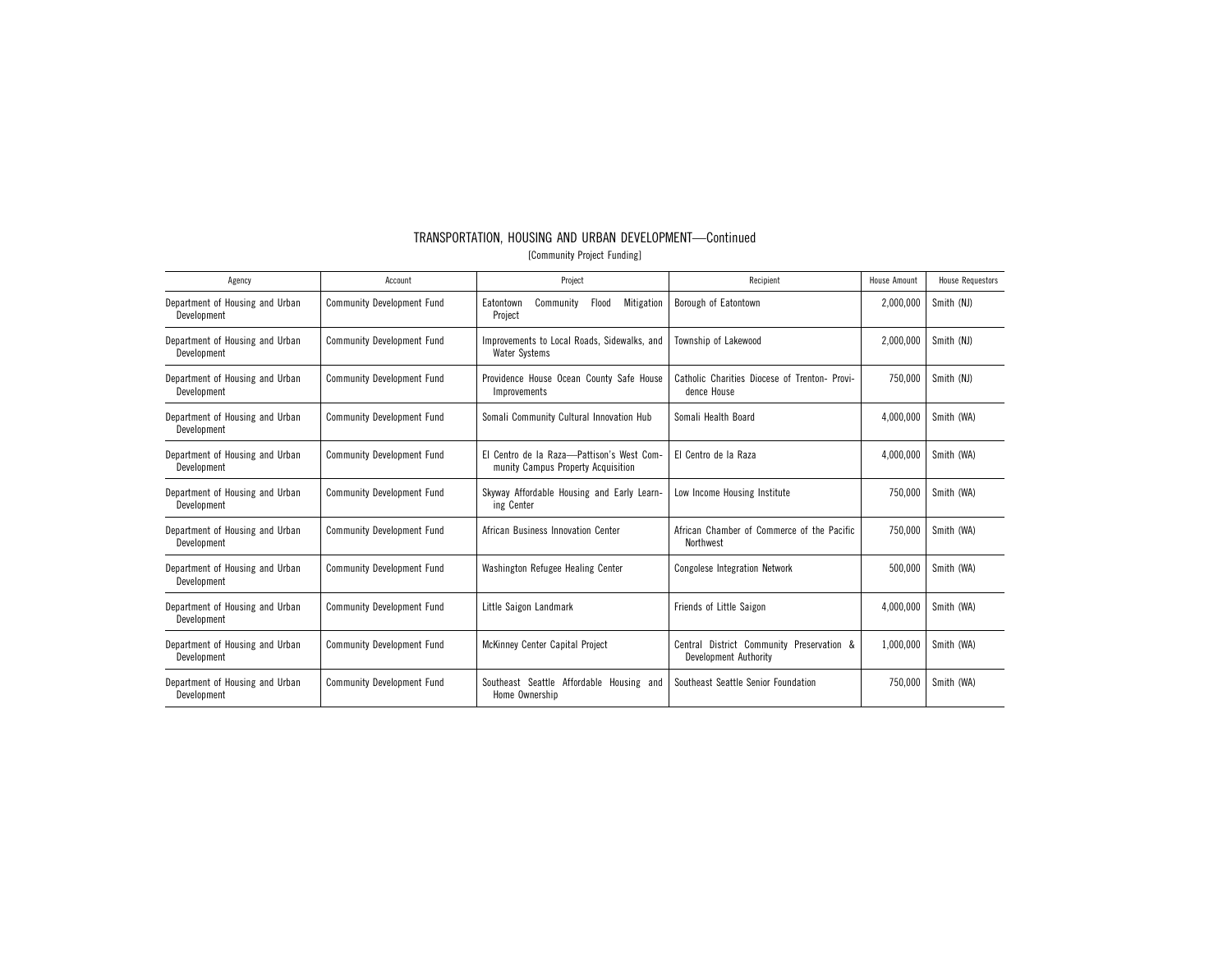| Department of Housing and Urban<br>Development | <b>Community Development Fund</b> | Southwest Lake Howard Pedestrian Enhance-<br>ment                                                                  | City of Winter Haven                    | 750,000   | Soto       |
|------------------------------------------------|-----------------------------------|--------------------------------------------------------------------------------------------------------------------|-----------------------------------------|-----------|------------|
| Department of Housing and Urban<br>Development | <b>Community Development Fund</b> | Deerwood Elementary School Sidewalk Project                                                                        | Osceola County                          | 944,227   | Soto       |
| Department of Housing and Urban<br>Development | <b>Community Development Fund</b> | HOPKINS PARK AND RIVER ROAD REVITALIZA-<br><b>TION</b>                                                             | City of St. Cloud                       | 1,051,360 | Soto       |
| Department of Housing and Urban<br>Development | <b>Community Development Fund</b> | City of Lake Wales 1st Street Streetscape                                                                          | City of Lake Wales                      | 750,000   | Soto       |
| Department of Housing and Urban<br>Development | <b>Community Development Fund</b> | Michigan Avenue Safety Improvements                                                                                | Osceola County                          | 1,978,000 | Soto       |
| Department of Housing and Urban<br>Development | <b>Community Development Fund</b> | <b>Hope Apartment Housing</b>                                                                                      | Hope Partnership                        | 750,000   | Soto       |
| Department of Housing and Urban<br>Development | <b>Community Development Fund</b> | Purchase of a two fire apparatus (Pierce<br>custom pumper and quint fire apparatus)<br>for the City of Haines City | City of Haines City                     | 2,000,000 | Soto       |
| Department of Housing and Urban<br>Development | <b>Community Development Fund</b> | City of Orlando Lake Nona Poitras Park                                                                             | City of Orlando                         | 1,000,000 | Soto       |
| Department of Housing and Urban<br>Development | <b>Community Development Fund</b> | Fighting Creek Park ADA Improvements                                                                               | Powhatan County                         | 750,000   | Spanberger |
| Department of Housing and Urban<br>Development | <b>Community Development Fund</b> | Replacement Water Tower Serving<br>the<br>Massaponax and Thornburg Areas - De-<br>sign and Construction            | Spotsylvania County                     | 3,000,000 | Spanberger |
| Department of Housing and Urban<br>Development | <b>Community Development Fund</b> | San Mateo County History Museum Carriage<br>House                                                                  | San Mateo County Historical Association | 750,000   | Speier     |
| Department of Housing and Urban<br>Development | <b>Community Development Fund</b> | San Mateo Marina Branch Public Library Res-<br>toration Project                                                    | City of San Mateo                       | 1,500,000 | Speier     |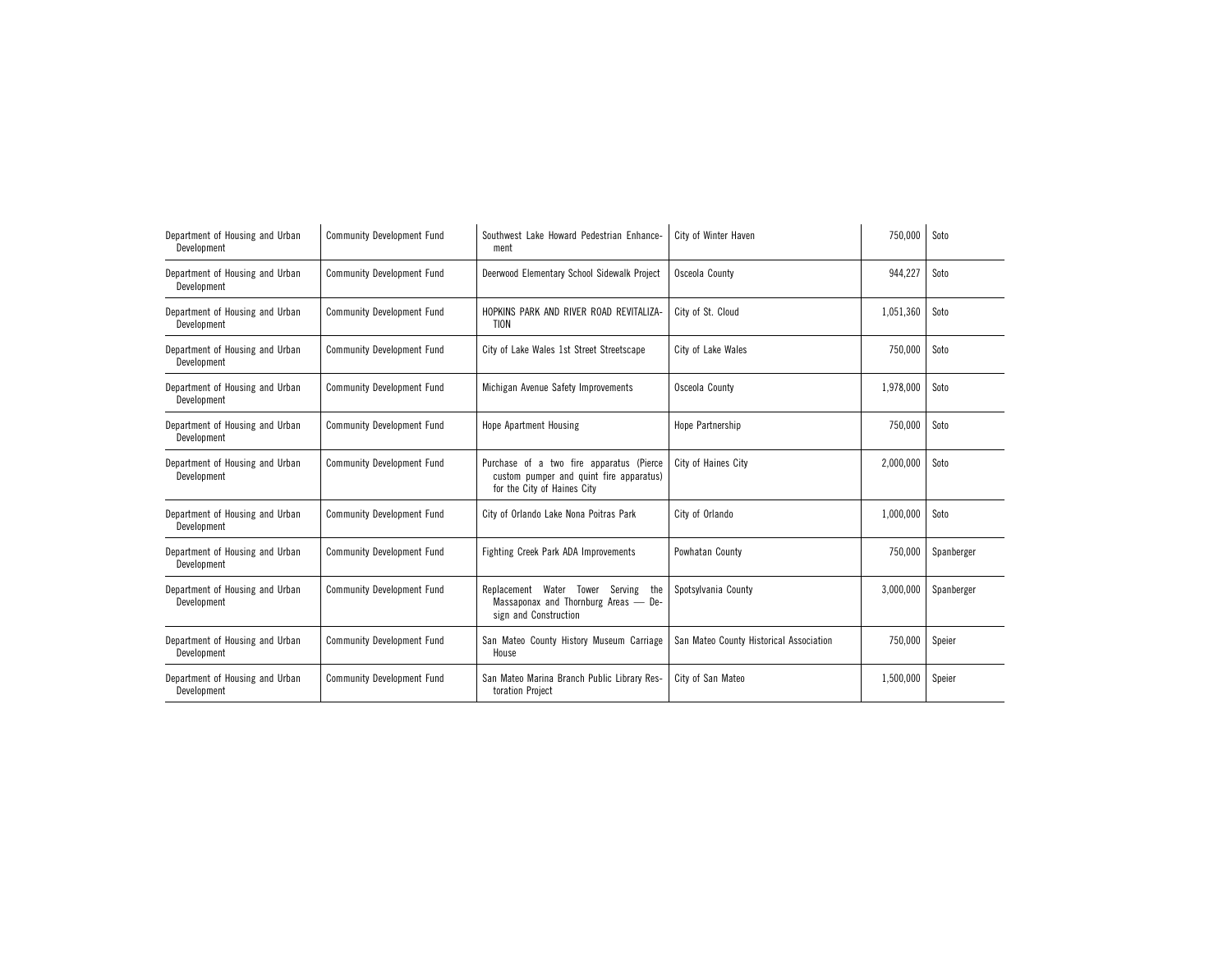| Agency                                         | Account                           | Project                                                                                                                                      | Recipient                                | House Amount | <b>House Requestors</b> |
|------------------------------------------------|-----------------------------------|----------------------------------------------------------------------------------------------------------------------------------------------|------------------------------------------|--------------|-------------------------|
| Department of Housing and Urban<br>Development | <b>Community Development Fund</b> | City of Burlingame Town Square Project                                                                                                       | City of Burlingame                       | 750,000      | Speier                  |
| Department of Housing and Urban<br>Development | <b>Community Development Fund</b> | East Palo Alto New Public Library                                                                                                            | City of East Palo Alto                   | 1,500,000    | Speier                  |
| Department of Housing and Urban<br>Development | <b>Community Development Fund</b> | South San Francisco New Library and Parks<br>and Recreation Center                                                                           | City of South San Francisco              | 1,500,000    | Speier                  |
| Department of Housing and Urban<br>Development | <b>Community Development Fund</b> | Daly City Early Learning Center for Infants<br>and Toddlers                                                                                  | City of Daly City                        |              | Speier                  |
| Department of Housing and Urban<br>Development | <b>Community Development Fund</b> | <b>Homeless Youth Center</b>                                                                                                                 | City of Albuquerque                      |              | Stansbury               |
| Department of Housing and Urban<br>Development | <b>Community Development Fund</b> | VIC New Veteran Transitional Housing Cam-<br>pus                                                                                             | <b>Veterans Integration Center</b>       | 300.000      | Stansbury               |
| Department of Housing and Urban<br>Development | <b>Community Development Fund</b> | Federally Qualified Health Center Campus Ex-<br>Serve People Experiencing<br>pansion to<br>Homelessness in Bernalillo County, New<br>Mexico. | Albuquerque Health Care for the Homeless | 750,000      | Stansbury               |
| Department of Housing and Urban<br>Development | <b>Community Development Fund</b> | Albuquerque Adult Learning Center                                                                                                            | Albuquerque Adult Learning Center, Inc.  | 600,000      | Stansbury               |
| Department of Housing and Urban<br>Development | <b>Community Development Fund</b> | 77th Street Access Improvements                                                                                                              | City of Scottsdale                       | 1,800,000    | Stanton                 |
| Department of Housing and Urban<br>Development | <b>Community Development Fund</b> | Vista Colina Family Shelter Renovation                                                                                                       | Central Arizona Shelter Services         | 750.000      | Stanton                 |
| Department of Housing and Urban<br>Development | <b>Community Development Fund</b> | Trellis at the Mission Low-Income Affordable<br>Housing                                                                                      | Trellis                                  | 1,500,000    | Stanton                 |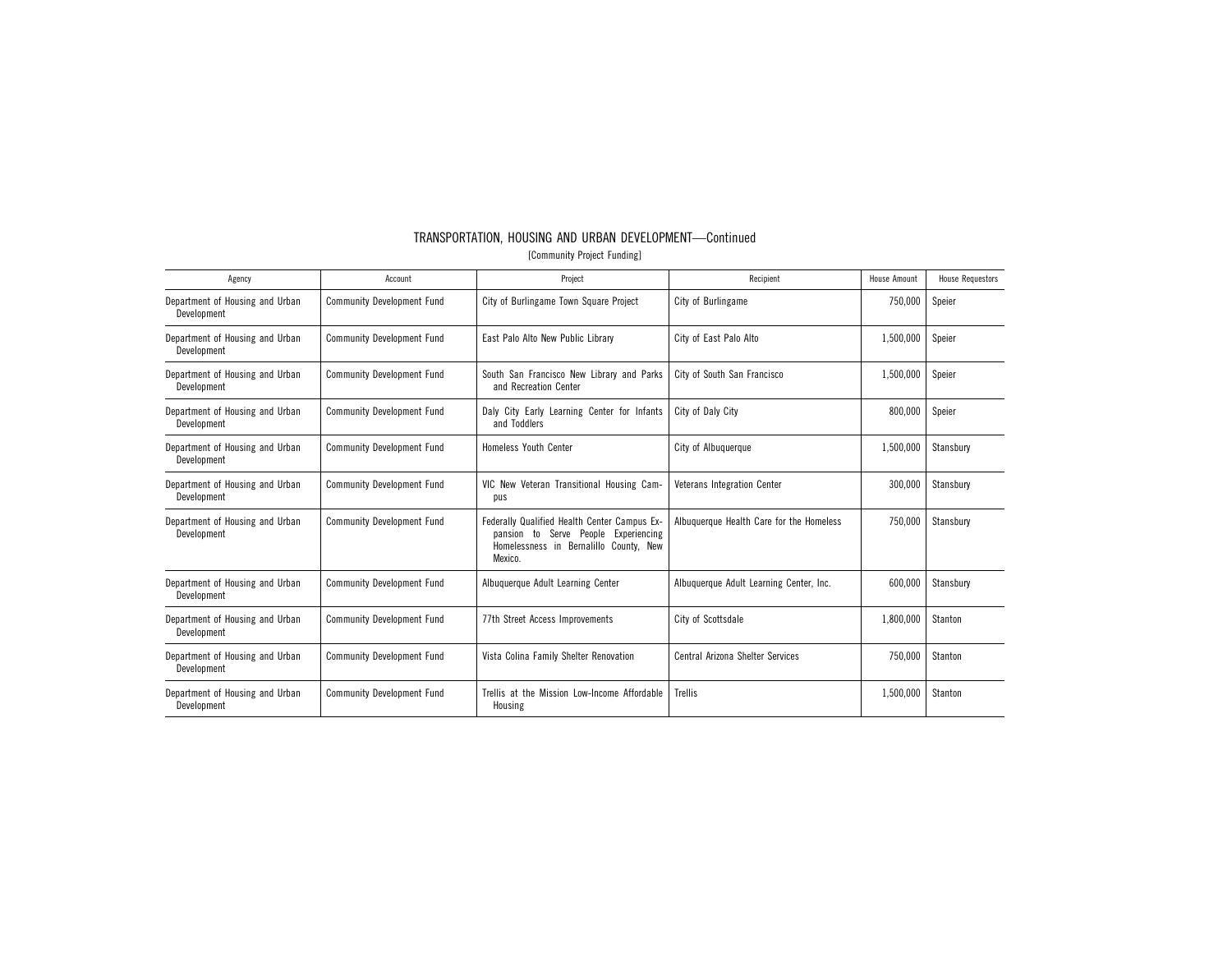| Department of Housing and Urban<br>Development | <b>Community Development Fund</b> | Affordable Workforce Housing                                                         | City of Tempe                                                | 500,000   | Stanton        |
|------------------------------------------------|-----------------------------------|--------------------------------------------------------------------------------------|--------------------------------------------------------------|-----------|----------------|
| Department of Housing and Urban<br>Development | <b>Community Development Fund</b> | Milaca Airport Road Project                                                          | City of Milaca                                               | 1,500,000 | Stauber        |
| Department of Housing and Urban<br>Development | <b>Community Development Fund</b> | Fulton County Crosslands Industrial Park Im-<br>provements                           | Fulton County Center for Regional Growth,<br>Inc.            | 500.000   | Stefanik       |
| Department of Housing and Urban<br>Development | <b>Community Development Fund</b> | <b>Wellness Center Facility Improvements</b>                                         | Silver Bay YMCA                                              | 1,000,000 | Stefanik       |
| Department of Housing and Urban<br>Development | <b>Community Development Fund</b> | Construction of a Roadway Between Sebring<br>Parkway, SR-17, and Arbuckle Creek Road | <b>Highlands County</b>                                      |           | Steube         |
| Department of Housing and Urban<br>Development | <b>Community Development Fund</b> | Restoration of Roads-Including Oak, Bay,<br>and Palmetto Street                      | City of Wauchula                                             | 2,000,000 | Steube         |
| Department of Housing and Urban<br>Development | <b>Community Development Fund</b> | Oakland County Farmer's Market Moderniza-<br>tion & Improvement Project              | County of Oakland                                            | 2,269,000 | <b>Stevens</b> |
| Department of Housing and Urban<br>Development | <b>Community Development Fund</b> | City of Troy-Sylvan Glen Lake Park                                                   | City of Troy, MI                                             | 1,500,000 | Stevens        |
| Department of Housing and Urban<br>Development | <b>Community Development Fund</b> | Waterford Downtown Revitalization Project                                            | Charter Township of Waterford                                | 750,000   | <b>Stevens</b> |
| Department of Housing and Urban<br>Development | <b>Community Development Fund</b> | Shiawassee Connection                                                                | City of Farmington                                           | 2,100,000 | <b>Stevens</b> |
| Department of Housing and Urban<br>Development | <b>Community Development Fund</b> | Ridge Road Park Phase 1 Design and Engi-<br>neering                                  | Charter Township of Canton                                   | 1,000,000 | <b>Stevens</b> |
| Department of Housing and Urban<br>Development | <b>Community Development Fund</b> | Emergency Food Network of Tacoma and<br><b>Pierce County</b>                         | Emergency Food Network of Tacoma and<br><b>Pierce County</b> | 1,500,000 | Strickland     |
| Department of Housing and Urban<br>Development | <b>Community Development Fund</b> | History & Nature Center at Brewery Park                                              | Olympia Tumwater Foundation                                  | 750,000   | Strickland     |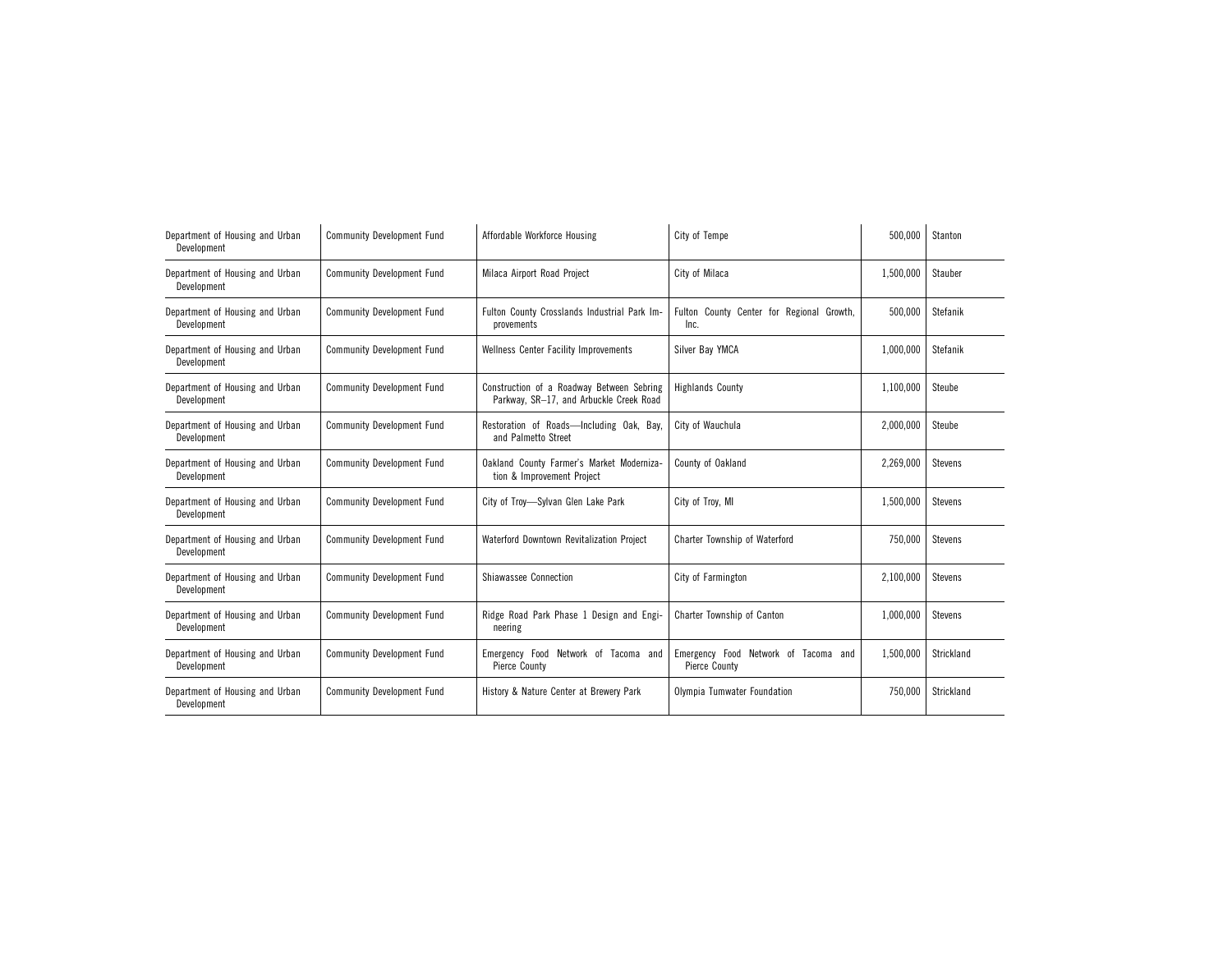| TRANSPORTATION. HOUSING AND URBAN DEVELOPMENT-Continued |  |                             |  |
|---------------------------------------------------------|--|-----------------------------|--|
|                                                         |  | [Community Project Funding] |  |

| Agency                                         | Account                           | Project                                                                                                                                      | Recipient                                                                | <b>House Amount</b> | <b>House Requestors</b> |
|------------------------------------------------|-----------------------------------|----------------------------------------------------------------------------------------------------------------------------------------------|--------------------------------------------------------------------------|---------------------|-------------------------|
| Department of Housing and Urban<br>Development | <b>Community Development Fund</b> | <b>Great Neck Senior Center</b>                                                                                                              | <b>Great Neck Senior Center</b>                                          | 464,500             | Suozzi                  |
| Department of Housing and Urban<br>Development | <b>Community Development Fund</b> | Garvies Point Preserve and Museum - Im-<br>proving Connectivity and Accessibility to<br>Open Spaces, Glen Cove, New York, Nas-<br>sau County | Nassau County                                                            | 294,300             | Suozzi                  |
| Department of Housing and Urban<br>Development | <b>Community Development Fund</b> | SNAP (Services Now for Adult Persons, Inc.)<br>of Eastern Queens Older Adult Senior Cen-<br>ter and Case Management Program                  | Services Now for Adult Persons. Inc.                                     | 750,000             | Suozzi                  |
| Department of Housing and Urban<br>Development | <b>Community Development Fund</b> | Building Health Lifestyles at the YMCA of<br>Long Island                                                                                     | Young Men's Christian Association Long Is-<br>land                       | 250.000             | Suozzi                  |
| Department of Housing and Urban<br>Development | <b>Community Development Fund</b> | <b>Emergency Food Programming</b>                                                                                                            | Metropolitan Council on Jewish Poverty                                   | 750,000             | Suozzi                  |
| Department of Housing and Urban<br>Development | <b>Community Development Fund</b> | Sequoia Grove Affordable Housing                                                                                                             | Habitat for Humanity East Bay/Silicon Valley                             | 1.000.000           | Swalwell                |
| Department of Housing and Urban<br>Development | <b>Community Development Fund</b> | Alameda County ALL IN Eats Food Hub, Liver-<br>more                                                                                          | Alameda County                                                           | 1,400,000           | Swalwell                |
| Department of Housing and Urban<br>Development | <b>Community Development Fund</b> | Sunrise at Bogart Permanent Supportive<br><b>Housing Development</b>                                                                         | Neighborhood Partnership Housing Services,<br>Inc. Sunrise at Bogart, LP | 3.000.000           | Takano                  |
| Department of Housing and Urban<br>Development | <b>Community Development Fund</b> | Integrated Solutions for Community Wellness<br>and Stable Housing                                                                            | Parkview Legacy Foundation                                               | 750,000             | Takano                  |
| Department of Housing and Urban<br>Development | <b>Community Development Fund</b> | Shelter/Rapid Rehousing<br>MoVal Emergency<br>Program                                                                                        | City of Moreno Valley                                                    | 1,000,000           | Takano                  |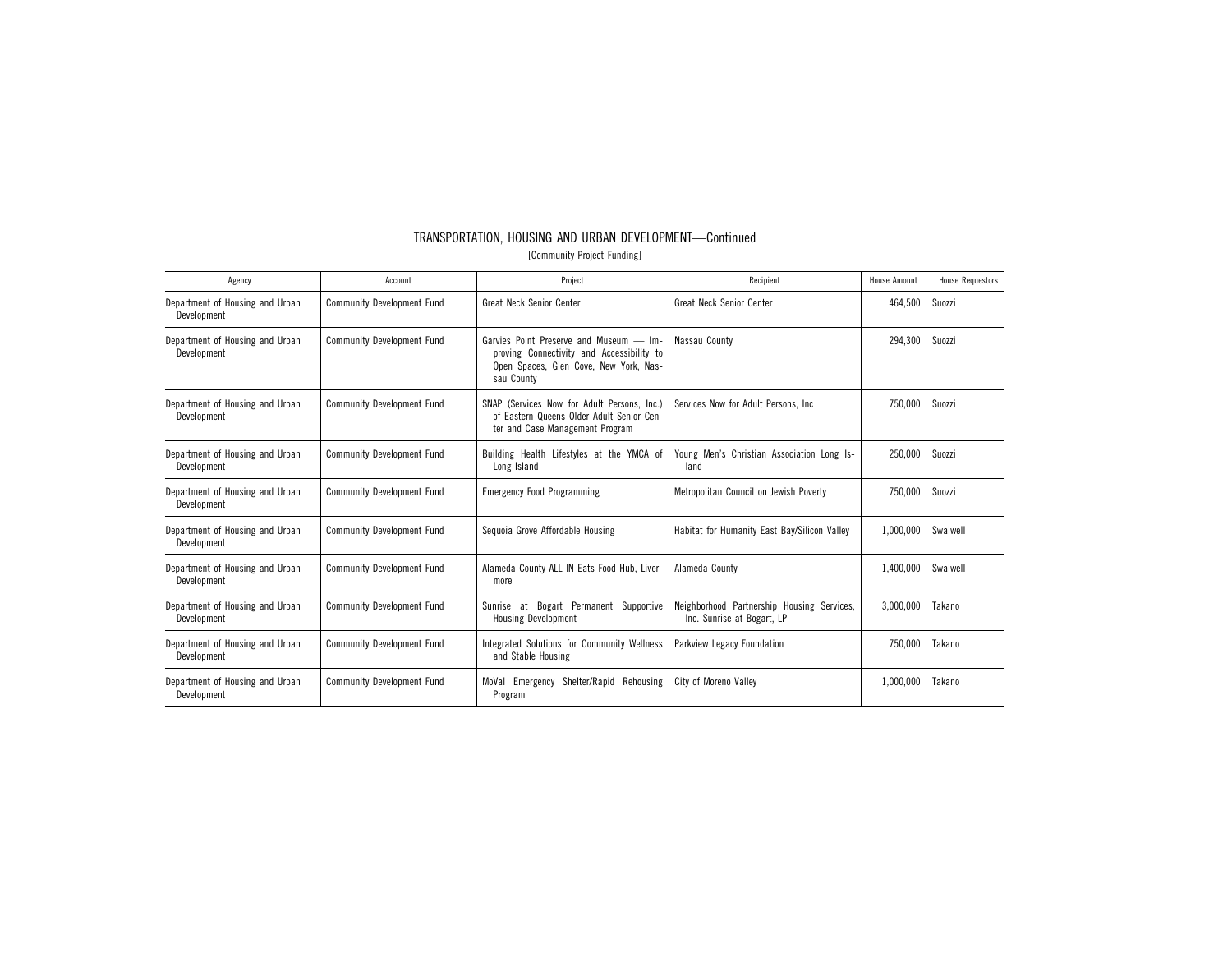| Department of Housing and Urban<br>Development | <b>Community Development Fund</b> | <b>Community Program Enhancement Project</b>                         | City of Perris                                        | 3,000,000 | Takano        |
|------------------------------------------------|-----------------------------------|----------------------------------------------------------------------|-------------------------------------------------------|-----------|---------------|
| Department of Housing and Urban<br>Development | <b>Community Development Fund</b> | <b>Park Drive Revitalization Project</b>                             | City of Rome                                          | 3.000.000 | Tennev        |
| Department of Housing and Urban<br>Development | <b>Community Development Fund</b> | Buy-out of Repetitive Flood Loss Properties                          | Town of Whitestown                                    | 227,000   | Tennev        |
| Department of Housing and Urban<br>Development | <b>Community Development Fund</b> | Martinez Municipal Fishing Pier Renovation                           | City of Martinez                                      | 2,547,600 | Thompson (CA) |
| Department of Housing and Urban<br>Development | <b>Community Development Fund</b> | Boys and Girls Club Sonoma-Marin                                     | Boys and Girls Club Sonoma-Marin                      | 4,000,000 | Thompson (CA) |
| Department of Housing and Urban<br>Development | <b>Community Development Fund</b> | Napa Intensive and Permanent Mental Health<br><b>Housing Project</b> | City of Napa, CA                                      | 750,000   | Thompson (CA) |
| Department of Housing and Urban<br>Development | <b>Community Development Fund</b> | Preserving and Restoring Mare Island Land-<br>marks                  | The Mare Island Historic Park Foundation              | 1,219,000 | Thompson (CA) |
| Department of Housing and Urban<br>Development | <b>Community Development Fund</b> | Burns Valley Sports Complex & Recreation<br>Center                   | City of Clearlake                                     | 2,000,000 | Thompson (CA) |
| Department of Housing and Urban<br>Development | <b>Community Development Fund</b> | Providence Rohnert Park House                                        | Providence Health & Services - Washington             | 1,300,000 | Thompson (CA) |
| Department of Housing and Urban<br>Development | <b>Community Development Fund</b> | Sunflower County Business Improvement Dis-<br>trict                  | Sunflower County                                      | 2.000.000 | Thompson (MS) |
| Department of Housing and Urban<br>Development | <b>Community Development Fund</b> | <b>Bolivar County Utilization Project</b>                            | <b>Bolivar County</b>                                 | 2,000,000 | Thompson (MS) |
| Department of Housing and Urban<br>Development | <b>Community Development Fund</b> | The City of Coffeeville's Recreational Park                          | Town of Coffeeville                                   | 500,000   | Thompson (MS) |
| Department of Housing and Urban<br>Development | <b>Community Development Fund</b> | Emmett Till Tutwiler Museum & Welcome<br>Center                      | Emmett Till<br>Tutwiler Museum &<br>Welcome<br>Center | 750,000   | Thompson (MS) |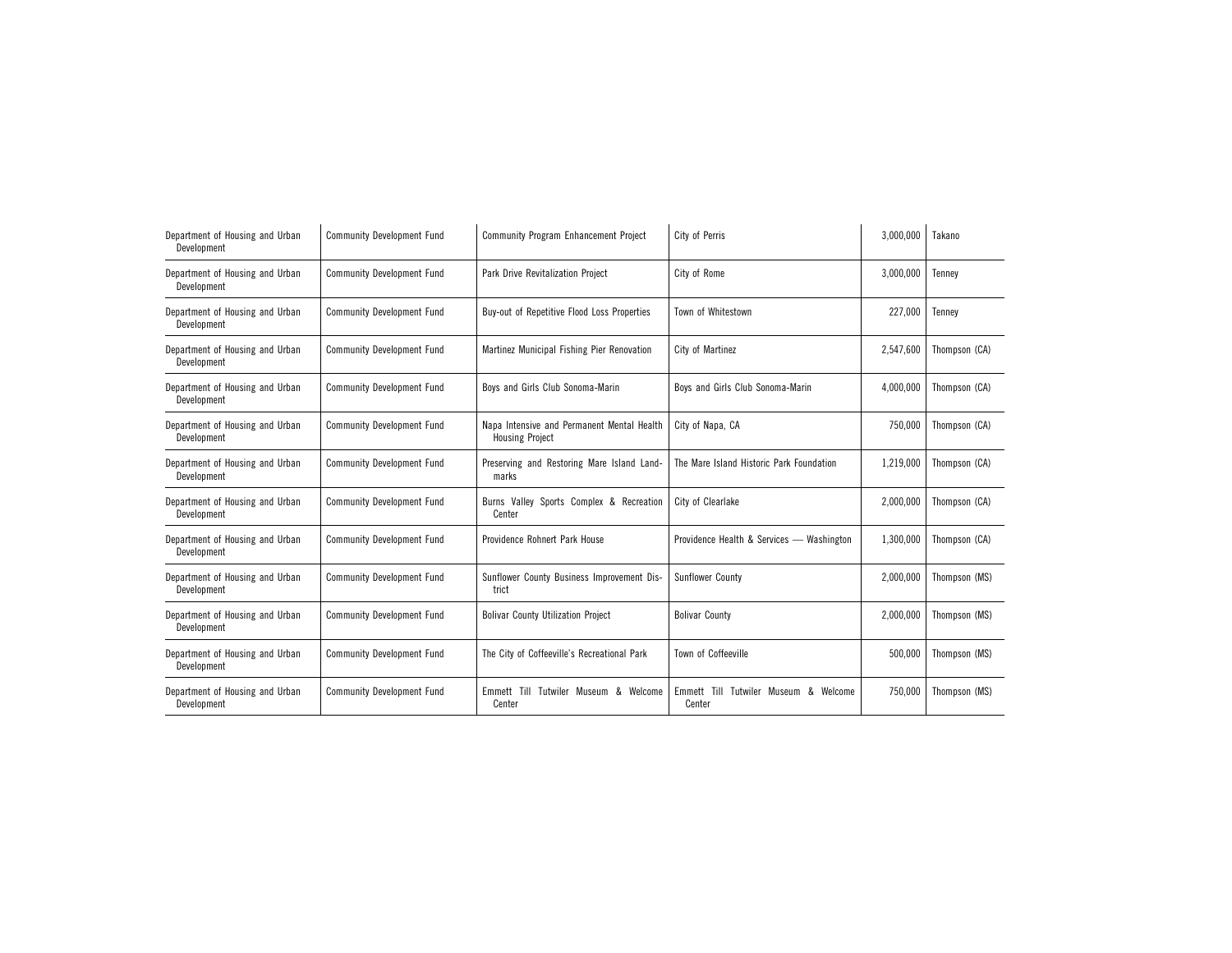| Agency                                         | Account                           | Project<br>Recipient                                                                                                                                                                                               |                           | <b>House Amount</b> | <b>House Requestors</b> |
|------------------------------------------------|-----------------------------------|--------------------------------------------------------------------------------------------------------------------------------------------------------------------------------------------------------------------|---------------------------|---------------------|-------------------------|
| Department of Housing and Urban<br>Development | <b>Community Development Fund</b> | Restoration of Sewage and Water Systems<br>with Water System Extension at Twin<br>Lakes                                                                                                                            | Friends of Twin Lakes ANF | 500,000             | Thompson (PA)           |
| Department of Housing and Urban<br>Development | <b>Community Development Fund</b> | Redford Township Wellness Center, Redford<br>Township, Wayne County, Michigan, 13th<br><b>Congressional District</b>                                                                                               | Redford Township          |                     | Tlaib                   |
| Department of Housing and Urban<br>Development | <b>Community Development Fund</b> | Garden City Community Center Rehabilitation<br>Garden City<br>Project                                                                                                                                              |                           | 2,100,000           | Tlaib                   |
| Department of Housing and Urban<br>Development | <b>Community Development Fund</b> | Grandmont Rosedale Development Corpora-<br>Grandmont Rosedale Mixed-Use Development<br>for Low-Income Senior Housing and Com-<br>tion<br>mercial Space in Detroit, Wayne, Michigan,<br>13th Congressional District |                           | 2,500,000           | Tlaib                   |
| Department of Housing and Urban<br>Development | <b>Community Development Fund</b> | Repurpose of Marshall Middle School for a<br>City of Westland<br>Service & Learning Center in Westland,<br>Wayne County, Michigan, 13th Congres-<br>sional District                                                |                           | 3,500,000           | Tlaib                   |
| Department of Housing and Urban<br>Development | <b>Community Development Fund</b> | Beechwood Center Renovation City of River<br>City of River Rouge<br>Rouge, Wayne County, Michigan, 13th<br><b>Congressional District</b>                                                                           |                           | 869,500             | Tlaib                   |
| Department of Housing and Urban<br>Development | <b>Community Development Fund</b> | Kessey Fieldhouse and Rouge River Boat<br>City of Melvindale<br>Launch Capital Improvements City of<br>Melvindale, Wayne County, Michigan, 13th<br><b>Congressional District</b>                                   |                           | 2,000,000           | Tlaib                   |
| Department of Housing and Urban<br>Development | <b>Community Development Fund</b> | Complete the Multi-Service Facility for Health<br>and Human Services Project in Highland<br>Park                                                                                                                   | City of Highland Park     | 496.000             | Tlaib                   |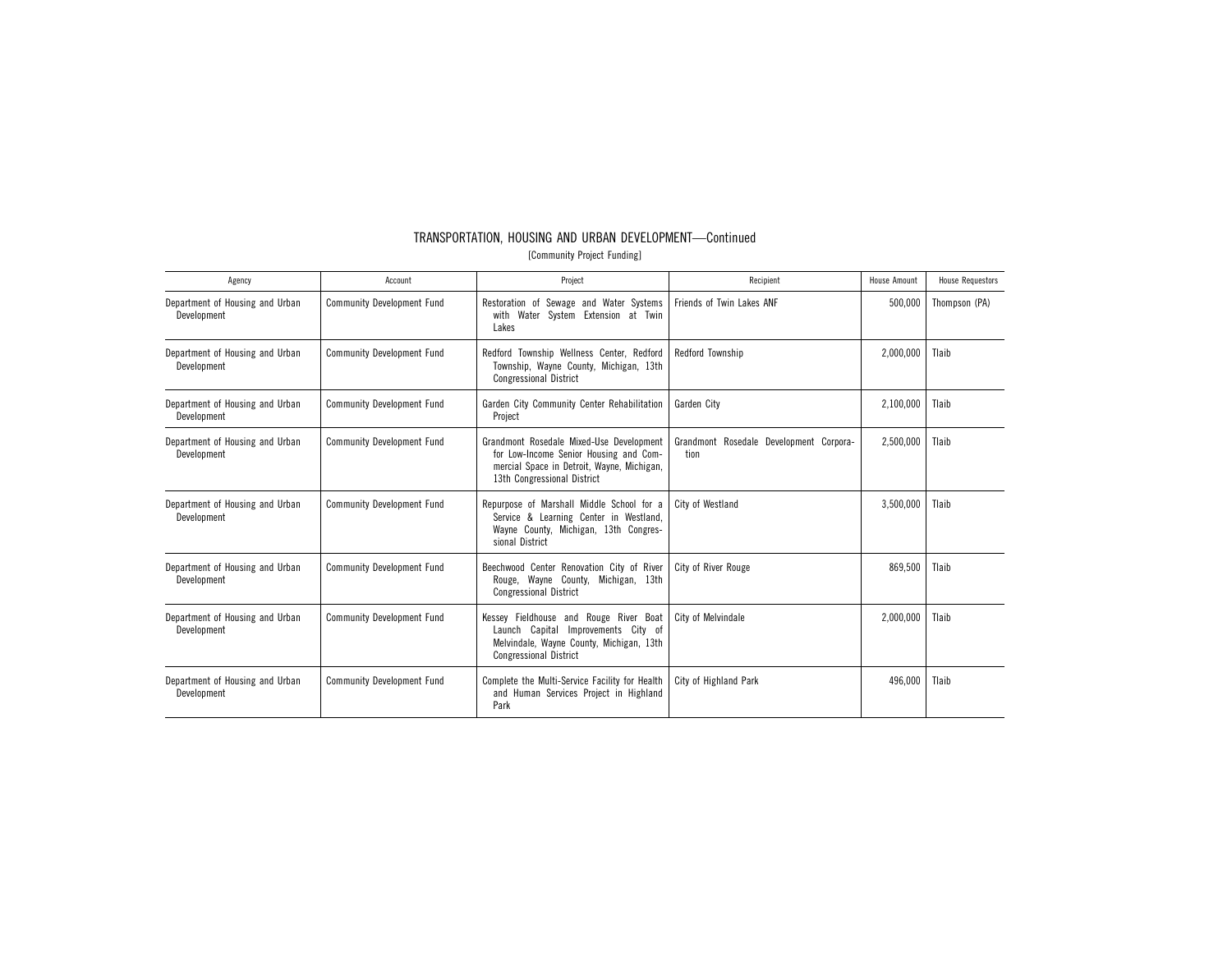| Department of Housing and Urban<br>Development | <b>Community Development Fund</b> | Matton Shipyard Preservation and Adaptive<br>The Erie Canalway Heritage Fund, Inc.<br>Reuse Initiative, Waterford, New York |                                          | 505,359   | Tonko       |
|------------------------------------------------|-----------------------------------|-----------------------------------------------------------------------------------------------------------------------------|------------------------------------------|-----------|-------------|
| Department of Housing and Urban<br>Development | <b>Community Development Fund</b> | Transitional Housing and Services for LGBT<br>and Gender Non-Confirming, Albany, New<br>York                                | In Our Own Voices, Inc.                  | 750,000   | Tonko       |
| Department of Housing and Urban<br>Development | <b>Community Development Fund</b> | Little Italty's Neighborhood Placemaking for<br>Economic Development, Troy, New York                                        | TAP Inc.                                 | 500,000   | Tonko       |
| Department of Housing and Urban<br>Development | <b>Community Development Fund</b> | Charlton Community Center, Charlton, New<br>York                                                                            | Town of Charlton                         | 540,000   | Tonko       |
| Department of Housing and Urban<br>Development | <b>Community Development Fund</b> | Employment Services Facility Improvement<br>Project, Troy, New York                                                         | Unity House of Troy, Inc.                | 800,000   | Tonko       |
| Department of Housing and Urban<br>Development | <b>Community Development Fund</b> | Schenectady Community Action Program<br>Campus Project, Schenectady, New York                                               | Schenectady Community Action Program     | 1,500,000 | Tonko       |
| Department of Housing and Urban<br>Development | <b>Community Development Fund</b> | HOMEBASE-Combatting Social Isolation &<br>Stigma In the Mental Health Community,<br>Saratoga Springs, New York              | <b>RISE Housing and Support Services</b> | 2,358,292 | Tonko       |
| Department of Housing and Urban<br>Development | <b>Community Development Fund</b> | Esperanza Verde Park, Amsterdam, New York                                                                                   | City of Amsterdam                        | 650,000   | Tonko       |
| Department of Housing and Urban<br>Development | <b>Community Development Fund</b> | Business Incubator, Amsterdam, New York                                                                                     | Amsterdam Free Library                   | 469,333   | Tonko       |
| Department of Housing and Urban<br>Development | <b>Community Development Fund</b> | Hoffman Park Community Center Improve-<br>ments, Albany, New York                                                           | City of Albany                           | 400,000   | Tonko       |
| Department of Housing and Urban<br>Development | <b>Community Development Fund</b> | Downtown Main Street Economic Recovery<br>and Revitalization Project- Phase 2                                               | City of Upland                           | 750,000   | Torres (CA) |
| Department of Housing and Urban<br>Development | <b>Community Development Fund</b> | Prado Regional Park Food Court Rehabilita-<br>tion                                                                          | San Bernardino County Regional Parks     | 2,280,000 | Torres (CA) |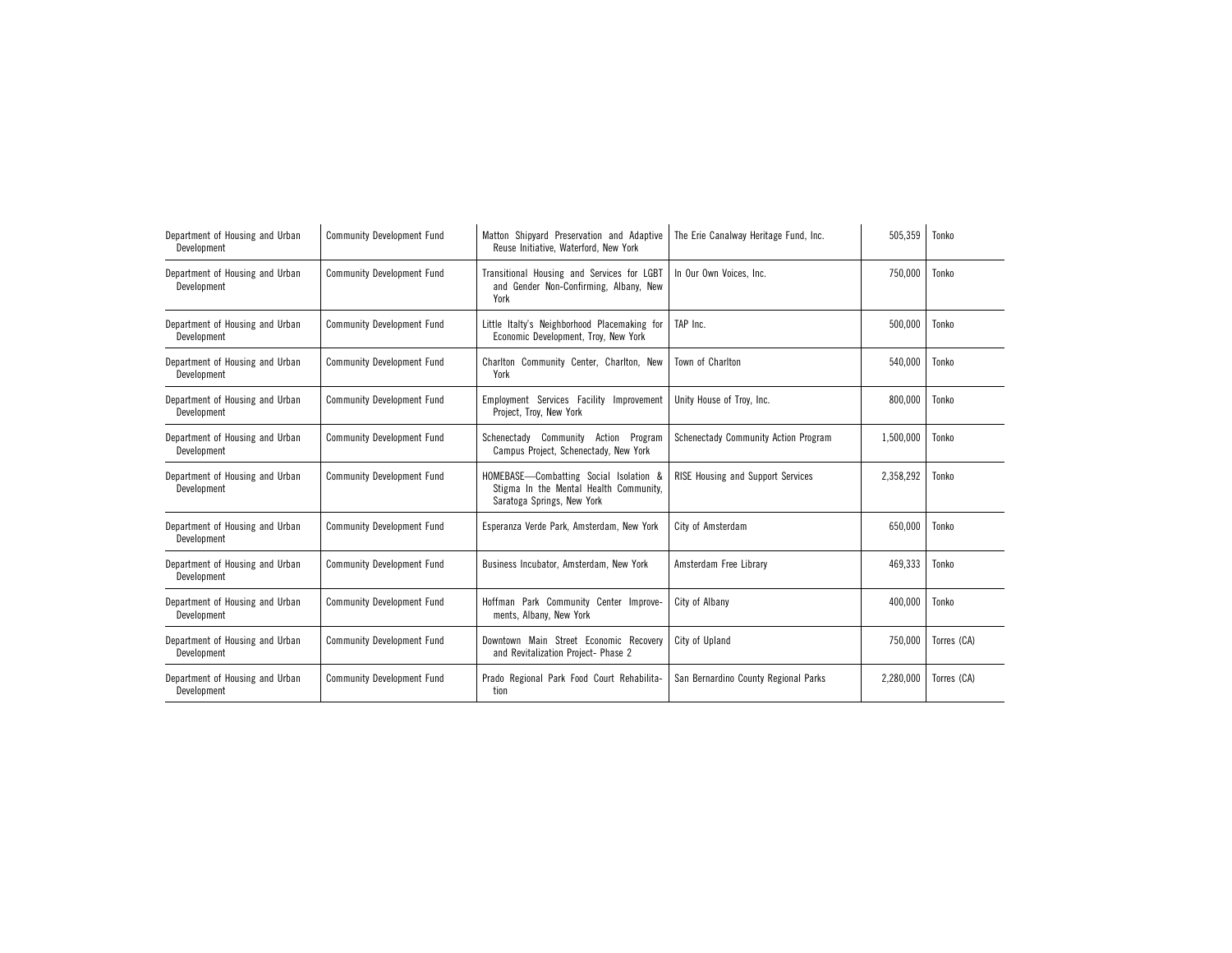|                             | TRANSPORTATION, HOUSING AND URBAN DEVELOPMENT—Continued |  |  |  |  |  |
|-----------------------------|---------------------------------------------------------|--|--|--|--|--|
| [Community Project Funding] |                                                         |  |  |  |  |  |

| Agency                                         | Account                           | Project                                                                                                                 | Recipient                                                           | House Amount | <b>House Requestors</b> |
|------------------------------------------------|-----------------------------------|-------------------------------------------------------------------------------------------------------------------------|---------------------------------------------------------------------|--------------|-------------------------|
| Department of Housing and Urban<br>Development | <b>Community Development Fund</b> | La Casita Community Center                                                                                              | City of Pomona                                                      | 4,000,000    | Torres (CA)             |
| Department of Housing and Urban<br>Development | <b>Community Development Fund</b> | Pacific Electric Trail Improvement Project                                                                              | The City of Fontana                                                 | 750,000      | Torres (CA)             |
| Department of Housing and Urban<br>Development | <b>Community Development Fund</b> | <b>Courtplace Housing Development</b>                                                                                   | The City of Fontana                                                 |              | Torres (CA)             |
| Department of Housing and Urban<br>Development | <b>Community Development Fund</b> | South Bronx Food Hub Expansion                                                                                          | Catholic Charities Community Services, Arch-<br>diocese of New York |              | Torres (NY)             |
| Department of Housing and Urban<br>Development | <b>Community Development Fund</b> | Youth Ministries for Peace and Justice, Inc.<br>Morrison Public Plaza and Open Market                                   |                                                                     | 250,000      | Torres (NY)             |
| Department of Housing and Urban<br>Development | <b>Community Development Fund</b> | <b>Worker's Operation Center</b><br>New York Botanical Garden                                                           |                                                                     | 1,000,000    | Torres (NY)             |
| Department of Housing and Urban<br>Development | <b>Community Development Fund</b> | NYCHA Jackson Houses Exterior Lighting In-<br>New York City Housing Authority<br>stallation                             |                                                                     | 3.000.000    | Torres (NY)             |
| Department of Housing and Urban<br>Development | <b>Community Development Fund</b> | Expansion of Behavioral Health Clinics in<br><b>Montefiore Medical Center</b><br>Montefiore School Based Health Centers |                                                                     | 750,000      | Torres (NY)             |
| Department of Housing and Urban<br>Development | <b>Community Development Fund</b> | STEM and Green Career Internships for Bronx<br><b>Wildlife Conservation Society</b><br><b>College Students</b>          |                                                                     | 1,178,406    | Torres (NY)             |
| Department of Housing and Urban<br>Development | <b>Community Development Fund</b> | Security Surveillance Systems Upgrades                                                                                  | Diego Beekman Mutual Housing Association,<br><b>HDFC</b>            | 600.000      | Torres (NY)             |
| Department of Housing and Urban<br>Development | <b>Community Development Fund</b> | Cap Dracut Landfill                                                                                                     | Town of Dracut                                                      | 1,500,000    | Trahan                  |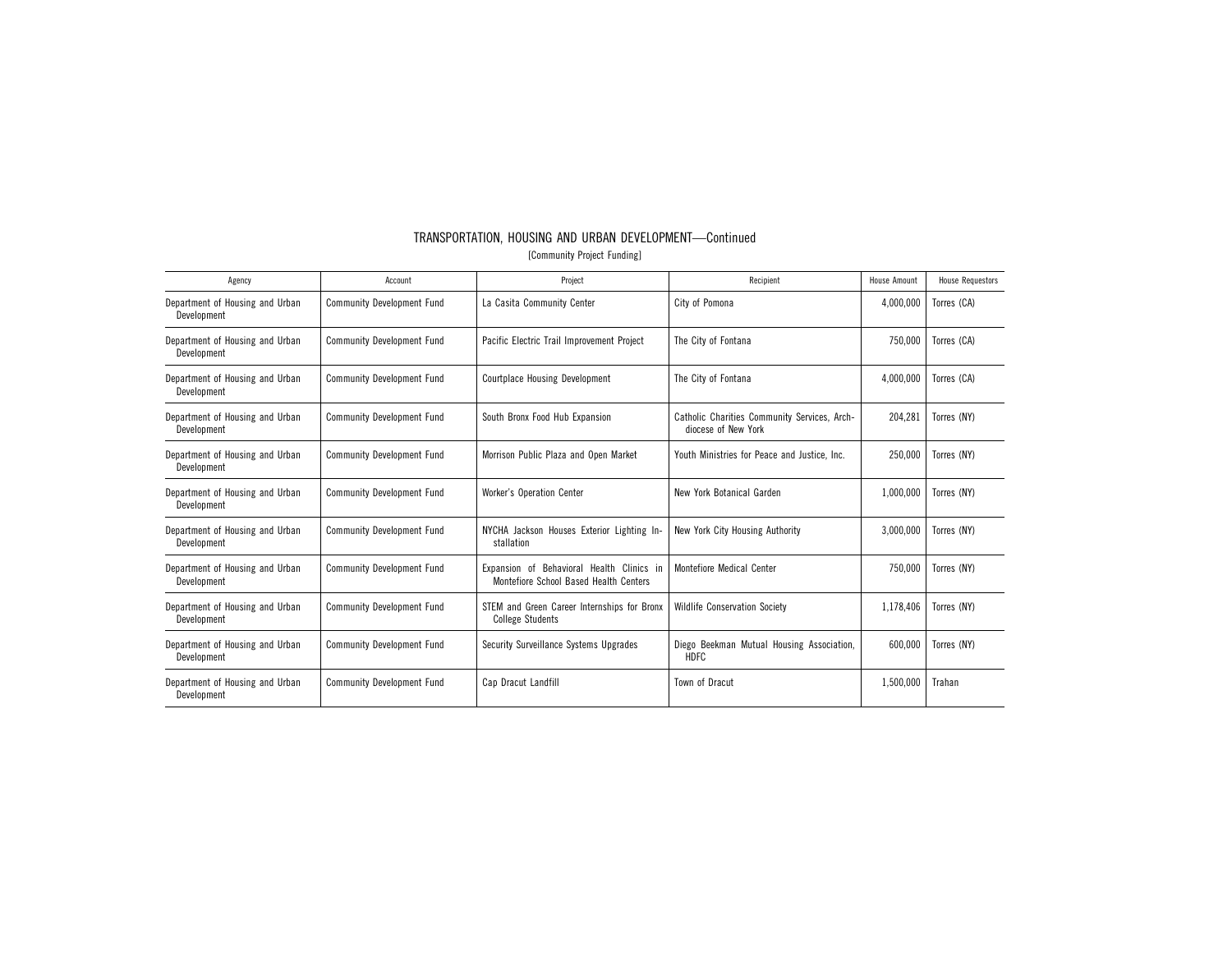| Department of Housing and Urban<br>Development | <b>Community Development Fund</b> | Martin/Cawley Complex Renovation                                                                                   | Lowell Athletics and Activities Foundation<br>Inc. | 3,000,000 | Trahan |
|------------------------------------------------|-----------------------------------|--------------------------------------------------------------------------------------------------------------------|----------------------------------------------------|-----------|--------|
| Department of Housing and Urban<br>Development | <b>Community Development Fund</b> | The Winnekenni Recreation Area Improve-<br>ments & Restoration Plan                                                | City of Haverhill                                  | 700,000   | Trahan |
| Department of Housing and Urban<br>Development | <b>Community Development Fund</b> | 1301 Middlesex Family Shelter Acquisition<br>Project                                                               | Community Teamwork, Inc.                           | 3,000,000 | Trahan |
| Department of Housing and Urban<br>Development | <b>Community Development Fund</b> | Ellen Swallow Richards Park and Island<br>Parkside Open Space and Recreation Plan<br>(ESR/IP)                      | Lawrence CommunityWorks Inc.                       | 2,116,000 | Trahan |
| Department of Housing and Urban<br>Development | <b>Community Development Fund</b> | Historic Asa Parlin House Restoration -<br>Community and Cultural Center                                           | Town of Acton                                      | 750.000   | Trahan |
| Department of Housing and Urban<br>Development | <b>Community Development Fund</b> | Fitchburg State University, Phase 2 Fitchburg<br><b>Theater Block</b>                                              | <b>Fitchburg State University</b>                  | 2,000,000 | Trahan |
| Department of Housing and Urban<br>Development | <b>Community Development Fund</b> | Boys & Girls Club of Washington County<br>(BGCWC) Pennsylvania Avenue Clubhouse<br><b>Replacement Project</b>      | Boys & Girls Club of Washington County             | 4,000,000 | Trone  |
| Department of Housing and Urban<br>Development | <b>Community Development Fund</b> | Frederick HHS Permanent Supportive Housing,<br>Food Distribution Center, & Soup Kitchen<br><b>Upgrades Project</b> | City of Frederick                                  | 1,315,843 | Trone  |
| Department of Housing and Urban<br>Development | <b>Community Development Fund</b> | The Pleasant View Historic Site Preservation<br>and Restoration Project                                            | The Pleasant View Historical Association           | 942,303   | Trone  |
| Department of Housing and Urban<br>Development | <b>Community Development Fund</b> | Pittsburgh Institute of Aeronautics Hagers-<br>town Campus Expansion Project                                       | Pittsburgh Institute of Aeronautics                | 750,000   | Trone  |
| Department of Housing and Urban<br>Development | <b>Community Development Fund</b> | Development and Low Dam Revitalization<br>Project                                                                  | City of West Carrollton                            | 3,000,000 | Turner |
| Department of Housing and Urban<br>Development | <b>Community Development Fund</b> | Project Plymouth Site Assembly and Acquisi-<br>tion                                                                | Dayton-Montgomery County Port Authority            | 3,000,000 | Turner |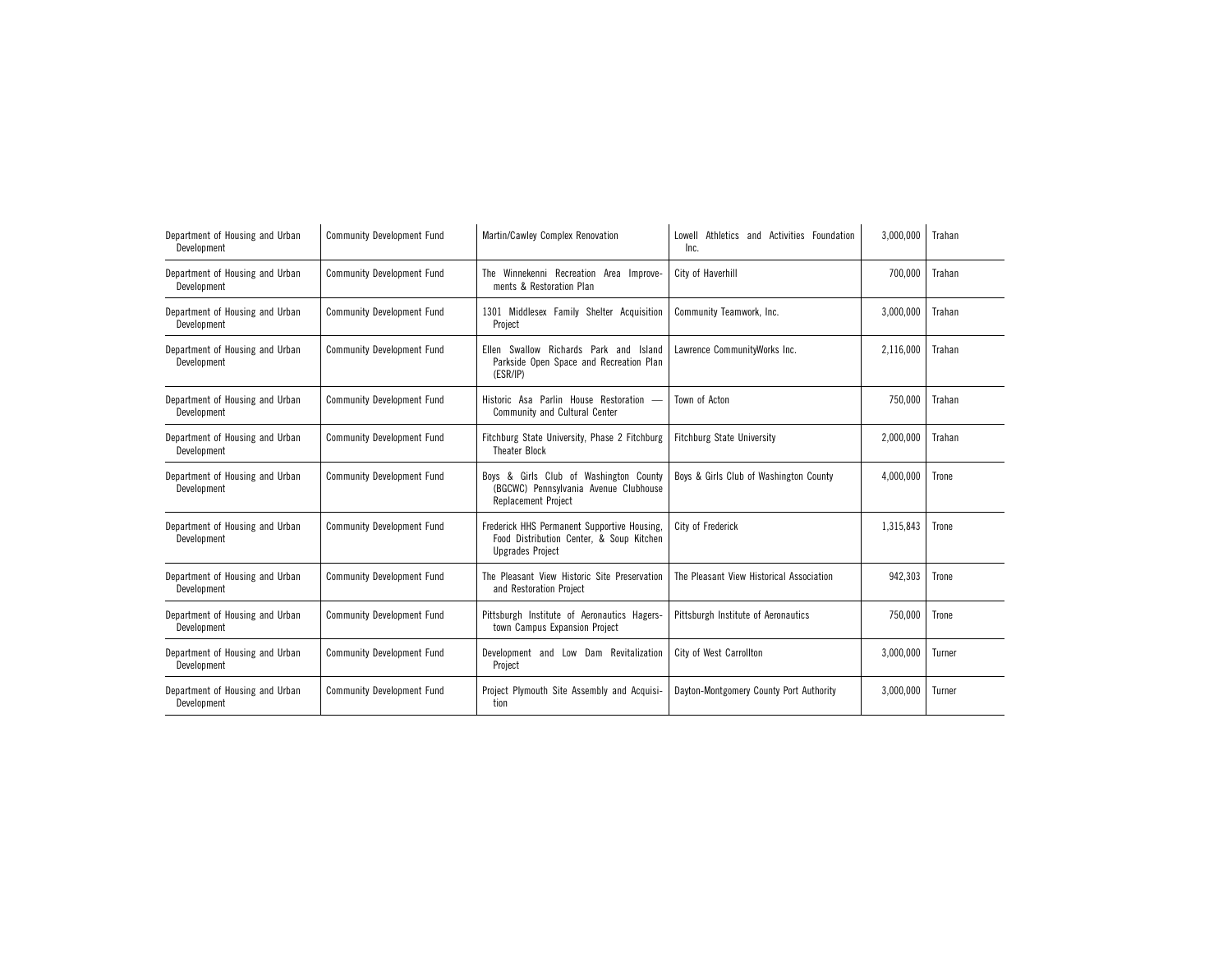| Agency                                         | Account                           | Project                                                                                                                  | Recipient                          | House Amount | <b>House Requestors</b> |
|------------------------------------------------|-----------------------------------|--------------------------------------------------------------------------------------------------------------------------|------------------------------------|--------------|-------------------------|
| Department of Housing and Urban<br>Development | <b>Community Development Fund</b> | Dayton International Airport (DAY)-Northeast<br>Logistics Access Project                                                 | City of Vandalia                   | 1,330,000    | Turner                  |
| Department of Housing and Urban<br>Development | <b>Community Development Fund</b> | <b>Hinckley Public Library</b>                                                                                           | Hinckley Public Library District   | 750,000      | Underwood               |
| Department of Housing and Urban<br>Development | <b>Community Development Fund</b> | Relocation of the Batavia Interfaith Food<br>Pantry and Clothes Closet                                                   | City of Batavia                    | 3,000,000    | Underwood               |
| Department of Housing and Urban<br>Development | <b>Community Development Fund</b> | <b>Sturgis Downtown Revitalization</b>                                                                                   | City of Sturgis                    | 1,000,000    | Upton                   |
| Department of Housing and Urban<br>Development | <b>Community Development Fund</b> | United Way of Southwest Michigan<br>Indiana-Michigan River Valley Trail Extension<br>(Section 1)                         |                                    | 912,000      | Upton                   |
| Department of Housing and Urban<br>Development | <b>Community Development Fund</b> | Ox Creek Clean Up and Redevelopment                                                                                      | City of Benton Harbor              | 3,000,000    | Upton                   |
| Department of Housing and Urban<br>Development | <b>Community Development Fund</b> | Corazon del Valle Commons Housing Project<br>Construction and Improvements                                               | Housing Authority of Fresno County | 2,000,000    | Valadao                 |
| Department of Housing and Urban<br>Development | <b>Community Development Fund</b> | Tulare Emergency Homeless Shelter Construc-<br>tion                                                                      | City of Tulare                     | 1,500,000    | Valadao                 |
| Department of Housing and Urban<br>Development | <b>Community Development Fund</b> | Caruthers Education and Community Activity<br>Caruthers Unified School District<br>Center Constructions and Improvements |                                    | 2,895,000    | Valadao                 |
| Department of Housing and Urban<br>Development | <b>Community Development Fund</b> | Santa Fe Way Resurfacing and Shoulder Im-<br>provements Project                                                          | City of Shafter                    | 2,000,000    | Valadao                 |
| Department of Housing and Urban<br>Development | <b>Community Development Fund</b> | Hanford Veterans and Seniors Building Ren-<br>ovation and Improvements                                                   | City of Hanford                    | 561,000      | Valadao                 |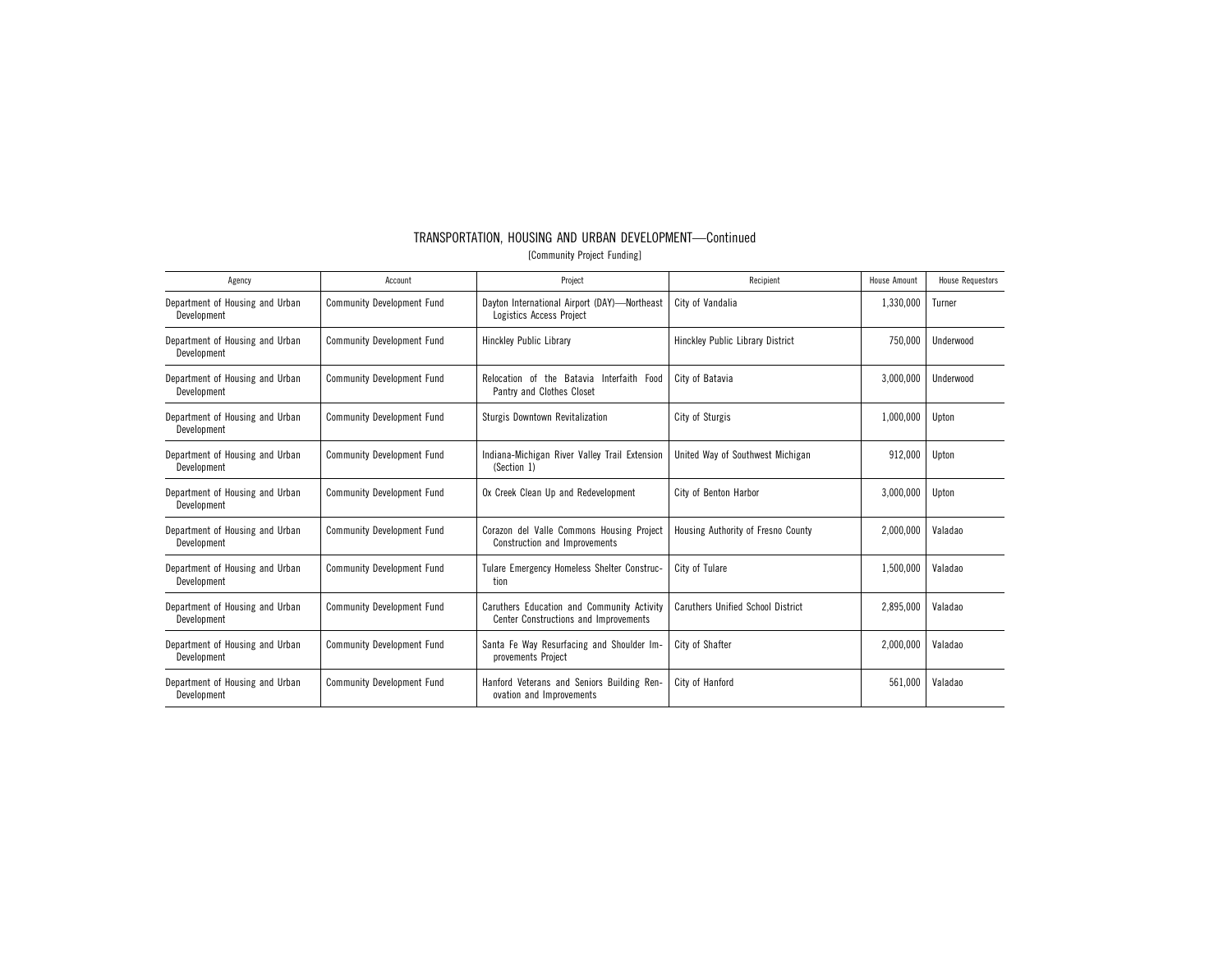| Department of Housing and Urban<br>Development | <b>Community Development Fund</b> | <b>Community Center Improvement</b>                                                                                                                          | Bangladesh Association of South Jersey                                                                                  | 250,000   | Van Drew |
|------------------------------------------------|-----------------------------------|--------------------------------------------------------------------------------------------------------------------------------------------------------------|-------------------------------------------------------------------------------------------------------------------------|-----------|----------|
| Department of Housing and Urban<br>Development | <b>Community Development Fund</b> | Light Up San Diego Streetlight Improvement<br>Program-Logan Heights                                                                                          | City of San Diego                                                                                                       | 1,500,000 | Vargas   |
| Department of Housing and Urban<br>Development | <b>Community Development Fund</b> | San Ysidro Community Activity Center En-<br>hancements                                                                                                       | City of San Diego                                                                                                       | 4,000,000 | Vargas   |
| Department of Housing and Urban<br>Development | <b>Community Development Fund</b> | Beach and Boat Launch at Harbor Park                                                                                                                         | San Diego Unified Port District                                                                                         | 3,000,000 | Vargas   |
| Department of Housing and Urban<br>Development | <b>Community Development Fund</b> | Beyer Park Phase II Construction                                                                                                                             | City of San Diego                                                                                                       | 3,000,000 | Vargas   |
| Department of Housing and Urban<br>Development | <b>Community Development Fund</b> | City of Arlington - Neighborhood Wi-Fi                                                                                                                       | City of Arlington                                                                                                       | 2,400,000 | Veasey   |
| Department of Housing and Urban<br>Development | <b>Community Development Fund</b> | Transform 1012 N. Main Street professional<br>services and expenses for the design<br>phase, Fort Worth, Texas, Tarrant County,<br>Congressional District 12 | Transform 1012 N. Main Street                                                                                           | 4,000,000 | Veasey   |
| Department of Housing and Urban<br>Development | <b>Community Development Fund</b> | Hughes House Public Infrastructure Improve-<br>ments                                                                                                         | Housing Authority of the City of Fort Worth,<br>Fort Worth Housing Authority dba Fort<br><b>Worth Housing Solutions</b> | 4,000,000 | Veasey   |
| Department of Housing and Urban<br>Development | <b>Community Development Fund</b> | City of Dallas - Hensley Field Shoreline<br>Modification                                                                                                     | City of Dallas                                                                                                          | 1,000,000 | Veasey   |
| Department of Housing and Urban<br>Development | <b>Community Development Fund</b> | Center for Transforming Lives' Riverside Early<br>Childhood Education & Economic Mobility<br>Center                                                          | Center for Transforming Lives                                                                                           | 2,250,000 | Veasey   |
| Department of Housing and Urban<br>Development | <b>Community Development Fund</b> | United Way of Tarrant County-Mission<br>United                                                                                                               | United Way of Tarrant County                                                                                            | 750,000   | Veasey   |
| Department of Housing and Urban<br>Development | <b>Community Development Fund</b> | United Way of Tarrant County-Volunteer In-<br>come Tax Assistance Program (VITA).                                                                            | United Wav of Tarrant County                                                                                            | 400,000   | Veasey   |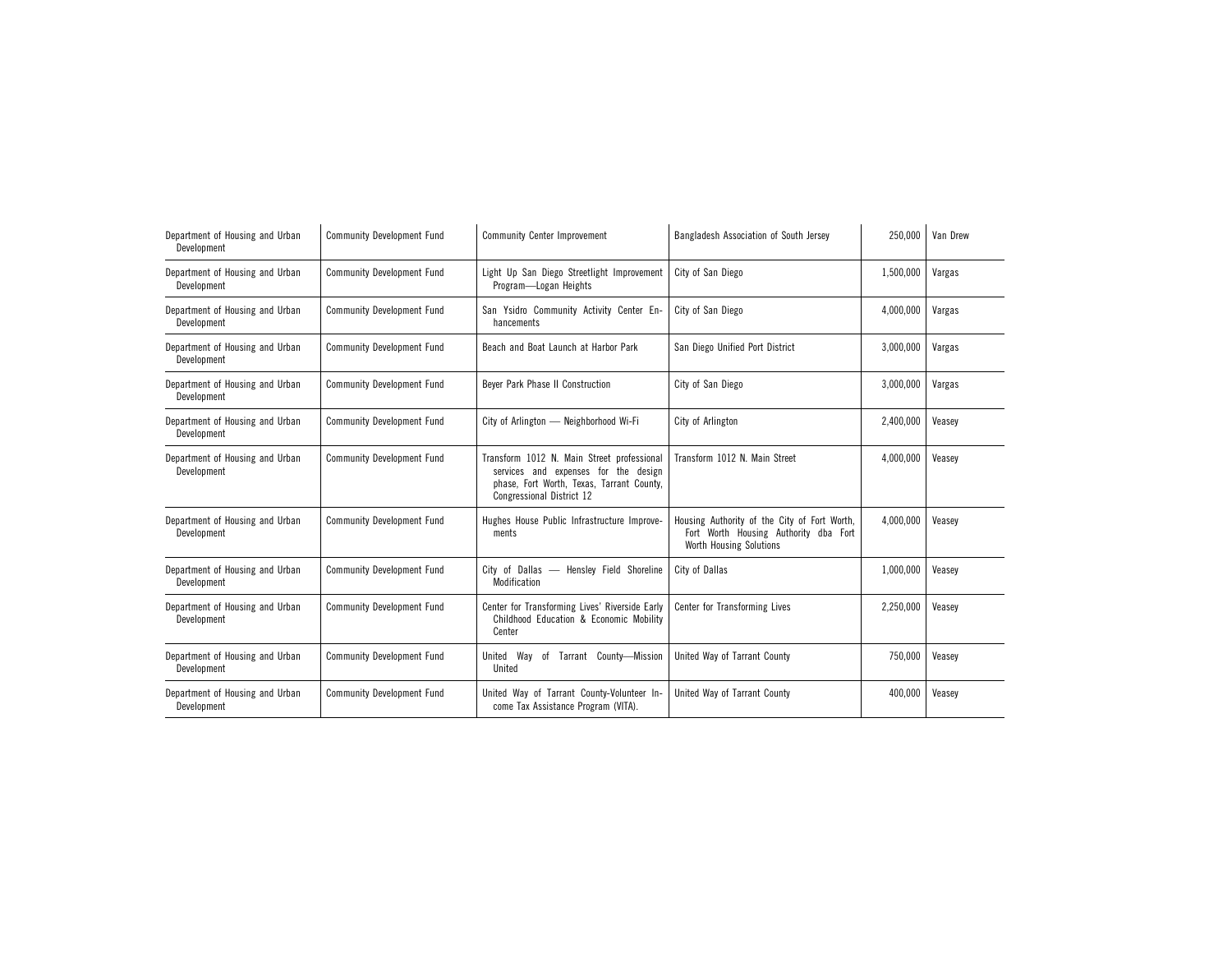| TRANSPORTATION, HOUSING AND URBAN DEVELOPMENT-Continued |
|---------------------------------------------------------|
| [Community Project Funding]                             |
|                                                         |

| Agency                                         | Account                           | Project<br>Recipient                                                                                                                                                                                                                  |                                          | <b>House Amount</b> | <b>House Requestors</b> |
|------------------------------------------------|-----------------------------------|---------------------------------------------------------------------------------------------------------------------------------------------------------------------------------------------------------------------------------------|------------------------------------------|---------------------|-------------------------|
| Department of Housing and Urban<br>Development | <b>Community Development Fund</b> | Southern Gateway Park                                                                                                                                                                                                                 | Southern Gateway Public Green Foundation | 3,000,000           | Veasev                  |
| Department of Housing and Urban<br>Development | <b>Community Development Fund</b> | City of Irving-Southwest Park Renovation<br>Project                                                                                                                                                                                   | City of Irving                           | 750.000             | Veasev                  |
| Department of Housing and Urban<br>Development | <b>Community Development Fund</b> | William M. McDonald YMCA Covered Outdoor<br>Gymnasium Space                                                                                                                                                                           | YMCA of Metropolitan Fort Worth          |                     | Veasey                  |
| Department of Housing and Urban<br>Development | <b>Community Development Fund</b> | United Way of Tarrant County Workforce De-<br>velopment                                                                                                                                                                               | United Way of Tarrant County             |                     | Veasev                  |
| Department of Housing and Urban<br>Development | <b>Community Development Fund</b> | <b>FAC Affordable Solar</b><br>Fifth Avenue Committee, Inc.                                                                                                                                                                           |                                          | 750,000             | Velazquez               |
| Department of Housing and Urban<br>Development | <b>Community Development Fund</b> | Public Housing Leadership Academy                                                                                                                                                                                                     | Good Old Lower East Side, Inc.           | 300,000             | Velazquez               |
| Department of Housing and Urban<br>Development | <b>Community Development Fund</b> | NYCHA ADA Accessibility and Security Light-<br>New York City Housing Authority<br>ing Project                                                                                                                                         |                                          | 750,000             | Velazquez               |
| Department of Housing and Urban<br>Development | <b>Community Development Fund</b> | Acquisition of a building in the Bushwick,<br>The Center for Law and Human Values (DBA<br>Brooklyn neighborhood to create the Brook-<br>The Action Lab)<br>lyn Center for Social Justice, Entrepreneur-<br>ship and the Arts (BCSEA). |                                          | 750.000             | Velazquez               |
| Department of Housing and Urban<br>Development | <b>Community Development Fund</b> | Grand Street Settlement 80 Pitt St. Commu-<br>nity Center Renovation                                                                                                                                                                  | Grand Street Settlement. Inc.            | 1,100,000           | Velazquez               |
| Department of Housing and Urban<br>Development | <b>Community Development Fund</b> | Feeding South Florida Mobile Market and<br>Kitchen                                                                                                                                                                                    | Feeding South Florida, Inc.              | 2,000,000           | Wasserman<br>Schultz    |
| Department of Housing and Urban<br>Development | <b>Community Development Fund</b> | Gardena Rosecrans Community Center                                                                                                                                                                                                    | City of Gardena                          | 1,000,000           | Waters                  |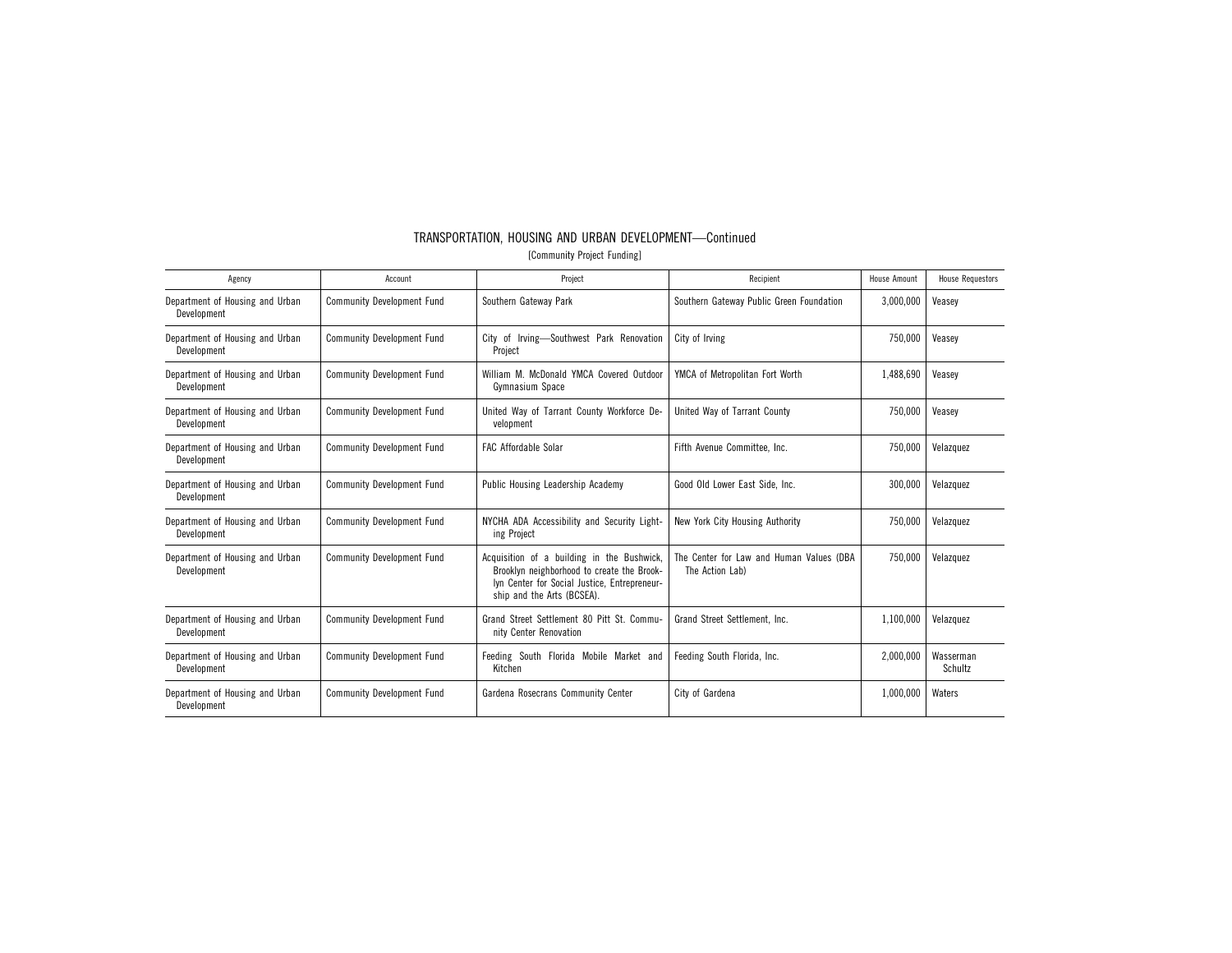| Department of Housing and Urban<br>Development | <b>Community Development Fund</b> | Gateway Place                                                                | Grant Housing and Economic Development<br>Corporation    | 4,000,000 | Waters         |
|------------------------------------------------|-----------------------------------|------------------------------------------------------------------------------|----------------------------------------------------------|-----------|----------------|
| Department of Housing and Urban<br>Development | <b>Community Development Fund</b> | Legacy Project                                                               | Neighborhood Housing Services of Los Ange-<br>les County | 1,500,000 | Waters         |
| Department of Housing and Urban<br>Development | <b>Community Development Fund</b> | Watts and South LA Entrepreneurship Accel-<br>erator                         | Macedonia Community Development Corpora-<br>tion         | 1,000,000 | Waters         |
| Department of Housing and Urban<br>Development | <b>Community Development Fund</b> | <b>PATH Villas Normandie</b>                                                 | <b>PATH Ventures</b>                                     | 750,000   | Waters         |
| Department of Housing and Urban<br>Development | <b>Community Development Fund</b> | <b>Torrance Temporary Housing Project</b>                                    | City of Torrance                                         | 750.000   | Waters         |
| Department of Housing and Urban<br>Development | <b>Community Development Fund</b> | Lawndale New Teen Center/Municipal Serv-<br>ices Department Building Project | City of Lawndale                                         | 4,000,000 | Waters         |
| Department of Housing and Urban<br>Development | <b>Community Development Fund</b> | East Brunswick Public Library Building Infra-<br>structure                   | East Brunswick Township                                  | 750,000   | Watson Coleman |
| Department of Housing and Urban<br>Development | <b>Community Development Fund</b> | Manville Veterans Freedom Plaza Creation                                     | Borough of Manville                                      | 350,000   | Watson Coleman |
| Department of Housing and Urban<br>Development | <b>Community Development Fund</b> | Witherspoon Street Improvements                                              | Municipality of Princeton                                | 750.000   | Watson Coleman |
| Department of Housing and Urban<br>Development | <b>Community Development Fund</b> | Wireworks                                                                    | City of Trenton                                          | 750,000   | Watson Coleman |
| Department of Housing and Urban<br>Development | <b>Community Development Fund</b> | Van Veghten House Restoration                                                | Somerset County Historical Society                       | 2,443,000 | Watson Coleman |
| Department of Housing and Urban<br>Development | <b>Community Development Fund</b> | Coalport Neighborhood Revitalization Plan-<br>ning                           | Kean University                                          | 750,000   | Watson Coleman |
| Department of Housing and Urban<br>Development | <b>Community Development Fund</b> | Assunpink Greenway Active Recreation Cor-<br>ridor                           | City of Trenton                                          | 2,000,000 | Watson Coleman |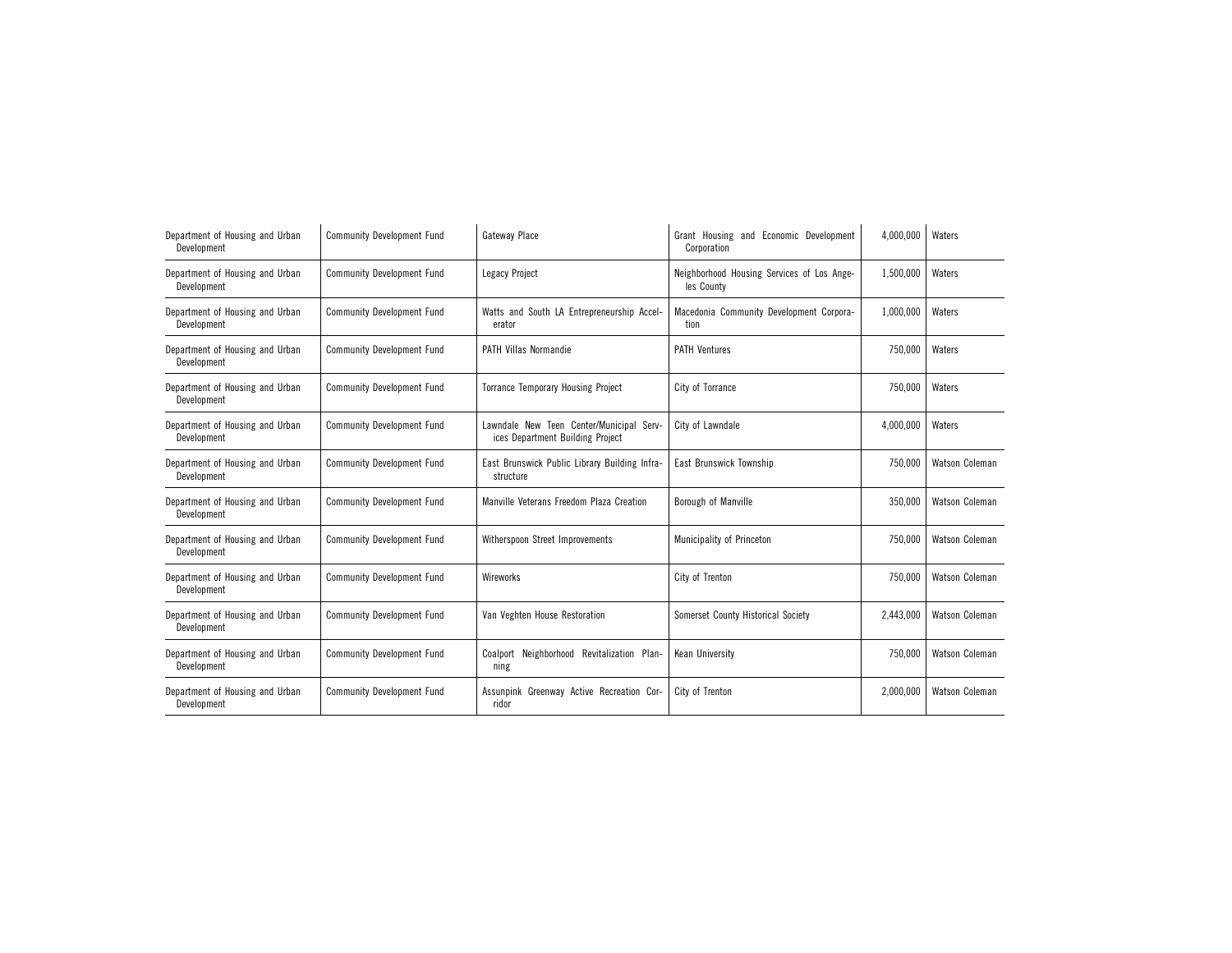| TRANSPORTATION, HOUSING AND URBAN DEVELOPMENT-Continued |  |  |  |  |  |  |
|---------------------------------------------------------|--|--|--|--|--|--|
| [Community Project Funding]                             |  |  |  |  |  |  |

| Agency                                         | Account                           | Project                                                                               | Recipient                                            | <b>House Amount</b> | <b>House Requestors</b> |
|------------------------------------------------|-----------------------------------|---------------------------------------------------------------------------------------|------------------------------------------------------|---------------------|-------------------------|
| Department of Housing and Urban<br>Development | <b>Community Development Fund</b> | Citrus Grove Road Phase II Final Design                                               | Lake County                                          | 1,000,000           | Webster (FL)            |
| Department of Housing and Urban<br>Development | <b>Community Development Fund</b> | Champlain Valley Food Access Network Ful-<br>fillment Center                          | Champlain Valley Office of Economic Oppor-<br>tunity | 100.000             | Welch                   |
| Department of Housing and Urban<br>Development | <b>Community Development Fund</b> | Modernizing the Energy Efficiency of the Alex-<br>ander Twilight Theater              | <b>Vermont State Colleges</b>                        | 750.000             | Welch                   |
| Department of Housing and Urban<br>Development | <b>Community Development Fund</b> | Bennington's Fair Food Initiative: Building an<br>inclusive, fair food system for all | Town of Bennington                                   | 2,200,000           | Welch                   |
| Department of Housing and Urban<br>Development | <b>Community Development Fund</b> | Main Street Family Housing                                                            | John Michael Longworth                               | 825,000             | Welch                   |
| Department of Housing and Urban<br>Development | <b>Community Development Fund</b> | Fair Haven Town Hall Revitalization                                                   | Town of Fair Haven                                   | 250,000             | Welch                   |
| Department of Housing and Urban<br>Development | <b>Community Development Fund</b> | Restore the Gardner Park Grandstand & Ball-<br>field                                  | City of Newport                                      | 500,000             | Welch                   |
| Department of Housing and Urban<br>Development | <b>Community Development Fund</b> | Community Rides Vermont-Transit Properly<br>Scaled for Rural Vermont                  | <b>Capstone Community Action</b>                     | 750,000             | Welch                   |
| Department of Housing and Urban<br>Development | <b>Community Development Fund</b> | The Boys and Girls Club of Burlington's<br>Swimming Pool Repair                       | The Boys and Girls Club of Burlington                | 518,500             | Welch                   |
| Department of Housing and Urban<br>Development | <b>Community Development Fund</b> | Hamilton County Affordable Housing Project<br>(EAST)                                  | The Cincinnati Metropolitan Housing Authority        | 2,000,000           | Wenstrup                |
| Department of Housing and Urban<br>Development | <b>Community Development Fund</b> | Scioto Valley Regional Water Reclamation Fa-<br>cility and Water Treatment Plant      | The Village of Piketon                               | 2,000,000           | Wenstrup                |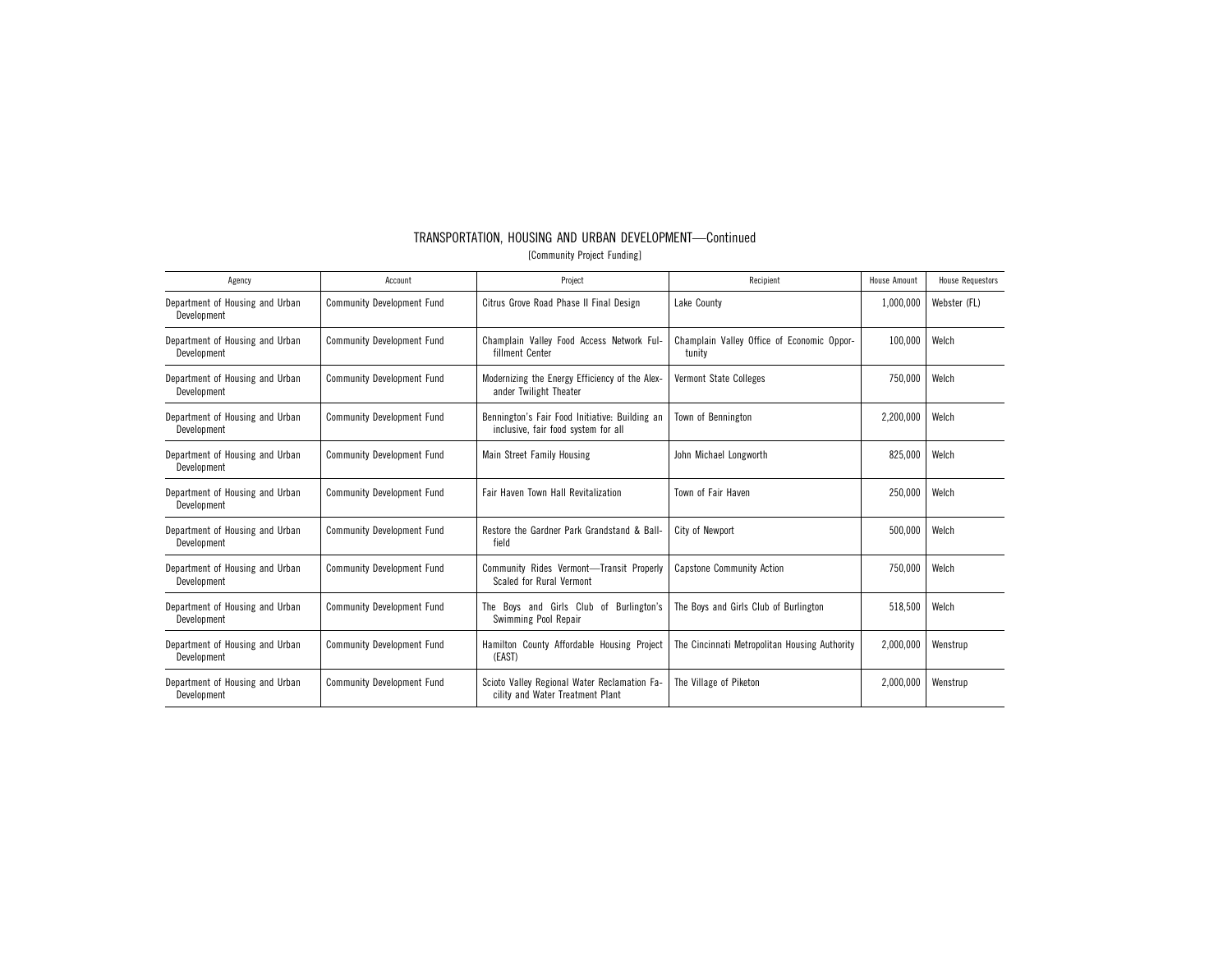| Department of Housing and Urban<br>Development | <b>Community Development Fund</b> | Tuscarora Crossing Phases 1 and 2                                         | Loudoun County, Virginia                   | 1,000,000 | Wexton        |
|------------------------------------------------|-----------------------------------|---------------------------------------------------------------------------|--------------------------------------------|-----------|---------------|
| Department of Housing and Urban<br>Development | <b>Community Development Fund</b> | New Bethany Shelter for Special Populations                               | New Bethany, Inc.                          | 2,000,000 | Wild          |
| Department of Housing and Urban<br>Development | <b>Community Development Fund</b> | Greater Valley YMCA Southern Lehigh Facility<br>Project                   | Greater Valley YMCA                        | 3,000,000 | Wild          |
| Department of Housing and Urban<br>Development | <b>Community Development Fund</b> | Culture Expansion-<br>Museum of Indian<br>Lenape Village                  | Museum of Indian Culture                   | 963,000   | Wild          |
| Department of Housing and Urban<br>Development | <b>Community Development Fund</b> | Upper Macungie Township Community Center                                  | Upper Macungie Township                    | 750,000   | Wild          |
| Department of Housing and Urban<br>Development | <b>Community Development Fund</b> | Greenway Trail Gap at Saucon Rail Trail Con-<br>nection                   | City of Bethlehem                          | 2,700,000 | Wild          |
| Department of Housing and Urban<br>Development | <b>Community Development Fund</b> | Via of the Lehigh Valley Prevocational Work-<br>shop Capital Improvements | Via of the Lehigh Valley, Inc.             | 750,000   | Wild          |
| Department of Housing and Urban<br>Development | <b>Community Development Fund</b> | Midtown Connector Project                                                 | MCP Foundation, Inc.                       | 750,000   | Williams (GA) |
| Department of Housing and Urban<br>Development | <b>Community Development Fund</b> | Rainbow Drive and Columbia Drive Sidewalk<br>Development                  | DeKalb County, GA                          | 750,000   | Williams (GA) |
| Department of Housing and Urban<br>Development | <b>Community Development Fund</b> | Restoration of the Historic West Hunter Street<br><b>Baptist Church</b>   | Ralph David Abernathy III Foundation, Inc. | 4,000,000 | Williams (GA) |
| Department of Housing and Urban<br>Development | <b>Community Development Fund</b> | <b>HUB404</b>                                                             | <b>Buckhead CID</b>                        | 750.000   | Williams (GA) |
| Department of Housing and Urban<br>Development | <b>Community Development Fund</b> | The Propel Center                                                         | Ed Farm                                    | 2,544,902 | Williams (GA) |
| Department of Housing and Urban<br>Development | <b>Community Development Fund</b> | Enhancements to the Museum of Contem-<br>porary Art, Inc. in North Miami  | Museum of Contemporary Art, Inc.           | 3,000,000 | Wilson (FL)   |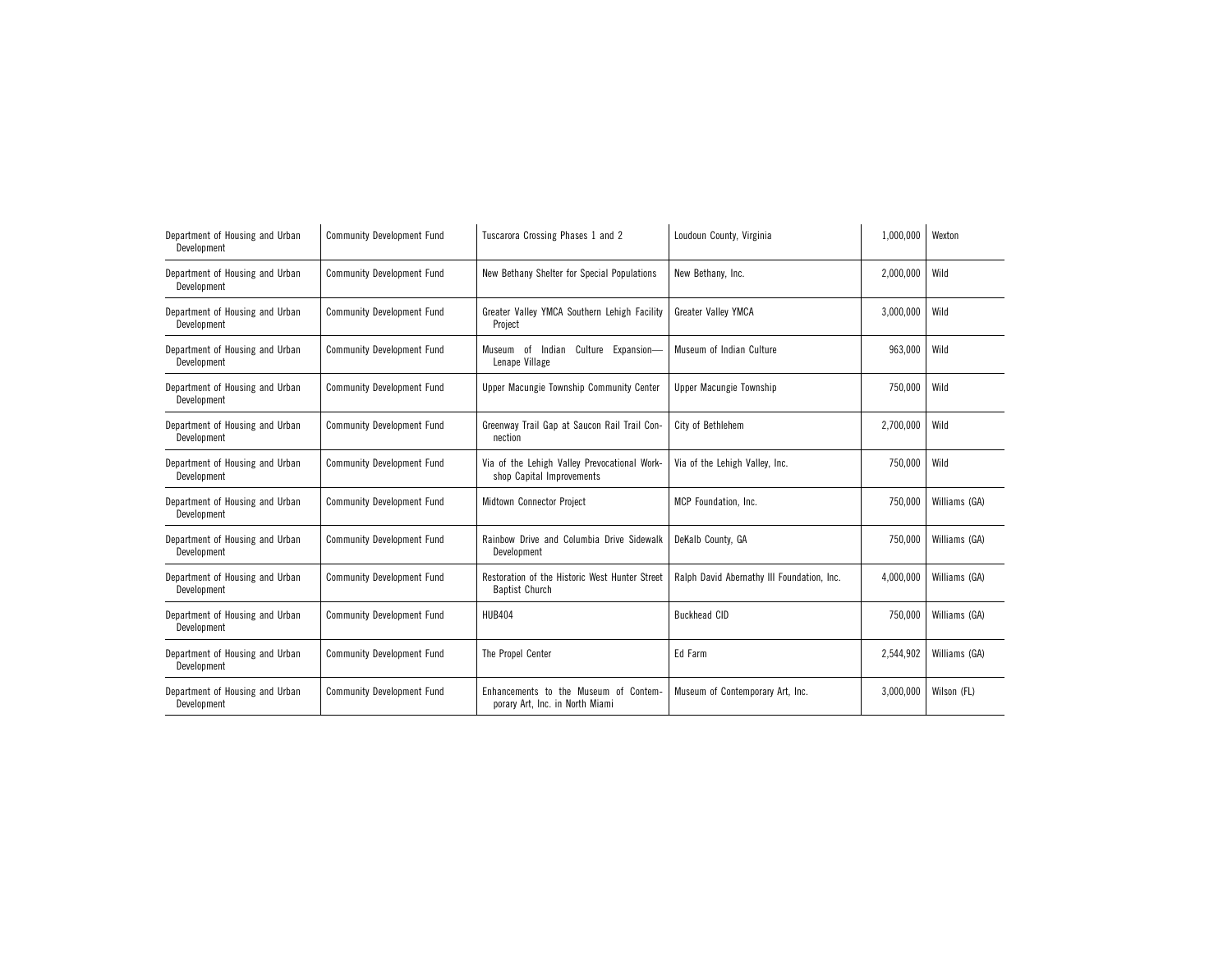|                             | TRANSPORTATION. HOUSING AND URBAN DEVELOPMENT-Continued |  |  |
|-----------------------------|---------------------------------------------------------|--|--|
| [Community Project Funding] |                                                         |  |  |

| Agency                                         | Account                           | Project                                                                                                                   | Recipient                                          | House Amount | <b>House Requestors</b> |
|------------------------------------------------|-----------------------------------|---------------------------------------------------------------------------------------------------------------------------|----------------------------------------------------|--------------|-------------------------|
| Department of Housing and Urban<br>Development | <b>Community Development Fund</b> | Washington Park Site Development                                                                                          | City of North Miami Beach                          | 3,000,000    | Wilson (FL)             |
| Department of Housing and Urban<br>Development | <b>Community Development Fund</b> | Miami Veterans Housing Project                                                                                            | United Wav Miami                                   | 3.000.000    | Wilson (FL)             |
| Department of Housing and Urban<br>Development | <b>Community Development Fund</b> | Cultural Facility Development at McTyre Park                                                                              | City of West Park                                  | 3,000,000    | Wilson (FL)             |
| Department of Housing and Urban<br>Development | <b>Community Development Fund</b> | Repetitive Property<br>Losses-Drainage Im-<br>provement Project                                                           | City of Miami Gardens                              | 750,000      | Wilson (FL)             |
| Department of Housing and Urban<br>Development | <b>Community Development Fund</b> | Phase 2 Simonhoff Floral Park Improvements/<br>COVID-19 Memorial and Douglas Park<br><b>Community Center Improvements</b> | City of Miami Parks and Recreation Depart-<br>ment | 4.000.000    | Wilson (FL)             |
| Department of Housing and Urban<br>Development | <b>Community Development Fund</b> | Boys & Girls Club of Miami Dade                                                                                           | Boys & Girls Club of Miami Dade, Inc.              | 4,000,000    | Wilson (FL)             |
| Department of Housing and Urban<br>Development | <b>Community Development Fund</b> | Bahamian Museum of Arts and Culture                                                                                       | Thelma Gibson Health Initiative, Inc.              | 4,000,000    | Wilson (FL)             |
| Department of Housing and Urban<br>Development | <b>Community Development Fund</b> | Berryville Public Library Construction                                                                                    | Friends of Berryville Library, Inc.                | 1,000,000    | Womack                  |
| Department of Housing and Urban<br>Development | <b>Community Development Fund</b> | Mill Branch Park Expansion                                                                                                | City of Goshen                                     | 880,000      | Womack                  |
| Department of Housing and Urban<br>Development | <b>Community Development Fund</b> | Industrial Park Drive and Marla Lane Road<br>Resurfacing                                                                  | City of Mulberry                                   | 4,000,000    | Womack                  |
| Department of Housing and Urban<br>Development | <b>Community Development Fund</b> | <b>Families</b><br><b>Building</b><br>Forever<br>Education<br>Renovation- School for Foster Children                      | St. Joseph Children's Home                         | 1,000,000    | Yarmuth                 |